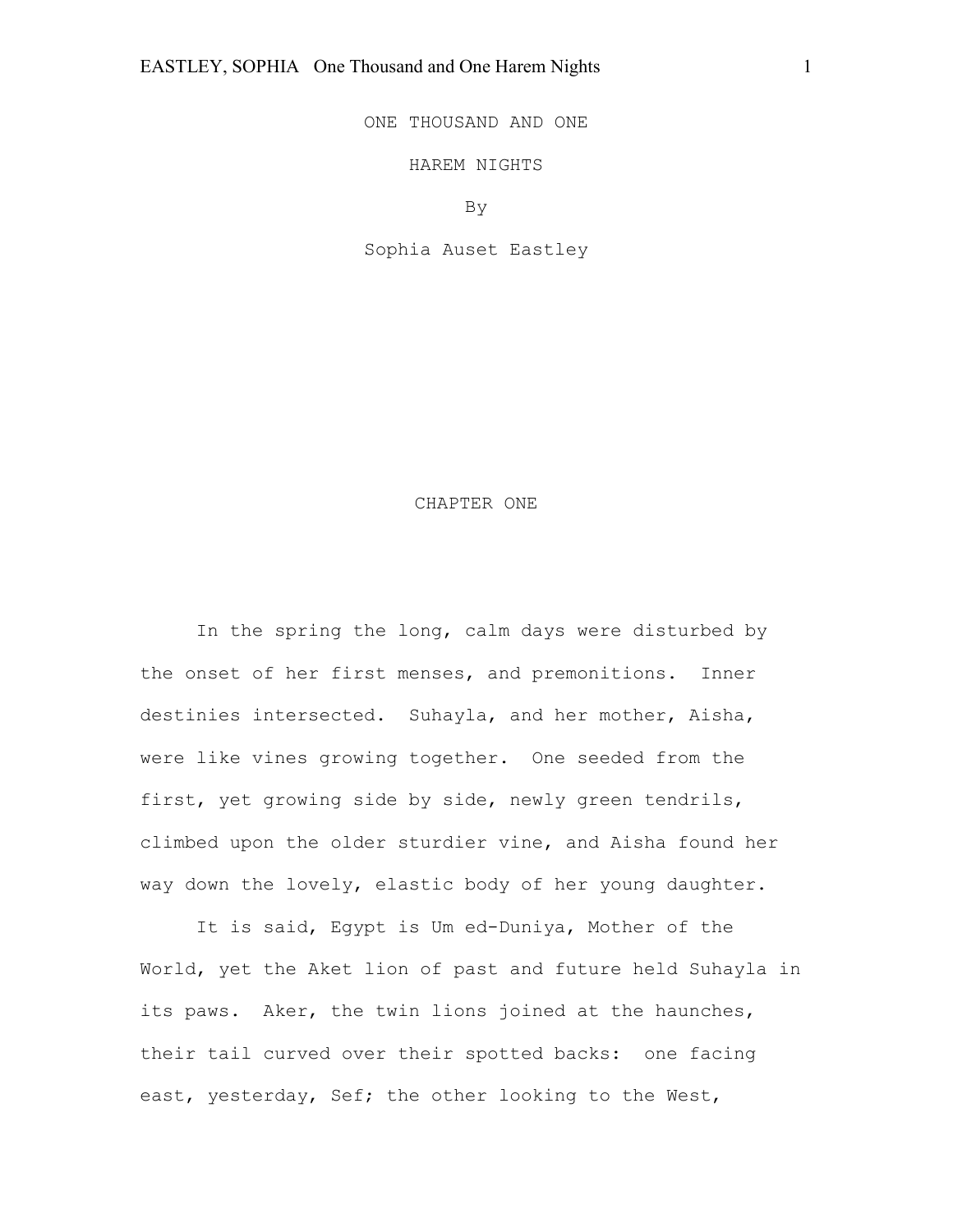tomorrow, Tuau. Pass between the paws of either of these lions and one walks into the shadow world, into the world of the dead, trapped in time.

As each morning, Baba, Mama and Suhayla sat on cushions, upon a carpet, for their early meal. Black tea accompanied goat's cheese on bread, warm and pliable, that had been dipped in olive oil. Suhayla took a handful of dates from the bronze platter and stuffed her mouth. Fresh and juicy, from their own trees next to the garden, the sweet taste stuck to her mouth and clung to her tongue.

Mama stood, and handed the empty platter to their serving girl. "Come daughter, we shall give the lilies a look and see their progress." Mama stroked Suhayla's hair and at the door way grasped her hand.

The hairs arose on the back of Suhayla's neck, she felt vaguely uneasy but all the while curious; for a breath, her world hung suspended, timeless. A current, a force she did not understand, that had been coiled like a living creature inside her--the creature long asleep, had awakened.

A vision came unbidden: sphinxes' stared; their yellow eyes glowed, luminous in a moonless sky. Intently they watched as if studying her. They ruled the dark: royal, proud and defiant, peered into her soul, and stirred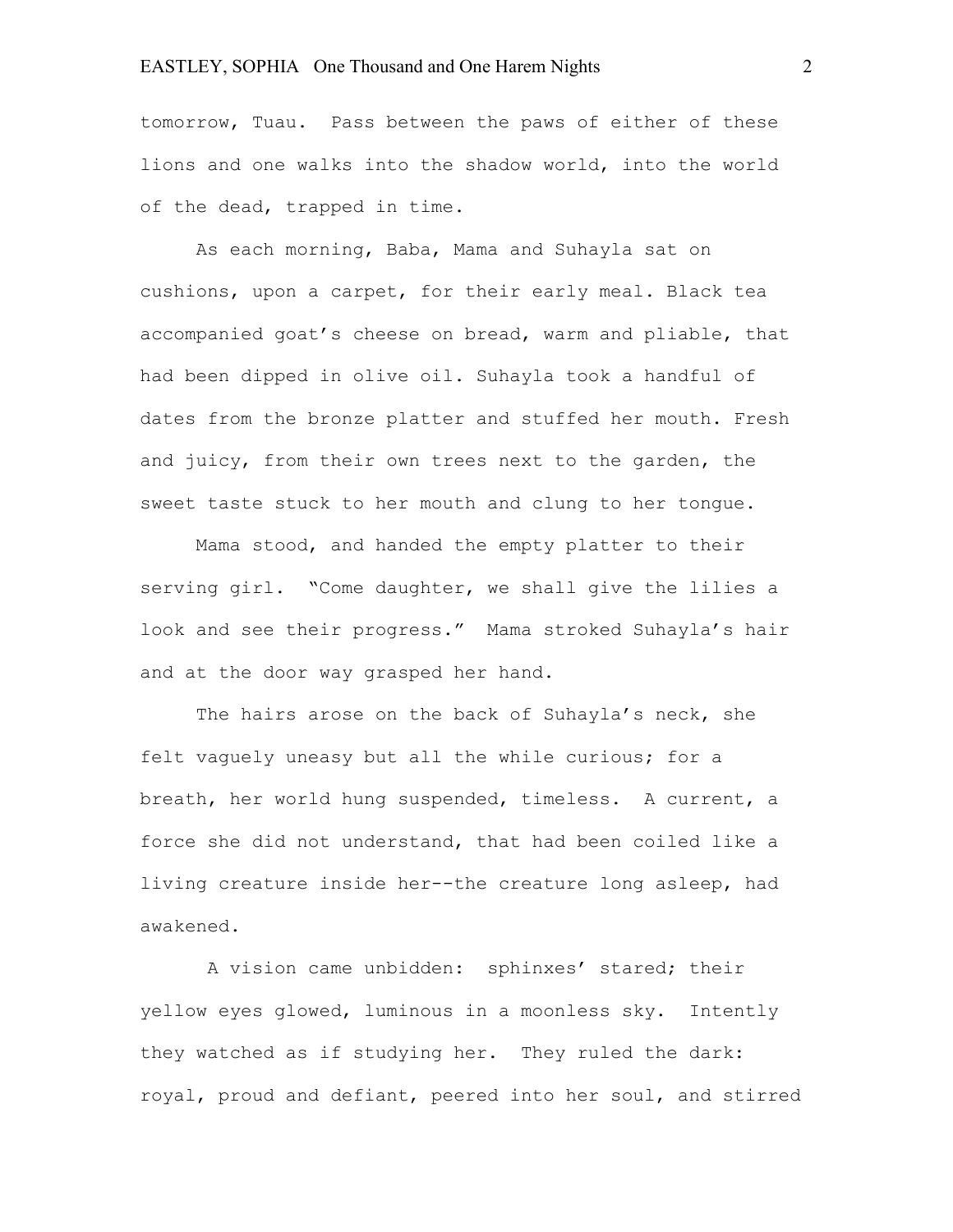some ancient being in the unconscious depths. As if an owl in flight, she saw below her the remains of a temple, columns and tumbled stone blocks, open to the sky. Stars reeled above, yet one star, garnet hued, grew in size. From hollow sockets Mama's dead eyes stared at her from a dusky-moon face, the tip of her pink tongue visible in between pomegranate colored lips. Blood trickled from the corner of her mouth. They assaulted her very being and made her shake like the needle fronds of palms in the wind.

"No!" Suhayla cried out instinctively pushing her Mama away. She ran from Mama into blinding sunlight.

Mama ran screaming for Baba. "Mustafa! What have I done to deserve this?" Her wails echoed in the house. "Why does my only child push me away! Cook," Aisha said. "Do not let Suhayla out of your sight."

Cook shook her head and sighed. Her small, dark eyes peeked over fleshy cheeks. For two days Mama kept to her rooms weeping quietly, muttering prayers, lighting incense and candles. She did not come out.

Suhayla felt different. Shameful. She had thought her upbringing was comparable to other girls soon to be of marriageable age. Like a mirage her days of childhood careless ease hung in her mind, yet she could not ever regain that state again. And as travelers in the desert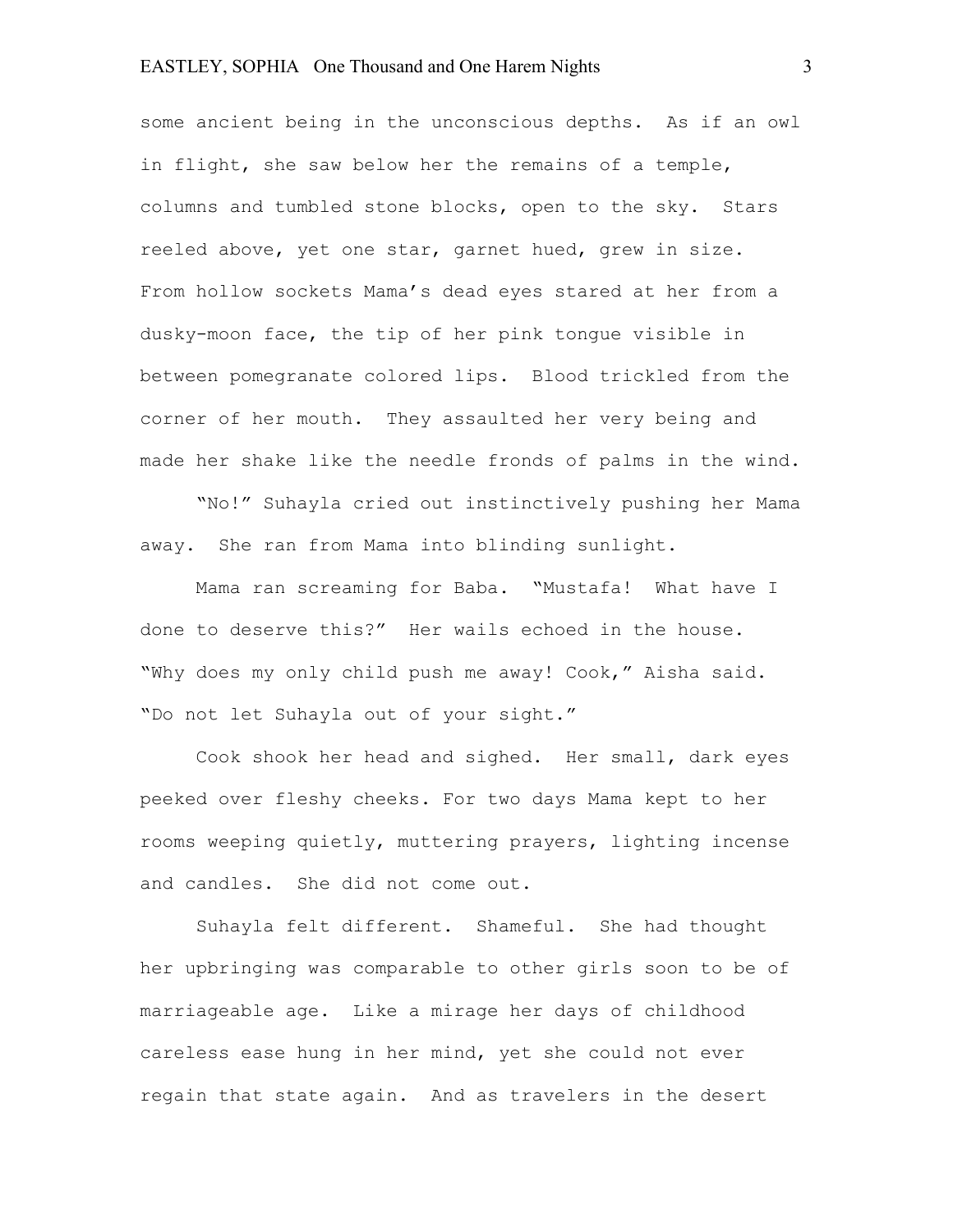find, the closer you think you approach the watery pool, it is always ever so far, luminous and trembling, unattainable. Why did this happen to her? Why had Allah chosen her to deliver even the least divine vision? Or was the curse of an evil djinni to blame? If Mama died, would she be the cause? This Suhayla feared more than anything. Yet because of the horrible images she had had in her mind, she felt different.

What is this mystery Mama had woven about her like a spider? After all she and Mama were two females spun from the same lineage, the same ancestral line of mystics, poets, alchemists, and apothecaries. Both were born of the poetical mother-city—Cairo. Suhayla shivered when she remembered the vision. How does one render a vision faithfully, and make it fully understood? Its interpretation eluded and terrified her. Perhaps she and Mama were reconstituted and reinvigorated lion's dust; like old bones, from beneath a gold-smiling death-mask, or pottery shards from an ancient civilization, unearthed from the sand or a stone tomb and brought to light; like a lost history incarnate.

After Mama and Baba went to bed, Suhayla crept out of the back door of the house careful not to disturb the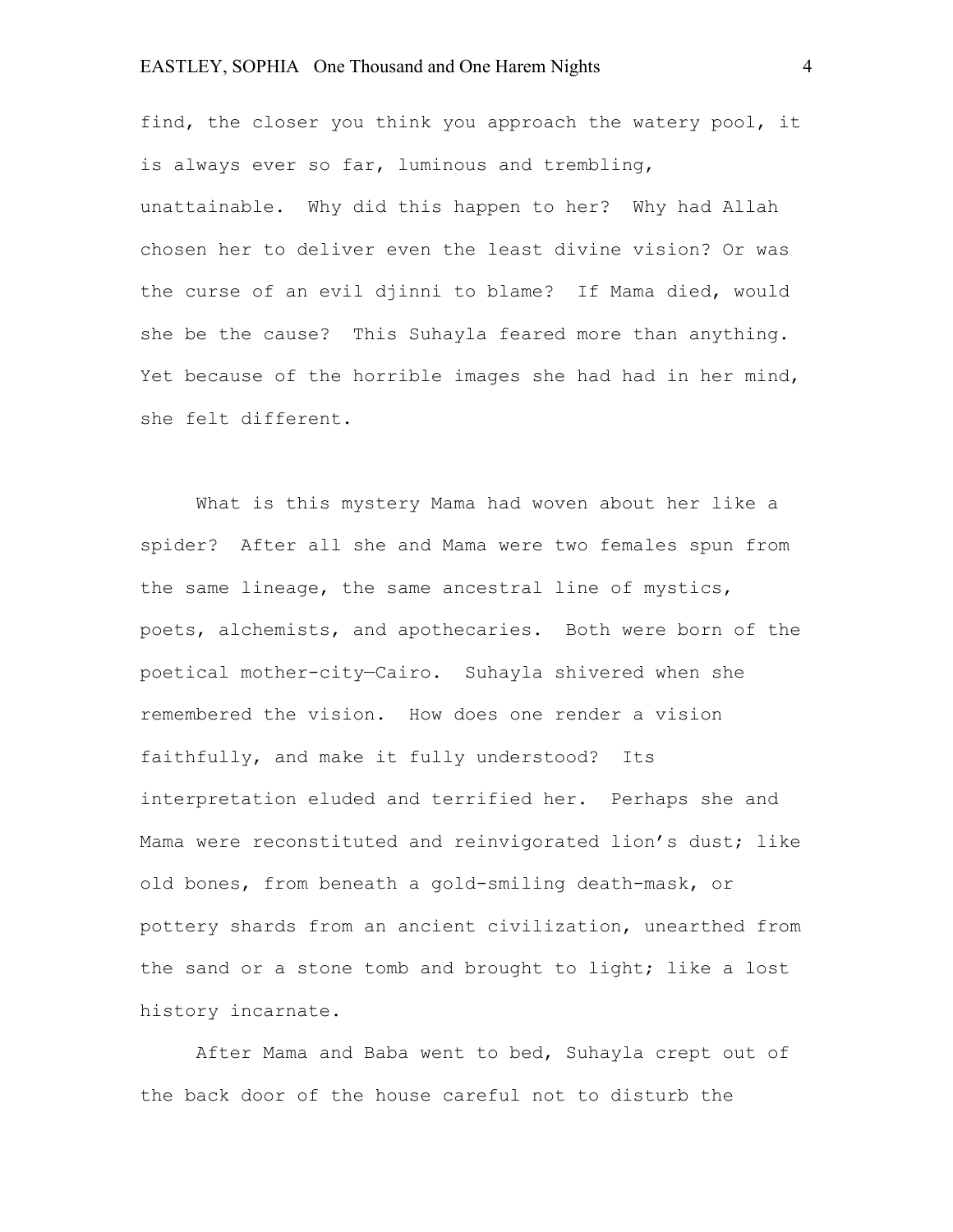servants. With a clay dish of dinner scraps held in one hand, she went outside. Her sandaled feet softly padded on the sand.

Out in the garden at night, Suhayla stood shaking next to the garden pavilion. She feared Mama's death more than anything in the world. She could easily envision a djinni approaching in the guise of a burst of desert wind whirling like a dervish. Her senses were alert, like a cat's, she listened: the wind nibbled at the fronds, and the woody, thorny twigs of the sprouting bougainvillea that rose up from the wall. The shifting currents carried the distant barks and howls from dogs, those domesticated jackals of the ancient world.

Cats had waited by in the shadows of the pavilion. She scattered the contents of her bowl onto the ground. Over walls into the pale-moon light, expectant and hungry, with an occasional hiss at each other, they crept toward her like tigers. The cats: golds, blacks, and smoky tigers, gobbled up the bits. After searching the ground with their noses for any extra tidbits, they purred and brushed their soft fur against her legs.

"Will I ever be able to tell Ma I saw her dead, blood trickling from her mouth?" It seemed perverse, a daughter telling her ma of her demise. Why oh why did Allah allow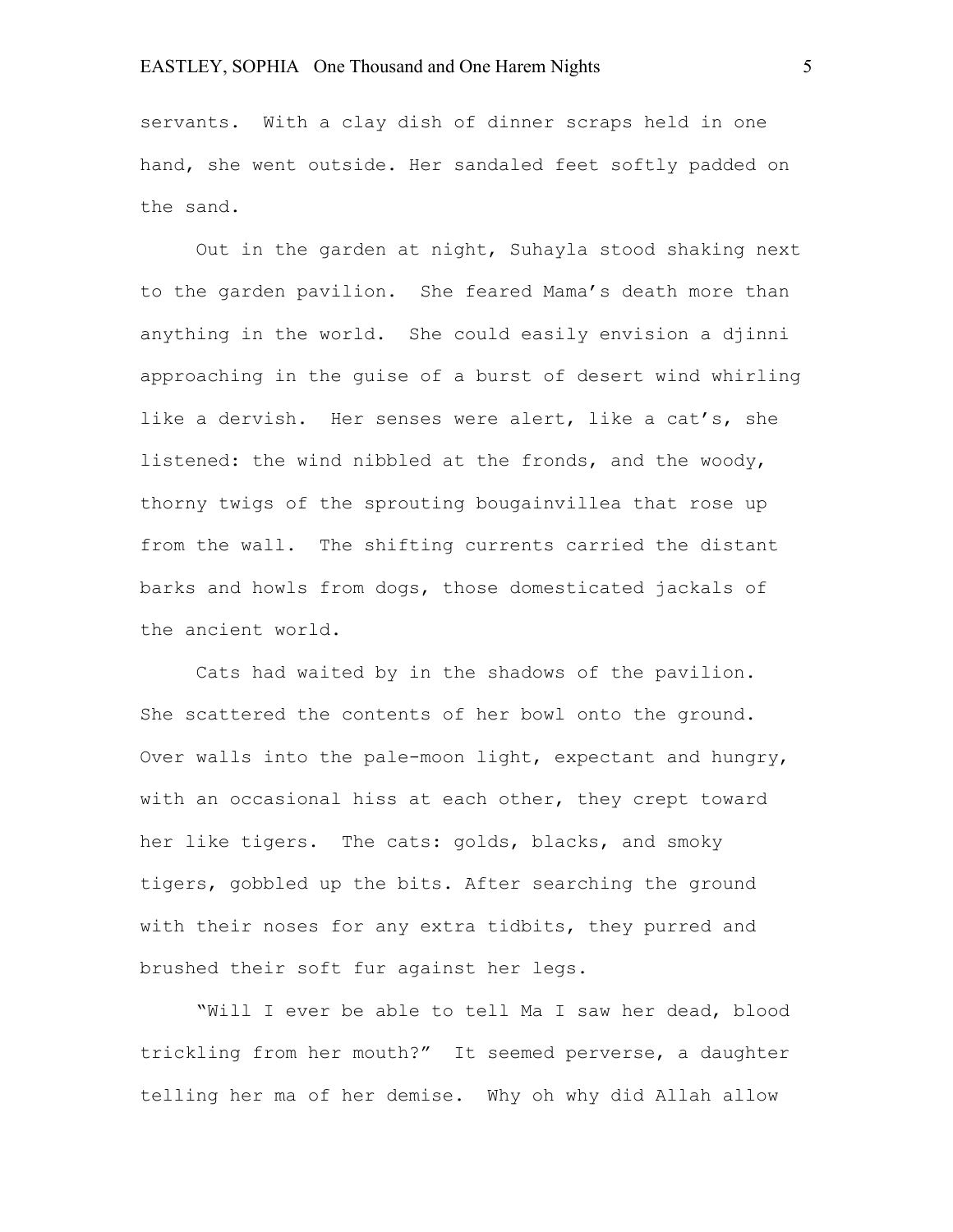her to have such a vision? Even if Suhayla could blame the family 'curse', as Ma called it, why her? Was the vision purely a warning? Or was it fate? Why did the sphinx peer into her soul? All the questions reeled in her mind, and left her tired and forlorn.

Pebbles crunched and vines moved near the pavilion. A dark, cloaked figure appeared, the same figure upset her Ma. Suhyala's heart raced. Goose bumps covered her arms. She wanted to yell out 'stay away' but her tongue stuck to her mouth. She darted into the house and shut the door. Anger overcame her fear. Anger at the intrusion, at him, a madman, for frightening Ma.

Suhayla pressed her back against the door; it seemed the visions had happened to somebody else. Inward she shook with fright. Somebody else screamed and ran from her Ma. Somebody else had sworn to never have another vision, to never again touch her Ma.

She oversaw the servants and Najmah. More than a servant; related distantly to Baba on his mother's side, Najmah helped cook at times and gave Suhayla companionship.

Najmah and Suhayla made sure Baba received his tea as he liked it: with a bit of lemon and honey in his study. The afternoon sun glimmered through the thick layers of jasmine leaves and branches that were twisted and entwined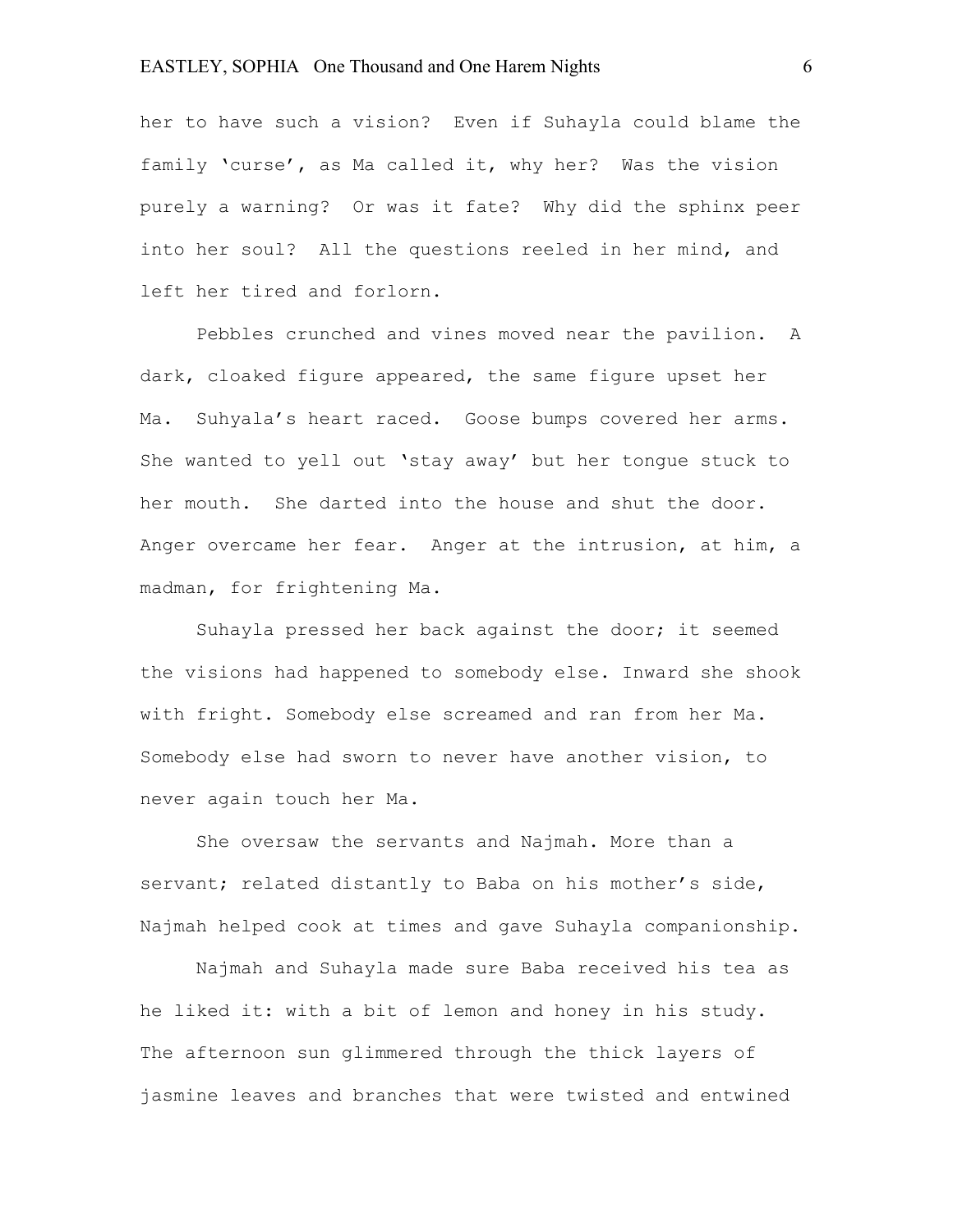into the shutters.

#### CHAPTER TWO

Speckled-gold light filtered into the room, setting the threads of the cinnabar carpet shining. Suhayla's hands shook as she brought tea on a tray and set it on the narrow table. She had the courage to sit with Baba. Together they perched on embroidered-velvet cushions facing the squat table and the towering shelves lining the wall. The mustiness of volumes and scrolls of ancient texts, some strewn across the red lacquered table, filled her nostrils.

They ate honey pastries in silence. Although Cook's were good, Mama's were juicier. No one made honey cakes like hers. Suhayla loved how the honey dribbled down her chin and left a sweet taste on her tongue long after eating them.

She watched Baba's face for signs of emotions, but she saw only bafflement. He waited patiently for her to speak. "When Mama took my hand I saw. . . I was frightened." The words choked in her throat. She could not even describe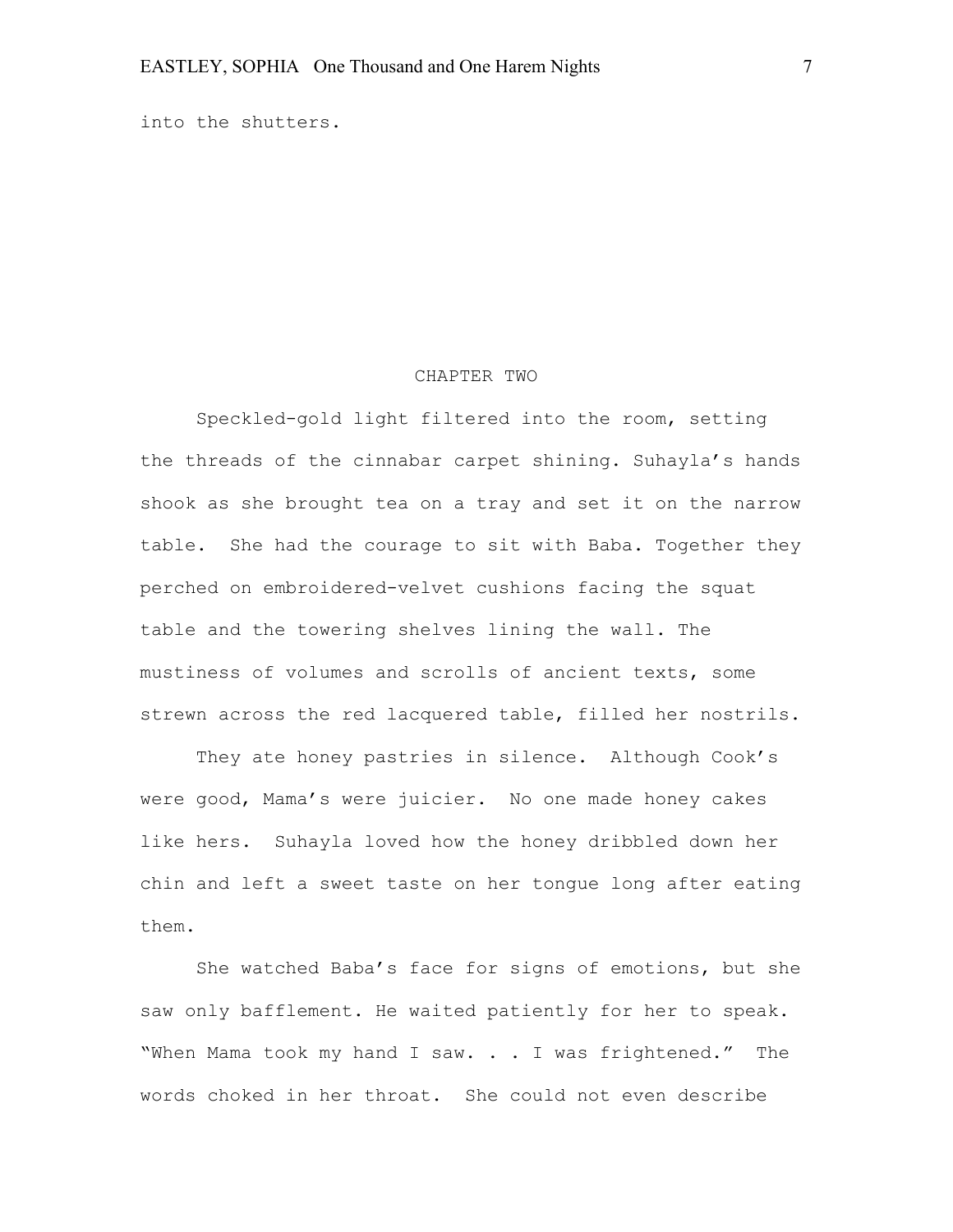the terrifying images. "Is God mad at me Baba?"

He looked up, a gentle but sad expression on his face. "God understands all. It is we who do not understand him." He considered her with a serious look, and then emptied his glass of tea. With slender, long fingers he placed the cup slowly on the silver tray; she detected a slight trembling. "The human heart has many phases, some light and some dark, like the moon."

On the edge of the ancient city, not far from the embankment, their house sat. Built of mud brick, the second story balcony, hung out over the lower. Date palms threw sharp-needled shadows upon the white lime wash of the house; the wall and stone steps, held onto the steep bank and snaked down to the river, bathed in opal light.

The river, that endless, dreamy river-the Nile, an endless glassy ribbon, that on the appearance of the star Sirius, overflows its banks offering its life giving milk to the starving sand, stretched between the garden and the Giza plateau. The apexes of the pyramids, pierced the heavens, stars and the moon slowly orbited hanging close to the dark bulks of stone.

Every morning, after breaking of the fast and prayers, Suhayla took the goat-skin sack down to the steps to retrieve water from the Nile and watered the garden. On the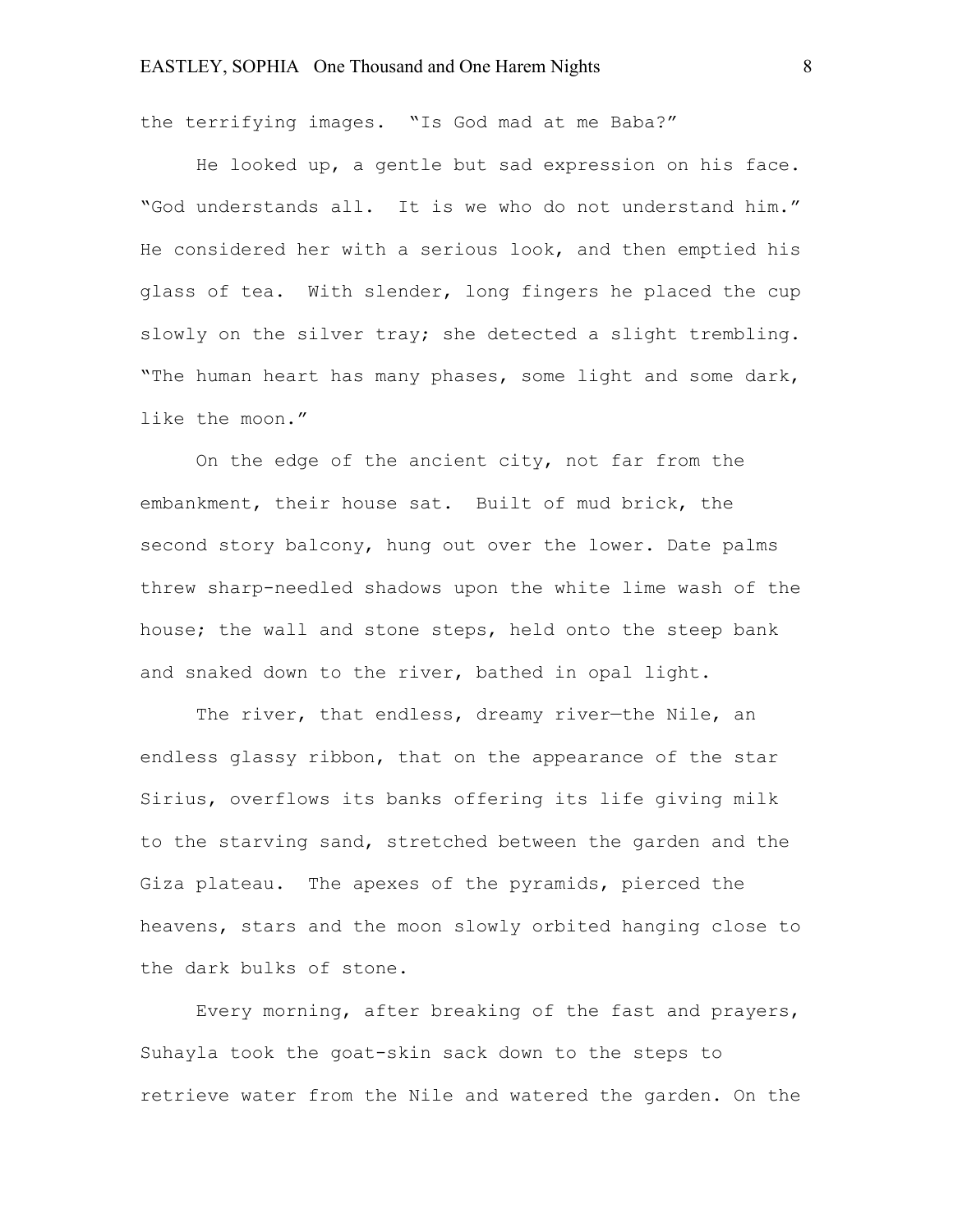third morning Mama was about to trek down the worn steps, a goat-skin sack in hand.

"Aye. My roses!" Mama cried throwing her arms up, striking her palm to head. "What is this?"

Suhayla ran out, and Cook scuttled faster than ever. The stray greens of shredded onions, roses, and remaining stems of tulips ripped from the soil, bougainvilleas hashed, as if a battle had occurred in their little plot.

"A mad dog or an evil djinni visited last night," Cook said.

"God is punishing us!" Aisha cried out. "First my daughter, now this."

Later that evening Mama called Baba. His eyes were rimmed in red from reading in a lamp's light, and ink stained his fingers. A tuft of hair sat upon an almond shaped face, webs of fine lines gathered around his eyes and mouth.

"Mustafa, send for the Shaykh, we need his prayers to cleanse this house." Aisha's sorrowful voice strained the air. Her moans and occasional sobs echoed.

Baba went and later returned with the Shaykh and invited him into the receiving room. Khilwati's deep timbre, Mama's and Baba's low voices filtered through the rafters and floor to the upper bedroom chambers above.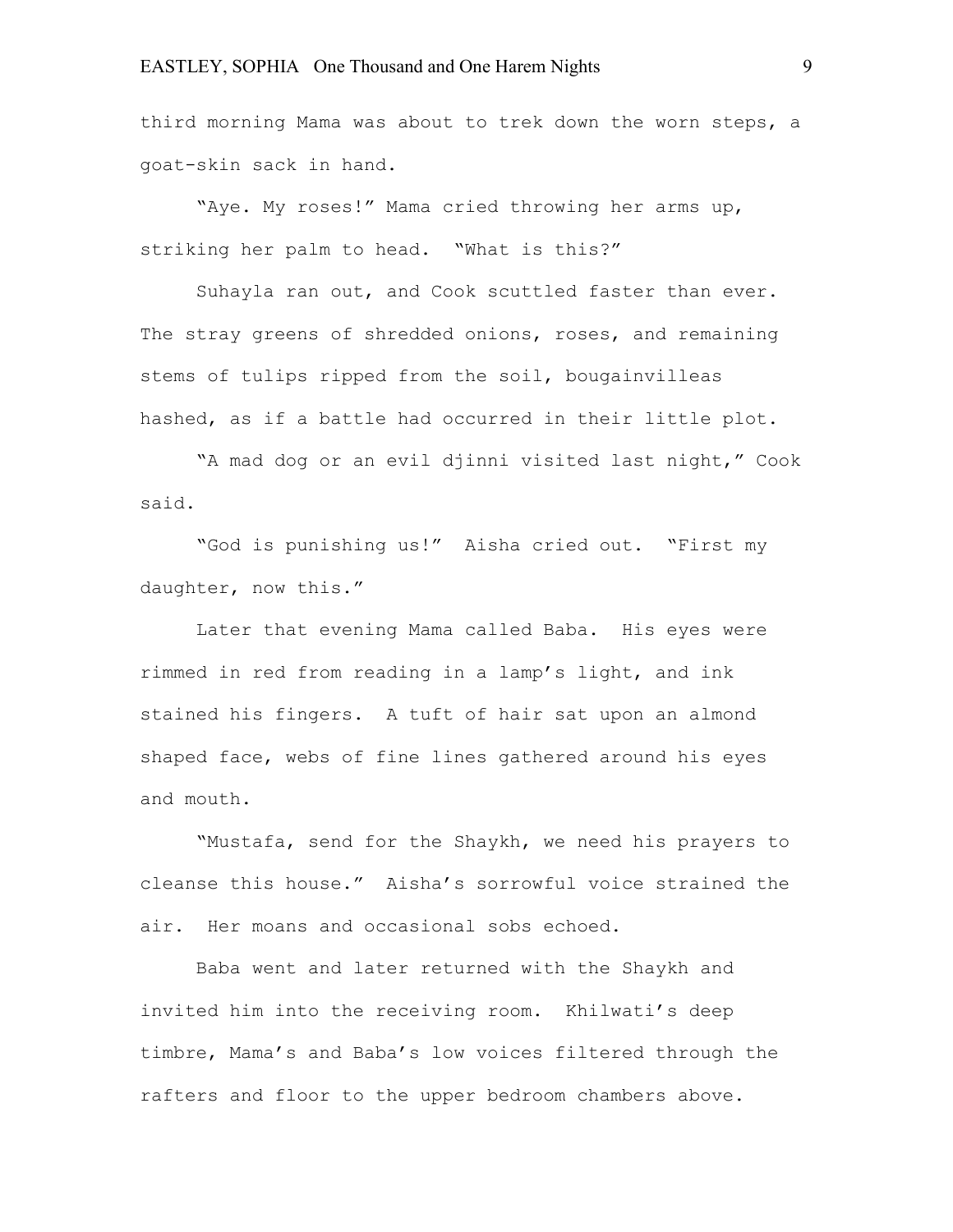Engulfed in shame and humiliation for being the cause of Mama's pain, Suhayla lay on her bed, wiping tears from her eyes. She listened to the mutterings, chants, quotes and prayers the Shaykh sang and read from the Quran.

After the Shaykh left, a sensed but unacknowledged tension lingered.

Afraid to upset or touch her, Suhayla kept a distance between herself and Ma. Cook watched them and clucking shook her head. That evening, Baba had been called to the Mosque; Suhayla watched Mama and Baba embrace for a fleeting moment. Whenever Baba went away Suhayla noticed how Mama started at every noise, eyes were wild like a caged animal—a Tiger she had once seen in the market, hair bristling.

When night descended, Cook leaned toward the door open to the cool air. "Who is out there?"

Suhayla heard only the wind sighing, the crackling of flames under Cook's pot. Sweat beaded Cook's brow, and with fleshy arms she stirred the lamb stew.

Mama glided toward the door, gave a shadow of a grimace. "Suhayla, help cook." Body rigid, head held high, eyes round with fright, Mama disappeared into the shadows of the garden pavilion.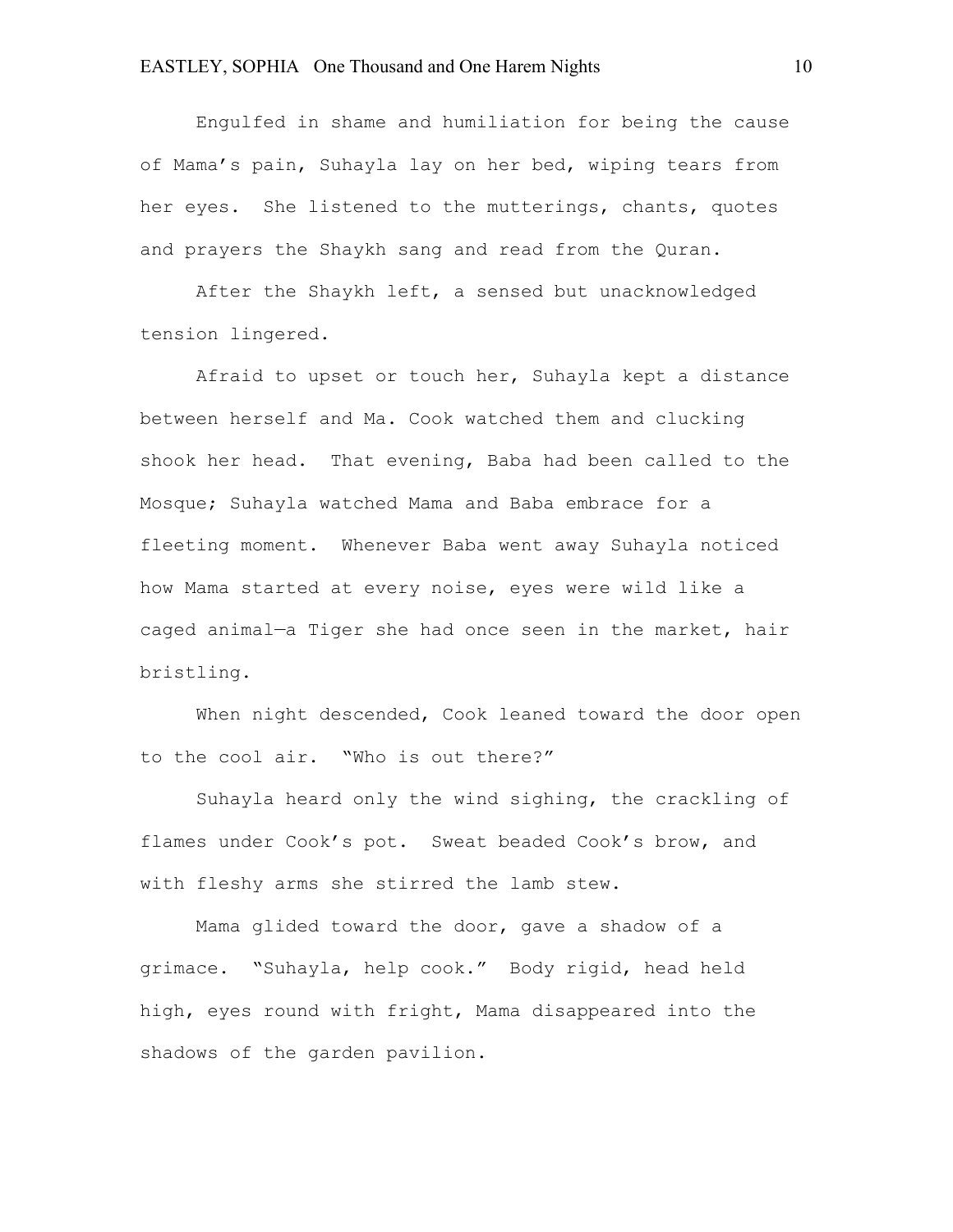Cook said, "Light that other lamp Suhayla, I can't see the mint. My eyes are not what they used to be."

She lit the lamp and helped Cook scraped the mint leaves from the woody stems into a bowl. Suhayla was glad to be of use to somebody. Sweet, astringent mint scented her fingers, hands and the chamber.

Mama returned with tears in her eyes, slowly they vanished as she sipped tea. She turned her solemn mouth to the discussion of Cook's daughter. "How does Zainab do in her new home?"

"Her husband complains she is too generous with the porters and servants, but they are happy." Cook gave a hint of a smile as she stuffed mint into lamb and set it in a pot of water.

Aisha knew she must not ever tell her husband. He had never listened to her concerns and worries about the manuscript before, why would he now? She alone had to carry this burden for since she had been appointed the guardian of the Book of Causes, guardian of the Sphinx and Gebel Gibli. All seemed chaos, in the house, in the streets always chaos, and uproar; and her mind as well was seized by panic, restlessness, nervousness and fear. Aisha anticipated the bustle and the confusion of the city with repugnance; its care-worn and cadaverous countenances of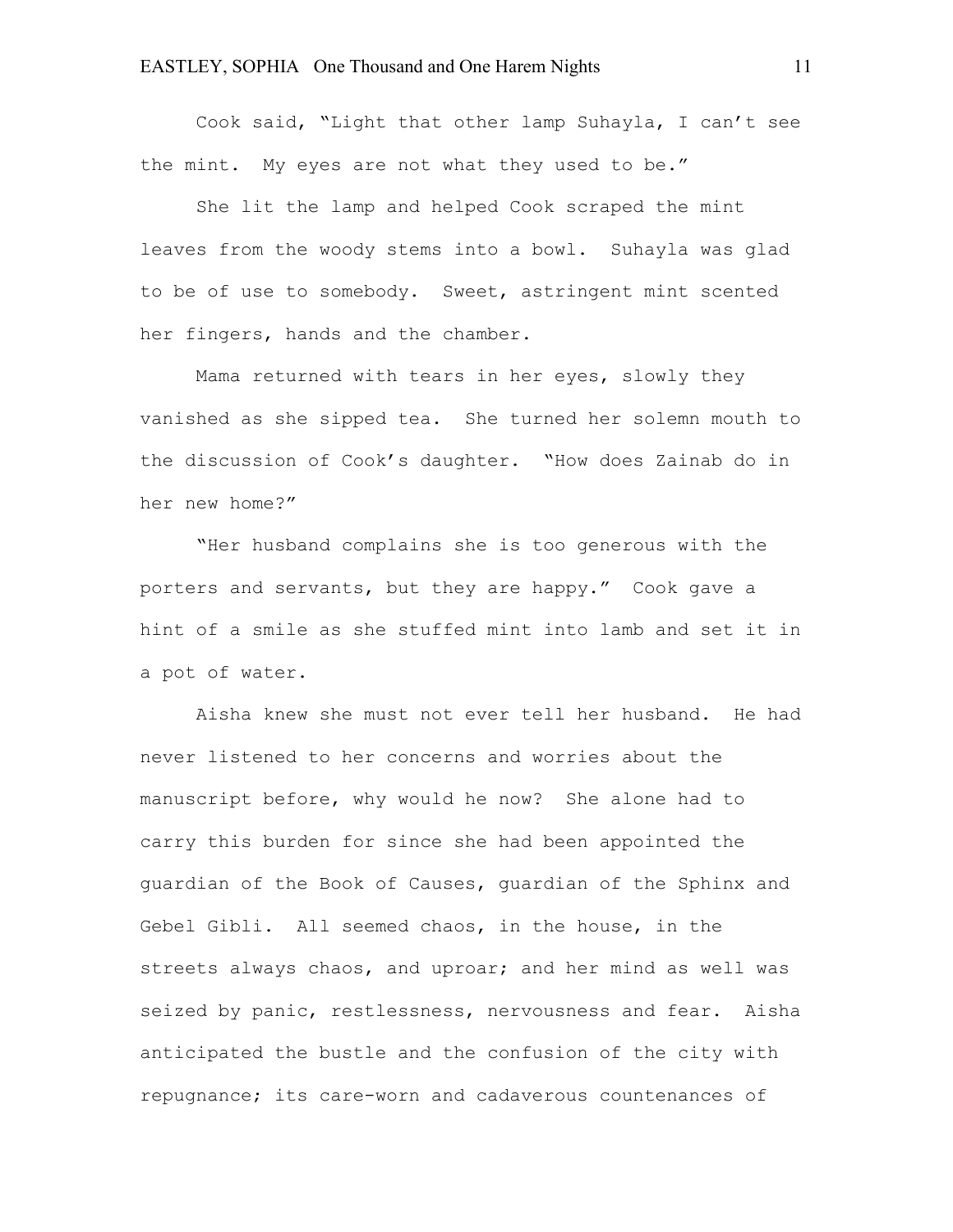men, women and children haunted her like a vision of judgment.

Fear also of him descending upon them, upon her with that marrow-chilling voice demanding for the book, for her daughter, his threats were a constant plague. Aisha had never seen his face, hidden in the shadow of the turban, he always wore a robe of the fellahin, and face wrapped as if a desert camel driver. His person possessed bad humors; the air of an evil djinni. She did not need to know, could not know—how he disappeared as quick as he arrived like a ghost or a thief in the night.

Before something happened to Aisha, she knew her daughter had to know of the feminine mystery that empowered her to have a child, and the secrets the Copts learned from the Priestesses of the ancient temples. The ancient knowledge must be passed on at any cost.

"We will leave soon."

"Where?" Suhayla gazed wide-eyed at her with hazel, guileless eyes. 'White of heart' the Arabs called it—full of love and innocence.

"The desert," Aisha said.

With alacrity Mama packed a sack of bread, dates and cheese. After throwing her veil over head with one swing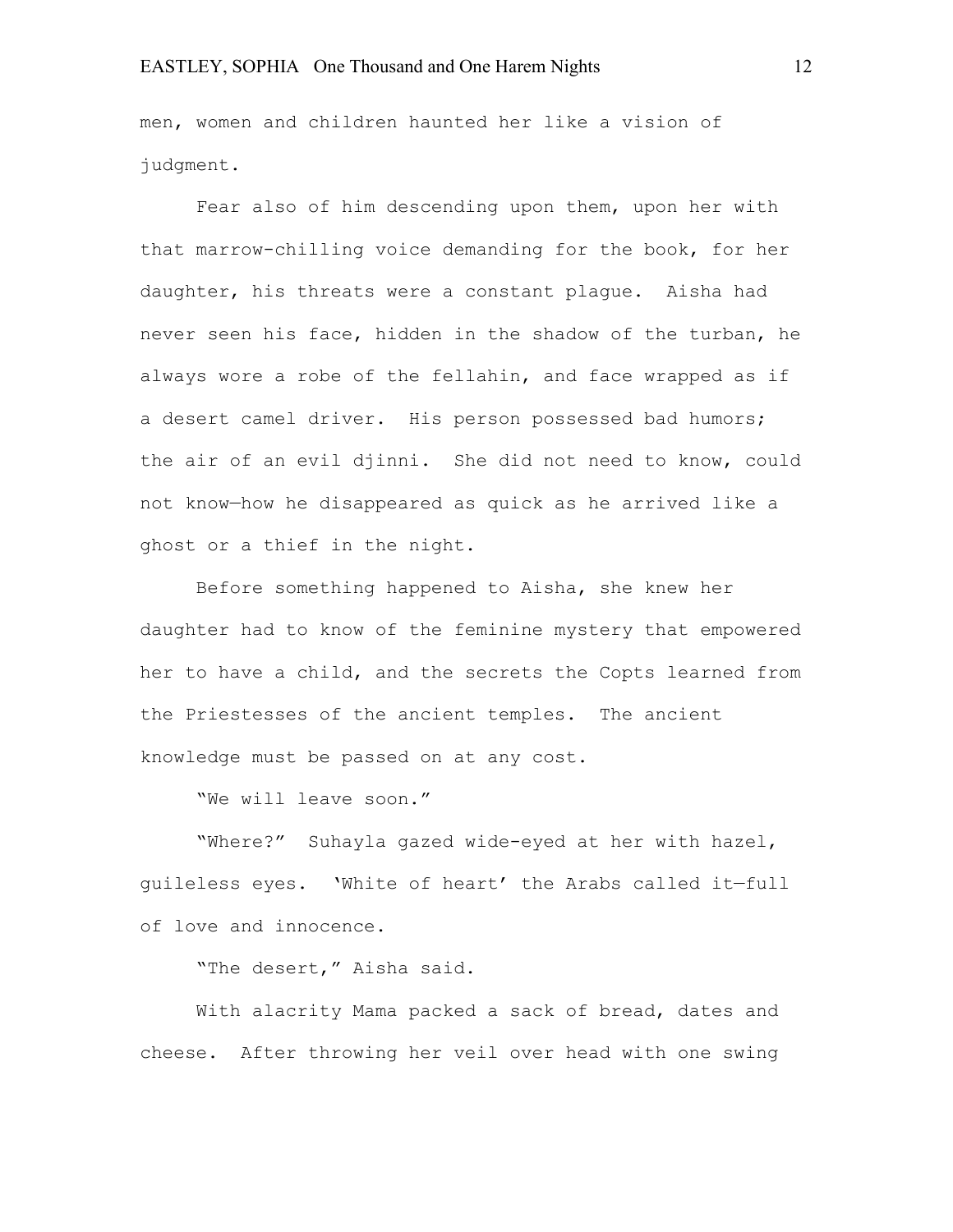of her arm, she yelled to Cook. "We'll be back by sundown."

The busyness of Cairo made Mama nervous; Suhayla could see that plainly as they hurried. Mama suffered real pain in the turmoil of civilization. She scurried before Suhayla, constant glimpses backward, through the alleys, behind the suk filled with merchants from distant lands.

Suhayla found the city exhilarating: she liked the contrast of the ancient worldliness; even with the newer houses, merchants' stalls and squares, the place breathed an ancient life; burgeoning, the suffocating streets of dust, animal dung, rotting refuse heaps, the smell of spiced meats cooking, and the dome and turrets of the great mosque—arising out of the white washed houses, veiled women watched children playing, and shops that nestled together like doves—soaring up to and meeting the marbled sky of heaven.

Spring plunged into summer, the air—almost too hot to breathe, a tideless weight, forced fresh dew to cling to Suhayla's face, arms; chest, between her swelling breasts.

Once on the other side of the river Aisha would be able to relax. A nagging fear drove her on like a mad woman and she would not find peace until she stepped on the sacred sand. There the spirits of the ancient ones, the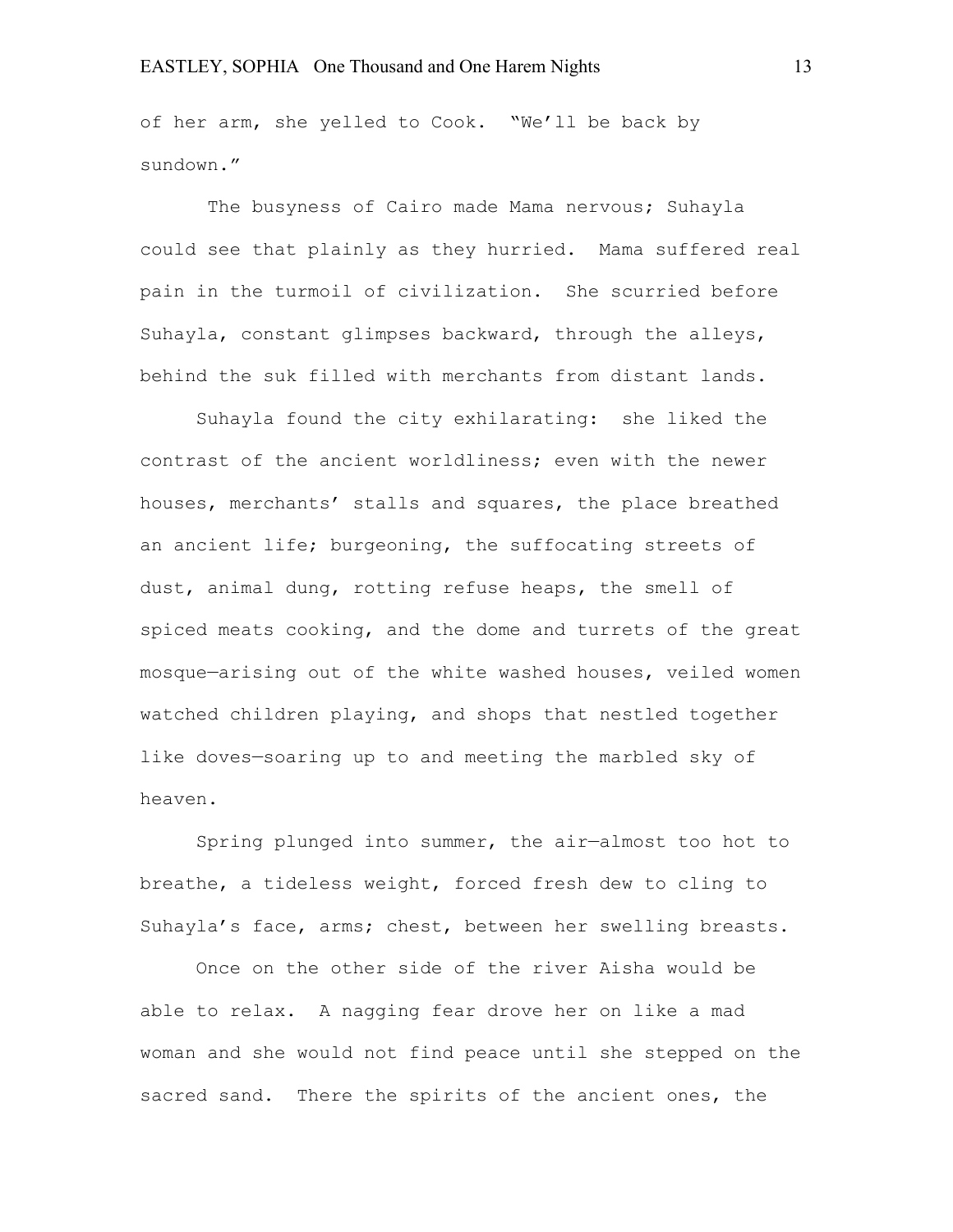rock dust of the crumbling temples would calm her nerves, her rushing heart.

#### CHAPTER THREE

On the ferry they were squished by bleating sheep, mothers and children, a crying infant, men robed in black, peddlers carrying their wares, hollow pans and cups rang; donkeys with full packs; an old toothless crone, covered in dusty brown, grinned at Suhayla. She slid around her mother, careful to keep from brushing against Mama's robe of striped crimson. Suhayla squirmed up a low railing, and bent her belly, leaning over the railing. Suhayla looked over the edge and she saw a girl, average, staring: her face fluttered on the mirrored surface, skin the hue of cloves; hair streamed downward, black as the bottom of Cook's pots; eyes, the green of reeds that grew along the banks and sprouted from the muddy depths. The white and crimson stripes of her outer robe wavered like pennants on the Sultan's palace, in an absolute perfect cloudless sky of azure. For a moment Suhayla shimmered on the glassy surface suspended between earth and heaven; her little self caught between two realms.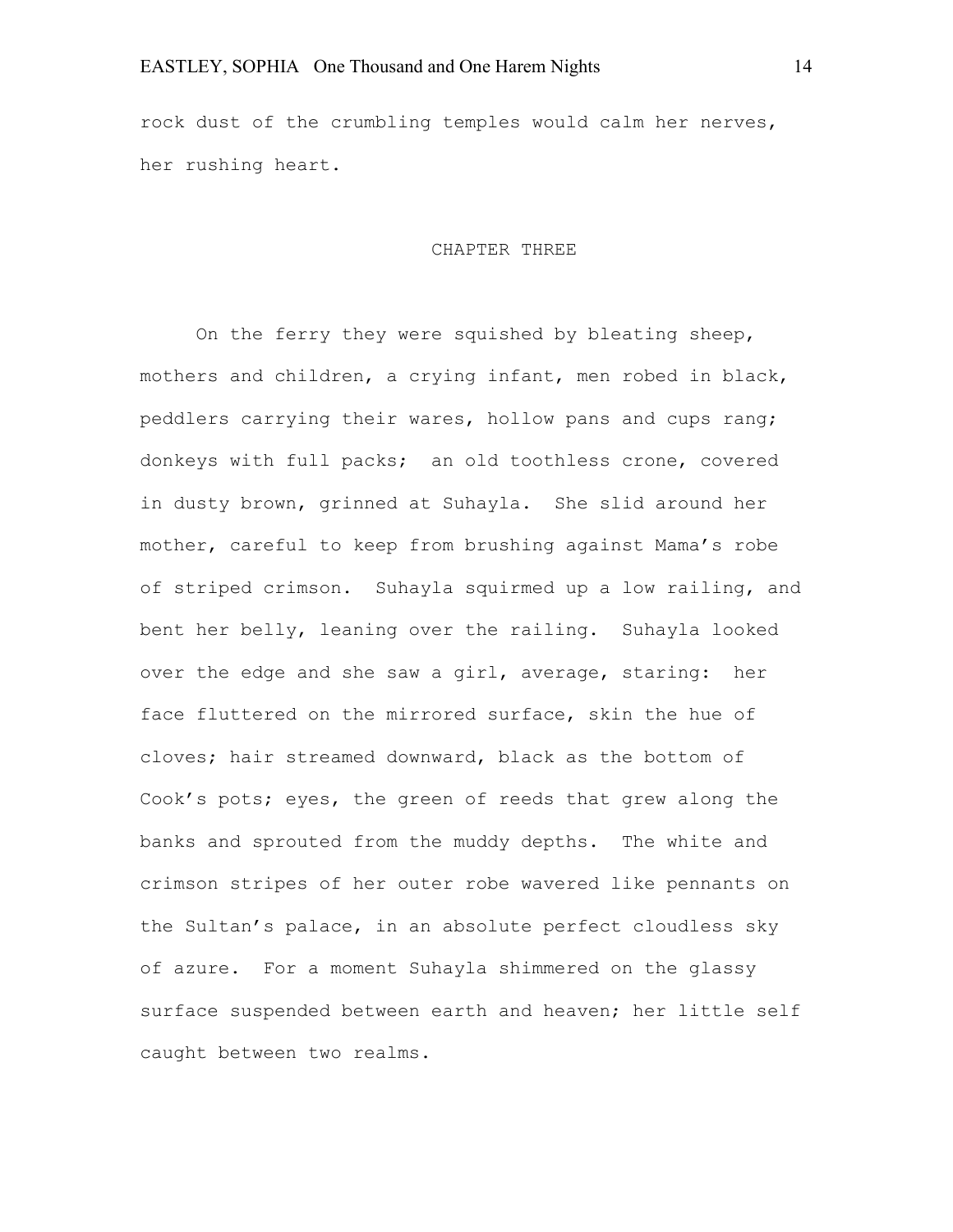Aisha tugged her chador around her face to hide herself from him. He had the uncanny stealth of a ghost. She would see him in a city street or market and then poof! Gone. When the ferry reached the buff sand, the desert's edge, she pushed the sheep and the old shepherd out of the way to get off first. Once away from the river and crowd of people, once out in the purity of the desert air, even though the heat oppressed, Aisha's mind found ease.

Calmness, inherent peacefulness, and the silent thrum of energy that welled up from below the surface hummed through the belly of the sphinx, along its spine, tail to head. And in the two largest pyramids and even the fallen temples, there is a vibration, no matter how still and silent to the ear; inaudible but there never the less, a hum ever so soft that pulsed in Aisha's heart and bones. She looked about for the three Coptic women she had become friends with. She wished to speak of her plight to her friends, but they had not yet reappeared. Where their tent stood stones were laid bare to the sun on bleached, wind rippled sand. "My friends called the morning sun, Kheperi, the Scarab beetle; Ra the disc at noon, and Atum in evening when it sank toward the horizon."

Suhayla tried to imagine the late morning sun in the form of a beetle as it caused waves of heat to snake along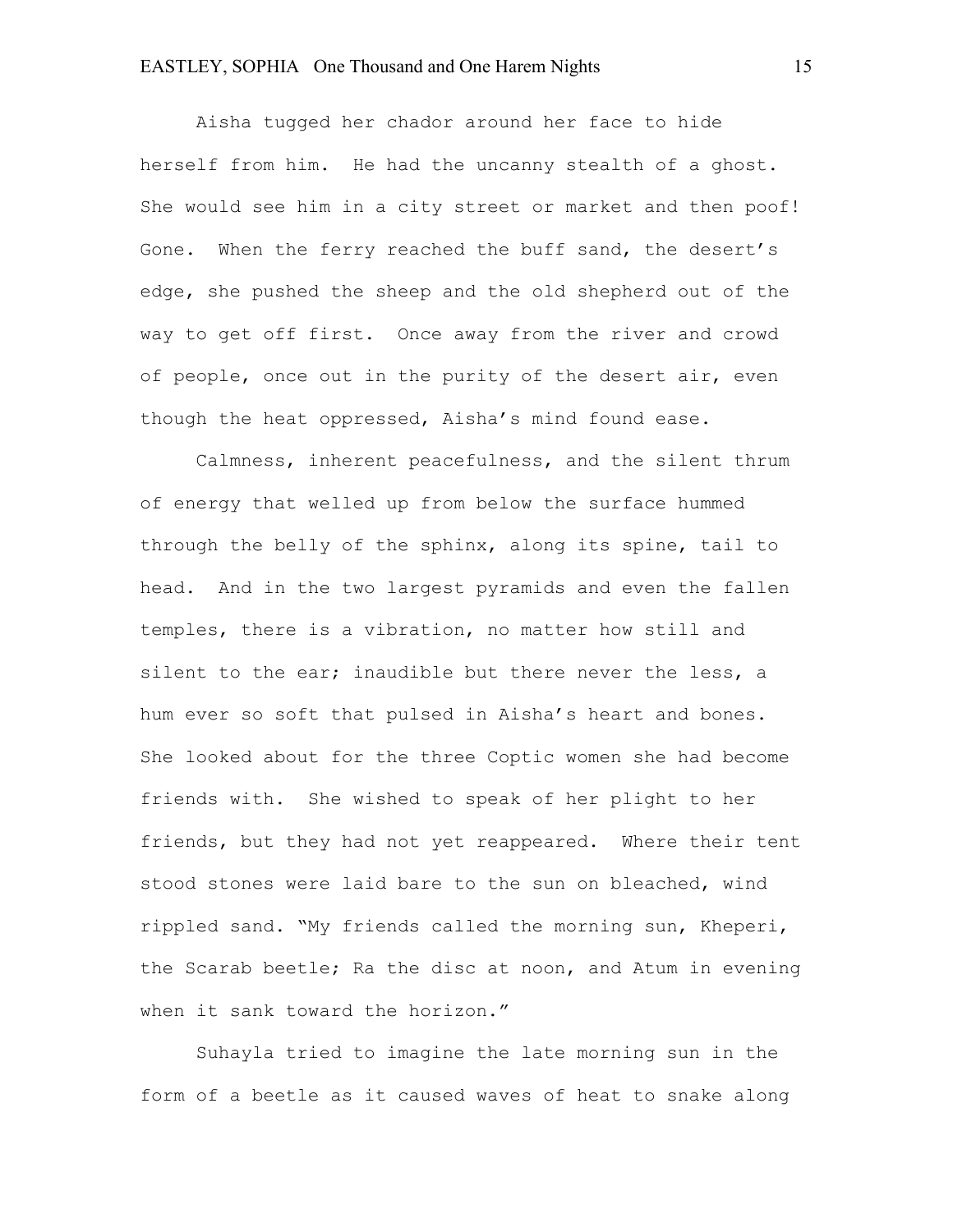the sand. She glanced at Mama, whose clay-colored face was darkened by deep lines at the corner of her eyes, like those dried cracks in the mud on the bank of the Nile.

Mama's dusky, small hand clutched rose buds she had salvaged from the garden, the stems wrapped in a strip of cloth, a remnant, yet still some thorns pierced her skin she had held them so tight. She pointed to the temple before the sphinx. Two lone travelers, they snaked their way across the sand, down the bedrock plateau, to the ruined temple. Mama walked around stone blocks, looking, examining, stepping back, and shielding her eyes from the blazing sun.

"Here she is," Mama said.

"Who?"

"The one called Isis. She brought you to me. She embodies earth's regenerating powers. And will help you. You must ask her."

With a cracked brick Mama created a make-shift altar before a jagged, upright slab. Suhayla could just make out the outline of a regal woman in a style of art she had never before seen. Isis held herself with confidence, breasts bared to sun, nipples erect. Long, thick braids hung over her shoulder. Her forehead had a prominent slant which continued down her sloping nose and full lips.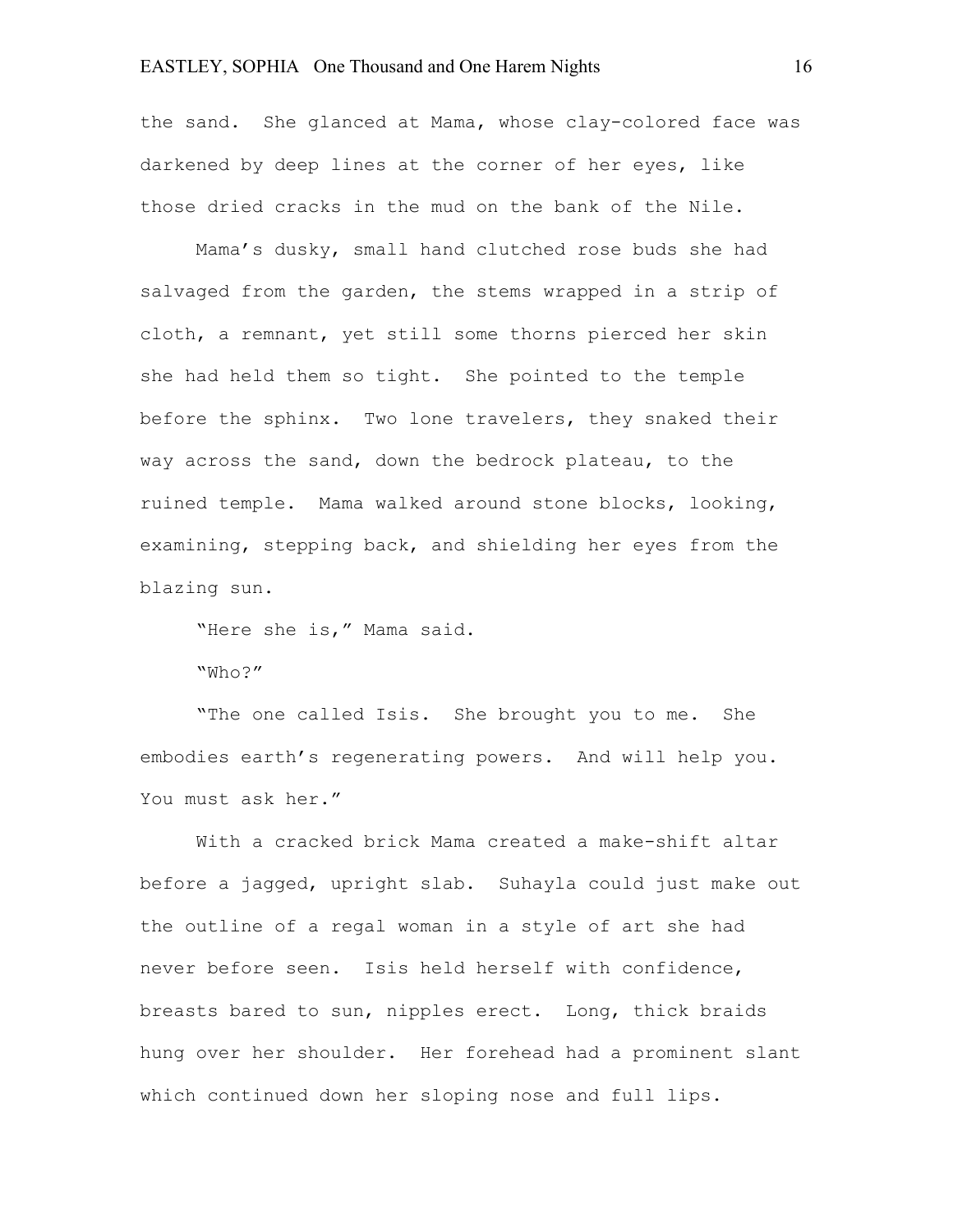Mama unwound the cloth from the rose stems and with care gently laid them on the brick. On her knees Mama burst into song, eyes closed, she swayed and murmured as if possessed.

Isis lady of the way

Beauty and magic precede you

Mysteries act on your command

Mama sang to Isis with a beauty and grace in her voice Suhayla wondered at, she had never seen Mama's face so calm or at peace. Suhayla, grateful and amazed she was allowed to participate, watched Mama to know what to do. Suhayla knelt in the hot sand, rocked forward and back, hummed. She yearned to be close to her mother, to protect her from the gruesome fate Suhayla's mind had envisioned—death--to make her happy. She, just a girl, a little self.

The blaze of sunlight on the faces of the sphinx and vestiges of temples, stumps of columns, rock quarried centuries ago, looked eternal in the bleached, sand sea with its preternaturally blue sky, as if no storm had ever dared to approach the Giza plateau.

Mama then rose and looked around her like a woman in a dream. We stood before the remnants of the temple at the foot of the sphinx in silence; feet sunken into the searing sand, Mama oblivious to it, near to the heart of the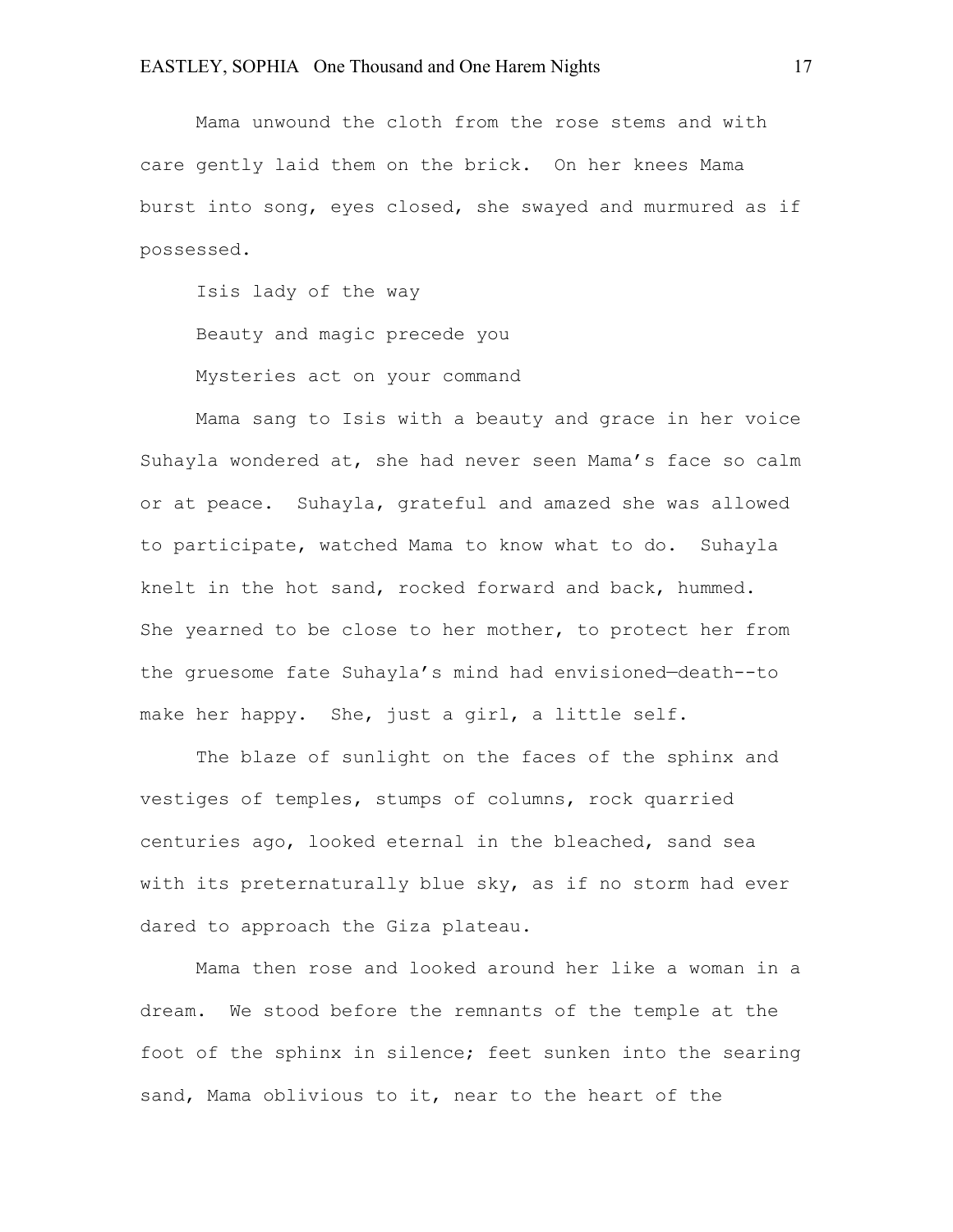ancient civilization. The breadth of the stone layered chest and sculpted head above them awed Suhayla. With a hand over her eyes, she followed Mama's gaze to the Gebel, a hill, a rocky ridge that arose like a dark spine from the endless sea of white sand.

"Upper Rostau."

"What does that mean?" A gust of the Egyptian wind carried Suhayla's words away.

The long, high, steep escarpment of stone, arose from the desert like the remains of a skeletal spine from some long dead, unimaginably huge bird, a beak of a bird was formed by rocks that protruded from the summit. The mound was in gebli, South, the direction of prayer. The drone of the Muezzin, noon prayer, drifted over the plateau, and we knelt with our heads pointing to what Mama said was the First Place. "My Coptic friends said the ancient priestess' called it 'The Splendid Place at the Beginning of Time.'

"For those who do believe, the earth and stars holds the past and future in them," Mama said.

"How?"

"You will understand one day my daughter."

Mama stood and brushed sand from her chador. They picked their way around stones and tombs in the cemetery to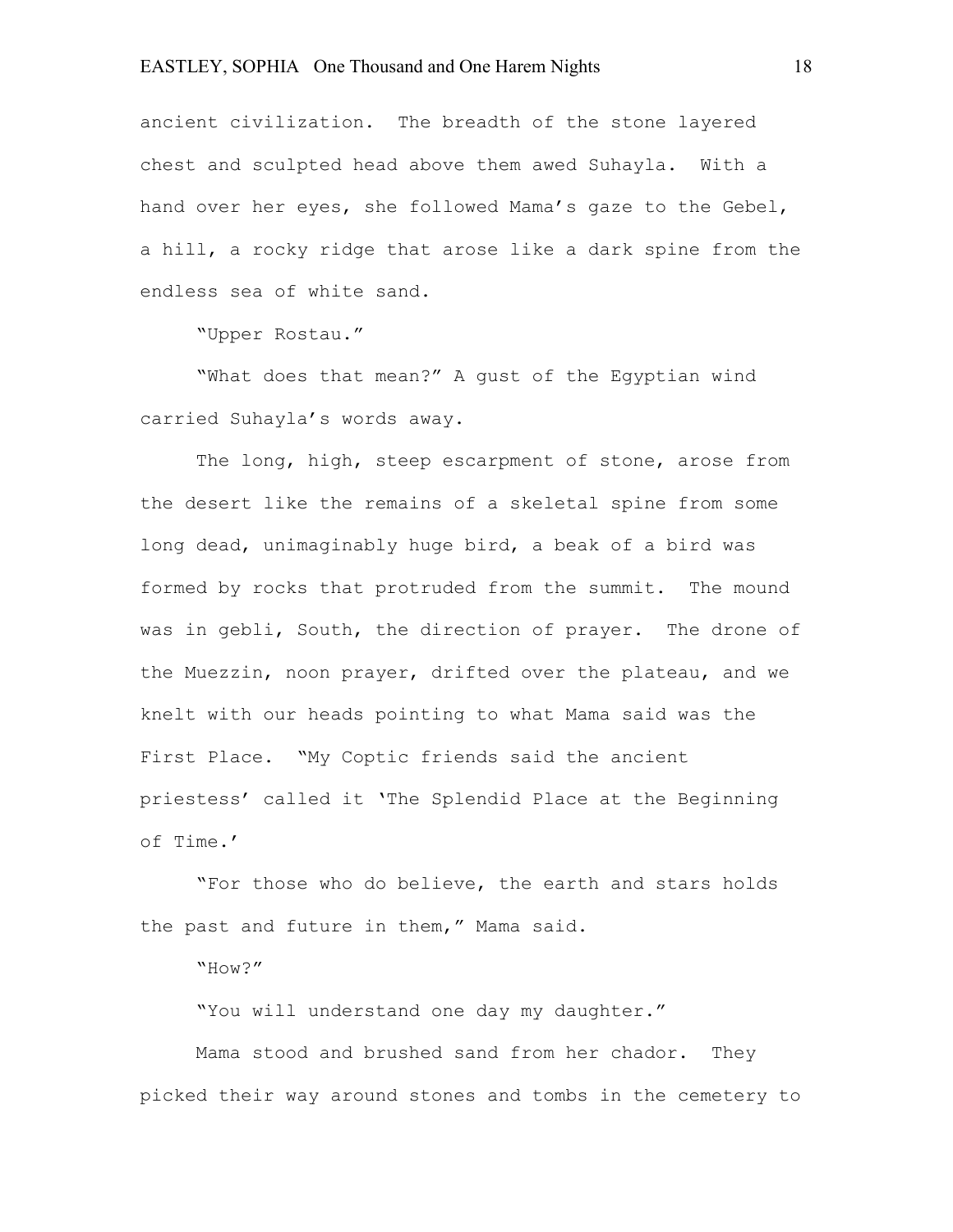the well. Wind whispered among the tombs, nibbled at the palm's fronds and shook the leaves of the Sycamores. Mama threw down the sack tied to rope and quenched their thirst with the cool spring-fed water. After resting in the shade of trees, they walked toward the Nile, their previous tracks invisible, swept by wind. Ever so amber, Atum, the sun disk waned past its zenith, sinking like a leaden weight toward the horizon, the western desert. The long sweep of a sandy plateau separated them from the Nile.

As if spelled by an evil djinni, a horse and rider appeared. The rider, wrapped in a dark galabiya and head wrap, galloped on a black horse toward us. Aisha shrieked and ran a little way but the deep sand exhausted her, and she looked behind at her daughter. "Stay close!"

The man pulled on the reins so hard that the horse grunted, reared up on muscular haunches, sweat glistening and frothing at the mouth. Horse and rider blotted out the sun.

Like a mother bird protecting her young, Aisha threw her arms out, wide crimson and striped sleeves flapped in the wind, keeping Suhayla behind her.

Suhayla peered over her Mama's arms to this bearded man on the black lathered horse. The whole of the man's face was hidden in shadow, dark skin turned to pitch. His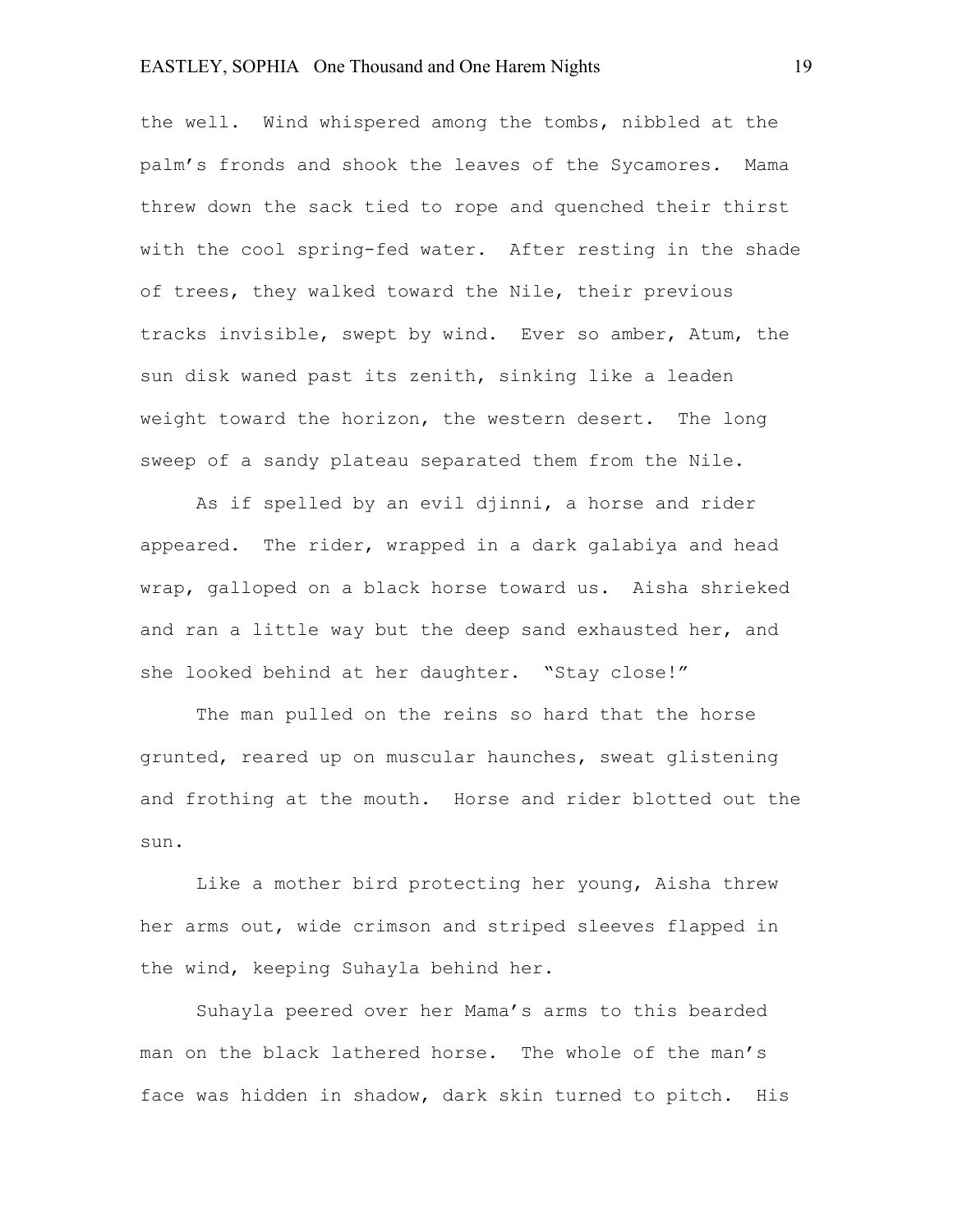eyes glinted from their inky depths, sharp and piercing like those of a lone and gloomy crow—an omen, unsettling.

"The book, where is it?" The voice sent a chill through Suhayla.

"It's been out of my hands. . . For long. Gone. . . Turned to dust!" Mama spoke in a high-pitched, desperate tone.

"I will have it!" He yelled and spun the horse around on its hind legs. "I have come to Cairo in order to know the secret!"

Mama kept looking side to side for a means of escape, like a frightened animal. No use to run trapped like an animal. In the oppressive heat, sweat ran down her face. The plateau, stretched, a barren plain of bleached sand, devoid of people, of birds even. She looked to the distant ferry docked beyond the sandy embankment; that ribbon of broad azure river, where the white-half moon sails of feluccas glided peacefully, as the Nile, the river of Isis, with gentle determination, flowed north.

Suhayla watched her mother bend forward, list sideways, then slide to the sand in a crumpled heap. Suhayla's scream, when it came, seemed to belong to someone else.

Cook clucked and shook her head at the appearance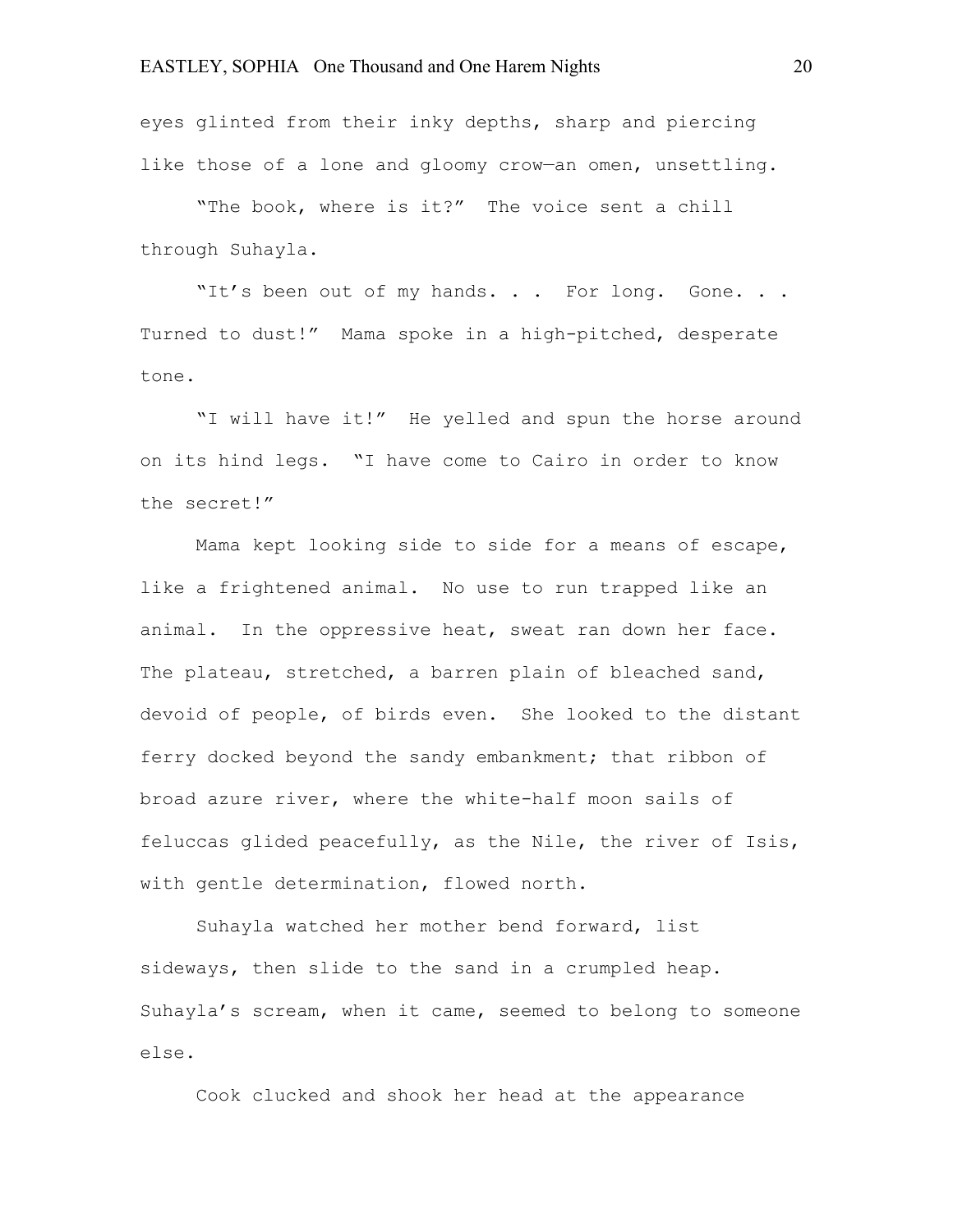Of Mama; she held onto Suhayla like a child, or an old woman without sight. For days she refused to go out and resorted to many explanations. Mama said to Cook, "my bodily humors are out of sorts," and "I saw a raven in the garden, a malevolent sign." A little fatigued gasp, which Mama did more and more often these days, escaped her lips.

In the harem, the women's living quarters, fiery, late afternoon light filtered through carved screens covering the tall windows, threw dappled shadows upon the vermillion carpet and tiles. A priceless carpet hung on the wall- crimson with tendrils of gold.

"I inherited that from your grandmadar, a gift from the Sultana—May Allah Bless."

Mama sat on her couch; Suhayla stretched out on the low divan, head and one arm propped up on tasseled cushions. Except for the occasional shout, bark, or cart rolling by on the street, silence enveloped the room.

Deft with experience Aisha's delicate fingers pulled the needle and the silky embroidery thread through the fabric. Silk whispered through silk. Suhayla read mystical poetry. Aisha observed her daughter quietly with wariness, and could hardly bare the thought that in the future Suhayla would be more at risk. Especially since her grace and beauty were evident: her perfected cheekbones,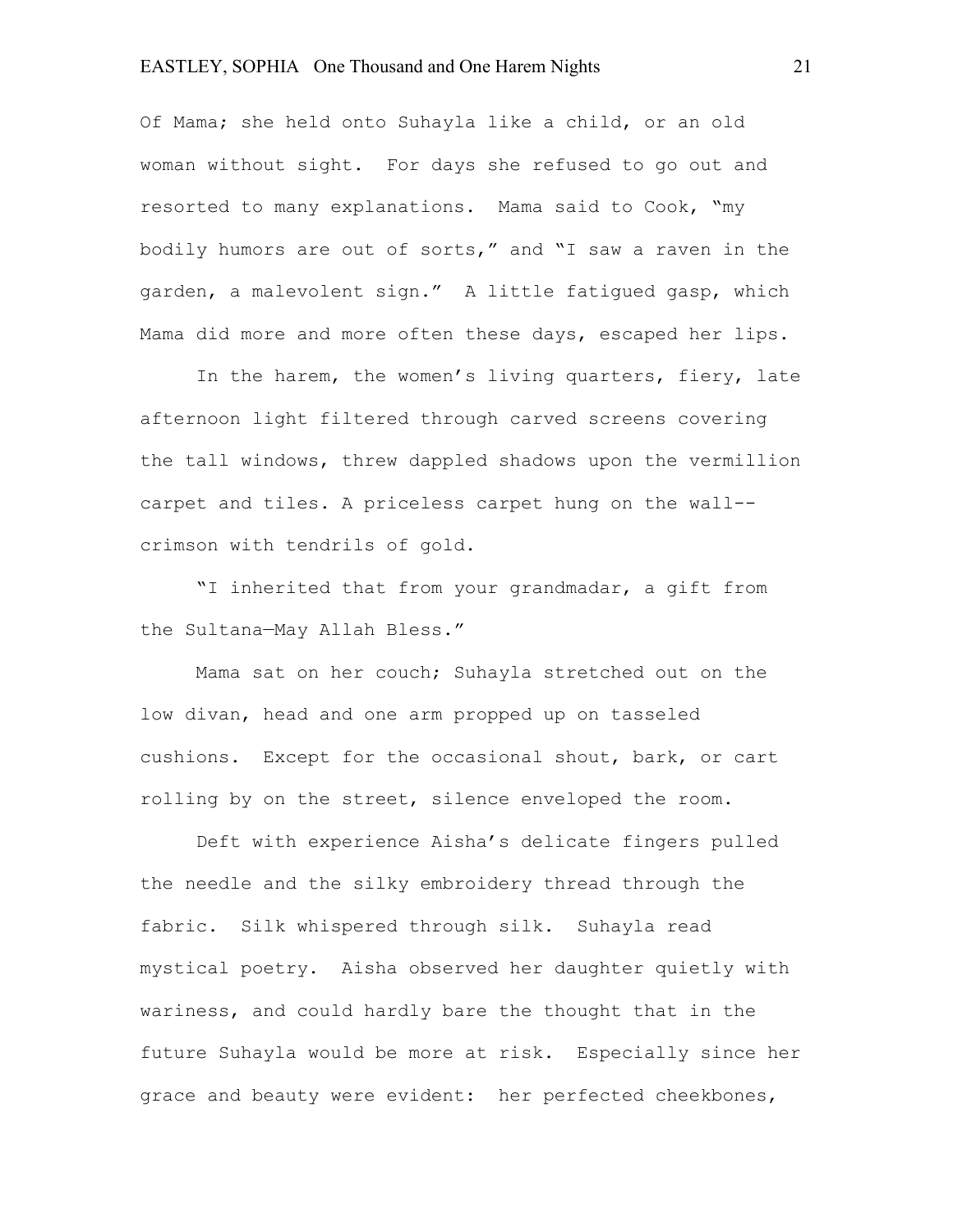lashes falling on smooth, cinnamon hued skin; a stunning woman blossoming out of the child. The thought disturbed and chilled her-- to her bones.

Suhayla became acutely conscious of Mama's breathing, the rise and fall of her plump breasts ensconced in a silk, crimson-striped-over-garment.

As usual Mama wore her ebony hair twisted up under a fringed scarf. Her face though was marred by hollows under her olive-black eyes, as if she never slept. Suhayla felt partially to blame. Her vision, her curse. . . And the man on horseback they had encountered in the desert.

There was a distant pain in Mama's eyes. Behind all their fatigue her eyes were full of warmth and sorrow. Suhayla noticed how worn and thin her face looked these days.

Mama startled easily. After the noon meal a dish had been carelessly dropped by the maid; the clay shattered into pieces upon the tiled floor.

Mama jumped shouting, "Allah have mercy!" Her hand flew to her heart, her bosom heaving. A gloom had settled over her as if something terrible, inevitable was about to happen.

Fear settled in Suhayla's belly.

Like a silent vow, she and Mama never spoke—of the man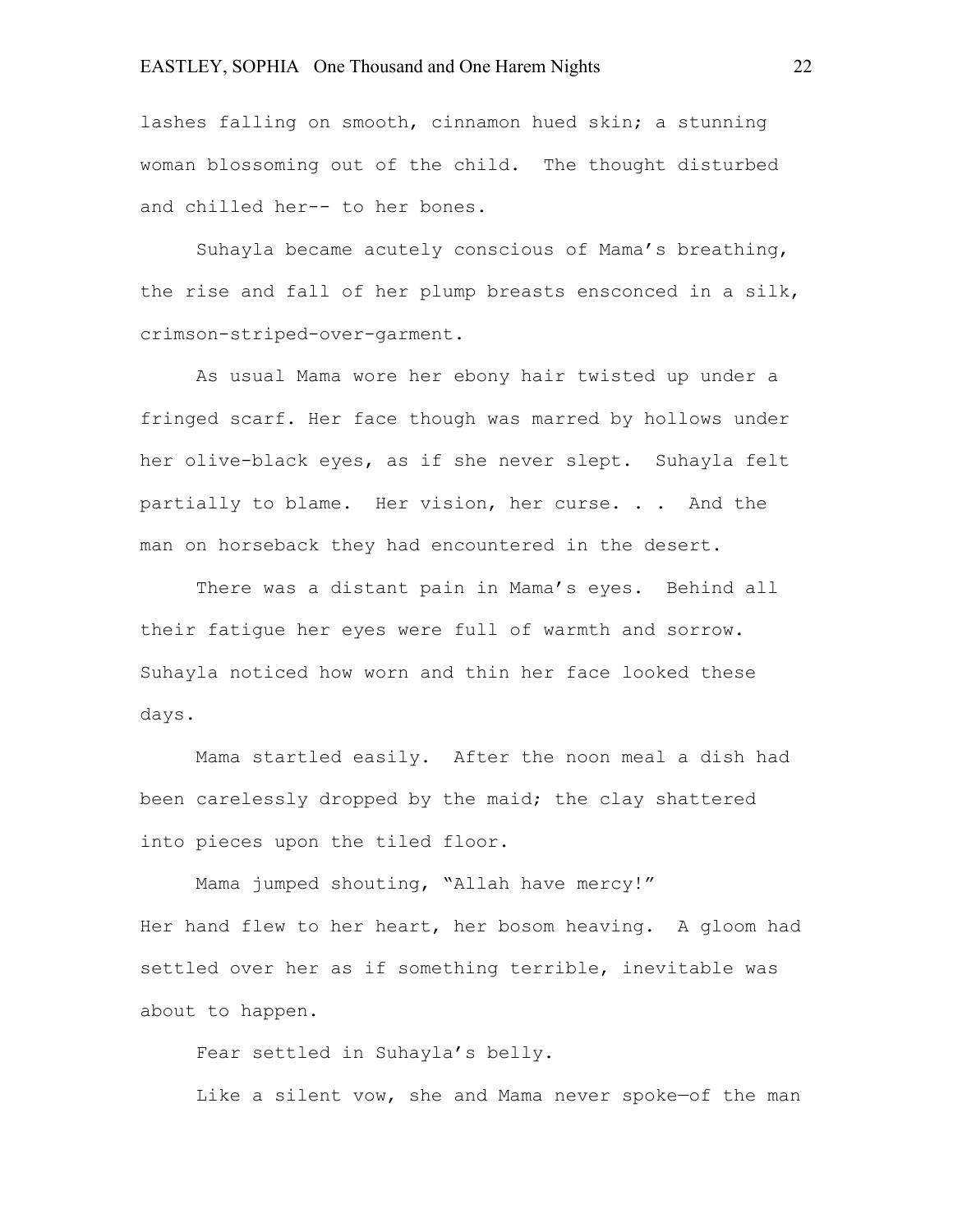on horseback who asked about 'the book'—to Baba, or between themselves. This horrific nightmare they pushed to the back of their lives, to the recesses of their minds where shameful, haunted, degradating, visions, dreams, and broken taboos go--were locked behind a secret door.

Long after Atum had sunk and had been swallowed by the goddess Nut, Suhayla found Mama embroidering, as she often did in the evening. That night Mama sat still with her head bent, dropping over her hands, not upright and examining her threads and stitches with her keen eye. Suhayla could not tell from the doorway whether she was intently looking at her work in the light of the lamps and the brazier, or simply trying not to doze.

Mama's form cast a great shadow on the wall, the figure of a woman slumped. If Suhayla had not known her fatigue and the familiar posture of Mama at her embroidery, she might for an instant, not knowing her—have thought she was dead.

Suhayla took a seat on the nearby divan.

Mama looked up and set her embroidery on her lap. "You are my beautiful daughter." She sighed. "May God bless you with an easy path."

Mama reached out about to touch Suhayla's cheek; she drew back, afraid of what Mama's touch would bring. Suhayla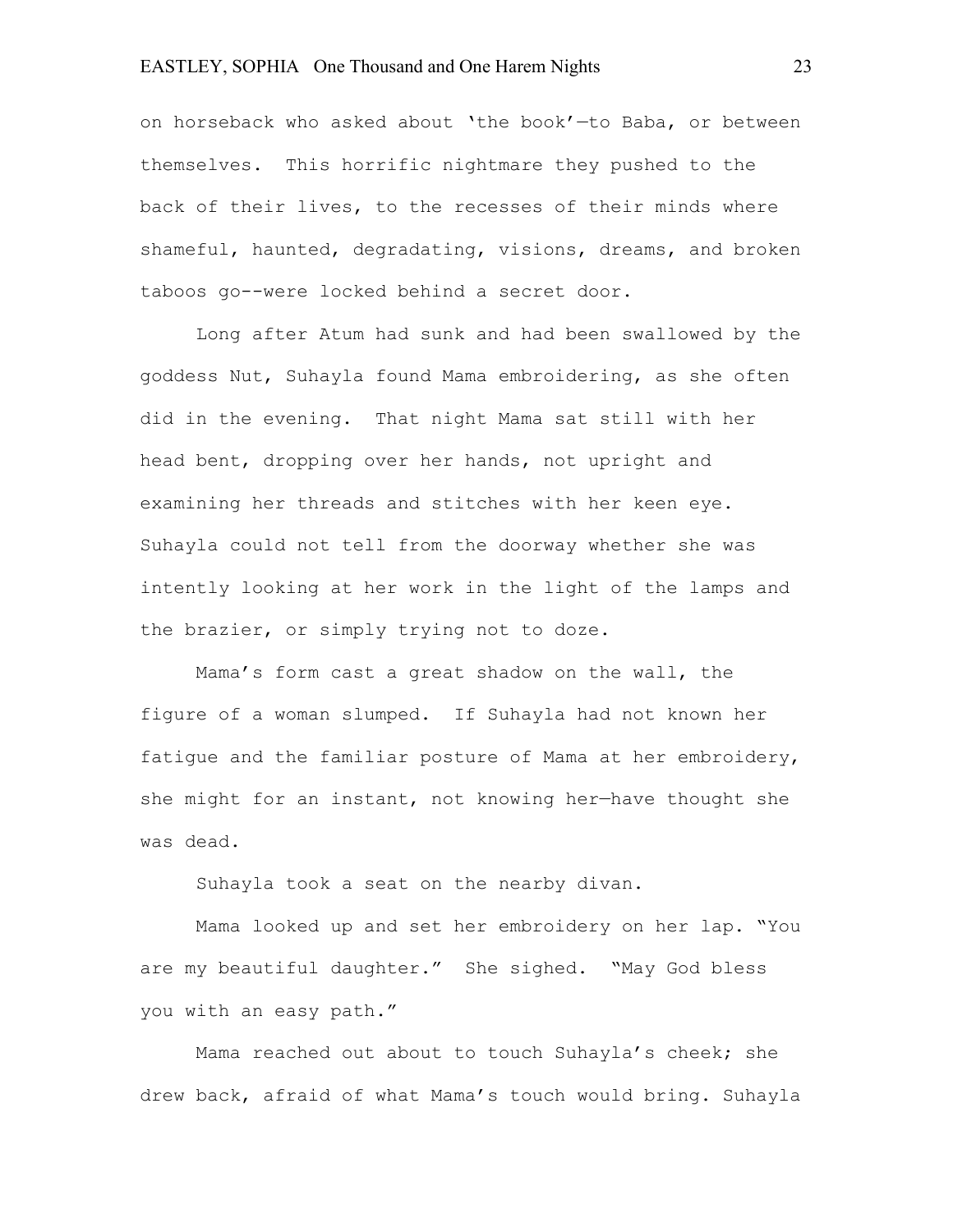sought to protect Mama from her plague, her curse, and did not desire another round of evil images.

Returning to her needlework, Mama's shoulder's drooped. "We will find a husband, like your Baba, who will love and care for you. You are intelligent, know how to run a household, and you have memorized the verses of the Quran."

With sad eyes Mama glanced up. "Life is like a pomegranate, daughter." She did not believe in austerity. "Do not be afraid of its juices. Drink and eat and live with a full heart." Her voice had an ominous tone. "Love God and take your time in everything. Be guided by your own heart, not fear-and not by the will of others, although"she smiled warmly, her face softening with her motherly love—"I cannot imagine anyone diverting you from your path, my tender lion."

Heaviness lay on Suhayla's chest. She did not know what Mama had meant yet she felt uneasy, odd after Mama gave her advice on how to live. Mama spoke as if Suhayla would not see her again.

She knelt before Mama and pressed the corner of her robe to her lips. Smooth, striped ruby satin, Suhayla's fingers slid on it like water. She wanted to be held, to feel the beat of Mama's heart, the gentle rising and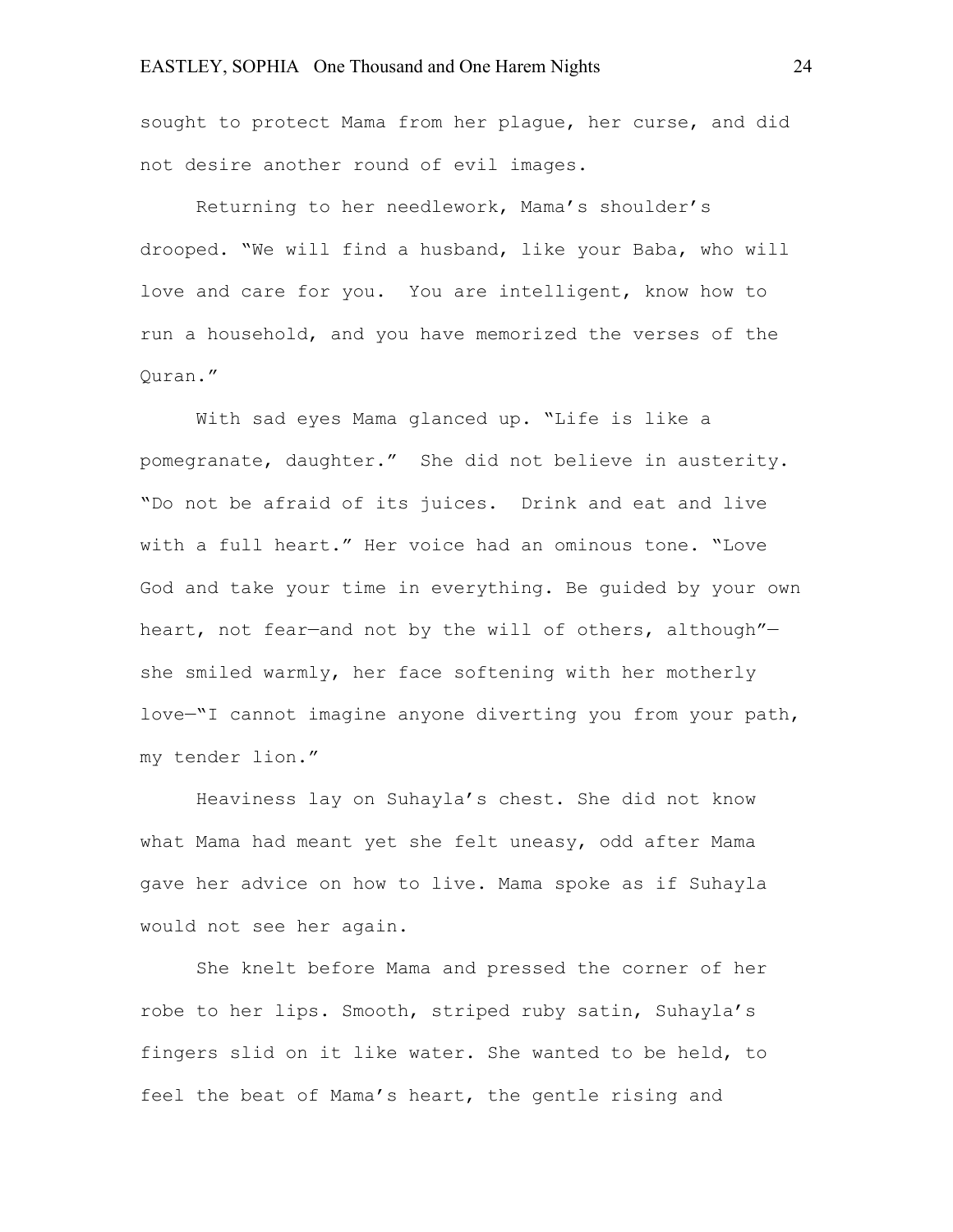falling of her bosom. Suhayla could not find any words to comfort her. Words would have broken the spell.

Mama reached out to caress Suhayla's head; Mama's hand, smelling of coffee and almond oil, hovered in the air for a moment. With reluctance she returned her hand to her lap. Shadows moved across her face. Finally, Mama lifted from her lap a string of blue clay beads. "Here, this will help protect you." A strand of indigo beads hung from Mama's soft, dusky fingers. "They will keep evil away."

Suhayla took the necklace, and looked at them in the light of a lamp. From each bead an eye stared: black outlined each eye, and a vivid, onyx pupil, stared from the white, almost gruesome--thirty or so ancient goddess eyesas if gathered from death masks of ancient tombs—stared, unblinking.

#### CHAPTER FOUR

Weeks later Suhayla searched for Mama in the afternoon. Like a cat, she had her favorite resting place, in the harem. Stretched out on the divan in her silk chemise, emerald vest and gold pantaloons; her head lay on an extended arm. Her hand hung over the Persian carpet, rings shining like quicksilver on relaxed fingers.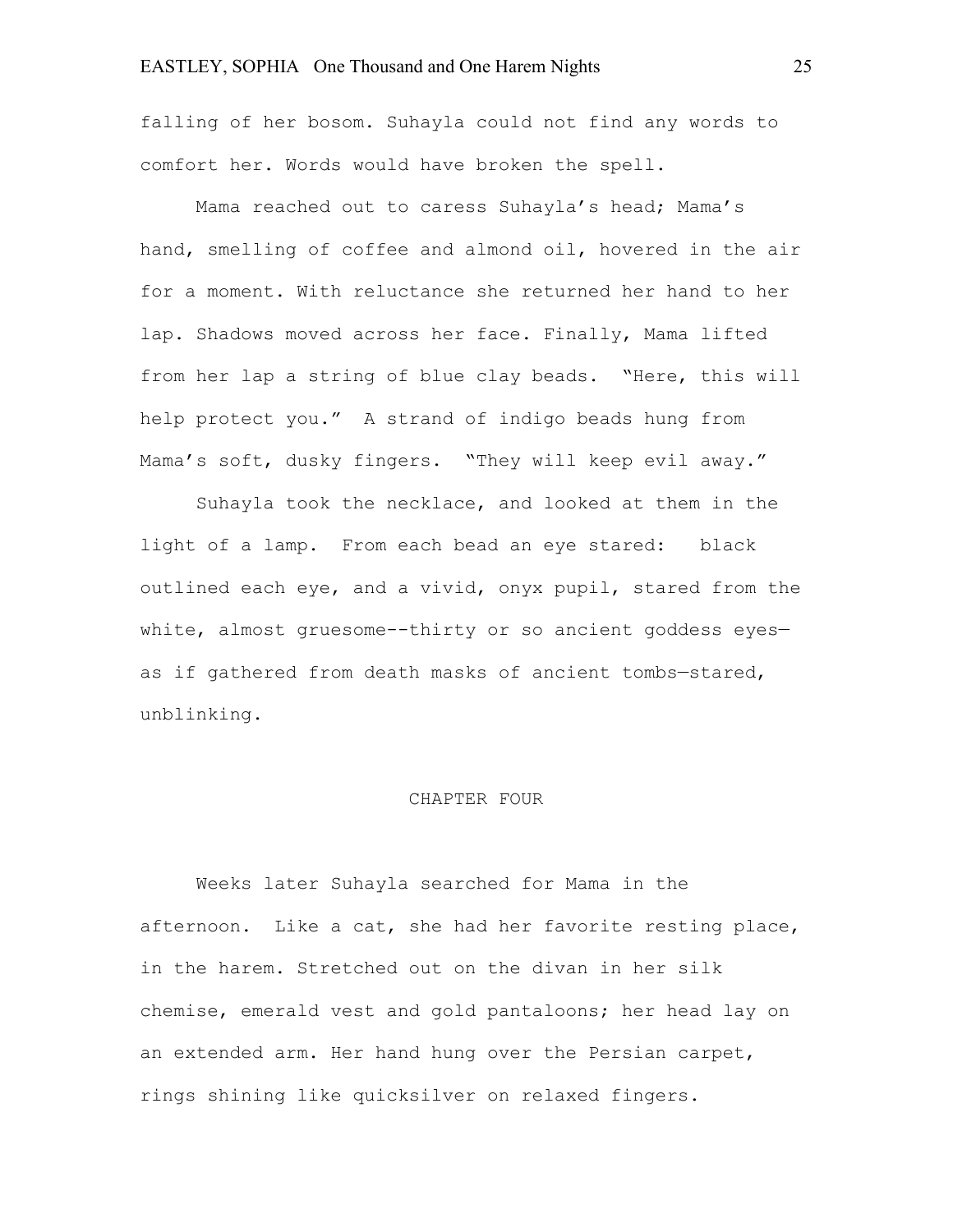Mama's cup of tea in the silver rimmed glass had spilled and rested on its side. The contents wet an oval upon the vermillion and saffron carpet.

Fear fluttered in Suhayla's chest; she felt coldness in her belly. Mama did not stir. Suhayla put her ear near Mama's nose and heard no breathing; her chest did not move. "Mama?" She whispered. She wanted her to wake and tell her that everything was all right. Coldness crept up inside Suhayla as she examined her. The end of Mama's tongue stuck out, pink and flaccid, from between her lips. Glassy olive-green eyes stared.

"Mama!" She cried.

One of the young maids entered the room and screamed, dropping her cleaning cloth. She ran out of the house, flailing her arms like a mad woman.

In one single moment Suhayla's life changed irrevocably. Before this she did not know what death meant to one's heart. Yes, she had seen dead beetles, locusts, the heads of sheep oiled and basking in the sun, waiting for ovens; but nothing she had loved.

A wild grief took her over; Suhayla broke down in an agony of weeping.

Najmah attempted to hold her and comfort her. "No, do not touch me," Suhayla cried. "I. . . I am cursed!"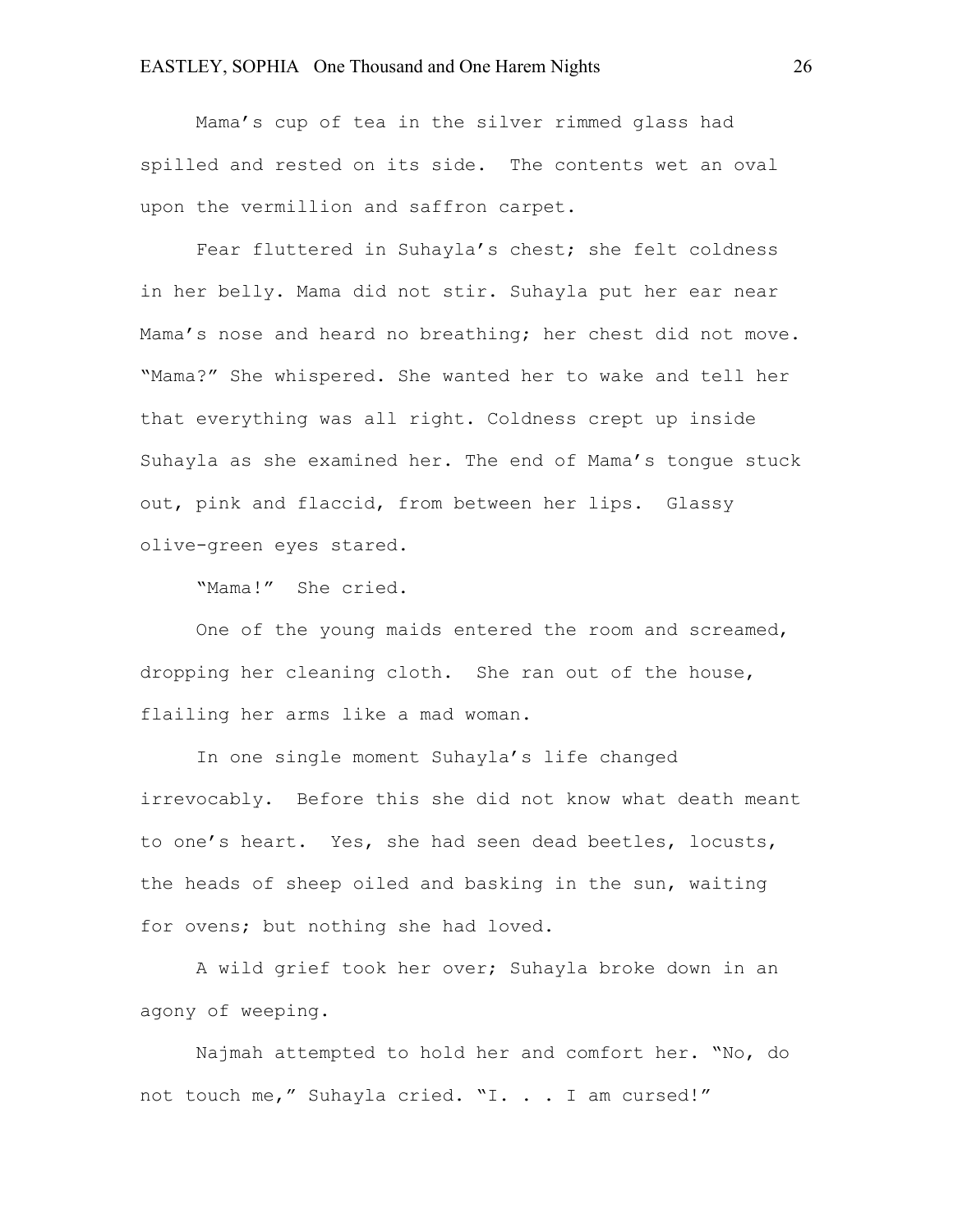Mama's dearest friends, three elder women who lived close by, washed Mama's body. Her ebony hair threaded with silver, fine like a precious robe, was cleansed in a bowl of rosewater, scented with sandalwood oil and ambergris. They laid her on a white sheet, with tears running down their cheeks, they bound her body, swathed her in the white shroud. Soon all of her was hidden, wrapped in white, terrible bone white. A wild grief took Suhayla over; she broke down in an agony of weeping. The songs, chants, and drum beats from the women, and Cook, echoed in Suhayla's heart.

Najmah attempted to hold her. "No, do not touch me," Suhayla cried. "I. . . I am cursed!" She ran out into the garden and sat with her back against the date palm.

Aunt Rabbati, Baba's youngest and unmarried sister, arrived in the back of a bullock cart the next day with one satchel. Although plumper and possessing a milky skin compared to Mama's, Aunt's face embodied seriousness to the point of being grim, never laughing or smiling. Oval faced with small ebony eyes, her rotund arms sprouted tiny hands.

"Auntie." Resenting her interference, Suhayla gave her the required quick kisses on her plump cheeks. In her company, Suhayla said little, wanting to keep to herself.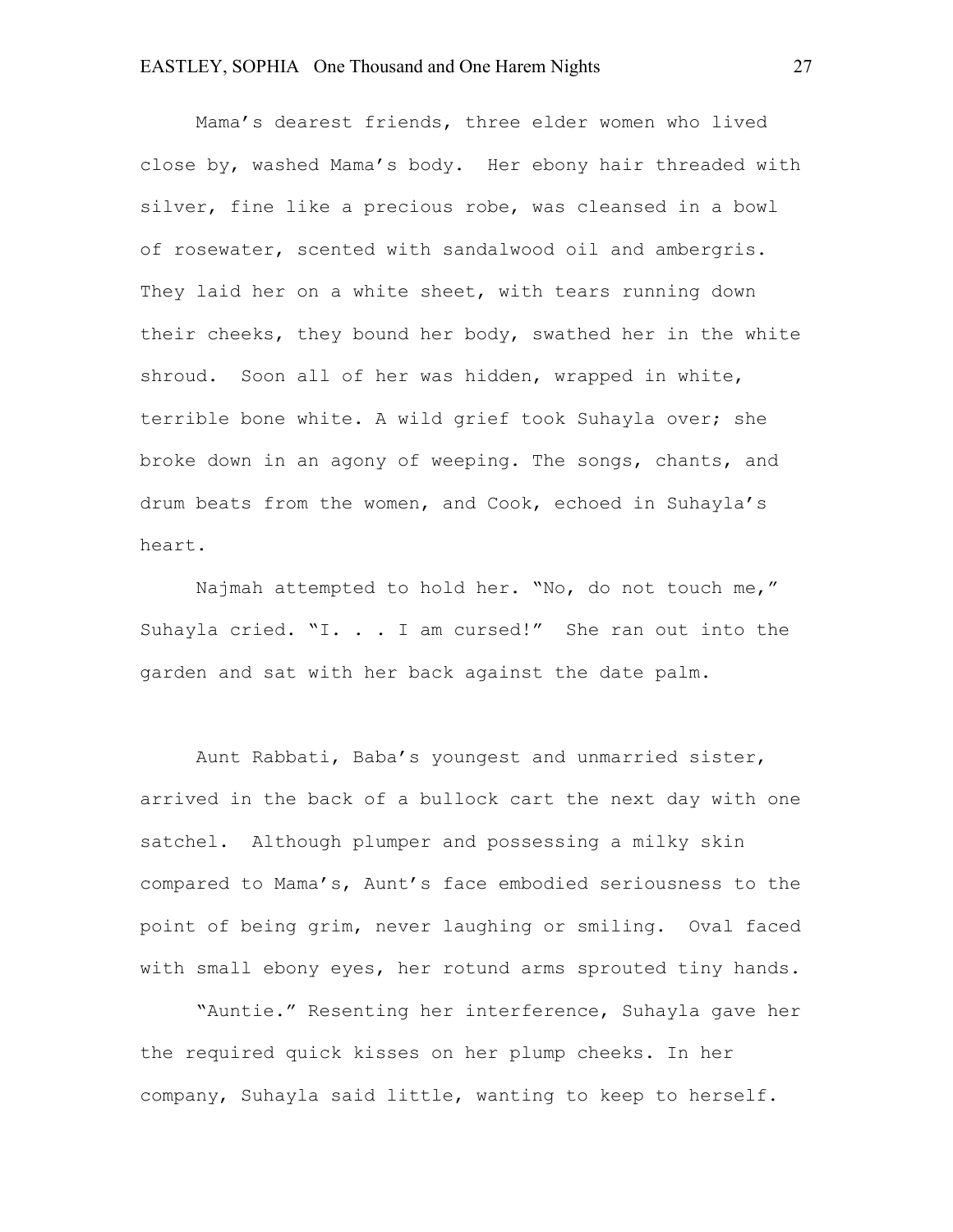After Mama's death, she locked the visions and haunting images into her heart.

The day came when Mama was laid on a cart, swathed in white linen. Baba led the procession in a face stricken by shadows of grief. He made an attempt to pull but his friends and the dried wood gave him something to lean on. Six other men took the burden. The wheels squeaked and shuddered as if in complaint of its use. The Shaykh Khilwati intoned passages from the Quran. All the women were draped in raven black. Aunt Rabbati walked close to the end of the cart. A wheel caught on a rock, aunt almost fell upon the end near Ma's feet. Looking through the inky fabric everything appeared as if Suhayla peered through a cloud of dust. She stumbled along. Cook and Najmah appeared as hazy, ghostly figures even though they were at Suhayla's side. The baked sand burned her feet; tears scorched her cheeks. Behind her, the cries of the women who lived nearby, arose and drowned out the prayers. They walked out of the city to the desolate desert which Suhayla now preferred to the city. The cart rumbled over the broken loins of sandstone which protruded from the bleached sand.

In their wake, the women from their neighborhood, and the mosque, wailed and cried and beat their chests.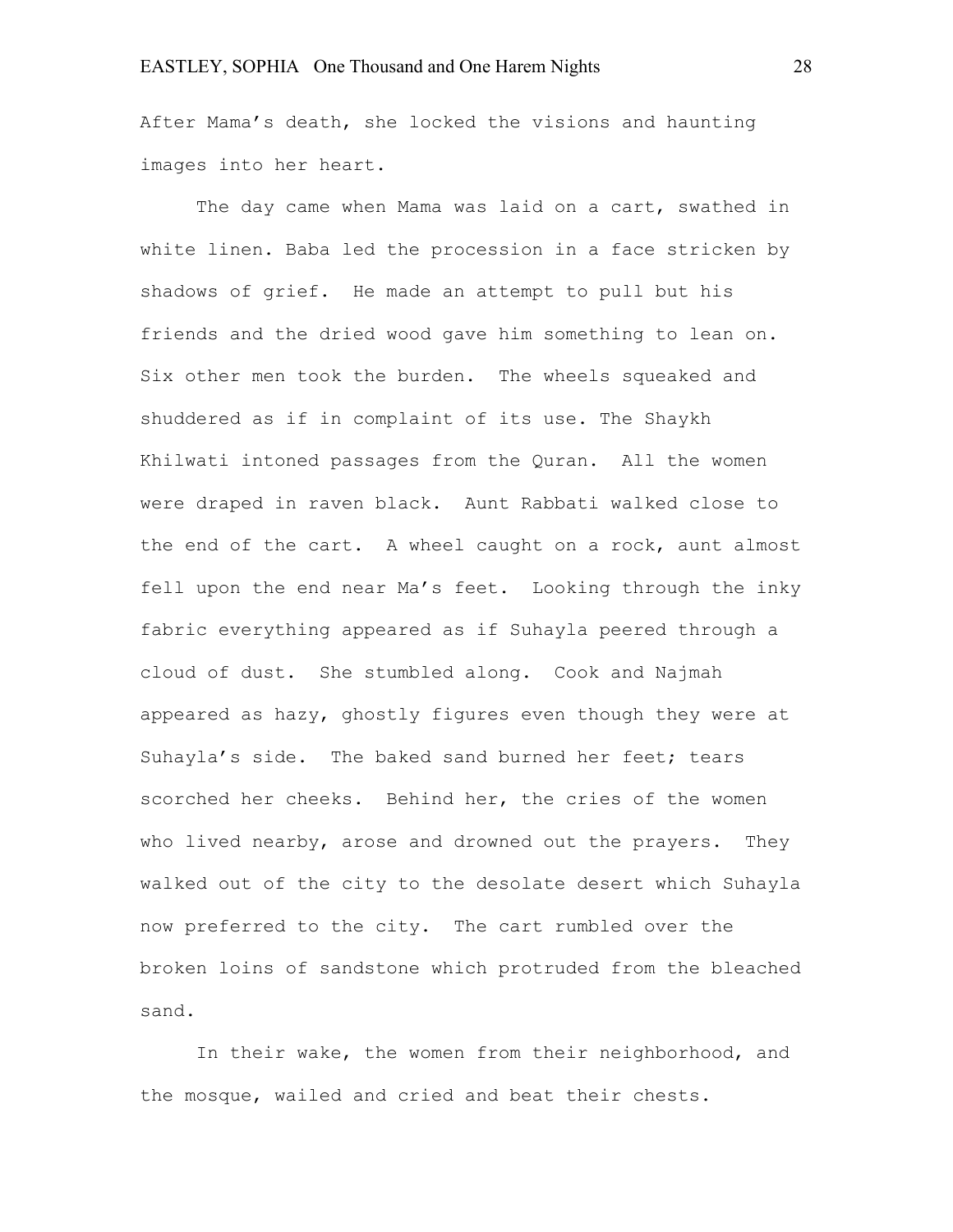Suhayla assumed Aunt's laments were an appropriate amount for a seldom-seen sister, yet she felt nothing but repugnance for her. A vision of judgment, the ivory stone tombs tilted or sat upon the gritty sand, a deep trench waited for Mama. She really should be buried before her Sphinx, by the well. Did Mama's spirit wander there or was she with Allah? Streams coursed from Suhayla's eyes and tumbled down her cheeks. She wiped her face with her black veil.

In the oppressive heat Suhayla watched as they lowered Mama, wound in tight linen which Baba could afford with ease, into the womb of the desert. With each shovel full powdery sand blew up, caught by the invisible fingers of the wind that like a hot blast blew from Africa, carried with it the heat of an oven. Ma's pale figure was lost, embalmed under the bleached sand. Her Ma's fear of the world outside, her panics and prayers, were the only things that seemed real. This shrouded thing no longer was her mother.

The cries of the women wove up around Suhayla and were swept up into the gritty wind. She stared at the veiled heads bobbing, hands throwing sand into the air, and beat their chests. Motionless, Suhayla stood, hands at her sides, staring at the grave, the mound of bone-pale sand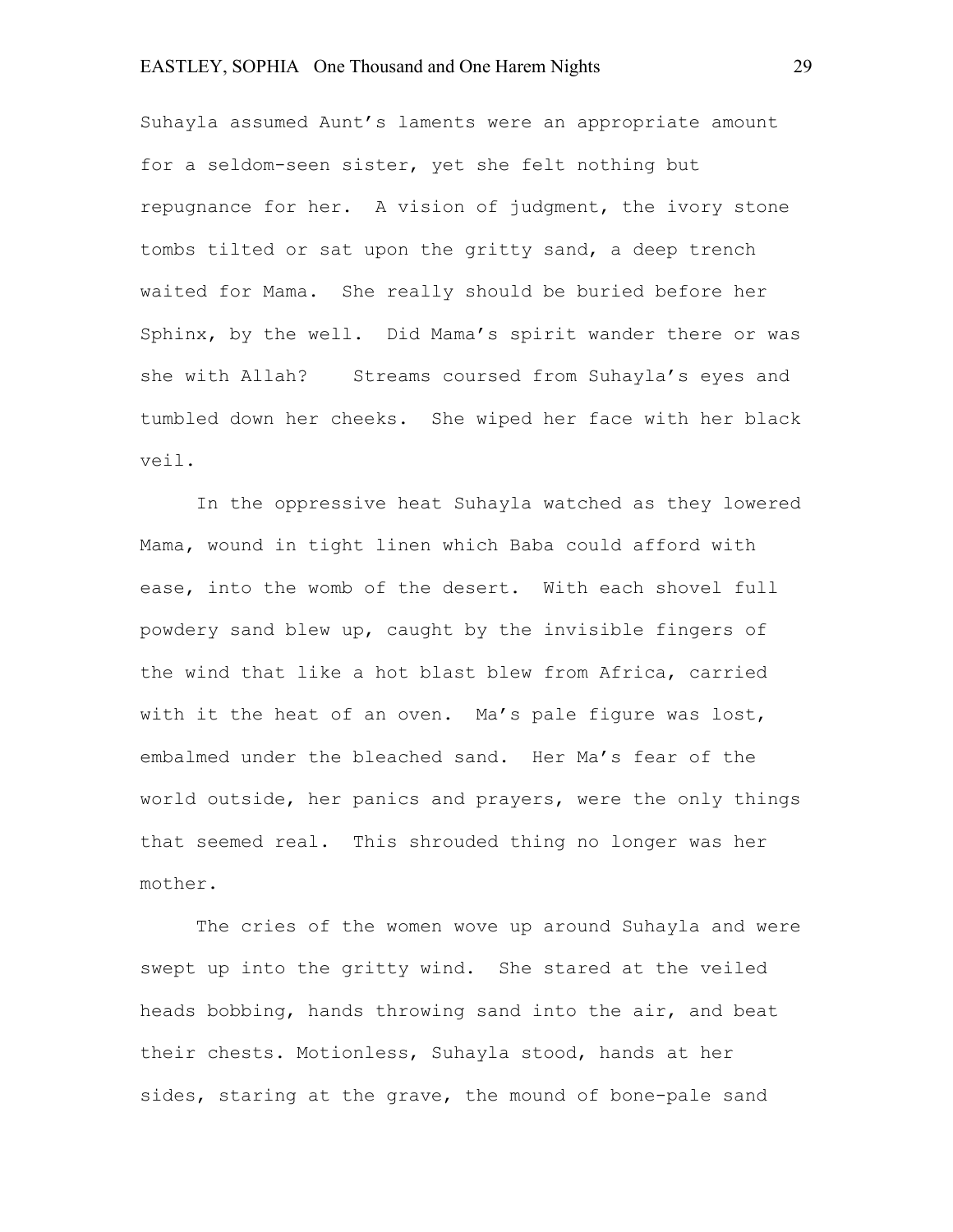heaped over Mama's body. Through her watery eyes all seemed a blur, unreal.

Suhayla ached to bring her mother back, to reverse time to that evening when the horizon streaked crimson and amber, she and Mama went down the stone steps. Mama said, "Careful now my daughter, do not fall in the river, there are crocodiles and snakes." Mama would squat down on her sturdy legs and throw the sack into the Nile, shimmering blue, and heaved up the sack from which water slipped over the edge and dripped. Suhayla held her palms under laughing. And hand in hand they ascended the steps, ancient stones inserted into the embankment. With a firm grip Mama held the taut furred skin that dripped, and using an old clay cup, Suhayla would pour the precious liquid around their little plot of green: the onions, garlic, cumin, roses, lilies and tulips and pomegranate tree. The rest of the water would be poured into a large ceramic bowl for washing their hands. These were the blessed moments before Suhayla's vision had changed everything irreparably; when Mama smiled at her, and had left her troubles behind.

The ghost of her memory constricted Suhayla's throat. The wind tore at the black veil that embalmed her, she was glad to be hidden. The cries and screams, the murmured texts of the Quran read by the Shaykh died away with the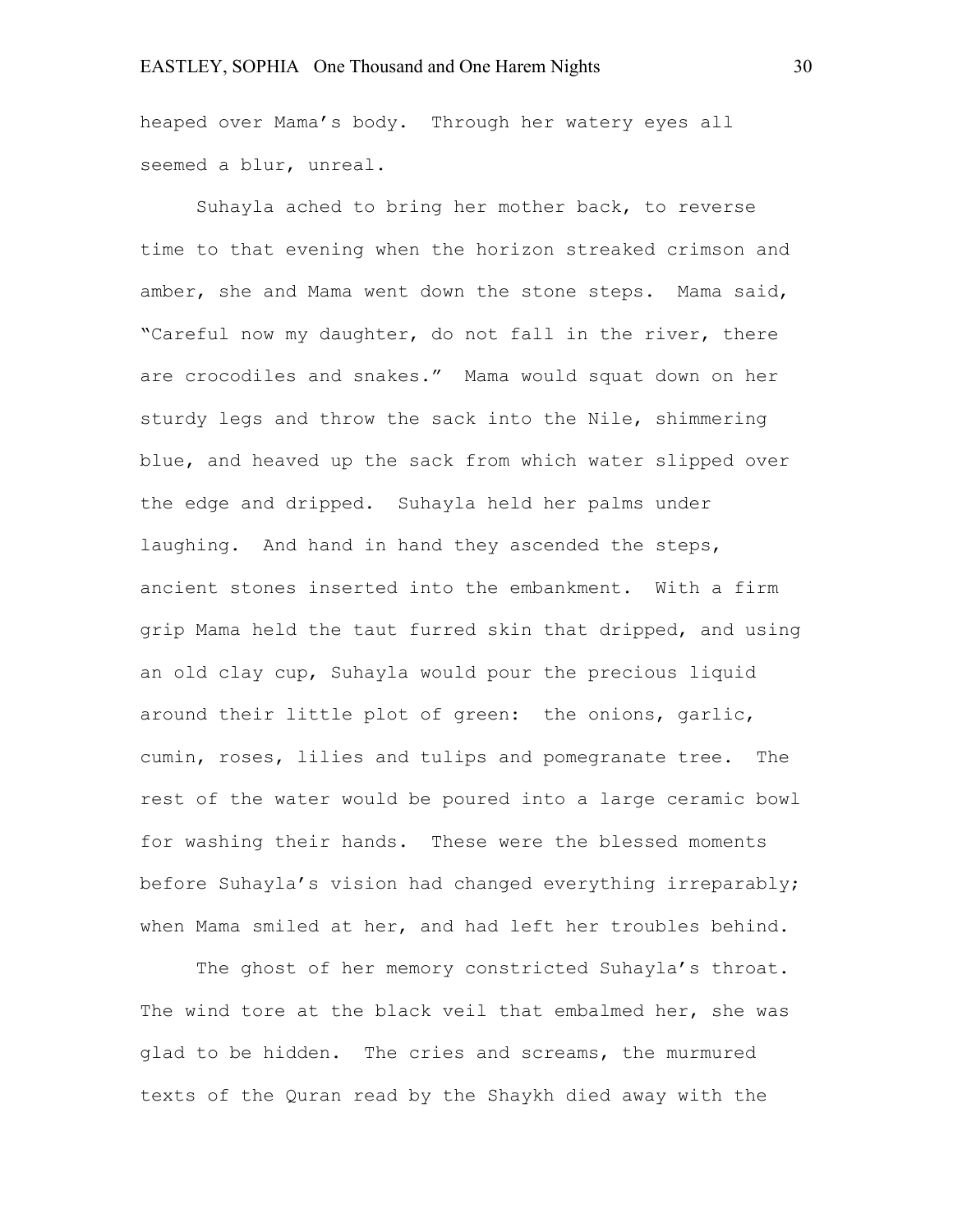furtive gusts.

Baba's eyes were red. "Allah be merciful, she has gone to join God."

Suhayla imagined the silver necklace around her neck resting on her crumbling breastbone, the carnelian ring sliding off the bones of her fingers. And in her dreams, when she looked down at Mama, she smiled--cat's lapidary eyes--deep in twin sockets.

Through her tears and weaving of ash, Suhayla looked toward Cairo. The tawny walls of mud brick were blended into the buff sand, but the lofty minarets pierced the perfect blue of sky. Cairo changed for her, on the edge of desert, the aromatic truth of the past lived, that like bitter melon or Artemisia, taints all tastes afterward, lingers in the mouth, bothers the mind—an indigestible pit.

Najmah helped Suhayla change into her night chemise.

When she first climbed into bed, Suhayla's buttocks and back and legs were chilled from the coolness of the blankets. "I am cold."

"I'll bring ginger tea." Her head bobbed back and forth. "It is an unusually cold spring night."

Sipping tea Suhayla watched the moon sail, a pale eye that looked through the screen of panels. Without being asked Najmah carried in an armful of wood for the brazier.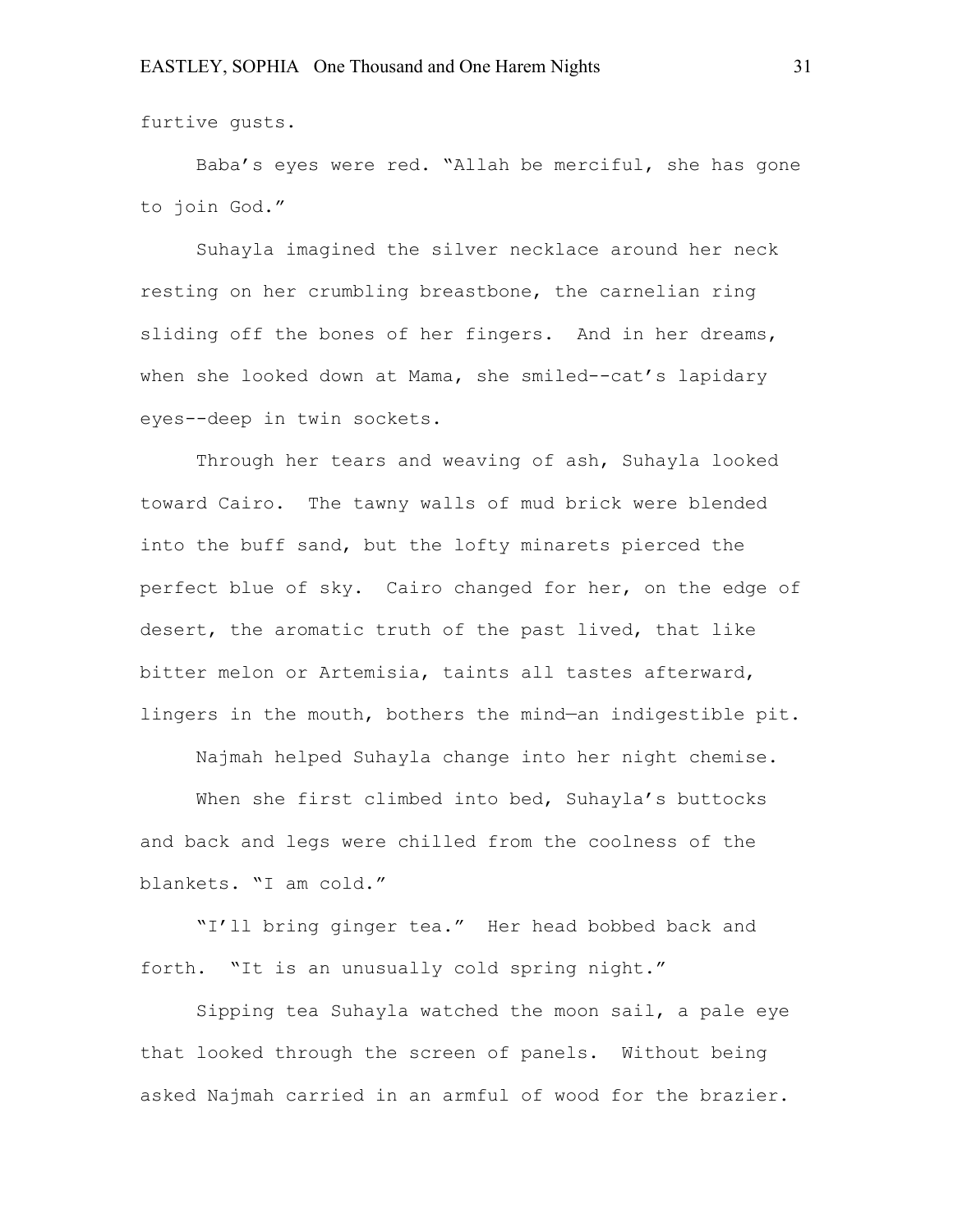Suhayla warmed huddled under the layers. "Sleep here."

In her white chemise Najmah climbed in under the wool and sheet. Wind blew the date palm against the house, the sword like leaves scratched the window lattice like claws or the fingernails of djinn trying to enter. "Perhaps the souls of the wandering dead are desperate to get in." Suhayla trembled. The girls threw the blankets up over their heads. "What if Ma wanders the desert alone and wants to be comforted?" Suhayla cried and Najmah hugged her.

Suhayla peeked over the wool. She imagined the moon searched for her, casting a multitude of eyes upon her embroidered counterpane pursuing the part of her that saw Ma's death preternaturally. "What do you want?" She looked over to Najmah.

"My own house, a man to love me, a garden for vegetables, a herd of sheep and goats for milk, cheese and meat." Najmah's eyes were alive with a deep glow from the dying embers. "What about you?"

"I want to understand the secrets of the stars. . . and—-to be loved." Suhayla's voice rose in pitch, an unexpected lightness. "To be with a man who will love and cherish me and allow me to make decisions for myself."

Najmah spoke of her Baba who died fighting in the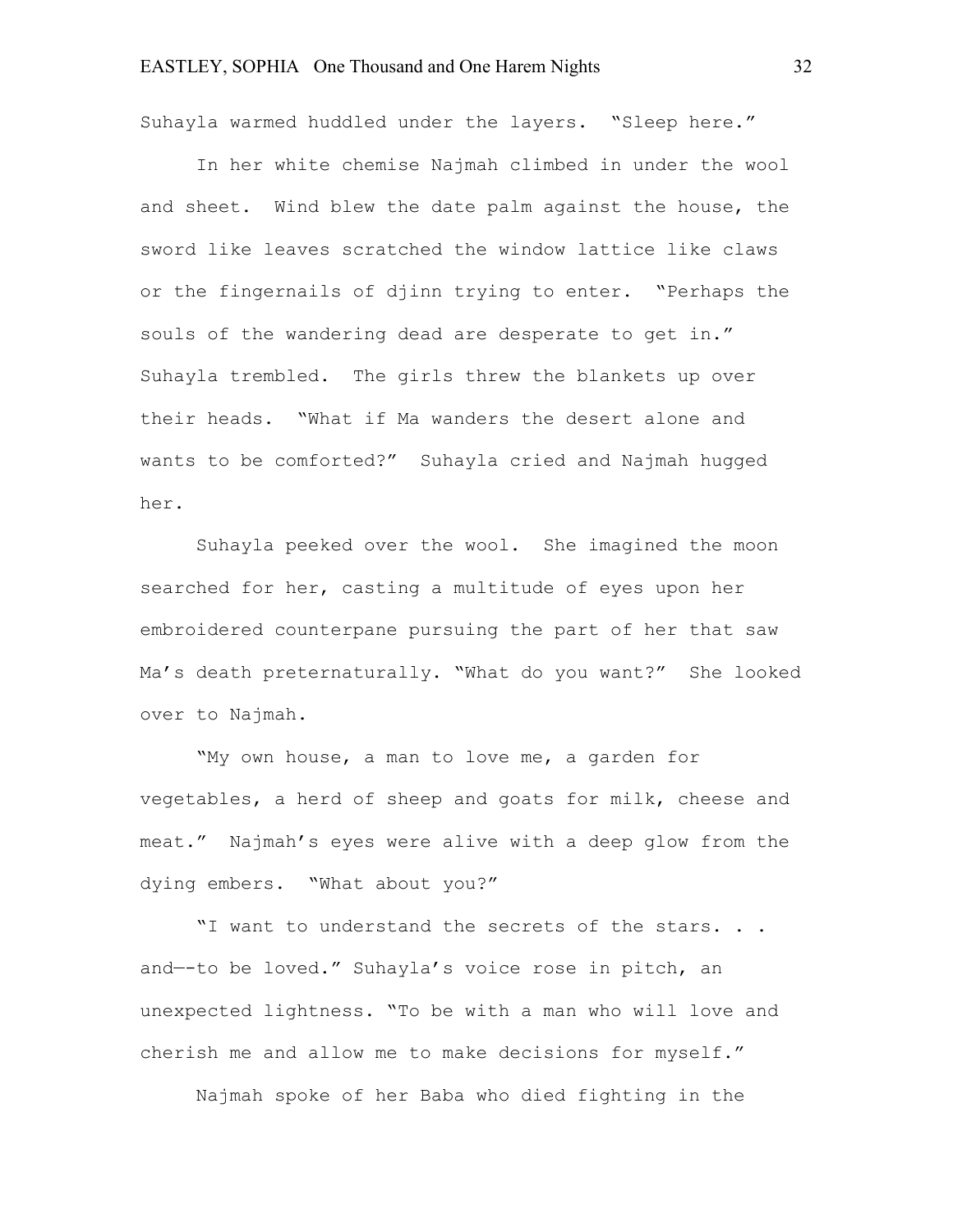mountains, and her Ma who cried ever since. They threw their arms around each other. "We must promise. . . We will never be alone," Suhayla said. She gazed over at her friend. "Promise."

Najmah's dark eyes were lit up by the moon. "I promise." Her high voice wove through the shadows.

"I will always have you with me and neither of us will ever be alone. Say it."

Najmah repeated. They wound their arms around each other and kissed each other's cheeks.

During the new moon, near the end of the mourning period, Rabbati began her complaints as the three of them sat around the dinner mat. Aunt leveled her gaze to Baba. "Your daughter ought to stay in the house. She wanders around, wild and silent as an animal. Look at the dust on her clothes."

Baba glanced at his daughter's black pantaloons. "We are mourning and you are worried about dust?" He glanced up to the ceiling. "Allah be merciful!"

For days Baba kept to his library, surrounded by his scrolls of the Quran, texts of the prophet and poetry. Suhayla roamed the library browsing in quiet, so as not to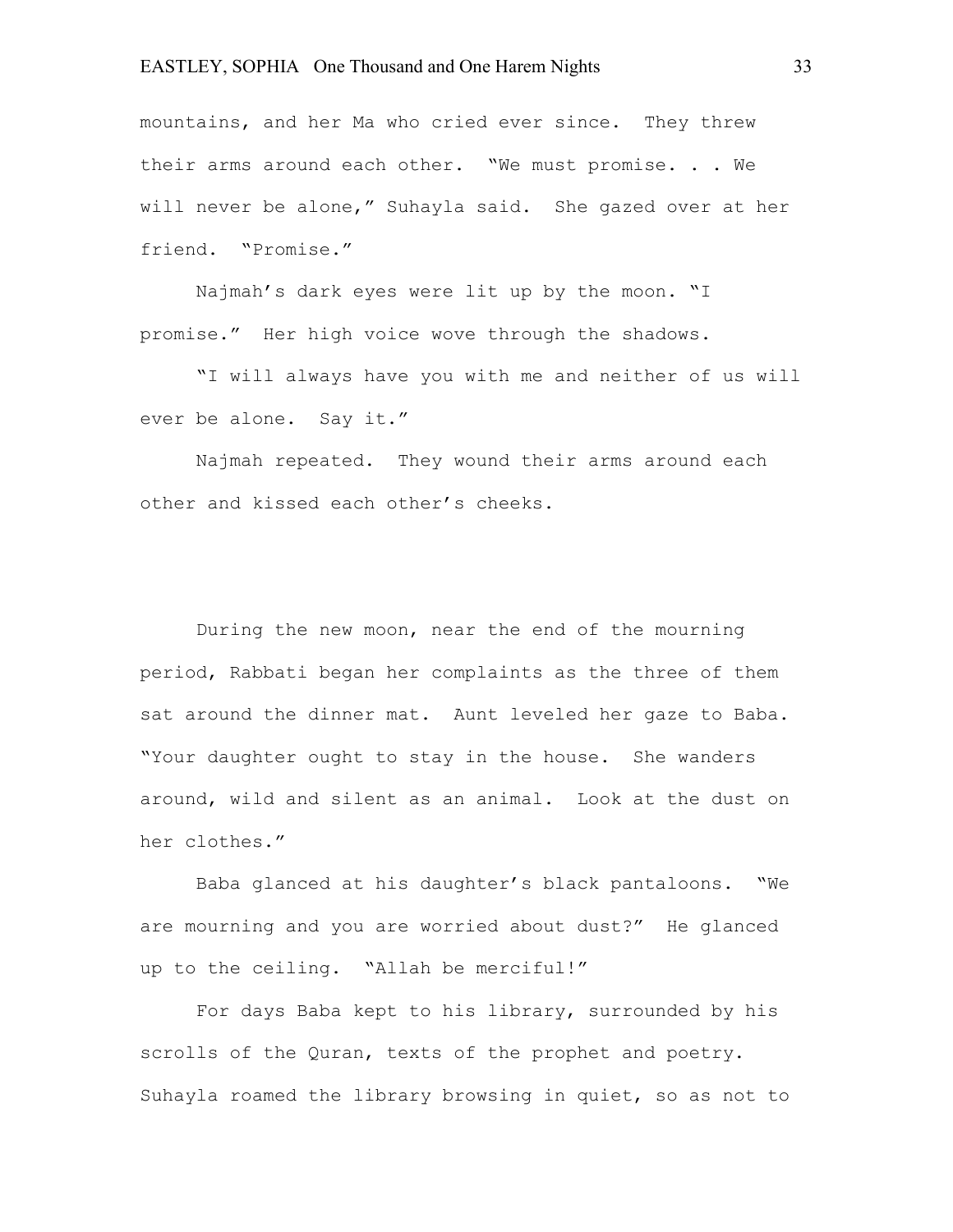disturb him. She was comforted by his proximity, and knew her nearness did the same for him. She sat or lay on the worn Turkish carpet, pillows tucked under her. The scent of dust, old paper, mustiness of the ancient calfskin bindings, became a temple that eased some pain. Yet, a dark stone pressed on her heart.

Baba's words were few. But one day he glanced over his Quran, laid out on the low table. His blue eyes were streaked red and full of water. He said, "You and God are my only comforts." Suhayla reached hugged his shoulders that were more boney since Ma left.

Baba receded from life and her. During the nights, Baba went to the dark room, guarded by imposing ebony doors, rarely used before Mama died. In the mornings he came out disheveled, sleep still lingering; pain and sorrow evident in his eyes. No longer did he use his bed chamber upstairs. Days turned to weeks. Baba locked himself away behind the ebony doors, the windows shuttered.

Mustafa had waited till night fall when all the other inhabitants of the house were asleep. He locked the twin doors. It was the sort of night when everyone prayed for their health, the health of their wives, children, flocks, livestock. . . With every hour the night grew cooler. It was the way of the desert air. It was the sort of night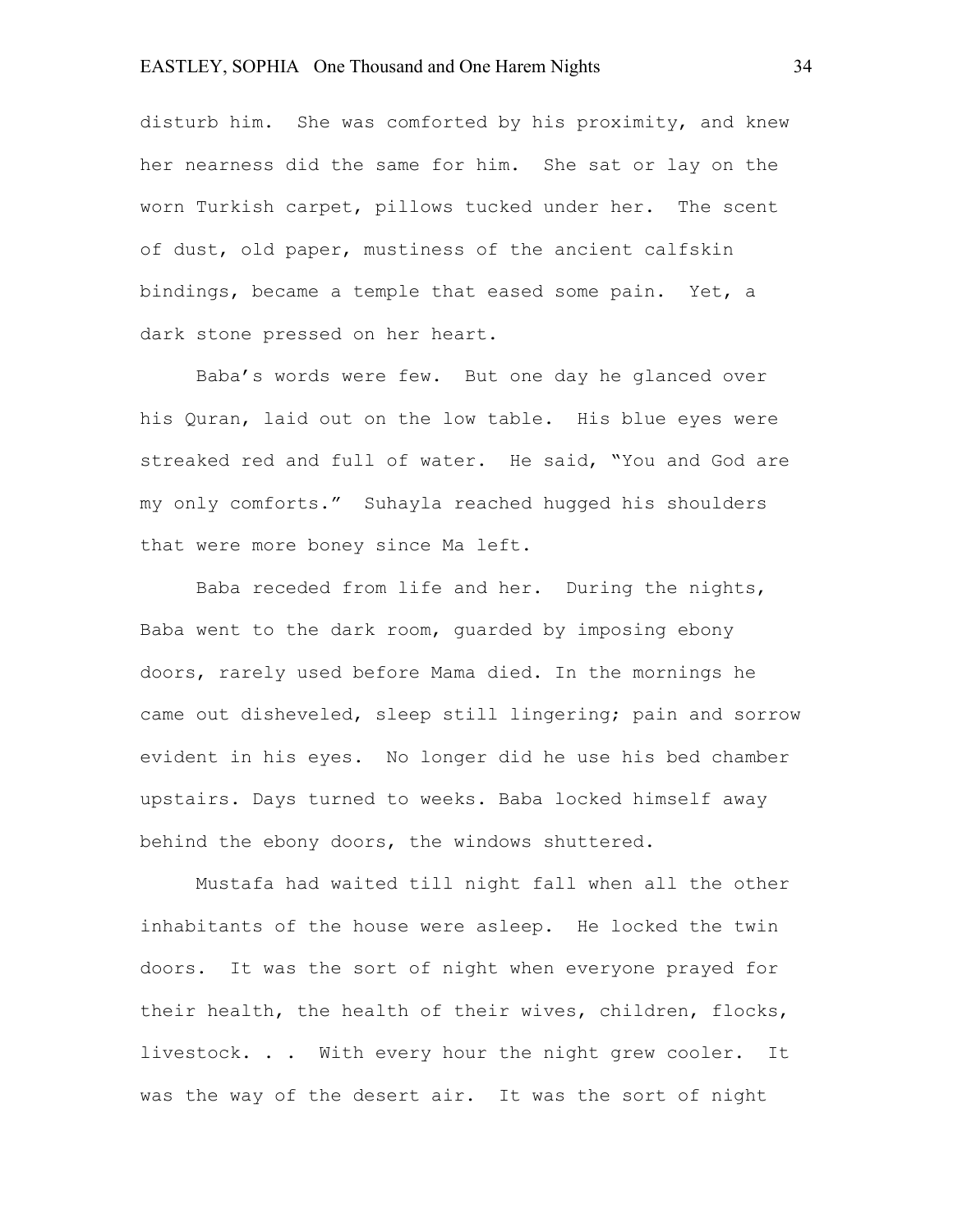when the Bedouin's kept a fire going in the camp to ward off the chill, ward off evil djinn.

He knew now that Aisha had been right. This knowledge ate at him like a worm in his soul. Someone had found out about the story of al-Awalin and traced the manuscript to this house given to Aisha's Ma by the late Sultana. Someone had been hungry for the Book of Causes.

Mustafa had studied for many years with a Shaykh, a Sufi mystic who believed in leaving everything up to God. In the realm of the world of the cosmos, the earth, mountains, the stars, and humans, were all formed by the divine elements and essence. All was watched over by the sacred.

Mustafa went to the chest with the faded weaving over it where the he stored the bronze disc and the book given to him by al-Awalin for safe keeping. On his descent into madness, al-Awalin had a moment of clarity and had a trusted servant bring the small chest to the house. He had a black smith fashion a lock and key.

"They must never find this," al-Awalin had said, with that far-off stare of a soul who had either just spoken directly with God, or a djinni, or was totally insane meaning possessed by an evil djinni. Perhaps after al-Awalin's wife had been beheaded, he could not abide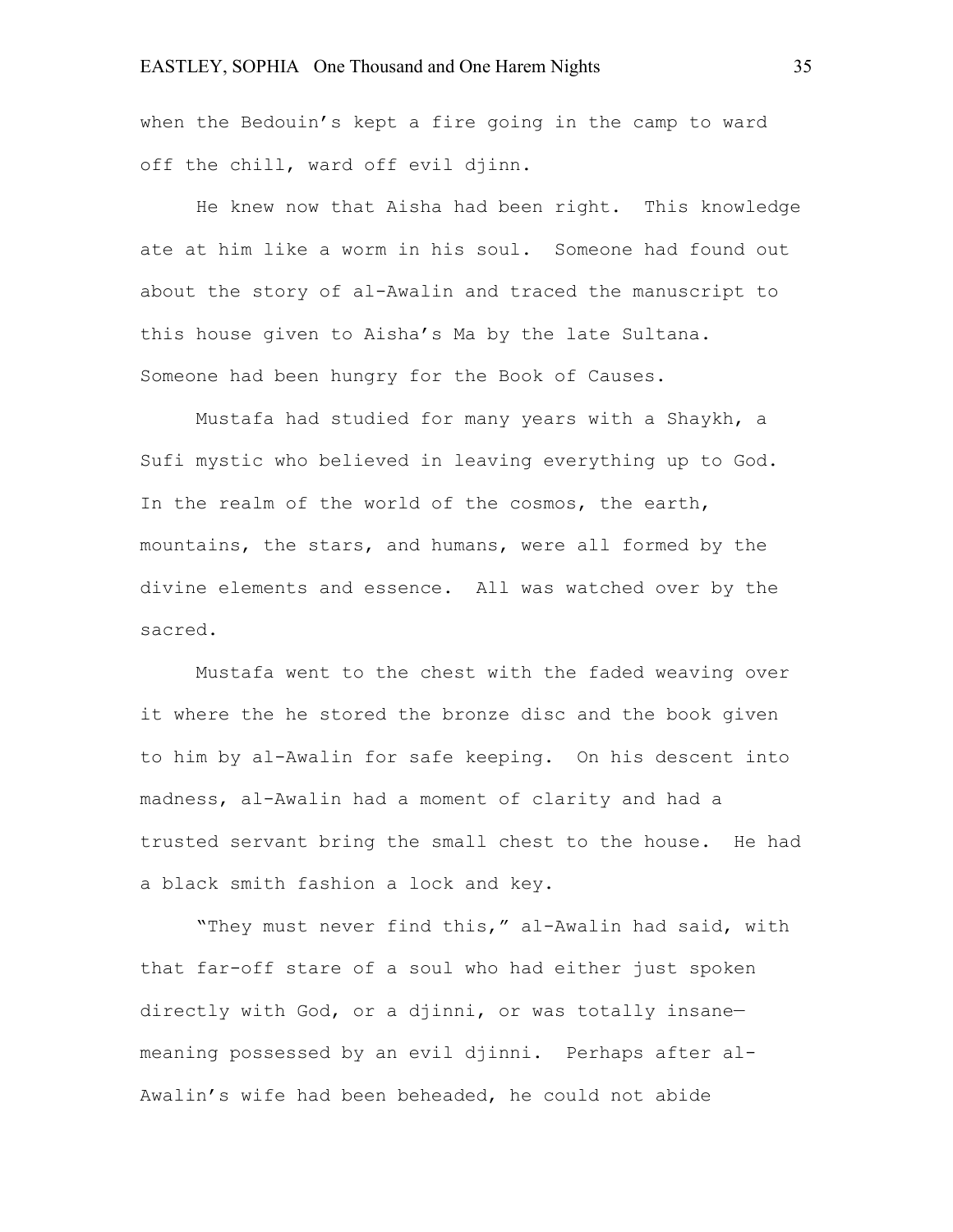society. Mustafa understood.

His hands shook as he uncovered the box hidden under the faded length of weaving. How could he have disregarded Aisha's worries and fears so easily? He would never be able to forgive himself. If his daughter knew, she too would blame him. For the last two weeks of Aisha's life, she had been anxious to be outside alone after sunset.

After years of not having anyone ask about the book, Mustafa felt all their worries were behind them. Everyone at court had forgotten about the stories of al-Awalin and his sacred text, the Book of Causes. The vizier and other officials had been removed and their names, once associated with power and authority, dwindled into insignificance and forgotten. Mustafa cursed himself. He should have been more protective, more vigilant. These condemnations ate at him like maggots in his mind and soul. Who had killed his beloved Aisha? When hugging her limp form to him, he felt the cut at the back of her head at the base of her skull. A precise dagger wound. He had hidden the details of Aisha's death from Suhayla.

Mustafa's hands trembled and tears wet his cheeks as he removed the manuscript's chest from the larger, its resting place, that had sat on the floor against the wall for years, since al-Awalin had it delivered. The oil lamps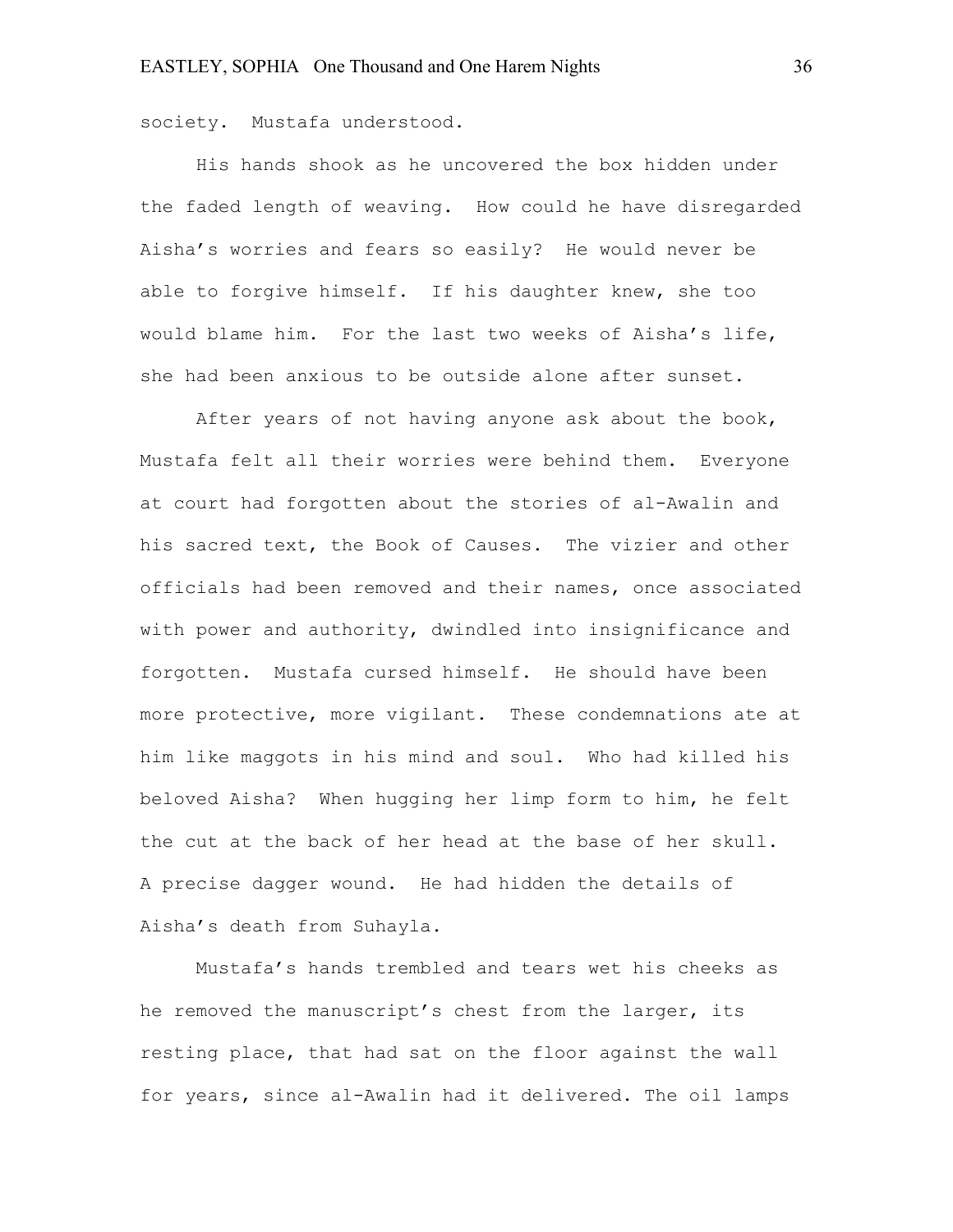### EASTLEY, SOPHIA One Thousand and One Harem Nights 37

threw their amber light upon the old, beautifully carved wooden chest.

For the past months Aisha had been jumpy, nervous, he had asked her if something troubled her but she brushed her fears away with a wave of her hand. After a sigh she had said, "We should have moved away when our daughter was a baby. We should have sent the book away." It was the first time in years she had even mentioned her Baba's manuscript.

Mustafa had thought no more about the book and disc for years. He had an important role as Shaykh at a mosque, wrote a Gnostic thesis, The World-Revealing Cup; as well as commentary on the Quran, and the nature of the Divine, and the soul. During all this, his eyes had been veiled to Aisha's pain and suffering. He berated himself for her death.

Mustafa lifted the silk wrapped book from the inner chest. So much myth, so much pain was attached to such a sacred manuscript. He set the bundle down and with reverence lifted on3e layer of silk and then another. Bronze glinted. The disc was cool in his fingers. He held it up to one of the oil lamps, and squinted to make out the strange language of bird shapes, snakes, and other symbols in relief. He noticed tiny holes scattered over the disc.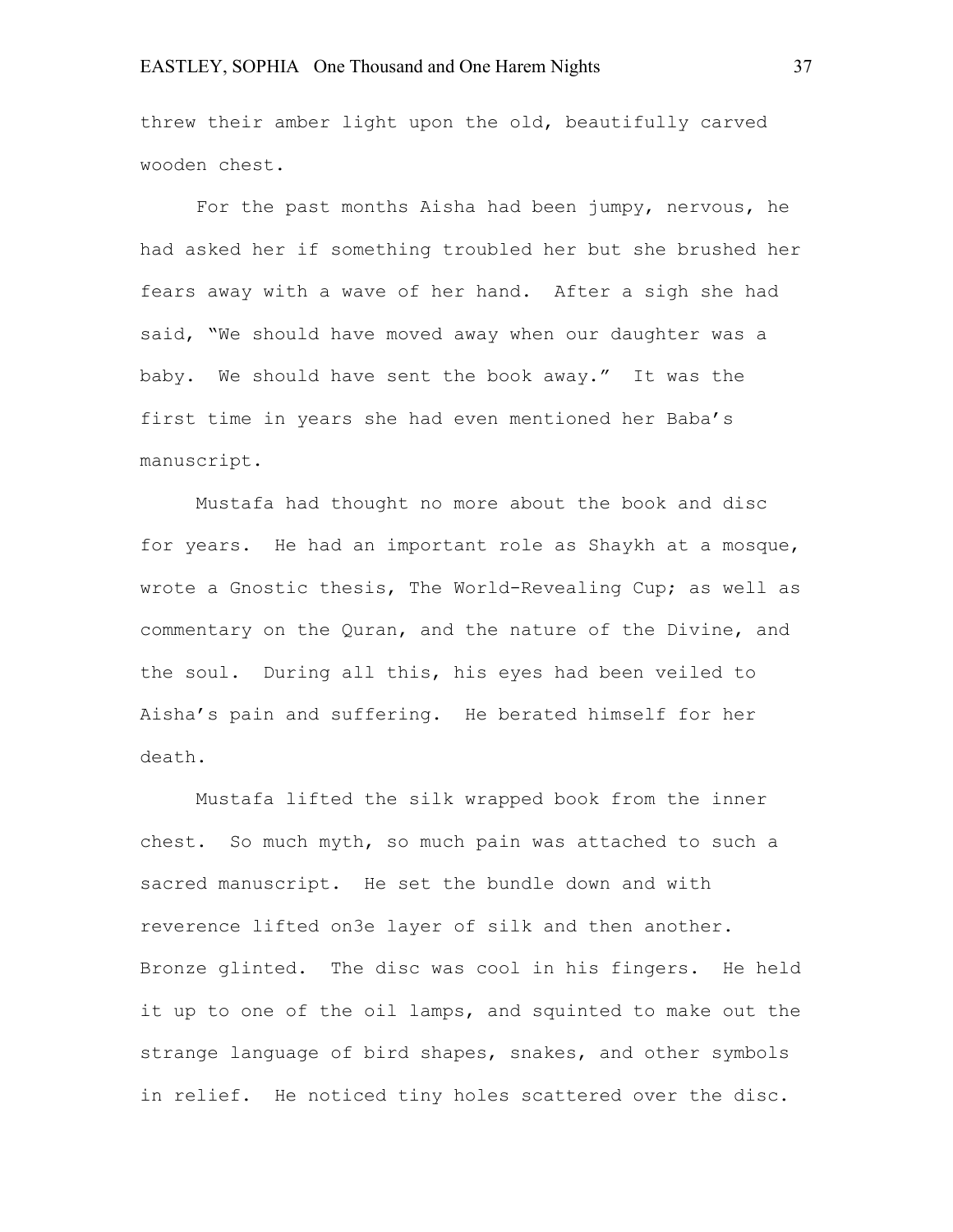Light shone through the holes. He inhaled in amazement.

He knew that whoever was after the manuscript would not stop at one death. He knew to protect Suhayla, the household the disc and the manuscript must be entombed and put out of the house. The bronze disc, al-Awalin had been told, was found in a tomb, not far from the Sphinx, mingled with some forgotten, collapsed clay bricks, a mustaba, the rectangular burial mounds of the Ancient Egyptians. Al-Awalin had guessed at its purpose; he had mumbled something about light and the Sphinx.

Mustafa opened the delicate wood cover of the book. He was shocked to find that only the latter half of the pages were intact, their threading tight and solid. The ink was black and clear, and in al-Awalin's lettering. But the first half of the text had been removed with precision. The threads of the binding had been cut neatly, individually, so as not to damage the fine pages they had bound. Mustafa knew it had been Aisha who had hidden the first half of the text. She was the only one who knew where it had been stored. The cuts had been made by her small fingers. She had foreseen the day when the manuscript became hunted. Where had she hid the pages?

 Nights like this he could not sleep, or if he did slumber, beneath wool blankets, his dreams were not what he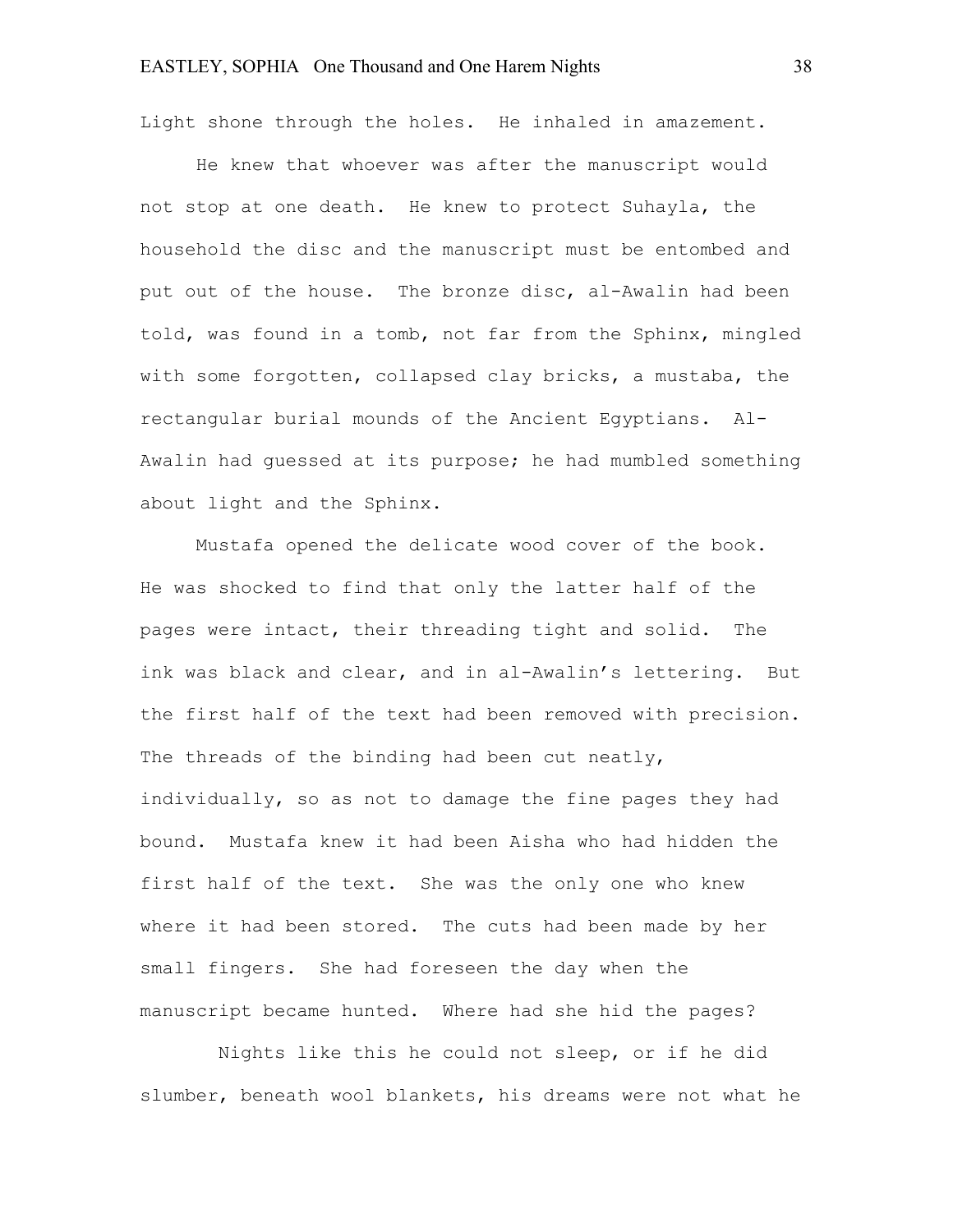# EASTLEY, SOPHIA One Thousand and One Harem Nights 39

expected. Mustafa sank down onto the pillows on the divan. He lit the diminutive brown ball at the end of his long, ebony pipe and puffed on the end. A veil of a dream soared into his mind: He was young. Aisha and he had just been betrothed and signed the marriage contract. Aisha smiled, laughing and took his hand and they danced in a circle before her father and mother, their relations, servants. He and Aisha sang:

Beautiful eyes Beautiful eyes Tell me the truth Do you love me dear? Tell me your love is true! Ah.

Tears coursed down his cheeks. Mustafa inhaled the opium smoke as if starved. He sank back and dreamed. He galloped on a flea-bitten grey horse over an endless desert, he did not grow tired. He heard the heavy breathing of the horse; he felt the heat from the horse's body radiate through the blanketed saddle. He was high up on a plateau, where the moist air refreshed him. He saw a tent lit by lamps that from the inside set the tent a glow. Through the opened flap, he saw a desk where an ancient scroll lay, and a disc of metal glinted.

Mustafa gasped as he woke into the inky predawn to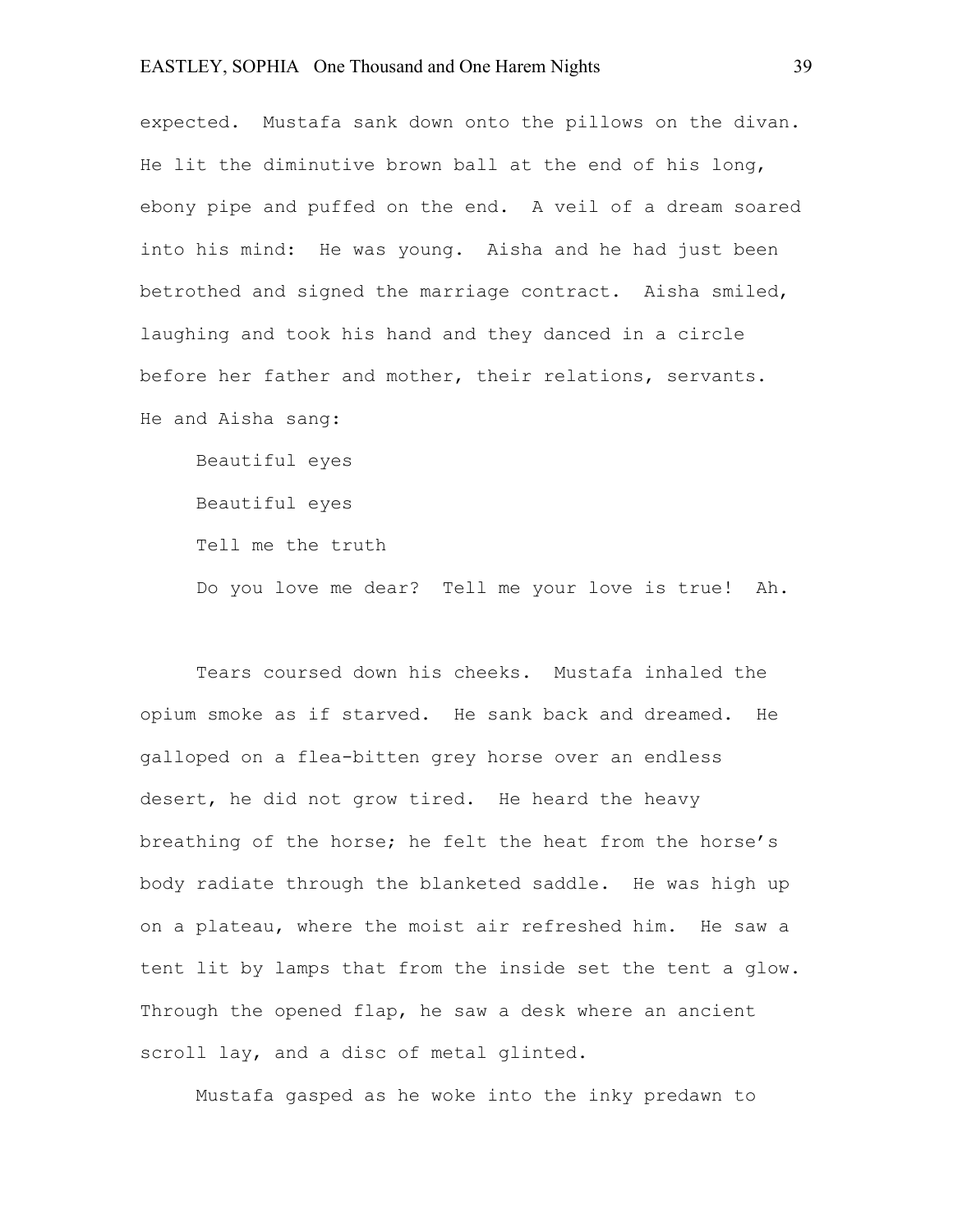find himself in his wife's home, in his private chamber. He stared up at the window where he had a workman permanently shut the screen to keep out all intruders from reaching the precious book.

With an ear pressed against the cool, dark wood Suhayla pleaded with him. "Please Baba, come join us for dinner. I will read poetry to you after."

Suhayla was able to coax Baba out sometimes. Rabbati passed around the bread and lamb. Baba ate in silence, eyes glazed, seeing but not aware. His hands shook slightly, fingers tips stained with burnt sable.

Rabbati cleared her throat. "It is time for your daughter to be married."

"Auntie, give Baba time to eat."

"It is true. Can you find her a good husband?" Aunt said, with an urgent wave of a plump hand.

"Allah willing, Allah willing." He did not raise his voice as he would have done. He stared into nothingness. "Am I to have no peace--" He breathed heavily and spoke with a rough voice. Dispirited, like an ancient man Baba pushed himself up from the mat with much effort and walked down the hall, disappearing behind the ebony doors. The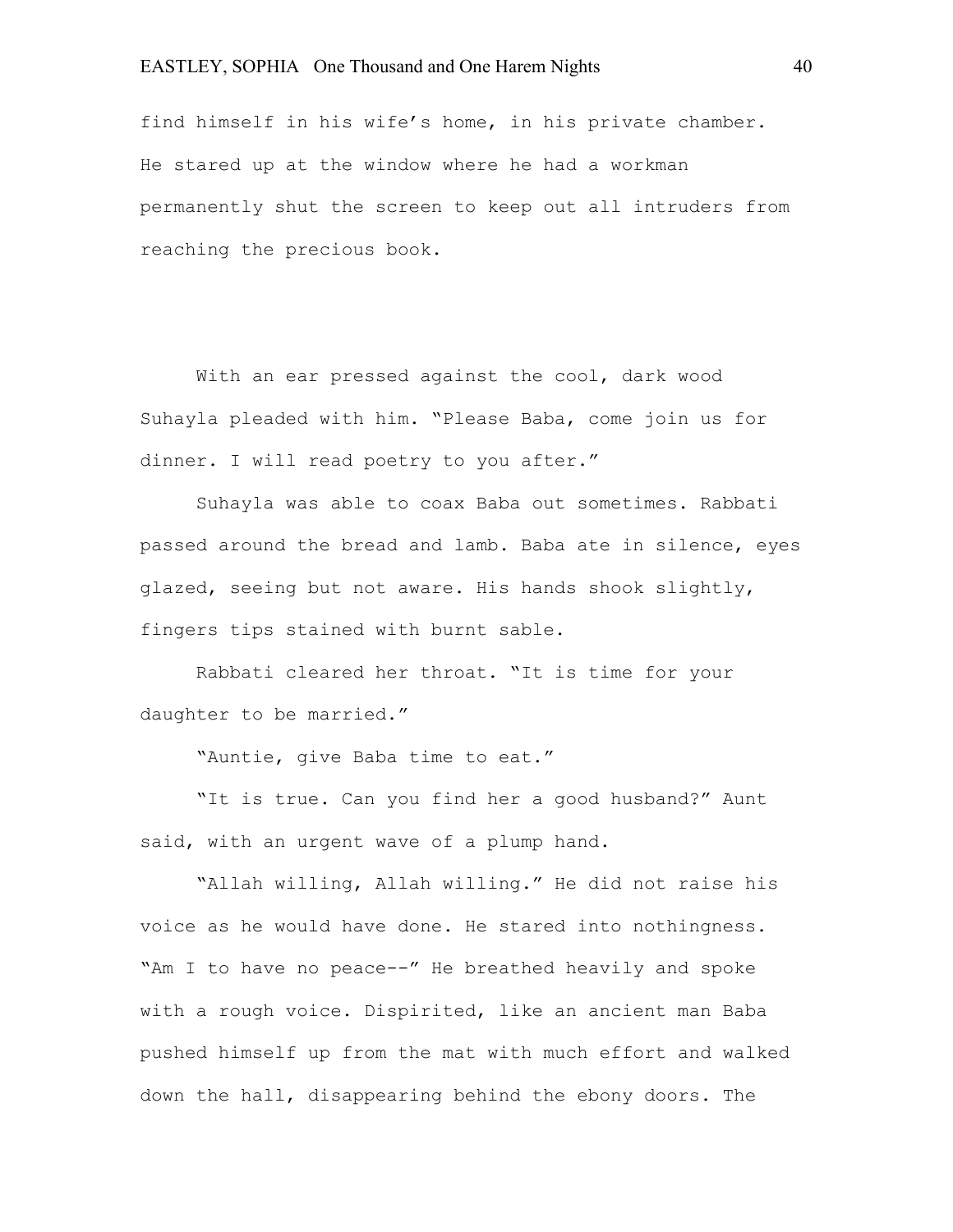sound of a key turning in the lock echoed in the hall.

Anger burned inside her. Suhayla did not look at Aunt and with much effort tempered her voice. "Aunt, Baba is in pain, please do not aggravate him so."

"You have weeks of mourning yet, but soon you will be married off," Aunt said.

"My life is not yours to dispose of as you see fit." Suhayla stood clenching her fists.

"Marriage is honorable."

"I don't want to marry yet." Suhayla glared. Aunt's small, deep eyes peered out of her face, long and oval like a brown nut. "I will stay here with Baba."

"Suhayla, this is not a life. Your life is one of indolence. What do you have here?" Aunt threw up her arms.

"I read, wander in and watch over Mama's garden, write poetry and study verses written by the prophet. Don't forget Baba is a well-respected scholar, and Shaykh."

"Your father has lost his wits, Allah forgive me." Rabbati looked up to the ceiling.

"You never married."

"My circumstances were different." Lines creased Aunt's forehead. "I had no dowry and my parents had no one else to help them with their herds." She continued to eat. No amount of upset ever affected her appetite. "You are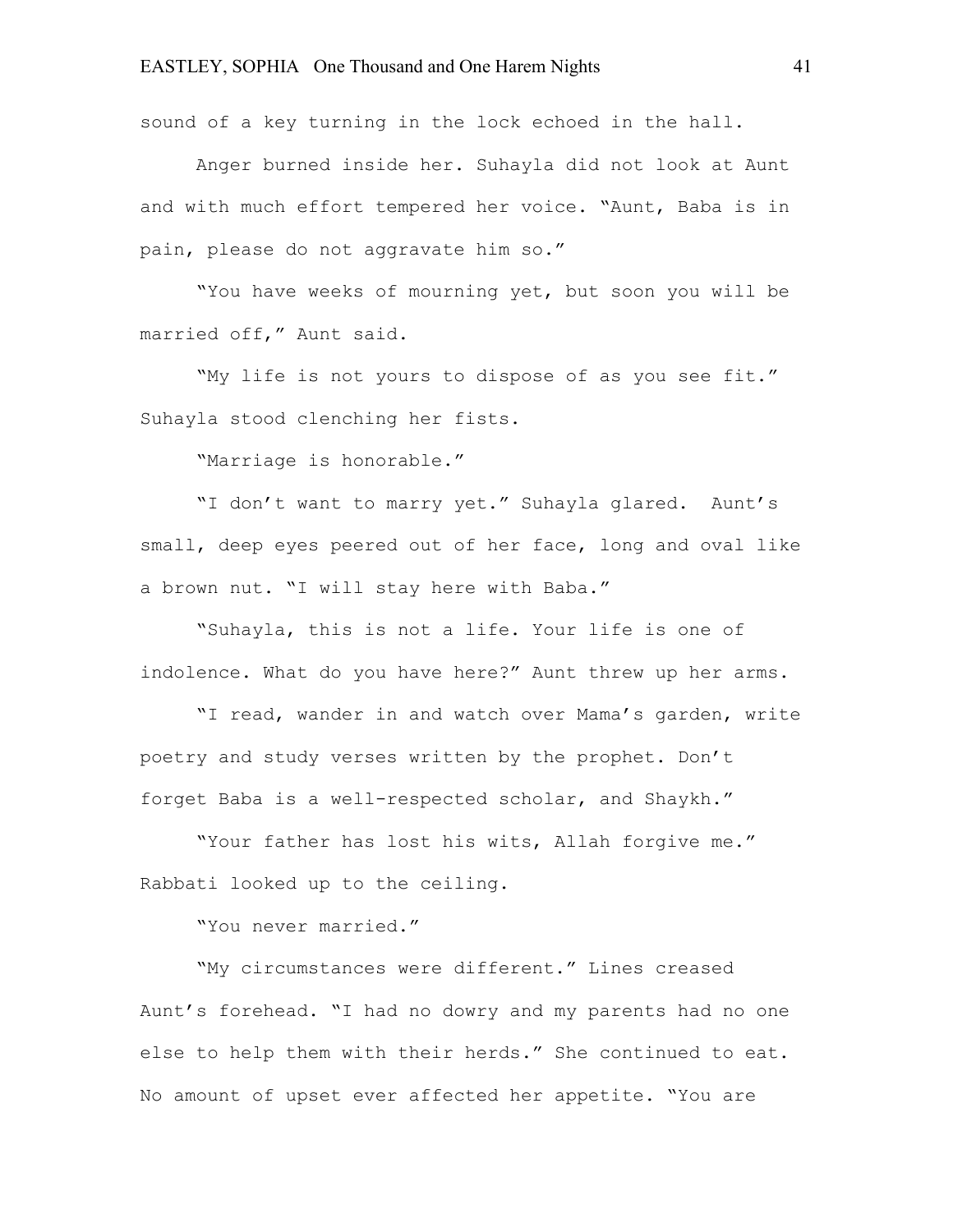beautiful; you need a husband and family of your own. Your Mama wanted that for you. She said so in her letter."

"Mama's loss pains him. If I leave now, Baba will be lonely."

"I am here." Aunt threw up her hands.

"Oh, if only Mama--." Suhayla turned and left the room.

"Allah have mercy!" Aunt yelled, her voice echoed.

Baba would not come out of his room again for several weeks. The dutiful daughter, Suhayla brought him trays of food and tea. On the occasion when he did open the door, barely an arm's width, he appeared ashen in the shadow. When he turned toward the dim lamp the sharp planes and hollows of his face were accentuated, skeletal. Baba had aged dramatically since Mama's death. The sickly, sweet scent of opium issued from the room filling her nostrils. "Baba, I have food for you." Suhayla coaxed the door open with an elbow to bring the food in and he took the tray with shaking hands. She closed the door behind him.

Other times, he would not open the door at all. Ashamed of his growing addiction or he simply did not hear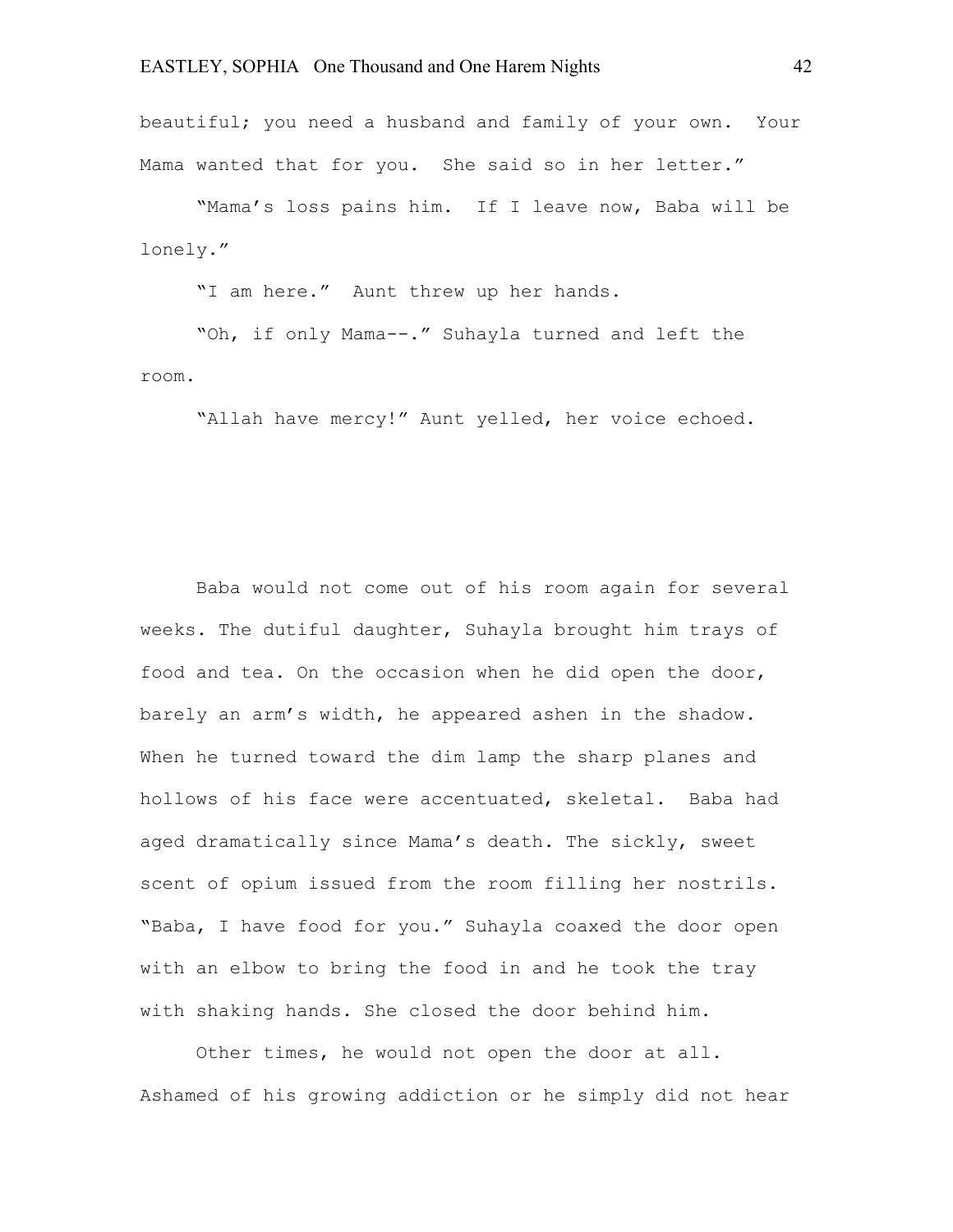#### EASTLEY, SOPHIA One Thousand and One Harem Nights 43

her, Suhayla did not know. Yet his moans, prayers, and chants were discernable through the doors.

At dusk Najmah and Suhayla stood before the bed of lilies attempting to peer in but the windows were shuttered. Instead they went and sat in the garden. Sipping tea, they watched vermillion wash the upper sky; amber and rose streaked the horizon. She glanced to Najmah, more a companion to her than a servant. "I am worried about Baba."

"Not many people recover from the opium flower," Najmah said.

"What do I do?" Suhayla's throat was congested by guilt and worry for Baba.

"Grandmadar always gave opium addicts herbs, I do not know what kind. And Pray to Allah."

In Suhayla's mind, Aunt Rabbati's voice echoed: "I will make inquiries for eligible men, if your Baba won't." Her words soured in Suhayla's belly.

#### CHAPTER FIVE

Every night Suhayla watched her prayers puff up from the glowing embers of the brazier and condense in hazy incense. The smoky skein of a snake stretched out across the room searching for the window, an intricately carved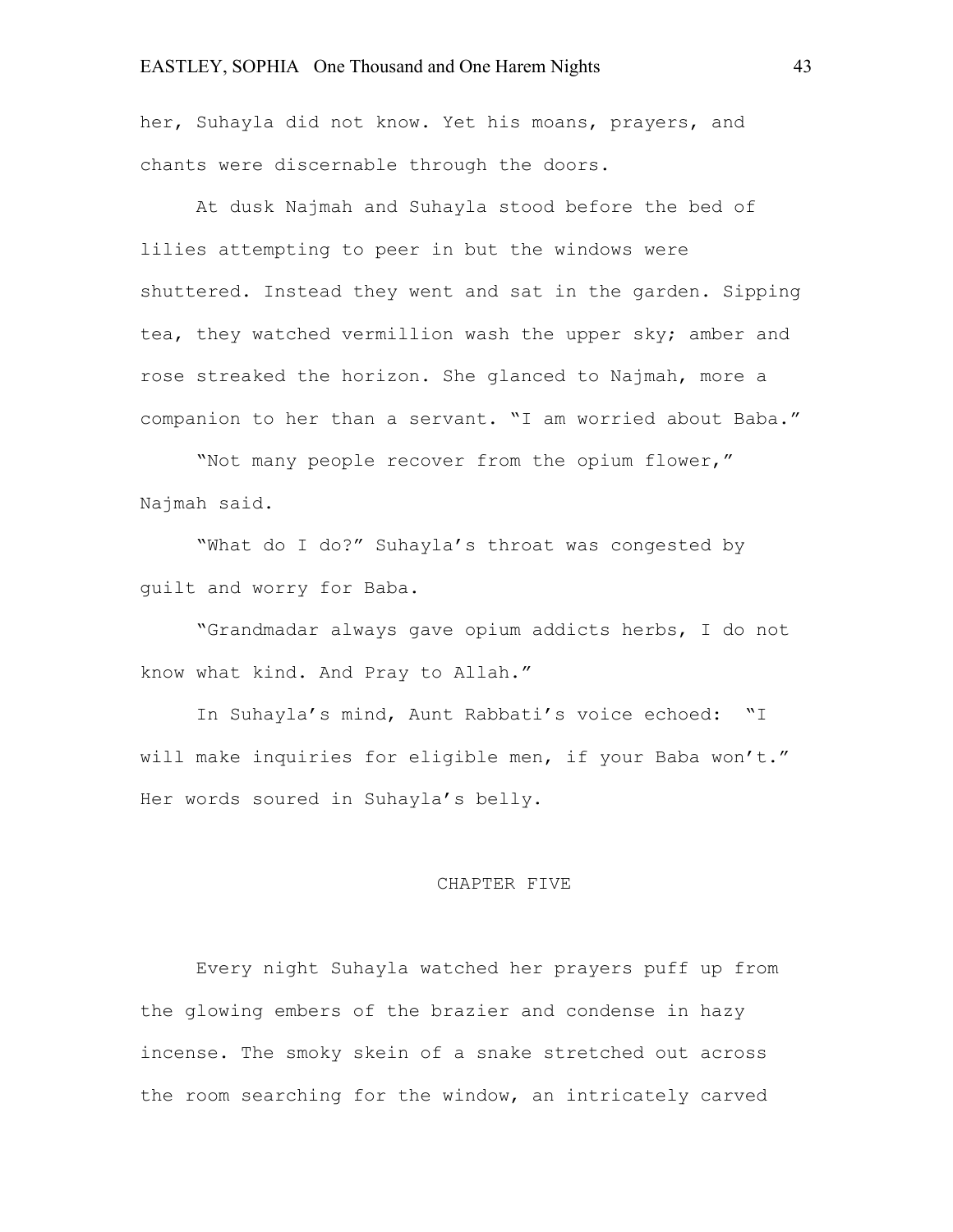lattice to escape. Like a held breath, her prayers found release.

Her thoughts and dreams were coaxed from her by the melody of a distant flute. The huddled tents of Bedouins sat near the edge of the city where the desert's carpet of sand wove seas of rippled dunes. The notes changed in a plaintive love song. Tears pressed against her eyes for Mama; for Baba's loneliness. Before Mama's death, Suhayla thought love and beauty were simple and assumed they would always be in her life. What a childish belief.

She wondered at the messengers who came on horses, the sound of their hooves clattering over rocks and pebbles as they galloped away. They were far from any neighbors.

One evening she coaxed Baba to sit with them at the evening meal. Rabbati's relentless badgering of her Baba did have an effect, but certainly not the one she desired. He made an announcement while staring, blankly, at Rabbati.

"A guest for dinner tomorrow."

Rabbati gloated with pleasure.

"A wealthy employer--"

"Kadid Wajib," Baba said. His pronouncement left Suhayla numb. She choked down a chick pea that lodged in her throat. "You shall serve coffee." He departed to his darkened room as had become his custom.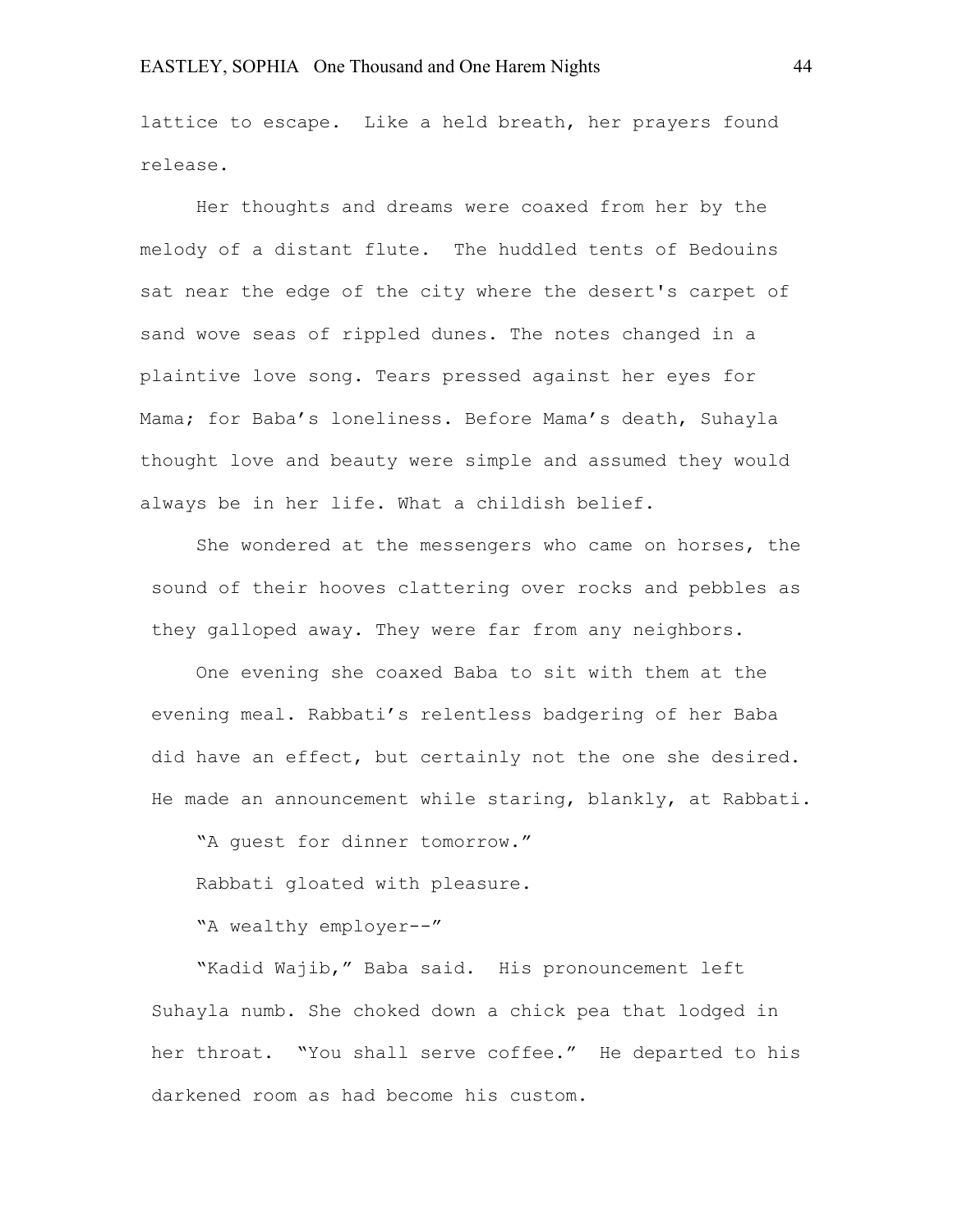Smiling, Auntie nodded at her. Suhayla glared.

Dinner the next evening proved boring. Kadid had a thick, inky mustache that curled up at the ends. His obsidian eyes, pierced, and had the look of a falcon about to strike.

He had no trouble at all carrying a conversation by himself. He talked on and on about politics, his business ventures, a merchant trader. He spoke of the Caliph as if he were intimate with him, and court. Aunt nodded her approval and grinned. He commented on the food, "the best common fare." He licked his fingers, belched and looked down his nose as Cook and Najmah sat with them after serving. Suhayla sensed Kadid looking at her, sizing her up as a cook would look over a leg of lamb for a feast.

Baba said nothing, and ate little. The dark shadows about his eyes deepened his gloom.

Once the men retired to the receiving room, Rabbati hurried Suhayla into the kitchen. Aunt winked and tried to pat her arm but Suhayla pulled away.

Cook shook her head. "Aisha must be turning in her grave."

Najmah scowled at aunt, while her back was turned. Cook and Najmah did not like Kadid any more than Suhayla, and resented aunt for badgering Baba about marriage.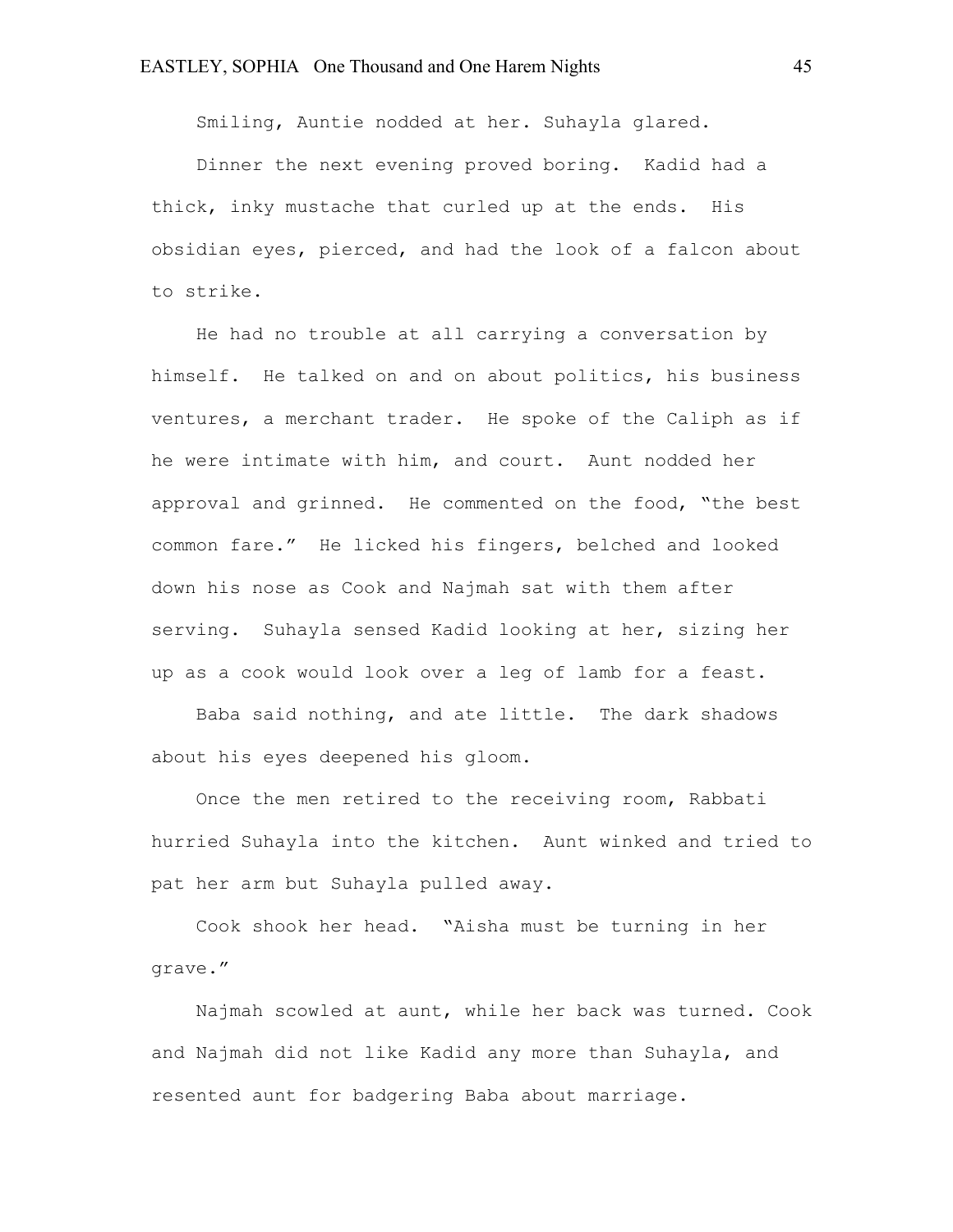Kadid watched Suhyala as she entered the room and served him first as proper... She felt naked before him. When she held the etched silver plate with glasses of coffee in front of him, his hunger radiated to her as the steam arose from the pools of black liquid.

His long, twig like fingers were stained brown, reached out for his drink in an insect grabbing sort of way. She found him revolting. Her stomach knotted; her chest tightened. She wanted to recoil, to throw a veil over her face and run to her room, never to see him again. However, such would bring shame to her Baba. The thought of marrying him filled her with disgust. She wished however, there to be a thick wall of stone between them.

# There must be another way.

If Suhayla had only her father's teachings to sustain her faith and hope, her dreams and prayers would indeed be directed one way. Obedience. Yet, her Ma's offering in the temple before the Sphinx to the ancient Egyptian goddess, Isis; how Isis helped make her pregnant and her belly grow embraced Suhayla with warmth as a warm wrap on a cool winter night. Her mother's tale of the power of Isis had given Suhayla insight to other possibilities of reality: the hope of being in charge of her own destiny, of studying with a Sufi master, and learning how to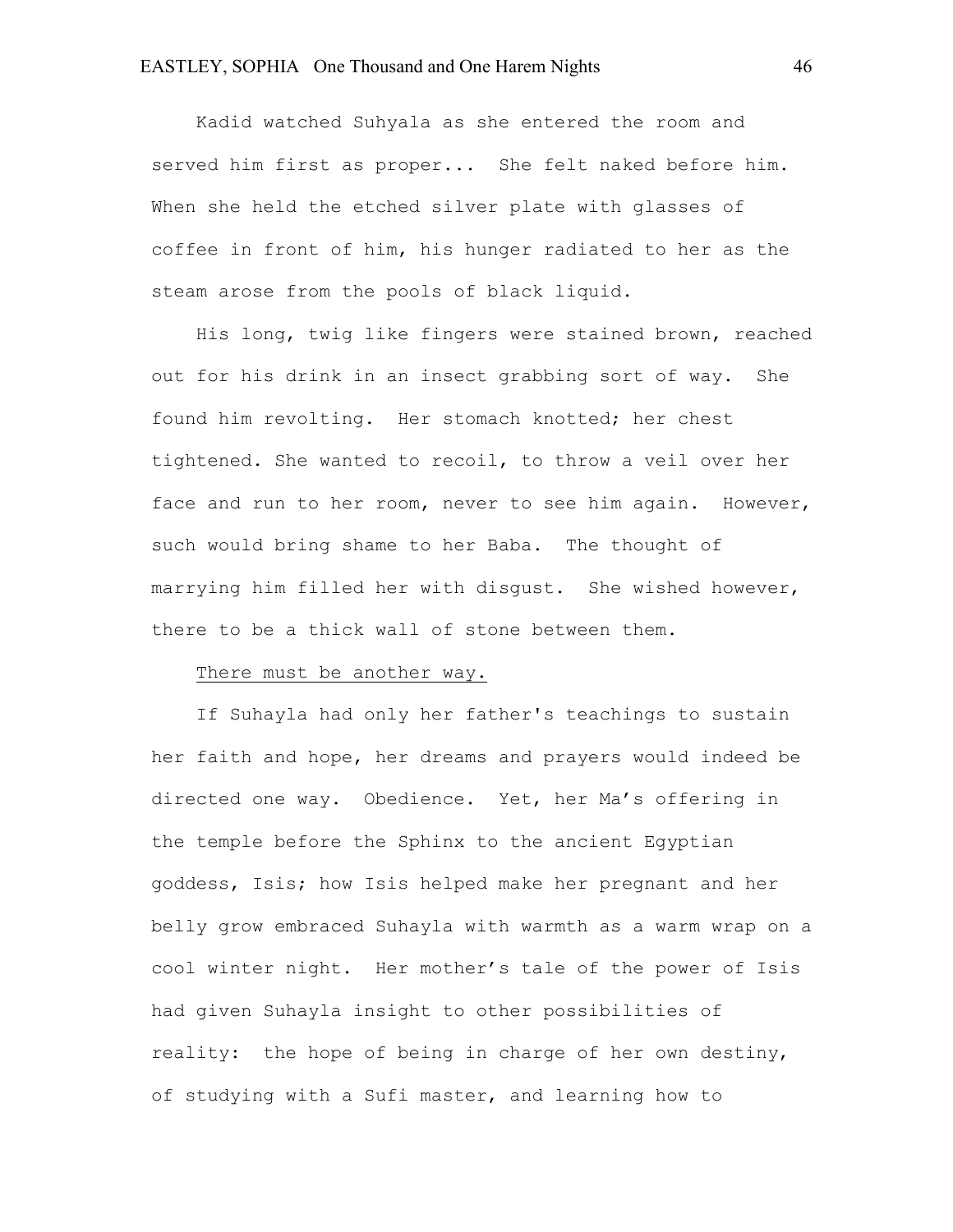interpret her visions, if in fact that is what they were.

She and Najmah sat in the garden in the evening, sipping tea with lemon. They stared out at the desert where the veil of stars and night descended behind the bulks of the pyramids. The air was redolent with nightblooming jasmine and sweet lilies. Suhayla could almost imagine Ma's diaphanous robes around her like wings of a moth. Ma had strolled in her garden each night in the evening.

The thought of Kadid soured the moment. "Kadid repels me," Suhayla said.

Najmah grinned. "Of every fruit there are two different kinds, large and small, black and white--sweet and sour."

"Yes, and we know which kind Kadid is," Suhayla said, they laughed. "If you were not here, I would be very lonely."

In her sisterly way Najmah smiled. "Run away."

"I have fantasies of running away but where will I go? I can't leave Baba all alone. I can't abandon him."

"Come with me to my family's village."

"I do not know anything about farming. I am a poet and once among sheep and goats I would hunger for paper and ink and the great mosque. When I was a girl, Ma used to say how she hired an astrologer to chart the stars of my birth.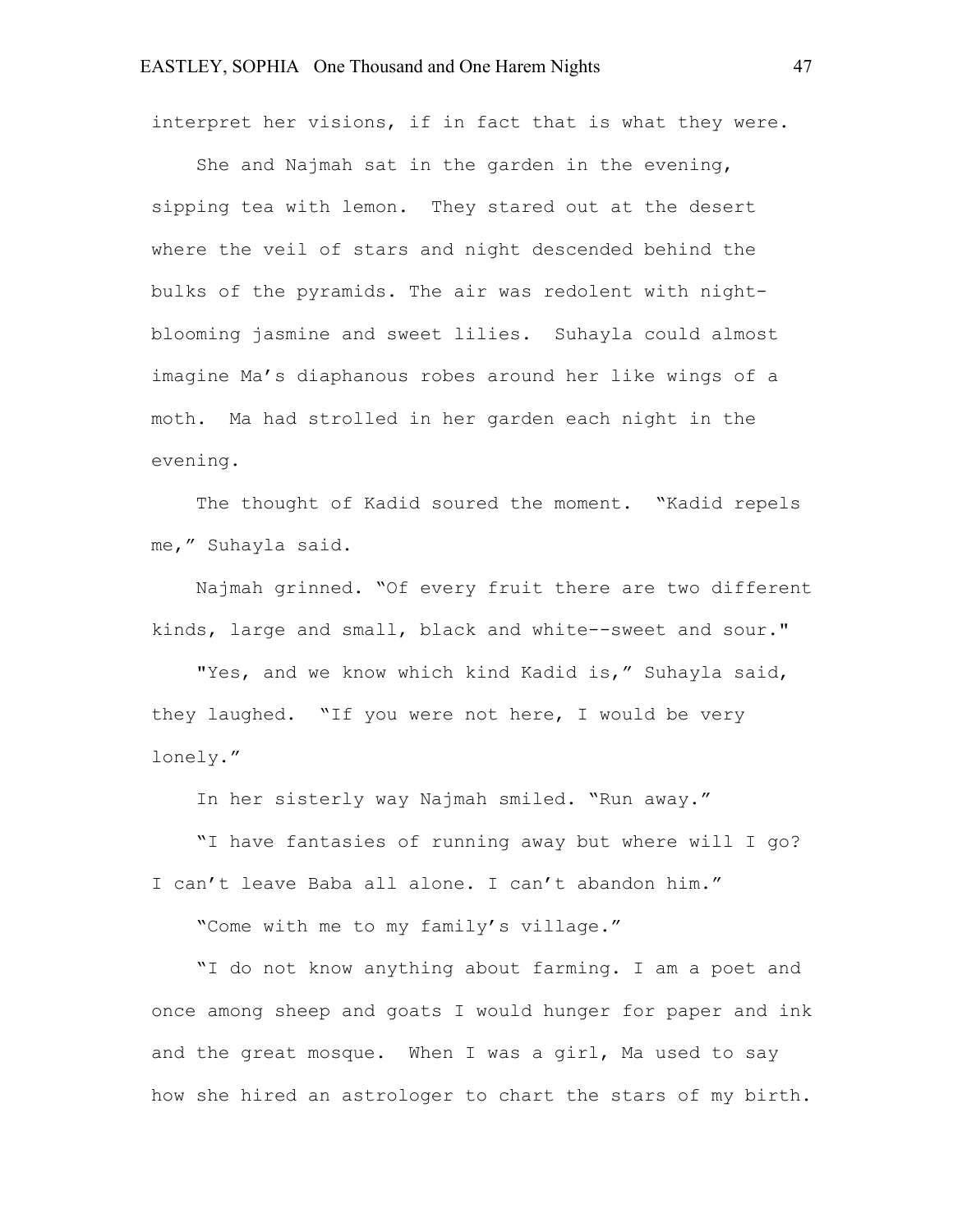I am destined for greatness. How will I find my fate out there?" She said. "Besides, I need to watch over Mama's grave."

"Pray," said Najmah. Her answer for every problem.

"I do." Her voice tinged with defensiveness. "I have not received answers."

Najmah's mother's people were from the Magraib, her stories were rich and mysterious. Suhayla loved to savor them like the many layered sweets of Halwa, a delicate pastry of nuts, rosewater and dripping with honey.

"Before my Baba was killed in the mountain skirmish, we traveled far for my sister's wedding. She was feeling ill and the groom's mother called on a near bye woman. Veiled completely in black, even in the privacy of the large tent, this village woman chanted, sprinkled herbs and water about, and danced around my sister. Through the veil jewels glittered in the many lamps that had been lit to keep away the evil djinn. 'Dance while we sing.' The woman bid all of us women, even little girls to join in." Najmah, in the tribal way, rocked her head from side to side. "My sister's illness vanished."

"Really?" I asked. Dogs barked in the distance.

Najmah shrugged. "Later I learned the woman was a wise woman, and the village midwife. During the dancing, the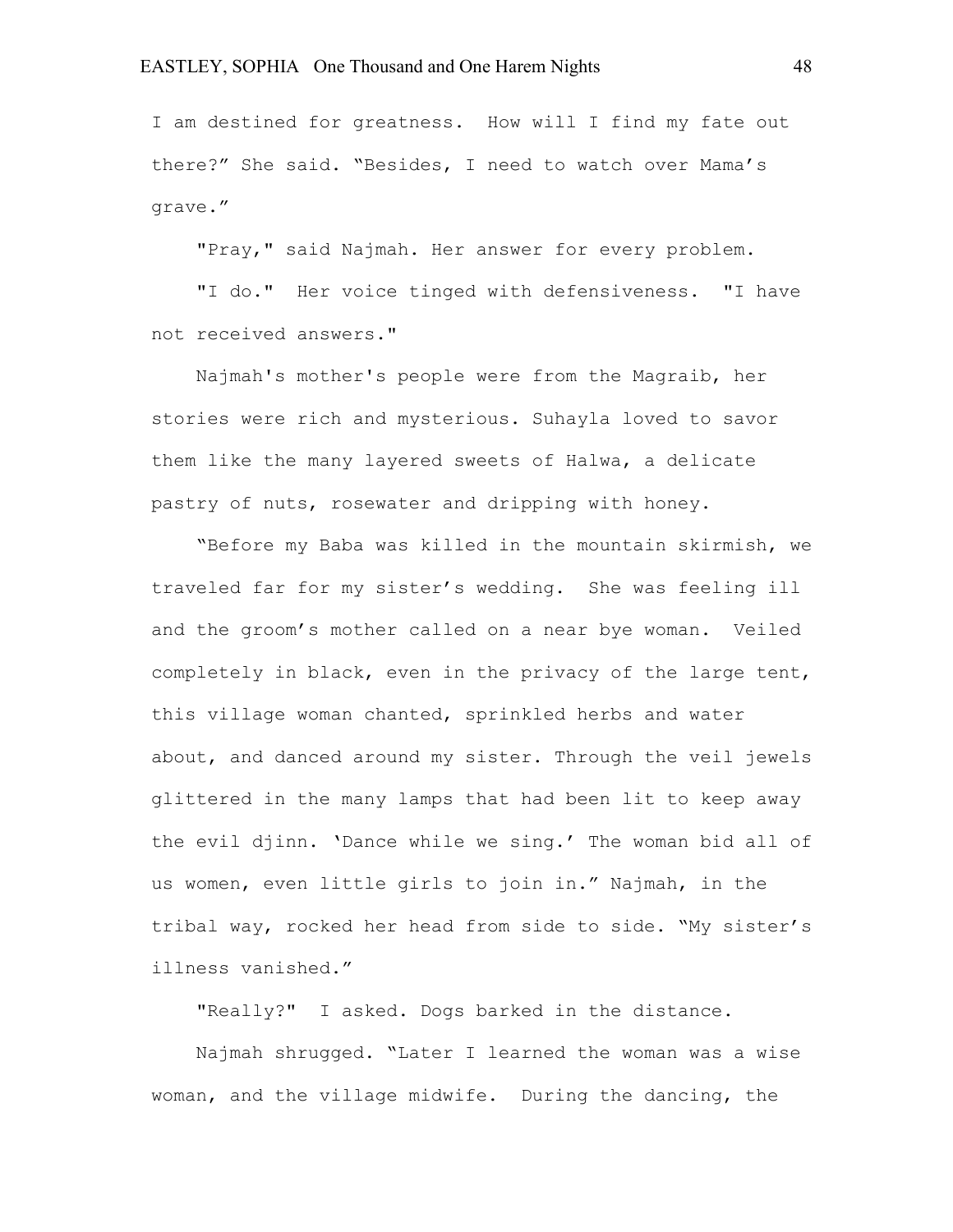# EASTLEY, SOPHIA One Thousand and One Harem Nights 49

wind blew and I heard the moaning of the djinn. Grandmother used to say the djinn were drawn to jewels that glint in the light, fires, and the wild thumping of drums."

Shivers flew up Suhayla's spine.

If only a wise woman or the djinn would aid her. She stared out across the distance to the tiny candle- like campfires dotting the desert like stars. Even now the aroma of cardamom and spices tinged the air. Music and clapping floated on the breeze.

Suhayla imagined herself a princess. A handsome Prince, a swarthy man, with clove-colored skin, rode into her Baba's camp on a fine Arabian stallion. The gaze of the Prince's ebony eyes appeared gentle yet penetrating. The thought of his kiss--her heart blazed with the dream.

When she retired to her bedroom on the second floor, she flung open the narrow doors overlooking the garden on the side of the house and stepped onto the balcony. The stars glittered in their celestial raiment. The summer air was hot and dry as sand. Nary a breeze stirred. With ease she pictured the djinn flying around, watching and helping the faithfull.

Fluttering amongst the fragrant acacia trees caught her attention. A melodious song floated from a nightingale. But the sound of approaching horse hooves clattering upon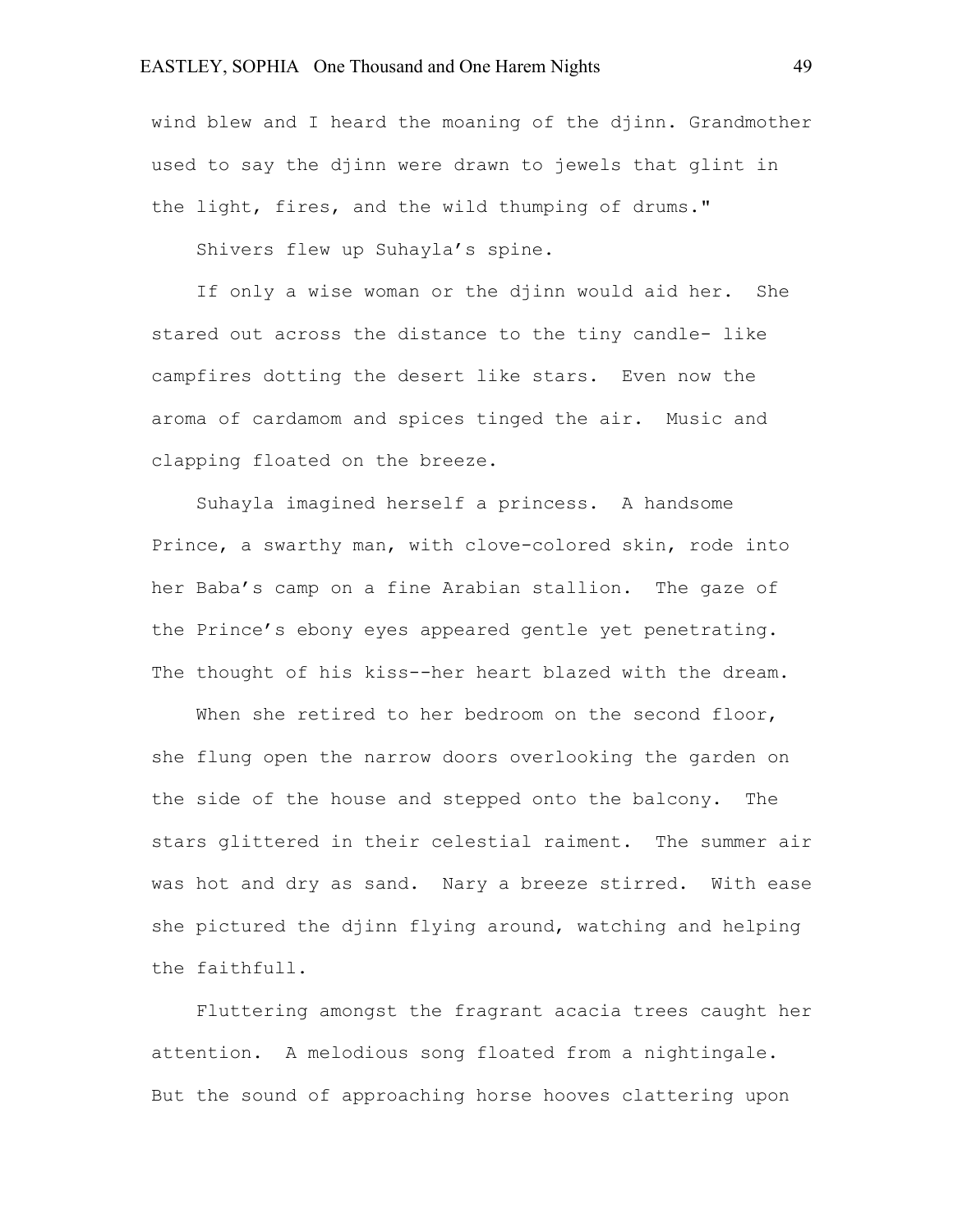the stones disrupted her peace. A horse and rider drew up at the front door. Suhayla listened intently.

A male servant greeted the guest. "Kadid Wajib." Disgust filled me. The door shut and locked with a thud rattling the whole of the house and her insides.

As she lay on her sleeping mat, in the soft glow of pale lunar light, she gazed upon the small, carved chest inlaid with ivory and silver, Mama's wedding gift from Baba. It called. Suhayla had not opened the cache since Ma died.

The sound of horse's hooves clattering over rocks and pebbles drifted away. She sighed not able to sleep. Her thoughts flew to her Ma's chest. In the light of an oil lamp she carried the small box to her mat and opened it upon her lap. One by one she lifted each treasure out: Ma's garnet ring, she slid onto her finger; a band of tiny bronze coins; a short feather from a peacock's chest. She picked it up and twirled the quill between her thumb and finger. She stroked the downy feather against her cheek. Ma had once told her it fell out of a peacock the morning of their wedding.

Petals and bits of brittle, crimson roses covered the bottom of the chest. A tiny onyx pot held vestiges of musk oil and, at the very bottom, on the smooth cedar wood, she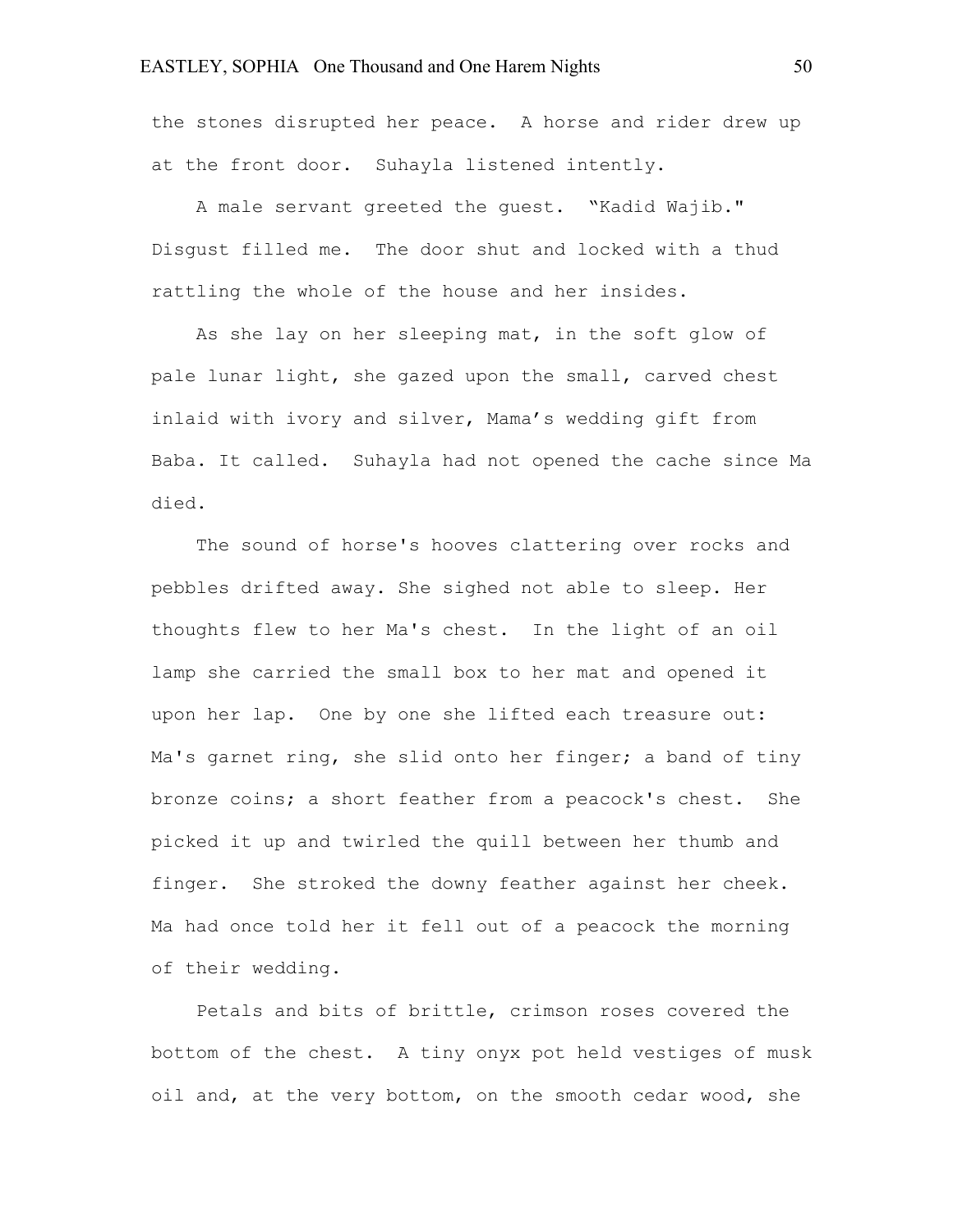uncovered a small pendant. A smoky moon cabochon, opalescent and milky, crafted delicately with silver filigree surrounding—resembling a rose. She held this to my heart with both hands.

"Mama, help me please," she whispered.

With the pendant in her palm, she went to the balcony. Beyond the towering date palms and their stiff branches, she had a clear view of the desert beyond. The sand, a bone bleached sea, stretched as far as she could see and met the velvety sky. There in the mysterious world the djinn lived, sang in the sand storms and with the jackals, and flew with the night falcons.

Suhayla breathed in deeply and said softly into the night, into the realm of the unknown. "Allah, help me. Answer my prayers." In the effervescence of the moon the silver sparkled and the stone glimmered. "Djinn of good, help me. . . Isis, you helped Ma. . . Help me."

Before retiring to bed, Suhayla wrapped the pendant in a veil and set it under her pillow. Her eyes became drowsy as she gazed at the stars. The Milky Way was a river of stars. Najmah called it the 'Path of Souls'.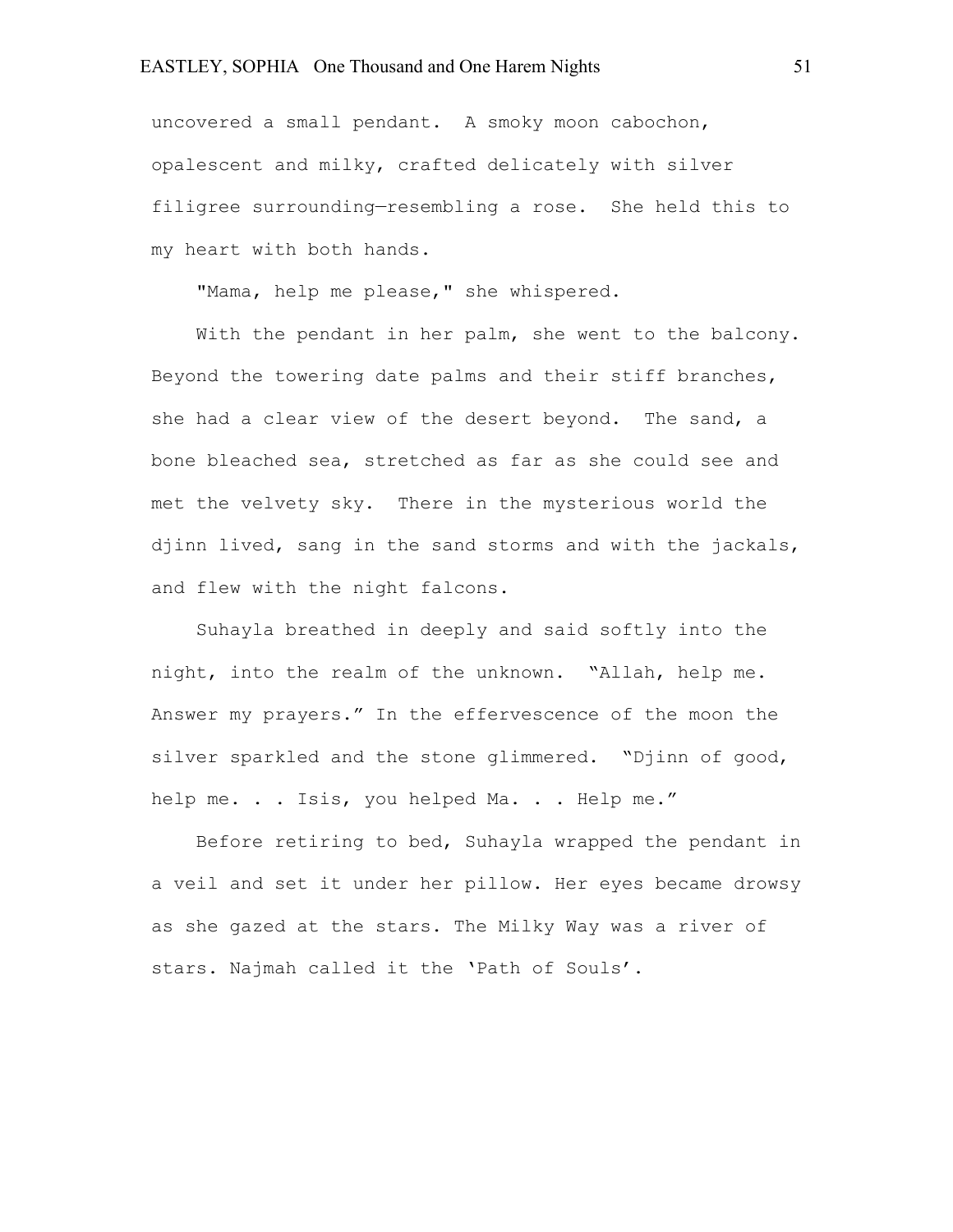# CHAPTER SIX

The next morning Najmah entered my room. "Allah give thee good morning."

"What is good?" Suhayla said.

"Cheerful today."

"My prayers are not being answered."

"Be patient," she said.

Najmah carried in the morning meal on a tray. Steam arose from the glass of tea; the bread and goat cheese filled my stomach. "Nothing sits well. My stomach is knotted."

Najmah fluffed the pillows with more agitation than usual. Suhayla noticed a crease on her forehead, a look of worry in her eyes. "What do you know?"

"Last night I overheard Kadid tell your Baba he will bring him all the opium he wants, once you and he are wed. He owns an opium farm outside of Istanbul."

"He is evil."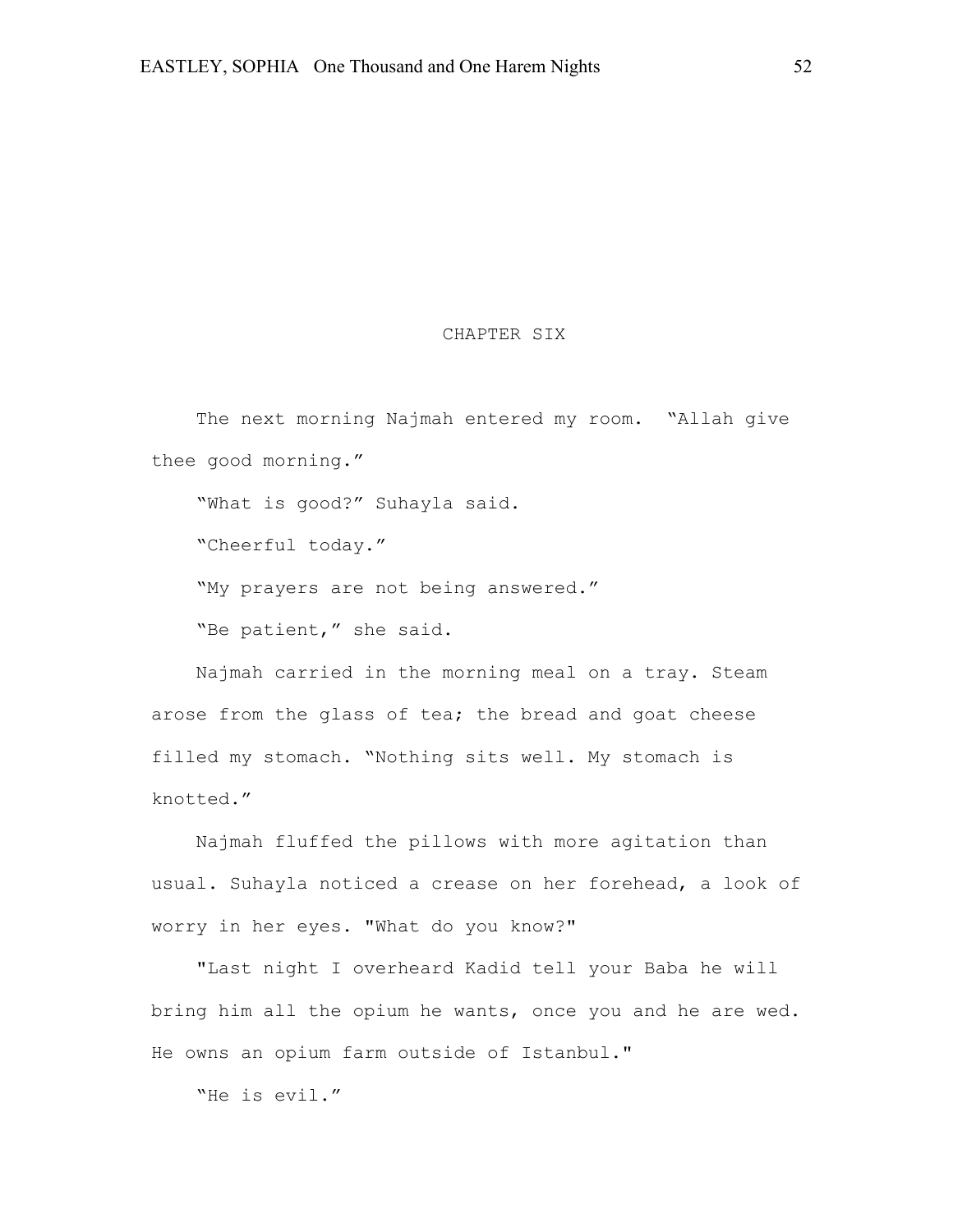"And--" Najmah stood stiff by the door.

"Yes?"

"Your Baba wishes to speak to you. He is. . . In the library," she said.

Downstairs Rabbati stood, examining Suhayla, hands on her rotund hips, looked her up and down.

"Suhayla, what is troubling you?"

"You know."

Najmah followed Suhayla to the library. She stood before her Baba and the red lacquered desk.

"Shut the door Najmah," Baba said. Suhayla hoped she would listen to the conversation through the door. Pouting, Suhayla watched Najmah close the carved, plank doors behind.

The room darkened as a result, the tall bookcases towering over her vault like, gloomy with the window shuttered. The stench of ancient, decaying parchments more evident than usual bothered her nose.

"Kadid wants to marry you." Baba's red eyes were glazed. "Once he delivers the bride price." He wheezed with every breath. "You will be engaged."

Her heart thumped and all her breath escaped. The meaning of his words abandoned her as unthinkable. Suhayla heard him yet, emotionless, stared at his dark stained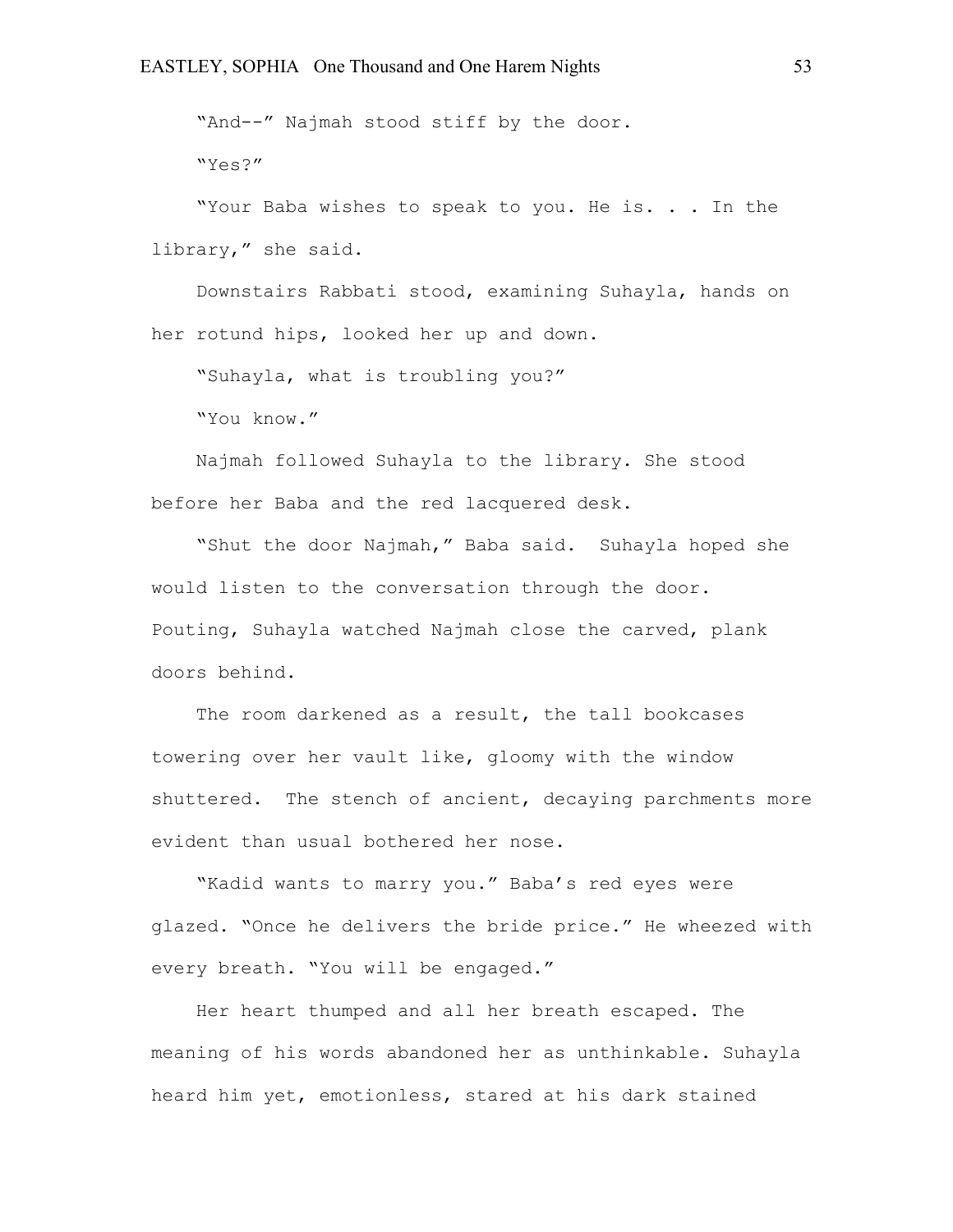fingers. Nearby on his red desk sat a silver goblet, a memento of her parent's wedding.

The threat rolled and settled in the musty stench of old books, camel skin bindings, some thread bare like ribs of a decayed carcass, Mama's copy of the Quran; all these brought Suhayla back to her senses. Her courage waned yet her heart gave her the strength to speak.

"I do not wish to marry him Baba."

With an emphatic gesture of his trembling forefinger Baba said, "I wish to see you taken care of. Kadid is a good, reliable man. He will provide comforts and a family of your own. I will not have to worry. . ." Legs shaking, he pushed himself up from his cushion. "If anyone else tries to win you, a blood-feud will result." The edge in his voice sliced the air as he walked away leaving the doors swinging on their hinges. He shut himself into his opium den; abandoning her to despair and tears.

Claiming head ache Suhayla isolated herself in her bedroom for the evening meal. She pecked at her food, set aside the remnants of her meal and looked out the arched doors open the balcony.

"Oh Allah, All-knowing Prophet, guide me, and make my way easy, remove all obstacles from my path." She directed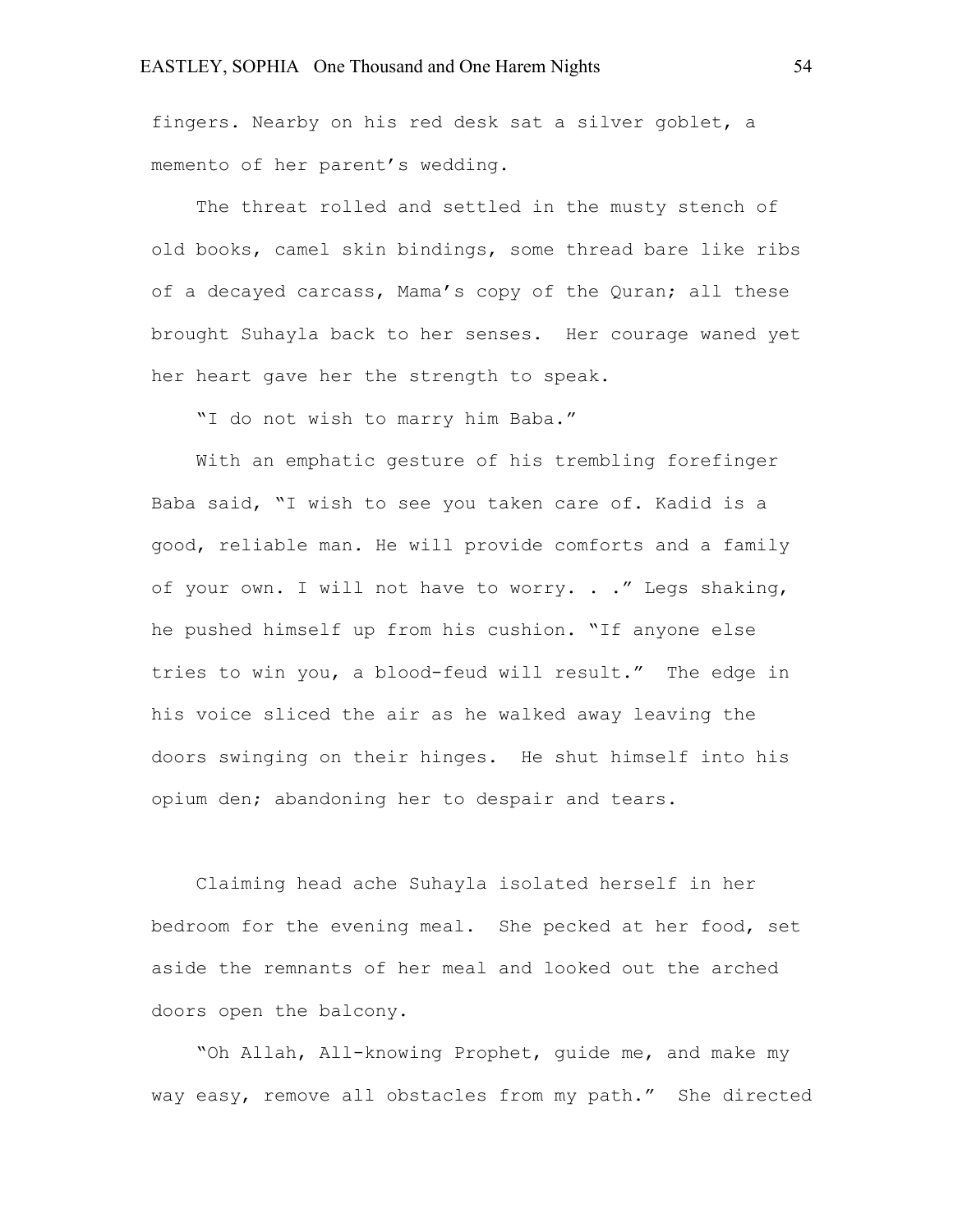her prayer to the indigo firmament; stars glittering like beads on a rich coat of velvet, descended upon the desert.

Najmah returned, stacked the clay cup and bowl on the bronze platter.

"How do I find a wise woman?"

"In the market place, they usually have a belt or the hem of their sleeves embroidered with eye-like designs."

"But how will she know my future? Surely only Allah knows such things."

"Sheep's entrails."

"Ugh."

"Or cards, or bones. Each of them has their own methods. You will need to pay her." Najmah's ebony eyes were wide with expectation.

Suhayla sighed, and moved her mother's cedar box onto her lap and lifted the lid. In her fingers she entwined a smooth, soft cord from which the pendant, a delicate silver filigree of rose petals around a pearl center, swung. "Mama gave this to me when I became a woman."

"You never know what will happen after one's future is revealed," Najmah said.

All her attention centered on Najmah, ever the fount of wisdom, namely from her Grandmother. "Grandmother said they prefer coins. . . A jewel might do. Trickery can be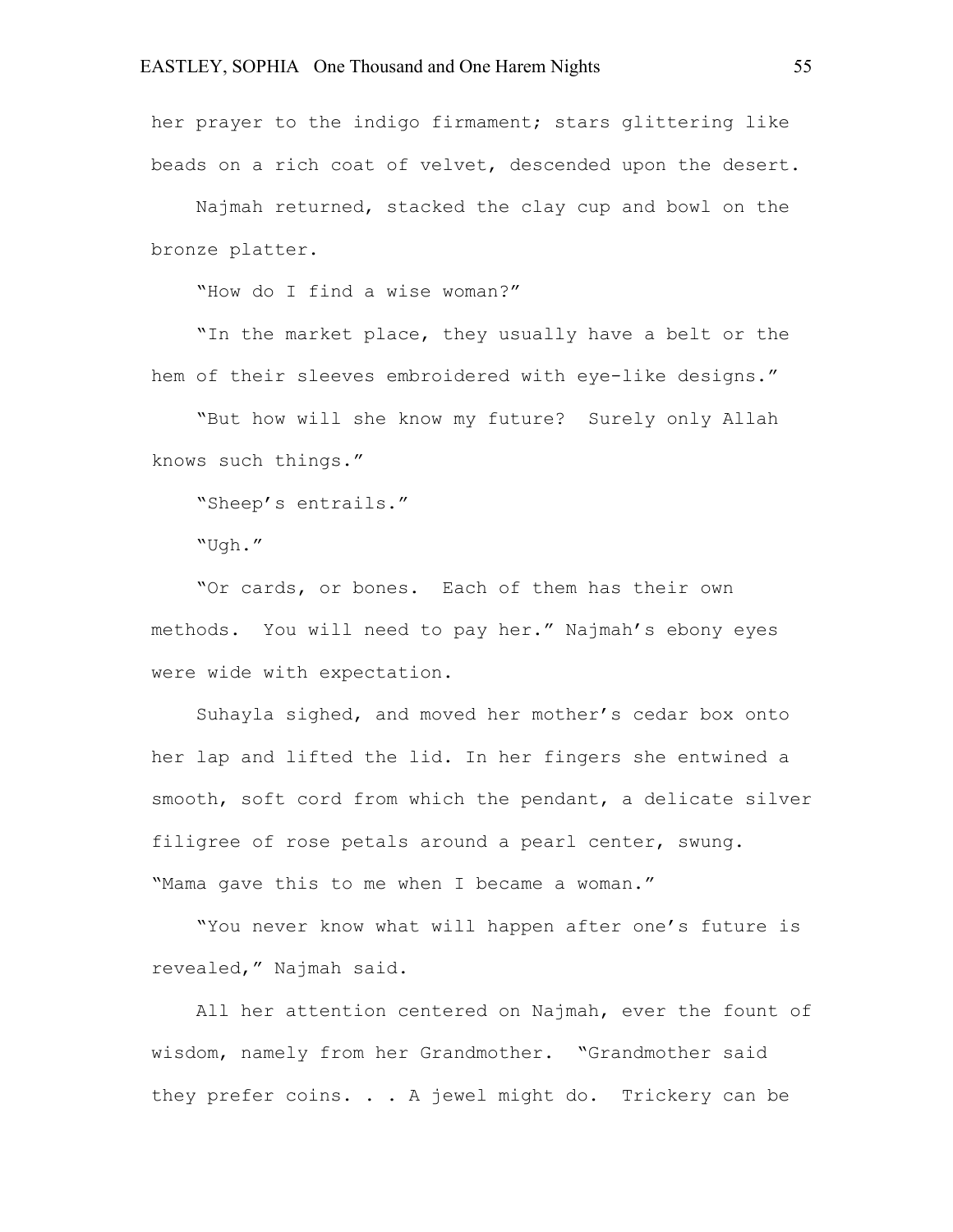# EASTLEY, SOPHIA One Thousand and One Harem Nights 56

involved, especially with one connected to the djinn and spirits. It may be a dangerous sort of business but, I believe you will triumph--if it be the will of Allah!"

"You are a true friend, Najmah." Suhayla twirled the pendant on the velvet cord. "Perhaps I should go to the bazaar and procure a flying carpet of green silk, or a text on alchemy, which I have never studied. I have not the powers of Solomon or of the ancient Persian magicians."

Najmah stood up straight, platter and dishes in hand, and gazed down, eyes sparkling in the light of the single lamp. "You have a will, a heart and wit."

"You are right. Perhaps my mother's love will guide and protect me." She examined the pendant in the light, the pearl luminescent and mysterious as the desert moon.

"You will triumph if it be the will of Allah," Najmah said.

In the morning we arose at dawn and with celerity dressed. With slippered feet they stepped softly, almost silently, down the stairs, before Cook and aunt Rabbatti were up.

"We must go to the Suk; there is something I must find." Dressed and veiled Suhayla led the way to the door, halted and Najmah bumped into her.

Rabbati blocked the door with her bulk, arms crossed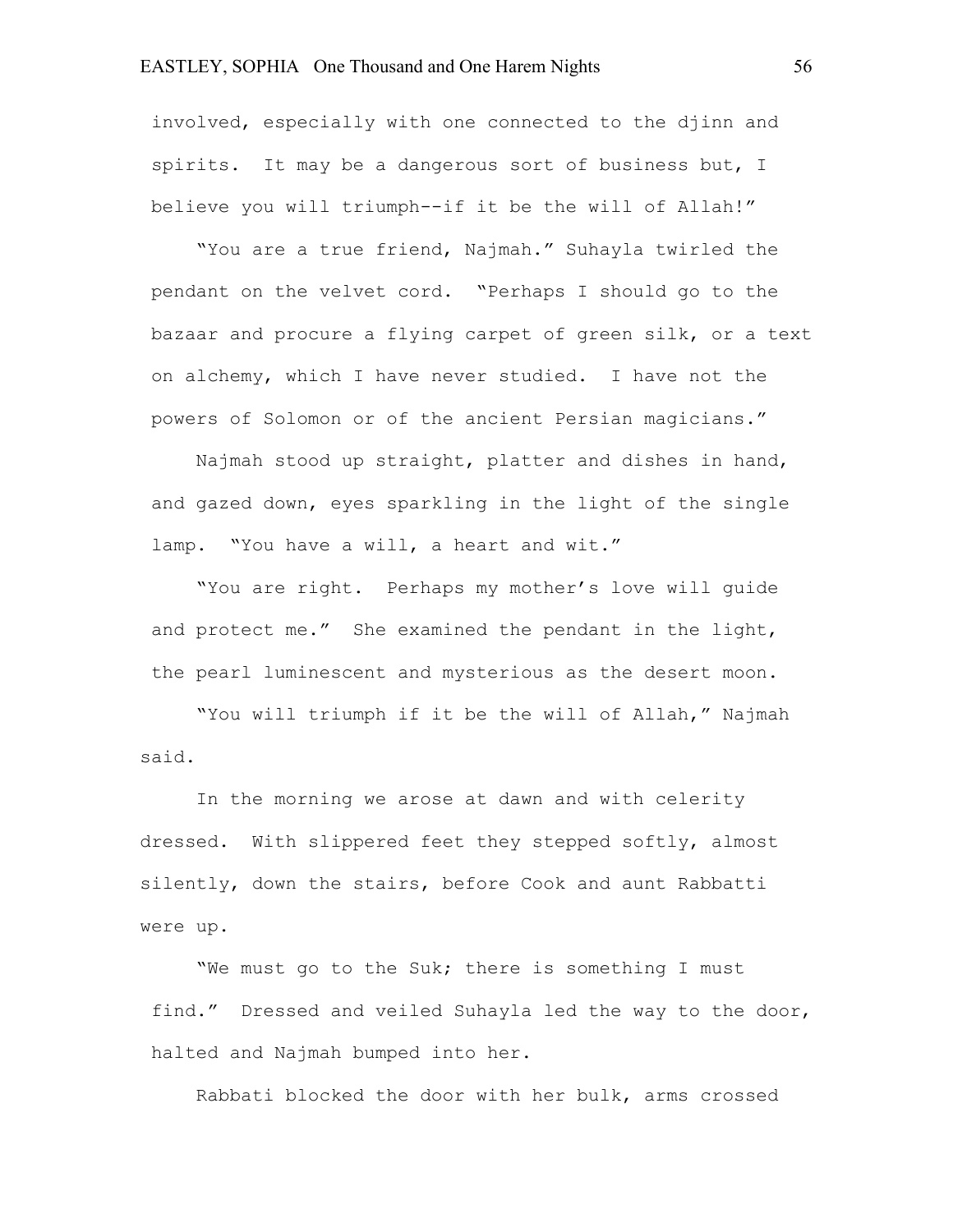# EASTLEY, SOPHIA One Thousand and One Harem Nights 57

under her breasts. "Where do you go at this hour?" Like a bull she did not give way. Suhayla half expected her to snort or scrape the floor with a foot.

"To the Suk, shopping, bridal accoutrements."

"Ah, so you've come to your senses, Allah give thanks." She threw up her arms and glanced upward.

"Do not forget," she wagged her fleshy finger, "Your Kadid, will join us for dinner again," she said.

"He's not mine."

As Suhayla strode away, the weight of iron shackles fell. Najmah followed in her wake.

Maze like streets of the market were full with merchant's wares, tables, and carpets strewn upon the ground. Children ran, shopkeepers called out prices, women and men in throngs, heat, dust, noise all pressed upon her. Minarets and the gold domes aspired to the heavens here and there. The scent of curries, roasting meat and spices sweetened the air. Secret alleyways led off from the riddle of lanes, some of them too narrow for carts.

The urgency of her task moved her legs and feet beyond her usual pace. Najmah clung to her like her own shadow.

"What is the hurry?" She asked, panting.

"Each day brings me closer to doom." Suhayla said over her shoulder, adjusting her red veil.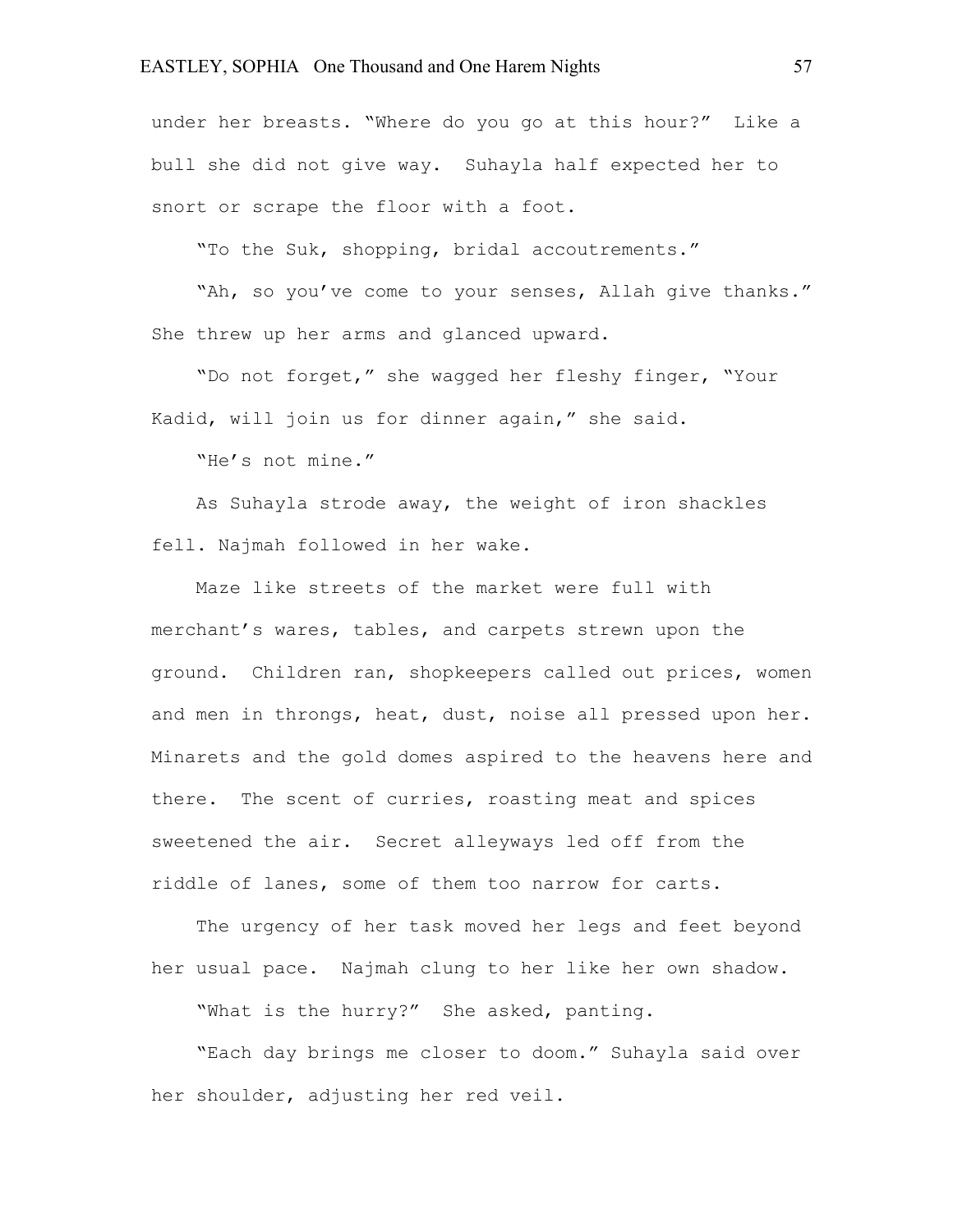"I don't have a good feeling about this," she yelled over the din of the city's noise.

Suhayla scurried from one shop to another and another looking for a wise woman with the eye of knowing sown onto a hem or sleeve or bit of ribbon. They walked by the wares of each stall: blankets covered with jewels, bowls of frankincense and myrrh, spices; perfumes in green and blue bottles from Venice, baskets from Morocco, silk from the Orient, and ivory tusks. "I search for a grain of sand in the desert."

One merchant motioned to the baubles arrayed before him. "What do you look for fair one? Perfume, jewels, a gilt-paged copy of the Qur'an?"

"No." Suhayla shook her head, the fringe of my veil swayed.

"What about these," he said. "Or a treasure box," he pointed to a rather plain little chest of carved soapstone. "Or--" His slender, crooked fingers held up a round palmsized bronze tin, encrusted with gems.

Suhayla and Najmah walked away as he called out, waving. "Allah have mercy, buy one of my treasures and you'll be blessed."

"Remember what Grandmother said, 'The Ghawaze can't always be trusted.'"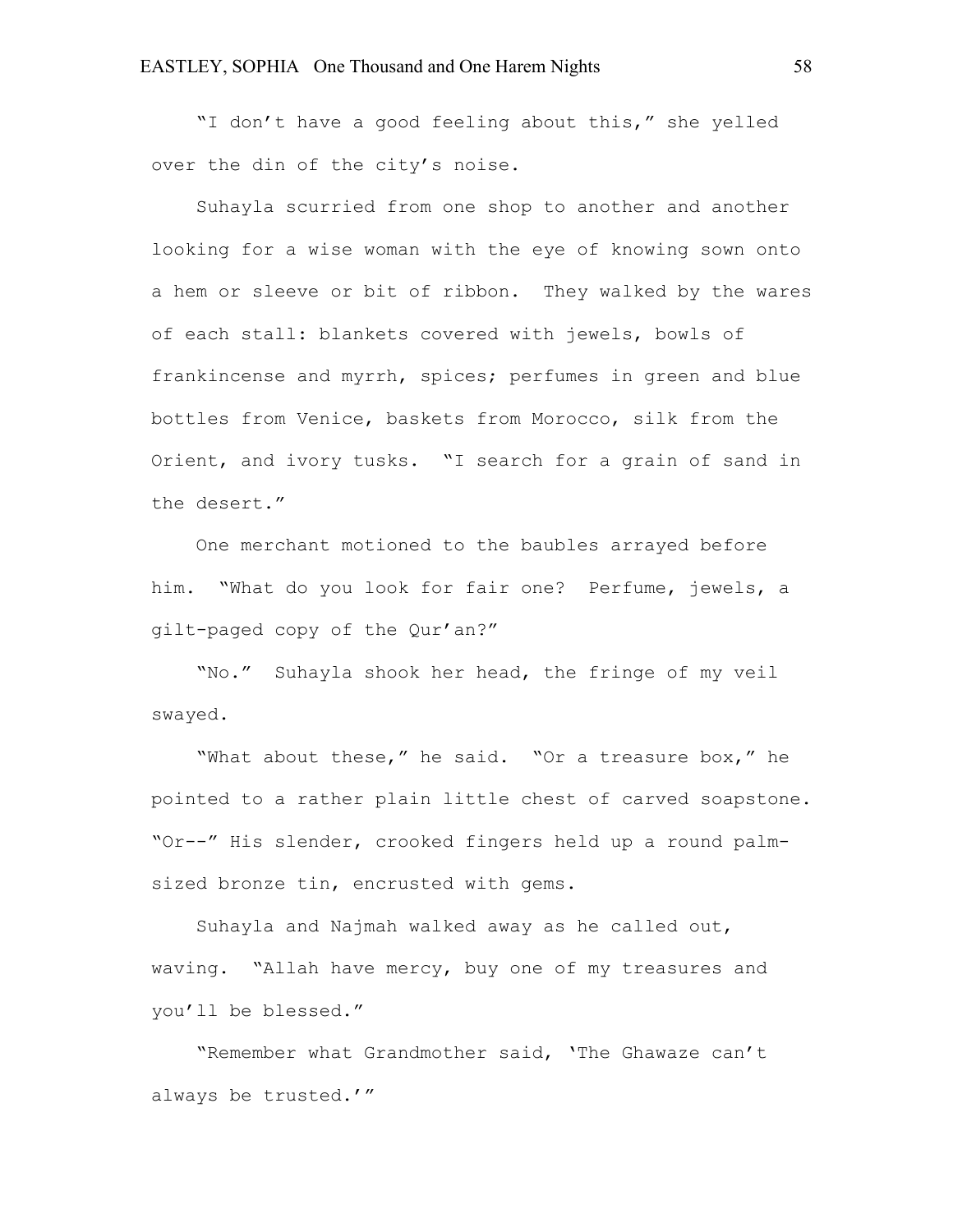"Believe me, those words are written on the scrolls of my mind."

Poor Najmah began to lag behind as the day progressed. In a ravenous search Suhayla walked up one street and down another, as if followed by frightening specters.

Disheartened and exhausted they rested our feet in a shop and drank tea with honey cakes. Suhayla's head spun with the all the women she had seen, young, old; women with children grasping their skirts. When the sun hovered, a golden orb in the west, they went home.

Upon entering, Rabbatti met them at the door, in a black and gold embroidered robe, kohl-lined eyes flashing; a primeval goddess of the underworld. "Suhayla." She waved her arms wildly and hissed. "Look at your feet, you must bathe and change before the evening meal. Think of our guest, who will be here soon. Don't just stand there staring like a fool!" Auntie scowled at both of them.

"Don't blame Najmah!" Suhayla attempted to bolster herself by the fact that many more places were still to be searched.

#### CHAPTER SEVEN

Najmah whistled as she pulled the sleeves of Suhayla's chemise through the outer brocade coat. "I prayed to Allah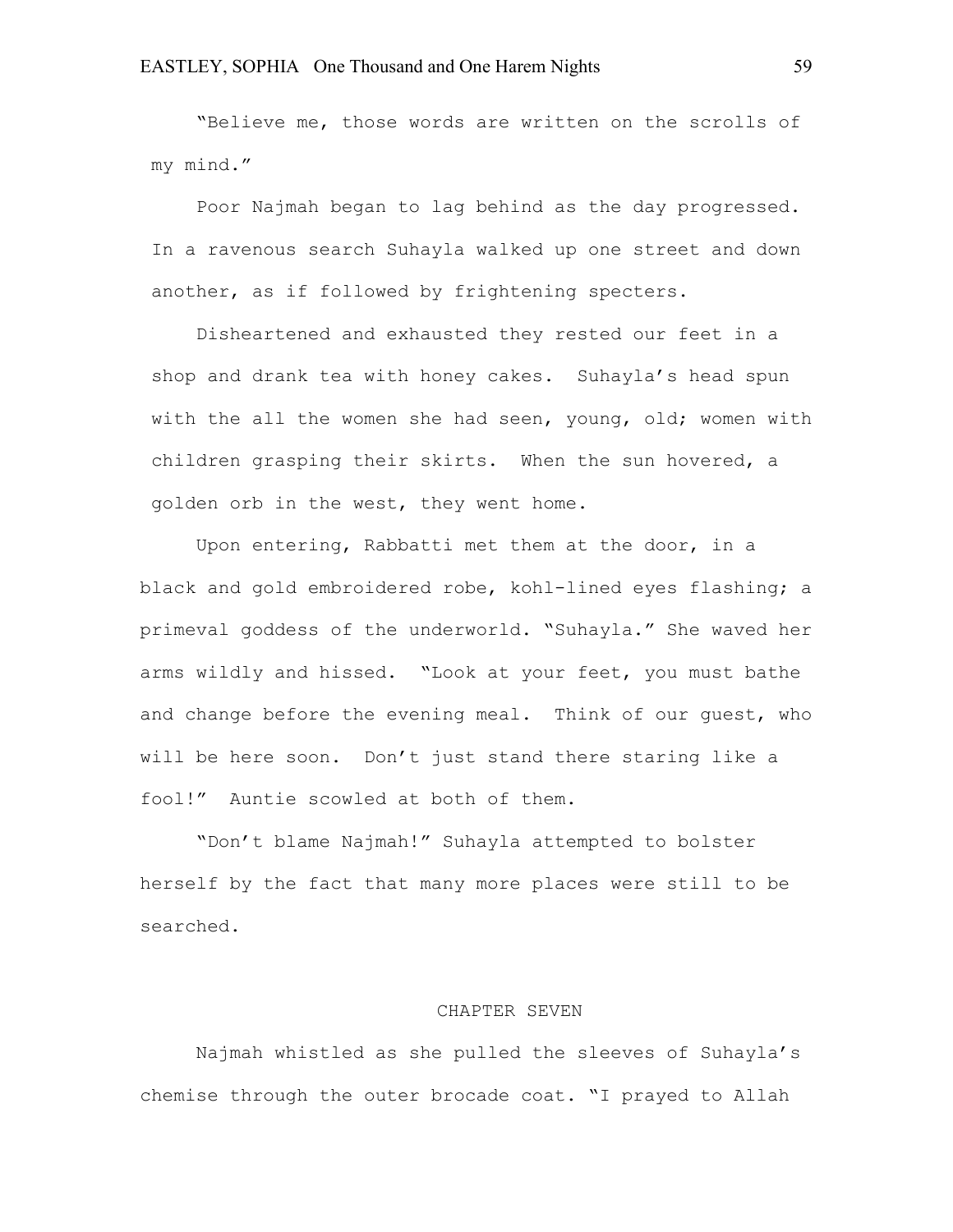# EASTLEY, SOPHIA One Thousand and One Harem Nights 60

that Kadid's horse would be lame or business would prevent him from coming." The sound of a horse galloping approached the house, and stopped at their door.

"I am afraid he has arrived at the appropriate time." Najmah made with her hand the ancient sign to keep evil away.

As Suhayla descended the last of the stairs, Rabbatti winked at her. "Kadid bin Nazr has arrived."

"I know." She rolled her eyes.

"Help Cook. Knowing how to run a household is a bride's duty."

Suhayla groaned.

"—You too Najmah. Make yourself useful. You will eat with Cook tonight."

Najmah nodded.

"Come, Najmah, let us see what there is to eat." Suhayla grasped her friend's hand and went to the kitchen.

The scent of spices, mints and almonds wafted into the air. "I am hungry but I'm not certain I will be able to eat with Kadid present."

"Eat something now," Cook said. "Not a good sign for the groom."

Suhayla picked at some lamb and lentils. When Najmah and she carried the steaming platters of food to the dinner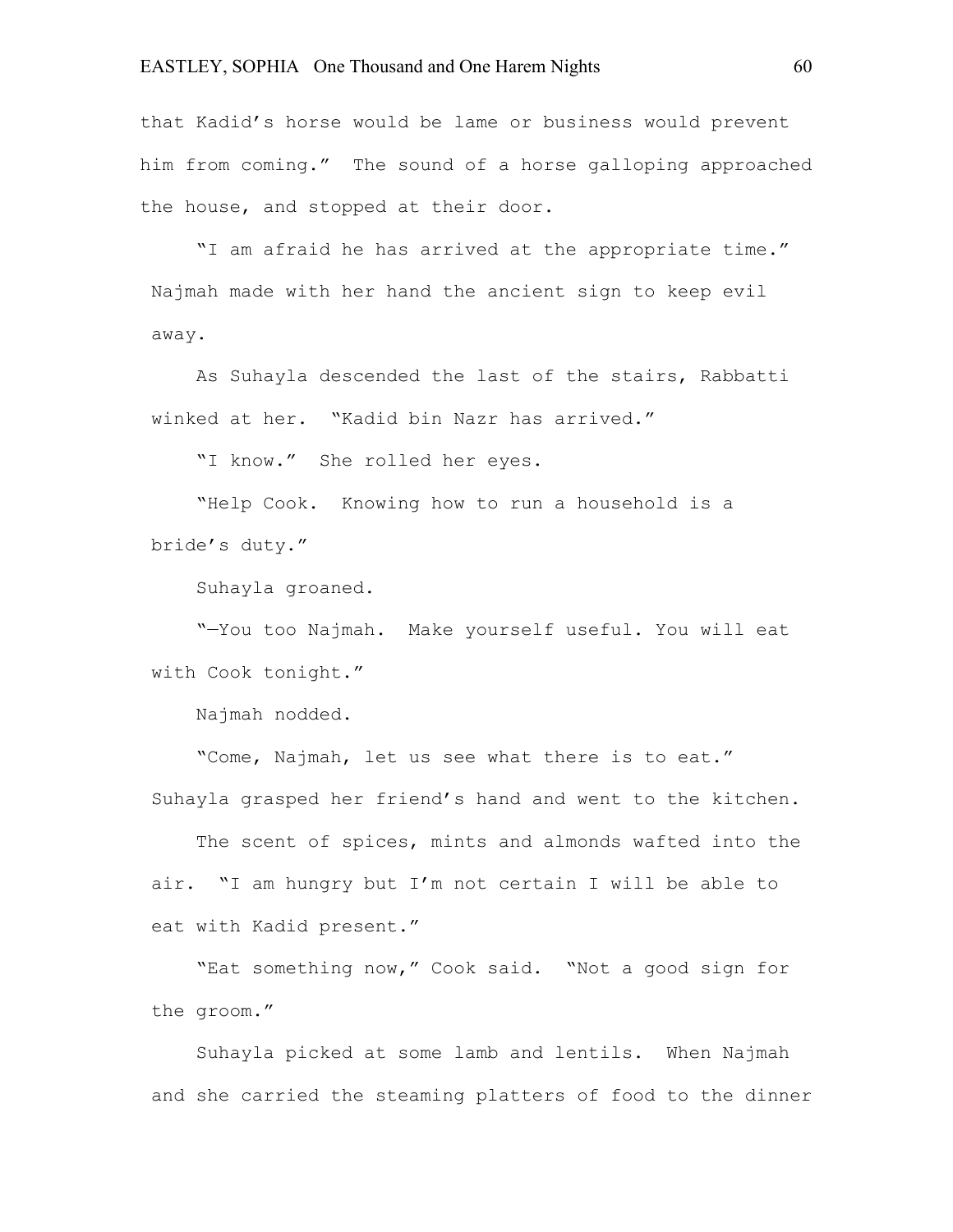blanket, Baba, Kadid and Rabbati were seated.

"Come, sit." Rabbati patted the space next to her, between herself and Kadid.

Suhayla lowered herself between her and Baba.

"—harvesting takes the whole village and then some," Kadid said. His many faults revolted me: wrinkling lines around his eyes--he appeared to have aged since the last time she saw him and. His lecherous smile revealed yellow and brown stains on his teeth. "After, I must journey to Baghdad and attend the Merchant's assembly to have right to sell there," he continued.

His eyes bore through her vest and chemise to her bare skin and breasts. The gleam in his eye and barely polite grin bespoke of the web he had woven to trap her. "--it is a poor businessman who does not have fingers in many jars." He laughed.

"You are so wise," Rabbati said.

Suhayla wanted to roll her eyes. Instead she just looked up and sighed.

Baba hardly ate. He took a bite here and there, yet chewed endlessly as if he were a camel chomping on its cud.

The next day Najmah and Suhayla journeyed to the suk once again. "I will not be his bird locked in a house or a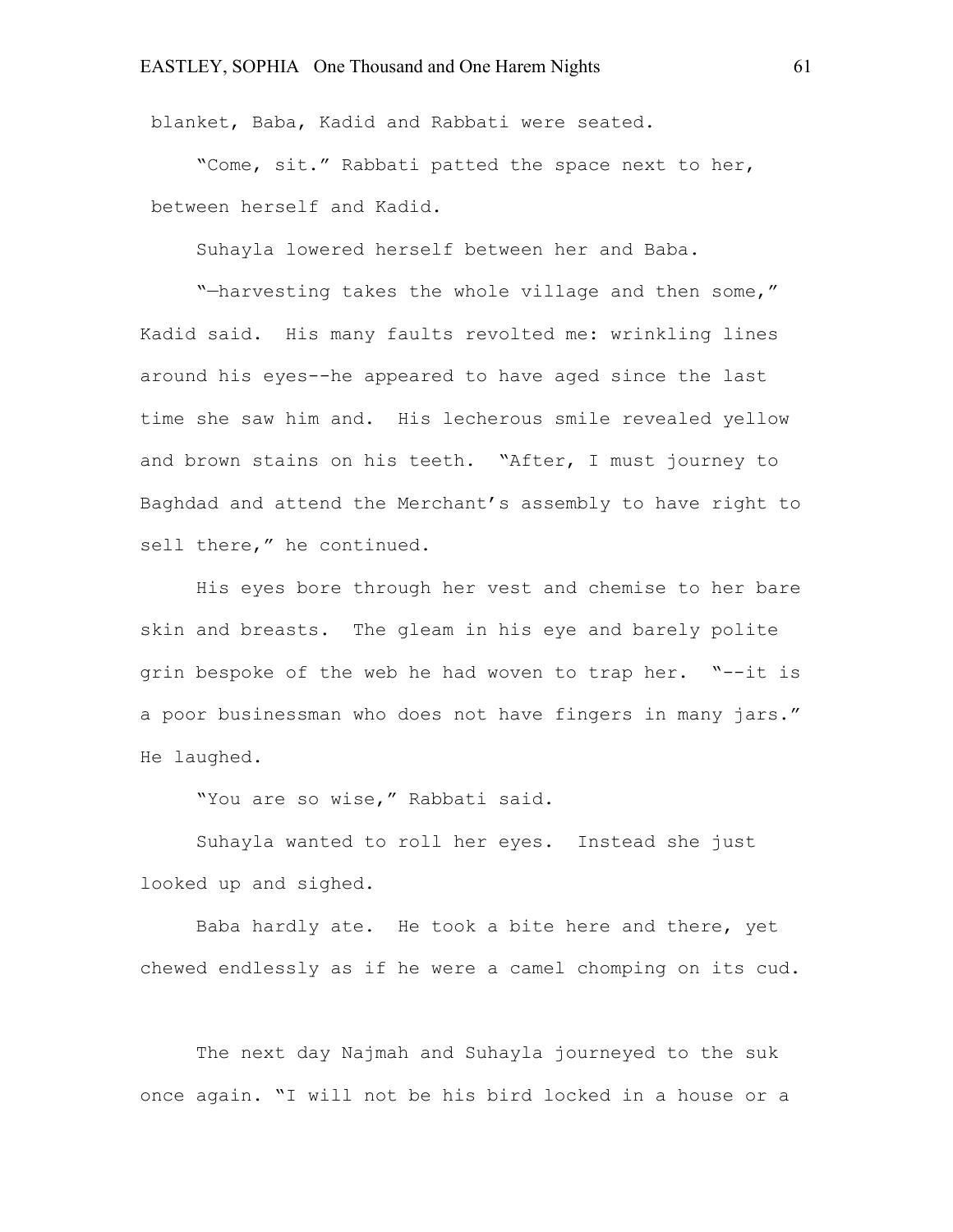marriage, to only peck at the bars."

"Allah has mercy."

They went up and down the alleys and into the shops they had not yet seen. By the afternoon it became apparent

"I will have to go into the forbidden quarter." Suhayla started toward the ancient archway.

Najmah called out from behind. "What are you doing?"

"I must look in here for a wise woman. You may stay behind if you like."

"I'm not letting you go in there alone," she said.

Suhayla pulled her veil tighter about her face, hiding all but her eyes before embarking on a journey, searching for a distant star. Side by side they strode into the gloom of the disreputable market, leaving the crowds and noise behind. The vaulted ceilings above blocked out all the light. All remained dim except for a small courtyard here, a single tree there. They passed silent alleys and passages hidden in deep shadows. Boys peered out of the darkness of their carpet shops. A group of ragged men gambled, leered and called out to. Najmah stayed close.

Muezzin proclaimed Azan, the cry of prayer. They stopped and recited their verses to Allah amongst the dirt; cobblestones layered with rotting vegetables and refuse. They covered their noses for the stench.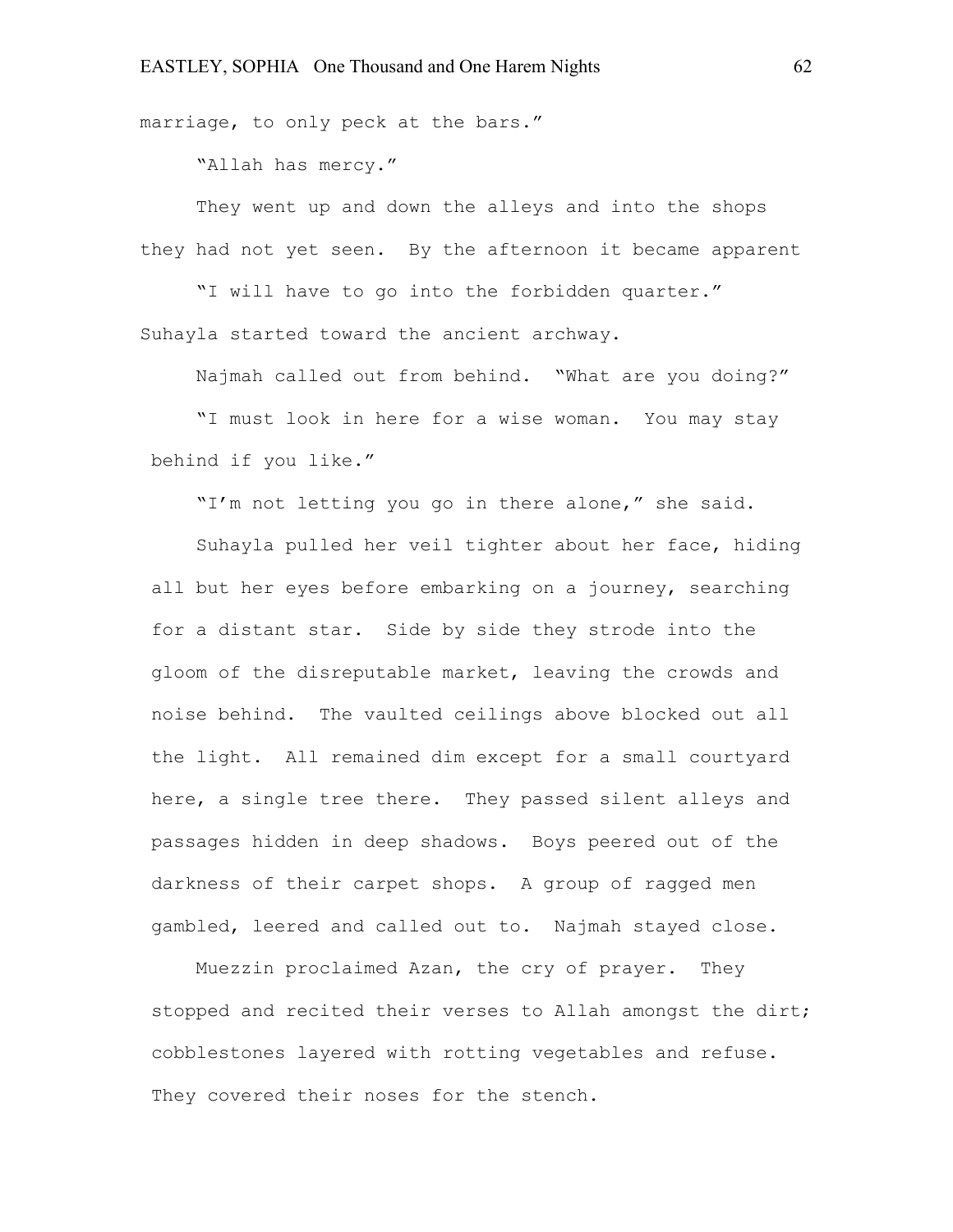They peered into the stalls all without success.

Najmah tapped her on the shoulder. "A man follows us. He has been watching our every move."

Suhayla looked behind but did not see anyone.

"Let us return to my father's house."

When Suhayla and Najmah hid in a shadowed alcove they saw him clearly. A thin, short man with a beak nose, dressed in stained clothing, stalked them. He peered and darted into different alleys. On the way back home Suhayla purposefully waylaid the man by weaving through the maze of streets and dark passages.

Finally rid of him, they traveled home. That very evening, when Suhayla had retired and the night's sky cloaked the house, Kadid paid a visit to her father. Suhayla heard him gallop up to the house on his horse, hooves clattering over stones.

In the morning Najmah said, "By morning Kadid had left, I did not hear him leave. Did you?"

"No." Najmah pulled Suhayla's chemise over her head. "We must return to the forbidden quarter today."

"Is that wise? What of the man who followed us yesterday to do only Allah knows what."

"Wait here then."

"I will not let you go into that viper's den alone."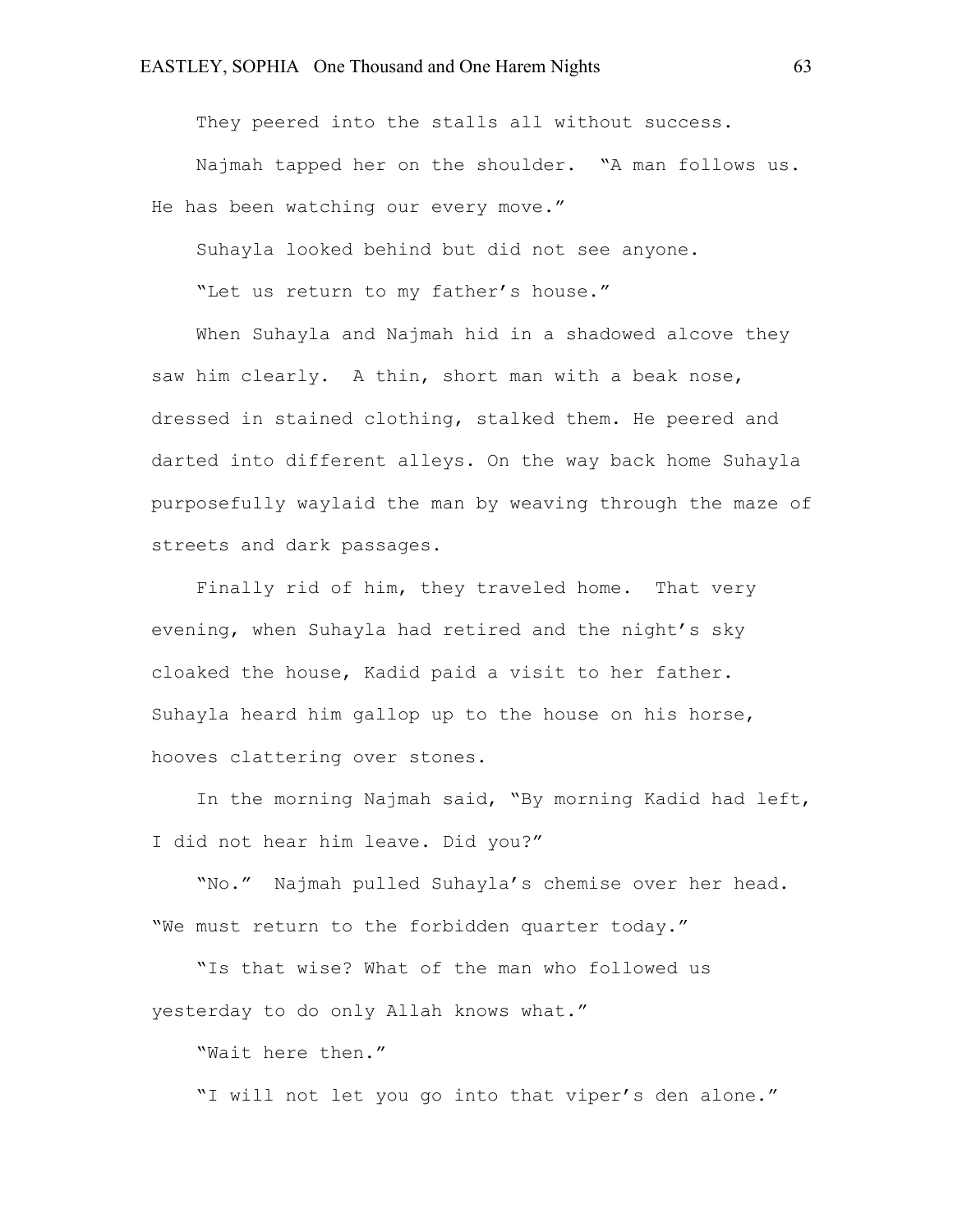Worry filled her eyes.

"Najmah, I know you are right—but I must go—I must." "Then, I will walk by your side. Allah protect us."

By the door they threw their veils over their heads. Baba approached from the dark hallway; a sickly sweet cloud surrounded him. His eyes stared, pupils dilated and large as moons, seeing but not seeing me. Suhayla knew the symptoms well. It was enough to bring her to tears. "Daughter." He spoke in a raspy whisper. "Why do you go into the disreputable quarter of the Suk? You bring shame to me, to our family."

"To escape the fate you are forcing me into."

"I forbid you." He wheezed. "To go!"

Najmah stood behind her, strong yet silent.

"You know in your heart I do not love Kadid. Mama would not want me to marry a man I did not love," she said gently as if to a child.

"Aisha!" Baba threw his arms up and cried for Mama. Suhayla went to him and put her arms around him.

"Baba, oh Baba, for Allah's sake, for Mama's sake, let me go."

"Send Ahmed." Tears wet Baba's eyes.

"There is something very important I search for, only I can tell of its whereabouts."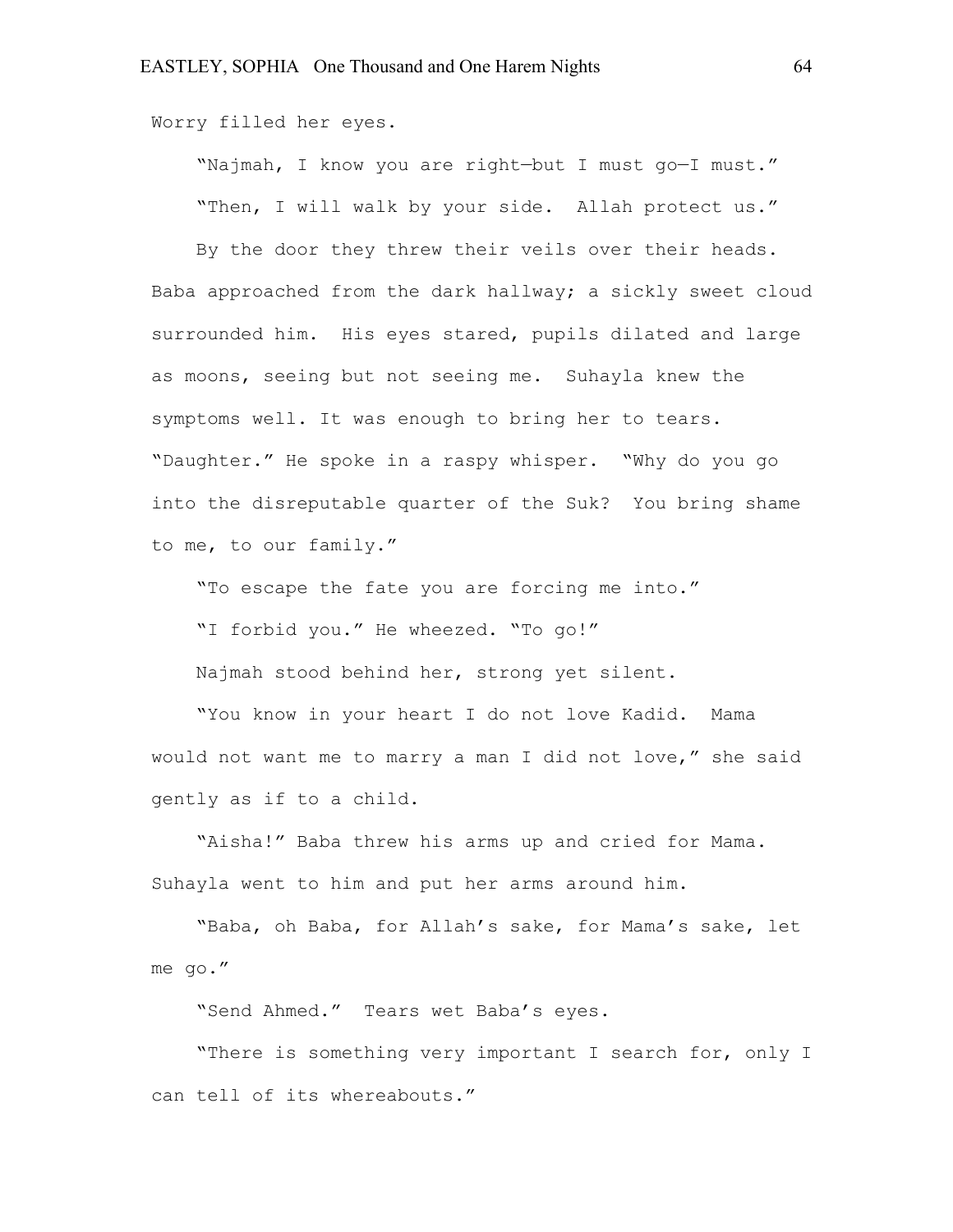"Kadid has some failings but he is connected to the Sultan," Baba said. "He travels around the world. He returns with, with. . . mysterious objects for the Sultan."

"Aisha, Aisha. . ." Whimpering like a child he meandered down the cavernous hall and shut himself behind the ebony doors. The key turned and clicked in the lock.

Suhayla's eyes watered. "Oh, Najmah, perhaps I am being too critical of Kadid." She shook her head. "—But he repulses me."

Suhayla turned and with Najmah strode out of the house and down the road quick before anyone else tried to stop them. Dust swirled up in small clouds, around their feet as well as behind carts and donkeys. The sun's heat blazed; sultry waves of heat rose up from the stony, sandy road.

They walked under the ancient stone archway entering the disreputable market. Suhayla's eyes adjusted to the dimly lit stalls and shops. "I feel as if I clutch my last hope." She pushed more tears back. "If I do not find a Ghawaze. . ."

"You will, Allah protects you."

At one shop there were a number of small, beautiful items. Jewels for ears and wrists gleamed in the dull glow of a nearby lamp; varieties of colorful silk purses, combs of bone, and vials filled with perfume, were displayed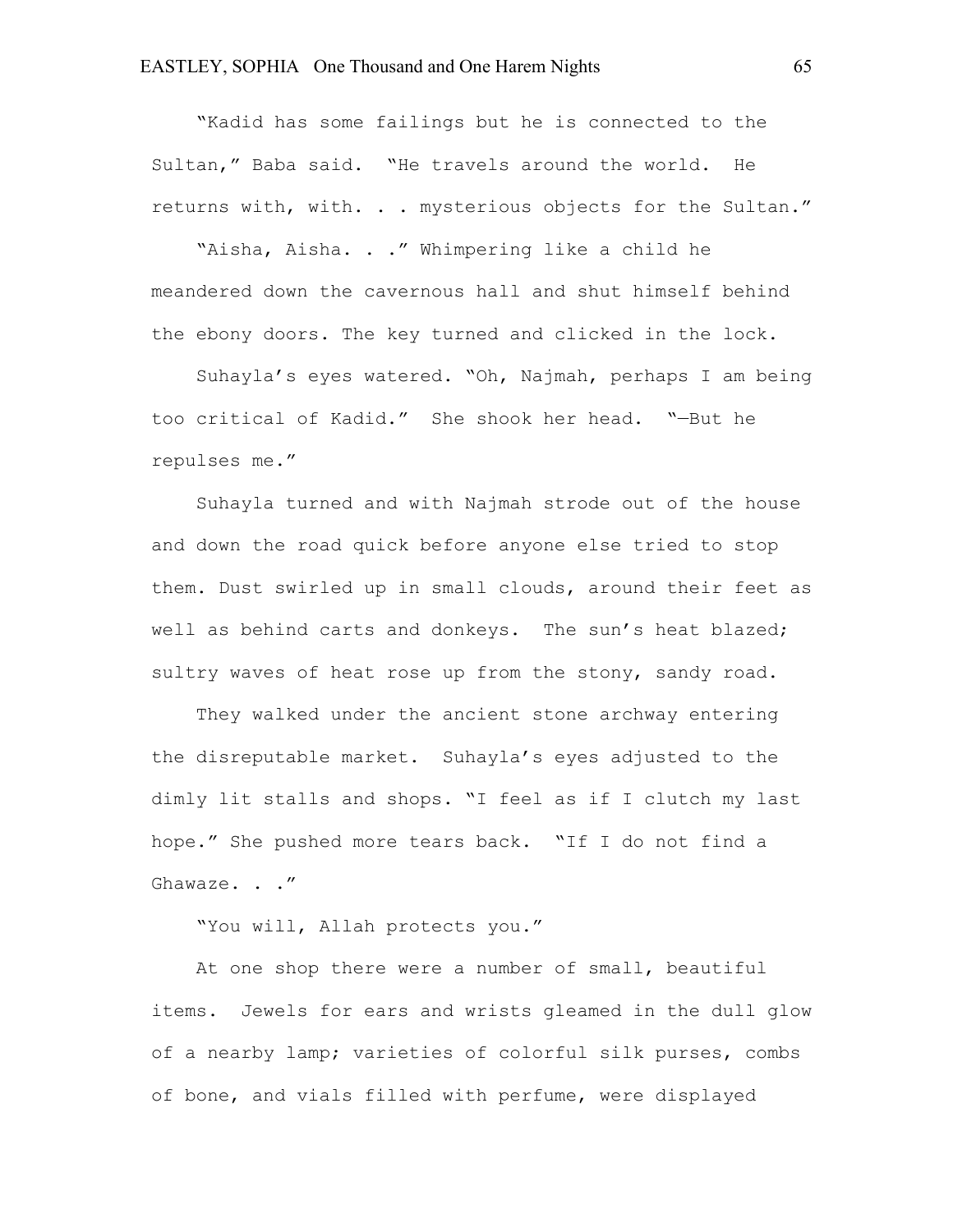nearby.

"Sandalwood, Mama's favorite."

"I've never seen so many jewels," Najmah said.

The merchant, a grey bearded man, older than Baba, stood behind his wares. He nodded, simply dressed in a white robe, and a large black turban wound around his head indicated he was a descendent of the prophet.

His eyes were white-milky discs, pearlescent like the moon. With a mysterious grace, his slender fingers picked up a bronze box and he held it out to Suhayla, smiling.

"The young lady seeks."

"What? How do you know?"

His smile faded and he stared-—as if he could see. "A summons will bring you closer."

Najmah tugged on her arm to pull her away, whispering. "He is strange."

"But he knows--something." Suhayla wrenched her arm from her. "I look for a wise woman. . . for my sister."

The elderly man stood silent, expressionless.

"See?" Najmah said. "Nothing."

The next dimly lit shop, consisted of stacks of bolts of cloth. As she neared, Suhayla realized a man stood, stone still. He took two steps toward her with the sure gate of a lion. He lifted a lamp up, and the glow revealed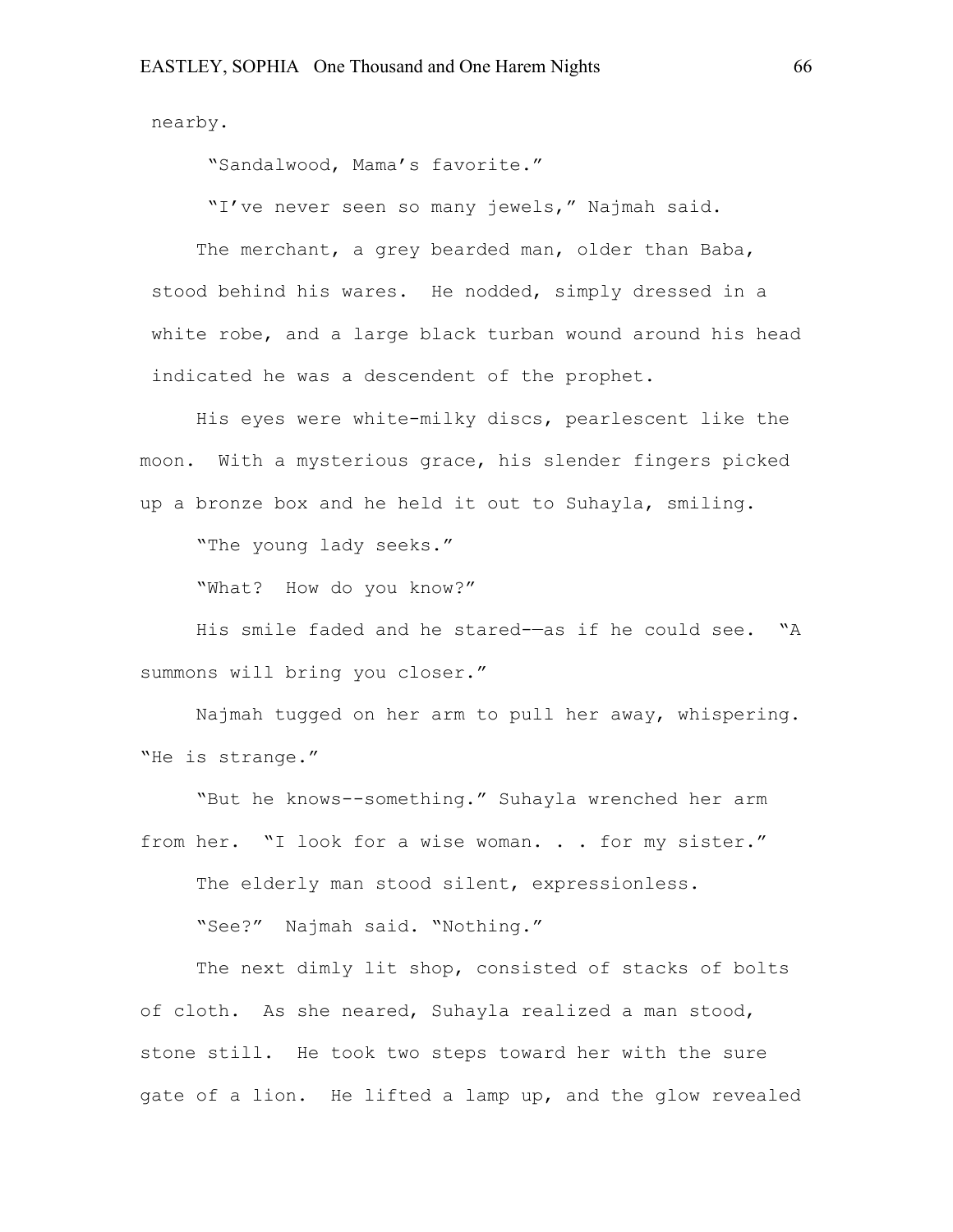his ruby-colored djellabaya, and a proud and regal face.

Black cats separated from the shadows and surrounded him. "Ask and Allah delivers," he said.

Suhayla did not answer or even look at him, sleek felines rubbed against her legs. She stroked the cat's backs, and found pleasure having her fingers in their soft, warm fur. One meowed up at her and then strode back to the tall man. She stepped closer to him. His face radiated a glow she would have expected of a holy man; his eyes were the beautiful shapes of almonds.

"We move on and on in search of mystery. God says, 'Let me in, you cry at my door.'"

"I cry to Allah every night. And I search, yet I do not prevail," Suhayla said.

"Perhaps you look in the wrong place, perhaps it is not time."

"Not time? Time is turning on me. Its walls shrink each day with the certainty of a heart beat, with the speed of a falcon. Each day looks more and more like a prison."

"Often there are workings of God we do not see, cannot see. Faith keeps us going."

"My faith is worn thin."

"You need to speak with my grandmother. She is inside."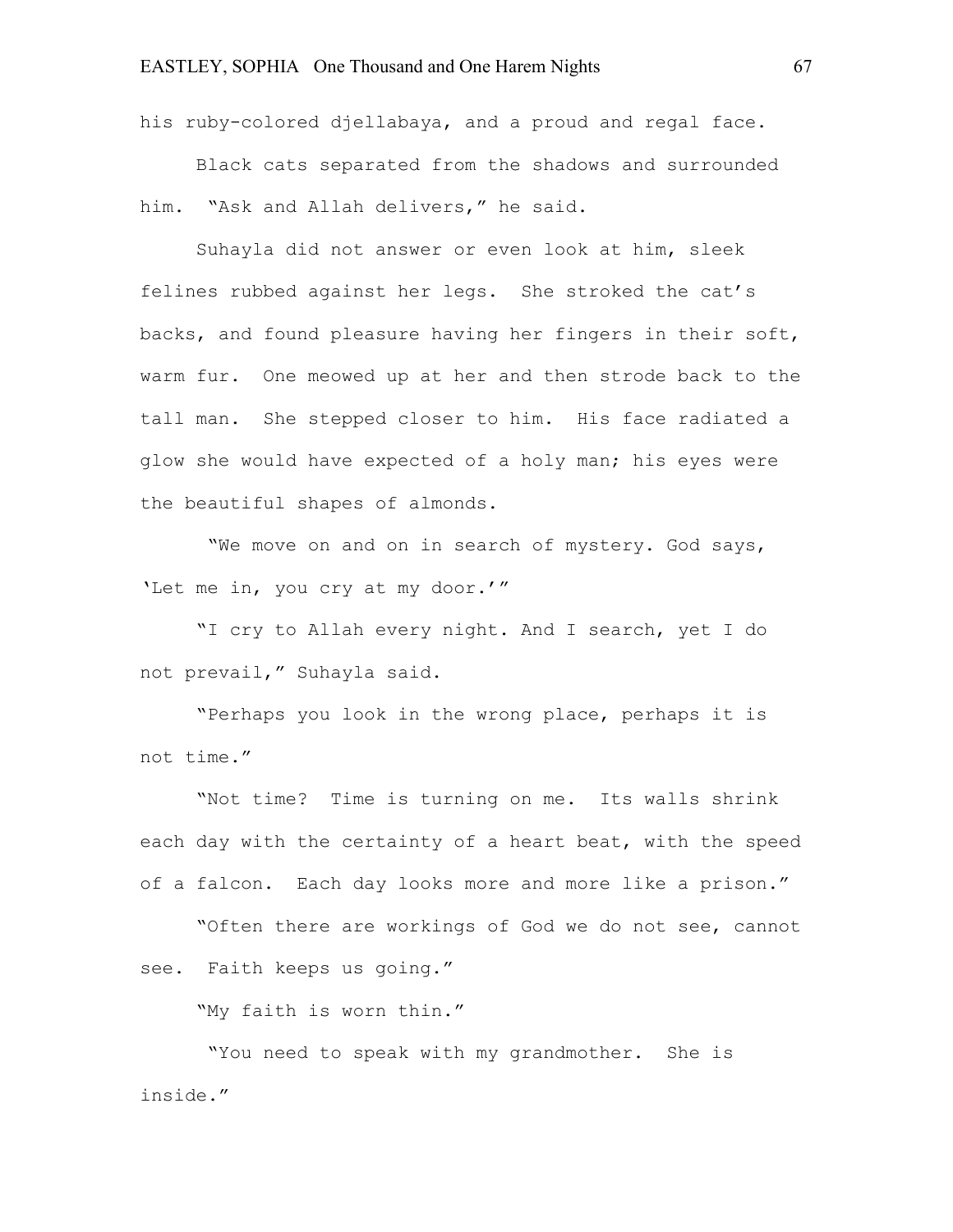A short, round woman appeared in an inky tunic with silver embroidered stripes. Dark little eyes peered out over fleshy cheeks, framed by large gold earrings.

She waved. "Come child."

"I am a young woman." Suhayla raised her head and peered at her with perfect calm, using the tone she had heard mother use with servants. She followed without hesitation, without care.

Grandmother gazed up at the ceiling and murmured what sounded to her like unsavory oaths.

"Quick, quick, where is the jewel you promised me?" She walked into the darkness of the shop and motioned to a low couch.

"How?" Suhayla wondered if the woman was the kind of Ghawaze, who played tricks with snakes to coerce people out of silver coins. She sat on the other side of a low, round table with carved paws for feet. She cocked a thin, kohl black brow.

"How did you know?"

She shrugged round shoulders.

"Are there many of you?"

"We are here, we are there." She pointed her finger at Suhayla, who leaned back afraid the woman might turn her into a mongoose or worse. "Let us see the pretty treasure.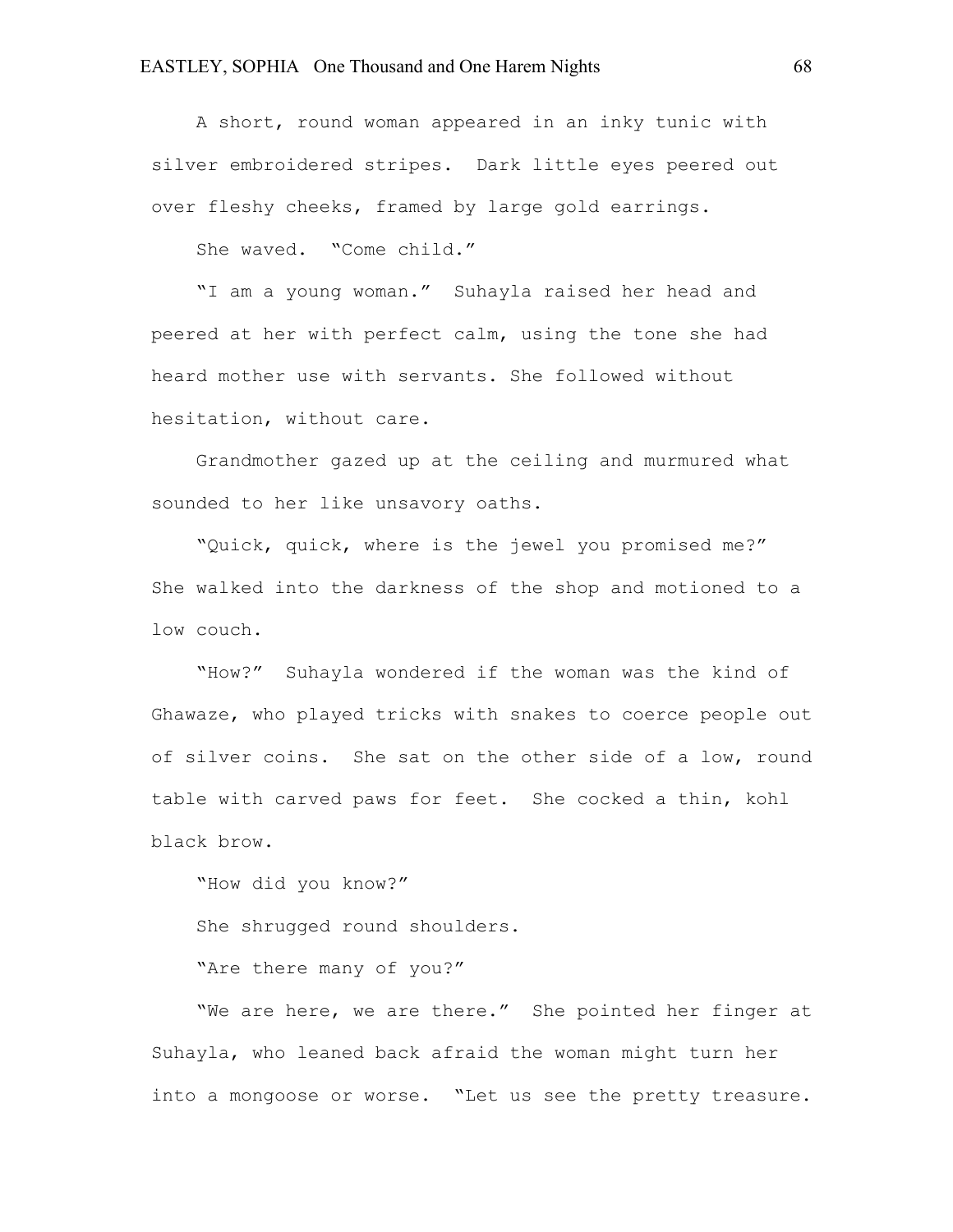I hope it is worth my trouble."

Suhayla thought a moment. She could not look a gift horse in the mouth.

"Quick, quick, we don't have all day."

She untied the kerchief and held the pendant up to her. When the woman tried to grasp it, Suhayla pulled it back.

"My, my," the woman clucked like a hen. "What a pretty gem." She rubbed his hands together in glee.

"It belonged to my mother." Suhayla set it on her lap. Not having dealt with a Ghawaze before she did not entirely trust her. Leaning back, Suhayla blinked and wrinkled her nose. The woman had a most peculiar smell, not malodorous, but odd--perhaps a strange herb or spice she had yet to learn about.

"Mmmmm." She brushed imaginary wrinkles from her kaftan. "So my dear, what is the trouble? You need gold, silver, or a magical potion I suppose." Her voice had a squeak.

"What do I do? How do I avoid marrying Kadid?"

"Soon, all will be revealed," she said.

"Must you be so cryptic?"

"I help you, you give me pendant. Fair is fair," she said. She fanned the embers of a tiny bronze brazier, and tossed on pebbles of resin. A blue skein of smoke lifted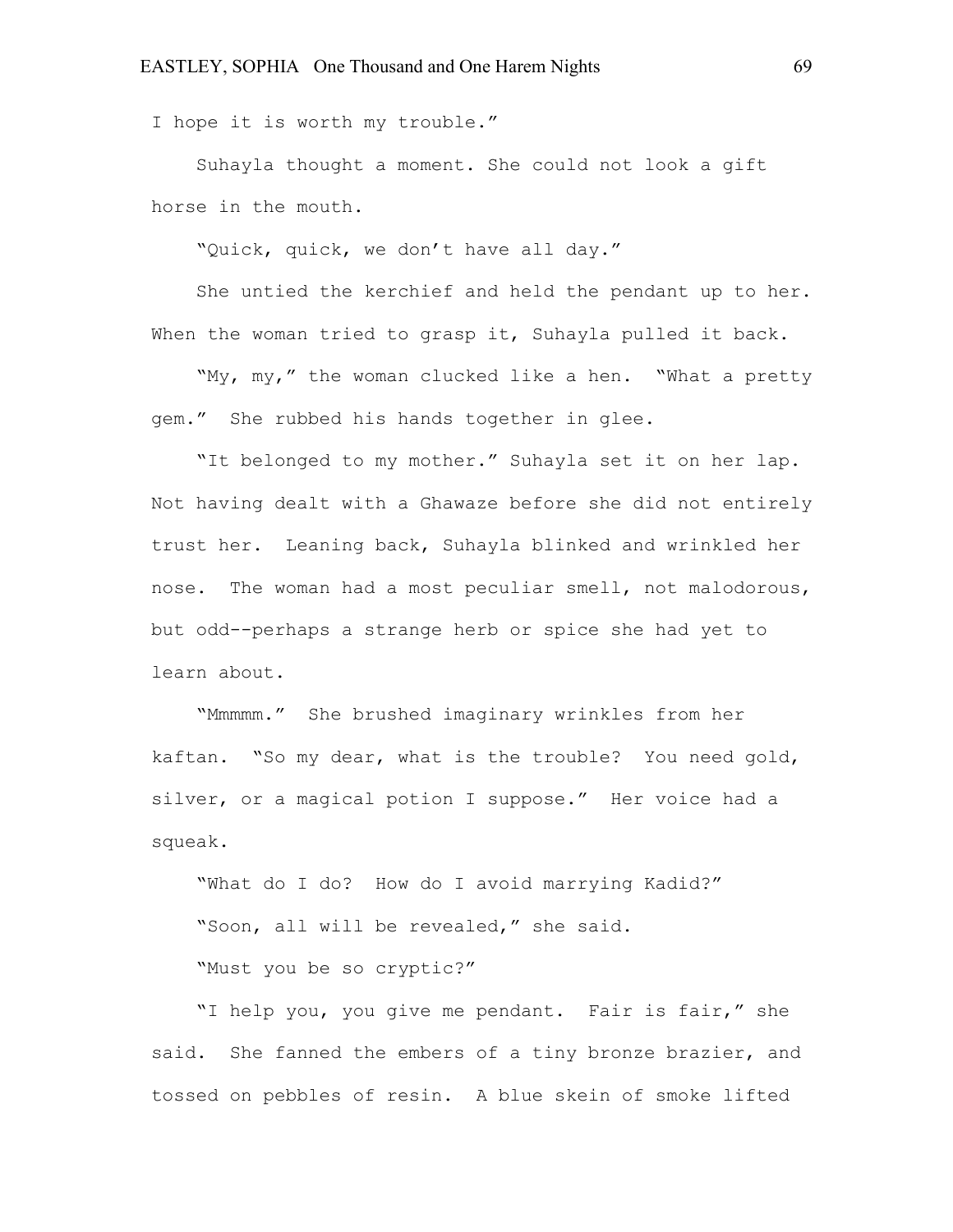and curled around them.

"I wish to marry a kind man of learning."

"Aha!" Her right brow lifted up. "Love"

"Yes." Suhayla could not stop now, desperation nudged her forward. And as one of aunt's favorite sayings goes 'once camel puts nose in tent, the rest is quick to follow.'

After straightening her robe and clearing her throat, the grandmother spoke in a serious tone. "Look into the coals."

Suhayla crouched down by the bronze brazier, her gaze drifted into the embers. Therein, as if a dream, a faint memory rippled across her mind like a melody. Cat like eyes, full of reflected flames, looked back at her. Around her wild murmurs were intoned, chants filled her head, and transformed into flute notes sweet and piercing, haunting. Suhayla's pulse quickened. She heard a name, a merest whisper of a breeze. Sek-met. Heaviness hung onto her chest and she tried to pull herself away from the melodies. She pushed herself up from the table and staggered back. Deep grief overwhelmed her. "I don't know why. . ." She wished to know the reason behind the chants and flute notes, and the images of cat's eyes. Shivers ran up and down her spine.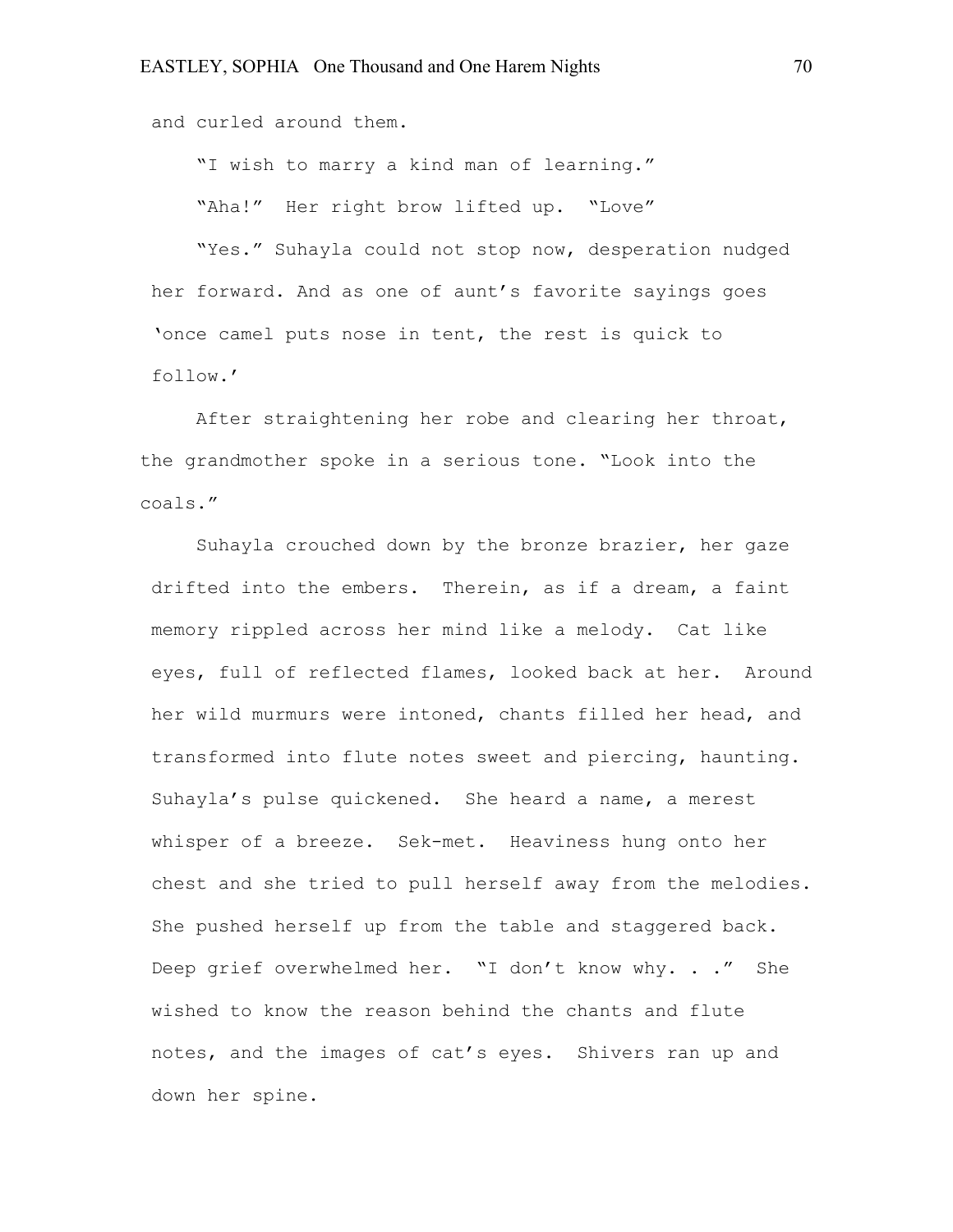"The moon's phases tell of your time, not immediate- not old age. . . For she who sees all the good that dwells there and in the stars will be wise. Beware!" She held up a forefinger. "There is one who hunts. . . for secrets and something else. . . Love." She grinned quite pleased with herself. "The pendant if you please." Her short, dusky fingers fluttered with excitement.

In a daze Suhayla became aware of movement near by. A cat.

The wise woman peered down at me, one eye wide. "You would not trick a gypsy would you? Terrible things would befall you."

Suhayla handed her Mama's pendant.

"Did you ever hear about the poor widow with three daughters?"

Suhayla shook my head.

"Once there was a widow who had mended the last remnant of her husband's clothing to sell at the market. The sale of the garment would feed her and her three daughters for another week.

"On the way to the market a large raven swooped down and grasped the cloth in its talons and flew away. The widow cried out, pointing to the raven and attracting attention. People in the market watched as the raven flew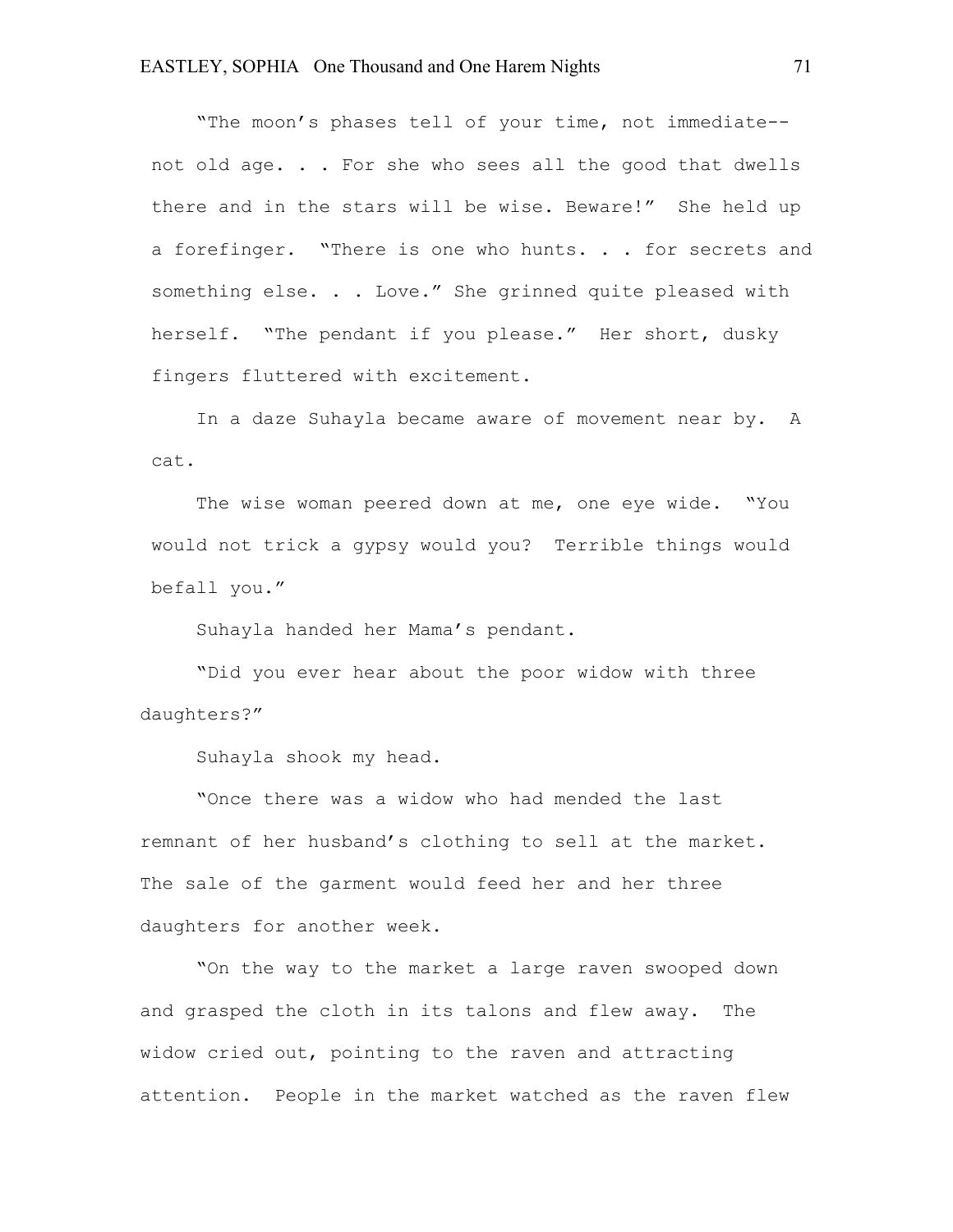away over the boats and ships to the sea.

"One of the women in the market who saw the spectacle said to her, 'There is a pious woman who Allah has blessed with wisdom. Go see her, she will give you advice.' So the widow took her daughters and went to the sage. At the sage's hut, the widow cried out all her woes. 'We will starve. My daughters and I depended on the sale of that cloth to eat.'

"The wise woman gave them food. 'You stay here, eat and sleep in my hut.'

"Two days later there raucous arose in the market place. A boy, who knew the sage, ran up to the wise woman and said, 'A ship captain arrived in port a moment ago and said a miracle had occurred. A magnificent raven had dropped a piece of cloth and saved him.'

"'Bring this captain to me,' the wise woman said.

"The captain arrived and said, 'My main sail had been torn in a storm, and we would have been smashed upon the rocks and not have been able to return to port, had it not been for the cloth dropped to us by the raven.' He handed a bag of coins to the sage.

"'Oh no, it was not I who saved you. It was Allah. He worked his grace through this poor widow's cloth. It is God, who you need to give thanks to, and the widow, the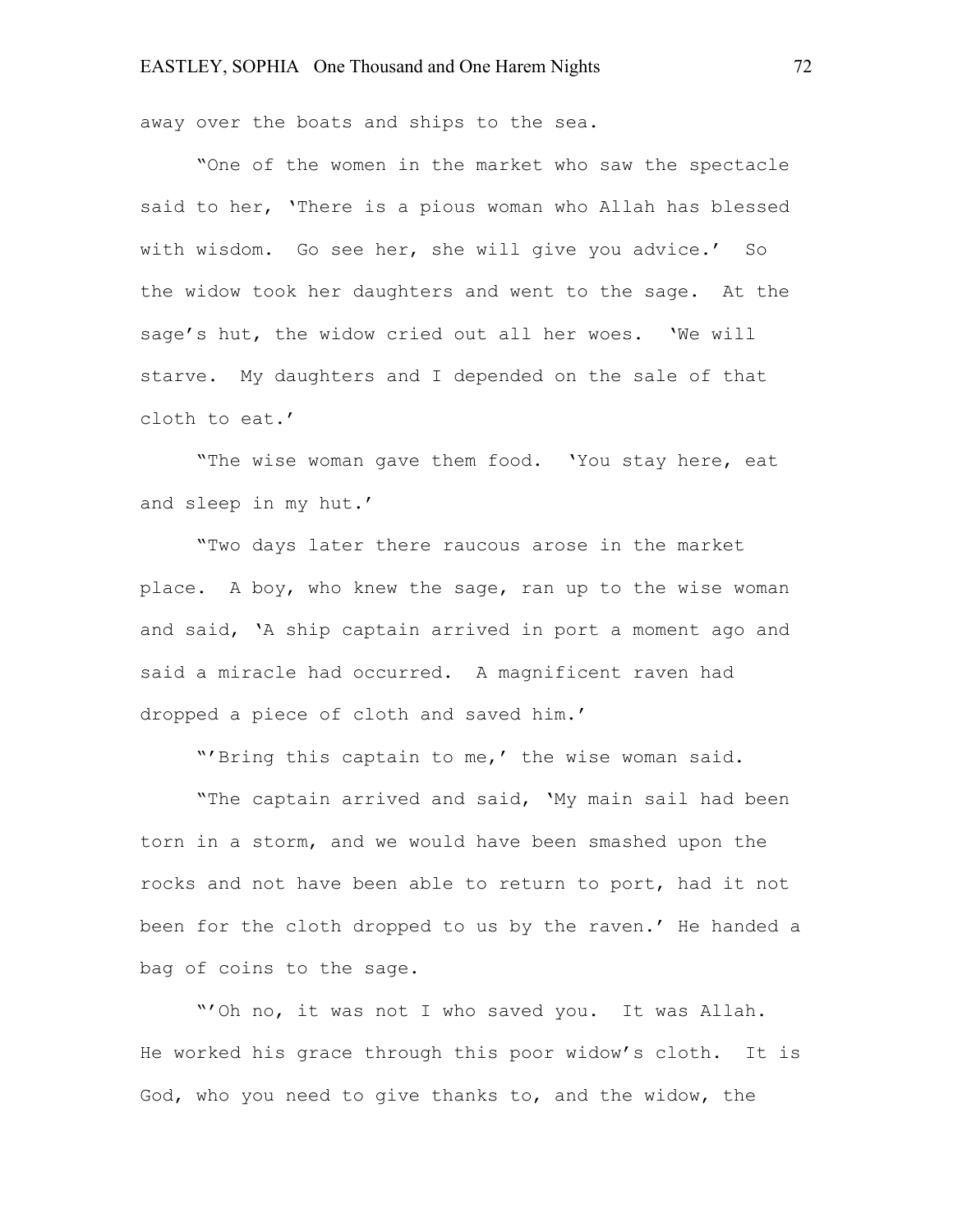coins.' And so the captain gave the widow the sack of coins and it was many more times the amount she would have received at the market."

"So you see," the woman in the black robe said. "Often, Allah has plans we cannot divine."

"Yes, but what do I do in the meantime, until my destiny is revealed?"

"Trust the next step will be shown you and give thanks."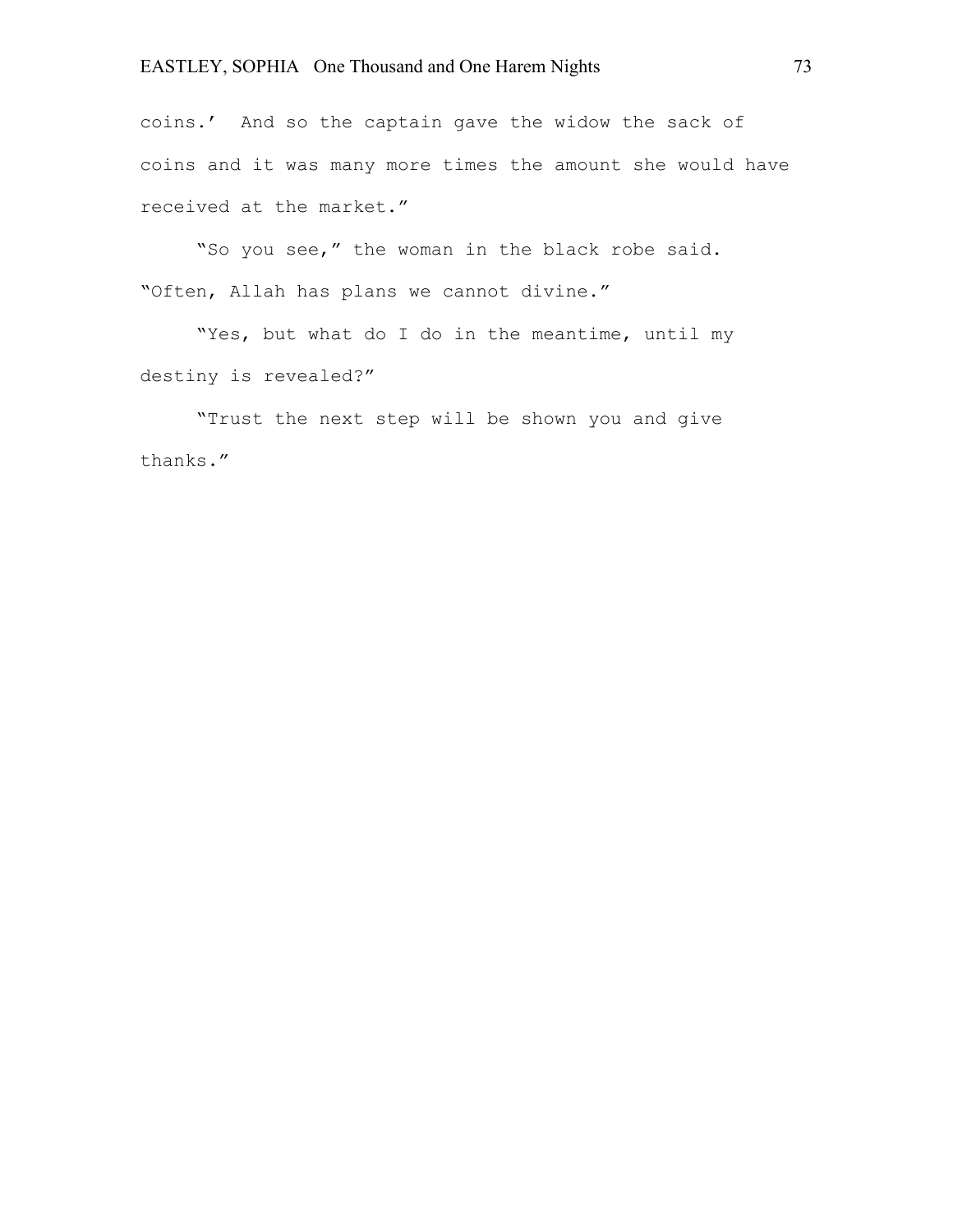#### CHAPTER EIGHT

"I wasted my Uma's pendent on a tale." Suhayla brooded. Her anger shrank and cooled into sullenness. How could she have been such a fool? Was her future doomed to a marriage of revulsion and wretchedness?

"No advice or prophecy?"

"I could have guessed." Suhayla led the way past the same trinkets and tables and cloths laid with goods. All the metal appeared duller, the jewels lost their luster. Once out of the old market Suhayla saw the street ahead filled with people. Ordinary people, men, women with children, merchants, stained their necks, and murmured.

"There are guards," Najmah said.

Indeed men with daggers tucked in wide belts held swords. Light flinted from the carved blades. The guards eyed the people, kept scanning the crowd as if at any moment a person would charge them or attack. Beyond the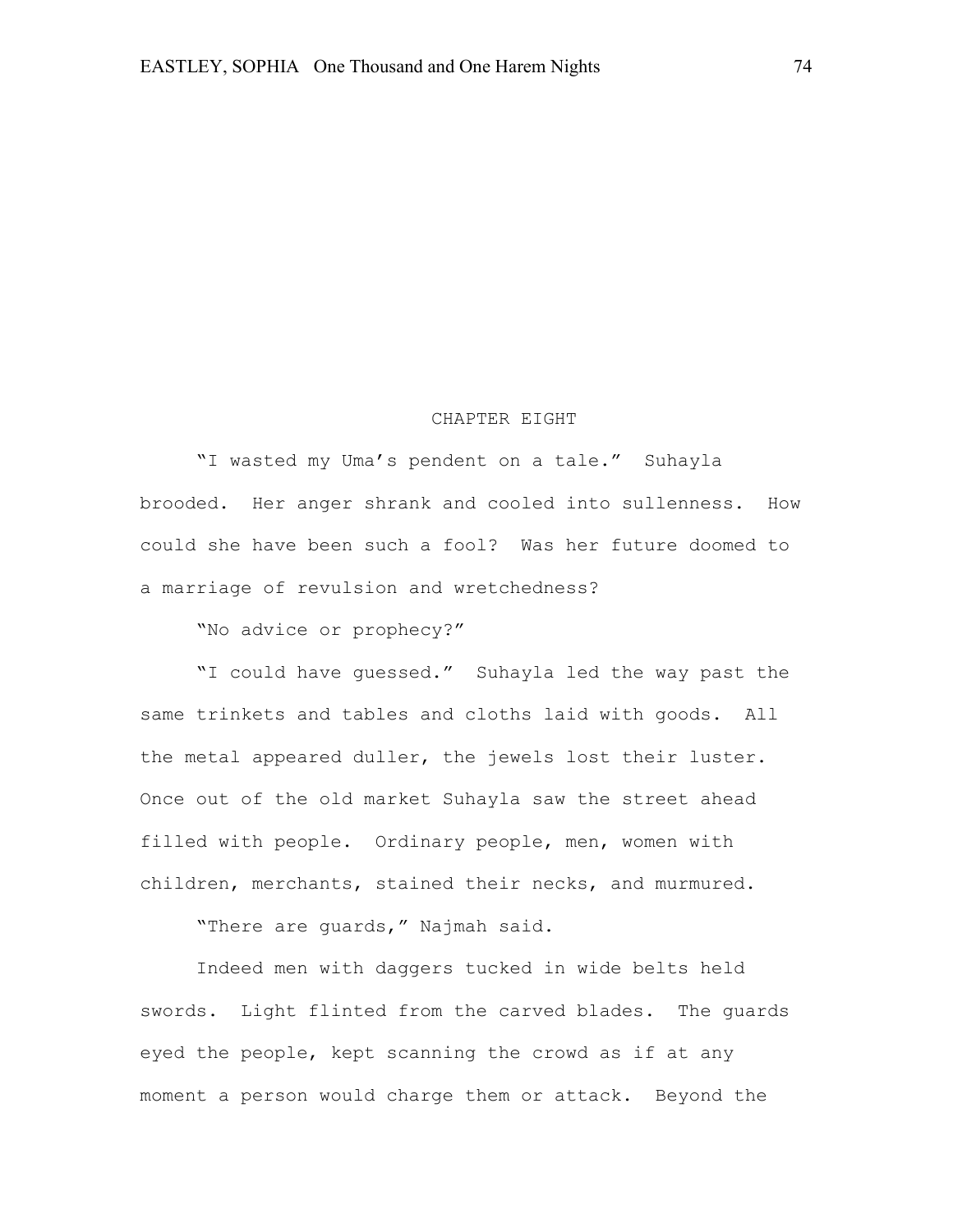soldier's backs other men held up a tunnel of gold silk leading to a litter. Tasseled curtains of crimson hung in the windows, and the roof, ornate and gilded gleamed in the midday sun's blaze.

Najmah pushed her way to the front and Suhayla slid in behind. She leaned near her servant for a better view. The tinkle of little bells rang out as a dark veiled figure glided under the diaphanous fabric. Suhayla glimpsed a porcelain-white foot with pearly toenails. The litter rocked as the woman stepped into and settled onto the seat. A milky hand peeked out under the crimson curtain and rested on the edge. Her fingers willowy and pale appeared to be boneless. Gold and silver rings sparkled in the intense sun: a ruby, another an emerald, a blue topaz, an oval jade shone; and specked with gold, lapis, the deepest blue Suhayla had ever seen.

The people around her wandered away. Suhayla watched as the men folded up the silk, placing it in a pocket at the back of the litter. The men who had arms the size of palm trunks lifted the litter in unison. Suhayla stood a few steps away. Metal struck stone and glinted.

Najmah pointed, "Look there, her ring."

Suhayla bent down and picked up a gold band with a blue sapphire the size of an almond. She stared into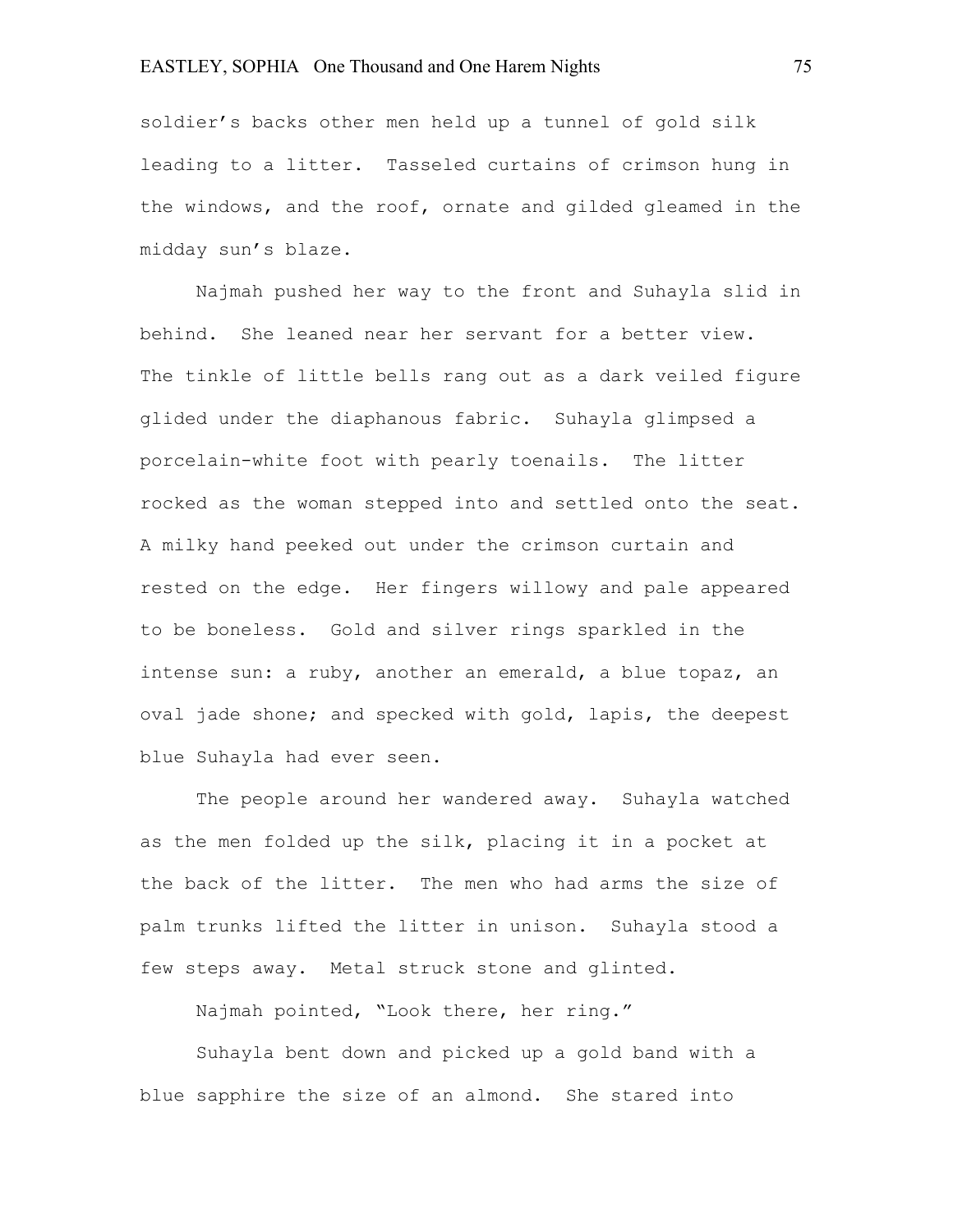crystallized water shimmering with each slight movement. The ring still held warmth from the woman's skin, and a sweet scent lingered. She stepped toward the window.

"Your ring. . . majesty."

A high little laugh. A hand, so pale it appeared bloodless, moved the curtain aside. From a stone-white face, inky eyes slid; black brows arched like calligraphic strokes. "My ring."

Suhayla placed the ring in a palm that reminded her of a moth's wing.

"What is name?" The woman's imperious voice, smooth and sultry, wrapped around Suhayla. She gave her name.

"I remember you for princess." Pouted lips, almost as crimson as the hanging silk, revealed her ivory teeth. As her white fingers withdrew into the shadowed interior, the curtain fell.

The litter and the quards disappeared. A sweet, sweet scent lingered, more redolent than Suhayla's mother's lilies in full bloom—the richest perfume intoxicated her.

The busy trill and the frantic restlessness of the market place thrummed and hummed with exuberance around Suhayla. Merchants called out bargains; tall, thin people as dark as coals hurried; people talked, shouted, squatted and ate, chased their children, yelled at their dogs. In a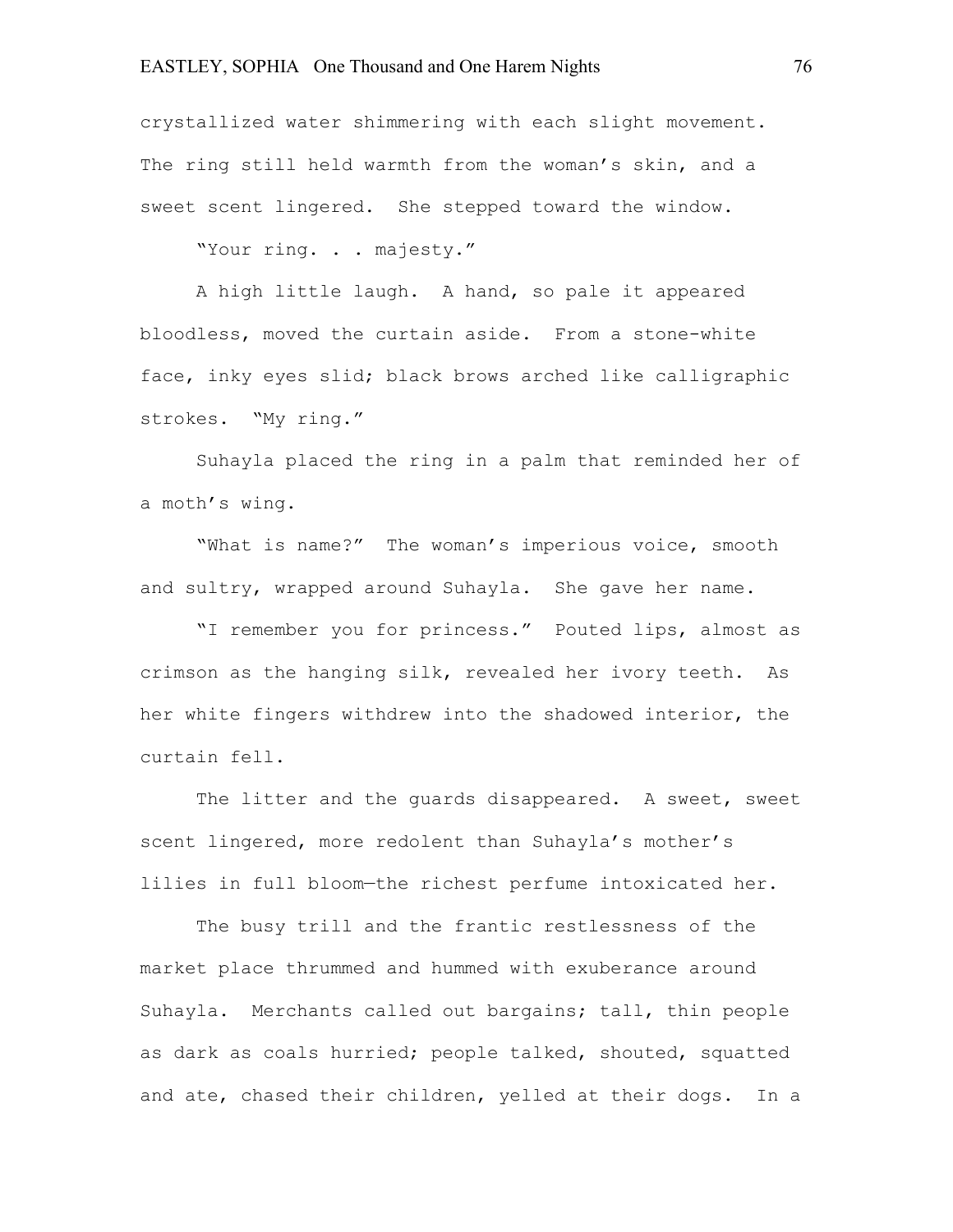square courtyard, the paving stones uneven and cracked with age, Suhayla stopped and stood breathing in deep. Behind the suk and the domed mosque arose the towering ivory turrets of the royal palace. Although tired from her day, she itched with anticipation.

"Najmah, you may be right. Perhaps anything is possible." She saw herself riding in a litter with so many weighty jewels, they fell from her fingers. "Wealth is freedom."

A layer of fine dust like talc powder coated the draping flowers of wild bougainvillea, and poppies; well past their prime, their fat heads hung toward the gravel. Neither Suhayla nor Najmah spoke or had much to say on the return trip home.

Just inside the crumbling stone gateway towering over them, her mother's old, loyal servant Ahmed sat under the shade of a cedar tree. As Suhayla reached him, the red in his eyes and the sack on the ground next to him became apparent. When he noticed her, he stood quickly and bowed touching his hand to his mouth, then his forehead, in a gesture of obeisance.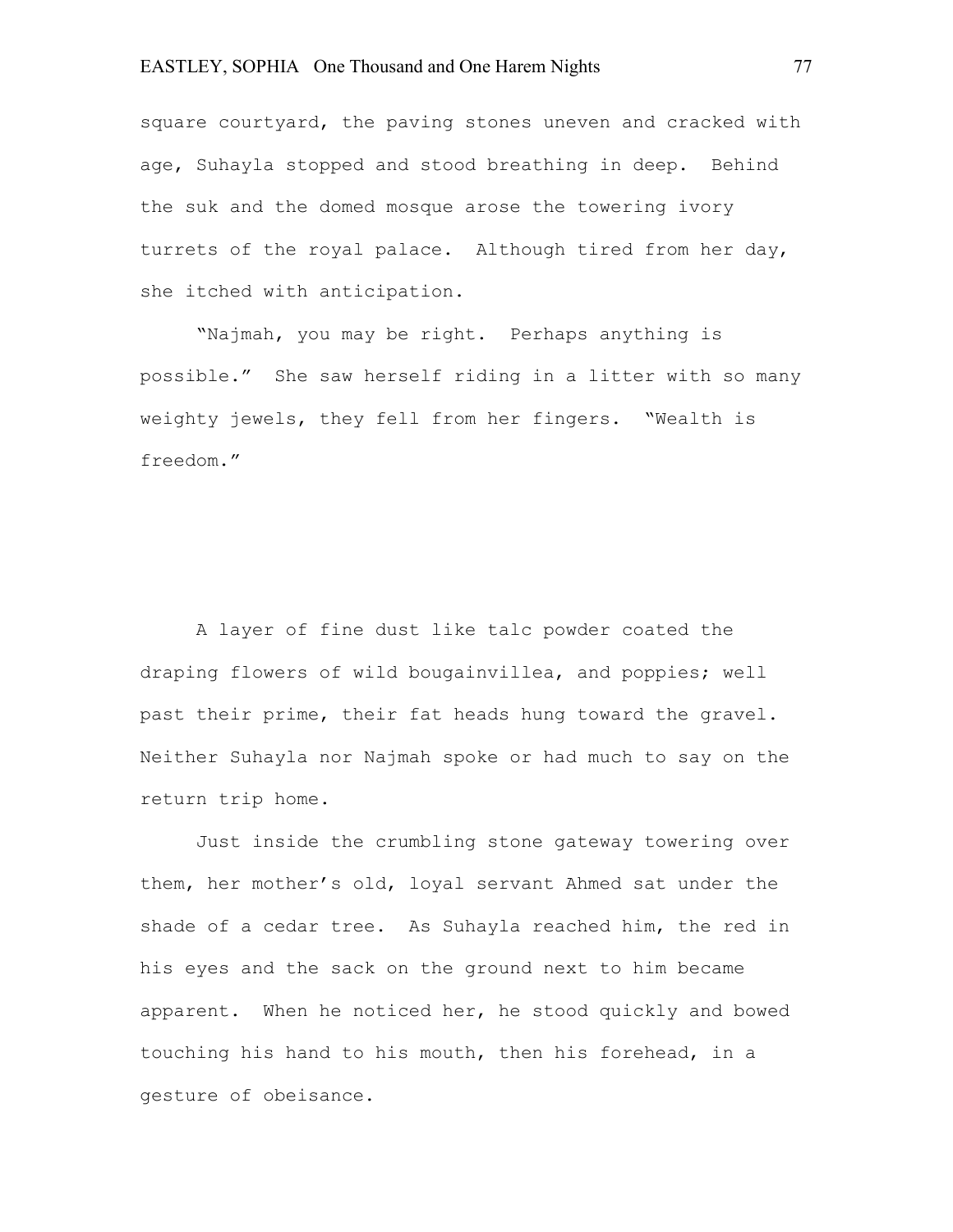"What do you do here Ahmed? Why are you not at home?" He cleared his throat. "I am no longer required."

"What in Allah's name has happened? I leave for an afternoon and evil visits our home." She glanced to Najmah.

"Come!" Suhayla stomped off in anger toward the house. Swirls of dust rose up under her feet.

"Wait," Najmah called. "Ahmed has something for you."

She walked back. He thrust out to Suhayla a red cloth bound book. The edges were thread-bare and fraying. The spine had been charred by flame. "What's this?" I asked.

"Rabbati gave me sacks of tattered rugs and old clothes to burn. I did not see it at first; I pulled it from the fire." He paused solemn. "The writing is your mother's hand."

"Blessed be Allah." Suhayla took the proffered book and immediately opened it.

Indeed the ink script floated across the page in neat and well-formed calligraphy. She knew Ma's flourishes well from a book of verse and prayers she had copied.

Delicate, handsomely drawn rosebuds, doubled-petalled blooms and leaves scrolled and twined at the perimeters of both pages. The stamens and pistil, were life-like; a butterfly fed there, so exact in fine-black lines as if it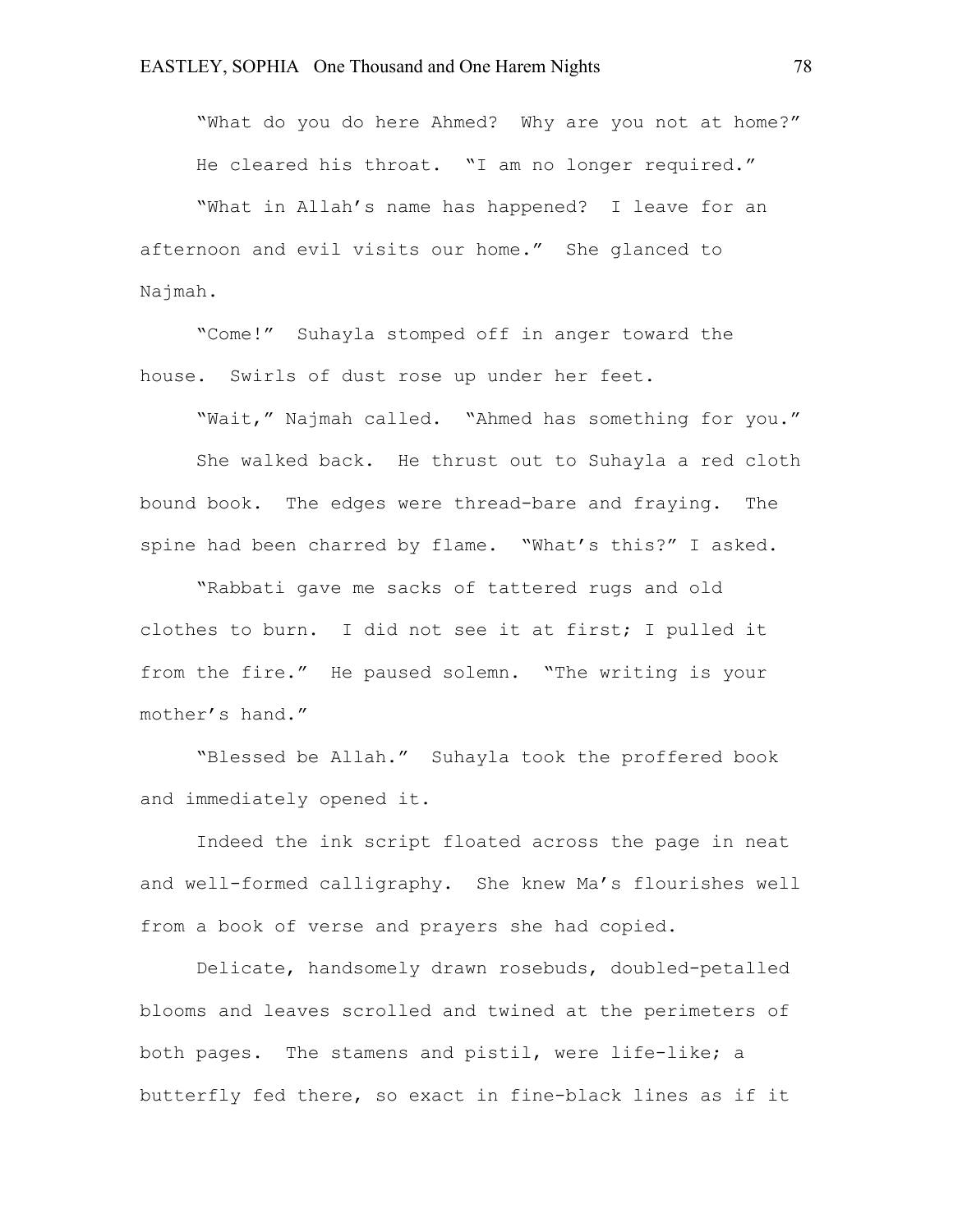could fly off the page. Suhayla hugged the journal to her chest. "Why would Rabbati want to burn this?"

Ahmed shrugged.

She placed the journal in her wrap and marched toward the house. Najmah and Ahmed followed in Suhayla's wake at a distance. They did not want to be present during the storm.

Upon entering through the heavy front door, Suhayla looked for Rabbati. She passed the empty parlor and went to the kitchen. Aunt sat upon the rug chopping mint and scraped the mound of green from the board into a tea pot.

"Ahmed says he has been dismissed." Suhayla glanced to Cook who shook her head and wiped tears from her eyes.

"He is a lazy servant." Rabbati waved her arm without looking up. "I will not have such help in this house any longer."

Suhayla noticed a gold bangle glinting about her wrist, one she had not seen before. "He had been with Mama's family before she and Baba were married. Where will he go? Who will care for him? He will be forced to beg in the streets. He is too old to start over. No one will hire him."

She shrugged her shoulders. "Allah has mercy." "And who will take care of the garden?" Suhayla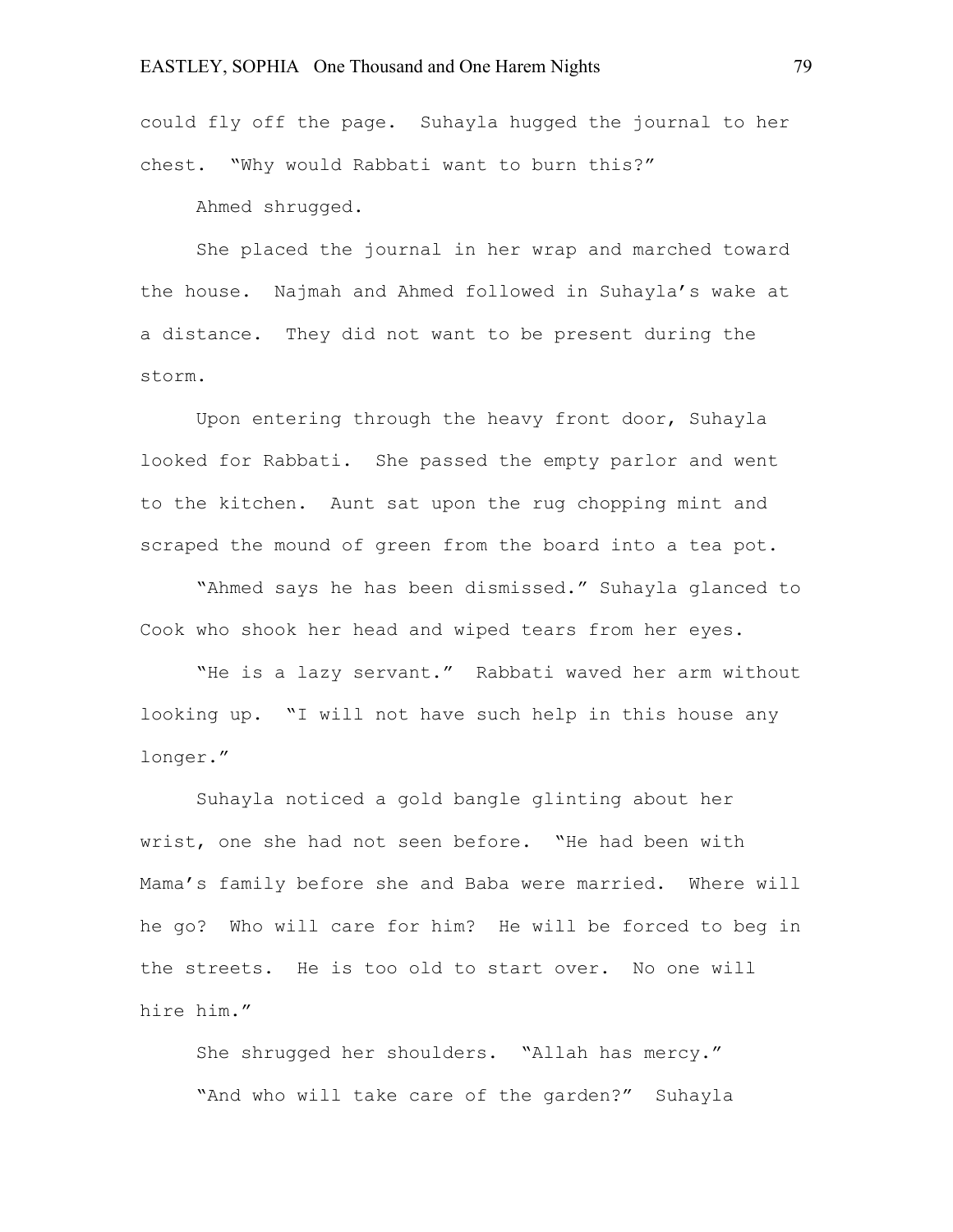demanded. "Mama's lilies and roses need constant attention."

"We need new servants and new flowers," Rabbati said. "Where is Najmah? She needs to help Cook with dinner."

Suhayla glanced behind. Both servants had vanished.

"How can I run a household with servants who cannot be found?" Aunt threw her hands up in disgust.

"I forbid you from touching my Ma's roses or lilies." Her hands shook at her side and she felt the journal pressed against her ribs.

Aunt turned away and tossed the woody mint stems into a basket. Suhayla noticed her cerulean satin pantaloons.

"How did you get the new clothes and jewelry?"

"My future son-in-law is a very generous man. He also brings a new servant tomorrow. It would benefit you also if you paid him more kindness."

"If you want a husband and house, why don't you marry Kadid?"

Rabbati stood up and spun around like an angry dervish. "I am too old! Kadid wants you for a wife--not me. I have cared for you since your mother died, Allah bless her. Is it too much to have a few beautiful things for myself? Must I forever wear my dead sister-in-law's clothes? Am I supposed to reject all gifts given in the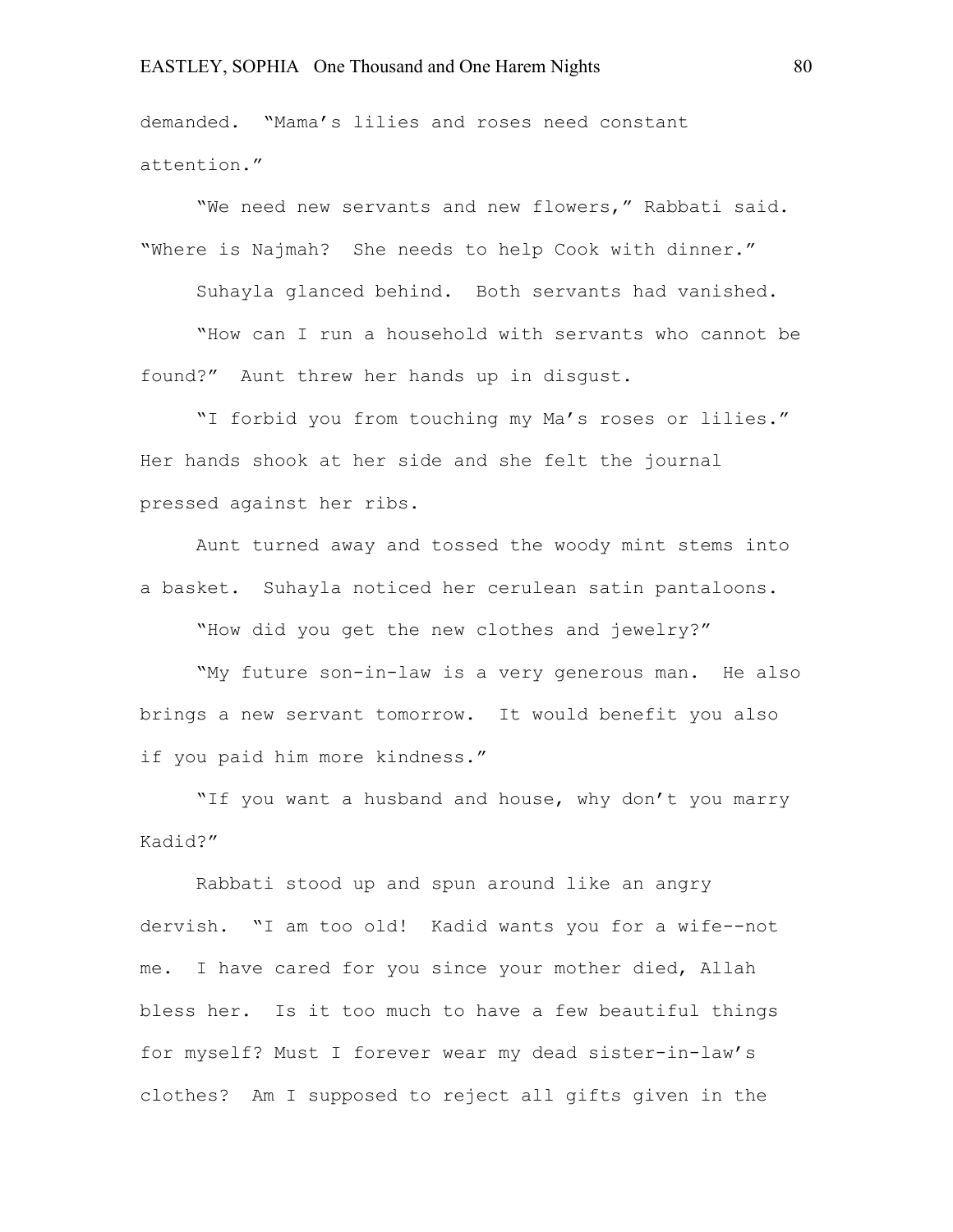name of Allah?" She turned away from me and cried.

Suhayla went to auntie and patted her fleshy arm. "I want you to have nice things and be happy. But I do not like Kadid. I do not wish to marry him, yet you and Baba both have ignored my protests."

Rabbati shrugged her shoulders and, sighing, sat on the rug. Her round bottom took up much room. "Think of your poor Baba. Your mother, Aisha, Allah bless her, was his light, his sun."

"That is why I wish to stay with him here."

Rabbati shook her head. "He wants to see you married and settled and know that you are cared for."

"It is not the idea of marriage that is so repugnant. It is the man."

"Your father chose a man of wealth for you. There is honor to be found there. Kadid's family worshipped on this soil for thousands of years, and their lineage goes back to Anatolia as well. It is an honorable lineage."

Suhayla sat next to her. "I must follow my heart. Mama taught me that."

"Kadid works for the Sultan, may Allah bless him. Kadid worships God, and he owns three houses: one here in Cairo, one in Anatolia and a villa near the sea. There can be no shame in that; you will want for nothing."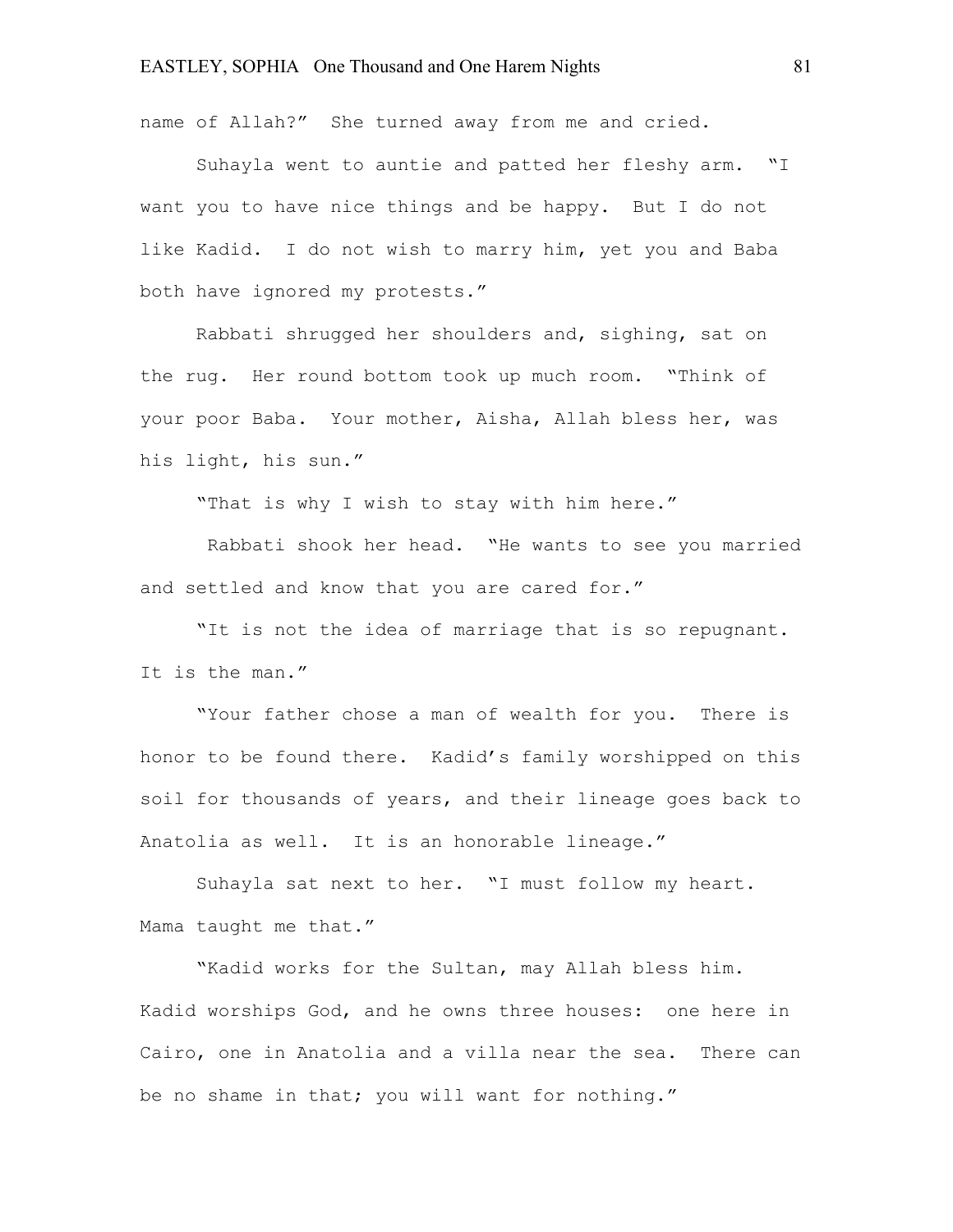"Every mirror has two sides. It is what is on the dark side that worries me."

Aunt sighed. "It is up to God."

"Wealth will not fill my heart. I want a love as strong as Mama's and Baba's."

Rabbati frowned in dismay. "I am tired, out." Rabbati waved her away.

Suhayla went to her room and locked the door.

Later the aroma of stewed lamb with apricots wafted about her door. She opened the door for Najmah. Suhayla unrolled the eating blanket and placed the bronze platter on the yellow embroidered cloth.

"Have you seen Ahmed?" Suhayla sat down crossing her legs.

"Yes, he stays under the tree and hides in the bushes when Rabbati is outside."

"Take him a platter of food."

"I will, once your aunt retires."

"Health to your head. I cannot bear what she is doing to this household," Suhayla said.

"Allah is merciful."

Silence pervaded while Suhayla brought food to her mouth and ate, but did not taste. She stared off into midair. She pushed the platter away. "Share my food."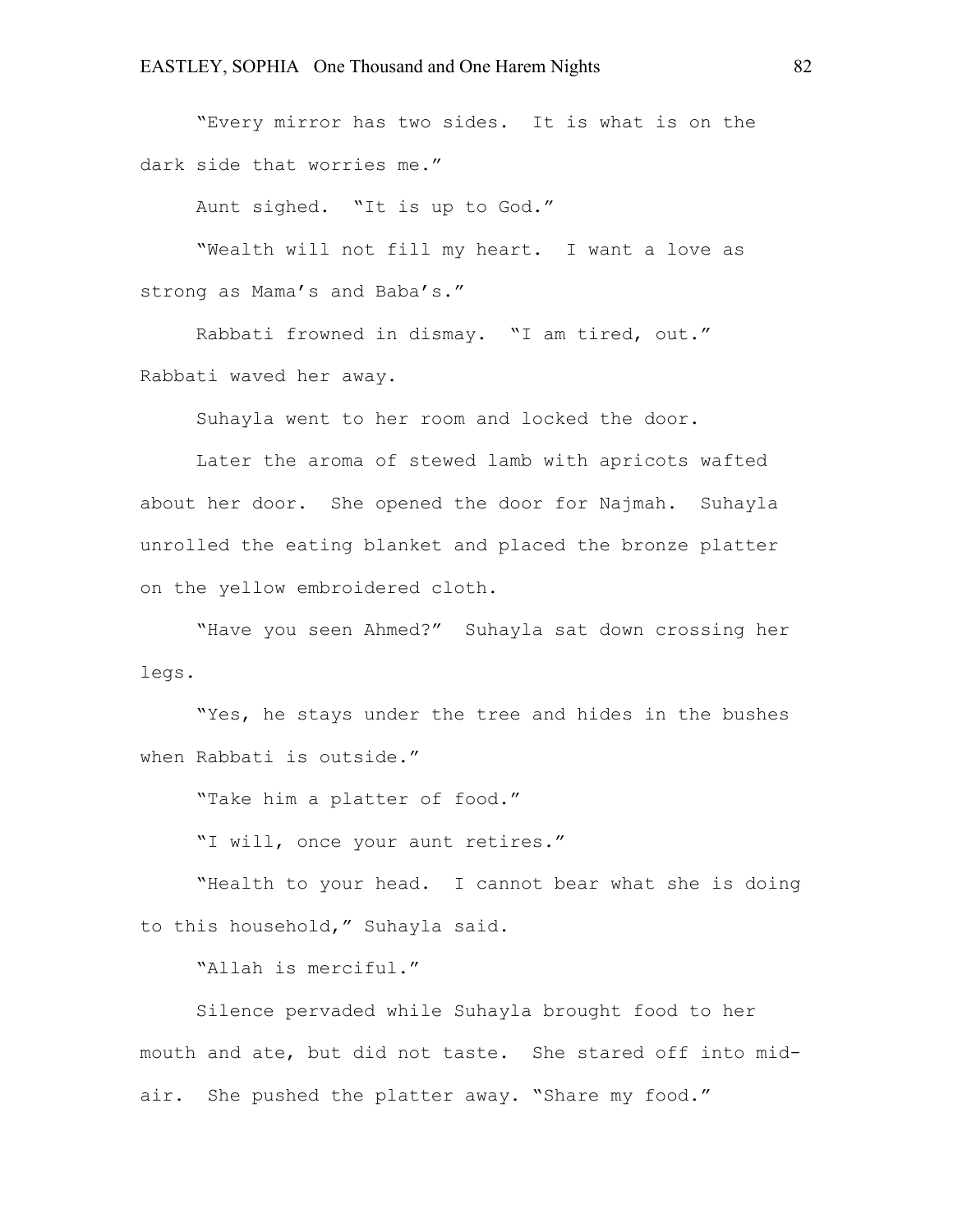Najmah ate, and plucked a few dates and crimson grapes. "Have you read the book yet?"

"Not yet." Exhaustion weighed on her. "I will begin tomorrow." She gazed at the red cloth book on the squat table. "My learned Sheik once said, 'Faith gives us the strength to continue on when we see our dreams shrunken by drought.' He did not like to end lessons on a dismal note and so he finished by saying, 'Allah is all-knowing.'" She tucked a loose strand of hair behind her ears. "But--a desert storm swirls between faith and me."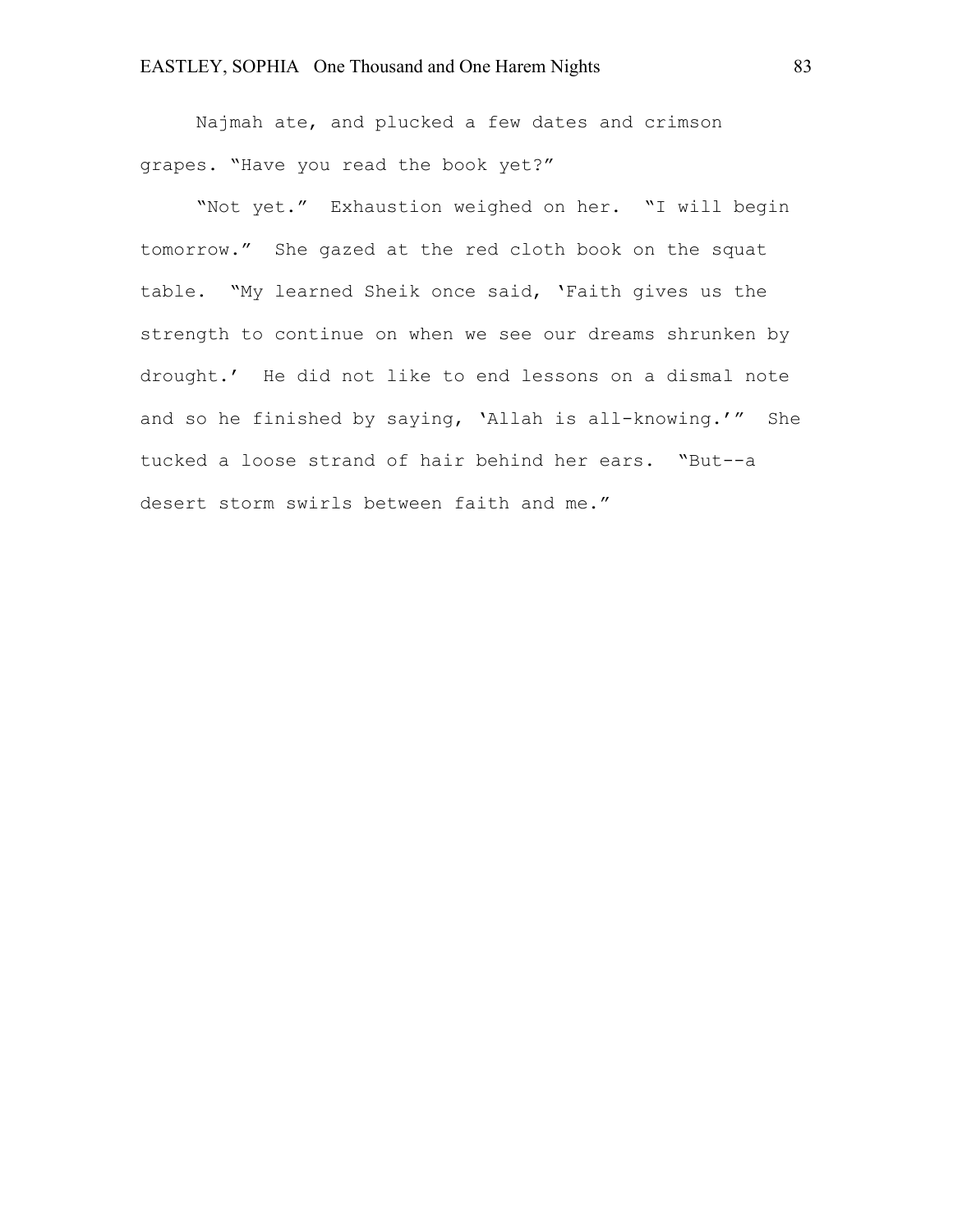#### CHAPTER NINE

The next morning when Suhayla came down after breaking the night's fast, she heard Rabbati's unusual laughter echo throughout the house. "Hamdan bring Mustaffa tea," Rabbati said.

Suhayla encountered the new serving boy. He carried a tray of tea with thin hands and fingers and a towel draped over one wrist. She glanced into his eyes and thought she saw disdain, superiority. "Have you seen Najmah?"

Hamdan shook his head, and walked past her, with a straight back, and his head held high. He walked with purpose on his errand as if he were the only serving boy in the world.

### CHAPTER TEN

Hamdan cleaned with efficiency and speed and turned up in unexpected places and times—behind a couch, in the hall. Suhayla encountered him once in the corridor and they were caught in a dance of awkwardness. She attempted to dodge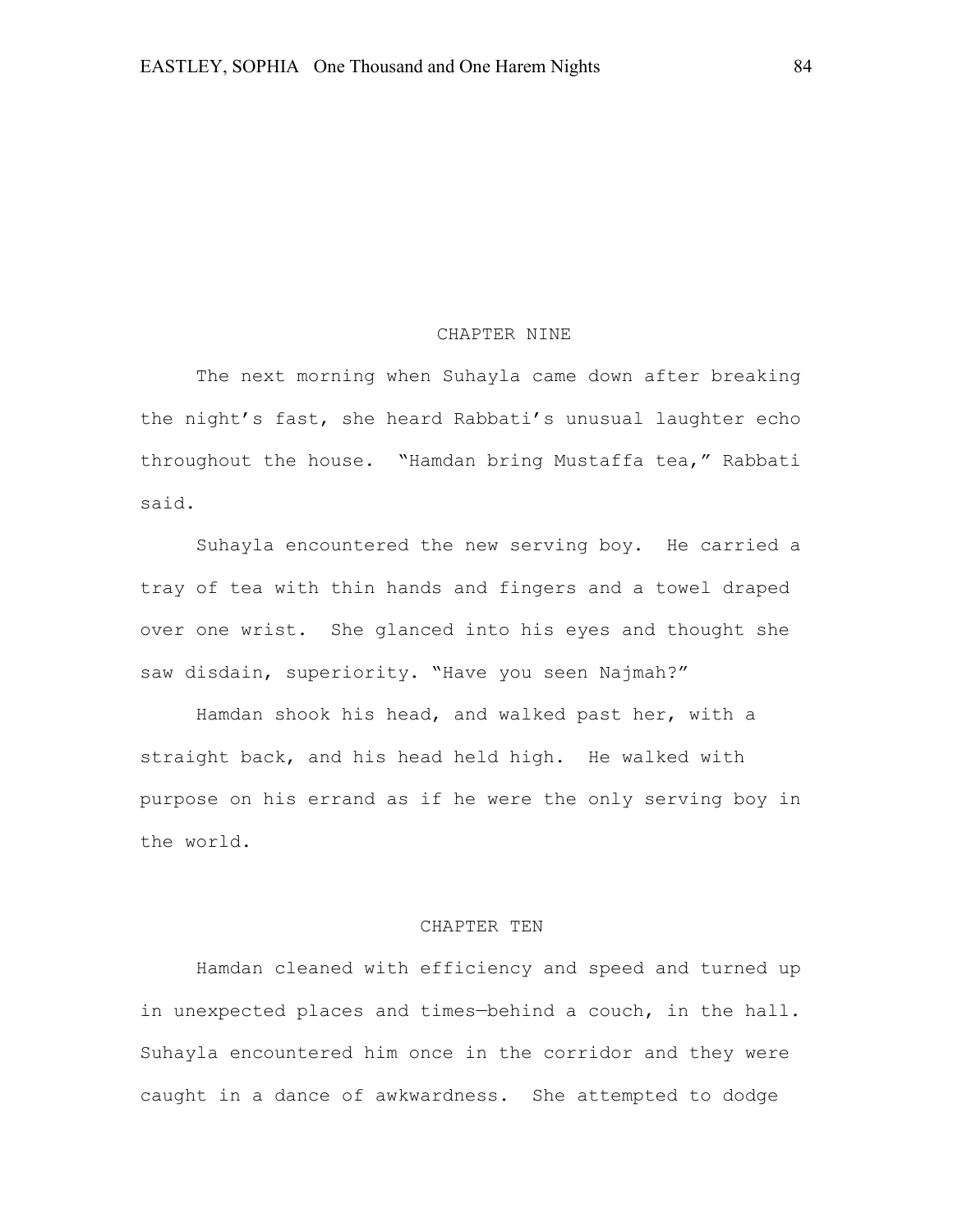him, he tried to get out of her way. He tsked and flattened against the wall. As she passed him, she smelled the heady mixed up scent of him soap, tobacco, mint and cedar oil. She looked again at his lithe body, the smooth angles of his face, the almond shapes eyes and slight shadow of a mustache. Flipping the silky length of her hair, she disappeared around the corner. His scent lit a little blaze inside her. A little hope.

Evening shadows crept into the corners of Suhayla's bed chamber. "You are the only person I trust. You are the only friend I have in this world." Najmah nodded. "I will runaway before marrying Kadid—I must prepare."

Najmah gasped. "What will you do?" Creases appeared between her brows.

"I will find my way into the palace. I am young and pretty. I will find a prince to marry, who is powerful and love me." Suhayla glanced to her friend. "You like Hamdan?"

She nodded and looked down to her hands. "We meet sometimes. . . Behind the garden house. No one sees us. He kisses me," she said in a hush. "I tingle all over."

"Does he like Kadid?" Najmah shook her head. "Is he loyal to him?"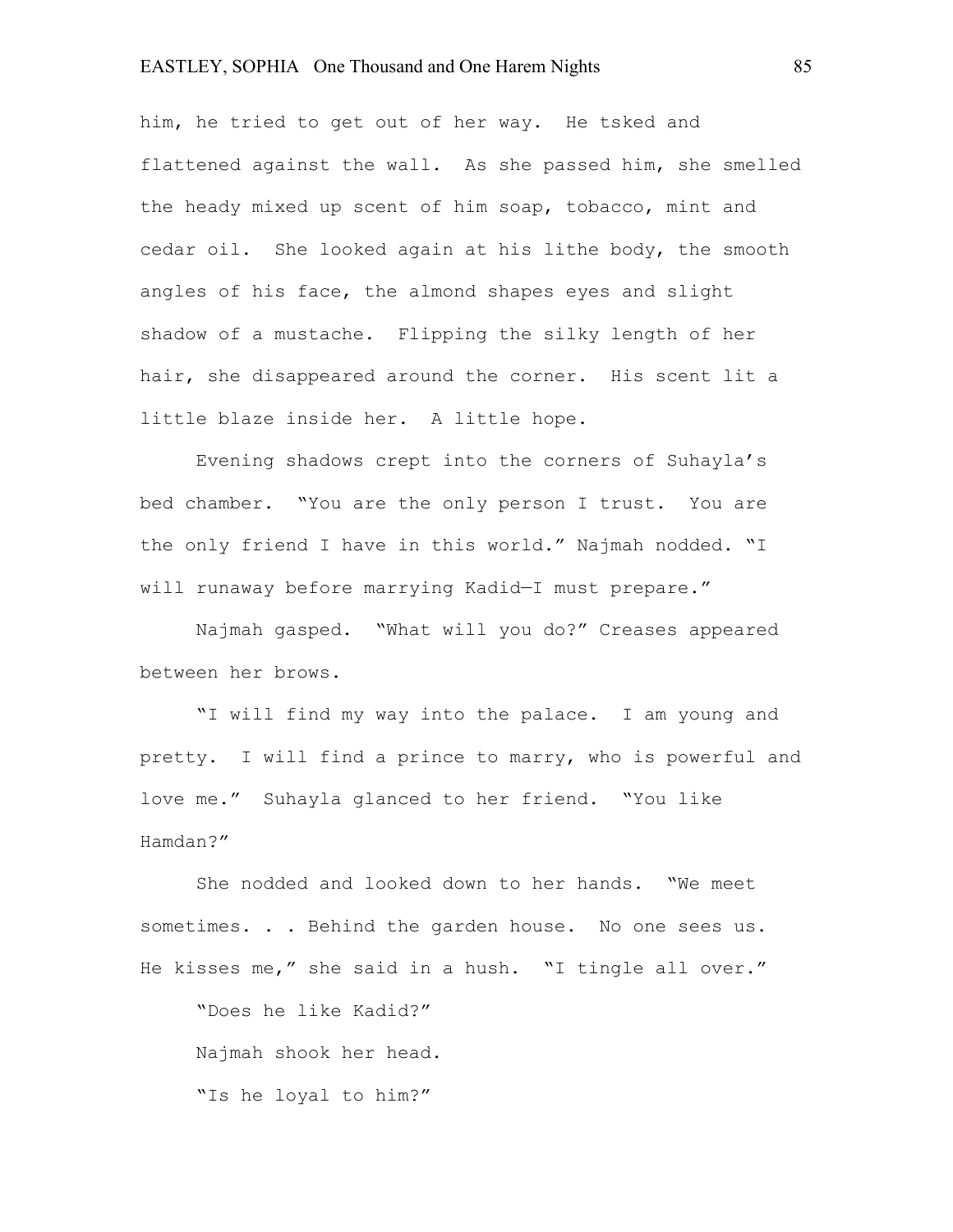"No," Najmah said. "Hamdan despises him." "Does he know anyone who works in the palace?" Najmah shrugged. "I don't know such." "Would you ask him for me?" "Yes, of course."

Rabbati took interest in the parlor. Strong men came in one day and Rabbati ordered them about. "Move that there, put that there." They took away the old carpet and carried in a new one: gold tendrils and palm green arabesques wove together on a pomegranate background.

The divans were moved to different walls, and the divan on which Ma died had been covered with cloth. A deep indigo with white stripes; pale circles reminded Suhayla of her Ma's dead-staring eyes. She shuddered every time she looked at it and would never sit there. "Where is the old antique mirror Ma bought when she first married Baba?" Suhayla clamped her crossed arms to her chest. "I don't recognize my own home anymore." She sneered as she inspected the gaudy, gilded mirror, a luxury that ill fit the rest of the house: old, smooth beams and delicate, aged mahogany screens; the floors were cedar wood, polished and darkened by wear and age. Her Ma's scent of wild jasmine and rose had been totally eradicated by Rabbati's perfume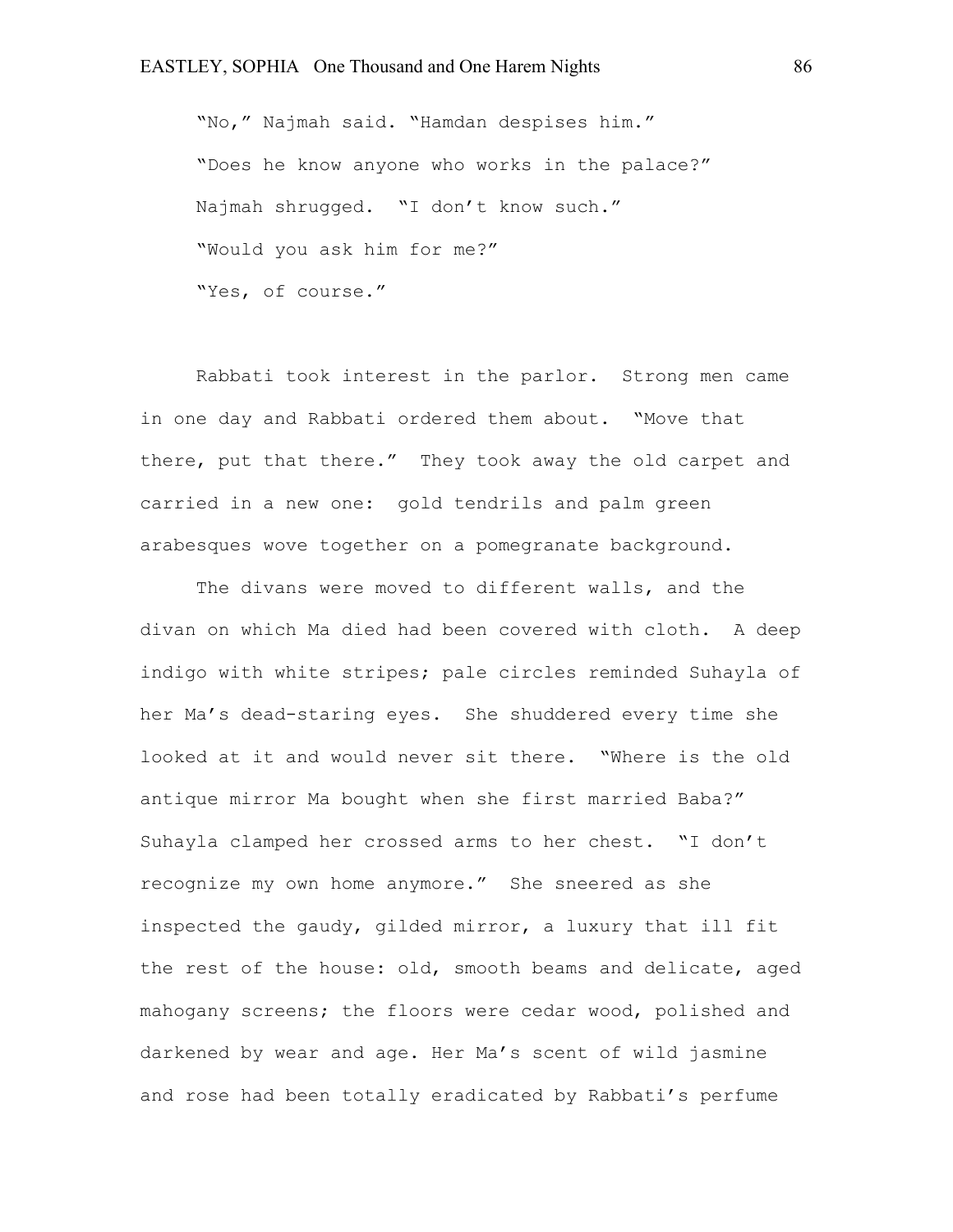musky and floral that drifted about instead.

Rabbati put down her tea cup with a clunk. "We must make the furnishings comfortable so the house will be welcoming for the wedding guests."

"What wedding guests? We have no family around. I did not invite anyone, I doubt Baba did."

Rabbati shrugged. "Maybe Kadid does." Hamdan appeared in an instant as if conjured by a djinni. He picked up the cup and saucer and disappeared.

"Where is Najmah? Whenever I need her, she is nowhere to be found?" Suhayla said.

"Najmah works harder now than before. All she did with you was lay around and drink our tea. She is more useful than ever," said Rabbati. "It is good, you'll be leaving soon anyway."

Rabbati heaved herself from the divan and as she sauntered by Suhayla, reach out to pat her head.

"Don't!" Suhayla ducked but tendrils of hair caught in Rabbati's rings. The stones flashed in the light blazing in from the open door. "I am not a child."

"For once in my life I am happy," Aunt said, as she extricated her jewelry.

"You would sell your own daughter for wealth." Suhayla stamped a foot.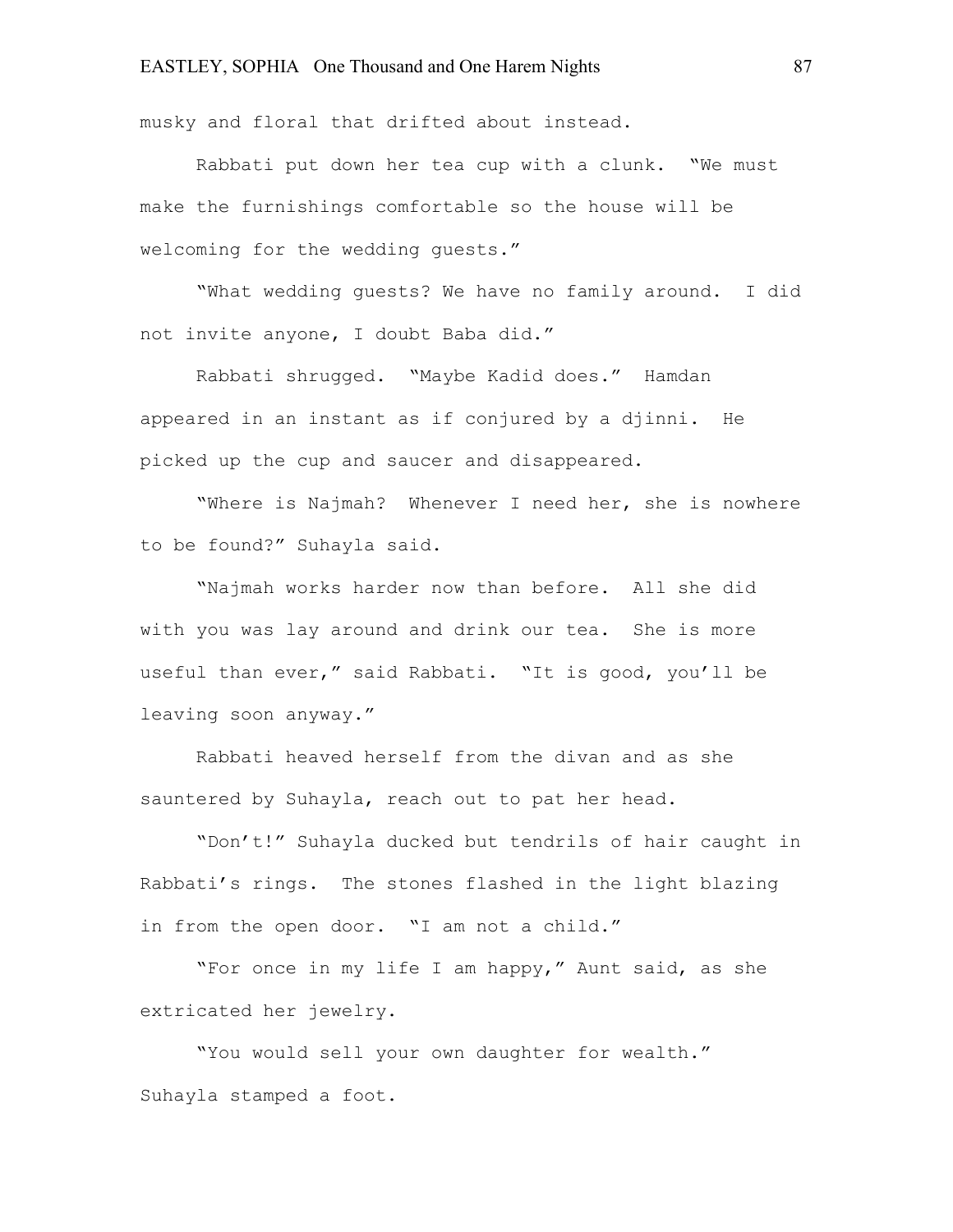"After all I've done for you and your Baba," said Rabbati.

"You have not done anything for me except construct a prison." Suhayla clenched her fingers.

"We'll see. Once you are living in a wealthy manner, you'll change." Aunt's wide figure swathed in layers of robe seemed to glide out the door as if royalty.

Suhayla went to Cook. "Have you seen Najmah?"

"She might be hanging laundry. But my dear, my Aisha's daughter," Cook said, "Kadid may not be the most handsome of men, but is it not better than being on the street?"

Suhayla stared at her. "How is it you can see what other's don't?"

"My own Uma was a seer and mid-wife don't forget." She kissed Suhayla on each cheek then went to stir food in a large bowl with an unusual intensity. "May Allah be with you."

The top half of the narrow stairs were flooded in light. As Suhayla went up to the roof, laughter drifted to her. The sun blazed and baked the flat expanse of limedmud brick, waves of heat snaked above. White and yellow and blue clothes hung from string between poles. The smell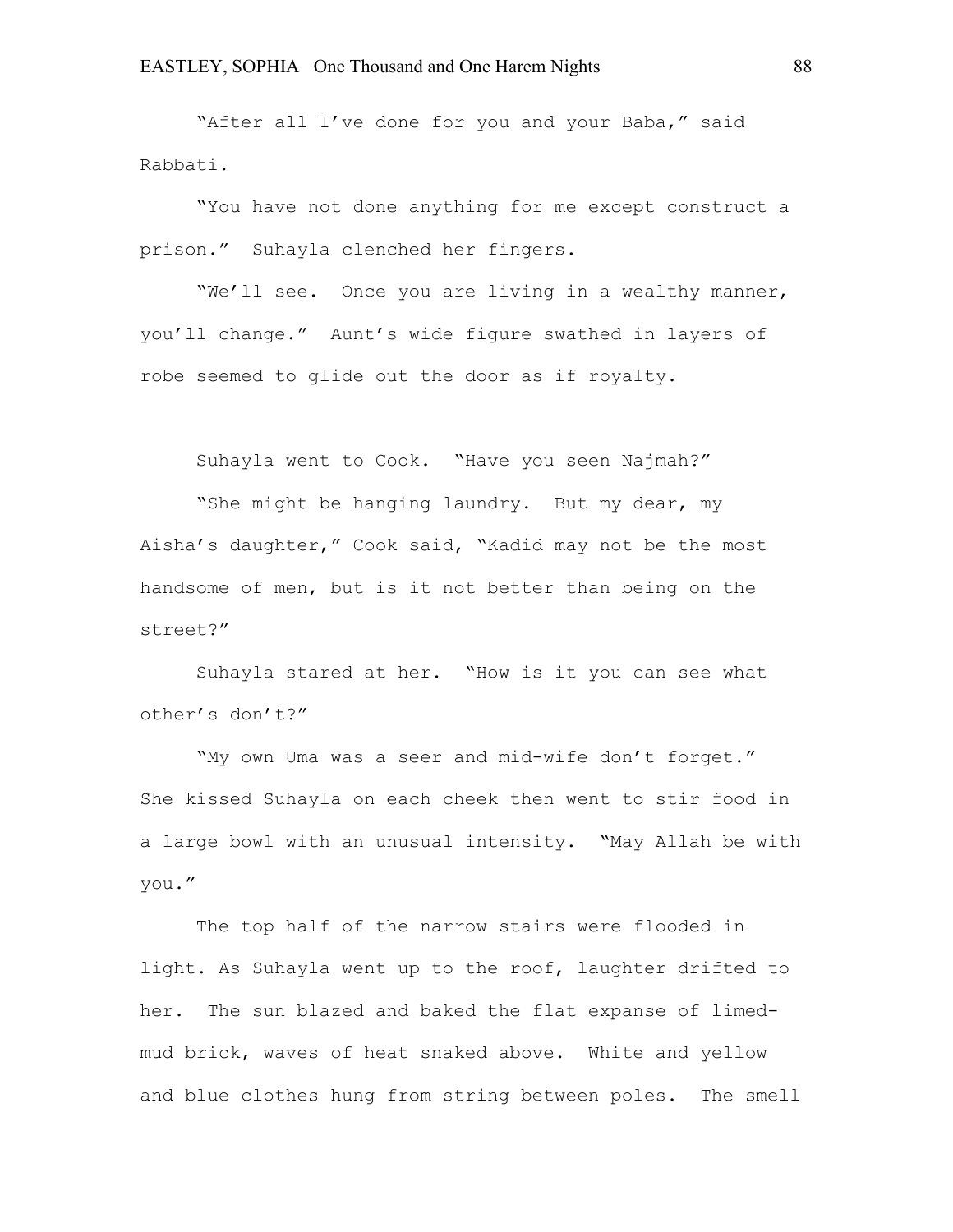of laundered cloth surrounded her. "Najmah?"

The sound of scurrying and giggles erupted. Najmah peeked out from behind some pantaloons. She squelched a laugh. The tinkling of bracelets on Najmah's wrists infuriated Suhayla even more. "What are you doing?"

"Hanging laundry."

"Who gave you those bracelets?"

"Hamdan."

"Ugh. Kadid buys Auntie, and Hamdan buys you."

Najmah stepped nearer, clasped her hands together, eyes cast downward and bit her lips in a nervous way. "It is not like that." She glanced back. "He is kind to me."

Suhayla was sure Hamdan stood listening.

"Only two days before the wedding and I have to dress myself. Where was my food this morning? Its as if I am already gone." Emptiness swallowed Suhayla as each night she slept alone and cried herself to sleep. Only the stars and moon were her dependable companions.

Najmah cast her eyes down. "I am sorry, you are my friend."

The next day she found Najmah in the library dusting, Hamdan polishing the wood floor. Suhayla noticed every nuance when the couple worked in the same room or near, every look between them. She witnessed the almost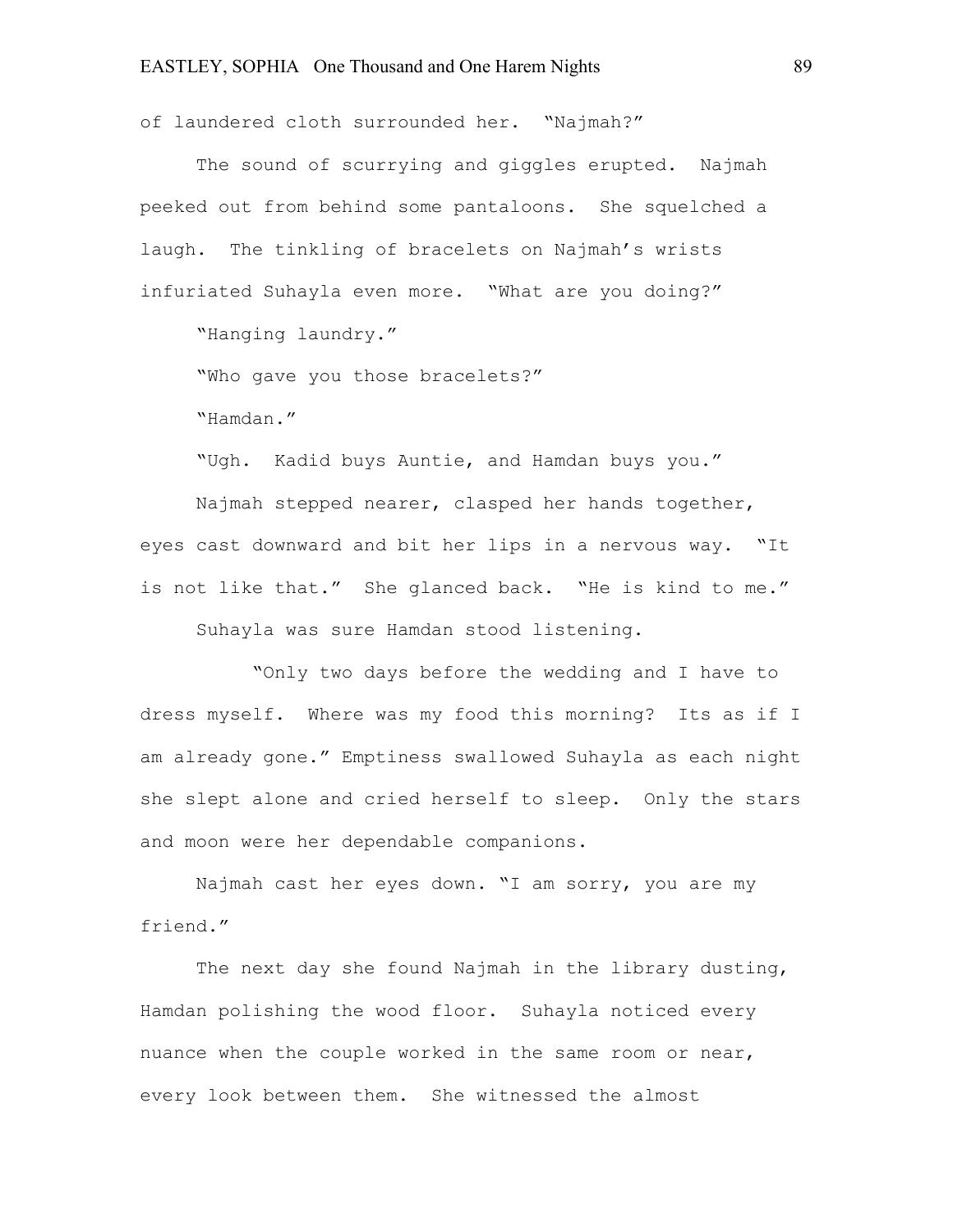indiscernible caress of Hamdan's fingers on hers. Suhayla's insides squirmed; a hot flush fluttered inside her. The lingering glances between them made Suhayla feel invisible and irrelevant. Najmah and the young man surrounded themselves with a net that left Suhayla outside and lonely.

Suhayla drank tea in the kitchen while Cook prepared lamb. So many butterflies flew in her stomach she could eat but little. "Do you have extra cheese I may have later?"

"That cheese and bread is for you." Cook motioned with a plump hand. "May the djinn, under the agency of God and the angels, protect you."

"Look after Baba, won't you?"

Cook shook her head. "He is under God's hand now."

Suhayla's feelings of concern for him had not abated. She managed to get him to unlock and open the door to his opium room. His cheeks were gaunt, his cough chesty and congested. She went to him, he looked fragile, vulnerable in the ash-stained robe. He sat on a low divan surrounded in smoke. She kissed him. A vision flitted into Suhayla's mind-–one she had not sought nor willed. She saw Baba lying on a pillow in the darkness of a closed room. A dense cloud of hazy smoke billowed in the room as flames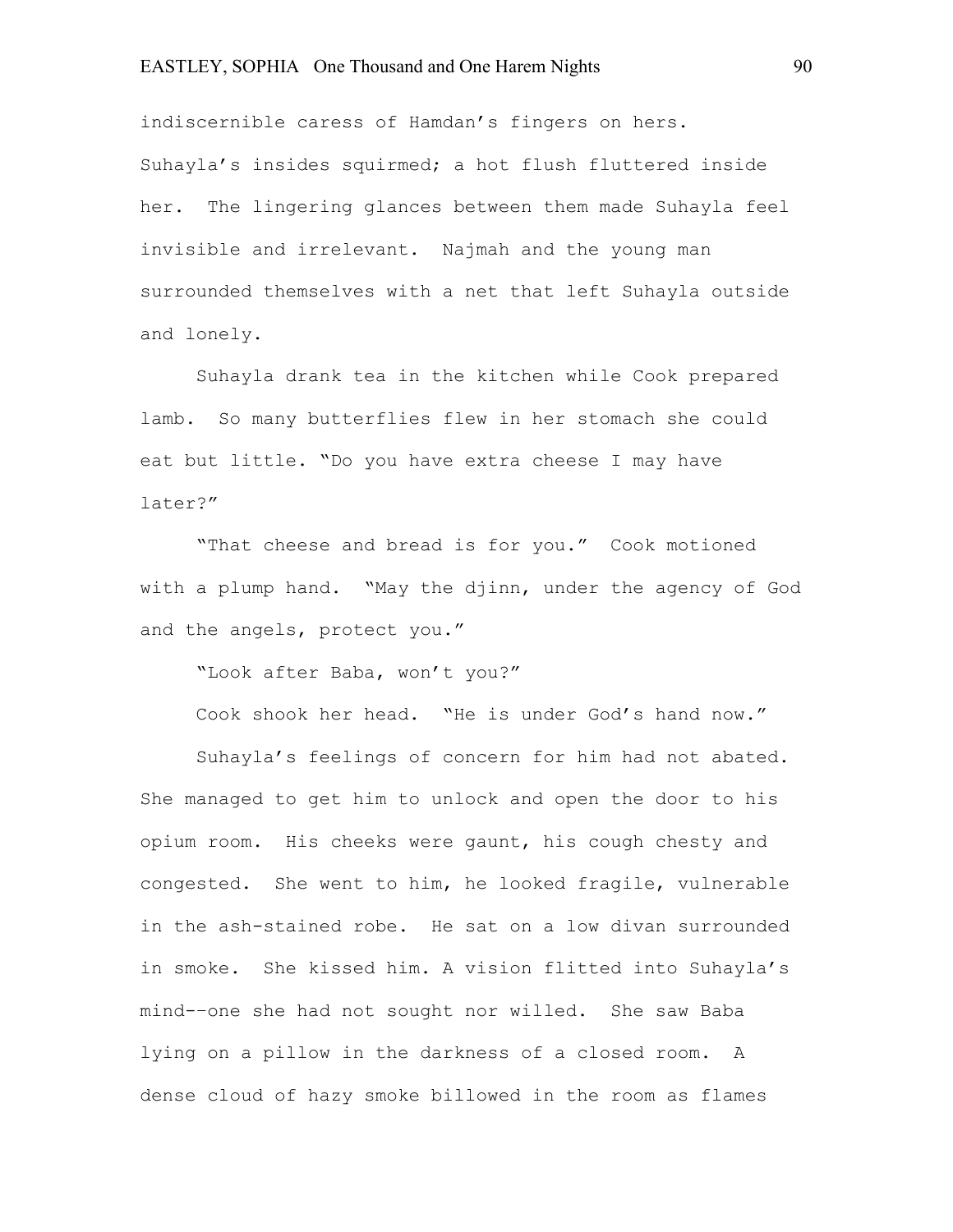lapped around him. His eyes stared up, open but unseeing, with an incomprehensible look. "Baba--" she shrieked. "Be careful." She wanted to cry.

"Allah. . . Watches over you." He wheezed.

Suhayla gazed down to Baba's watery eyes. "Keep well."

Why did images of death suffuse her mind when she had touched her parents? The shadows of guilt and fear crept within her. Her prayers and attempts to bring Baba back from the opium had been useless. Allah and all the angels and djinn watch over Baba; prevent her vision from coming true.

Desperate for companionship, Suhayla searched for Najmah. In the parlor Hamdan pulled Najmah's head back and bent his face over hers. He saw Suhayla in the vulgar mirror then and he moved away from Najmah. He stepped away and took up a rag and went on dusting, unfazed. Suhayla's body trembled. Her servant and companion had love and someone to talk to. She stared at them trembling, half mad. At night she dreamt of escape and being admitted into the palace and falling in love with the prince. Suhayla wanted to taste love for herself, wanted a man to put his mouth at her ear and whisper about their next tryst, a secret meeting place where they would have a few stolen moments of love. "Did you ask him?" She glared.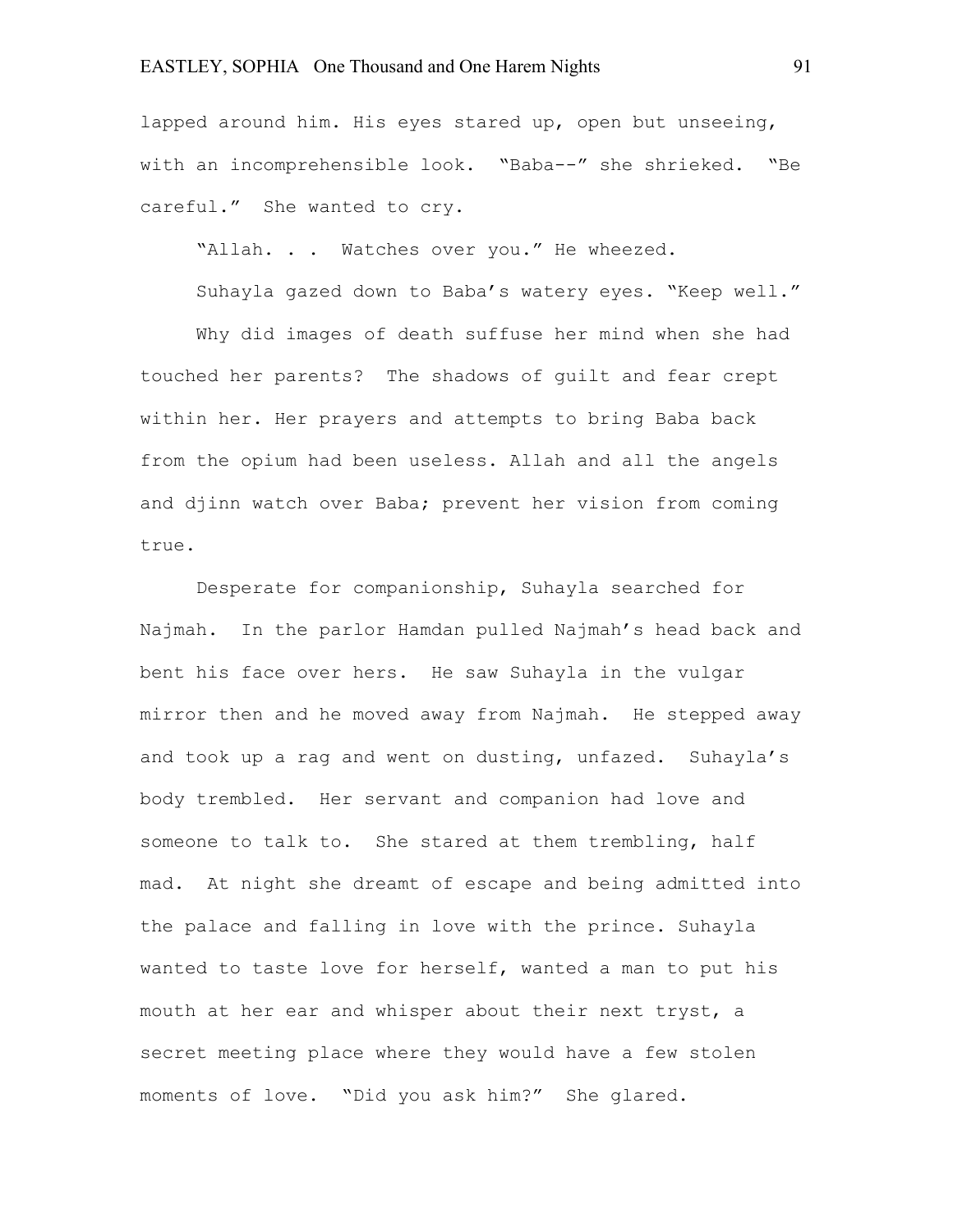Najmah jumped up from the divan wringing her hands. Her eyes darted to Hamdan. She nodded and gazed downward. "He does not know anyone." Najmah squinted and wrinkled her nose.

"Of all the people in the world, I never thought you would betray me," Suhayla said. "We made promises."

Najmah ran to her, hands out in front in a pleading way. "I care for you like a sister. But. . . I love him." She whispered. "He worships me." She blinked.

Suhayla hissed. "What am I to do?" She threw up her arms.

Suhayla hid a sack under her pillow and stored away dates and figs wrapped in remnants of cloth. She added extra clothes, a blanket, Ma's journal. She tossed and turned in her bed as anxiety and fitfulness consumed her. She thought she would burn up with all the nervousness. She ended up crying herself asleep knowing what choice her heart, her life depended on. Later in the dark hours of the morning, when the household slept, she crept down the stairs. With her arm around her sachel, she let herself out of the house.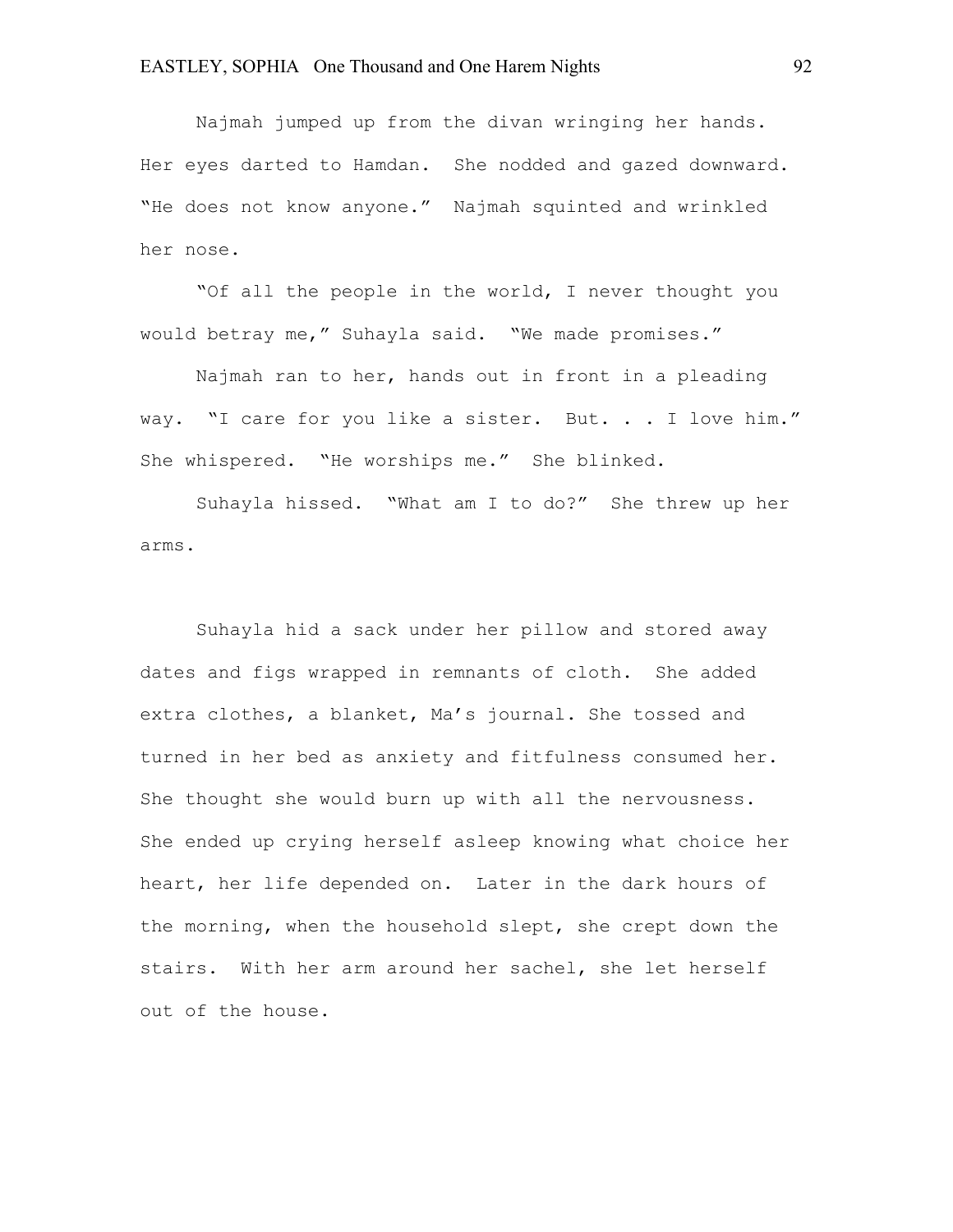#### CHAPTER TEN

At first the cool air and the stars overhead refreshed her, gave her a new found confidence. But she had never walked about at night alone. Distant dogs bayed, insects chirped, a silky breeze skidded dry leaves across the street. She went in the direction of the palace, her ultimate destination. From her Ma's balcony she remembered the direction of the moon shaped dome not far from the great mosque. When sleep weighed upon her, she found a stone bench, and curled upon the cold rock wrapping a blanket around her and using the sack as a pillow.

The morning call to prayer rang out over the city and awoke her. She sat up and stretched. She nibbled upon bread and a bit of fruit. When she reached the mosque, she dipped her hands into the pool located in the forecourt and rinsed her face. People thronged the street, shop keepers opened their doors, and merchants displayed their wares, fruits, spices upon tables and blankets.

Behind the walls and a row of verdant fruit trees, the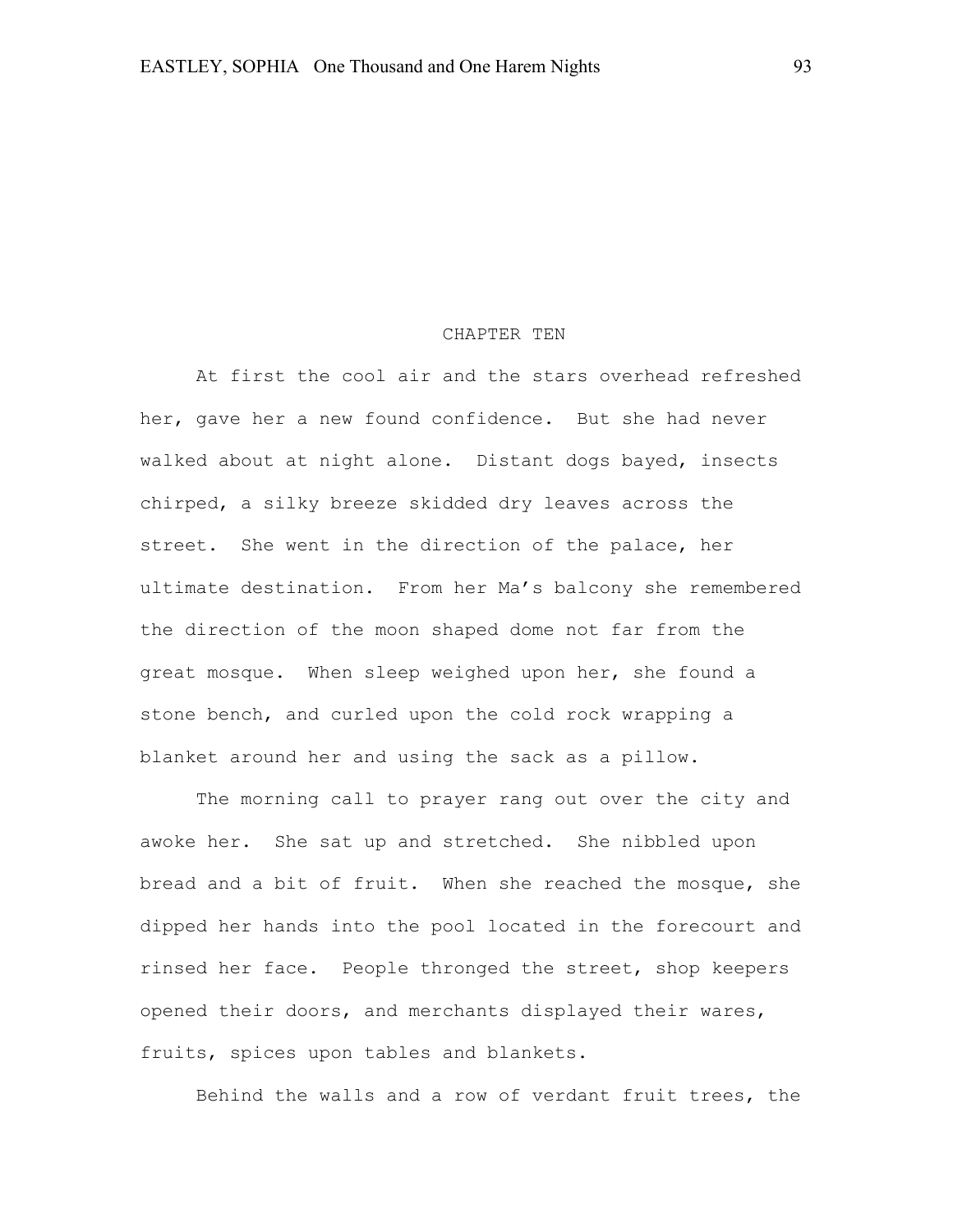palace extended before her a series of white marbled columns topped with domes gleaming gold and turquoise in the cerulean sky. Waves of heat arose from the marble paving. Cicadas in the trees hummed a high-pitched susurration.

Before the palace gates, a crowd gathered. Officials of the Sultan's court were carried by litters. Guards of thick girths and limbs pushed back the on lookers and let the officials in. As they passed, people stretched out their arms and hands and yelled: "Do you need a Cook? I am a carpenter! I am a blacksmith! My husband died--pity the poor!"

Suhayla shouted, "Does your wife need a maid?" But her words were lost in the din. She tried to stand her ground but people pushed and jostled her out of the way. Each time an official, or servant or any person left the palace the crowd would throng the gate again and repeat the same shouts.

Evening descended and a handful of people remained, a woman missing her front teeth, a man who walked with a cane, men with ragged beards, and black-robed women. All searched for a place to rest. Some, Suhayla noticed, had sacks and blankets on which to lie at night. By a wall of stone near the palace Suhayla smoothed out her wool. She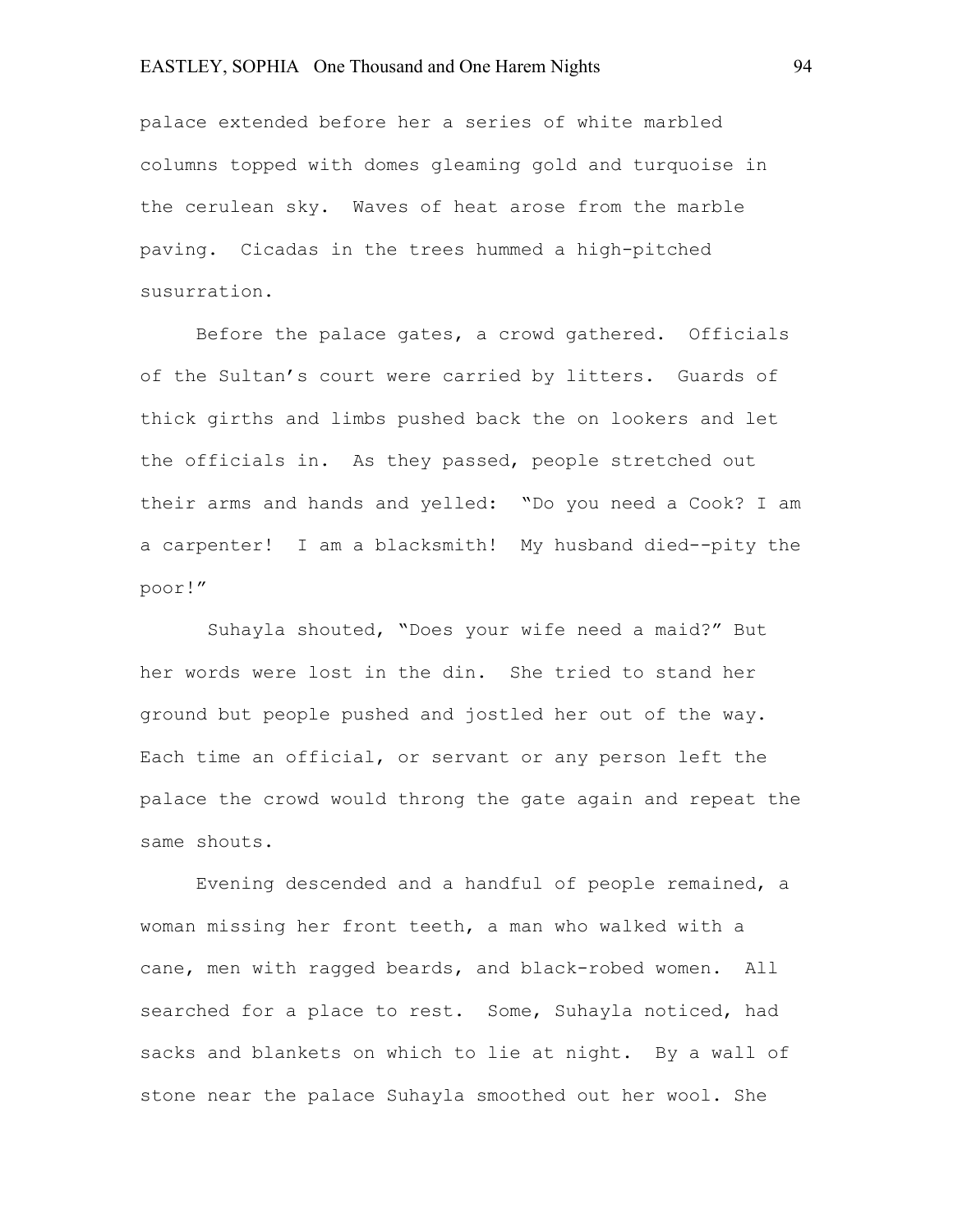pushed over some dried leaves which were scattered here and there; the intricacies of the veins were like the wrinkled faces of the three old women. They covered themselves in all black, neck to their black skirts from which black toes peeked out of. They bowed and ducked their heads at her.

With her sack in her arms, Suhayla gave to them some dried figs. The three smiled showing brown teeth and ducked their heads again. "Bless you child, all we have is goat's cheese." They handed her a piece. One woman reached out with her pale, plump hands and kissed Suhayla's cheeks. Her skin tingled and images slid through her mind. An ivory tower, moon lit; a red corridor swirling with dust motes, a bloodied dagger with a hilt set with prescious stones. Suhayla gasped, mumbled "Thank you," and returned to her blanket, shaken. What do the images mean? Where do they come from? These were questions she that ran through her mind and circled like mice.

Two more days passed as the previous and Suhayla grew more anxious as her food dwindled. All she had left were some dates, a small bit of cheese, one lamp chop, and one fig. Each day Suhayla watched the crowd before the palace gates grow in the morning and at night diminish to the same or similar people who appeared to be desperate for food, shelter or work.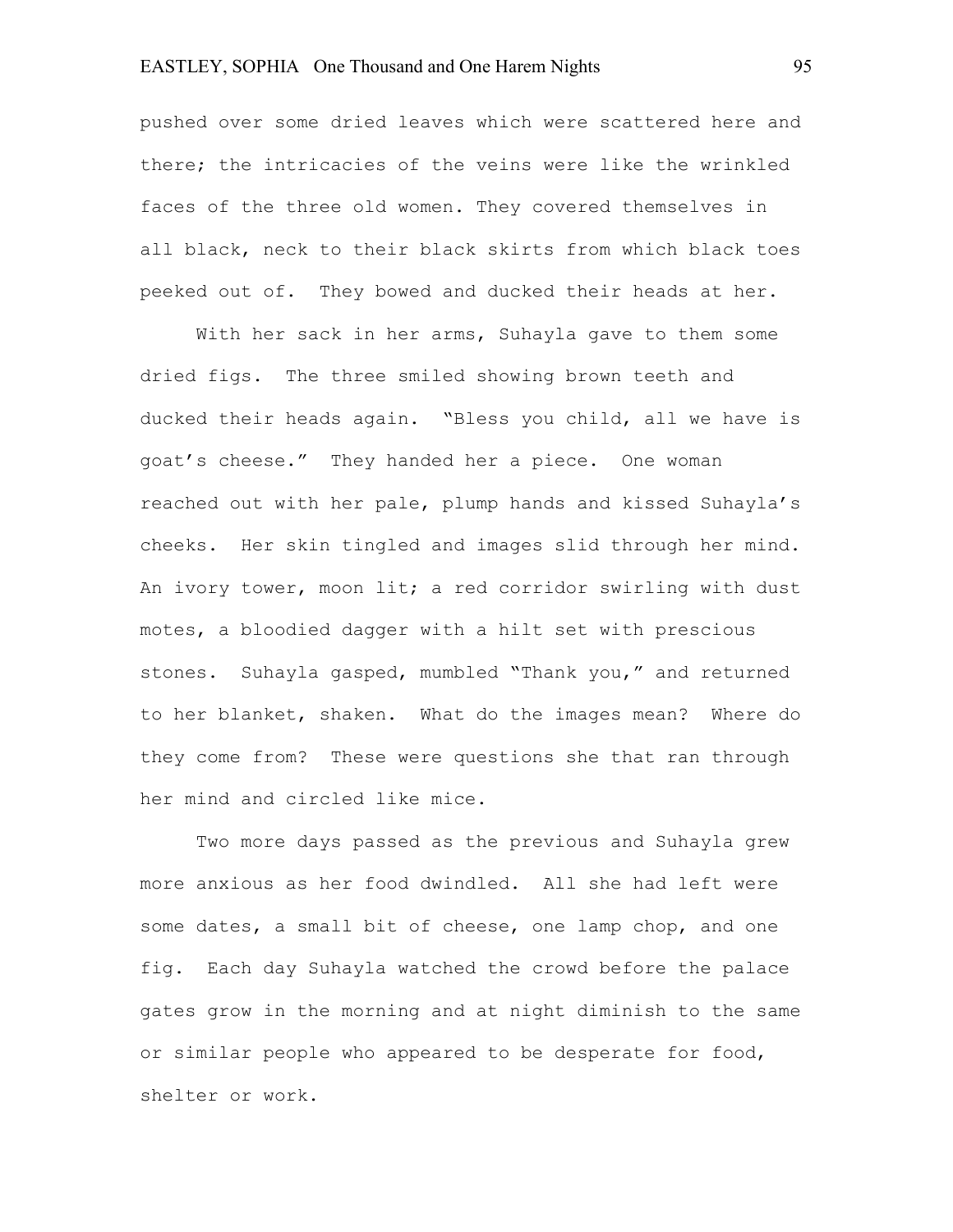After the sun sank in the west and the lunar eye shone, Suhayla ate the last of her food. One of the three women, all sisters she found out, called out, "What do you want with the Sultan?"

"To serve, or sew, or. . . I want to meet the prince."

Two of the women giggled. "Sh. . !" The third sister held up one finger. She smiled and winked an eye. "All dreams are the seeds of something bigger, believe and it will come true." She nodded. "We want the Sultan's help to build an orphanage."

Suhayla picked up her sack and walked toward the mosque. Although she believed what the sister in black said to be true, her faith in herself and her hope of finding a way into the palace crumbled like ancient wood. She cried for her Ma, Baba, the loss of her friend Najmah. Her eyes must have turned as red as the goat livers Cook used for divination. Hardness seized inside her chest, desperation squeezed her lungs and her breath came in short gasps. She had planned all this. She loathed herself for her stupidity and the need for freedom that drove her to this state. She decided to sleep, and pulled her blanket out and threw it around her shoulders. She rocked herself. When she awoke sand stuck to her cheek. Her ribs hurt from sleeping on that one side, and whether it was the pain that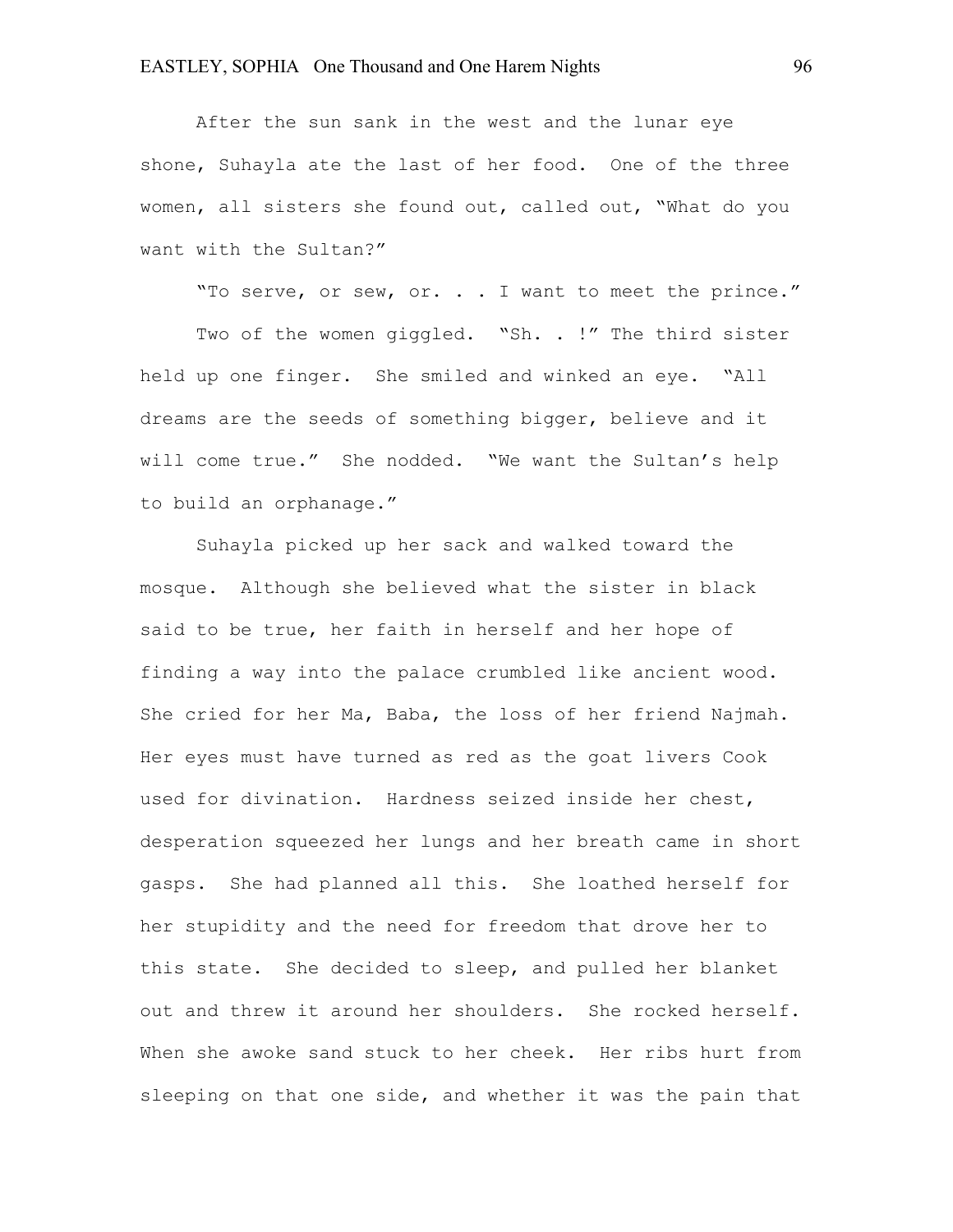brought her to the sharp edge of wakefulness or the screaming she did not know. She sat up in the shadows with the wall of a house against her back. She crawled a few steps to peek around the corner of the house.

In a moon lit courtyard, four men with white turbans about their heads, and cloths covering their faces, wrestled with a young woman. Her cries echoed amongst the buildings. The man Suhayla had seen near the palace gates hobbled toward the courtyard. His cane thudded in cadence between each step. "Leave her be!"

Suhayla yelled. "No!" To him and to the men. "Stop.'

The girl tried to kick and elbow the men but they overtook her, slid a black bag over head, and two men scuttled away with her. Her muffled screeches disappeared into the night. The other men took the cane from the man and beat him on the face and body. Suhayla screamed, "Leave him be!" The men left him in a crumpled heap.

After Suhayla thought the kidnappers had gone, she crept as silent as possible to the courtyard staying hidden in the dark. She stepped by refuse heaps stinking of vegetable waste and excrement, unseen mice or cats scurried.

Suhayla's heart thudded in her chest. Tears came to her eyes, 'that poor, poor girl, and poor, poor man.' She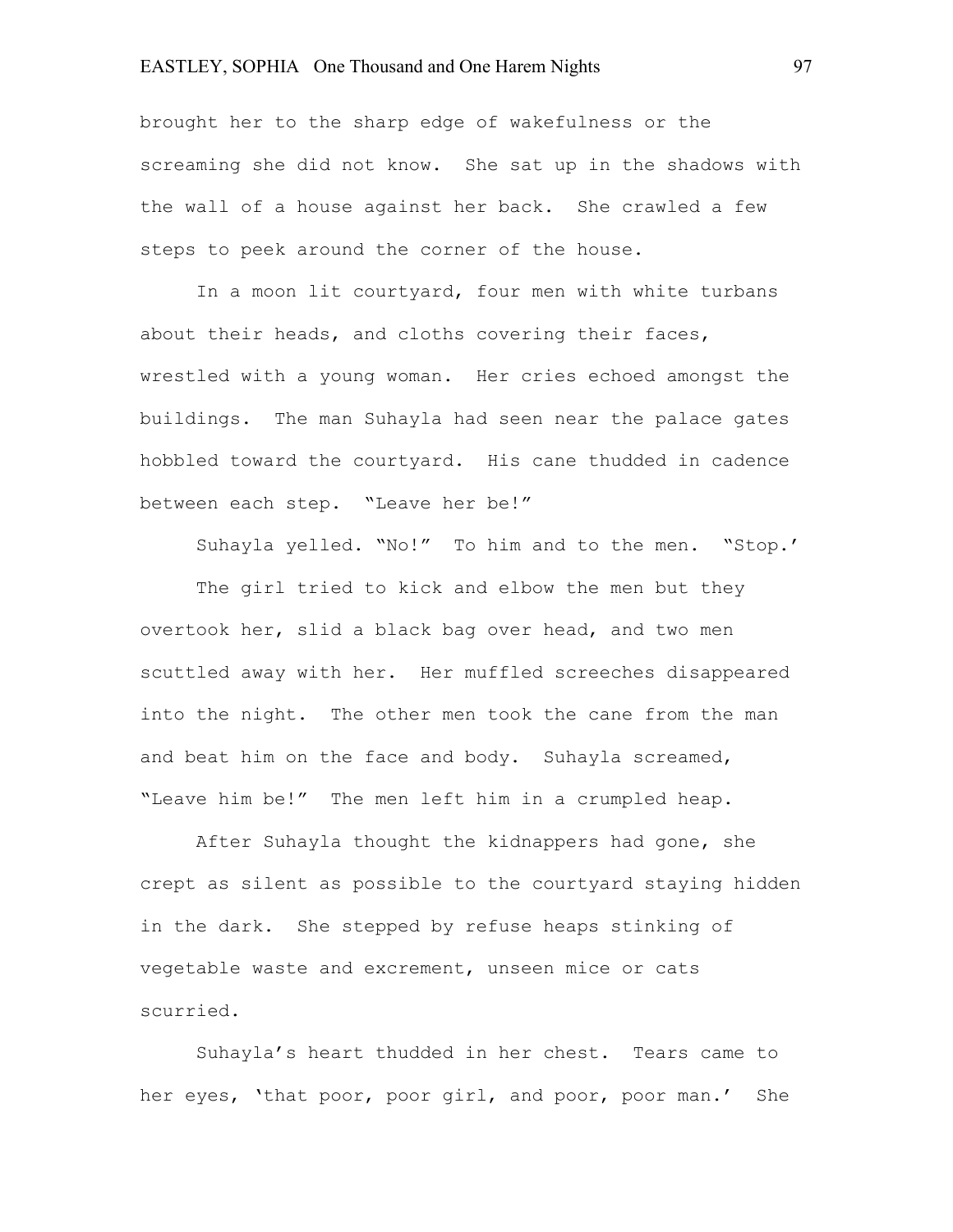knelt down by his collapsed form. "Oh Allah, are you alive?"

A groan. Something glinted from the paving in the square. She reached down and picked up a medallion of some kind, slid the object into her sack.

"If you are able—we must go—in case they come back." She helped the man up. In the pale light of night Suhayla examined the man's face. One eye shone, glistened with a blackish moisture. She helped lift him up and hobble to the side of the building hidden from light. "I will go get some water." From her sack she took a cloth then fluffed the sack up for him to rest on. "I'll be back soon." She knew the way to the mosque. The rectangular pool shone like glass. She wet her cloth and hurried back. "I tried to warn you." She whispered and dabbed at the man's face. "Your eye is bad, Allah willing it will heal."

"I have survived worst," he said. Suhayla threw her

blanket around them and tried not to think about the hunger that gnawed at her.

They awoke when the Muzzein's droning call echoed through out the city. "Can you move, walk?" She said.

"God willing." The one eye had swelled shut colored purple and blue. "One tooth is missing."

"You are lucky to be alive."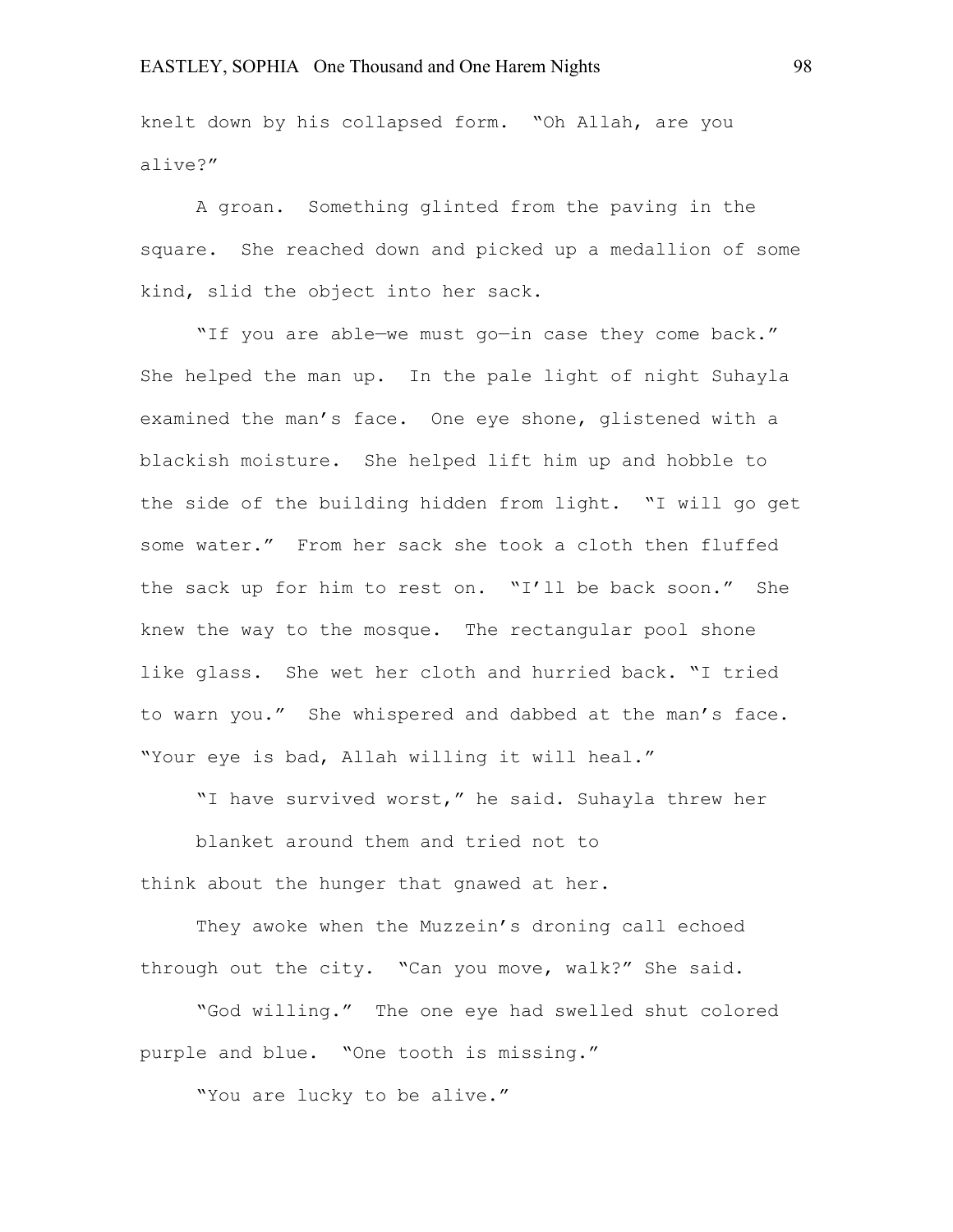"Not easy to kill an old dog like me."

"Can you make it to the palace gate?" She helped him up.

"Ja'afar is my name." He nodded. "I fought in wars for the Sultan and I am reduced to this."

"I will have to start begging soon; I am Suhayla, the daughter of a poet."

The sun and oppressive heat beat down. Doves flew up from the street. Already people gathered about the entrance.

The usual officials were carried by litters, stepped out and were admitted by the guards. A gilded litter, surrounded by armed guards, and carried by six men in crimson robes, passed. The red curtains were embroidered with the Sultan's insignia, a gold crescent moon and star. People yelled to them: "I am a cook, my son is ill! Et. ."

Suhayla clutched her satchel, all her worldly belongings in one arm, and in the other held up her friend. She did not shout out, her words would have been eaten by commotion. "I am a poet," she said to him.

"Do you sing?" He eyed her. She shrugged. "I believe so." "Sing then."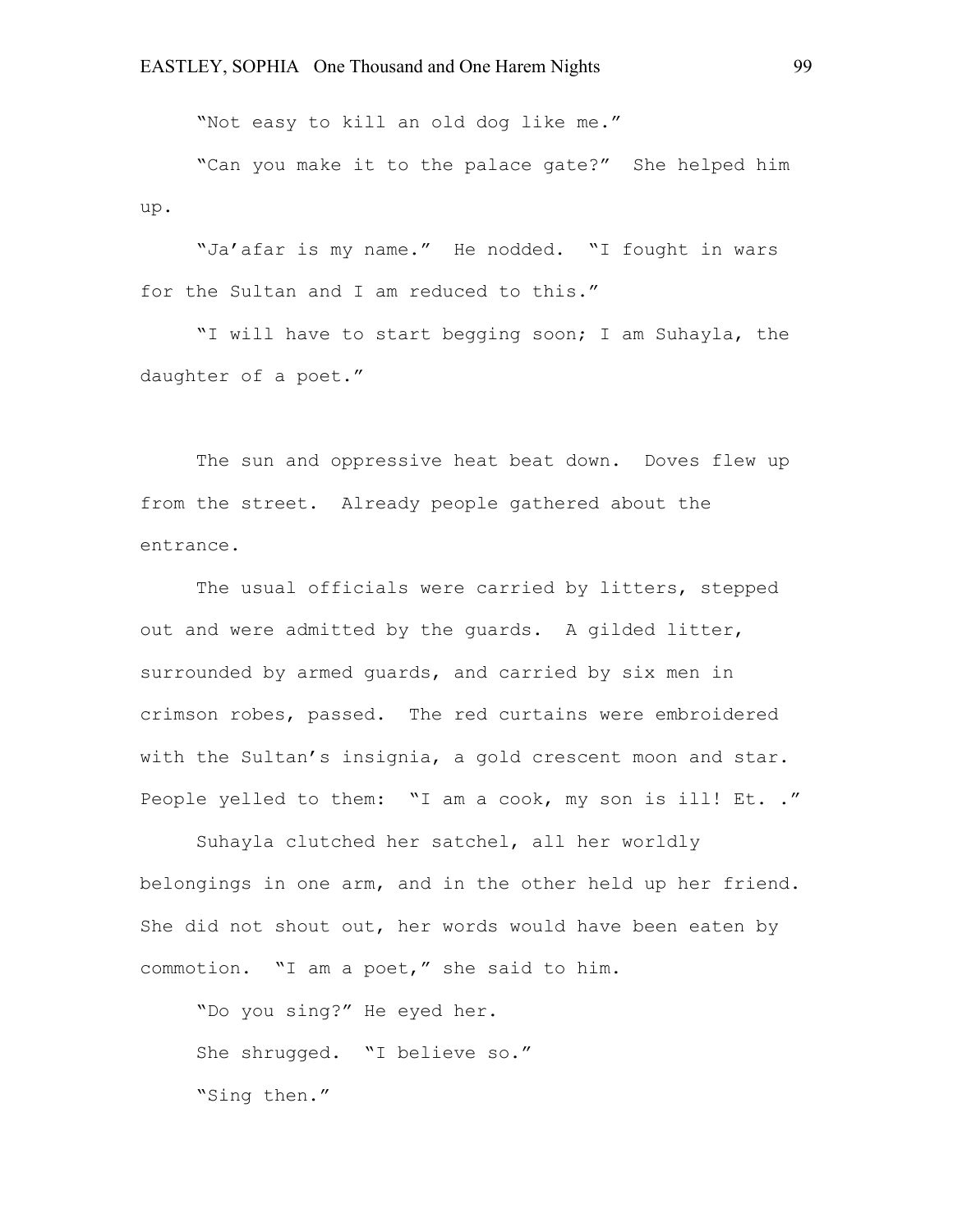"Doves fly

To blue depths." The people quieted to listen to the clear tone of her voice lilting in the air.

"The roses root Deep in rich mud, Butterflies, indigo lift up From arm and heart,

All nature is filled with divine radiance." The litter halted. Ja'afar said, "Keep Singing."

Men and women commented. "'She sings like a song bird', 'what a voice', 'a gift from Allah'."

"What other songs you know?" A woman's raspy voice rang out. A veiled head peeked out of the red curtain.

"Songs about the stars, about the divine," Suhayla said.

"Come." The woman motioned with a milky hand with rings that glittered in the sun's blaze.

Suhayla thought she recognized the voice, the pale, thin fingers, the crimson and yellow hem of the oriental woman's sleeve.

"Pretty." Her painted brows rose. She snapped open the fan and aired herself. "A handmaid?"

"Yes, thank you your highness," Suhayla bowed.

A throaty chuckle. "For Princess." The woman said to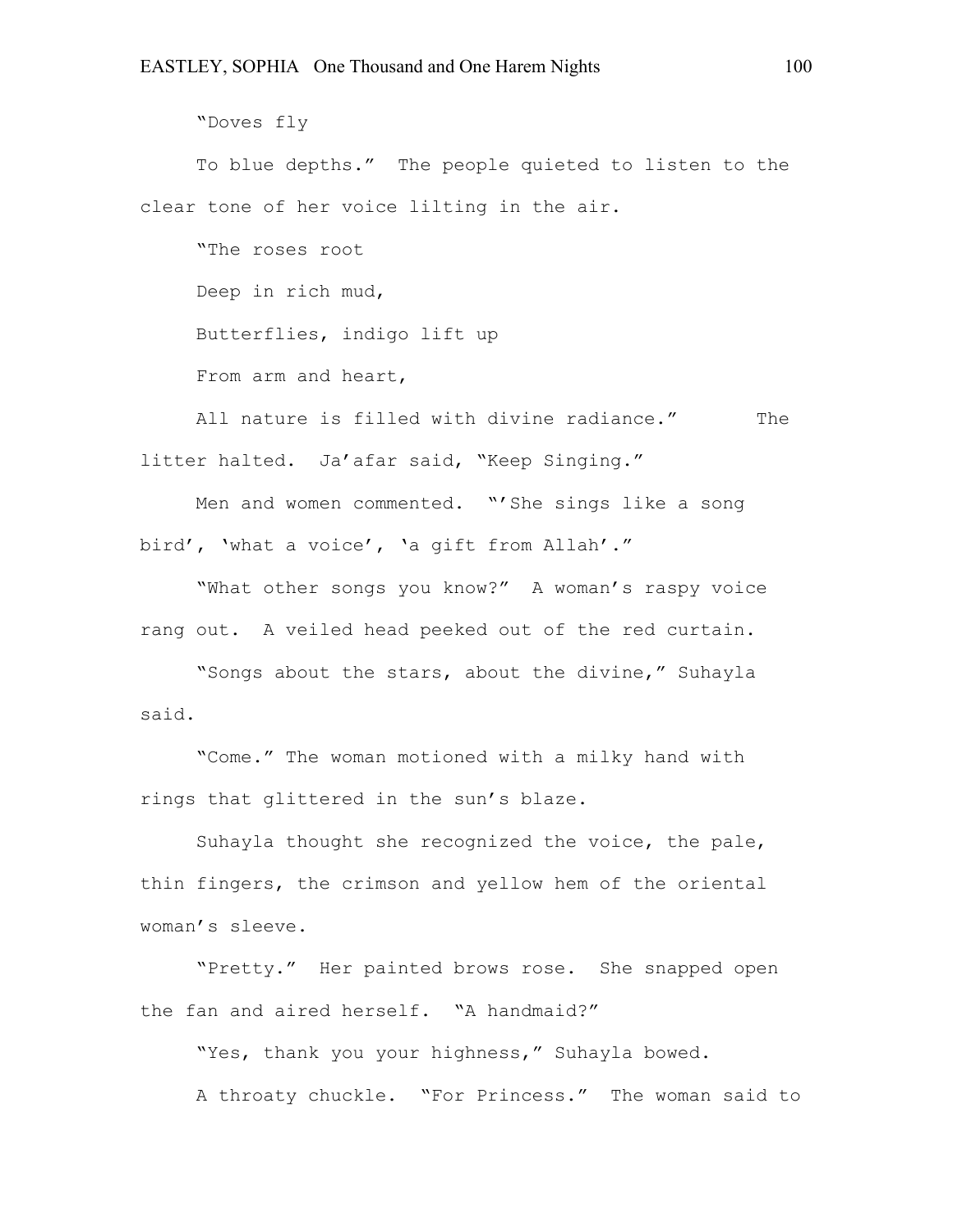another woman who sat beside her and giggled.

"Qamar!" One of the guards next to the litter approached. He had a pockmarked face, with slit eyes.

"Girl--" She snapped her fan shut and pointed at Suhayla. "Bring to Bahar, handmaid for Princess."

Qamar bowed.

"What about my Baba?" Suhayla looked over to Ja'afar near the gate. "He is a skilled cook."

Qamar waited for the woman's answer.

She waved her fan. "He go in."

Suhayla's breath caught in her throat, her shoulders and her whole body relaxed. 'Oh Allah I give thanks.'

The oriental woman tapped her fan on the side of the litter. The guards and litter proceeded down the avenue. If Suhayla could be as beautiful as the woman in the litter, a prince would fall in love with her.

She followed Qamar to the arched gate. "He was attacked by robbers!" The guard said nothing but strode ahead.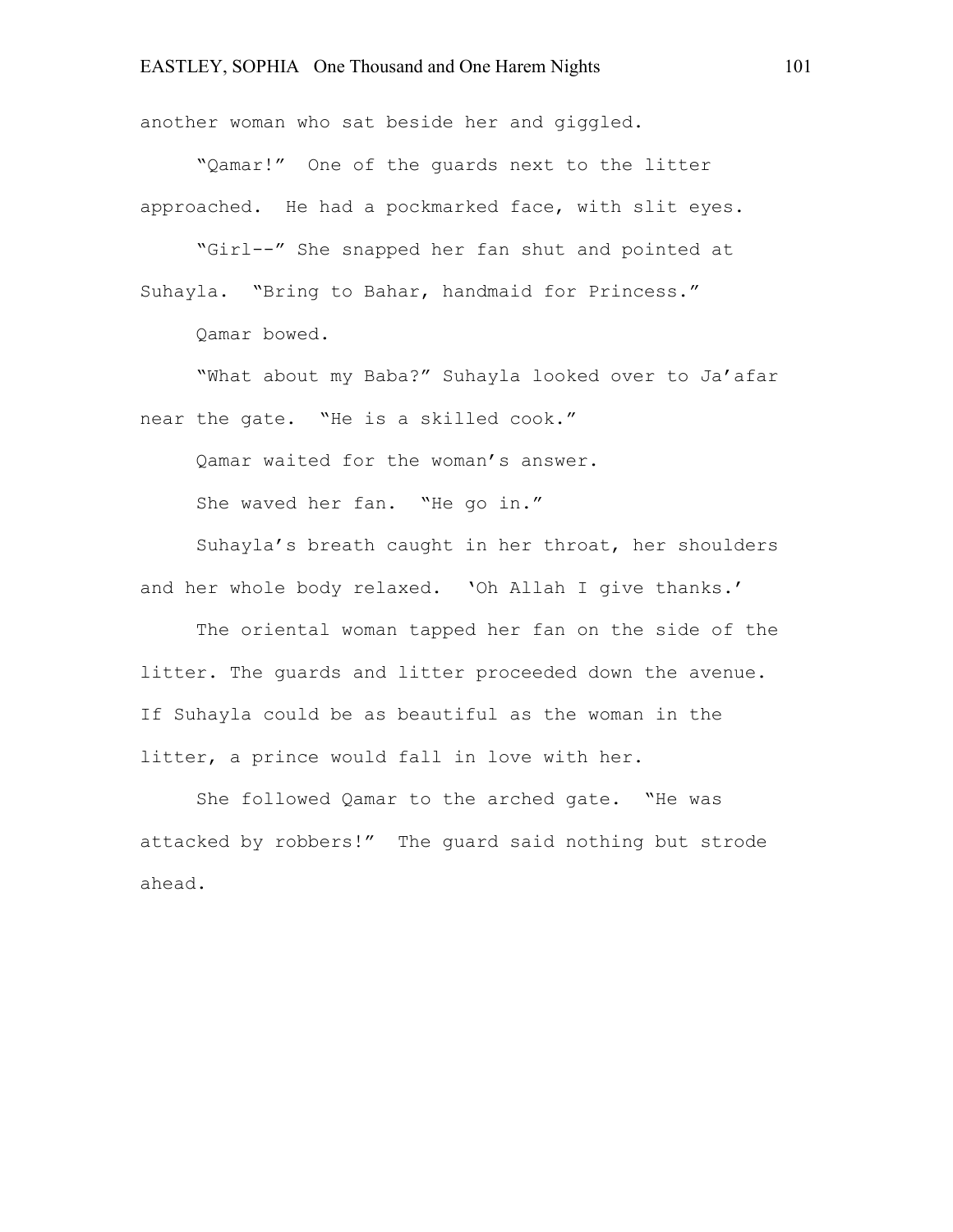#### CHAPTER ELEVEN

Suhayla could not believe her good fortune as they walked through. The entry circled around a fountain peacefully echoing its sound. Colossal doors were pulled open by plump guards, arms as thick as tree limbs. Scimitars dangled from their crimson belts and flashed in the light of midmorning.

A veiled woman, in a plain brown robe, met them at the forecourt. "You come." She waved to Suhayla.

"Good luck Baba." Suhayla hugged Ja'afar.

"Thank you," he said.

She turned and walked with haste into an immense hall, girded by towering pillars, painted with Quranic quotes. Suhayla followed the woman through a warren of corridors.

They stopped before a set of inner bronzed doors where a gigantic African, of aubergine skin, stood with arms crossed.

"Salaam," the woman said. She waved a wrinkled hand.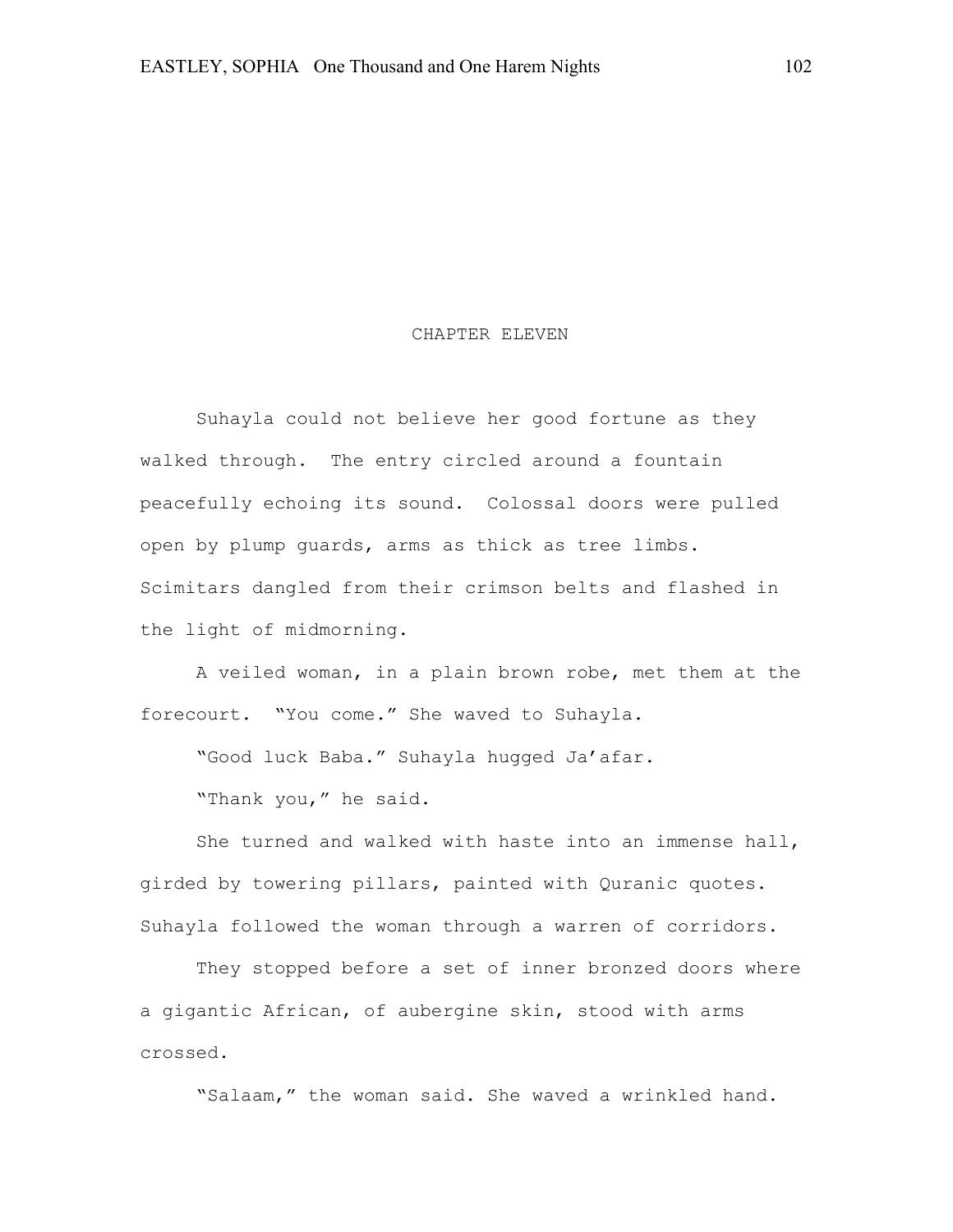The giant nodded, staring at Suhayla with charcoal, beady eyes, as he pulled one door open, an abundance of muscles rippled under an ebony sheen.

An immense salon lay before her. Down the steps Suhayla went into the seemingly endless chamber of Persian carpeted floors. She had never before seen such lavish interiors. Bronze braziers shone with much polishing, columns of marble, and gold-edged mirrors: every surface shone bright as if the chamber embodied the light of God. The splendor of Allah radiated upon her that day. Her hopes were great for a new life.

"Keep your eyes down when in the presence of royalty." The woman said over her shoulder.

Beyond a set of gilded doors Suhayla followed her into a chamber of delicate furnishings, divans covered in embroidered silk. A young woman with bright, olive-hued eyes glanced up. Suhayla averted her gaze. The veiled woman bowed.

"Princess Dunyazad, I present Suhayla Bint al-Tahir."

Suhayla made her obeisance to the princess, looking only at her feet ensconced in ivory silk slippers. She stood. Silence ensued.

"You may go." Dunyazad waved her hand at the woman. Suhayla felt the princess' gaze examining her as if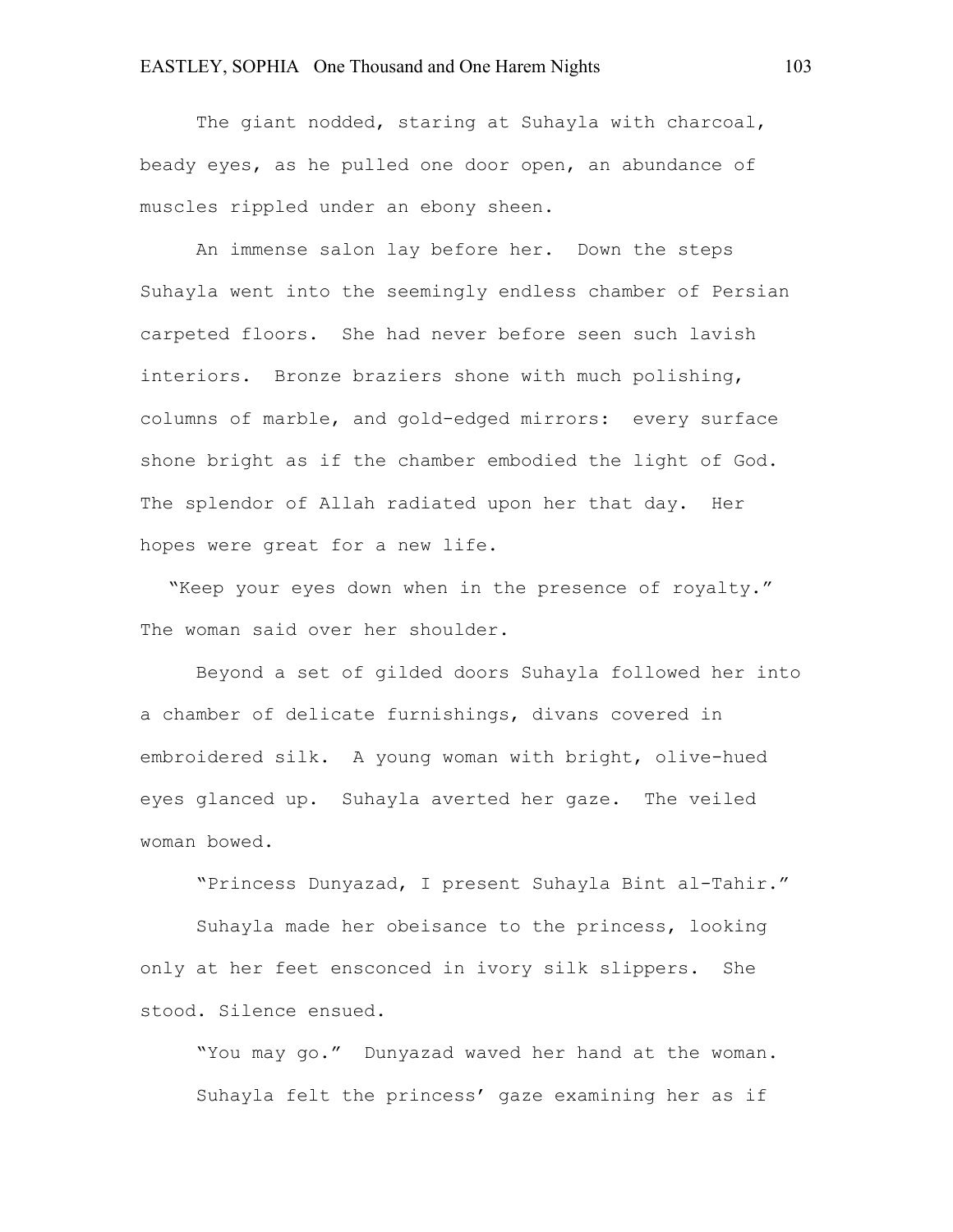she were a foreigner. Suhayla heard her heart beating, the purring of a cat, and the princess' silk garments rustling with each movement. Out of the corner of her eye she watched as the princess reached over and stroked the sleek, short-haired cat stretched out on the divan.

Without looking up, the princess spoke. "You must go everywhere I go and only speak when I ask you."

"Yes, princess."

"I will show you where you will sleep."

She led me through adjoining chambers. Dunyazad's delicate bump of a nose and mahogany eyes were framed by plaited braids of obsidian hair entwined with ropes of gems. The rosy glow of her cheeks and lips brightened her cinnamon-hued skin. With slender hands she stroked the ivory feline.

With one arm she held the cat draped over her shoulder. And with a ringed finger, she pointed at the canopied bed under the vaulted ceiling. "My bed."

Suhayla's jaw dropped. Canopied gauze silks, shot with gold, flowed around the bed and pooled on the floor.

"You--." She pointed to the mat rolled up in the corner on the floor. "—will sleep there."

"There?" Suhayla put her fingers over her mouth and immediately looked down.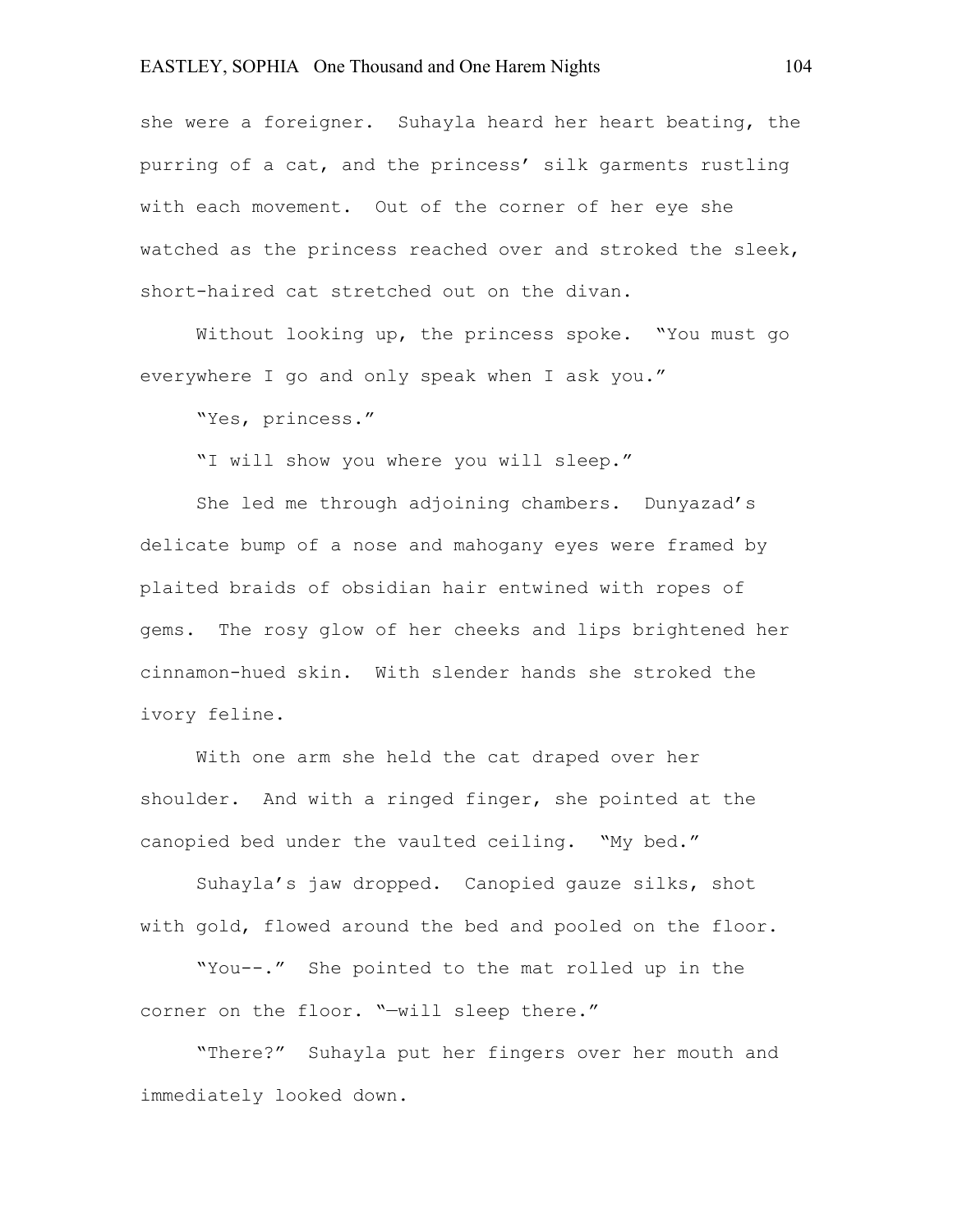"Yes. . ." She hissed. "Your things go there in the corner."

She circled Suhayla, looking her up and down with clear distaste. "You will be given new clothes... And slippers." Suhayla glanced at her dusty pantaloons and chemise. Although not the height of fashion, they were serviceable, or had been.

"After the noon meal we retire to the harem or attend to mother. My lessons with the learned Shaykh Abdullah al-Balkhi are tolerable, but you will be attentive. There, there Neesha." The cat stirred and wanted to jump down. "My mother or the Sultan occasionally asks me questions concerning my studies."

"Yes, princess."

Suhayla envied princess only of her Shaykh. The lessons were gifts from Allah and she intended to remember each word that passed through the Shaykh's lips.

Princess set the cat down on her bed. Neesha stretched, fanning out its claws, and then jumped down to the carpeted floor. Tail high and curved at the end, the cat walked to Suhayla about to brush against her leg.

"Neesha, no!" The princess scooped the cat up and cradled it to her breast as if a baby. "He is mine."

Suhayla missed Najmah with her ready smile and wit.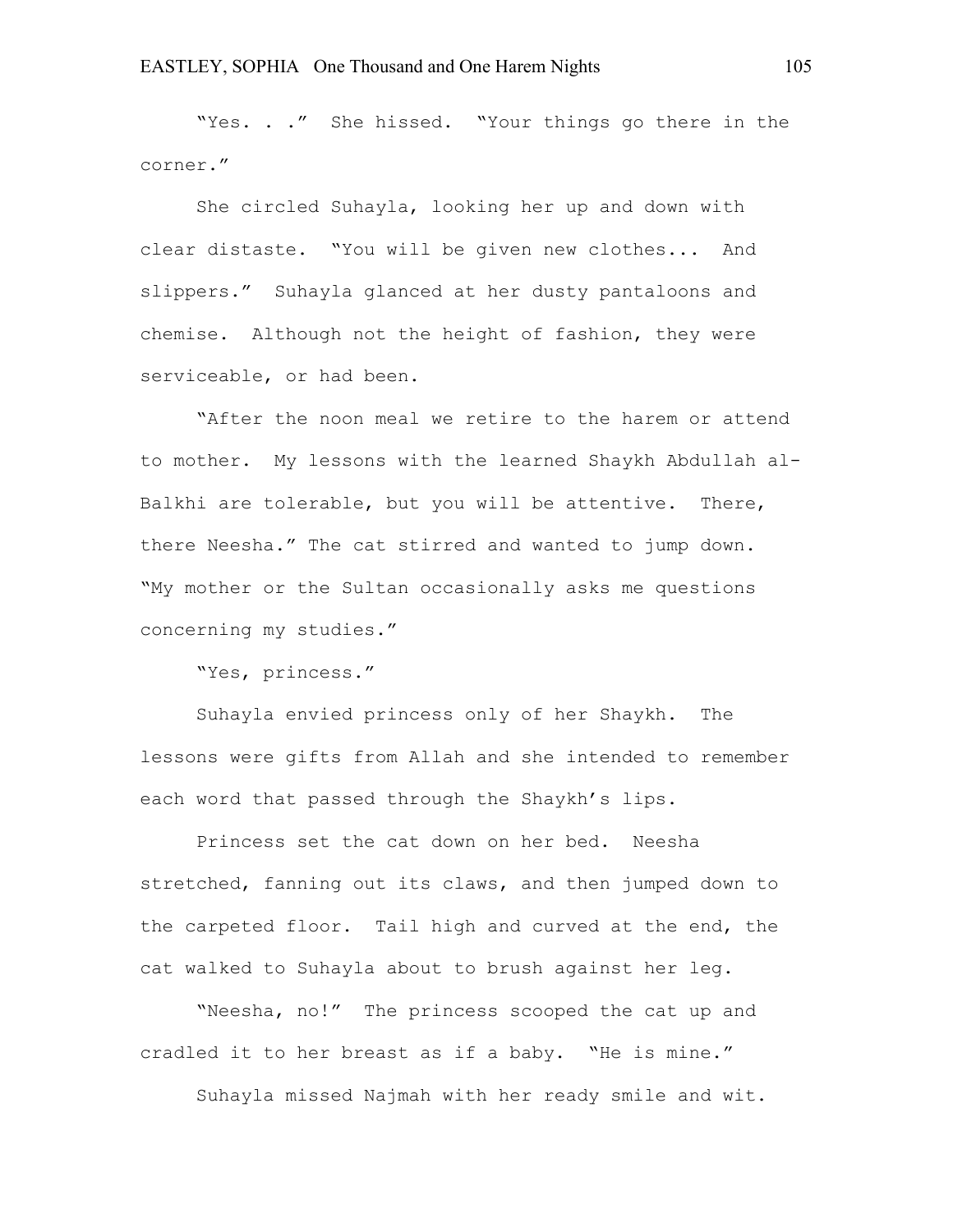At once she heard a fluttering from outside. Her gaze drifted to the arched window as white doves flew up between glistening minarets. In this opulent new world, loneliness became a quick companion.

In the dream world, Suhayla hovered disembodied and became aware of an ancient power, a beast of untold age. A black cat, barely visible in the moonlight, separated from the charcoal shadows and sniffed at the air.

He prowled in the ashen umbrage, skirting the glow thrown from the braziers, and sleeping guards; he padded softly through the silent and cavernous warren of corridors. Suhayla felt his presence nearing and sensed somehow-—he searched for her.

Light streamed in and flooded Suhayla's awareness as a call, caused her to jolt upright and awake. "Up--stop being lazy," Dunyazad said.

Suhayla broke the fast tasting princess' food before she ate. She helped her dress as Najmah once helped her. She followed princess after they both were dressed and met Dunyazad's mother in the garden. Suhayla clutched her Mama's journal in one hand. In the intense morning light, Sultana Perihan looked her over for the first time.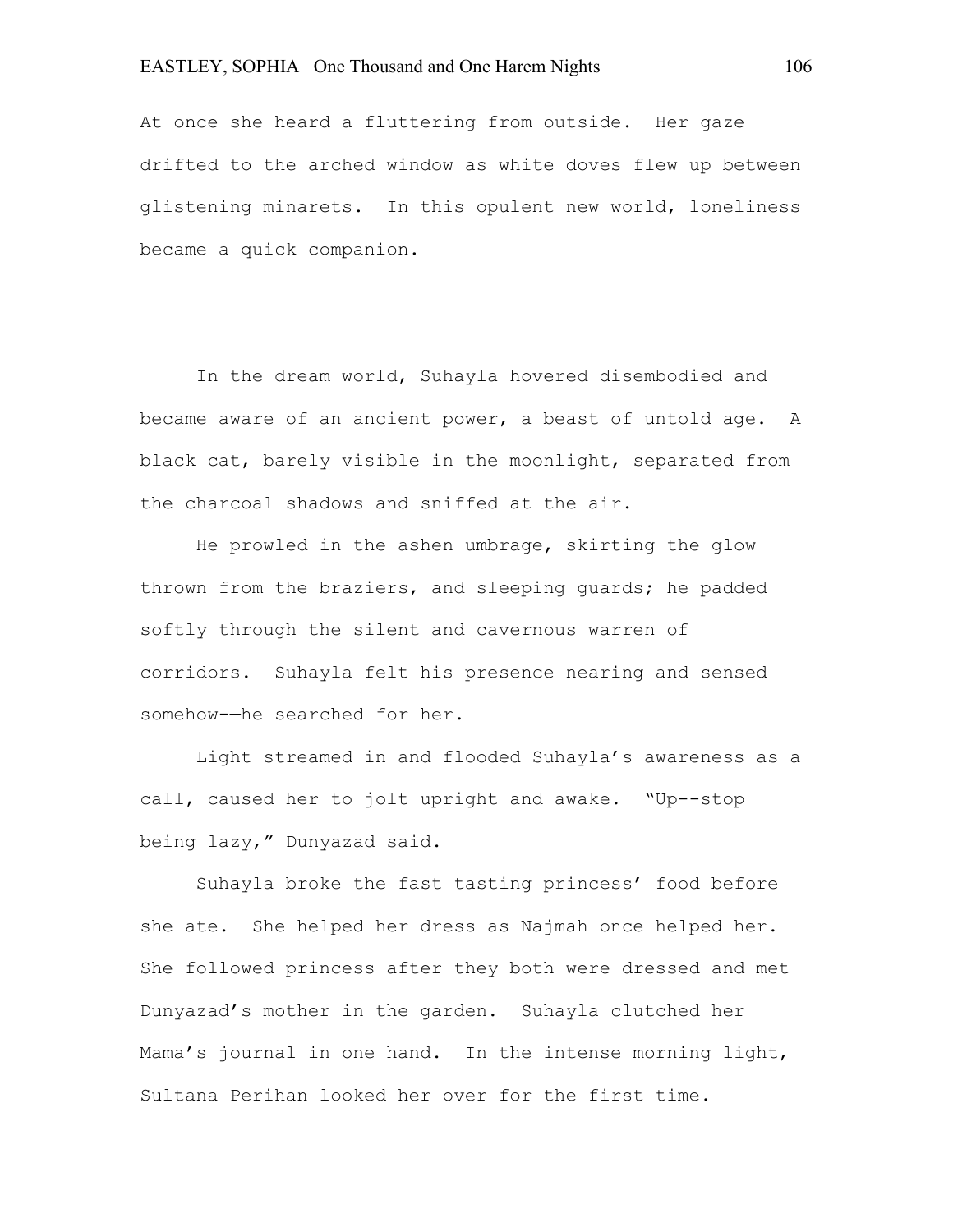"Mmm. . . Not half as pretty as you, I suppose you will do." She looked down her thin, arched nose. The Sultana brushed Dunyazad's ebony hair, gleaming like jet silk in the fiery light of sun.

 Perihan threaded her daughter's arm through hers and walked out under the stippled shade of the pomegranate trees. "You shall be Sultana someday."

Suhayla proceeded to walk behind them and Perihan looked back over her shoulder. "Servants stay two steps behind."

In their wake she proceeded as a slave, insignificant as a sparrow. Suhayla overheard bits of conversation. "The bridal gown. . . Your uncles are arriving in three days."

The sun warmed Suhayla's face and the gardens and turquoise sky lifted her spirits. Under her new pale-satin slippers crunched the tiny pebbles and bleached sand. The paths between the rows upon rows of rectangular floral beds were the width of two persons, for the sake of intimacy.

Vermillion poppies, fringed sky-blue blossoms, sungold dazzling circular heliopsis, magenta trumpets with peridot throats, bloomed. At the center water glistened and poured over a fountain's basin and fell into the pool below. The tinkling sound soothed her mind.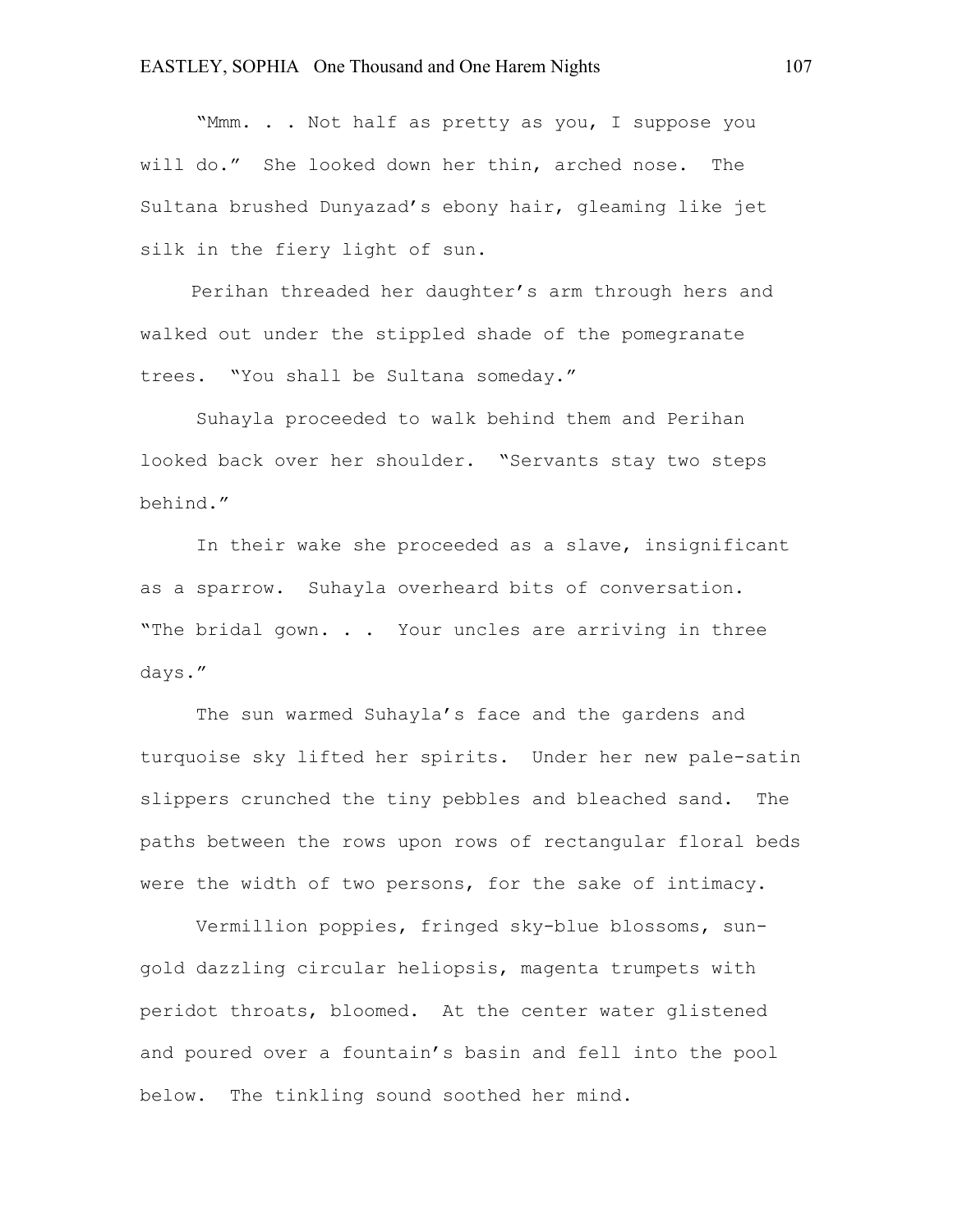At the opposite end of the garden, Perihan and Dunyazad sat under a bower of roses entwined with flowering jasmine. On the outside of the bower Suhayla rested on a white, flat stone and waited for them.

Mama's journal had been warmed by her hand and the sun. Around the binding, ribs of white threads were exposed under the faded red velvet. With her own hands Mama had embroidered on the cover an ivory dove holding a rose in its beak.

Suhayla separated the thick pages.

"He stole into the garden. Must happiness be forbidden to me? Is being guardian worth my life? I long for my rightful home. My heart cries out for joy."

A dim memory flitted across her mind: when a small child, she and Mama were out in the garden. Suhayla played in the shade of the garden pavilion, behind the lattice; a pale and chalky moth fluttered inside her fingers. Through the holes she watched Mama, in her white robe, weeding her lilies with her fleshy fingers, head bent toward the ground.

A man in black approached Mama. Suhayla did not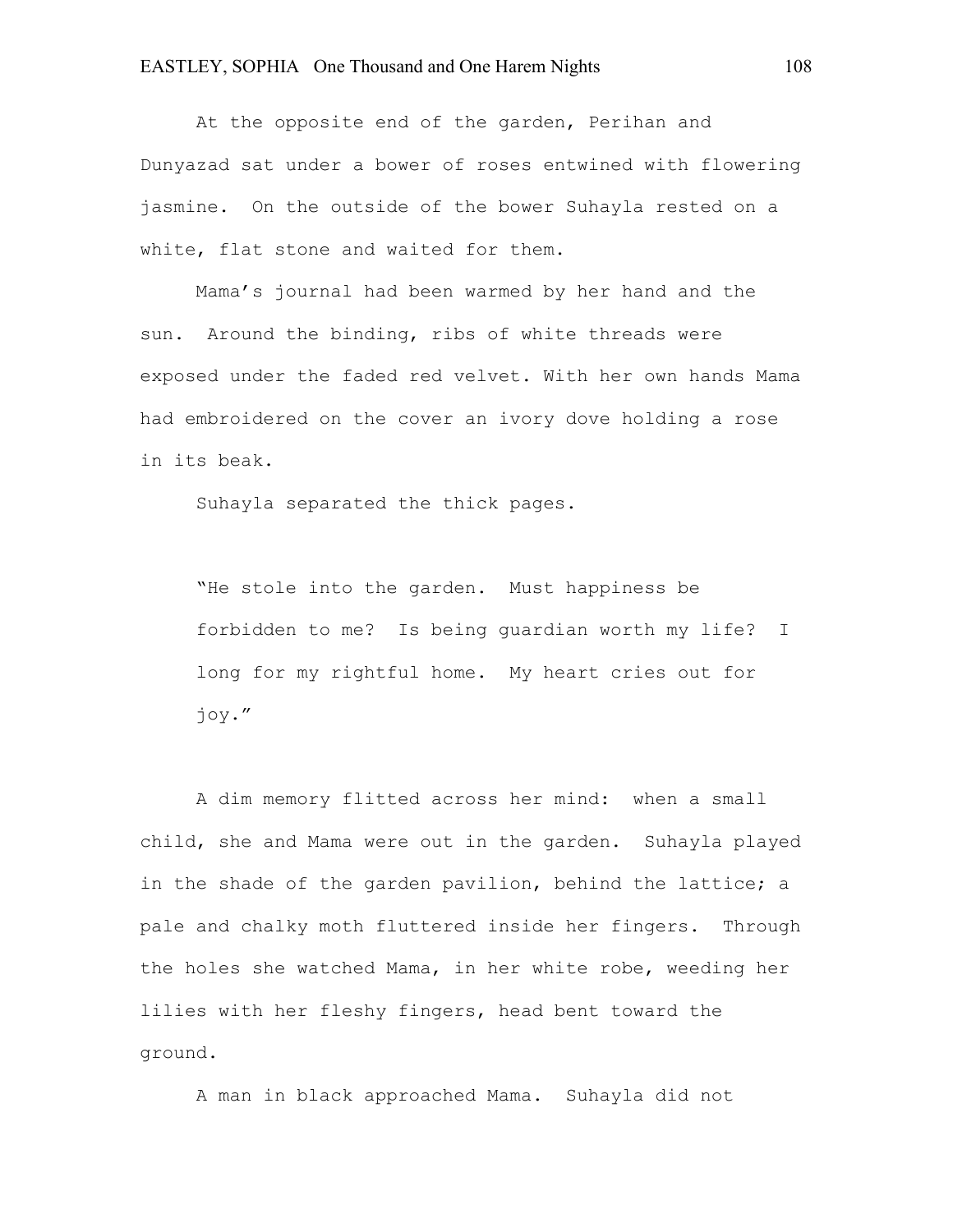recognize his voice, his low murmur. "Then your daughter-."

"No, not now—not ever." Ma's voice tensed into a high pitch. "Over my dead body."

"Then it will be the worse for you." He disappeared around the corner of the limed, mud-brick house.

Mama came to her and gathered her up in white robed arms, tears wet her face. "Let's think of a desert camp--" She kissed my cheek. "Where no one will find us." Mama carried Suhayla under the scented jasmine and into the house. "Tonight we'll look at the moon. It will be a pearl."

Suhayla sang. "The moon will be a pearl."

She stared out over the rich tapestry of the garden. "Oh, Mama, who was that man? Why did he want me?"

Viewing the palace from this vantage, she saw a great hulking expanse of white marble, domes and turreted towers. In back of the pavilion, the garden wall extended far. Behind the perpendicular wall stood a lone tower with an indistinct turret; one solitary window in the upper most part of the tower looked out over the garden. A turbaned man appeared in the window and did not move.

When the princess rose, Suhayla glanced back to the tower and the man had vanished. Perihan and Dunyazad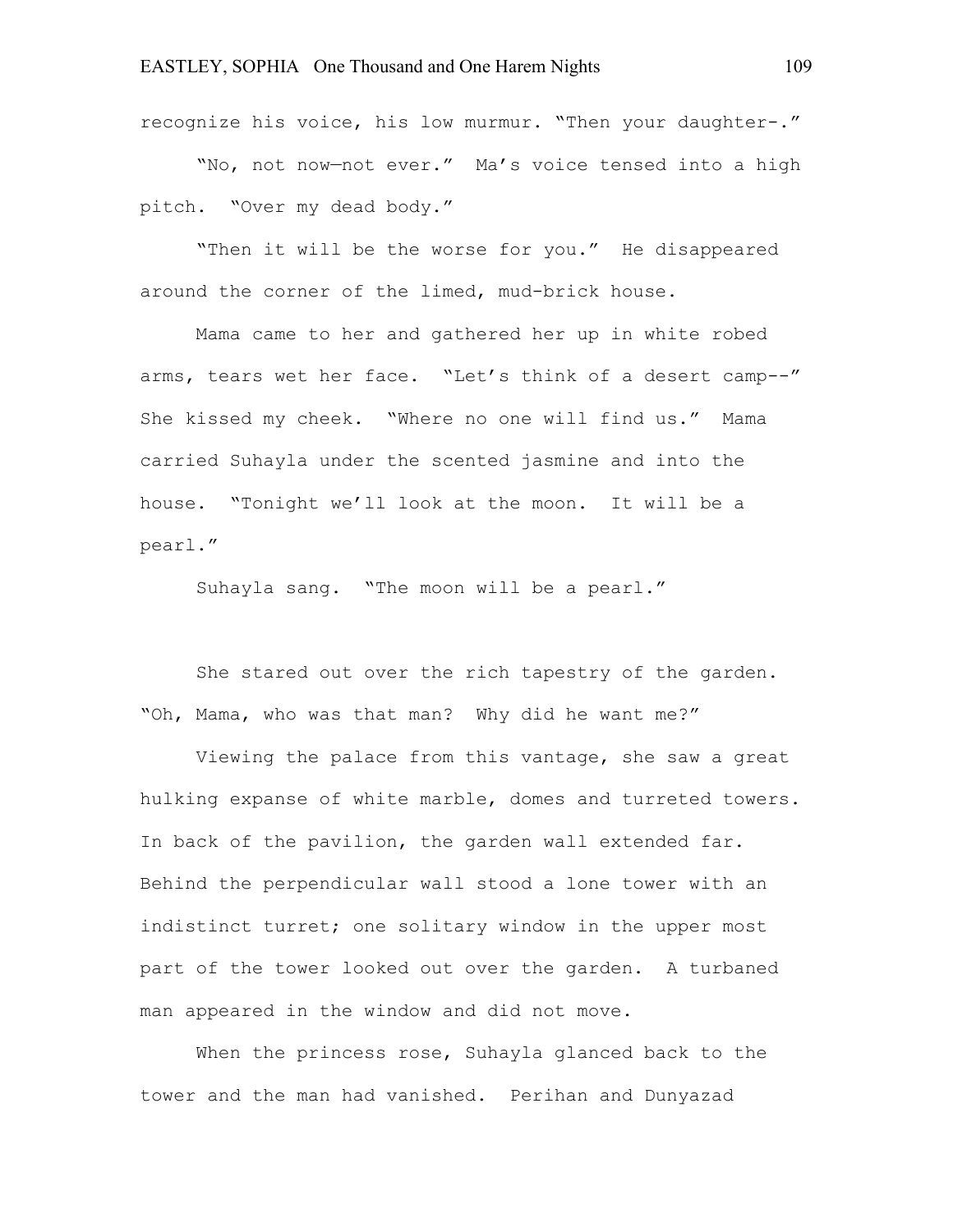## EASTLEY, SOPHIA One Thousand and One Harem Nights 110

talked intently to each other as she let them walk out ahead. Suhayla did not mind. The water in the fountain glinted in the sunlight. In the middle of the path she stopped to examine the tower again, but the glare of the sun from the water blinded her. Suhayla held her hand over her eyes.

Perihan looked in the direction of Suhayla's gaze and narrowed her eyes. "That is where he will stay until he dies." Perihan and Dunyazad turned around.

"Now my daughter, in only two weeks you will see your beloved Farir, and the official engagement ceremony will be performed. I made preparations for our guests. Chambers will be readied, the food supplies are being brought into the storage rooms, and the musicians instructed." Perihan put a finger to her chin. "But I am disappointed the orange trees won't be in bloom."

"What jewels shall I wear for the ceremony?" Dunyazad's eyes widened.

"The Sultan will provide those my dear, and I am sure the prince will gift you some as well."

A butterfly fluttered before Suhayla, its wings, petal thin. Onyx eyes stared out of the deepest indigo and emerald. She laughed forgetting herself.

Both women turned, their faces ugly with disdain.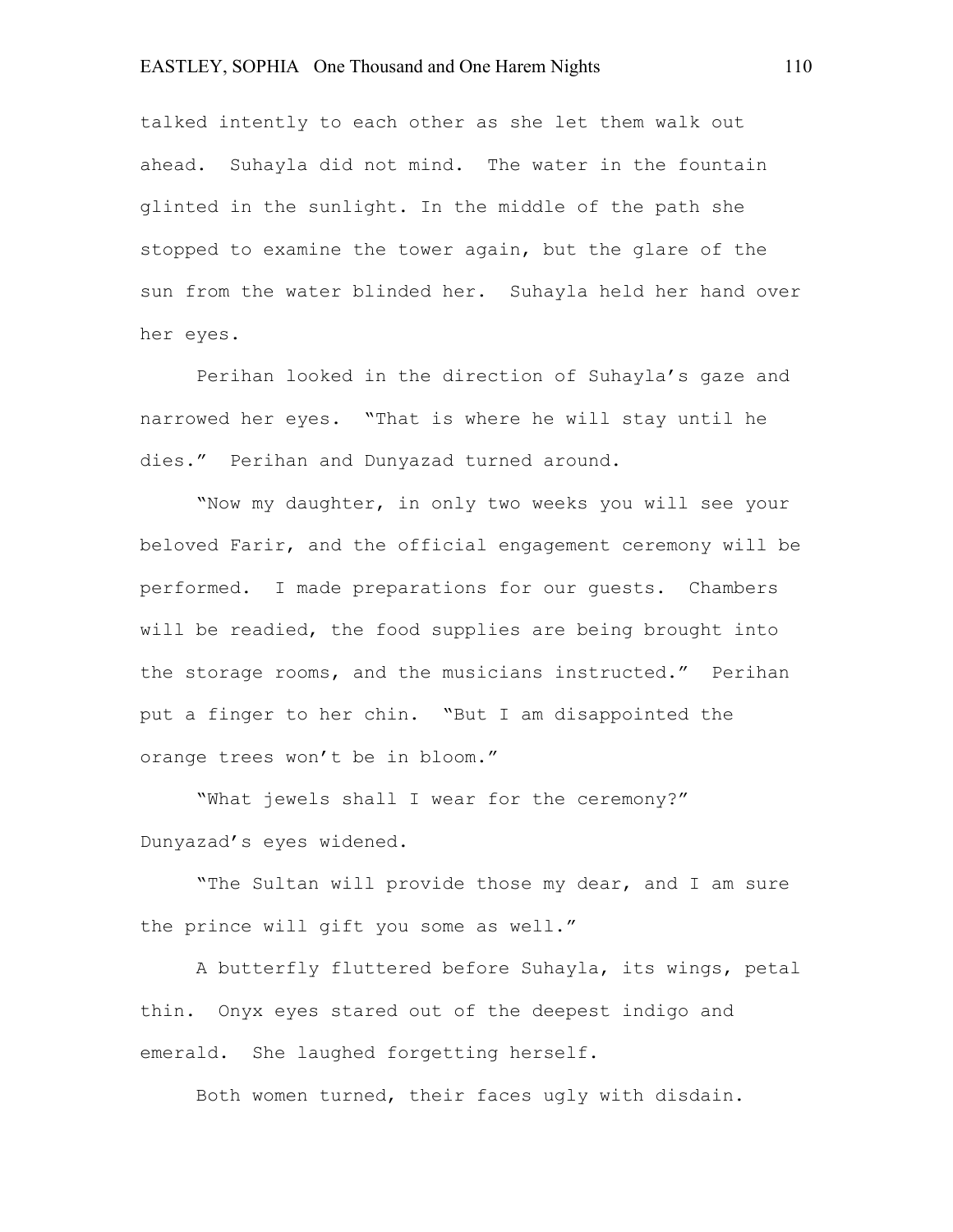"How beautiful." Dunyazad leapt after the butterfly. "It's mine, it's mine!" She tried to enclose it in her hands.

Suhayla stepped toward her and the creature to look closer upon its jeweled beauty.

"No, Suhayla." Perihan grasped her arm. Suhayla had the image of a scimitar glinting in the sun and slicing through a delicate neck. Blood spurted and poured out onto an embroidered ivory chemise. A head rolled away; staring, dead eyes turned in their sockets.

Her mind reeled: eyes, ebony pupils in their pools of white and edged with kohl were life like. She saw a red corridor of crumbling walls, and could not help but gasp pushing the Sultana's hand away. Suhayla's stomach churned; the vision faded.

Suhayla put her hand on her chest to calm her rushing heart. She looked away to the emptiness and peace of the garden, wishing to seek refuge alone.

# Oh Allah, what is this terror?

"What ails you?" Perihan's voice hung around her. "Go to the shade, leave us."

Her pulse steadied, leaving Suhayla with a hollow emptiness inside. She stumbled away from them and stood in the shade of a tree until she regained her balance.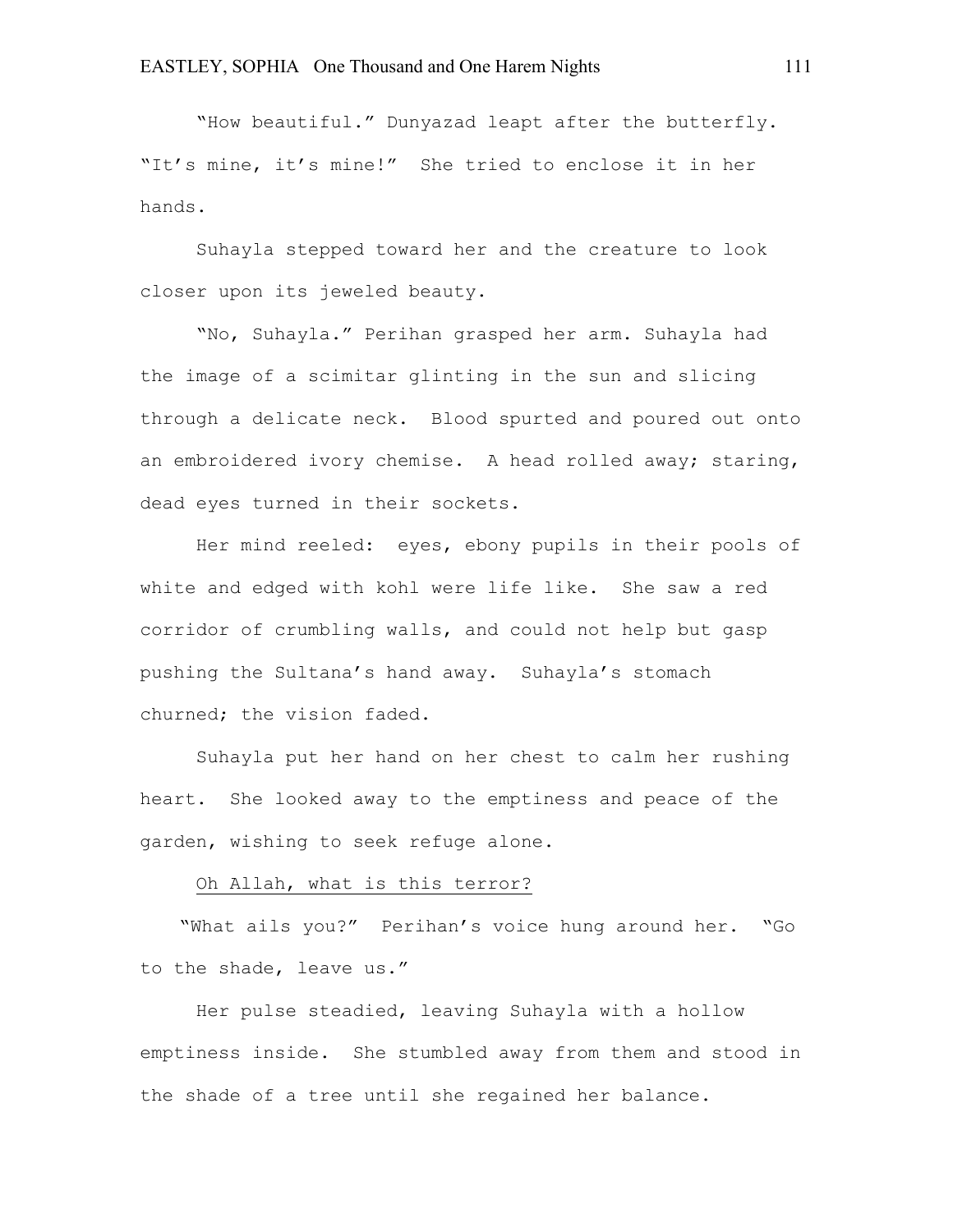Whether it was the shock of her mother's death, or a sickness she did not know. Or was she haunted by evil djinn, as Najmah's grandmother warned?

The cry of a flute, a plaintive song of love, pulled at her soul. She glanced around to find the musician, and discovered the music issued from the lone tower.

In the window sat the same young man she had seen before but without a turban. His long hair, darker than the shadows behind him, fell upon his shoulders. His beard hid some of his pale tunic. With deft fingers, he continued to play. Solemn notes of spun silver filled the air.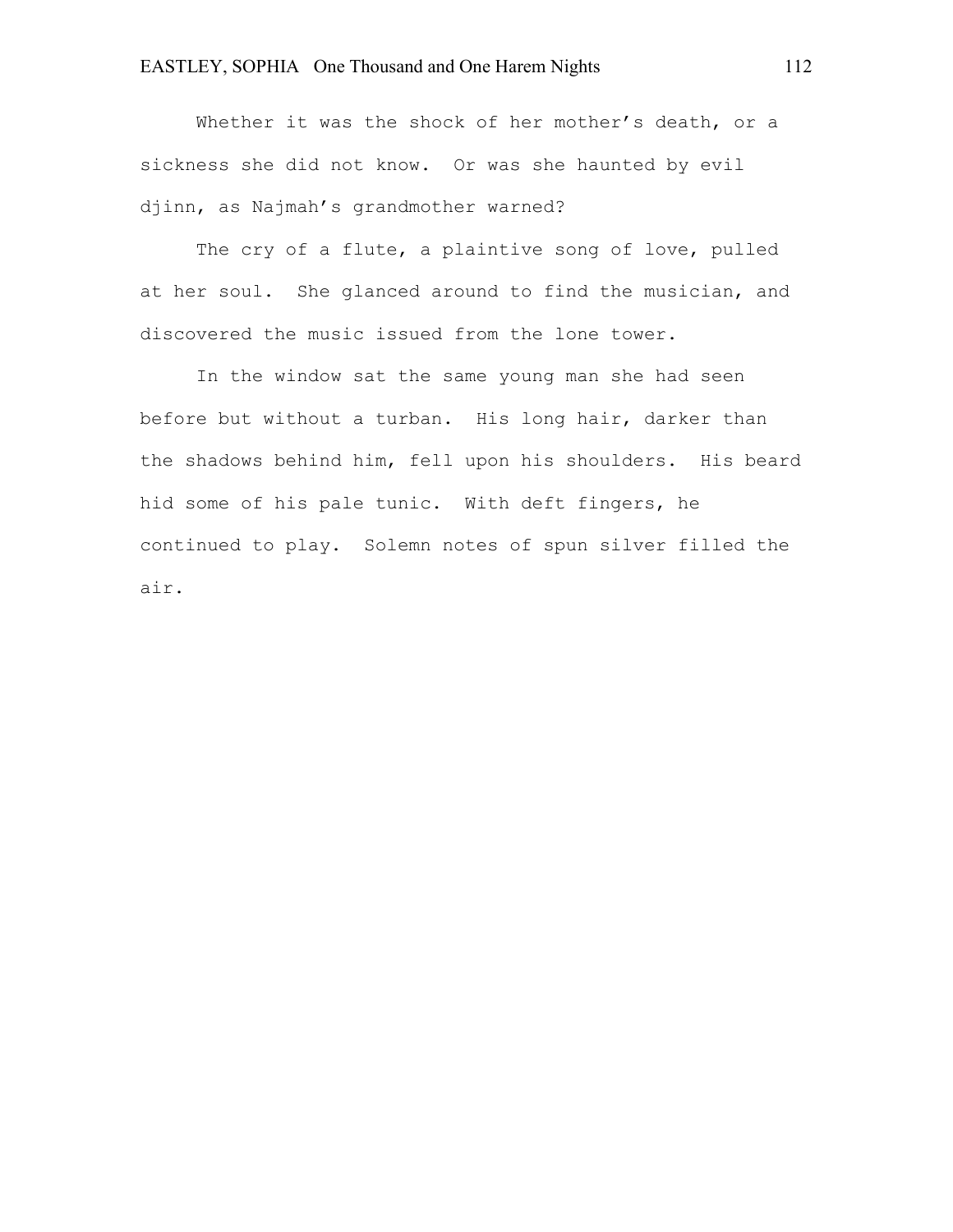#### CHAPTER TWELVE

The salon stretched a dizzying length, a forest of marble columns supported the vaults overhead. Polished bronze braziers and Venetian mirrors reflected the patches of speckled light from the distant windows, lit the shadowy interior with a dim glow.

Women filled the scarlet carpet, lounging on pillows, or on the low couches that extended the whole of the room under the windows open to the courtyard and gardens.

A hush descended upon the hall as Dunyazad and Suhayla walked past. The women focused upon them as dogs eye raw meat. Whispers and words were murmured as they walked by.

A large group gathered around a charcoal-skinned woman who was elevated higher than all others on one of the round velvet divans in the center of the room. She held court as if queen.

The African watched Suhayla silently through half lidded, piercing black eyes. She was tall and statuesque, with a broad, flat forehead. Although her eyes were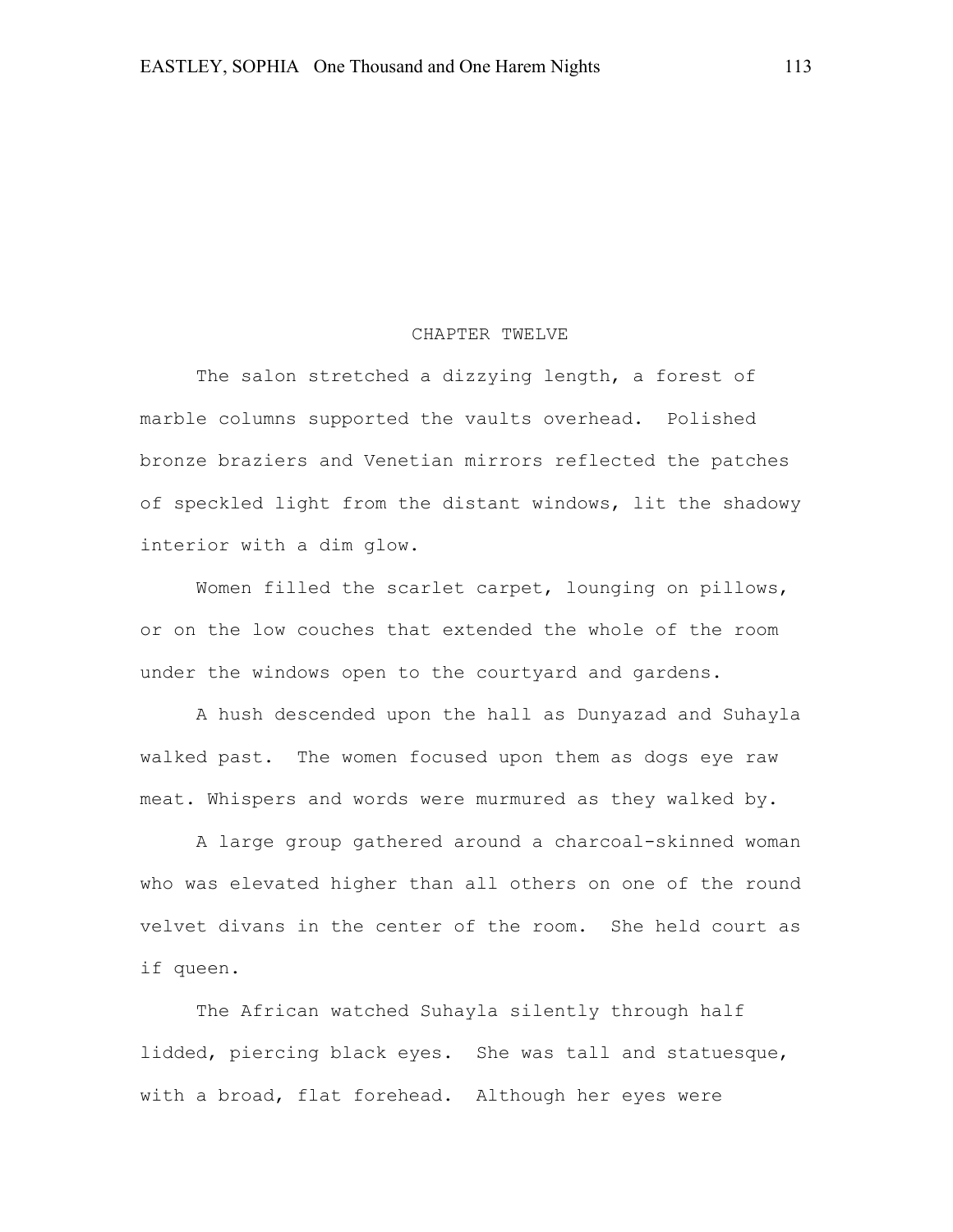## EASTLEY, SOPHIA One Thousand and One Harem Nights 114

creased with age, they were hypnotizing, deep ebony, sharp as flint. Her fleshy lips punctuated a long face. Flashing gold, her arms draped from the divan and her black feet dangled in beaded slippers. Her gaze bore into Suhayla. She could not hide; secretly she was intrigued. Suhayla returned her attention to the princess. When they passed into the smaller chamber, chatter resumed and resembled the chirping of birds.

Beyond, in a private sitting room with one shuttered window, a few oil lamps shed doubtful light. The sun's rays threw a pattern of star-like shapes before the divan.

"Stand there." Princess pointed.

So Suhayla stood with her back to the wall, at least she had a peak at the courtyard and gardens. She rocked from toe to heal--never able to keep still for long—-in her slippered feet.

"The darkest one," Dunyazad said, "in the center is from Ethiopia; originally a slave, Fatima is the Sultan's favorite. She advises Sultan on matters of state occasionally, and rules the harem when Mama isn't there. Mama detests those women." Serving women set down platters of food, glass cups and a bronze pitcher of tea before princess.

"Suhayla, the tea."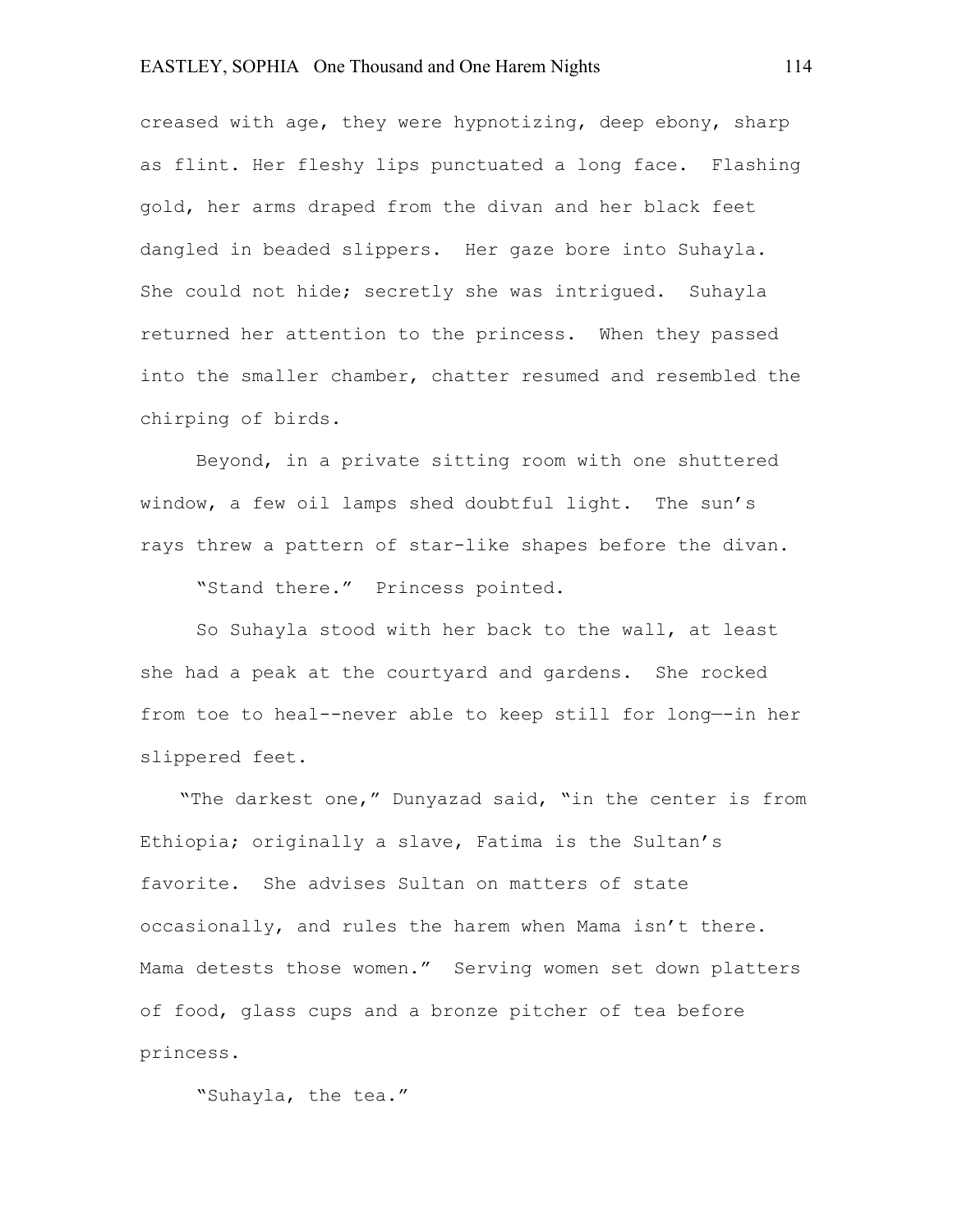## EASTLEY, SOPHIA One Thousand and One Harem Nights 115

On soft, silent feet Suhayla darted to the princess and knelt. Suhayla held up an oriental porcelain bowl of sweet smelling rose water. Princess dipped her fingers, a ruby flashed. She set down the bowl and dried the princess' delicate fingers with an embroidered silk cloth.

From the brass pot Suhayla poured the hot liquid into a venetian glass. Aromatic steam arose into her face. "Open the screen, I wish to view the garden." Suhayla arose and parted the two panels of lattice, swinging them out. Resuming her position, she looked out under a colonnade.

Beds of poppies, roses, and other flowers delighted her eyes. From the fountain water flowed, spilling into the pool below, and filling the room with its tranquil sound. Suhayla thought about what the Sultana and Princess had said about the man in the tower. All the beauty belied any cruelty, or sadness. Who could the man, the flute player be? And why did he need to stay there until his death? She stared beyond: the distant wall, the solitary turreted tower. The prince sat in his one window, high above the ground near the top of the turret. How could he be evil or dangerous, locked up in a prison from which there was no escape? What did he do during all those interminable hours as the sun rose, sailed ever so slowly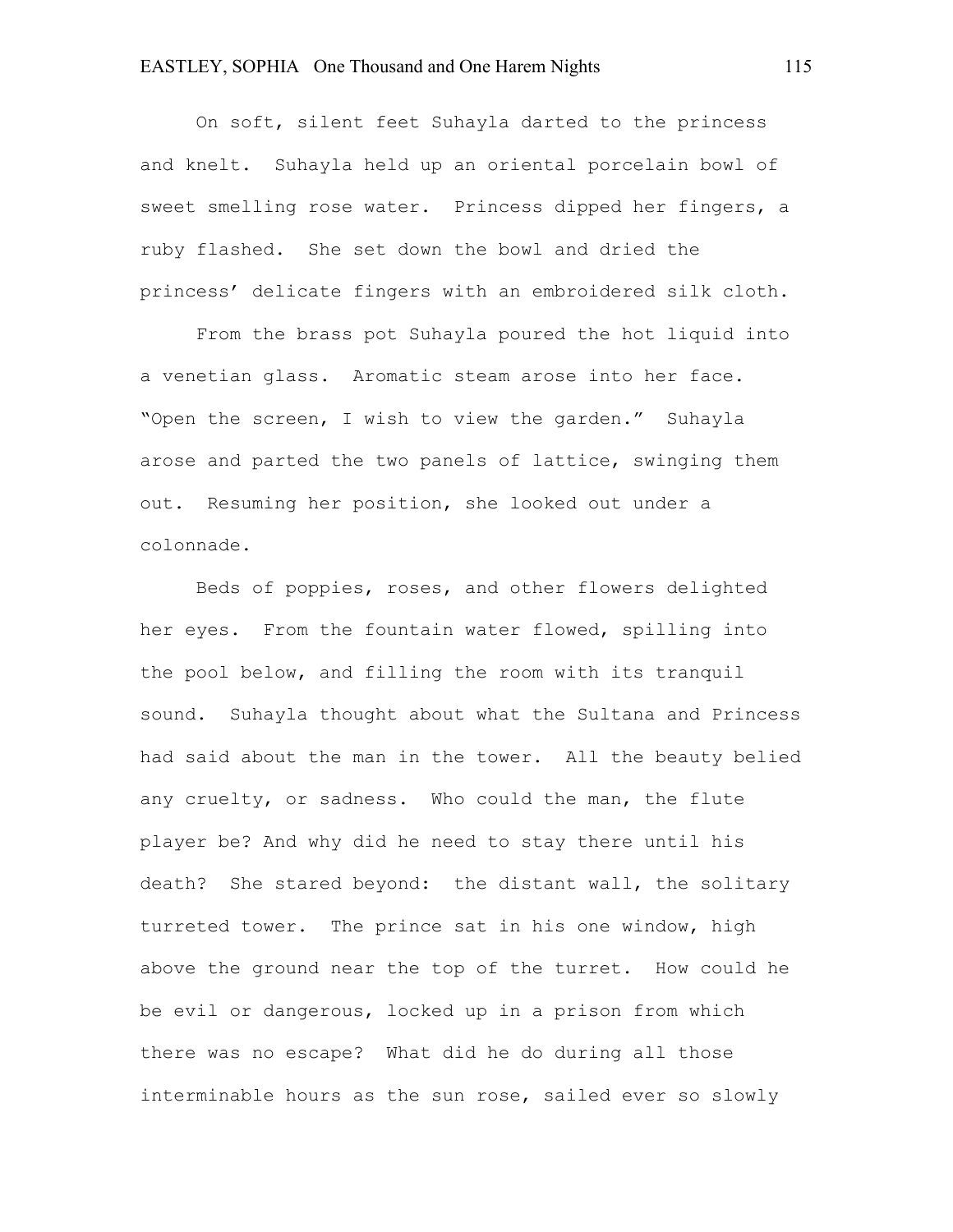across the sky, to then be swallowed by the veil of night.

A shiver of cold went down her spine.

When Baba kissed her, she had a vision and an ominous feeling. When the Sultana grasped her arm, in her mind's eye she watched a beheading. Each time someone had touched her, she had a vision, a brief glimpse of some event. And why did she keep seeing a corridor the color of blood? Was her fear bleeding horrible images? Was she causing ill? Did the djinni connect her to some ancient curse unbeknownst to her?

She longed for home, for Baba. Yet even he felt almost as distant as Mama.

Music floated in the air amidst the fiery, late afternoon light. A slow hypnotic melody, beautiful yet sad, a song of love and desolation; she wanted to cry.

"Oh, do sit and stop swaying like a camel."

Suhayla perched herself on a pillow.

The princess sipped from the silver edged glass. "Sultan allows Fatima too much power, even if she is the first wife." She plucked grapes and dates from the mound. "Mama says Fatima uses an evil djinni to keep the Sultan in love with her." She laughed. "Her magic didn't bring her a son. The cheese and the dates are mine. Eat the figs, I don't want those."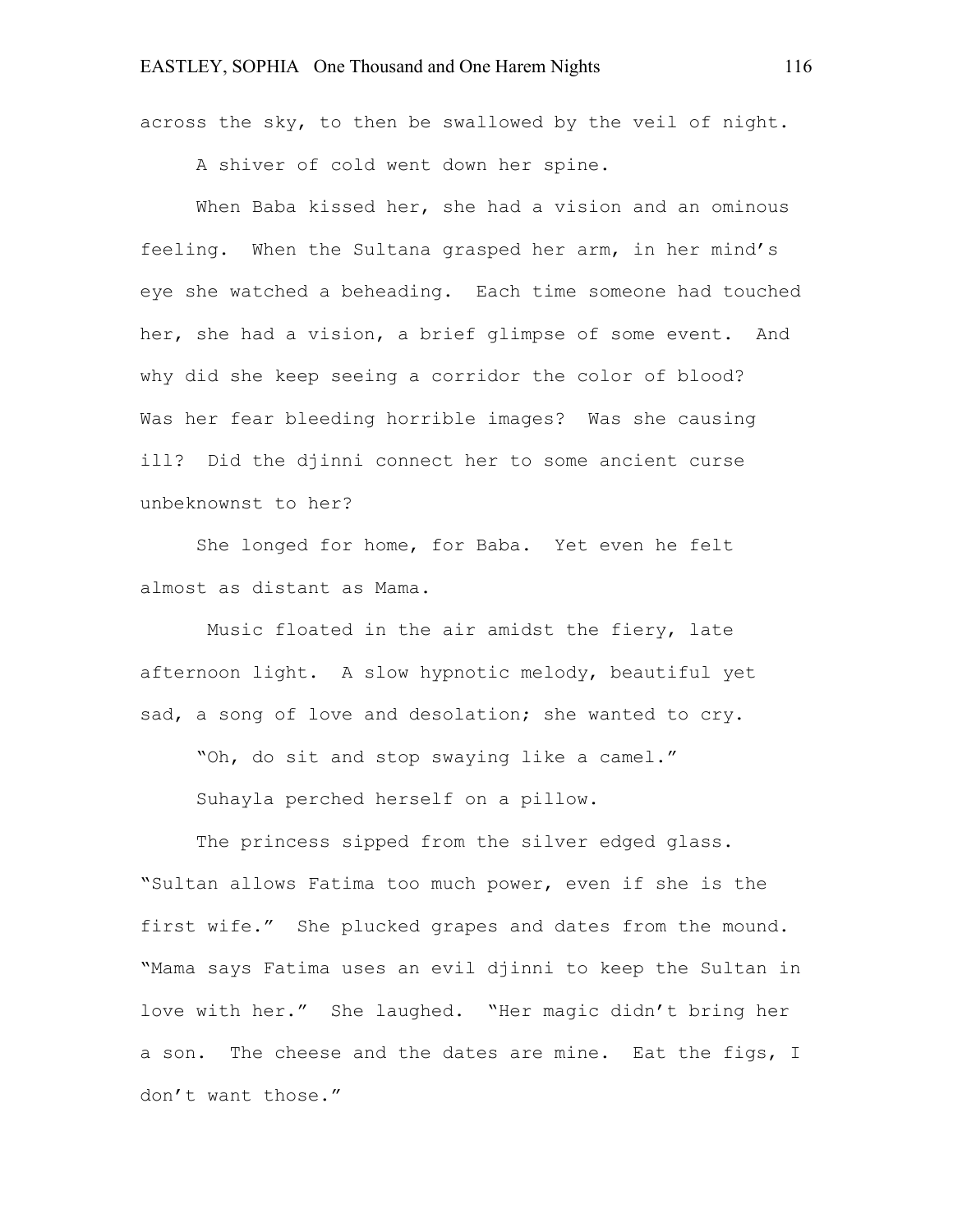Suhayla lifted a block of juicy, herbed cheese to her mouth and swallowed. "My family is originally from Bylbos. The Sultan's army crushed the ruling family and installed my father's family in their stead. Our lineage is old, going back to the time of the Prophet. We are said to be descended from one of Mohammad's early wives. That is why I am a princess and am to marry the Sultan's son, Prince Farir." She shook her head toward the salon. "They are fond of stories and will take a silk knot and weave it into a shawl."

The fragrant tea tasted of roses and jasmine and slid down Suhayla's throat easily, warming her belly. She looked to the other end of the grand salon where the group of women were resting, laughing, and talking. Again, she had the sense someone watched me.

"Don't talk to them."

She choked down an olive. Inside she groaned.

All Suhayla said to her was yes, princess, no, princess. She treated her hardly better than a slave. How was she going to manage living in this place if she could not speak? How could she live by answering solely to her? My heart cried out for freedom to run in the garden, read when she wanted, and talk to others. Every day her mind revolted with each of princess's commands. Suhayla yearned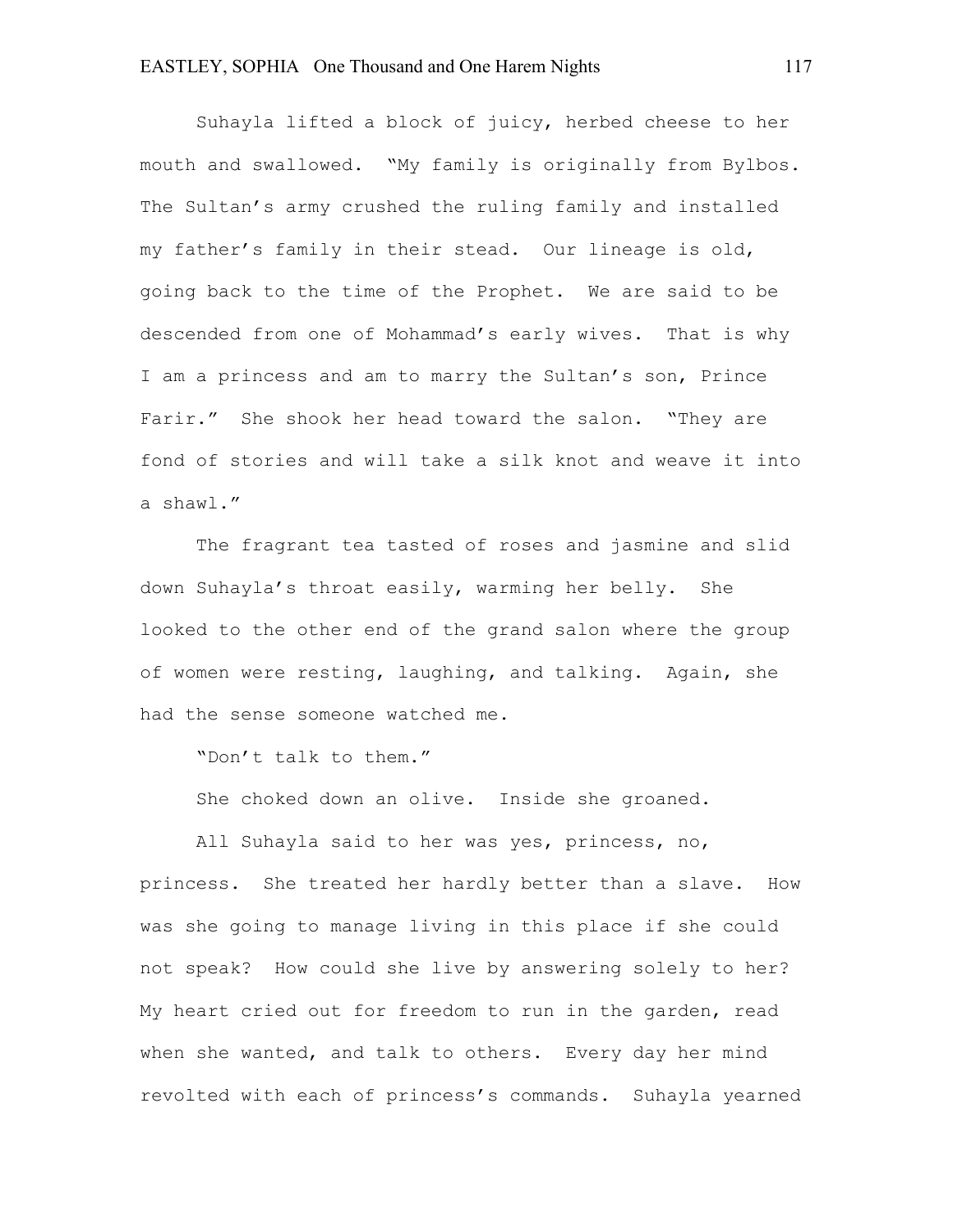for someone to talk to.

"Mother will want us to attend to her." Princess drained her cup and handed it to Suhayla. She arose. "Wait here, I must fetch Neesha."

"Yes, princess." Suhayla's curiosity entreated her to turn and walk out into the corridor to look upon the harem women.

In the center of the crowd, the Ethiopian held court. Conversations and murmured debates, the timbre of their voices drew Suhayla closer. Amid the gloom in the center of the hall, glints of jewels and beads accompanied their movements. Kohl lined eyes peaked out from blackened brows, turbans, and shimmering, beaded veils. Limbs were entangled and pungent smoke from their hookahs drifted.

"You are the new handmaid." Fatima's voice echoed. All heads turned to me. "The quiet one who follows the princess like a shadow. She let you off your tether."

"I am no one's slave. I could leave if I wanted." Titters escaped the smiling lips of the women.

"Perhaps you put up with her to procure yourself a husband of a higher station?" Their chatter arose as if from a bevy of doves.

"No, I do not want a husband, not yet anyway. I will return to my father's home and look after him."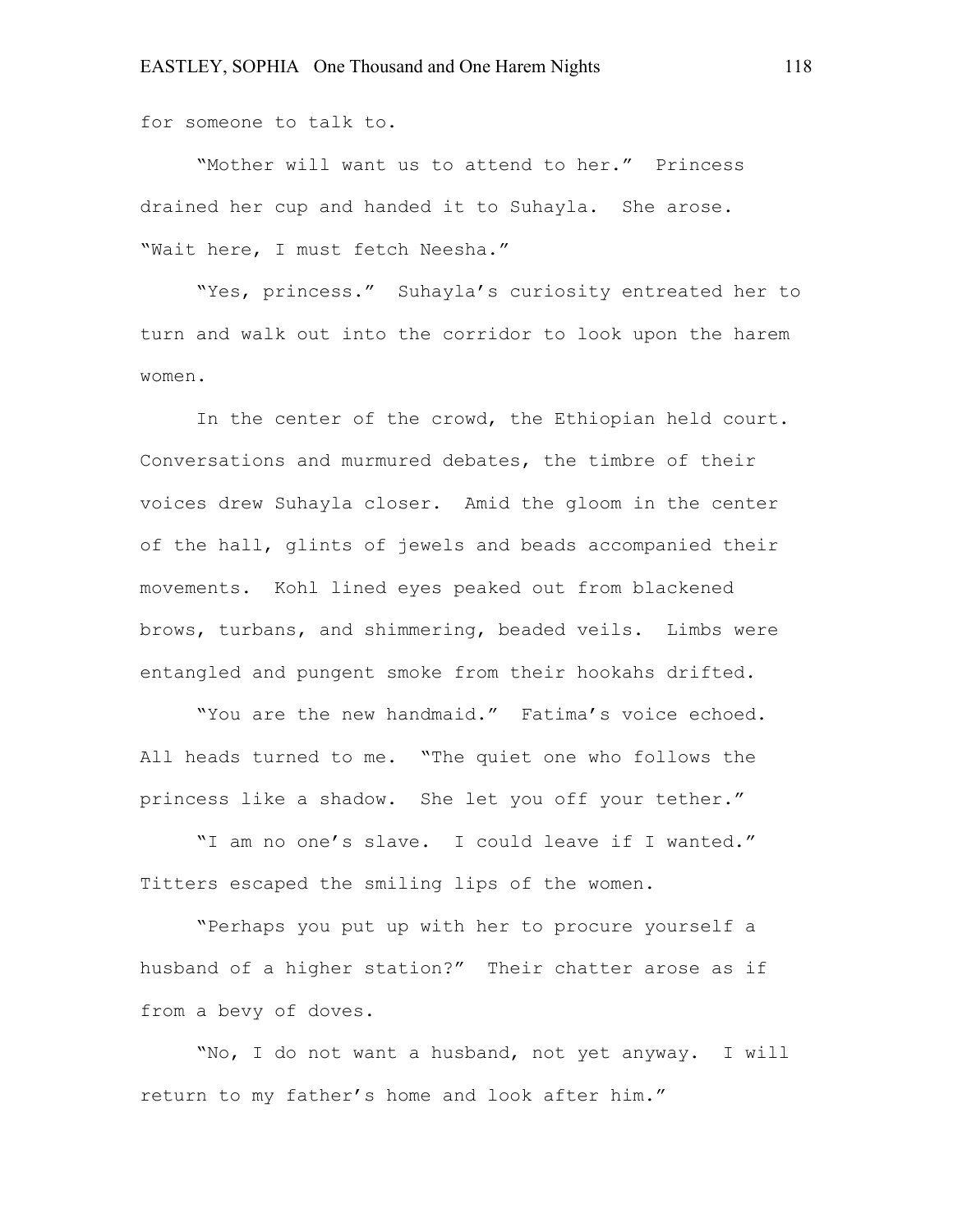"Ah, the dutiful daughter. I'm sure we can find a steward, or perhaps you need a warrior, handsome and muscled, to cause your flower to open," Fatima said. A grin slid across her face.

"And make her fat with child." Another woman added, giggling; and struck Suhayla like an out-of-tune instrument. A warm blush arose in her cheeks.

"My studies and my father are all I want."

"The young woman knows her mind, but does she know her heart?" Fatima grinned revealing ivory teeth, and her gaze slid from Suhayla to the hall. "The heart is the place of secrets."

Princess approached, sweeping past her without a glance, chin in the air. Suhayla followed in her wake and almost had to run to keep up with her down corridors and through heavy doors.

Once in the princess's private sleeping chamber, Neesha jumped from her arms and ran from the room. Dunyazad slapped me hard. "I told you not to speak with those women."

"You said I was not to ask you anything, or begin a conversation with you. I am a free person and not a slave. When I am not with you as your serving maid, then I will speak if my heart and mind desire it."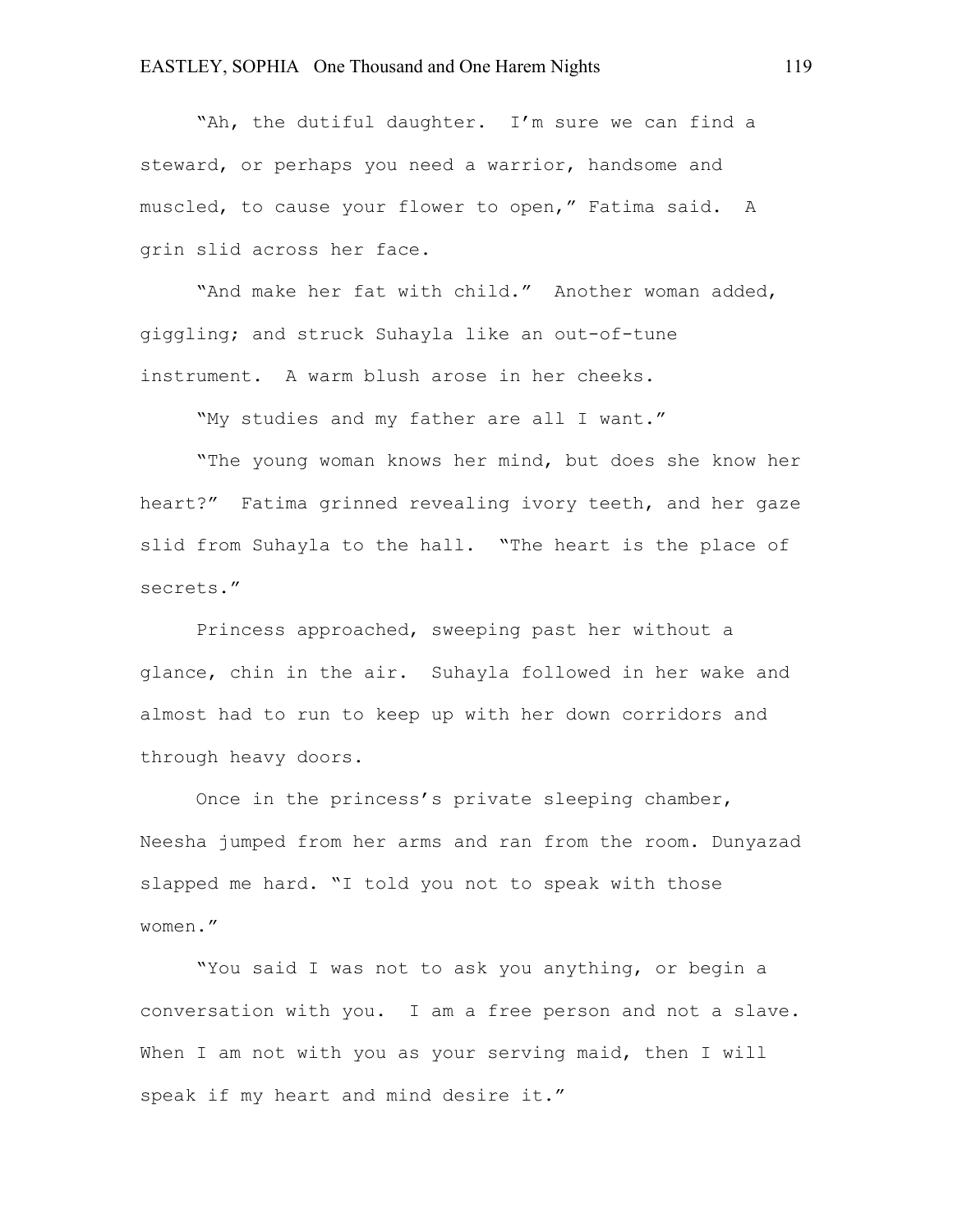She threw open the lid of her chest throwing old, worn veils at her. "You are nothing. You are not royalty, not even a noble." Silks swished to the floor pooling around Suhayla's feet. Hands on her hips, she glared at me. "If you do not do what I wish, you will go and be a cleaner of the palace scrubbing floors from morning till night—your hands turning into prunes and your knees turning to leather!"

She stomped out of the room. Mama would be proud of her. Mama had often said, 'To gain respect one had to listen to one's heart and mind and the whisperings of Allah.'

#### CHAPTER THIRTEEN

In the grand salon, fifteen women gathered about a different woman, an Oriental one whom I had met before.

The woman lay on the divan usually reserved for Fatima. Heavy gold bracelets round her wrist rang as she picked up a strange instrument. With one long thin rod, she rubbed the taut string against the others along the neck, and plucked or pressed the strings down; with long, curving, talon-like nails. Her ivory fingers appeared to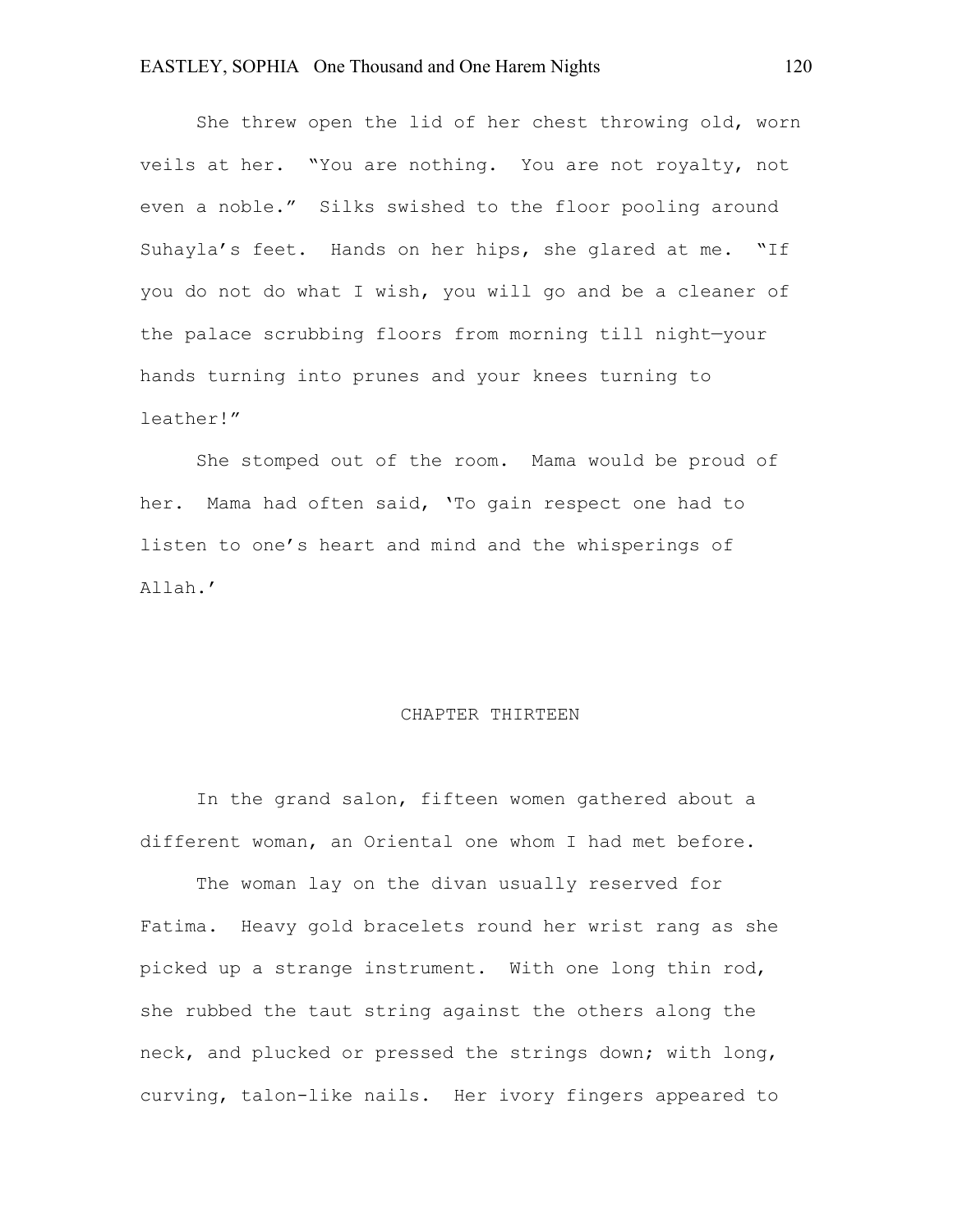# EASTLEY, SOPHIA One Thousand and One Harem Nights 121

be so delicate, they looked as if the bones would snap at the least amount of effort. Her lips were pressed together and colored as if by cherries, that combined with her black locks contrasted sharply against her porcelain skin.

"My song--a girl travel long distance, live in husband's house. Never see mother again." Her highpitched voice was tinged with a slight rasp, and her narrow eyes appeared lidless. Suhayla could imagine some sorcerer fashioned her from the Orient's whitest gold.

Suhayla tried not stare.

The instrument whined like cicadas. Her voice mimicked a high-pitched birdsong mingled with the creaking of trees in the wind. When finished she looked down a minute, sighed and rested the instrument on her lap.

"My Mama is with Allah," Suhayla said.

"I not remember Ma. Where is she?" She shrugged and continued with another song.

Preceded by chatter and high pitched voices, Fatima and her procession approached from the main corridor, which ran from the women's apartments to the grand salon. In a rustle of silks, Fatima strode toward them with confidence full of coiled grace. If daggers could kill, Husniya, the Oriental woman would have been dead.

She stopped playing and with a slow defiance removed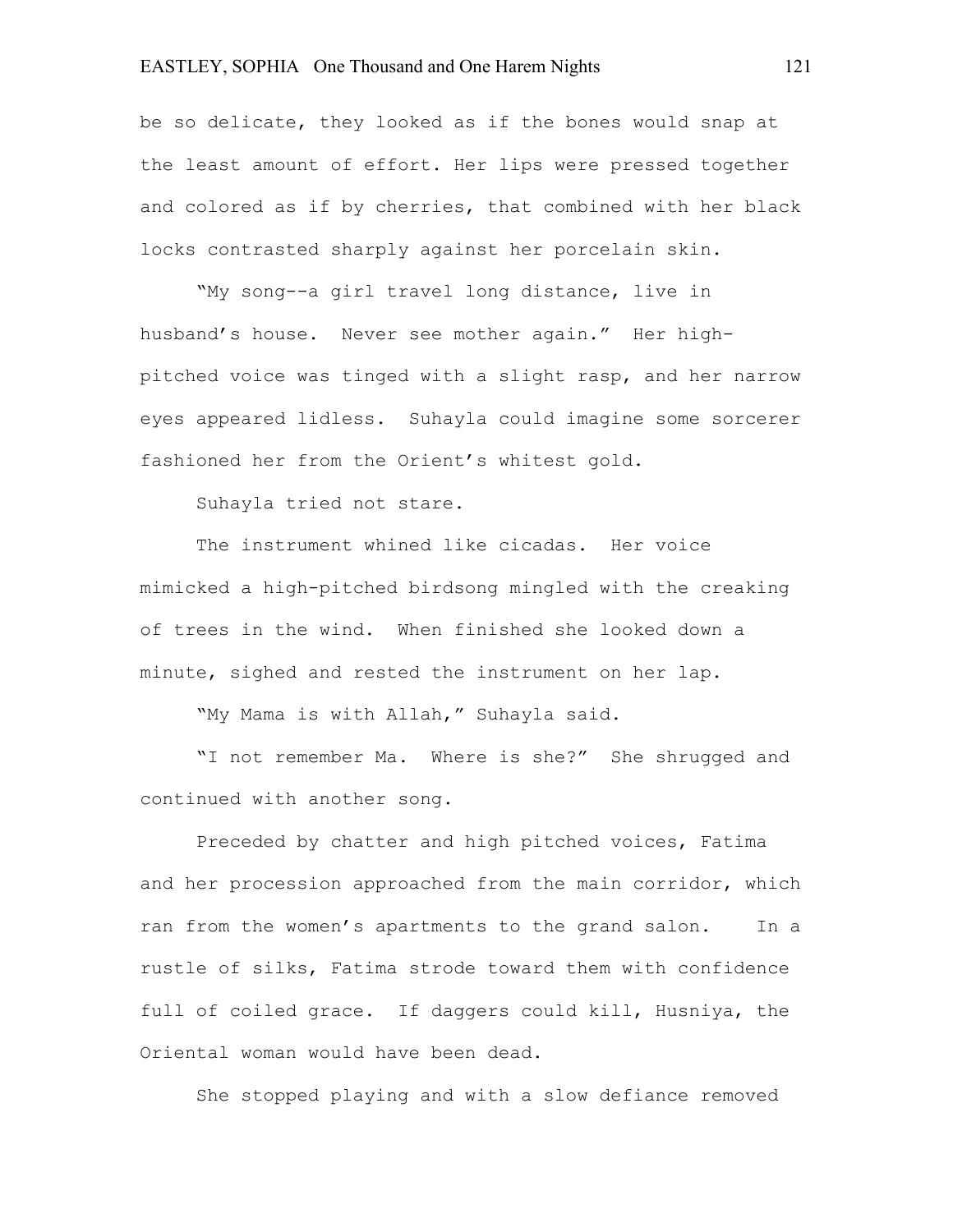## EASTLEY, SOPHIA One Thousand and One Harem Nights 122

herself from Fatima's divan. Head held high, she stepped down. Husniya walked three steps away from the divan holding her instrument. She turned to Fatima. Her voice rose in pitch. "You may have. Each full moon bring me closer."

Bold and regal, Fatima gave a deep chuckle. "Don't forget, Husniya, I am the one named after Fate. None of your endless prognostications have come true."

# CHAPTER THIRTEEN

"So you are already a favorite of his."

"I don't know what you refer--" Then at the edge of her vision Suhayla saw him. Neesha had silently followed her. The ivory-sable cat sat near her and looked up with his large yellow eyes as if wanting her to do or say something.

"I gifted him to the Princess when she first arrived, a pleasant child then," Fatima said. "He likes you."

"I don't know why, I've never touched him."

"Oh, they can sense all. Soon he'll be begging your gentle strokes." She grinned, motioned to her servant. "Dania, new fruit and cheese. Wipe down the platter; it may have been poisoned." Within moments the serving girl returned with a brass tray mounded with fruits, bread, and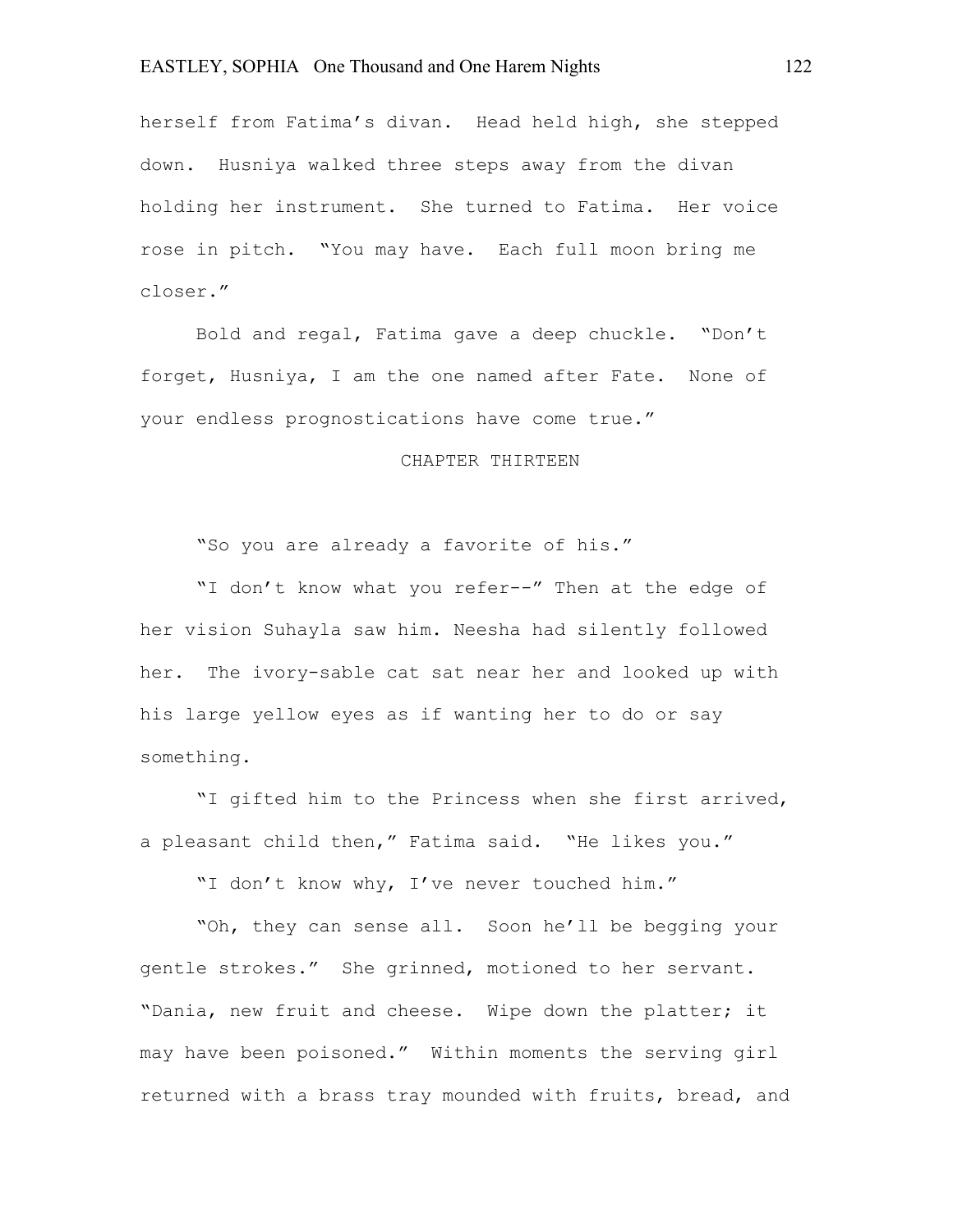cheese. "Ah, Allah be with you Dania." She bowed and went to the corner and stood.

"Come closer." Fatima patted a pillow next to her. Suhayla hesitated.

"I won't bite," she said. With her slim, ebony fingers, Fatima poured tea and motioned toward the food.

Suhayla settled herself on a pillow and watched Fatima. Like a lioness she quietly observed all the women: who came and went from the harem, what they said, as if the world were hers to command. She embodied some kind of inner power that piqued Suhayla's curiosity. They all greeted her politely, following Fatima's lead.

"How is your Baba?" one woman asked.

She nodded. She pushed away the image of him surrounded by a thick cloud of smoke.

"Where are you from?"

Fatima looked over at me. "Let me see your hand."

Suhayla did not trust this woman nor did she want to have any terrible foreknowledge of her life. She felt burdened enough.

"Oh, come," she entreated.

A young woman in white and green silks smiled to Suhayla. "She is a palm reader. She does this with everyone she meets. Fatima lives up to her name. She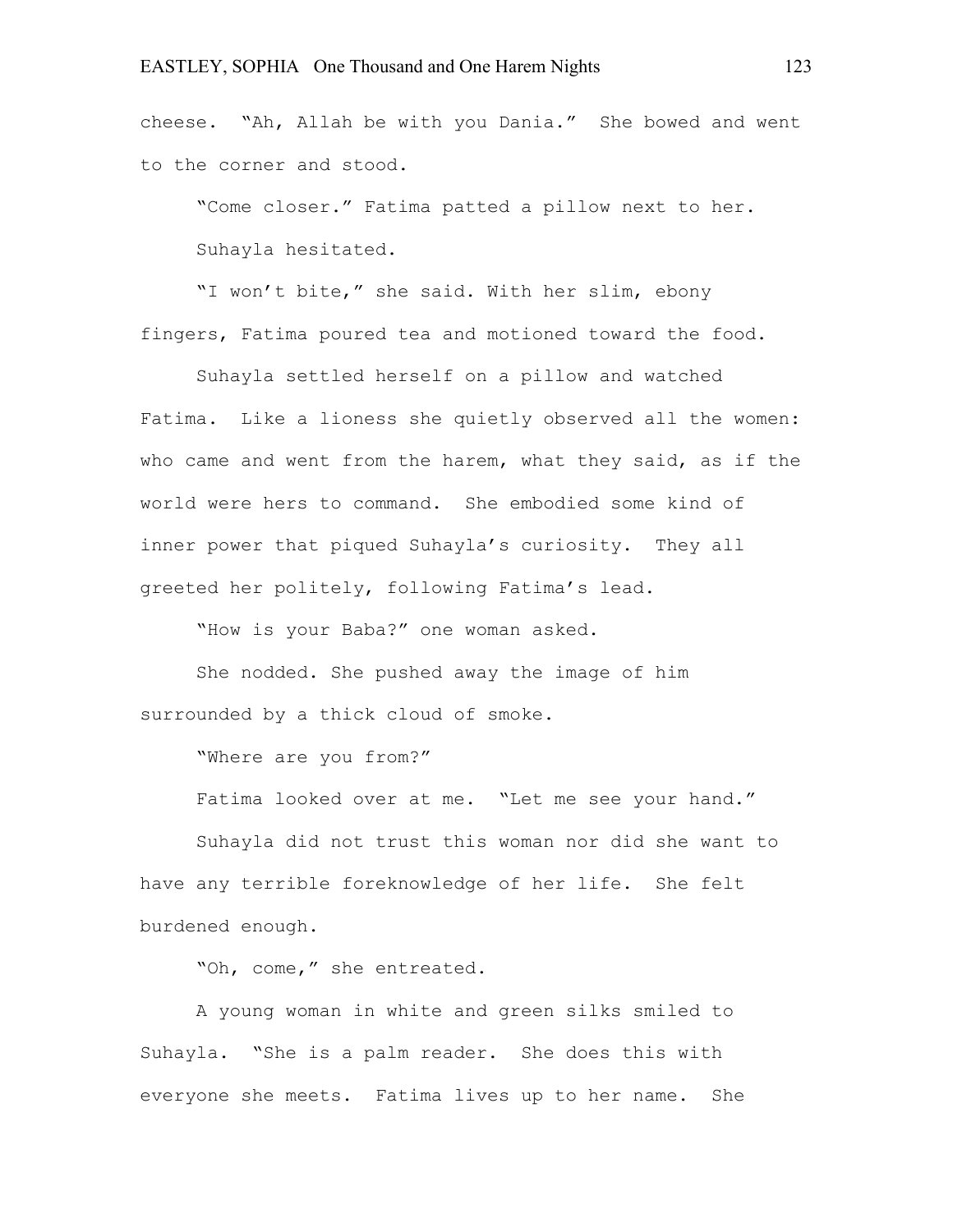foretold my future."

"Give me your hand." Fatima had a serious glint in her eyes. She could not think of a way to say no, and cringed when she clasped Suhayla's hand.

Swirling mists filled her mind's eye. Lioness statues lined an avenue in the desert. Haze drifted into the realm and hid all: a young woman with the face and grace of Fatima turned toward her, but with hollow cheeks and eyes, sickly skin; sorrow filled her tearing eyes. Suhayla jerked her hand from the warmth of her grasp not wanting to see more. Oh God, why must she see these things?

"My, my." A deep voice entered Suhayla's awareness "Your face went pale. It's not as bad as that." She clucked. "Look, the band around your wrist represents your marriage. It is deep and sure, a strong union." Her ebony, slender finger pointed to my upper palm. "See? And there is your heart-line. It clearly joins together with your lifeline. Obstacles, yes, I see many crosshatches. In the end--" She pointed again and attempted to tap her ebony finger on Suhayla's palm. She moved her hand away.

"The end?"

Creases rippled across her forehead. "Mmm, I've never seen this before-two pillars. Once the obstacles are overcome--" She flashed a smile. "--An immense star;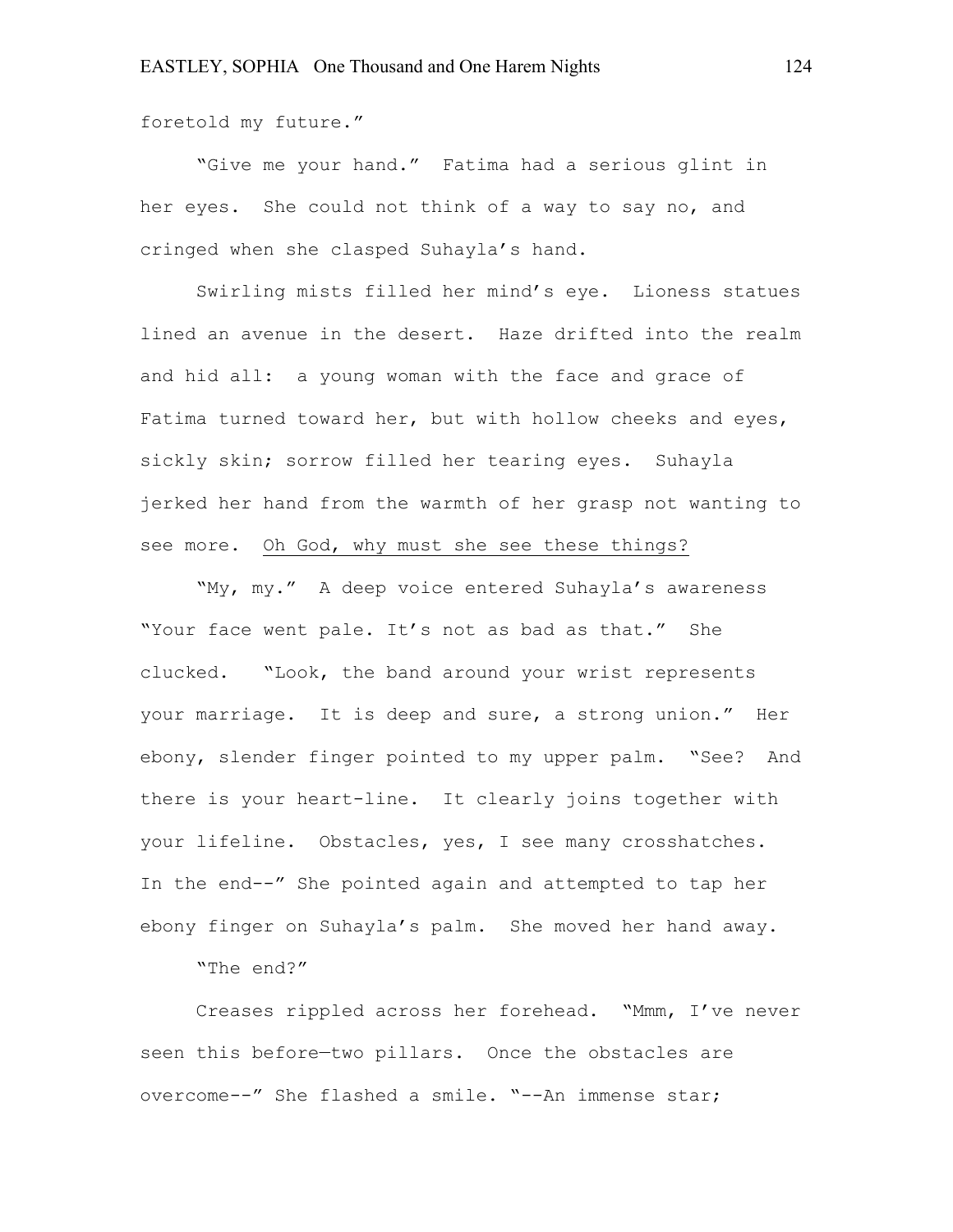happiness and fulfillment will be yours."

Suhayla's mind lingered upon the vision, an avenue of lions. The young woman clearly was Fatima's daughter; Suhayla had not seen her in the harem. She gazed down at her hand; flesh and skin were all she saw.

The other woman between us giggled. "She has a gift, does she not?"

ISuhayla nodded.

"I wonder who you'll marry," Fatima said. "No doubt living in the palace as the princess's shadow is part of your fate."

She looked up to Fatima.

"Where is your daughter?" Suhayla's question silenced the room. Anger then a mask, slid over Fatima's face; and for the first time she appeared to be an old woman haunted by grief.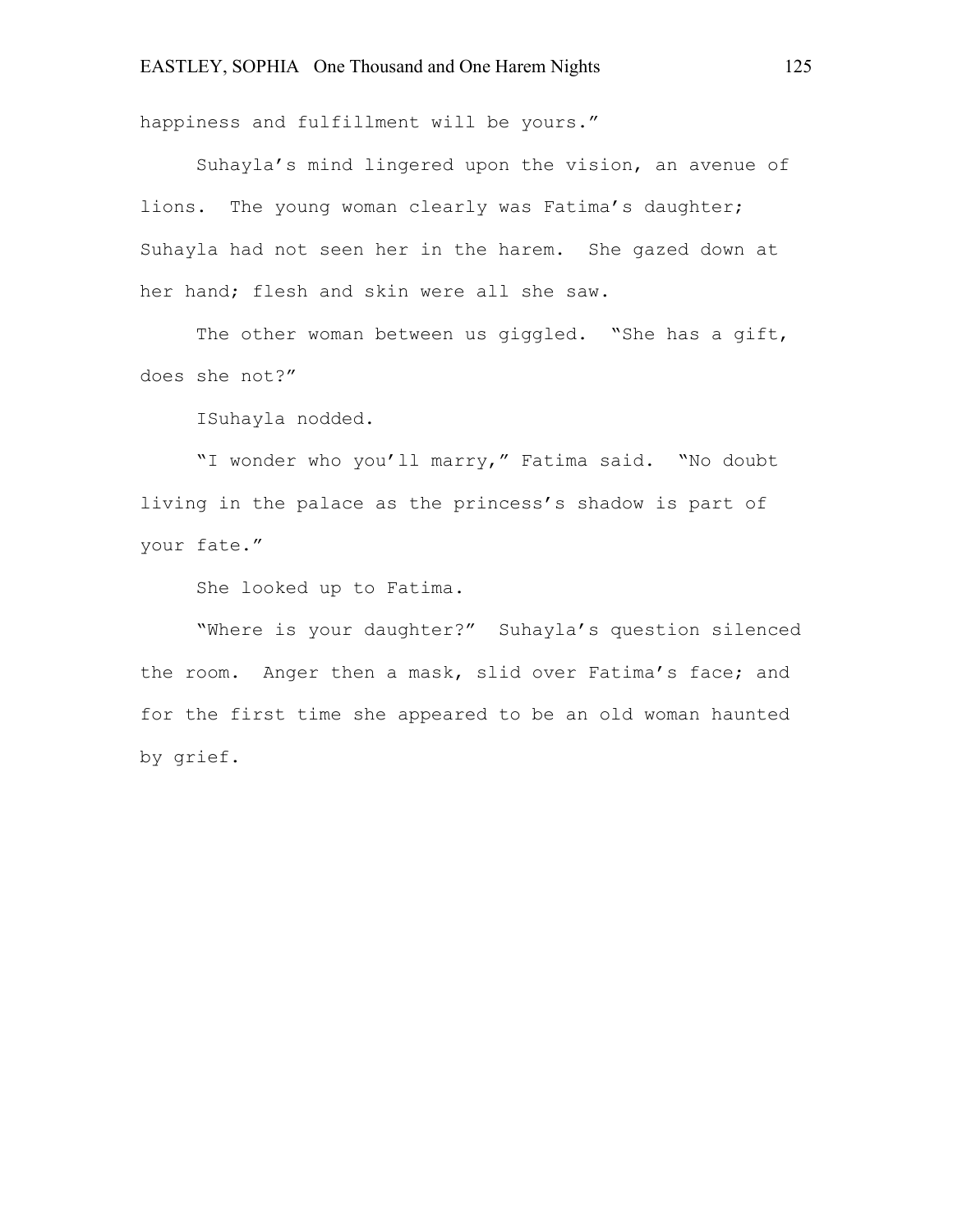#### CHAPTER FOURTEEN

Leaning over an ancient manuscript, Sheikh Jalal Fahd al'din, looked up as Dunyazad and Suhayla waited at the door. He welcomed them with a long benediction to the Sultan and Allah. He wore the Sufi's garments: baggy trousers and robe of white. His slate, watery eyes were rimmed with red, from much reading, and reminded me of Baba's.

We bowed.

Upon the desk before him, he held in his hands an ancient scroll. Manuscripts and other scrolls were gathered around him. Behind a screen and at a long, low table, they settled. Suhayla had her own clay-ink pot, reed pen, a thick sheet of paper, and the Quran: a manuscript, of yellowed paper with tattered edges, and opened in the middle to a prayer. Silent, one of the Sultana's ancient attendants, dressed in a black robe, sat behind.

"Copy the prayer." He spoke in a low monotone voice as he rolled and unrolled the scroll.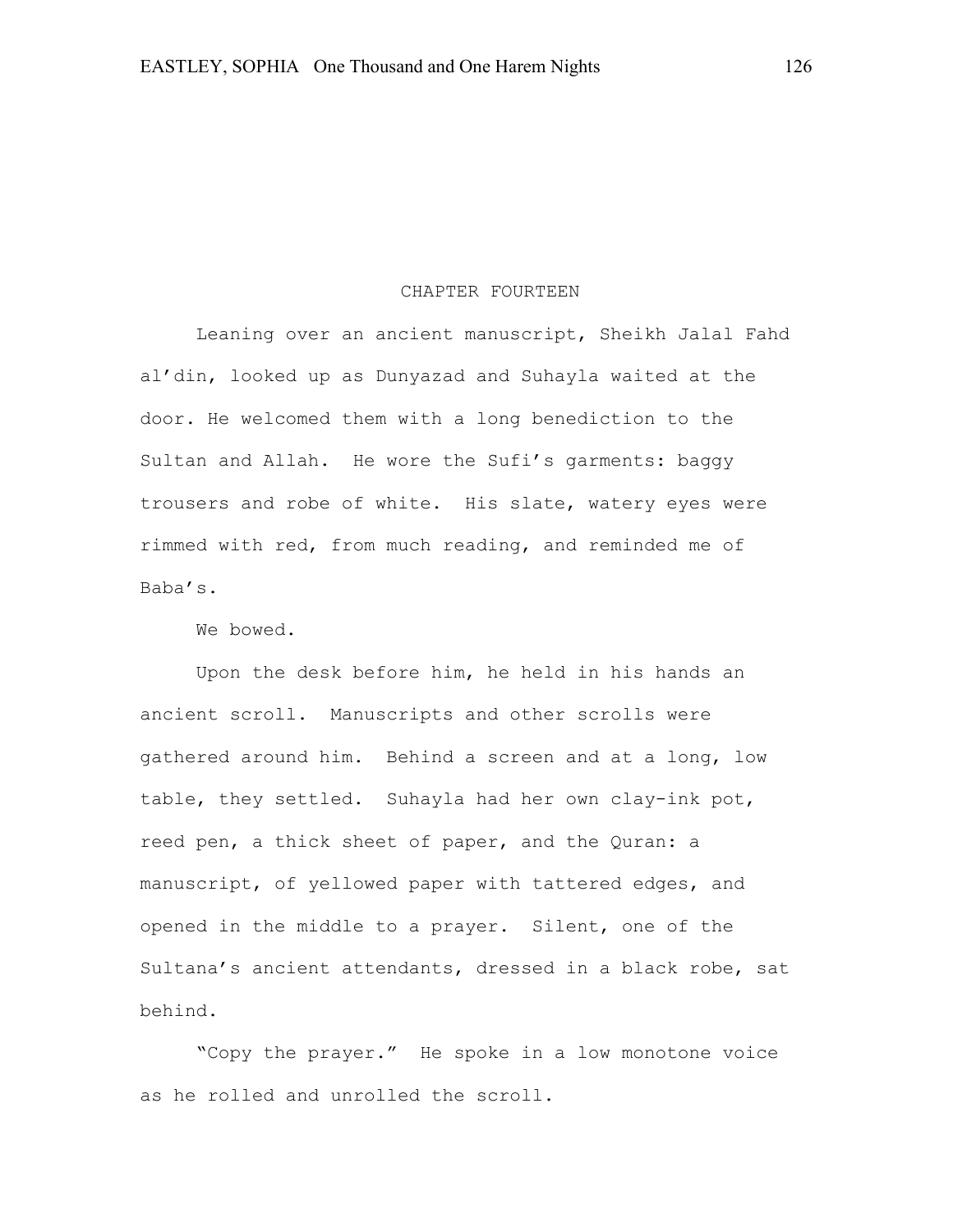It had been many months since Suhayla had copied prayers or sacred poetry. She was comforted by the feel of the reed pen in her hand: the dipping of the pen in the ink, the tapping off the excess--the jar rang with a hollow sound, and the pen's scratch across the paper was familiar.

With care she wrote the letters of the prayer and finished with a flourish to Allah. As she stared at the paper, her calligraphy became invisible and an uncomfortable feeling overtook her.

Strange shapes and symbols took form on her paper. As if from another time, from another people, a language wholly foreign to her appeared: A crane, an inked circle, a black oval, two arms with open hands, a small hook, a falcon; a single, vertical feather; an eye with a brow over it—-looked at her-—unblinking. As she gazed at the symbols and shapes, there was an inkling of familiarity. The only two symbols she recognized were the five-armed star and the lion. But where could she have seen them before? What could they possibly mean?

As quick as they had manifested, they disappeared. The prayer she had copied, written clearly and without any smudges or drops of ink lay before her on the paper.

Adjusting her veil, she looked up to see if the Sheik or princess noticed anything awry. Suhayla let out a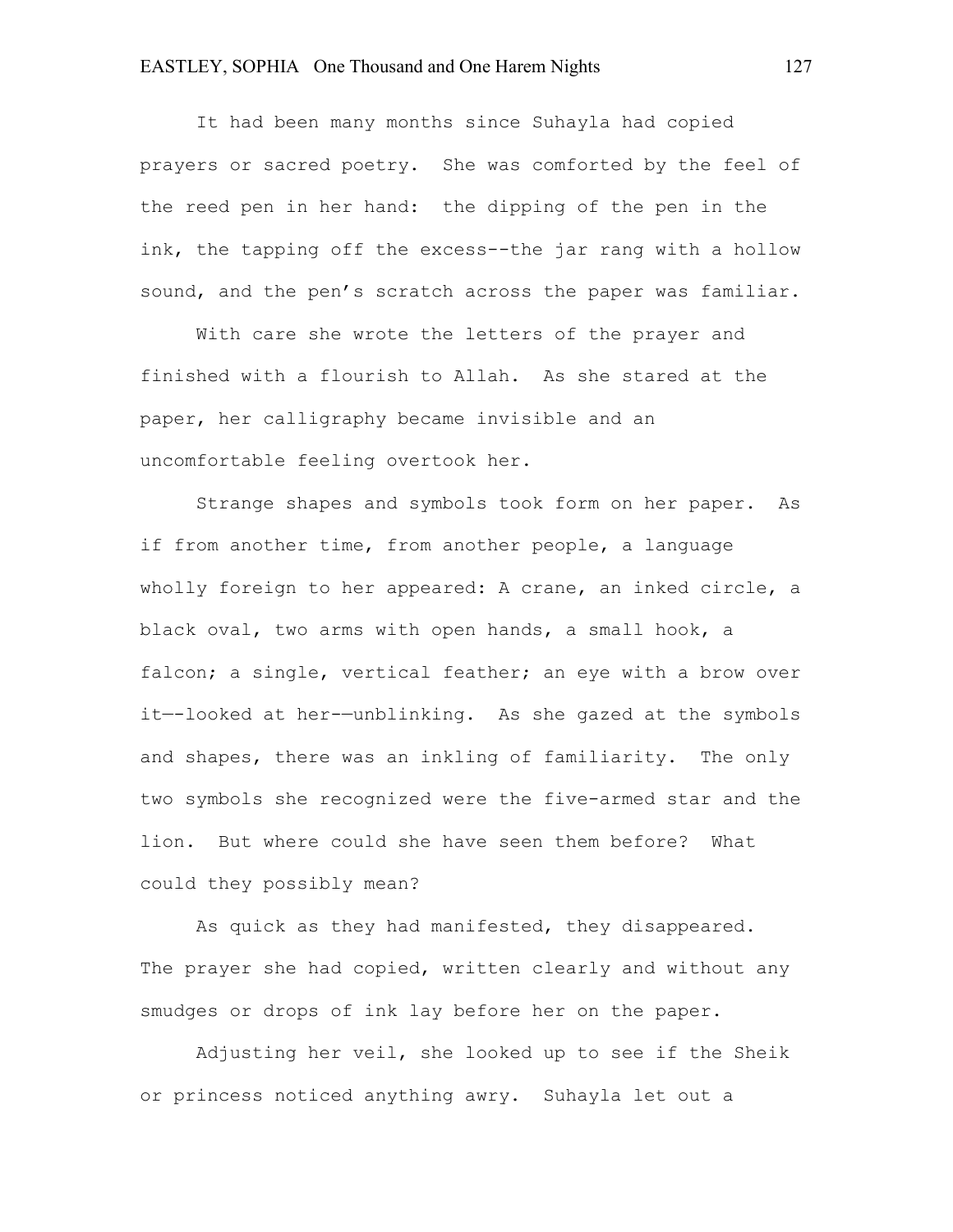breath she had not realized she held, fidgeting and shifting her seat on the cushion.

"Sit still. You are distracting me and shaking the table," Dunyazad said. She pinched.

"Write four qualities that, according to the Prophet, bring you closer to God and the truth." Sheikh had such a vaguely disquieting gaze, Suhayla felt as if he could look through her flesh into her inner most thoughts and feelings.

She had dreams, strange dreams she wanted to tell him.

"What is the point to all this?" Dunyazad whispered in my ear.

She ignored her and wrote: gnosis, to know the spirit; mahabbah, love, devotion; Sakinah, divine peace; and 'alam al-mithal, the world of the imagination. She finished and put her pen down.

A moment later Dunyazad grabbed Suhayla's paper, smudging the ink with her fingers. The Sheik asked her to repeat what she had written. Her voice was a murmur to me. Suhayla clutched her pen with her fist as if she held a sword.

"Truth hath come and falsehood hath vanished away," the Sheik said.

Suhayla blurted out—-, "Falsehood is ever certain to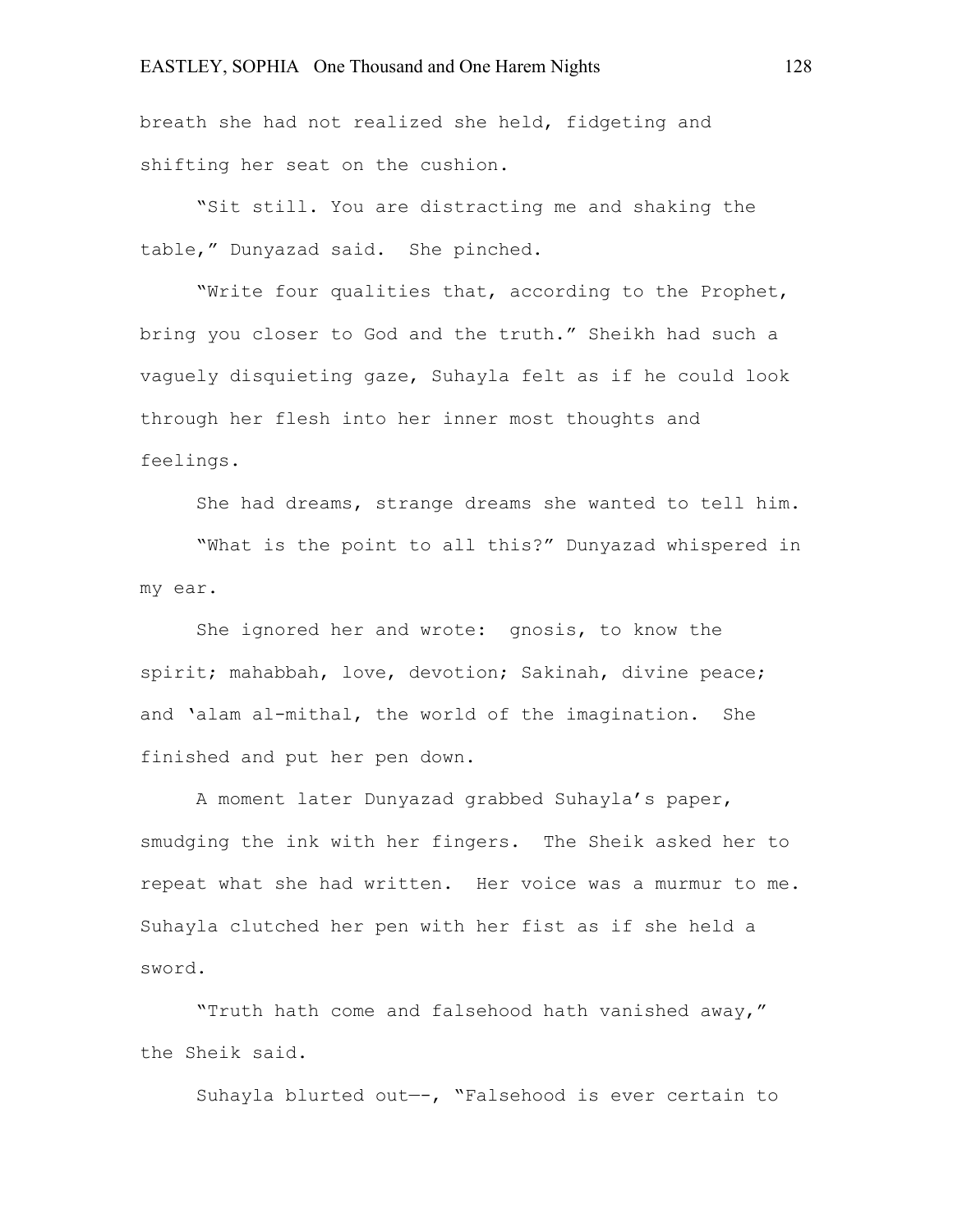vanish." Princess stabbed her with her pen. Suhayla flinched, but did not cry out.

"Ah. . . You know the words of the Prophet," Sheik said. "Visions are given by the divine. Allah be with you." Sheik said, never looking up.

His words turned over and over in Suhayla's mind, and sunk in her heart.

"You are a little sorceress? The Sultan knows how to deal with those," Dunyazad said. "He beheads them."

Suhayla's tongue hurt, and the taste of blood was bitter.

In the world of dreams a single cat, black as ink, prowled the columned halls and the warren of marbled corridors. He followed a scent, ears flicked back and forth, alert, always alert.

The cat paused at the door to the princess's chamber and in an instant appeared at Suhayla's side. He sniffed at her cheek. Whiskers, like the legs of a spider, brushed her skin; his breath, a faint breeze.

Leaving her slumbering body behind, she flew into his ochre eyes. It seemed a time long ago, and colossal temple columns towered up into the sky. Her heart surged,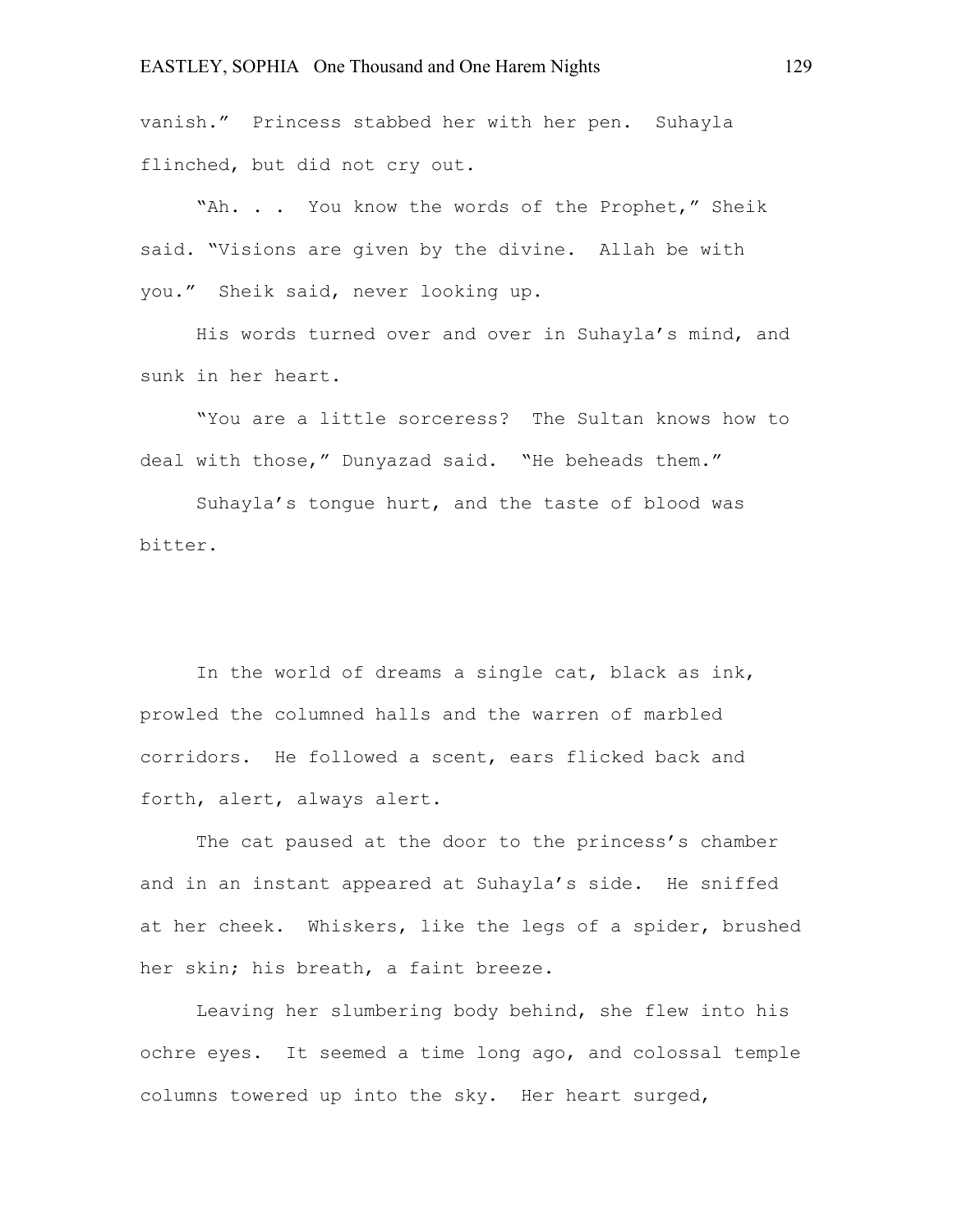trembled with light. Beside the sacred house, an immense marshy pool, edged with reeds, reflects the white visage of the night-sun as in a mirror. The stars shimmer with exceeding brilliance.

Her heart felt settled and calm, restless no more.

"Wake up, lazy!" Dunyazad's voice hailed Suhayla from the dream.

After eating a quick meal, they went to the baths, and then returned to the princess' apartment.

"Tonight is the first of my engagement celebrations. I must look enchanting. Where is my green silk chemise?"

"Right here." Suhayla opened the cedar chest and lifted a thin silk garment.

She shook her head. "No--another."

She chose the rose silk tunic; it slid through her fingers like water.

"No. What else?" She had her hands clenched at her sides.

"A ruby colored--?"

"No." Princess cried out in frustration.

"Peacock blue." Suhayla held it up. "See how the threads of silk catch the light from above, appearing deep indigo one moment and violet the next."

"Yes!" She clapped her hands. "That one and the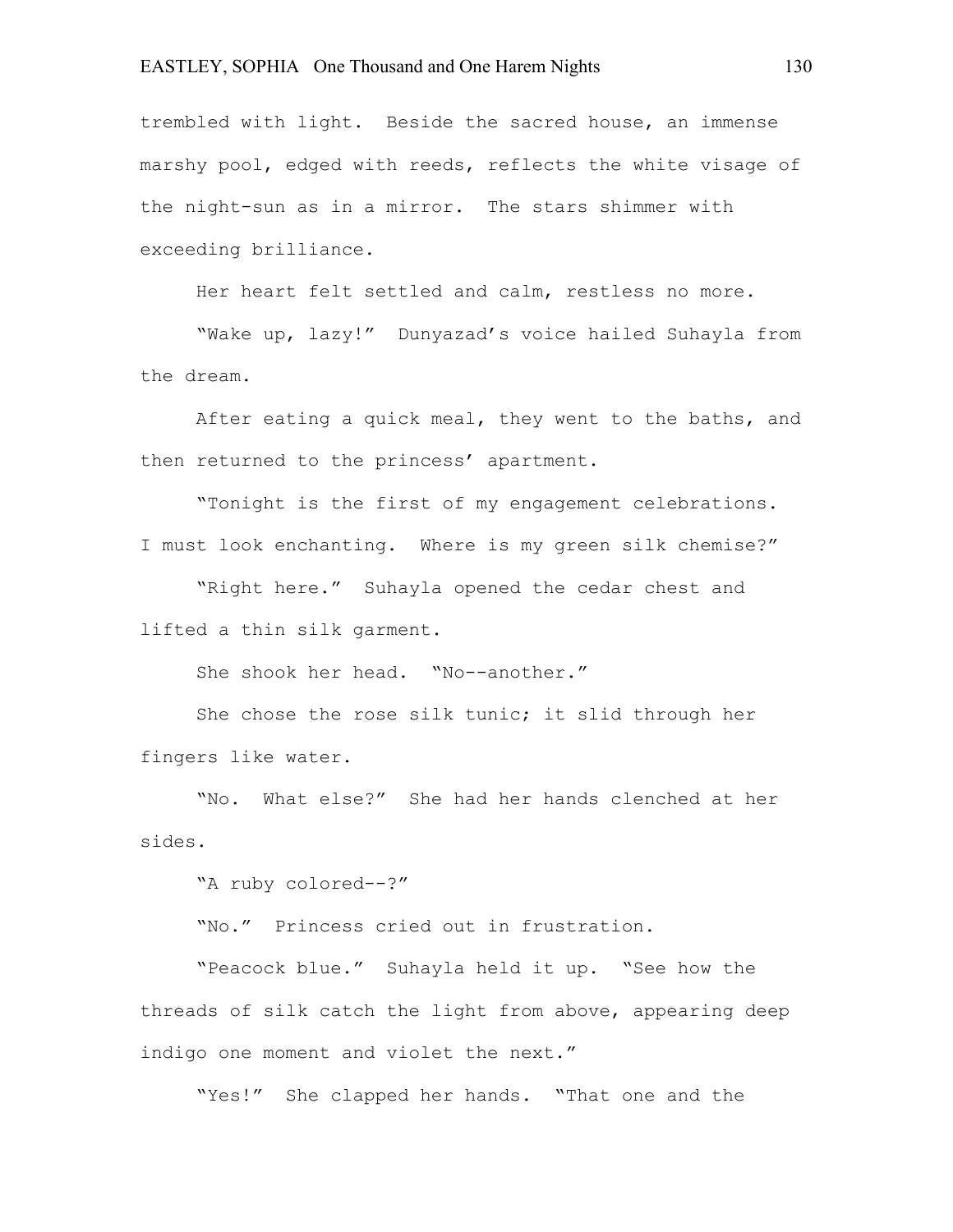saffron coat with pearl buttons over it. Dress me, and then call Zari to plait my hair."

Dressing her grated Suhayla's nerves. Careful not to touch her, she encouraged the silk up, holding it with her finger tips. "My fingers are all a fumble. Yes, Zari is much better at the delicate braiding and will make quick work of the pearls and glass beads."

Zari, a thin, anxious girl a bit older than her, worked her wonders. Suhayla finished Dunyazad's attire and hooked the veil over her ears using the end of a comb.

Under the thinnest wrap of beaded Muslin, Dunyazad looked like an apparition. As she walked, the veil drifted out behind. Sultana, opulent, dressed in an elegant rainbow of sweeping silks, led the procession of her women and servants.

In the Great Chamber, to the left of the Sultan's throne, Suhayla sat on the long, cushioned dais next to the Princess. In strict order of precedence, Fatima, with her attendants, took her position behind the royal women. Husniya, and her retinue, followed. All the women were dressed in their best garments of silks, satins, and brocades, all dazzling with beads, gems and gold.

At both ends of an intricate screen, tiny braziers had been lit. The sweet, fragrant scents of sandalwood and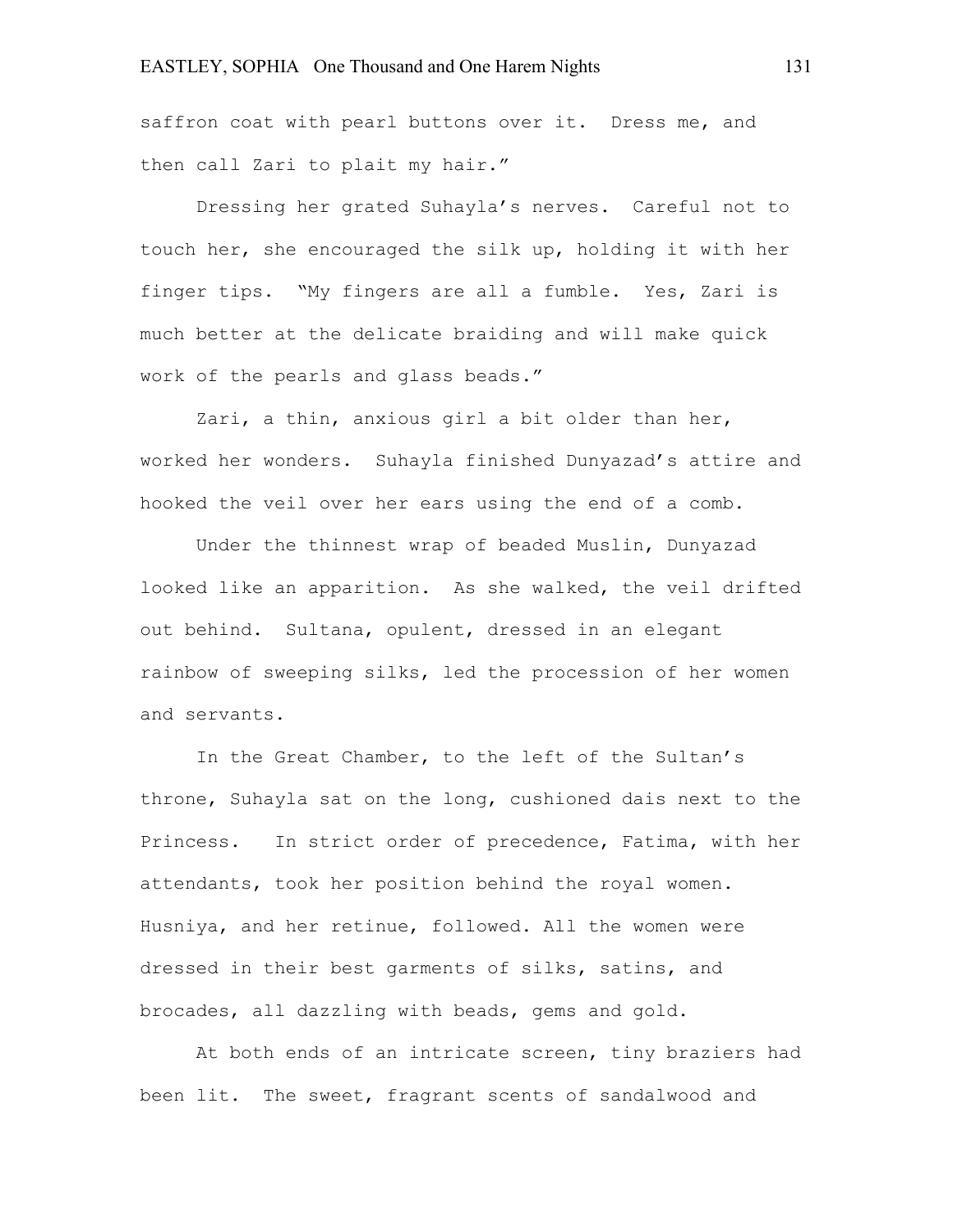cedar perfumed and cleansed the air.

When Zari tapped Suhayla on the shoulder, she jumped. "What will you do once the princess is wed?"

"I pray to Allah for guidance."

A great fanfare of drums, flutes and castanets resonated as the doors at the end of the hall opened admitting the Sultan. All rose and bowed as he strode down the middle aisle, on a path strewn with rose petals, to the throne. A river of grey hair flowed from under his turban, and his white beard contrasted with the gold-threaded indigo robe. He fingered a loop of amber beads, the size of pigeon eggs, a sign of religious devotion and adherence.

Men hailed the prince. He walked with long strides, his panther like gate seemed curiously familiar to Suhayla. He carried himself with rather a serious, worldly countenance. Jaw taut, fist clenched around a loop of beads, he looked as if with each moment he had to consciously constrain himself—as if he would explode. Alert, dark eyes under straight black brows took in the crowd. His lean face, the color of dark cloves, angled to a point obscured by a black mustache and beard. A moderate turban capped thick, wavy hair.

When the prince sat on the dais, he gazed straight ahead, and splayed his pronged fingers apart on his knees.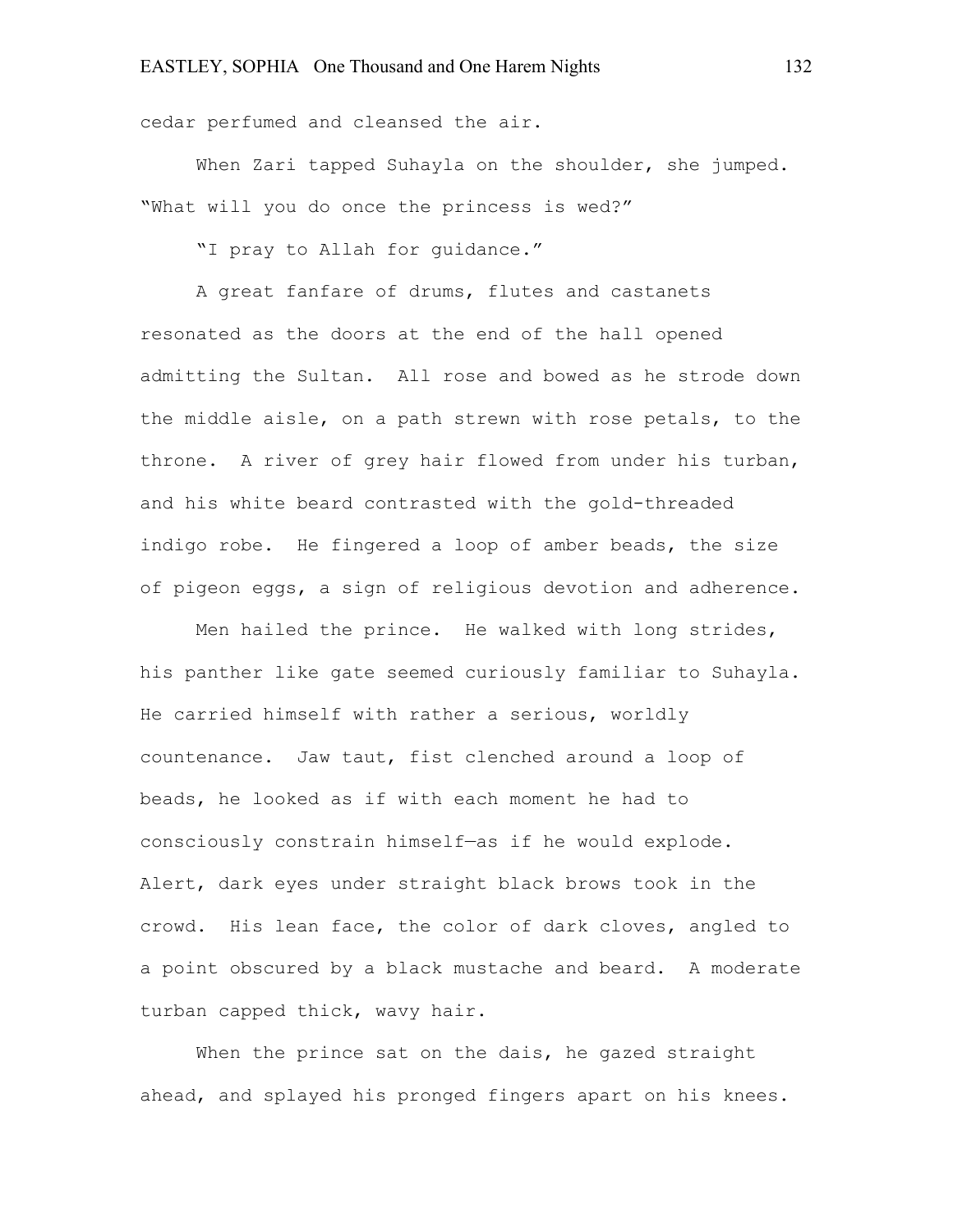Chills ran up Suhayla's spine. She remembered Kadid, the man who wanted to marry her, and how he sat the same way. She clenched her hands together in her laps. Could it be true? She would examine him when closer.

Could they really be one and the same? Did her eyes deceive her?

Sultana said, "Servants told me that Prince Farir, as if Sultan himself, rode through the gates on a magnificent white stallion."

Another woman said, "I heard it from a guard, the prince is an alchemist and an astrologer, and has brought all his library and wondrous things with him."

"My husband oversees the slaves. Enormous chests were moved into the Prince's private study, and it is larger than all our apartments put together."

"His servant is a strange dwarf; both he and the prince are secretive."

"His face is smooth, like the sweetest honey. It begs a woman's caress." Laughs rang out.

One woman said, "Perhaps we should offer to let him study us."

The more Suhayla studied the prince's face and gestures, and heard about him the more puzzled. How could Farir have disguised himself as Kadid? Why? Tears rimmed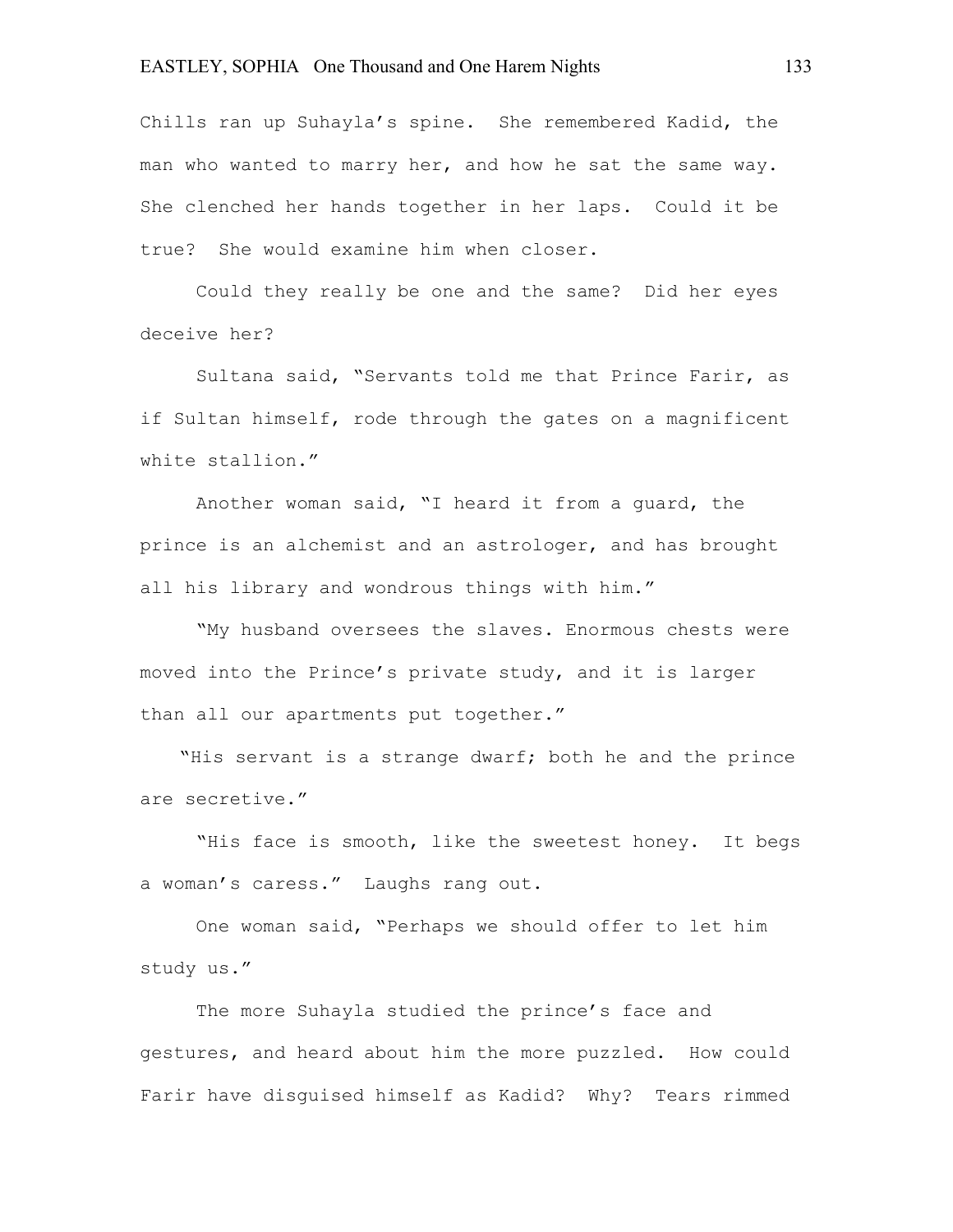her eyes when she recalled the excess of opium that made Baba distant and irrational. She wanted to shriek and cry.

Amid the warbling, Husniya's raspy voice was distinct. "Bee cannot keep from peonies."

When Suhayla looked behind, Husniya's gaze caught hers. "Soon--." She leaned toward her and whispered. "He'll have all." With a flick of her wrist her fan blossomed. A thin smile spread across her lips.

Sultana and princess approached the Sultan; yet stayed behind the screen that extended to the left of his throne. Suhayla stood in their shadow.

The prince bowed to the royal women, and said to Dunyazad, "You have become beautiful as a rare bird." His voice had the timbre of a large drum. His voice crawled around Suhayla, an invisible serpent.

His eyes caught Suhayla's. She sucked in a breath. His gaze penetrated her, a sense of heaviness dampened her chest. She wanted to search his face, to know for sure; to watch his every move and gesture. She could not stop herself. Her throat dried as if she had swallowed sand. What a stupid girl she had been, what a fool. She could have been wife to a prince.

She looked down and away as she felt his gaze linger over her, from face to feet. Flattered that he would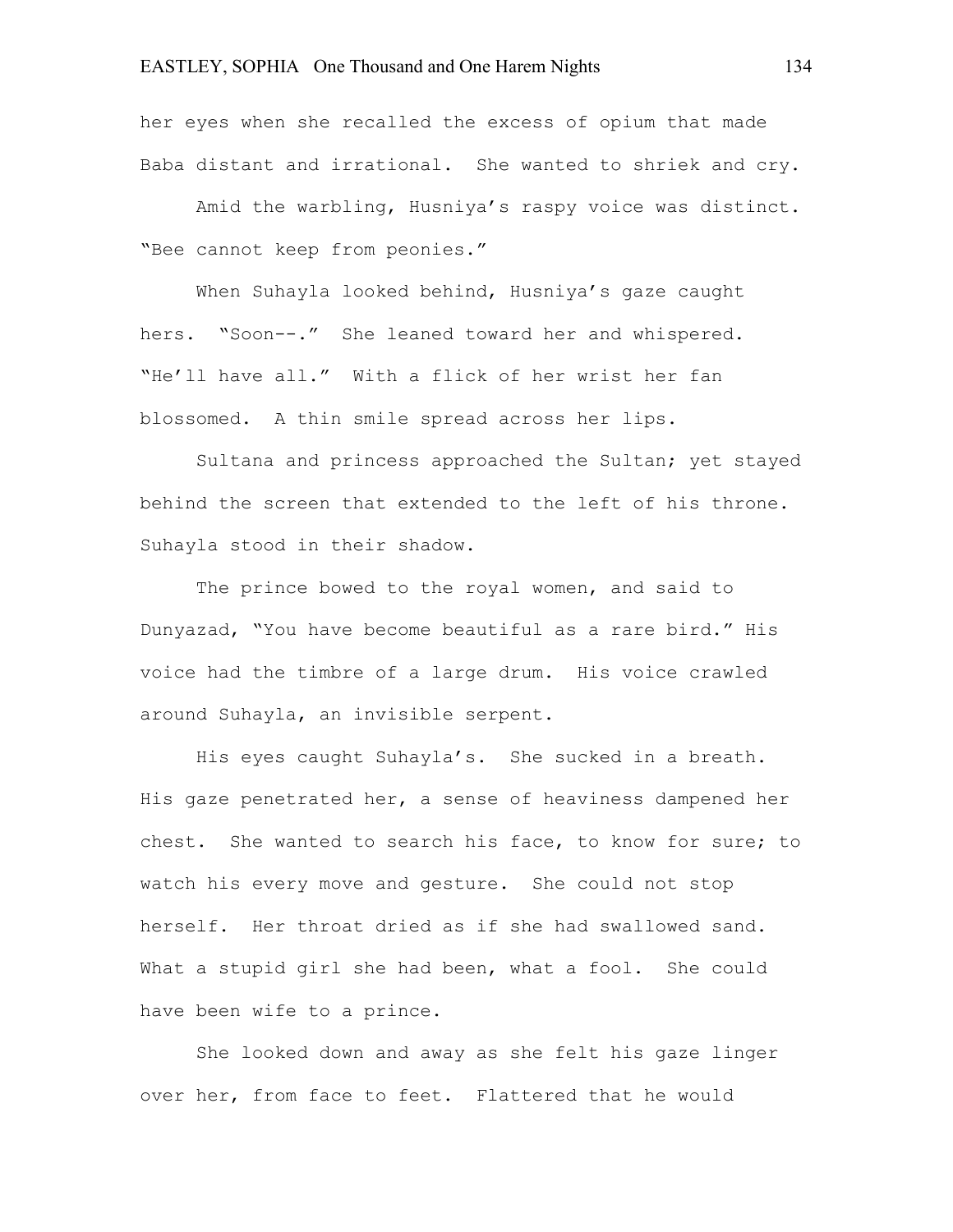## EASTLEY, SOPHIA One Thousand and One Harem Nights 135

acknowledge her presence, she took offense that he would scrutinize her within the princess' presence. The princess missed nothing and Suhayla knew she would be punished later.

The prince grinned at the princess. "Shall we enjoy the night air? The garden is lit and the stars are magnificent to behold."

Suhayla followed with meek obedience behind and in a daze. The night's dewy air, redolent of jasmine, clung to her. A row of braziers, flickering with flames, lit the central path. The fountain's rain glistened like ethereal beads. Fireflies blinked and winked in and among the flowers, shrubs and trees. In the greenish umbrage, she paused breathing deep. Away from the press of hot bodies and watching eyes she tried to calm herself to make sense of the emotions careening inside her. Her penumbra, reflected like a dark moon in the water of her heart, forced the recollection of Mama, lying there dead on her divan.

Princess strode close to the prince. Her eyes never left him.

"Dunyazad, catch a firefly for me," the prince said.

Giggling, the princess leapt. She followed one bug, a spark sailing slowly above her head and the garden.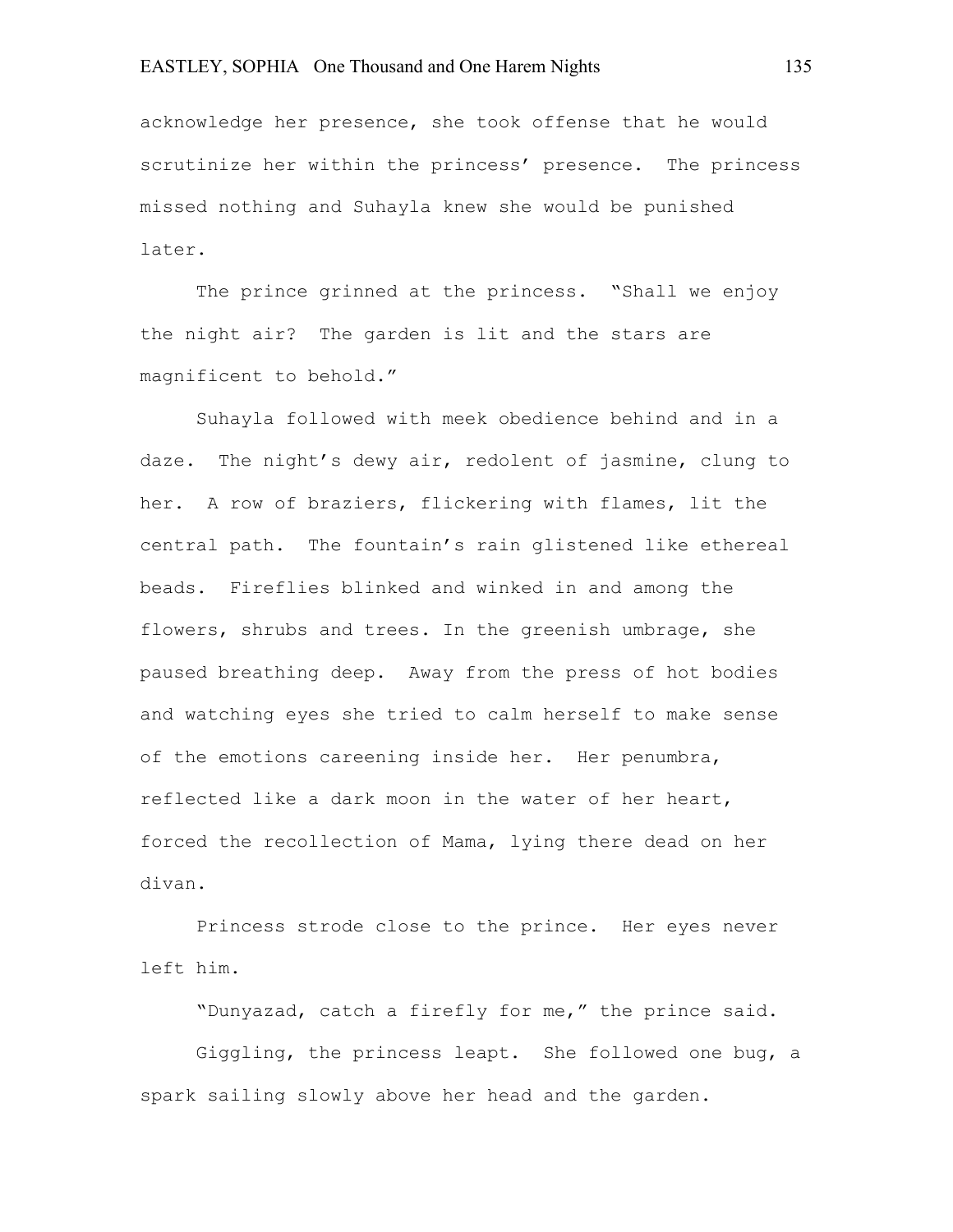Sultana followed her.

Suhayla stood alone in the wedge of shadow. She wished to have a prince courting her, envied the princess her ease of commanding others, her knowing and expecting exactly what her future would bring.

Prince Farir approached and stood near, blocking the light. The pungent scent of cloves, tobacco, and mint mingled with the sweaty animal scent of him.

"You are a precious gem."

"I am her handmaid."

"I will have you and the manuscript." She knew the words and voice as she knew her own heart. Her chest tightened.

"What manuscript?" Suhayla should have screamed. Tears rimmed her eyes. She would not show weakness by crying, but pushed back the fear and anger and confusion.

"Come. . ."

He reached out a hand to her, and she drew away, with quick strides putting distance between them. "I cannot wait any longer. I have searched for years."

"Never would I betray--"

Crickets and the high-pitched whine of other night insects rang out. "I think of you every night. You are my lotus flower. Your Baba is sick, anything could happen. He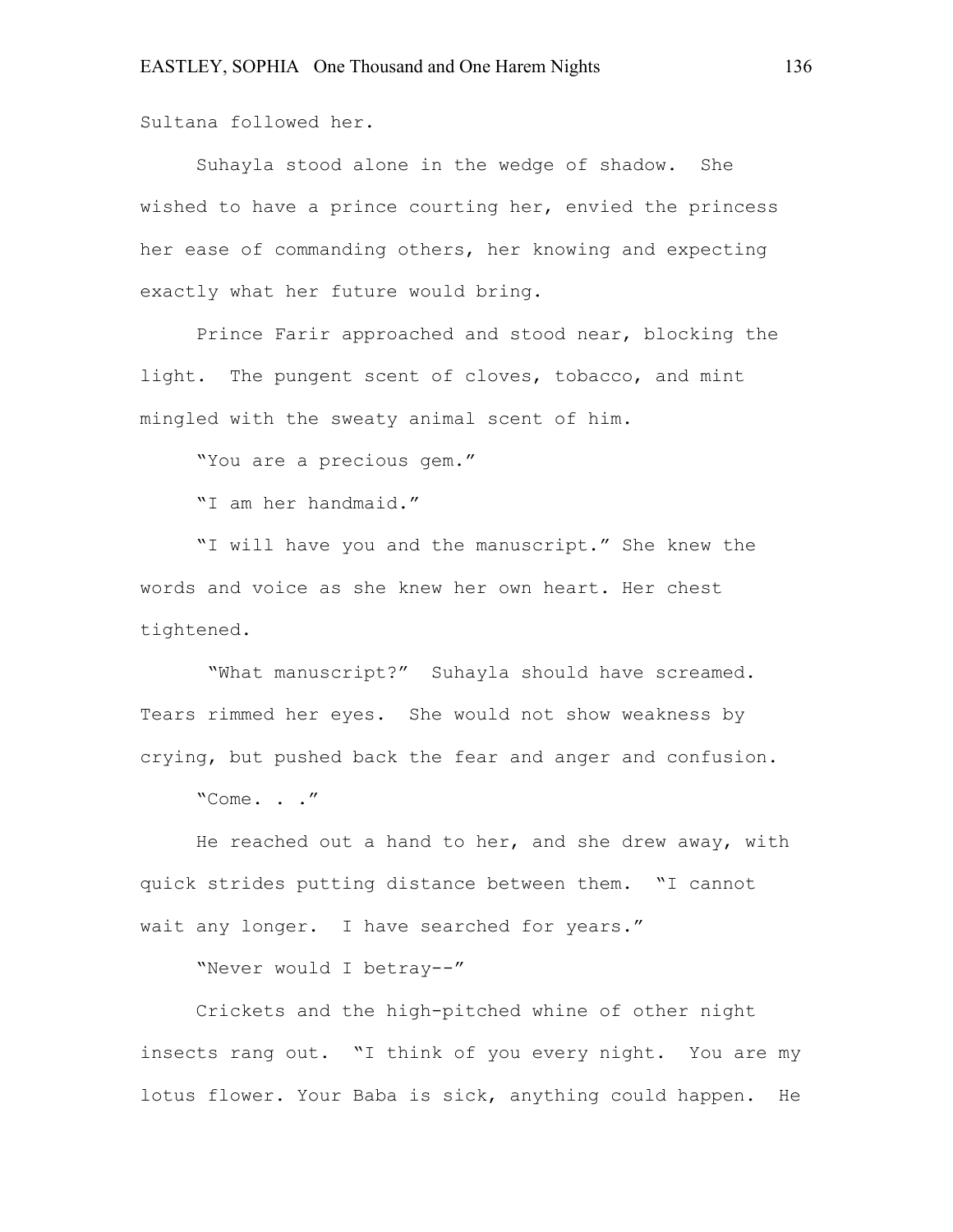smokes too much opium."

Stunned, Suhayla stared at him, unable to believe what the prince had just said. "How. . . How do you know?"

"It is my business to know."

#### CHAPTER FIFTEEN

The festivities continued, as did the lavish feasts, and She already had tired of them. Dunyazad slid her hand under Suhayla's arm. She gasped and pulled away.

Dunyazad said. "The prince adores me, does he not?"

Suhayla needed to recapture her breath and wit. "Yes. . . princess." She gulped. Dunyazad's delicate brows knit together, her forehead creased.

"It must be I drank too much of the honey water." Suhayla glanced to the crowd gathered on her left. The prince stood there grinning at her. A seductive smile slid over his lips; she abruptly turned away to the princess. "He has affection for you."

"Don't ever forget--he is mine." Dunyazad hissed and spit upon her face. "Now go!"

Wet dribbled down Suhayla's face. With an abrupt turn, humiliated beyond belief, she struggled to run through the crowd. She used her veil to wipe the warm phlegm from her forehead and corner of an eye.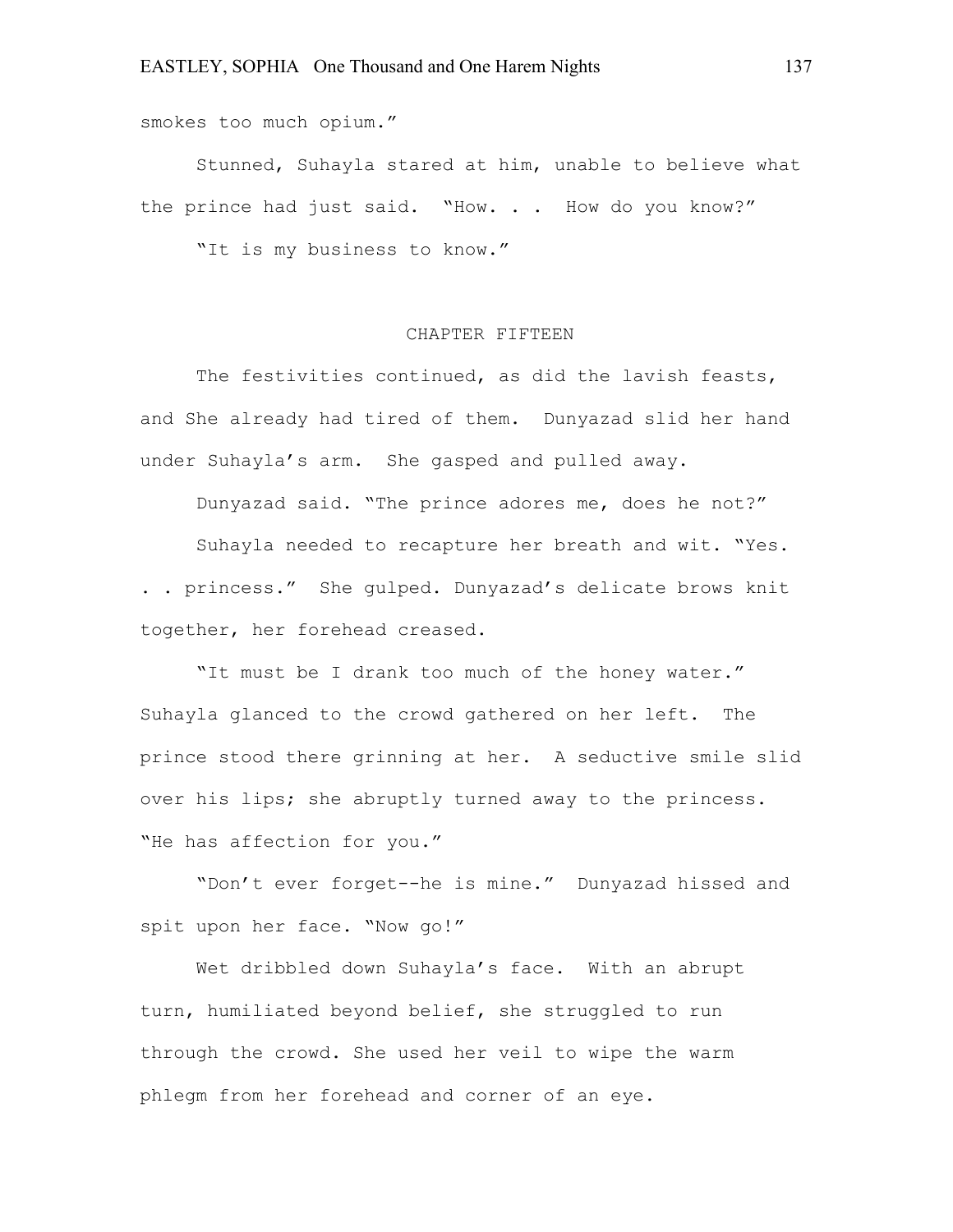"Are you looking to have your head removed from your body?" Zari said.

"I have no interest in him."

"That may be so, but his admiration for you is clear." Zari adjusted her veil. "Allah have mercy on you. Perhaps you will become a concubine."

"And be his?"

"You must have strong djinn to work that magic. When he is Sultan,and it could be any day, he will have any woman of his choosing."

Suhayla continued to stare out at some of the dancers twirling, their skirts and veils flying around them as the drums thumped faster and faster.

"He would not be the first, nor the last Sultan to have a woman's husband sent away to battle or simply have one beheaded."

With so many people pressing against Suhayla, the heat of bodies, the smell of sweat, she felt suffocated. "I need to escape."

"Suhayla. . ." She ignored Zari's call and walked into the cool air scented with jasmine and cedar. The weighty grief of Mama's death, and the uncertainty of Baba's health, and her own life, heaved upon her. Under a cedar she crept, hiding in the back of the garden, at the base of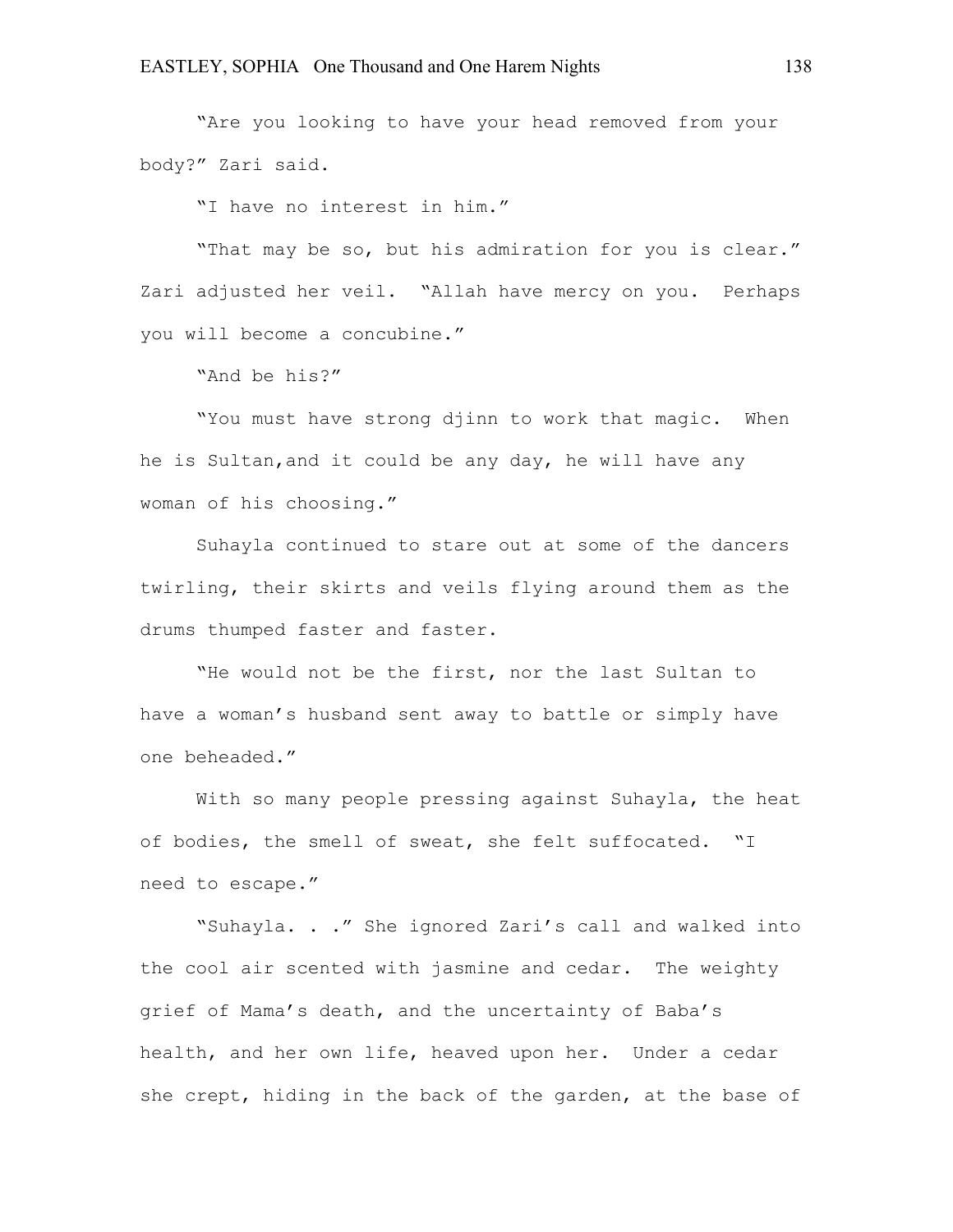### EASTLEY, SOPHIA One Thousand and One Harem Nights 139

a trunk. She unleashed all her sorrows into the night and earth, wetting the cool sand, brittle branches and leaves.

In the air drifted the lilting, plaintive song of a lone flute, which she had heard before. She ducked out from under the tree's limbs, and saw a dim figure of a white marble bench at the end of the path. It did not matter-- she was quite lost--somewhere in the immense garden. She moved closer to the bench when suddenly a cat appeared in her path. Before her, black as charcoal, the cat stood, tail twitching. Yellow eyes gazed up at her. She attempted to walk around the creature, yet the feline moved, blocking her way.

"Shoo, shoo, go away," she whispered. But the animal would not relent. Behind her someone stumbled, humming a tune. A very short, round man, Farir's dwarf, chuckled to himself. Suhayla turned abruptly to see him. The man put out his arms to her.

"Ah, a lady, a pearl in moonlight. Come, give us a kiss." He quickly closed in on her moving faster than she thought he was capable. The stench of alcohol preceded him.

The cat dashed for a shadowed area behind a tall shrub. The imp of a man attempted to reach for Suhayla, but she leapt away toward the wall where the cat had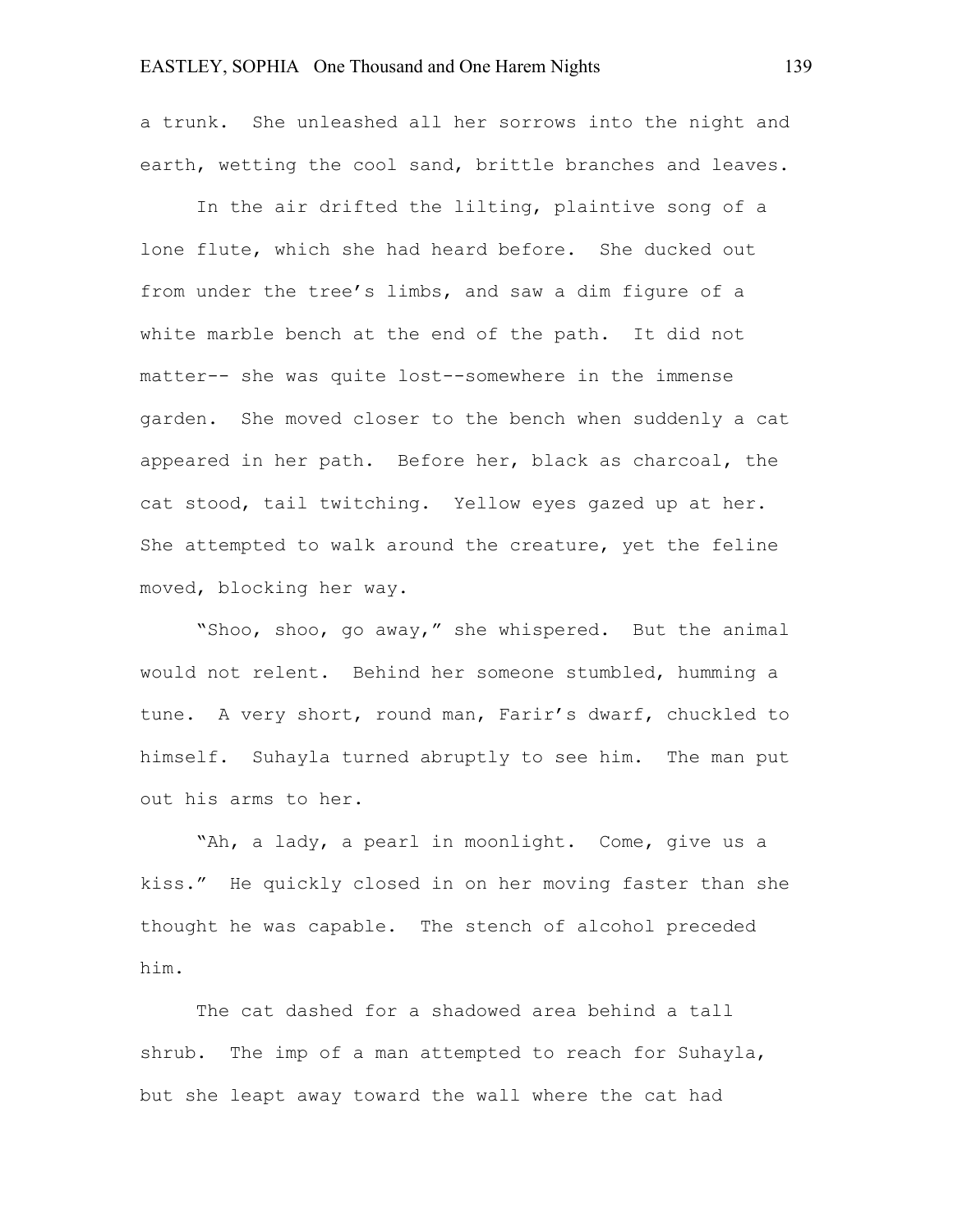disappeared.

In back of the shrub, she noticed a wide crack. She slid her hand along to find a portion of the wall had crumbled. The gap was wide enough for her. She hoisted herself up, and slipped easily through and jumped down on the other side. The drunkard called out to her in his slurring high-pitched voice. He could not have fit through the hole. She doubted he could even find it in his present condition.

An ancient tower looming over her and threw shadows all around. The hairs on the back of her neck tingled. Cool dew dampened her skin and raised goose bumps.

Pale and massive, the tower in the center of the walled enclosure appeared ghostly in the moonlight. She walked to it and put her hands upon the rounded, mud-brick turret. Rough, pock marked with age, bits of the outer stone layer crumbled under her fingers, and fell to the ground. She slid around sideways and found a huge iron lock hung from the door.

From above, the soft voice of an elderly man spoke thus: "There are entire limbs in the desert, jutting out of the sand; I have seen them with my own eyes! Ancient pharaohs of stone moan and whisper—I believe—sacred spells."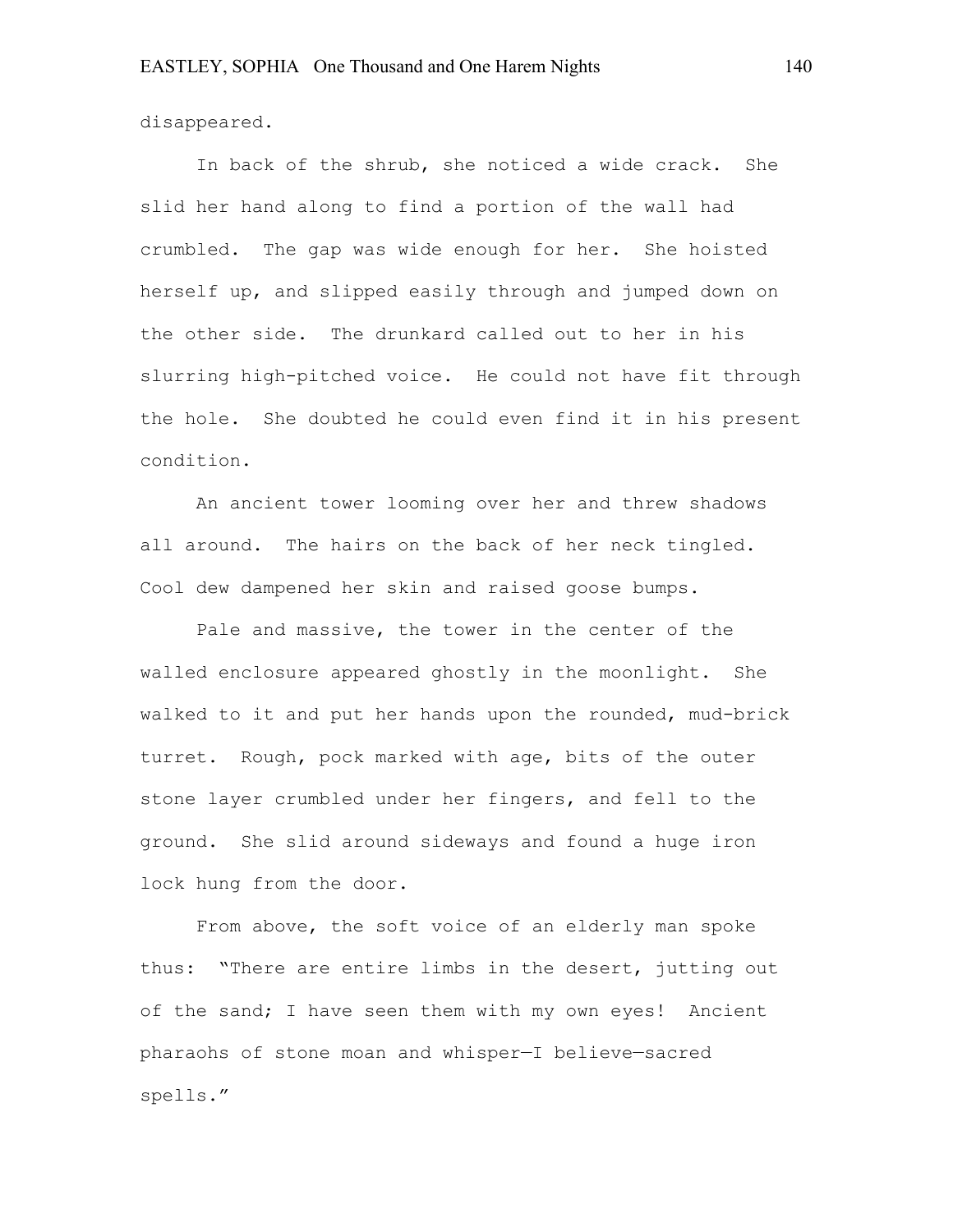Suhayla backed away from the tower until she saw the window high above. The scent of tobacco clung to the air. The figure of a man filled the window. An amber glow from the interior lit his white tunic and thick black mane of hair as he leaned over the window's sill.

Suhayla gazed up at a dream.

"Al-Bey--" he glanced inside. "Perhaps the spells have worked." He pointed to her. "I am Aziz." He bowed.

She forgot about the humiliation, to watch for a sign that a vision or dream was becoming real. She forgot about which stars flashed in the firmament above. He and his window seemed to descend from the abode of heaven.

"What is your name?"

His voice sounded smooth, gentle for having been locked in a tower. She wanted more than anything to see his skin, his face, and his eyes. Yet all were undefined, blurred by distance and shadow.

"Suhayla." She bit her lip.

The sound of heavy footsteps approached her, as did the light from a blazing torch. She looked back up in a panic and in so doing stumbled over a large stone in thin, satin slippers.

He motioned for her to go. "Hide." The guard with the torch moved around the base of the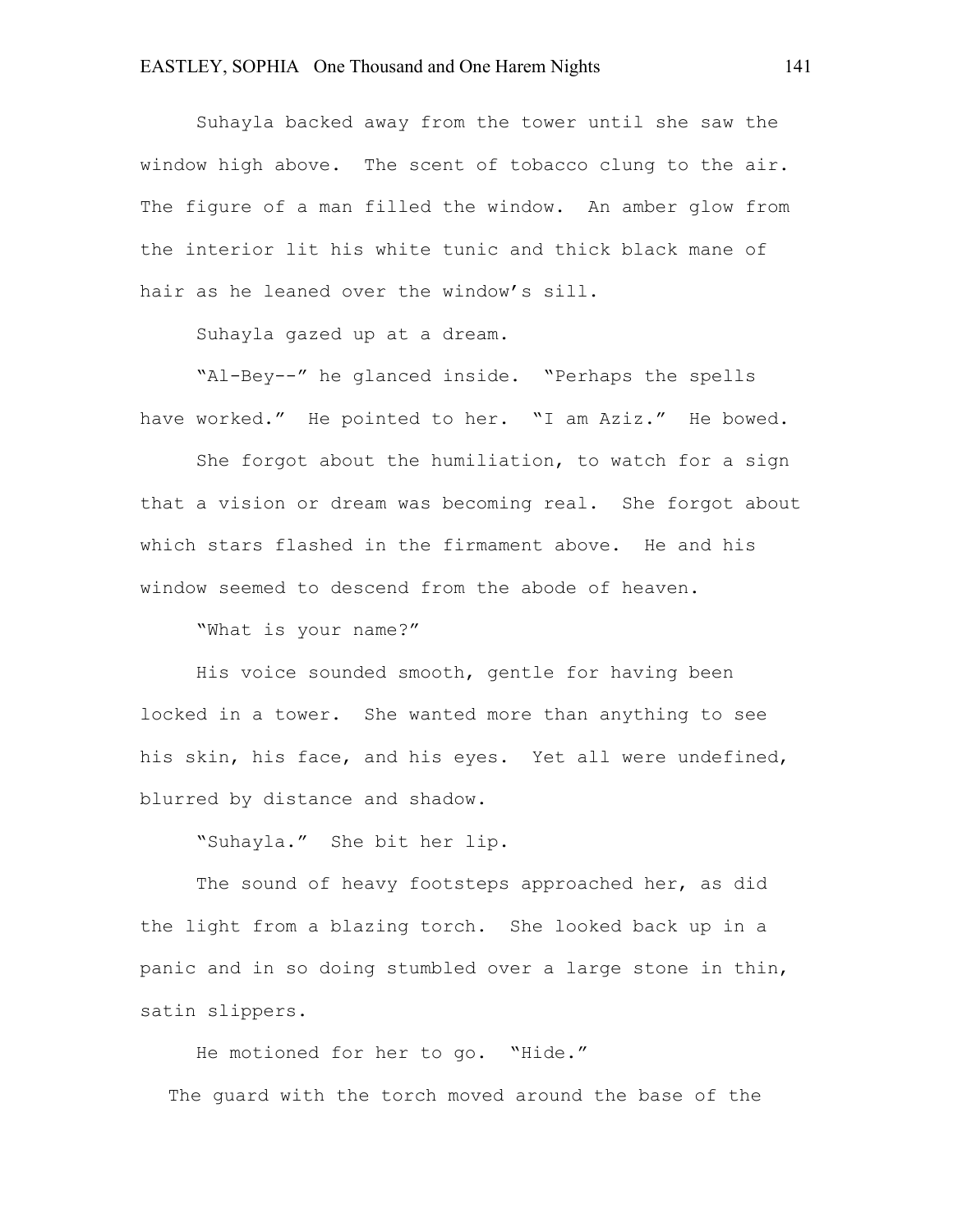tower. She kept moving with the deepest of shadows around the base. Isis, do not let him see her.

She threw her hair over her front with her spine pressed against the warmth of the bricks. Releasing her breath, she watched through the strands of dark locks as the guard's light retreated and disappeared.

She tossed my hair back. Daring to venture out the way she entered.

A fiery ball, a ray streaming of sparks, hissed and crackled overhead; the strangest light she had ever seen. She crouched down as dying embers rained down onto the sand before her. What an unearthly, bizarre fire. What kind of evil is this? What mischief of moon eclipse is this?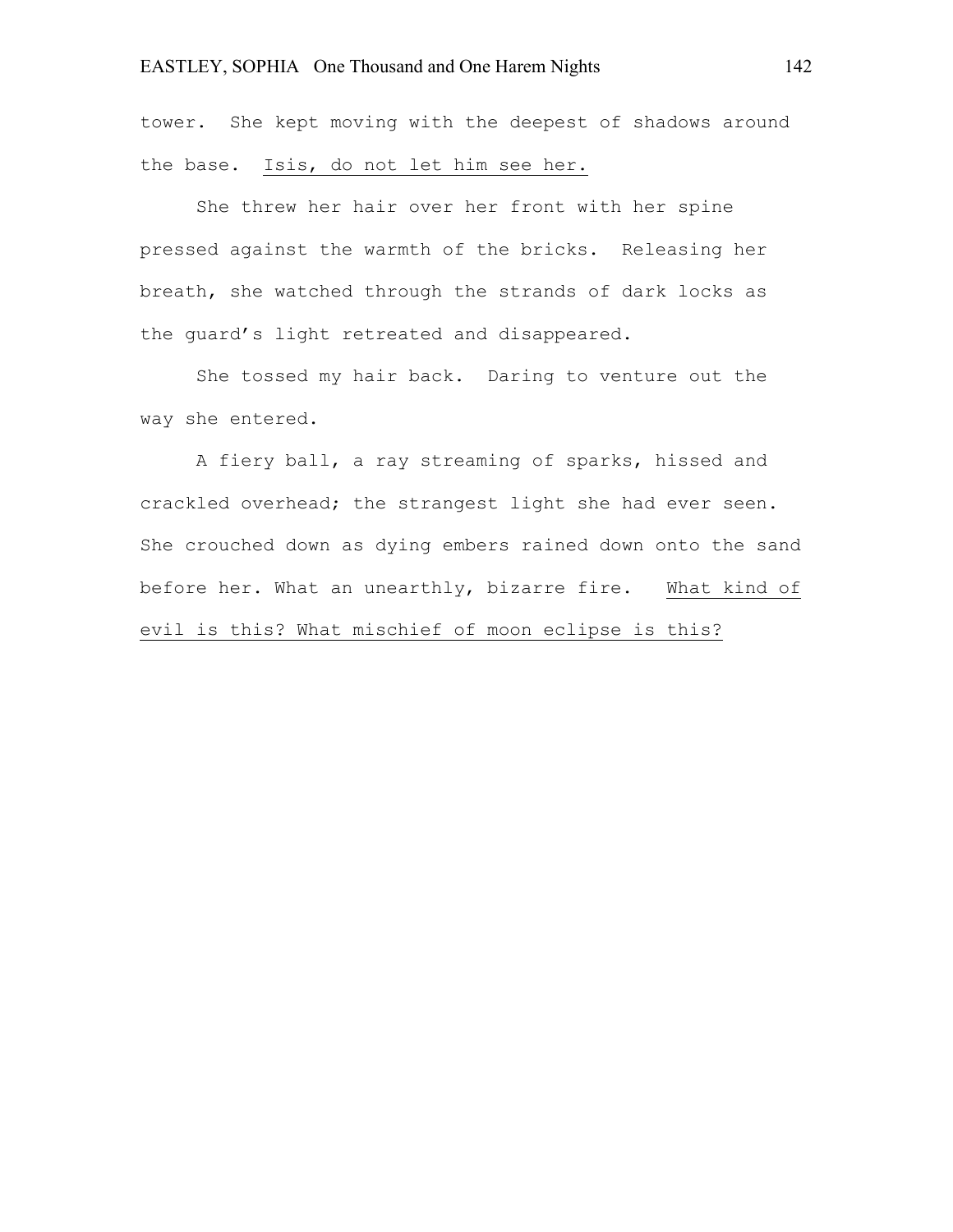#### CHAPTER SIXTEEN

Suhayla abandoned her clothes in the anteroom and walked with care; the tile was moisture laden, and worn from countless women's feet.

In the great hammam light streamed down from round windows at the perimeter of the soaring dome. A series of lapis pillars lined the pool, a ghostly forest disappearing into a cavern of steam. Beyond the thick columns were alcoves with benches partially hidden in shadows.

Slick steps led her down to water, green-blue slipped, around her, enveloping her in warmth. She laughed for the sheer joy. As she breathed deep, and sank back against the rim of the pool, Suhayla rested the weight of her head upon the cool tile. The attar of rose and the scent of Myrrh filled her nostrils. Her troubles and tension dissipated as she exhaled. Wisps of bodies protruded from the steam, hints of limbs and heads, like ghosts. She was lulled by the gentle cadence of feminine voices. And she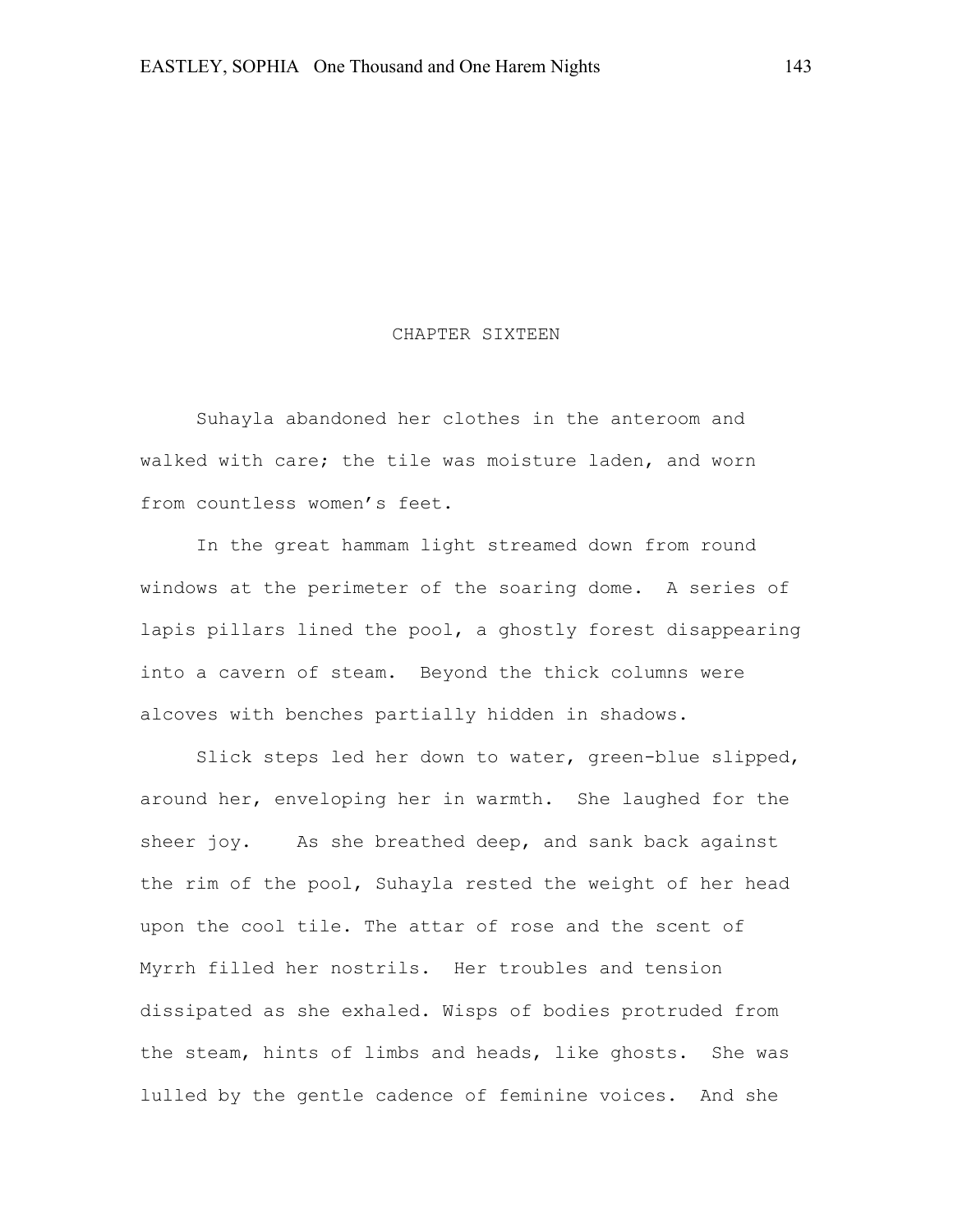wished she could sink into the silky heat and disappear for ever.

"Ah. . ." Husniya's voice reached her through the haze, and jarred her from peace. Her red lips against her white face looked like a mask. She closed the distance between them. Suhayla felt crowded against the edge of the pool. "Heat removes bad humors."

She tossed her onyx hair, as she draped her thin, ivory arms on the tile, her gold bangles ringing. "Musk of a man--" A hint of a smile played upon her lips. "The Prince already has eyes for me. Have you seen him? A handsome brute. Verile." A pale blue cleft shadowed her nearly flat chest from which erupted her ivory-porcelain peaks. Rosy nipples played at the glassy surface. "Have you ever smelled it?"

Suhayla's breasts were swelling, but were not substantial mounds of soft flesh. She could hear the sound of water spilling from the clay pipes into the pool. The continuous flowing and splashing, mesmerized her, and combined with the heat, coaxed her into a doze.

The steaming hammam, the sea-like water, thoughts of Ma made Suhayla think of the first time she bled. She awoke in her room, in her parent's house one morning; a warm stickiness clung to her inner thighs. She put her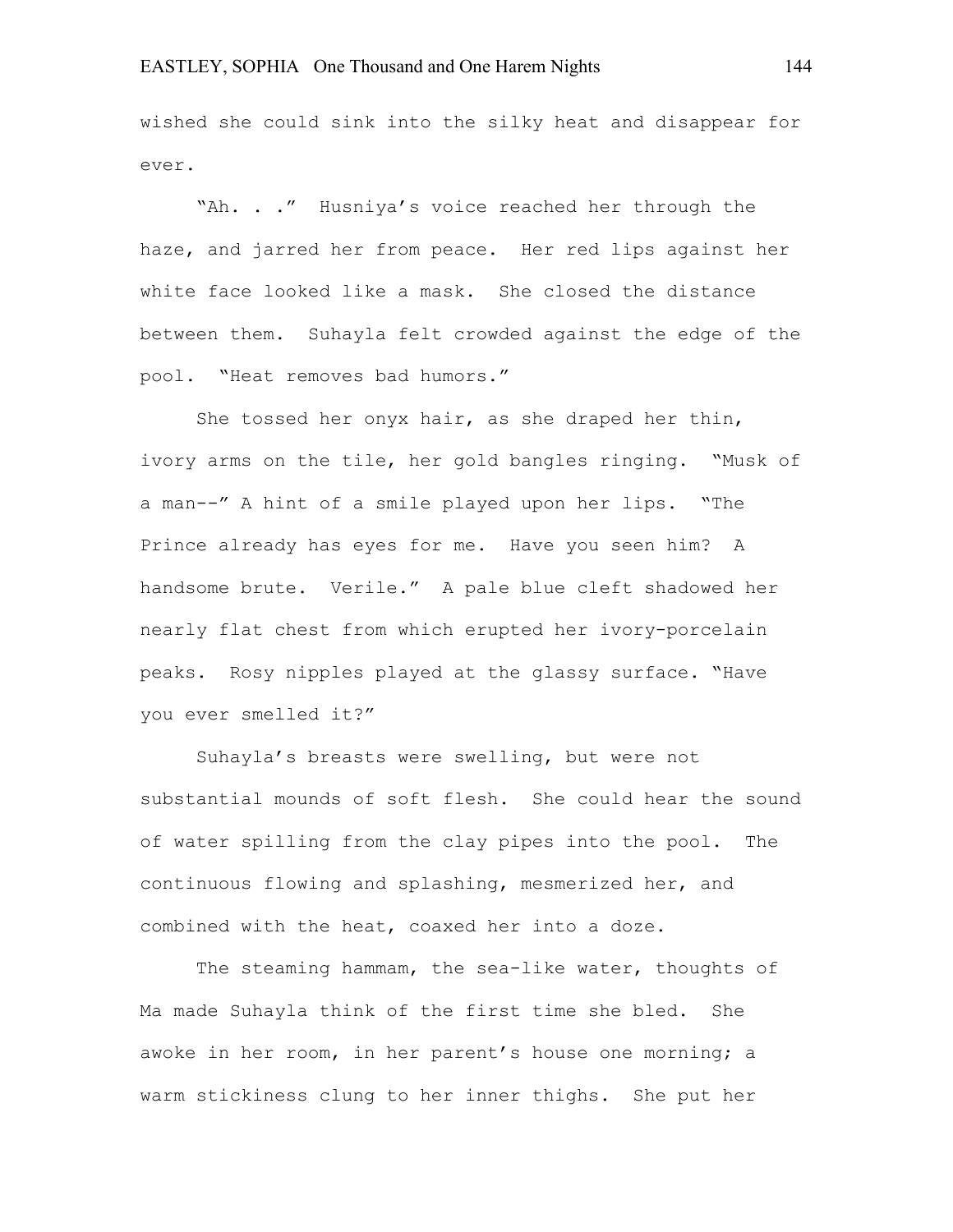fingers down there and brought them up, tips moist with blood.

She called Mama. She hurried, and a servant carried a ceramic basin of warm water and floral embroidered cloth.

The water shimmered, and from the bottom a peony--a honey-jeweled center, and a ring of cobalt petals tinged with saffron--wavered.

With gentle strokes, Mama washed her thighs as if she were a baby. "You are a woman. We will celebrate." Suhayla looked in the basin each time Mama rinsed the cloth. Blood disturbed the glassy surface as it pooled, curled around as if in arms, spiraling . . . and dispersed.

The Egyptian sun blazed through the jasmine vine clinging around the balcony and window, and reflected off Mama's bracelet, gold enhanced with mounted cabochons of ruby and emerald like enamels. Reflections colored the walls, rounds and ovals of hibiscus and peridot; and are forever etched in Suhayla's heart. Sadness bubbled up from the depths of the pool, from the pipes, and underground cisterns, from the Nile, the mother of all of Egypt. Tears filled her eyes.

A slight current rippled around her, held her in its arms. The sea green under the mist comforted her, buoyed her up. A sliver of sadness though, from the darker,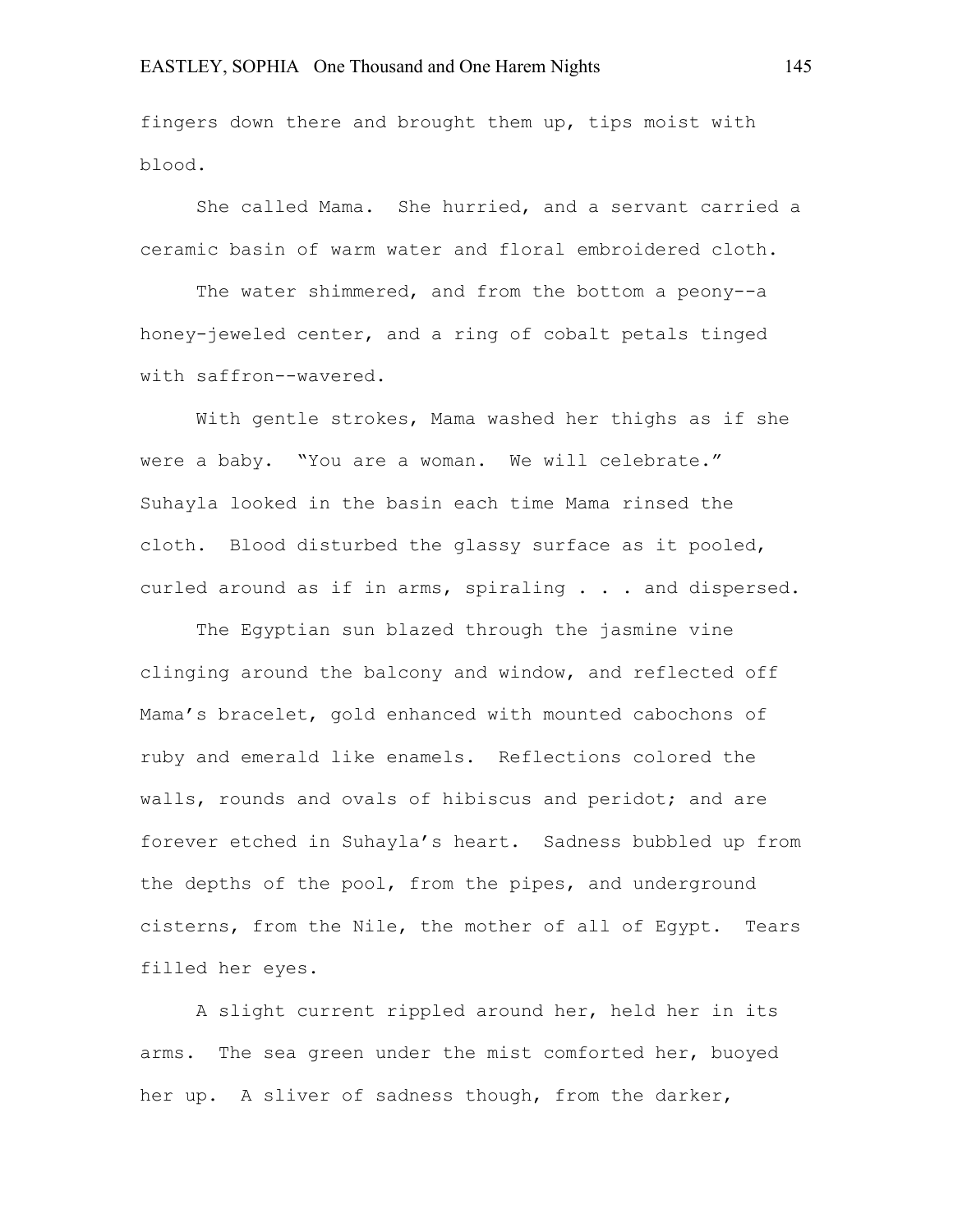deepest part of herself, floated upward and emerged as tears. Suhayla squeezed her eyes shut. Oh Mama, she was so alone. She wound one arm around her chest and hung onto the edge of the pool with the other, her cheek resting against the cool tile.

"You want a husband of your own." Husniya's voice broke the silence.

Reluctant to unwind from her dream and her inner lament, Suhayla kept her eyes shut for a moment longer. She did not want to be bothered with conversation but she had so few friends.

"Be first wife—you have power then."

Suhayla opened my eyes.

"Love by one man is best—-must be paradise." Husniya licked her thin lips. "Does princess have husband for you?"

"No." Suhayla shook her head for emphasis. "She will not choose a husband for me."

"You have wit, more than most girls here."

Suhayla studied Husniya's inky, narrow eyes, her marble-like face. She looked Suhayla up and down for a moment.

Suhayla wanted to sink into the depths of the pool and hide.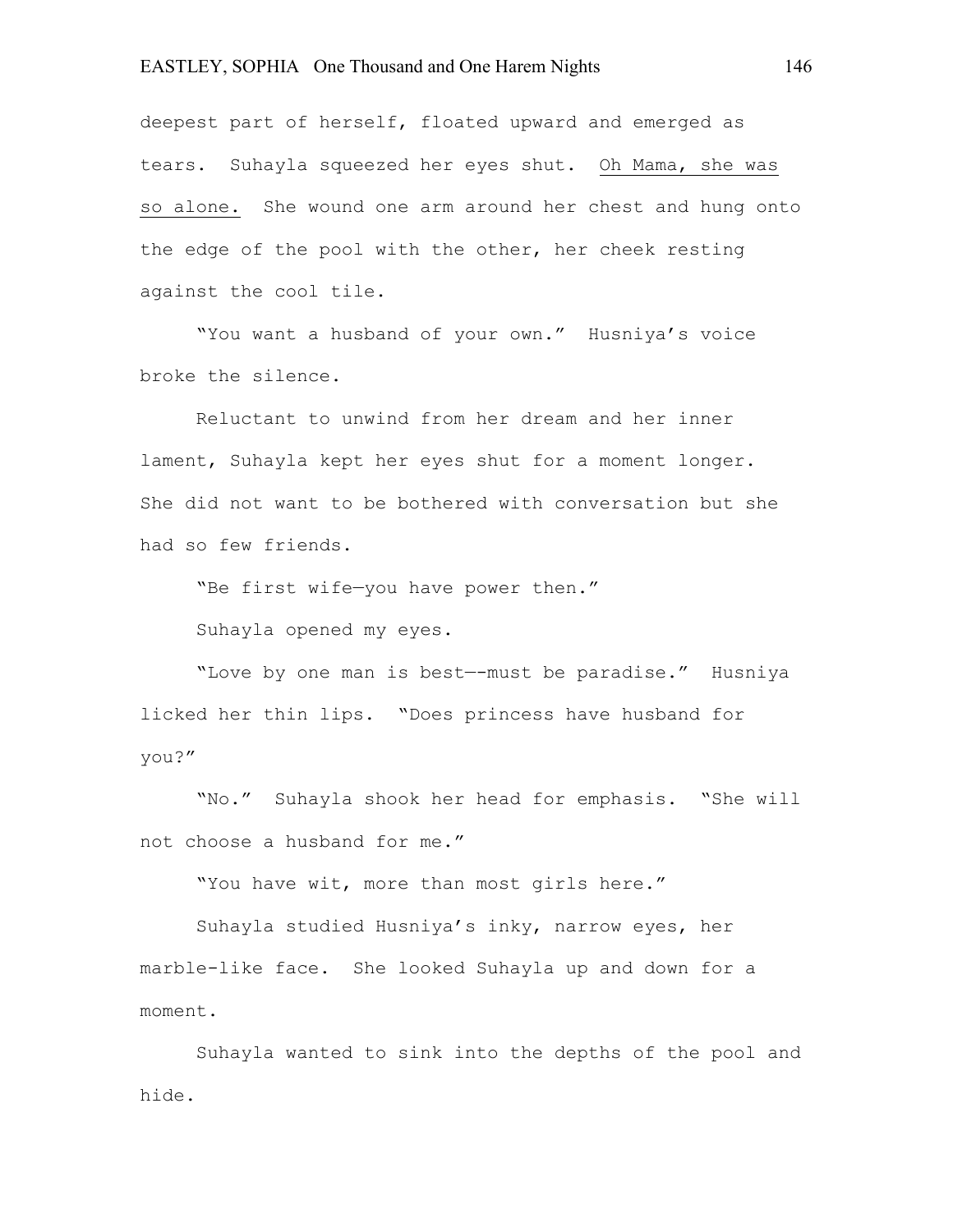"Once your body swells to full womanhood, men will desire you for wife."

"Will I want them?" She longed for knowledge having to do with men, and love, for guidance from a trusted source.

"It is said the Yellow Emperor, was taught secrets by the Three Ladies Immortal: Sunnu, the Simple girl; Hsuanhu, the Mysterious Maiden; and Tsai-nu, the Fancy girl. The Emperor, by honoring all three, attained long life. We need love and mystery as well, or we have short life, flower in heart--" she pointed a delicate finger to her chest, "--dies."

"My father--." Grief overwhelmed her; threatened to pour from her eyes and throat. Suhayla held this all at bay for as long as possible. Once out of the pool, her body weighed heavy, her limbs were clumsy. She found a bench and lay down to cool. A nearby fountain, with water bubbling up from the great storehouse below, ever flowing, spilled into its basin, and punctuated the air. She allowed her sorrow to flow.

Alone in the darkened alcove, Suhayla stretched, peering out and around a massive column, and stole a quick glance of other women, ghosts, limbs draping off of benches.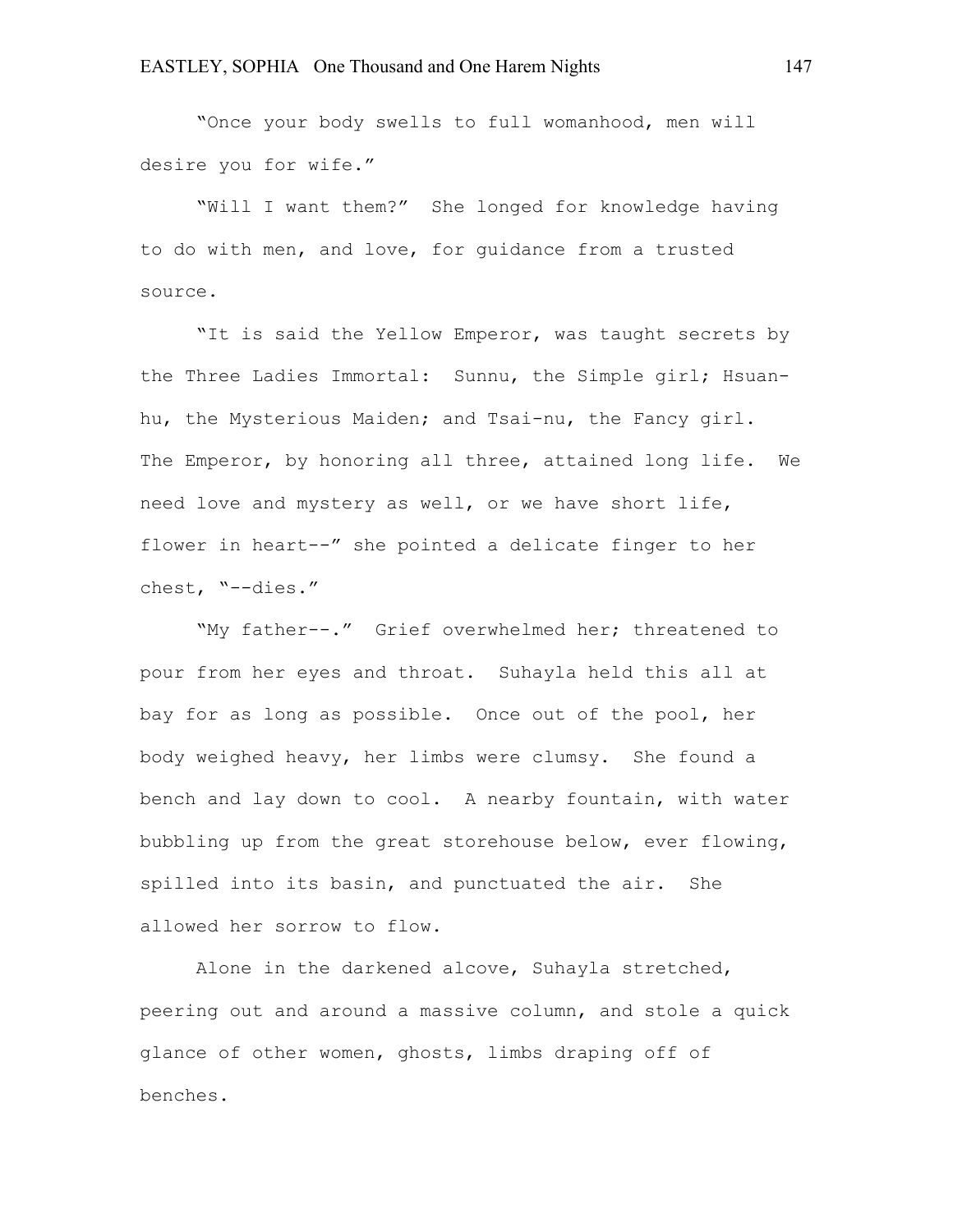A bath attendant set a glass of hibiscus tea next to her. One woman lay on her belly as a woman rubbed her with scented oils, her skin shone. The crone's ancient breasts hung like empty sacks and flapped during her ministrations.

Suhayla closed her eyes and walked her fingers down to her sex. The warmth of her inner body surprised her. Soft like petals of a rose, she stroked. Urgency bubbled up from her silence, her Mysterious Maiden. She brought myself to a sea of waves, mounting ecstasy, narcotic; the tightness in her heart and her pelvis drained away. Dew moistened her fingers, a fragrance similar to honeyed yogurt, but wholly unique. Suhayla's thoughts drifted to Aziz, would he find her beautiful? Of all the men she had met so far, he was the one she would want to know. His plaintive flute songs lived in her mind and nestled in her heart, where the black pith of fear and grief lingered.

In the grand salon, Fatima read a scroll on her lap, the morning light shone through the screen, a pattern on the Persian carpet. "Come, sit beside me."

Reluctant, Suhayla conceded, somewhat surprised by her request. But as mama used to say, 'even sour milk is good for something.' She did not want to be enemies with the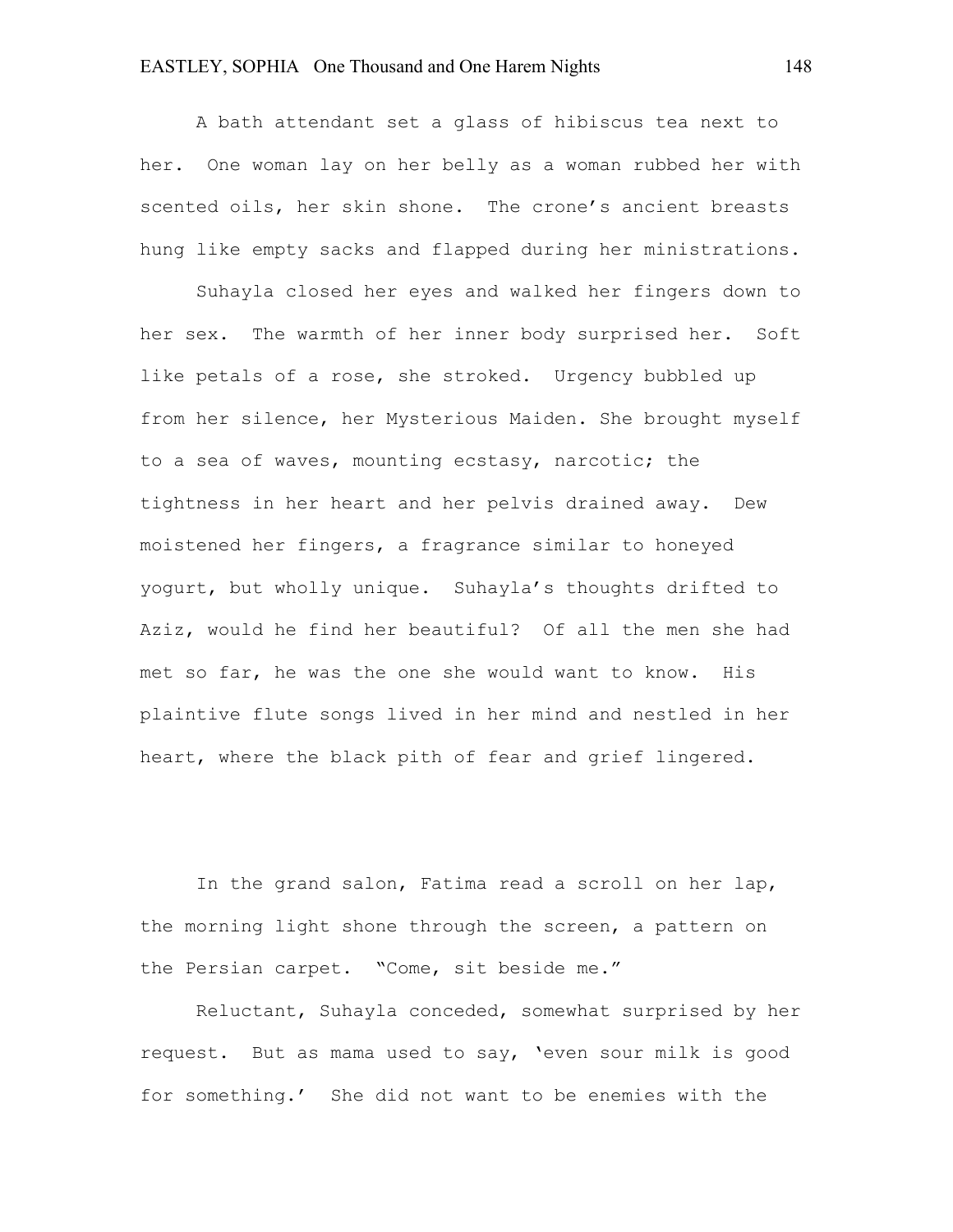Chief Concubine. Fatima offered her fruit. "Tomorrow is the full moon of Hamash. It is the anniversary of the death of Umm 'Abdallah, a mystic. I make a pilgrimage to her shrine annually. Would you like to accompany me?"

"I have not been out of the palace since I arrived."

"Ours is a closed world within a closed world. I have obtained permission from the Sultan. The change will do you good." Fatima looked up and signaled to one of the servants. "Sada, we shall travel in a litter." The serving girl bowed and went.

Surrounded by heavily armed guards, their weapons glinting in the sun, they proceeded. Although her veil extended from head to waist, she could see through the delicate gauze. As distance broadened between them and the palace, Fatima visibly relaxed. Suhayla pulled the curtain down with a finger.

We passed alleys, narrow streets of a labyrinthine city. The cry of a baby echoed. Lone figures disappeared around corners. The aroma of citrus preceded the cart of an orange seller. Dust and noise of the Suk arose around them. Stalls and shops crowded together.

Outside a butcher, stacked in a mound were goat heads: blank, frozen eyes stared: bared incisors, thick tongues protruded and twisted, like pallid dead snakes.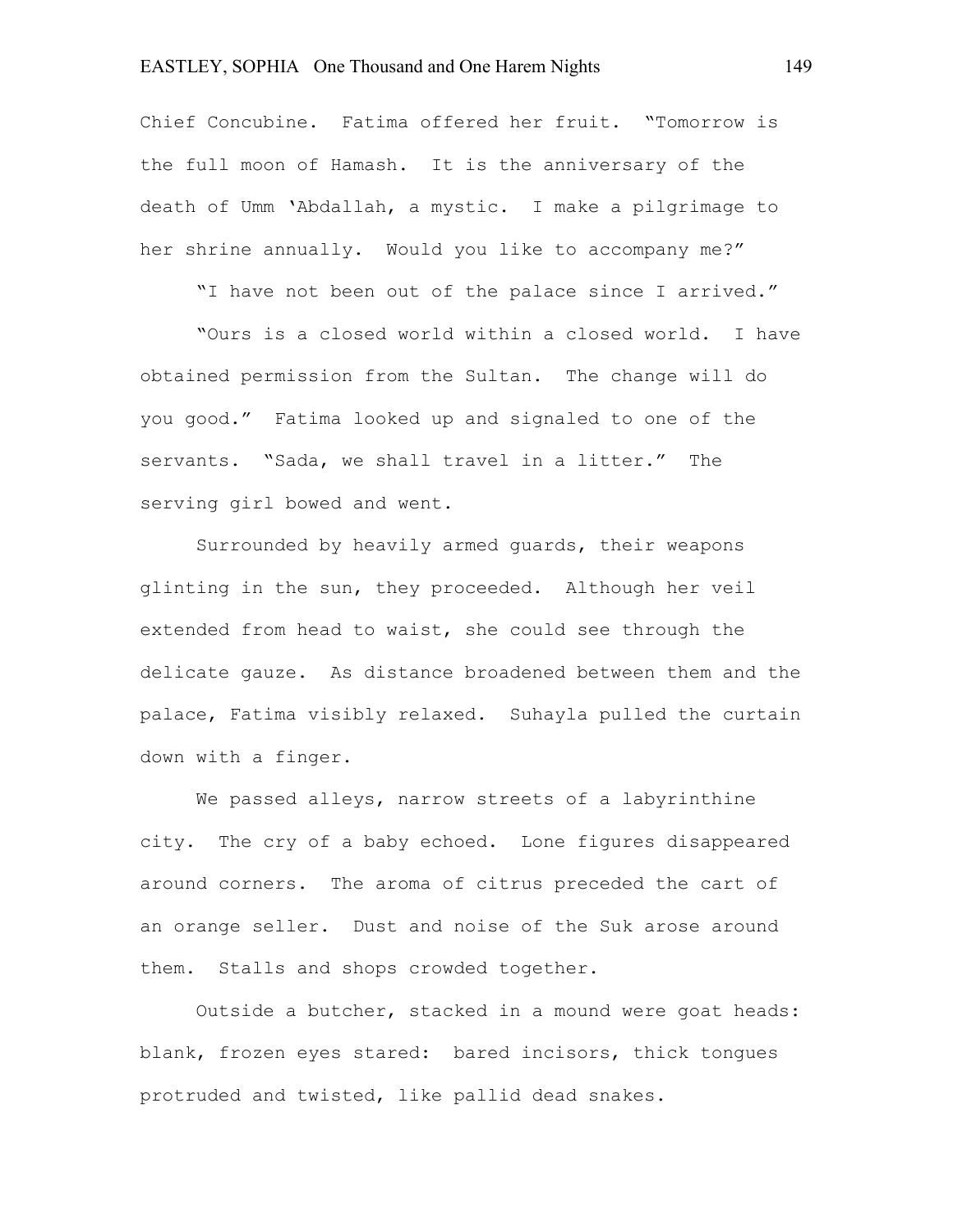The image of Mama's dead face, welled up, vivid: glazed ebony eyes, a pink tongue between lips, glass of spilled tea. How Suhayla had shrieked and cried an unending river then.

A sob escaped. Nauseousness swirled in her belly.

A hand on her shoulder. "Sh. . . Sh. We have passed." An embroidered cloth fragrant with rosewater, one Suhayla always carried with her that had belonged to Mama, absorbed her tears.

Suhayla recovered her composure.

"Umm 'Abdallah and her husband were seekers of inner knowledge. They both learned through dreams."

Suhayla thought of her dreams of the mysterious black cats, and the strange other worldly glimpses of an earlier time in Egypt.

"Life is a strange journey."

The litter was set on the ground. They both stood and stretched their legs.

The shrine, a non-descript block of red granite had only her name carved on the front. Before the tomb, a fleshy woman sat on a crudely woven cloth upon the sand. Cross legged, she rocked from side to side as she sang, eyes closed, waving one hand.

Heart dreams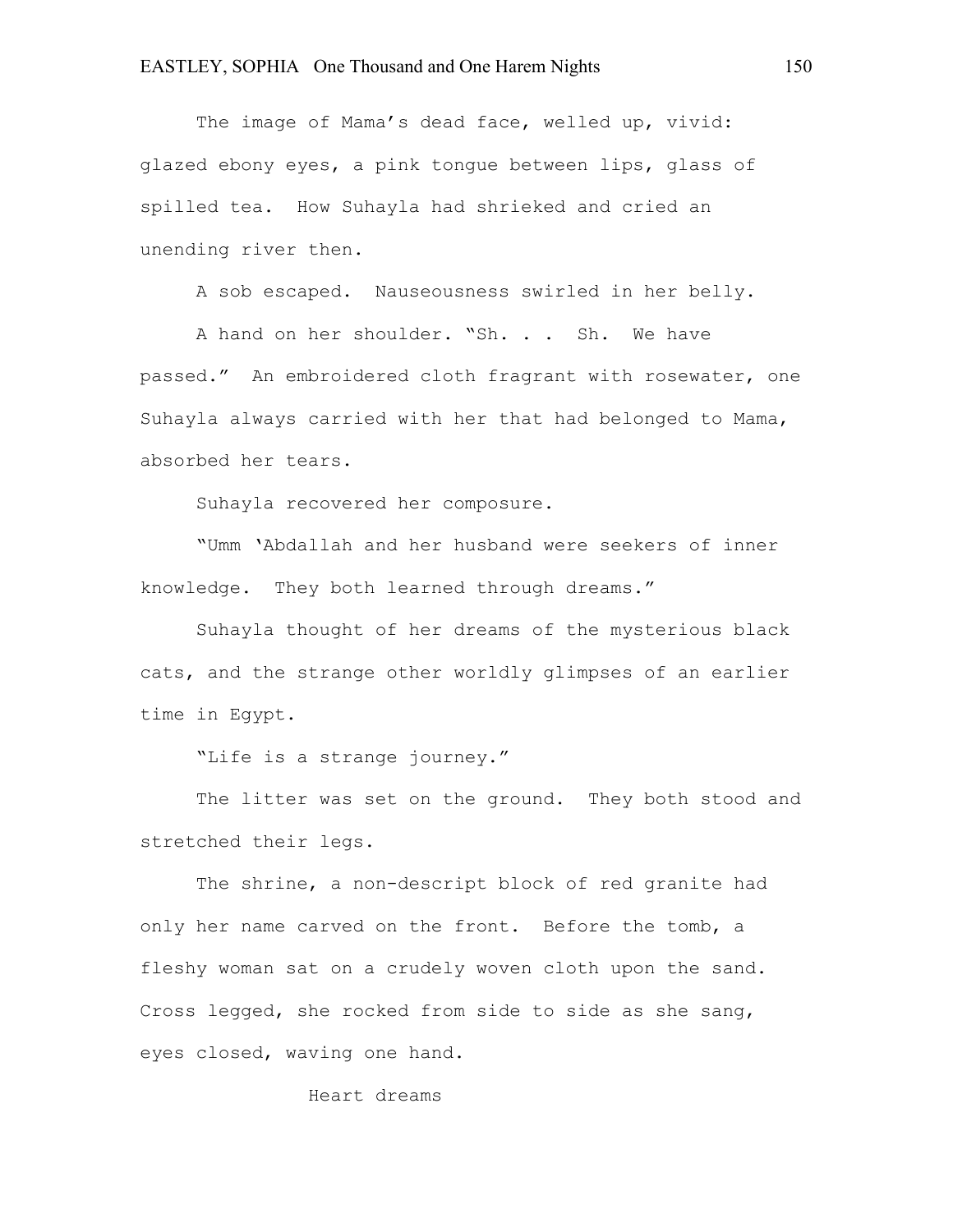Find hidden routes Nectar of God Shape our destiny Fill us up with the fragrance of love

On the shores of the Oxus river I found inner knowledge The golden light Revealer of beauty Dreams of the faithful God is refuge. Silence is refuge. Who sees me Sees God.

Fatima and Suhayla stood, surrounded by the guards, behind the crowd that congregated around the Shayka. Fatima nodded. "She has been here every day for five years."

"What is her name?"

"Shayka Zaynab Al-Latif, she is Umma reincarnated." Women with children in their arms, children hanging onto their skirts; men, a few with brocade robes; and all manner of common people, waited before the holy one.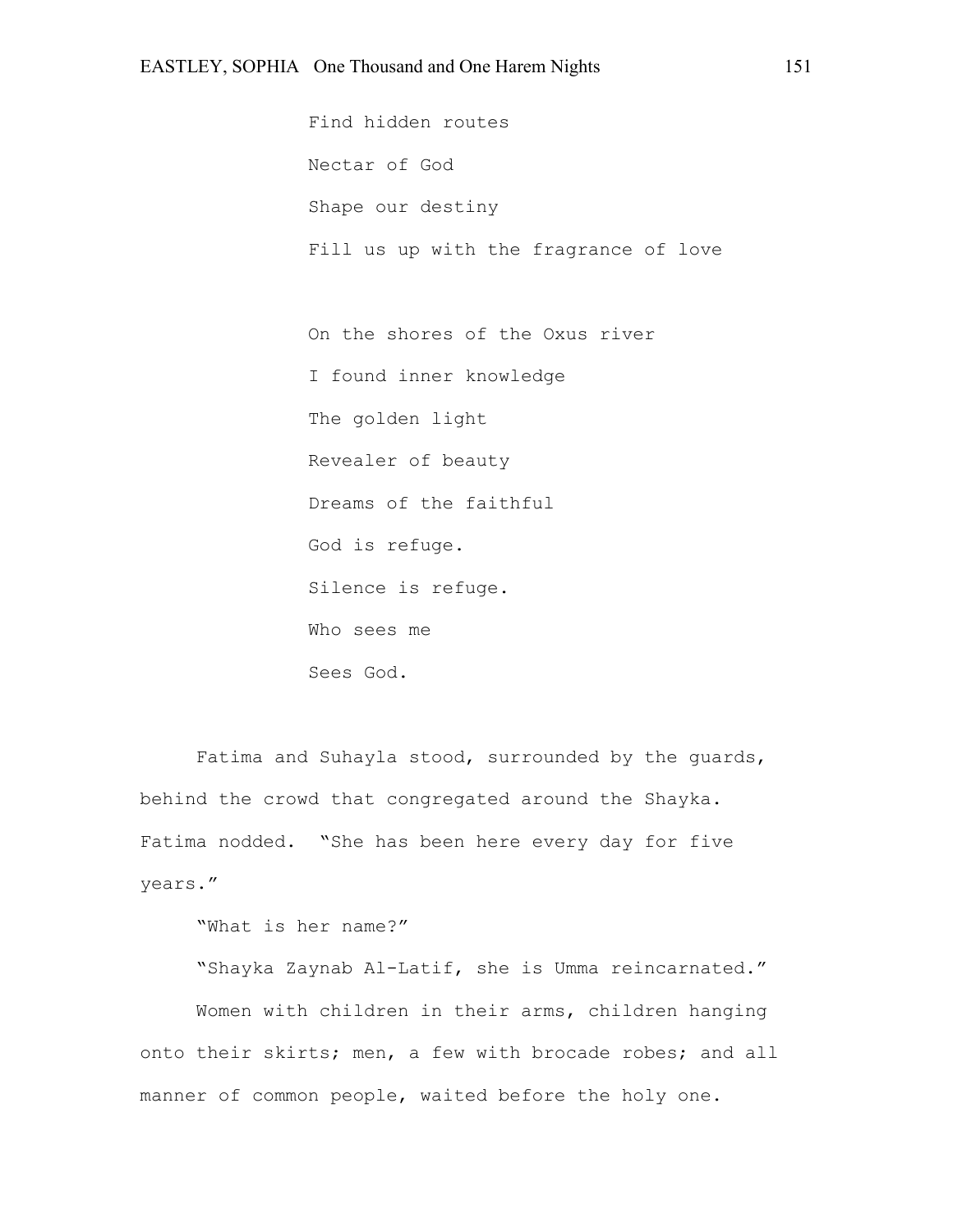One woman, about Suhayla's age, forehead creased with worry, and a crying baby in her arms, approached and knelt before the Shayka.

The woman touched the young mother and her baby, and reached into a basket at her side, pulling out a half loaf of bread. The Shayka pressed the food to the woman's heart murmuring a prayer.

A man approached, with wild, white hair and a beard, knelt down before the saint. With watery eyes he asked for "more customers," clasping his hands together in prayer.

An elderly woman, robes complete black, sank at the Shayka's feet and cried, "My Naseem lies on a bed day and night, give him grace, give him his life back!" She clutched a string of beads. Two other women, covered in black chadors, went to her, and helped her up. They murmured, "Allah will prevail. The Shayka heard you Meena. Come with us."

Suhayla knelt before the wise woman. She did not speak until she looked up at her. The Shayka's intense gaze met hers. Suhayla felt as if the Shayka saw into her heart, the truth—her horrible vision that preempted Mama's death. Baba's sickness.

"Abandon," the Shayka said and smiled. Suhayla stood, stepping a few strides away, making her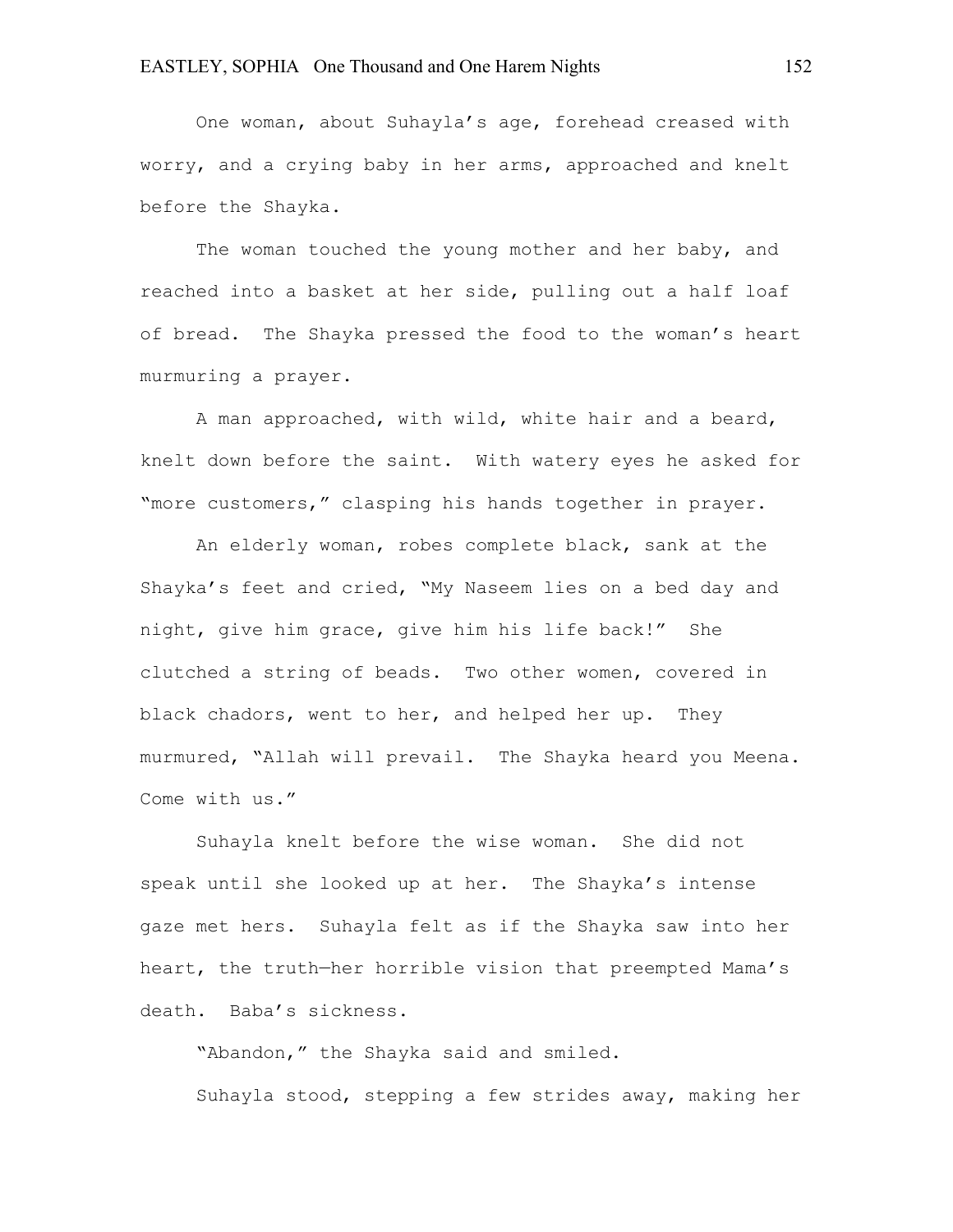way for Fatima, walking backward. Suhayla turned and peered at the sky; she forgot about the crowd. Potency burned in her: she had desired to run till she could not breathe, till she had thrown herself into the Nile, and sunk.

A flock of white doves whirled, flapping as a single cloud, into the blazing, late afternoon light.

A man cried out. "I am in exile!"

"We are all exiles of the world," the Shayka said, her voice calm and soothing. "Do you have children?"

"Yes, yes, holy seer—four."

"Go home. Cradle your youngest in your arms. Look at the child, how she smiles, content at just being. It is an image of your true self."

"Bismi'Llah." In the Name of God.

"What could she mean? Abandon."

"We each receive a blessing. It is individual—a gift." Fatimah said and sighed. "I keep praying for my daughter, for knowledge of her existence, her home, but I have received none." Her shoulders dropped. "Allah reveals some things and yet not others."

"Abandon my past?" Suhayla's heart held a black, hollow hole. She leaned her head against the door frame of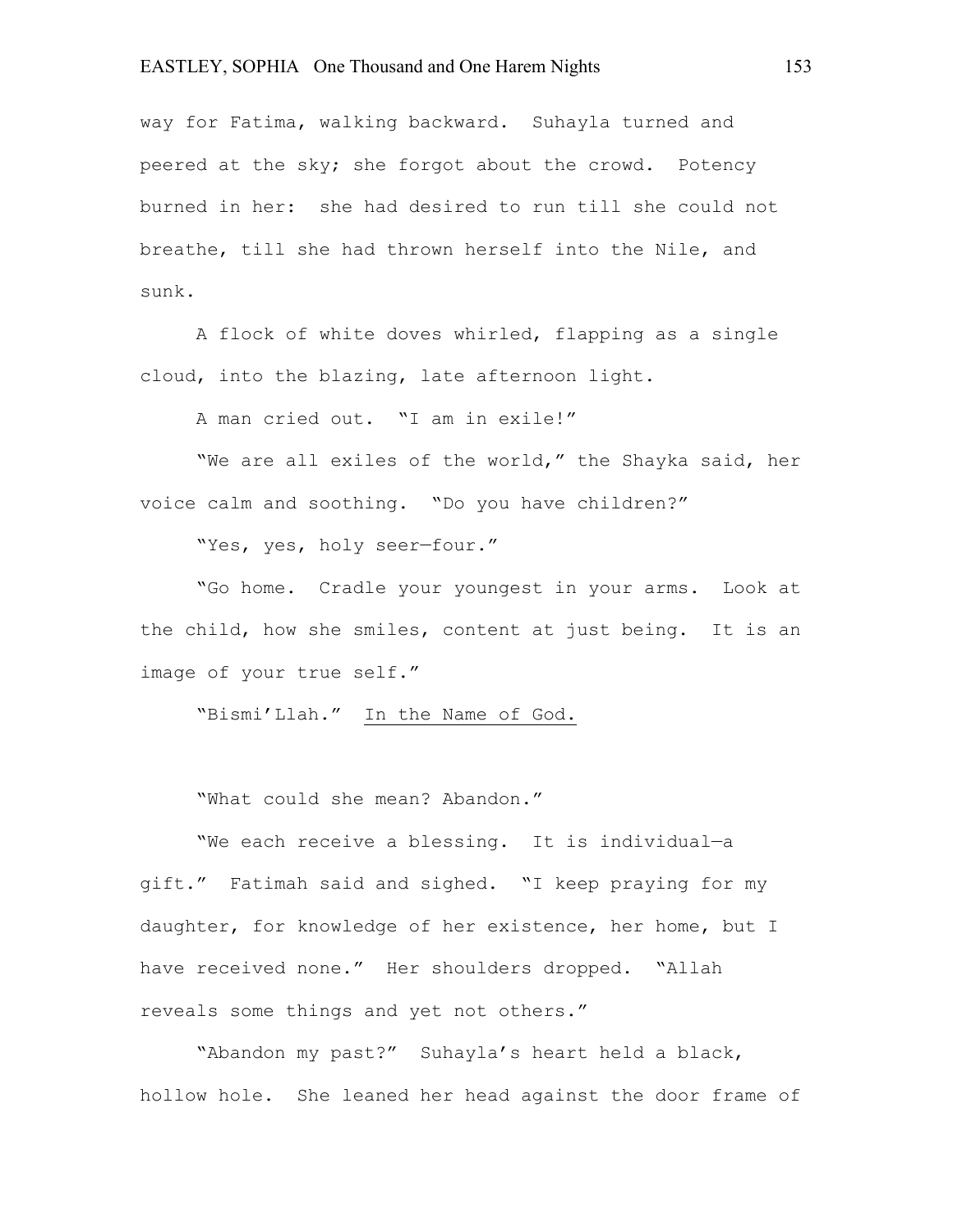the litter. Rocking with the motion, she stared out through the parted curtain.

"We are different from the other women you know," Fatima said.

Suhayla stared out to the children running by heaps of refuse, mothers yelling, and shop keepers watching over their wares.

"We are nightingales in an aviary of sparrows, and more in touch with our hearts. We are connected to the natural world, more awake to the powers within us."

"You are referring to your palmistry abilities?"

"We are more aware of our lives—the possibilities--of the past, lives which may have been. . ."

"Oh," Suhayla said, not at all clear about which she spoke.

Fatima leaned over, the scent of jasmine potent. "You spoke of a vision about my daughter which disturbed me much."

Suhayla glanced at her. "I spoke impulsively, without feeling. I--"

"No, no. You do not understand me. It is I who must say, 'health to your head.' I do not complain; your vision is the same as mine.  $\ldots$  . The dagger in my heart-twisted." Deep creases formed in her forehead. She turned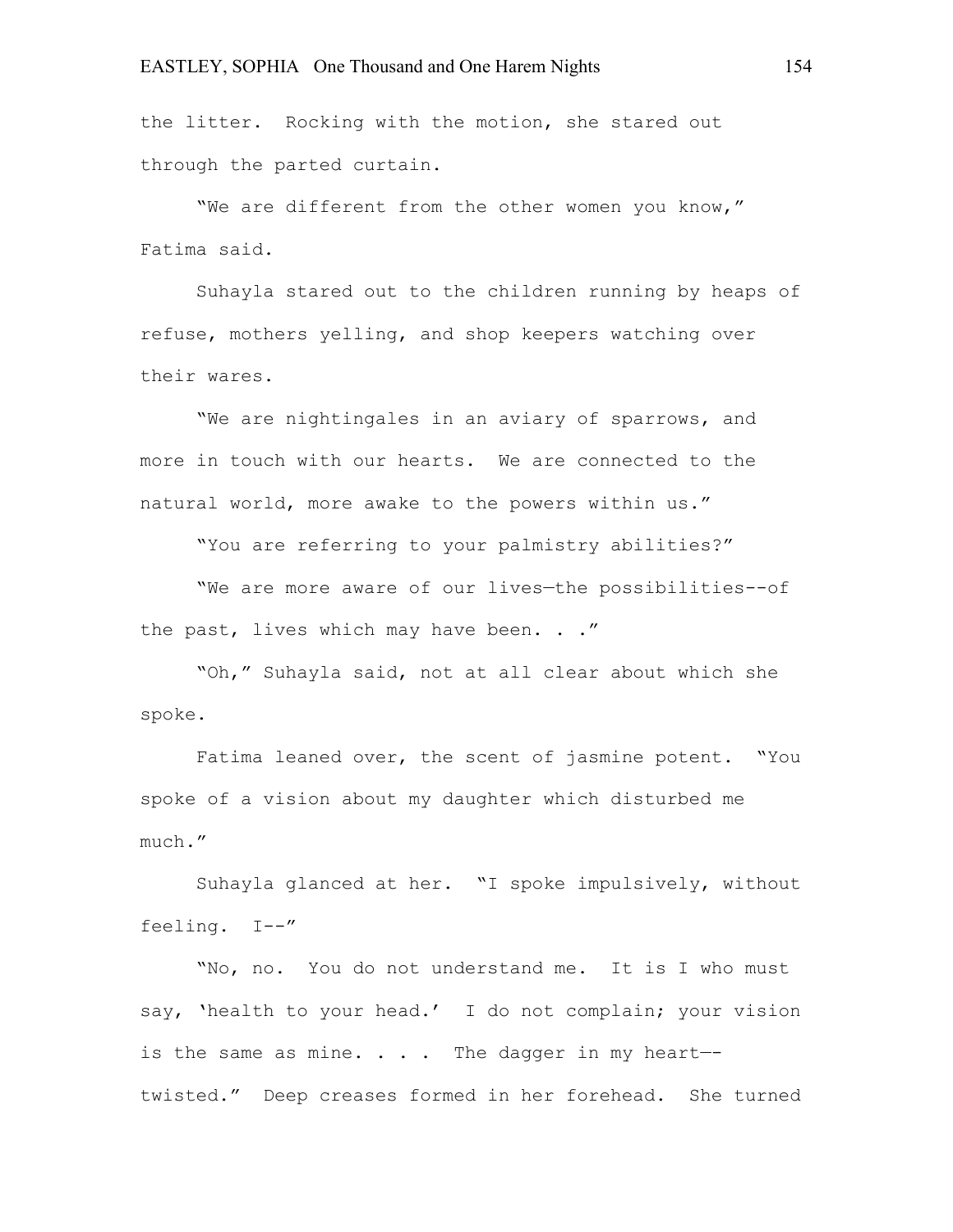away.

"Oh Fatima, I am. . ." Fatima held up a hand. Patiently, Suhayla waited for her reply.

"In my dreams I chase after her. I watch her being pulled behind heavy doors, her face full of horror." Fatima lowered her pain-tinged voice. "Only ten when. . . Jawhara. I have not spoken her name since. I no longer count the years." Fatima touched at her eyes with the tip of her veil.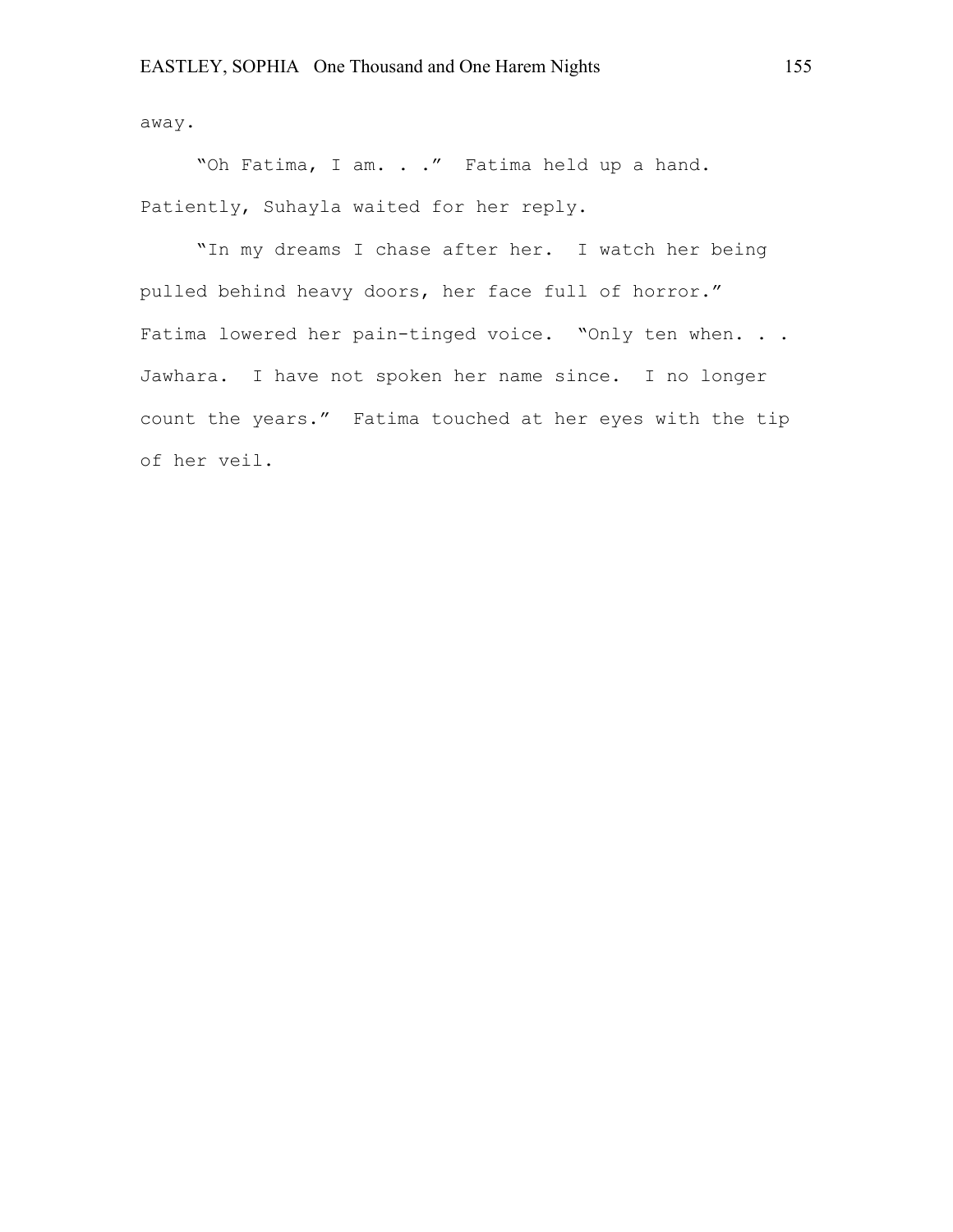#### CHAPTER SEVENTEEN

"I have seen the prince in the tower."

"I knew his mother," Fatima said, her pitch deepening. Suhayla's ears almost burned. "The first wife, Nourhan, hated her and was extremely jealous of Yasmina's beauty. She had long ebony hair, like silk, and emerald eyes. Nourhan did everything in her power to subdue and subjugate Yasmina, so she would lose the Sultan's favor. Eventually Nourhan found a way to have her condemned. There are not many left who were at the palace in those doomed, bloody days. None of us in the harem dared breath. Nourhan's wrath was unrelentless. She died sometime later."

"Of What?"

"Old age, her health gradually declined."

"Nourhan gave birth to Farir?" Suhayla wanted this all to be clear.

"Mmmm. Handsome brute of a man isn't he? He studied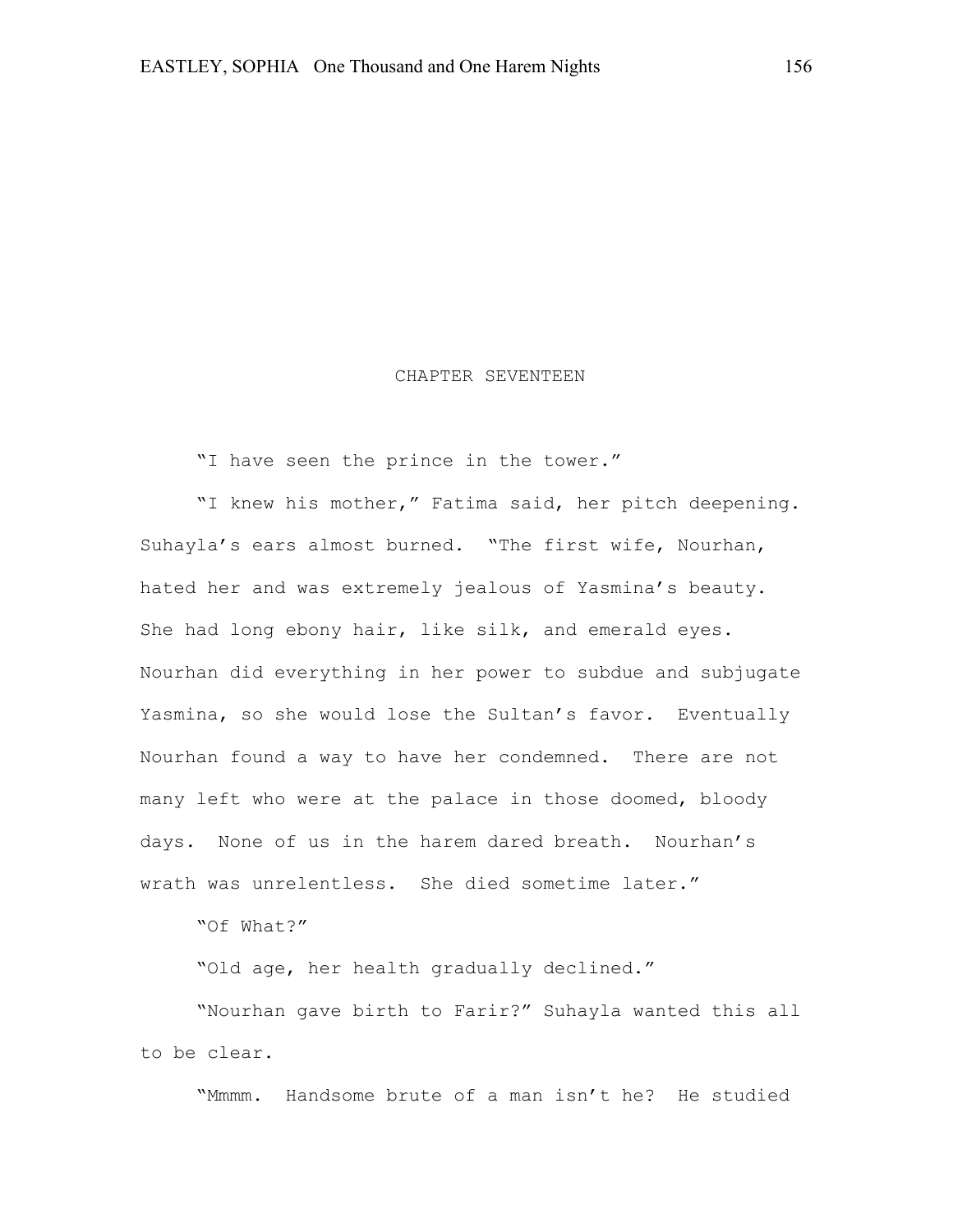alchemy and medicine with men in China." "Does he have a pure heart?"

Fatima turned to her. "--Rumor began and brought down the beautiful Yasmina. She lost her head quite soon after. One can't be too careful. Nourhan is long gone, but there are other powers waiting, watching for just that kind of rapacious rumor; and they would think nothing of sacrificing an innocent, such as you, for their dire purposes."

Suhayla felt fully chastised and pulled her veil tighter about her face.

People thronged in the city of tiny shops, under the ancient roofs and surrounded by hundreds of establishments. Maze like streets of the suk were full with merchant's wares, tables, and carpets strewn upon the ground. Shopkeepers called out prices, and haggled with customers. Children ran, women and men were packed in the narrow alleys; heat, dust, noise all pressed upon her.

A guard walked next to her door, a tall and swarthy man, he brandished a shield and spear.

Minarets and gold domes aspired to the heavens here and there. The scent of curries, roasting meats and spices sweetened the air. Secret alleyways led off from the riddle of lanes, some of them too narrow for carts.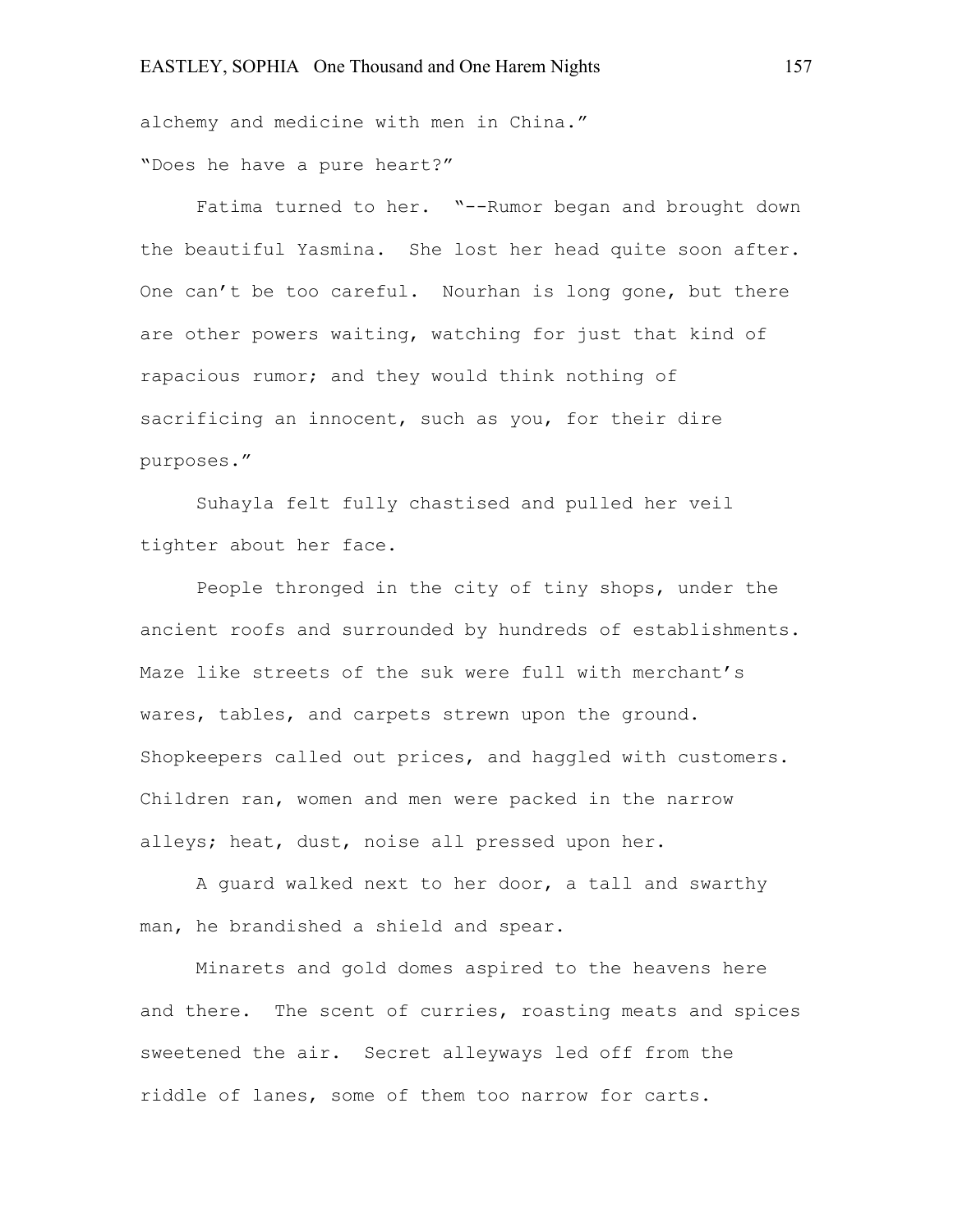They strode through an ancient stone archway into the gloom of the old market. Vaulted ceilings above blocked out all the sun except for a small courtyard here, a single tree there. Boys peered out of the darkness of their carpet shops.

The litter halted and waited by the entrance of one shop. One of the guards went in and announced, "Make way for the Sultan's Family." Women left the shop, looking at the litter, trying to see them.

"The fabric at the merchant's shop is of such quality to befit us and the rest of the royal family."

In a flourish of silks and brocades Fatima entered; Suhayla followed quietly behind glancing up at the roof of hanging fabric and heavy stones. Lean black cats skittered out of her path. Even in the gloom of the cavernous shop, such fabrics as she had never seen, glowed: silks flowered and striped; thick brocades, satins, thin gauzes in all the colors of a garden or jewels: carmine, emerald, peacock blue, indigo, canary yellow, ruby, and garnet.

As Suhayla intently gazed at the different textiles, caressing them with her fingers, Fatima rounded the mountainous stack and threw her hands up in excitement.

"Ah, that is what I am looking for." She pointed to an exquisite carmine at the top of the stack.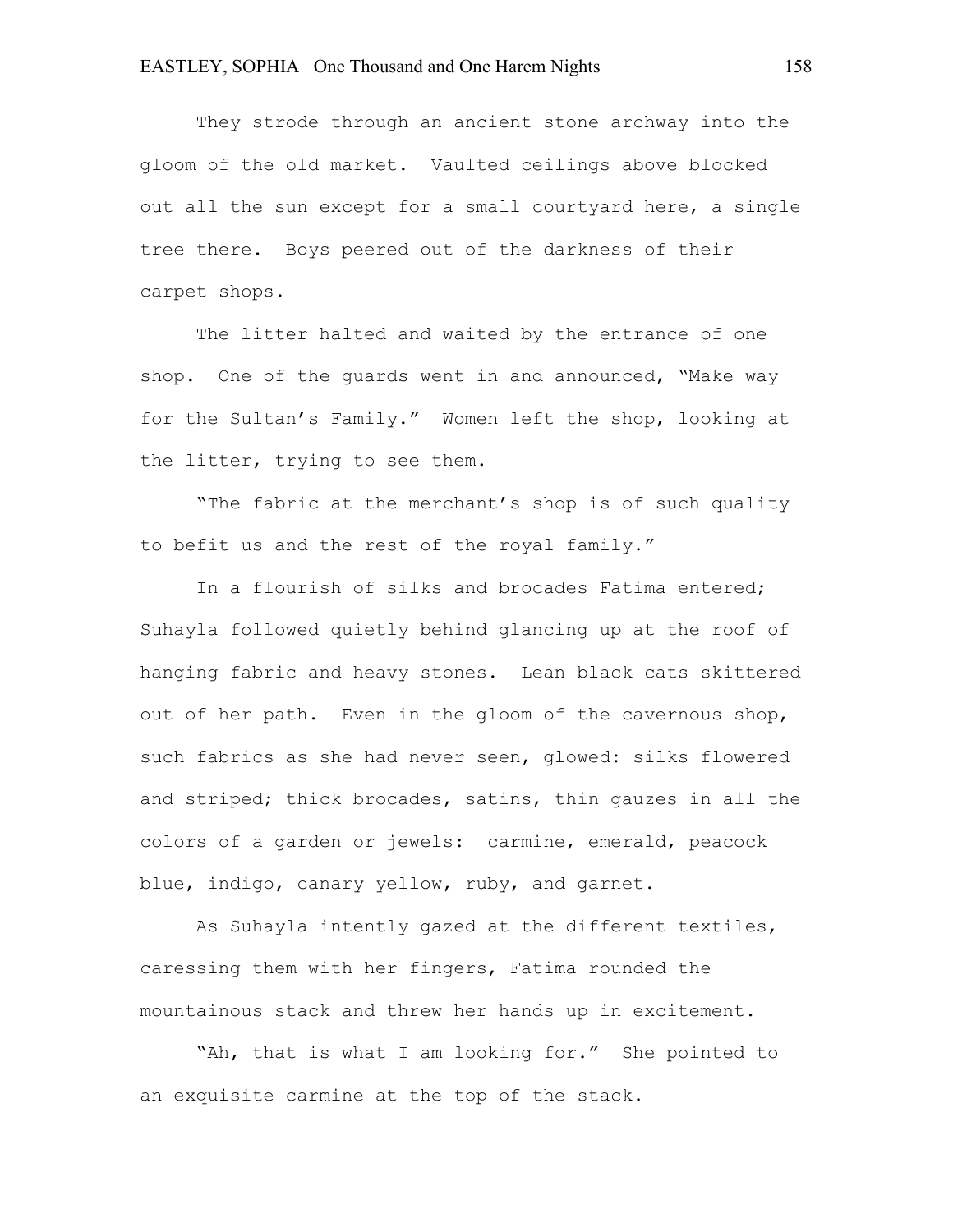The elder merchant reached up and held the bolt of rose before her. He unwound a bit of the silk.

"How lovely. What do you think?" Fatima asked. "It is more beautiful than any flower."

"Sister," Fatima said, "Take the silk into the light of the farthest lamp, the brightest, and see if it glows and shines." Suhayla did her bidding with sincerity and on her return heard the low timbre of Fatima's hushed voice mingled with one distinctly male and deeper. A young man bowed to Fatima most regally. Bearded, the onion like turban emphasized his height, even in the dim light.

Suhayla gave him the round of fabric, which he added to the bundle already tucked under his arm.

He flashed Fatima an unabashed smile revealing even, white teeth. "Take with thee my blessings and those of Allah's, may he watch over you and bless the Sultan." He touched the fingers of his right hand against his lips and then his forehead in the sign of respect.

"Allah watch over you." Fatima whirled dramatically and with all the pomp of a Sultana. A black cat, Suhayla had not noticed, jumped down in front of her leaving a stack of black cloth behind.

Once in the litter and moving, Fatima said, "We must return to the palace. For the prince in the tower--"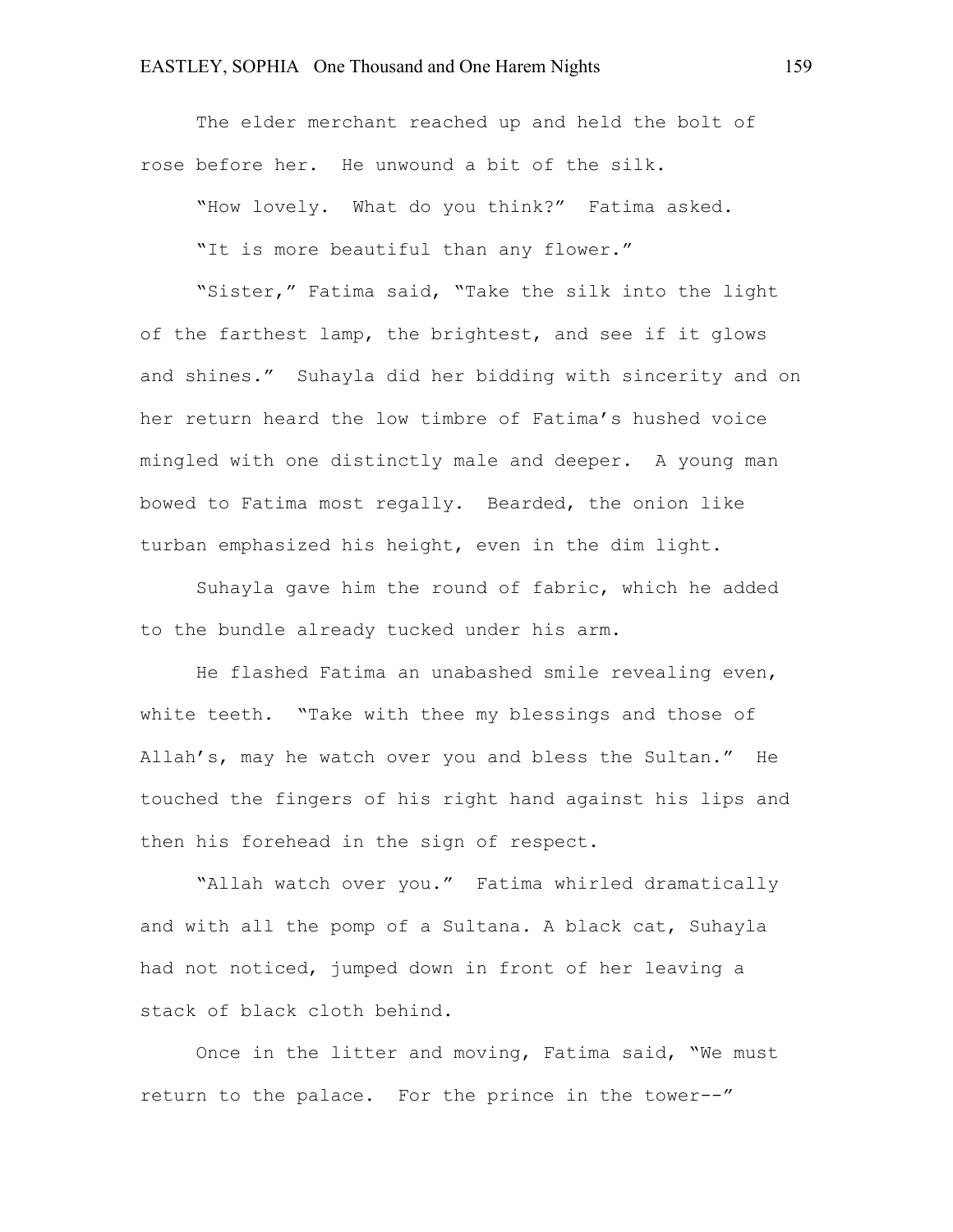"You know him?" "A gift for him, so he does not lose hope." "You are allowed?" "No," Fatima said. "But you know how." "How do you know?" Suhayla asked.

"We all have our ways." She grinned. "Dress as a simple servant."

A serving girl Suhayla had never seen before forced a small pouch, a swathe tied many times with tawny silk into the hollow her palm. Therein a small, hard object was wrapped.

Suhayla wore an old, plain robe, draped in a dark veil. A cook who thought she was a serving girl, gave her a basket of food for the prince and the tower guard. After unlocking the heavy gate, he grabbed a handful of bread and half the cheese, stuffing his mouth. The heavy cedar door groaned open, and he waved for her to enter.

"Salaam." Suhayla stepped over the threshold and into the bowels of the tower. The ordure stunk of human waste and food refuse, the smell made her feel sick. She clutched a handful of her veil to her nose.

A stone staircase, lit by the dim light that shone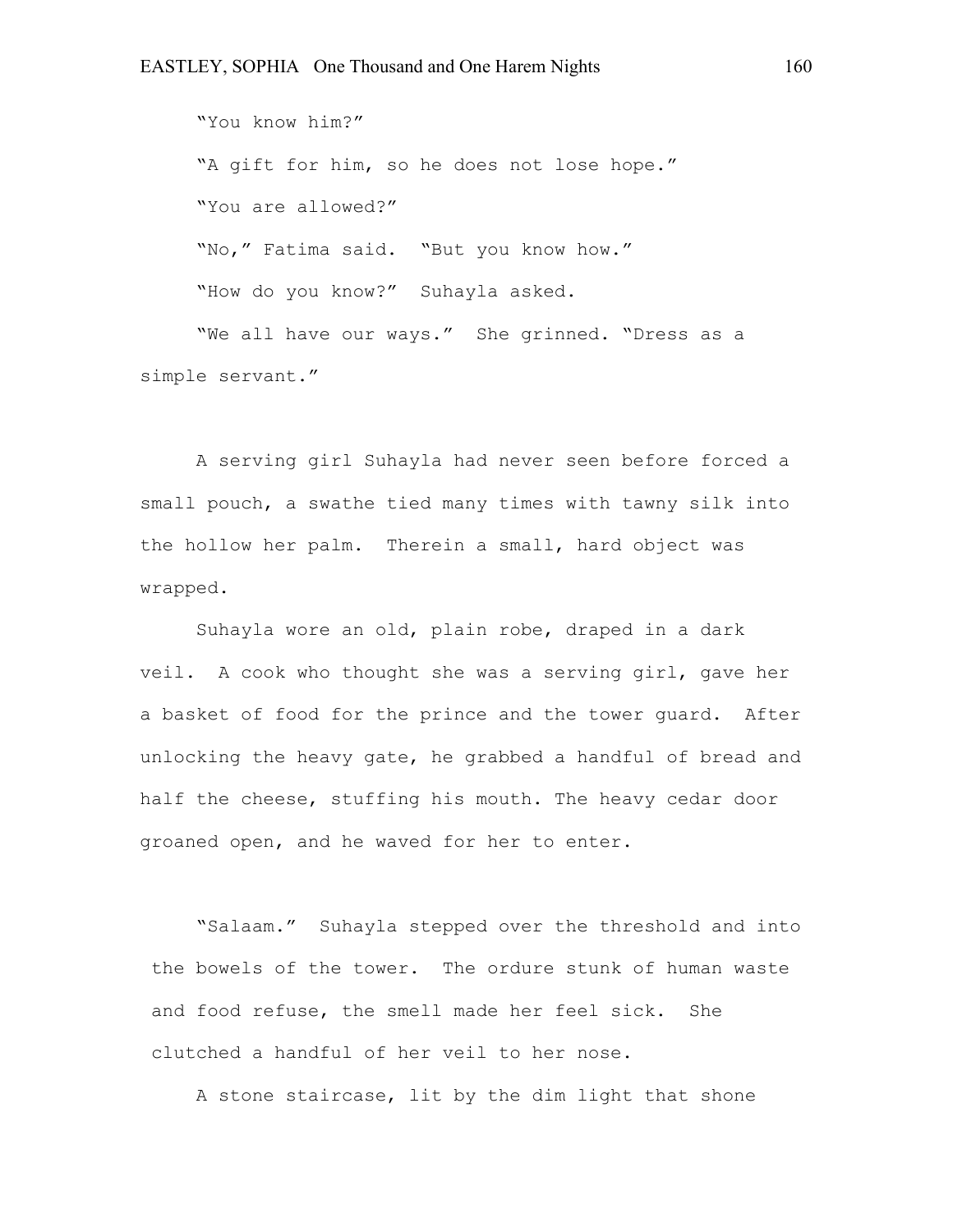through a barred window, ascended from the back of the chamber. The stones under her feet tilted and almost threw her forward onto her face. Suhayla trembled with excitement, and she felt a siren of the evening; not knowing what to expect, what response the Prince would give her, as she stepped on the worn, cracked stones coiling upward. Her legs wobbled under her.

By the second floor landing, light issued forth from a room. Silent, she stepped into the soft amber glow. The prince and another man were bent over scrolls, murmuring to each other.

The prince faced me. He and Suhayla stared at each other, surprised, shocked, even stunned. She had not envisioned him to be so tall. Although hair and beard were tangled, and his robe tattered, his eyes and clove-hued face were infinitely more appealing than anything her imagination had envisioned. He gave her a broad toothed grin.

"I, I. . ." She immediately cast her eyes down as it was not proper for a woman to look at a man directly, especially a royal one. "Your food."

The older man said, "I will take that." She handed him the basket. "—and bring tea."

"Allah be with you." The Prince touched his fingers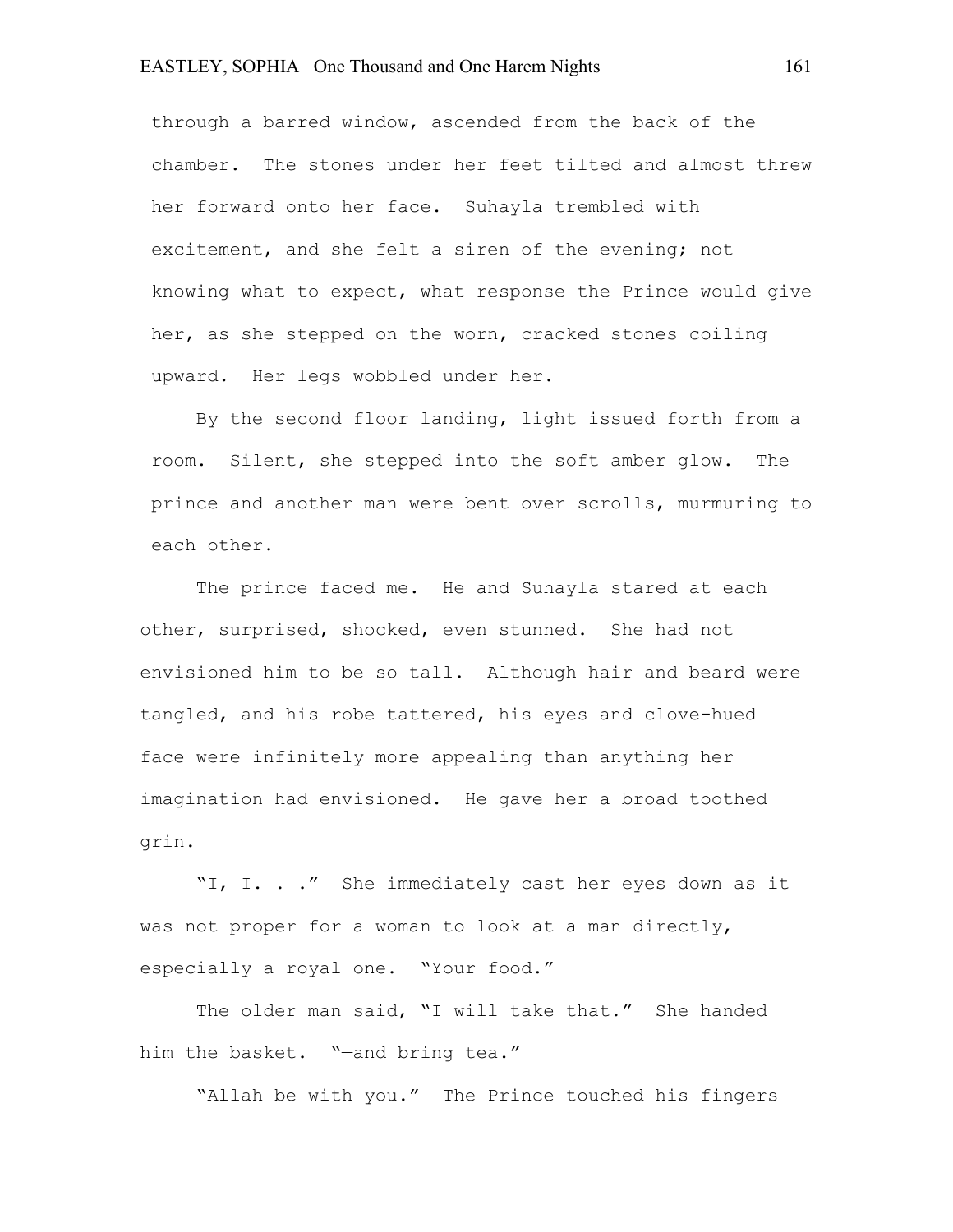to his chest, mouth and forehead.

"Salaam." She bowed.

In the upper most of the tower, the light of a single lamp glowed.

"Please make yourself comfortable." The Prince motioned. "If I am awkward it is because we rarely have visitors." He motioned for her to sit. She made her way around the table, and gently sat on the divan. The brocade, once fine, was thread bare at the edge.

Through her indigo veil she studied him. Hair, black as the darkest raven, curled in ringlets to his shoulders, and contrasted with the pale tunic and pants. A deep scar marred his face, yet his lithe form embodied an underlying strength, a quiet, still power like a lion's. He settled on a rickety chair. The scent of tobacco and smoke mingled with vestiges of frankincense and myrrh.

What struck Suhayla most about him were his eyes, a bronzed jade, distinctly almond-shaped, as if he were from a foreign people, or another world entirely. They mesmerized her. A deep wedge of wrinkled skin, as if hit by lightning or cut by a sword, trailed the left side of his face, from bearded chin to brow. The flesh at the corner of his left eye was pinched ever so slightly.

Despite his scar, the angles of his face, his cheek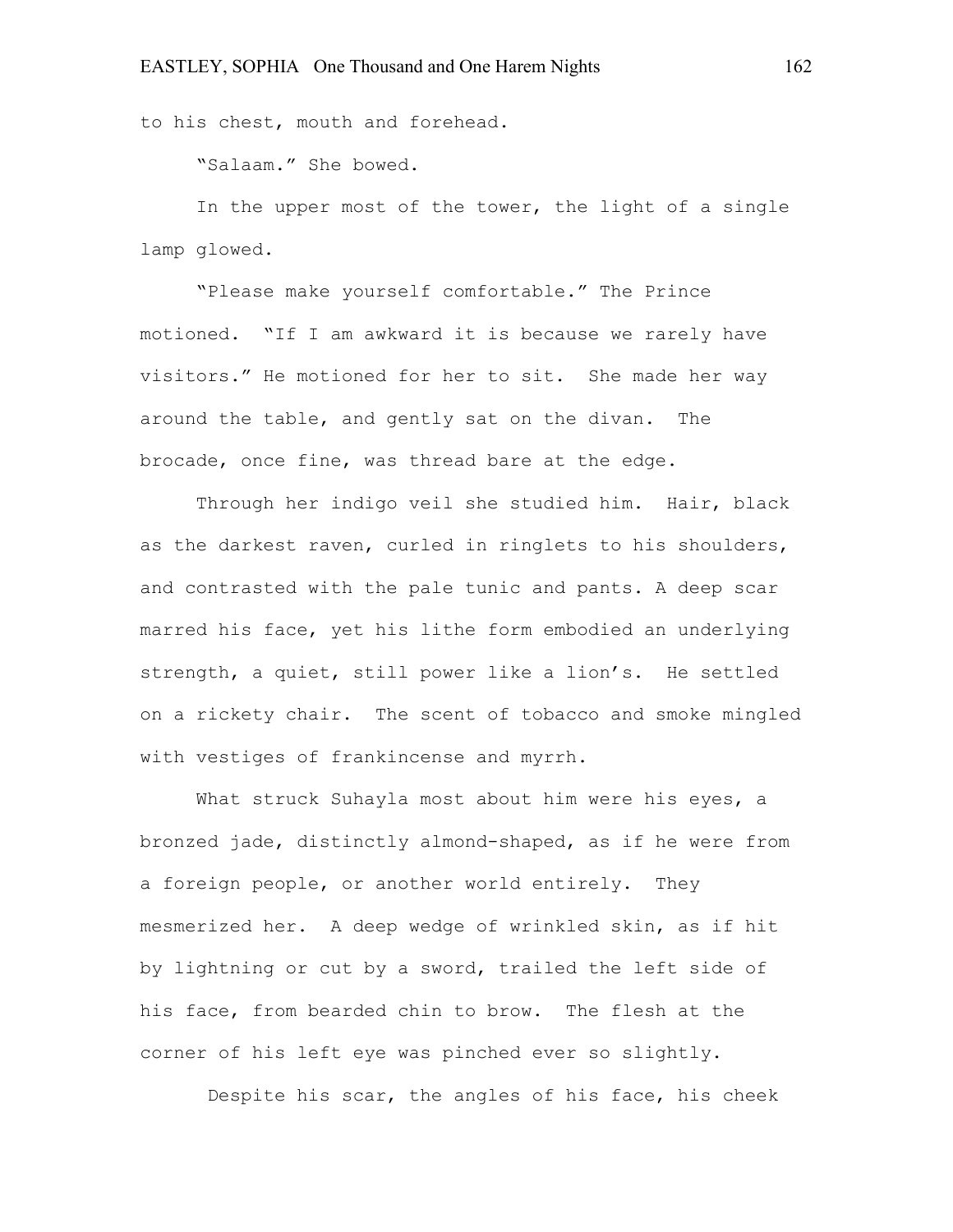bones were sculpted, dark as cloves. At the base of his neck, an oval hollow was disclosed by a robe, remnants of gold embroidery around the neckline, shimmered.

She felt shy. He gazed at the whole of her—as if trying to perceive the curves of her body—under the ankle length swathe. She wanted to squirm under his scrutiny, and felt awkward not knowing what to say.

"Our appearance is far unbefitting for such a lady . . . or djinni whatsoever you are."

She could not contain my smile. "I assure you I am quite as mortal as you." She wanted to ask the prince about life, how he could be content staying in the tower and not loose hope. She could not think of how to begin.

"—And a courageous one at that." He gave to her a chain with a pendant.

Suhayla laid the shinny onyx against her skin, the fire opals, eyes of the cat, glistened and sparkled in the lunar glow.

"The cat--." She blurted out in her uneasiness; she had never been so close to a man, or to such a scarred person. She felt sadness for him, for such a handsome man, the lightning strike of pale skin that pulled his eye and the corner of a lip. She fingered the pendant. "I love this."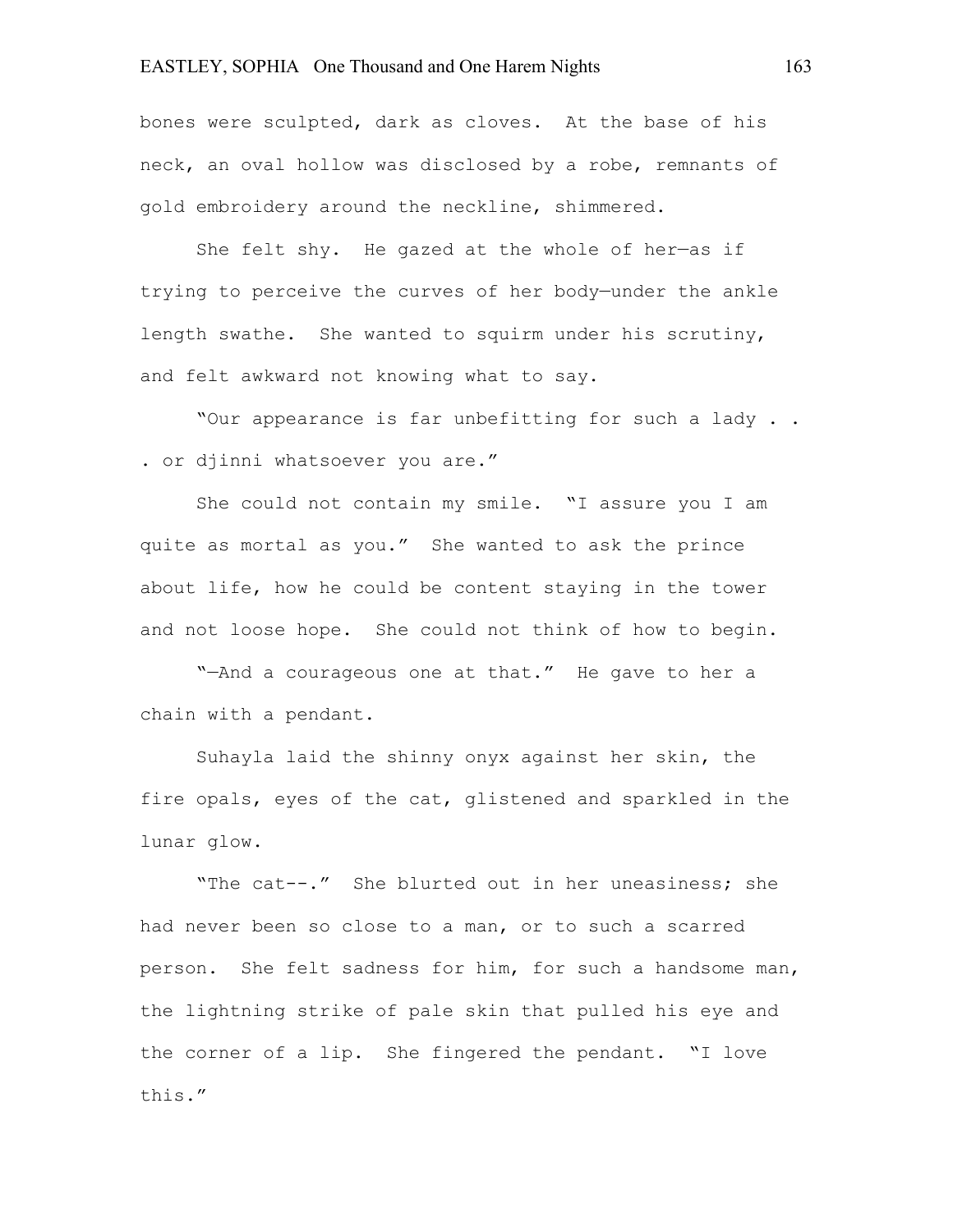The Prince shrugged. "It waited for you. For all these years I prayed to Allah for a new friend, a woman."

Suhayla looked down at her fingers and the black smooth of the stone, not knowing what else to do or say.

Through the one window, the moon's effervescence shone, revealing the veins of cracked limestone. Walls curved into a cavernous dome high above her head, the apex hidden in the gloom of charcoal shadows.

Over the divan hung an immense artful tapestry, wild roses, single-petalled flowers, stems entwined with each other, wound about the outer edge. The moon in all her phases circled inside the gold threaded perimeter which encased a scene: a pair of proud, regal looking lions hunted in the desert with the gold disc of the sun behind them.

"This is for you." Suhayla lifted up the tiny bundle.

Aziz's eyes, tinged with mirth, met hers. He leaned over, extending a long arm, smooth fingers and palm cupped. She placed the wrapped object there, held her trembling hand above his for a moment.

He rolled the clothed object in his hand and unwound the fabric. The jewel, he held to the lamp's light.

"Who?" He almost choked.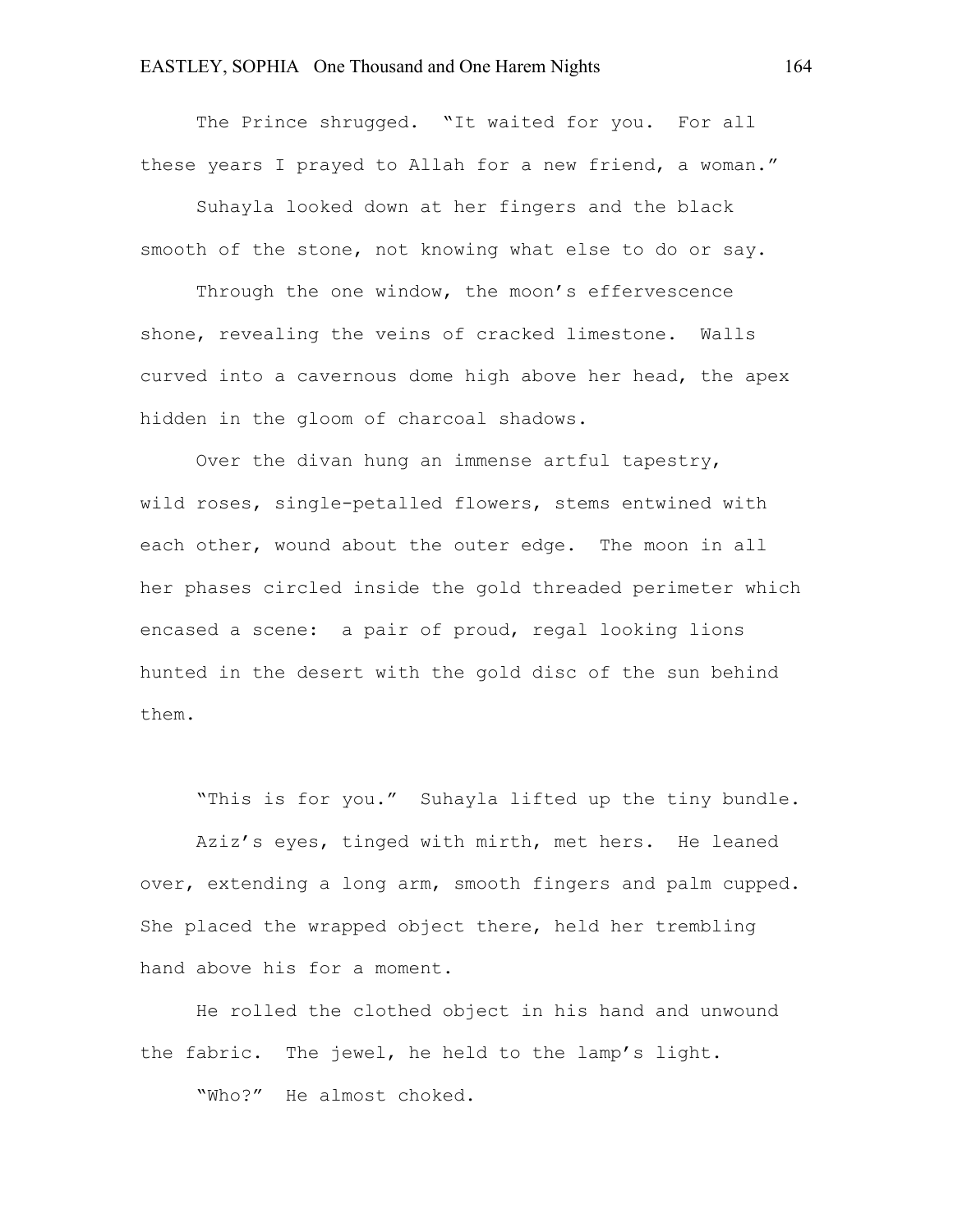"Fatima."

The prince cried out a strange sound. He held his head. All the while his body shook.

She had not an inkling of what to do. Tears welled in her eyes. "Please. . . How can I help?"

The one small bronze lamp on the circular table was her only comfort. She twisted an end of her hair in her fingers and stood, walked over by him. She put out a hand but dared not touch him. She did not want to foresee his horrible death, or even worse, perhaps bring his death about. The terrible visions she had when she touched Mama, Baba, the Sultana all came crashing in on her.

He looked up at her hoping, searching for a touch, comfort. In slow motion, with both hands, all the while gazing at him, she reached up to her veil, and felt for creases below her face. Suhayla grasped the tissue-thin fabric between her trembling fingers. She slid the length of the indigo over her face, down the front of her robe, a breath of a swish. Softness nestled on her feet.

His eyes drew her in to their pools as if by secret enchantments: bespoke of desert nights under a star-studded blanket of velvet. This primeval force, called to her.

They both hung, wholly absorbed in a world of spirit, soul connected to soul, where distant flutes sang of love;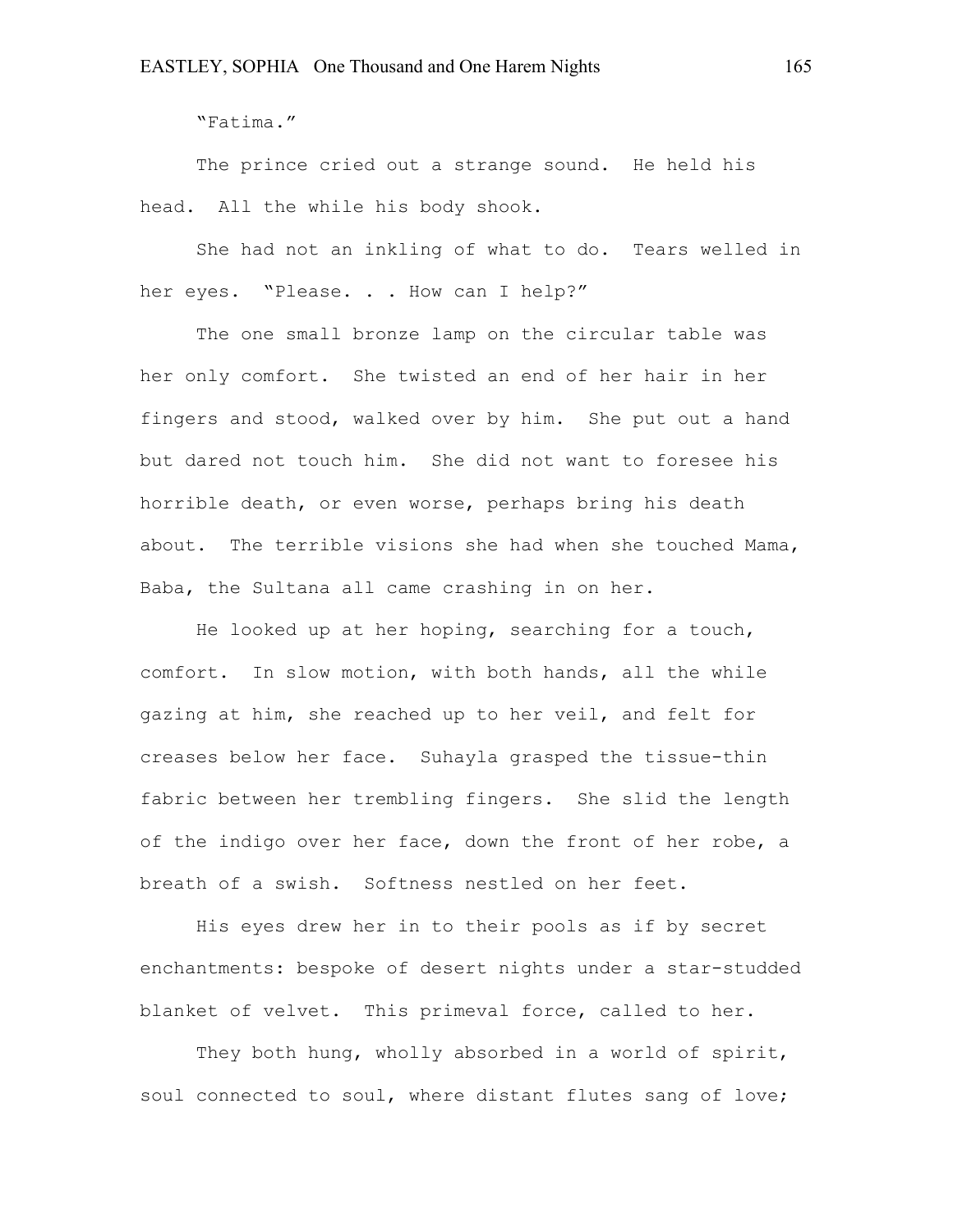and drums thrummed, dervishes whirled, as if a hundred djinn had meant for them, after a thousand years of solitude, to be together once again, as if they had reunited after a thousand years apart.

She did not want to let go. Did he experience this same intensity between them? The slightest sliver of doubt and fear filled her mind.

Heat from the moment dissipated, yet inner warmth still clung to her body.

His voice wavered. "I have dreamed of you. Before me stands beauty, such as I've not seen for . . . You are a nightingale, a rose."

When he stood, she gazed up at him, quite taller. "I knew the moment you arrived at the palace."

"How?"

"There are so few of us here, we have a greater presence than the others." Suhayla thought of her visions and dreams, and Fatima's gift of reading palms.

"I dreamed you." He said as if it were the most natural thing in the world.

Those were words she did not want to hear. Chaos threatened her, and the world she thought she had just begun to understand had been turned upside down.

"My mentor and friend, Shaykh Al-Bayawzi copied these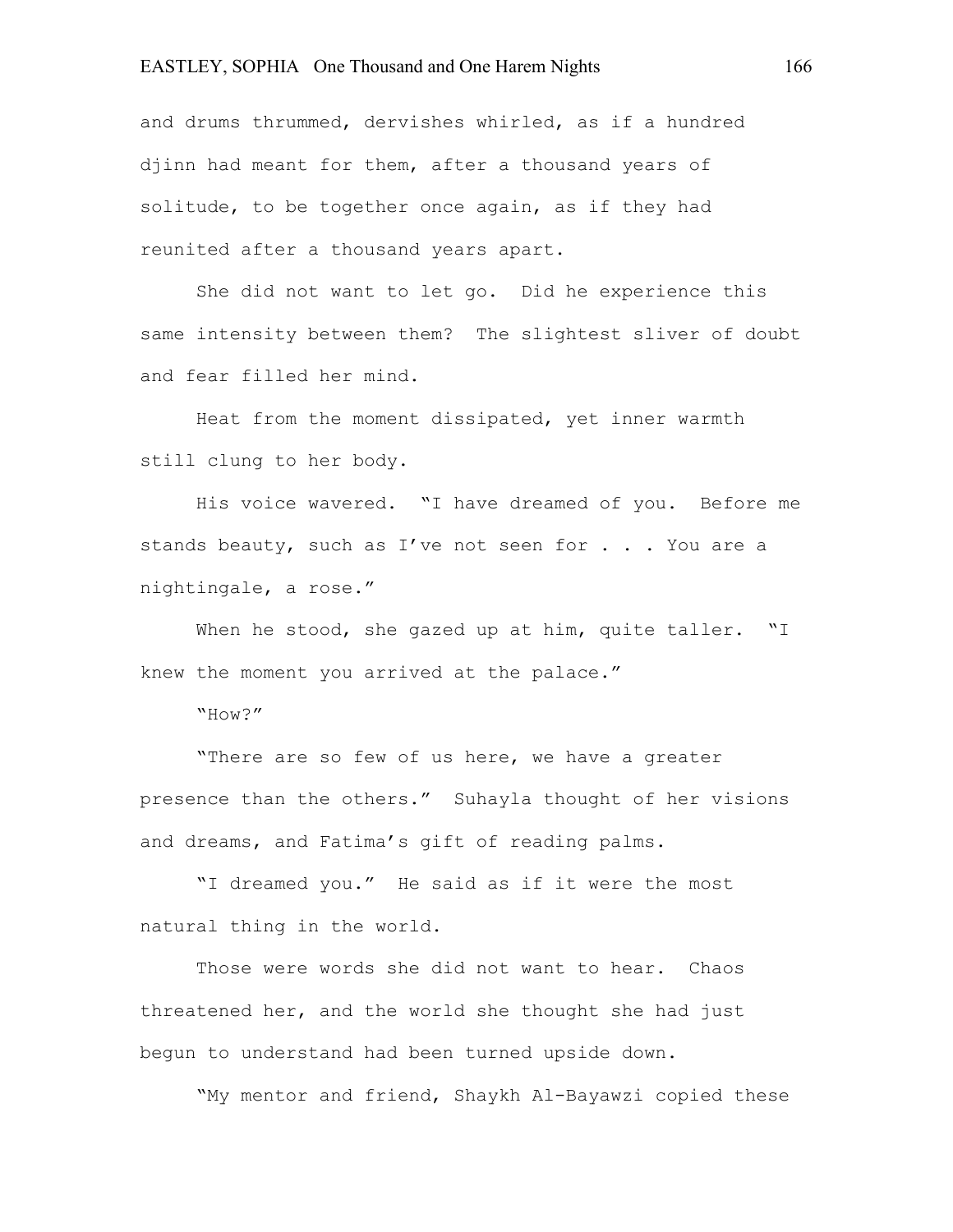from inside one of the ancient temples." Aziz pointed to the text he had copied with a reed pen on the back of an old scroll. With fine precision he had created the strange symbols and shapes. Some resembled birds, animals, some people kneeling or sitting. Some of the diminutive symbols he repeated several times. The language pulled me in with wonder and delight—certain shapes seemed familiar.

"How beautiful, graceful, and defined," she said.

"We are not sure what each stands for but some seem to be self explanatory: rope, tying; a box with a door, a house; a lion; an owl; a snake, a serpent or viper; bundles of wheat, food; a musical instrument." His voice reverberated in the room, filled the dusty, dark chamber with life. His words, the symbols conjured a world hazy around the edges, misty; one she had not only dreamed of since her mother's death, but crept around her mind and visions: temple columns--a gilded forest—a murmurous chant drew me up the marble steps, into a massive hall pulsating with prayers. Lions dozed in the shadowed interior. Aziz's deep timbre reawakened her awe of him, the first time she had seen him sitting in the window of his tower playing the flute.

The sound of footsteps echoed from the stair well. At the top step stood the elderly man, in a white robe; his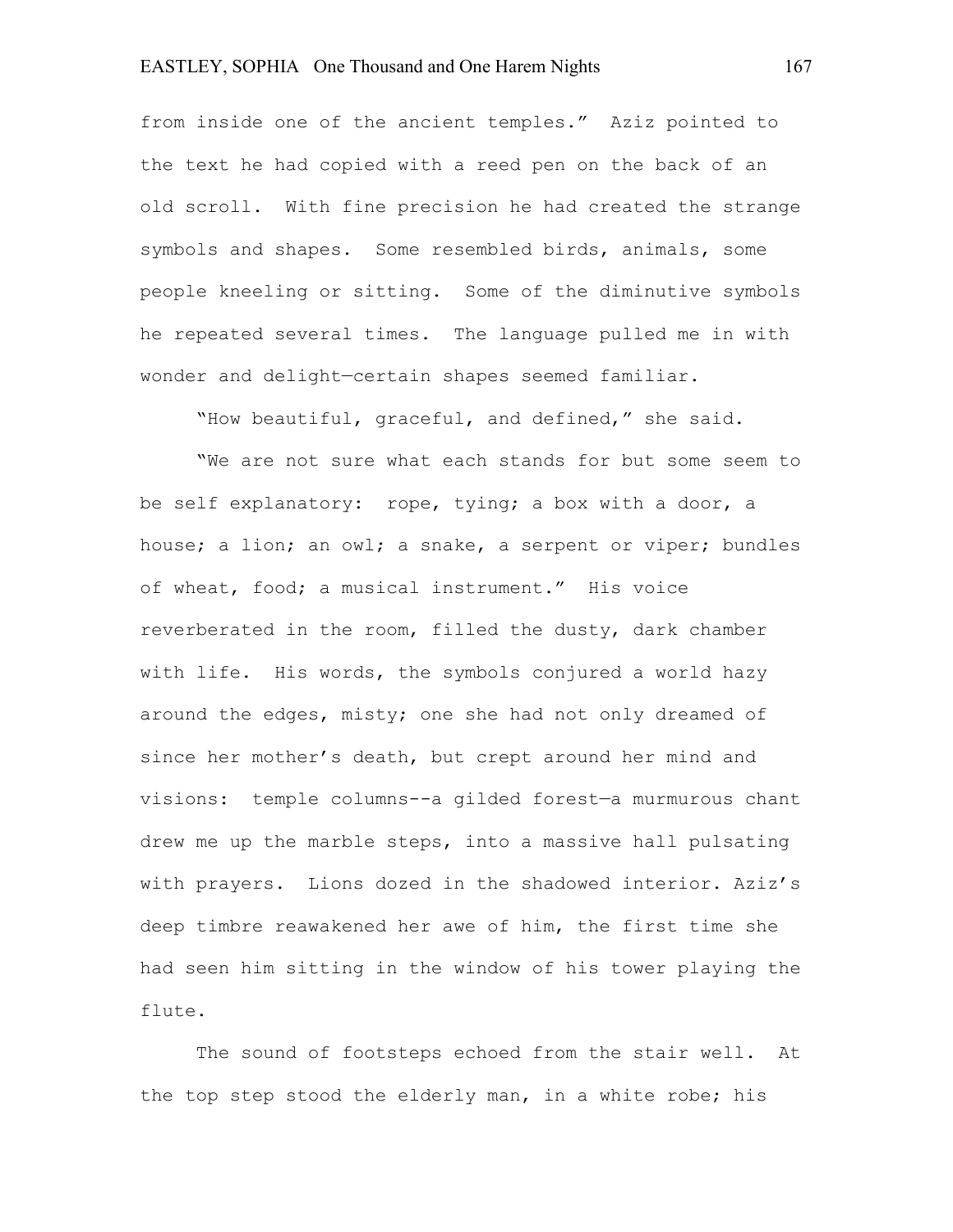eyes filled with mirth. He held a silver tray with three glasses of steaming tea.

"Have tea with us to celebrate this occasion." Aziz took the tray from the servant's hands and set all on the table. He poured jasmine tea into delicate glass cups, the edges chipped above the rings of silver.

"My trusted mentor and friend, Shaykh Al-Bayawzi."

The Shaykh bowed with reverence. Aziz leaned back on the divan. "Sit my friend, sit."

Al-Bayawzi pulled on his beard. "What news from the lowly world?"

"The princess will be wed soon. In a few weeks."

"Allah help us. And the Sultan?" The Shayk sipped tea.

"He is aged but still rules."

Al-Bayawzi sighed and looked upward. "Allah is all knowing and has brought us together on this auspicious day."

"Auspicious? Explain yourself my dear friend," Aziz said.

"Mars has just appeared in the evening sky--" He stood and walked to the window. "--In the seventh heaven and will, within six months be conjunct to Venus."

"The planet of war and the planet of love." Suhayla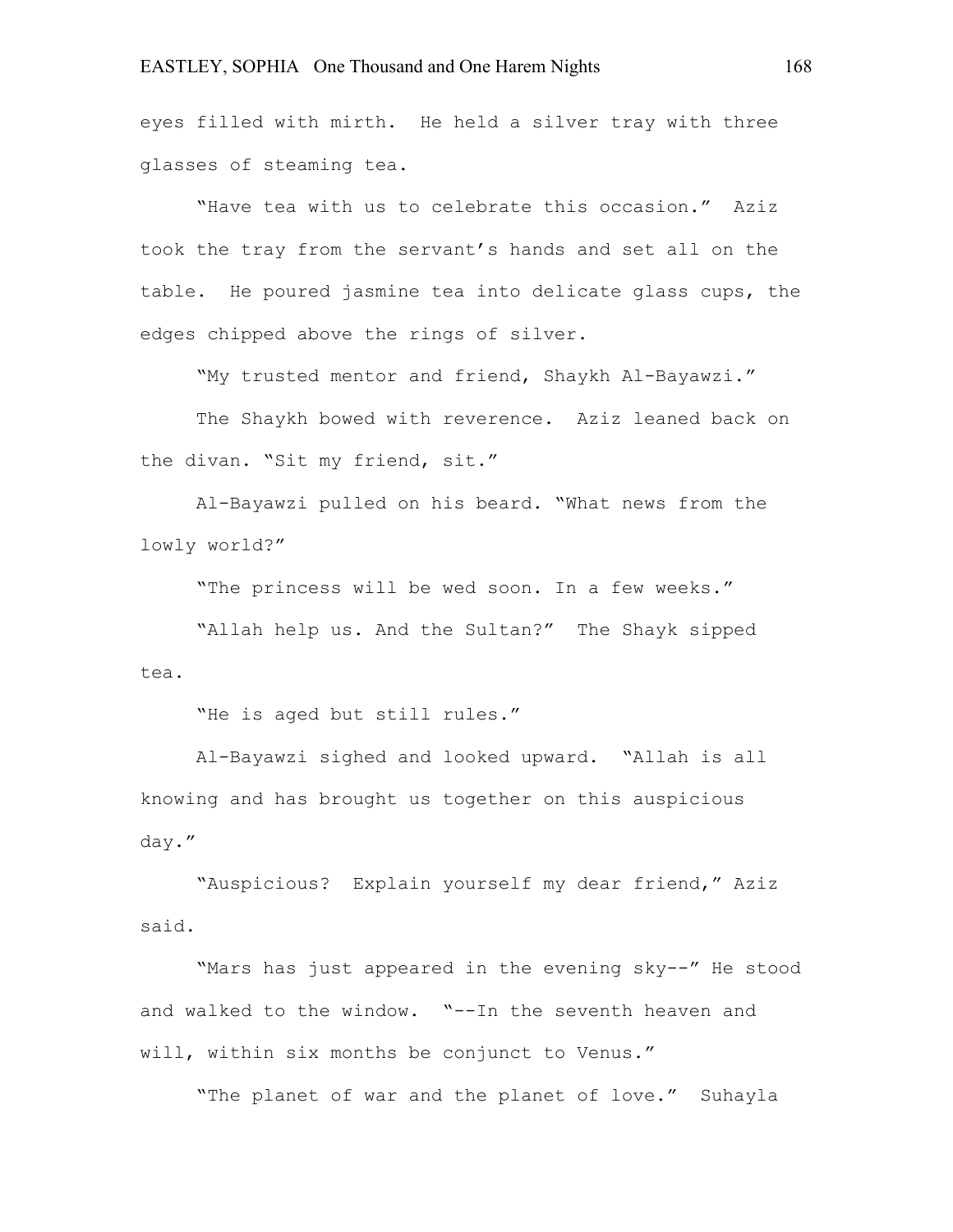said, as all the parts of her predicament whirled in her head. Both men looked at her. "My father taught me."

"Yes, when the constellation of Leo hovers above the horizon," Al-Bayawzi said.

"—Thank you for the pendant." She placed my fingers around the warm obsidian.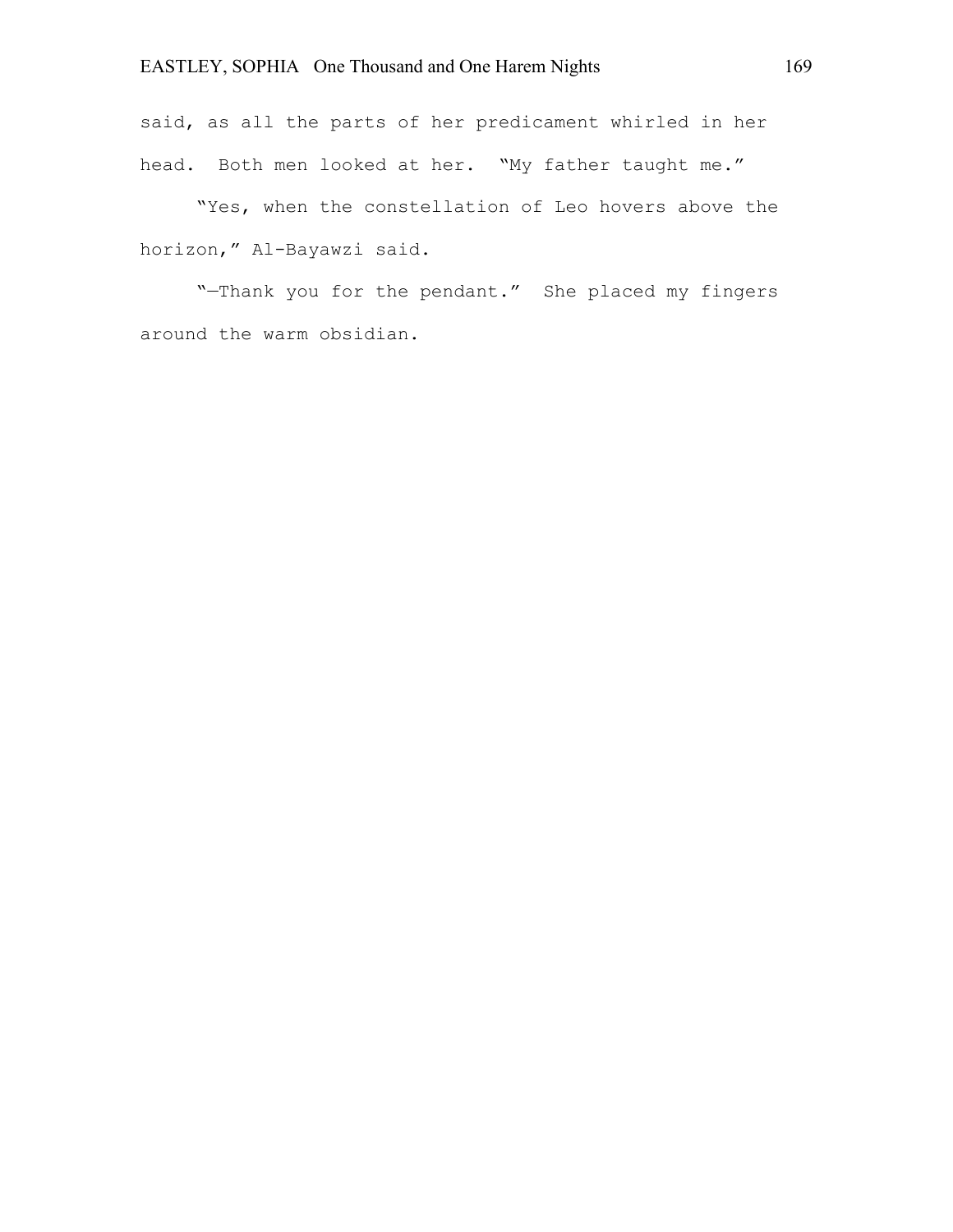#### CHAPTER EIGHTEEN

Days later in the grand salon, Suhayla perched on a cushioned divan sipping steaming tea from a silver-rimmed glass. She had a few moments rest from serving the Princess, and was grateful to have some time to just be still. The din of women's chatter, their timbre of voices, the swishing of silk against silk, women coming and going drifted about her.

Fatima occupied the central divan, her women gathered around her. Husniya and her friends, and servants, gathered nearby.

Suhayla's thoughts swam with Aziz: the mirth in his eyes, his attentiveness warmed her heart, yet his predicament overwhelmed her.

"You look as if you are in a dream." Fatima broke her spell.

"Mmm, musing on something, that is all."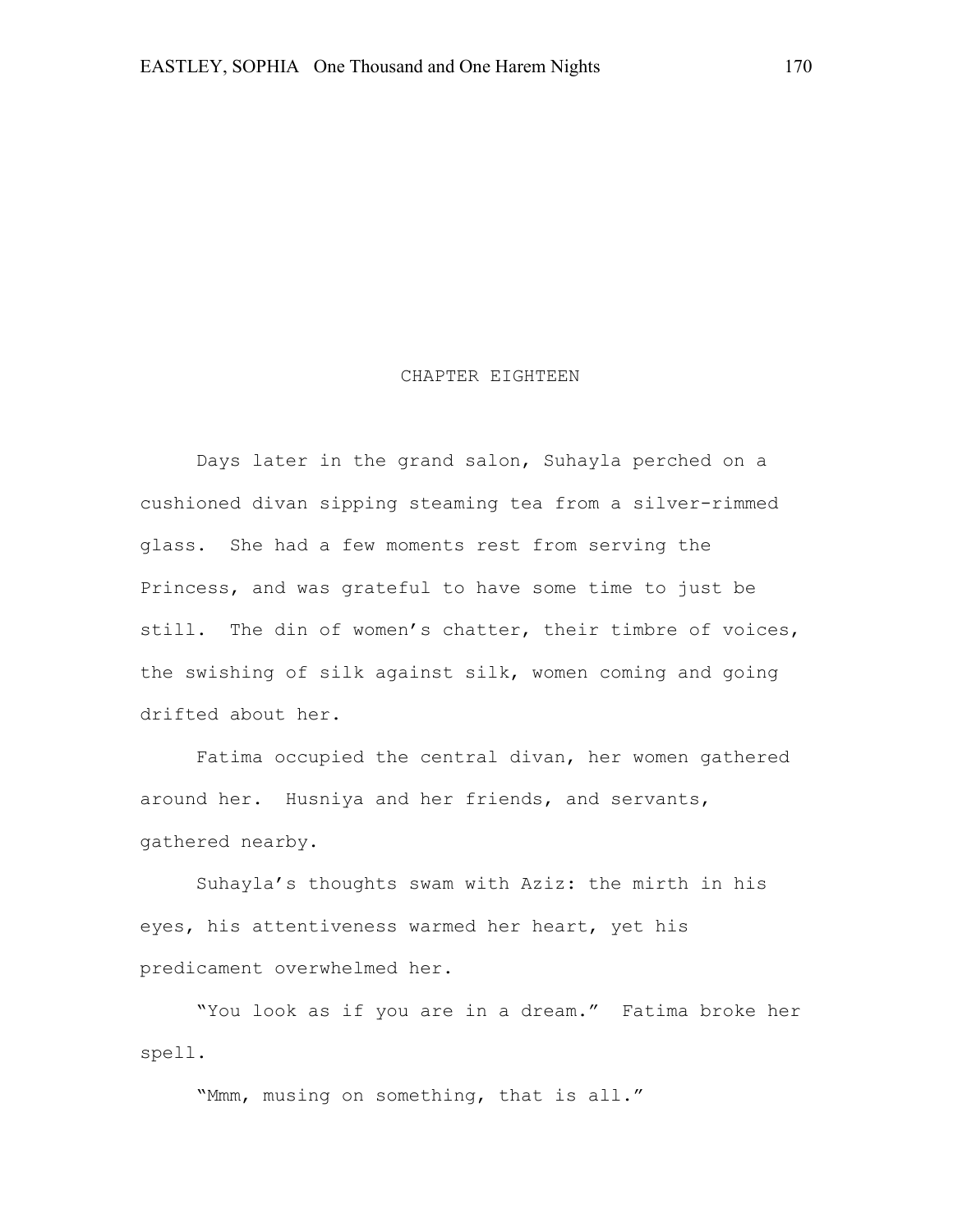"Must be pleasant," she said.

"Yes." She said, not wanting to divulge her deepest thoughts.

Fatima looked up with excitement. "Ah, someone has a delivery."

A woman drew toward them carrying a parcel wrapped in rough fabric. "For you, Fatima."

"No, it is not for me." With glee Fatima motioned to Suhayla. "This is for you, sister."

"Me?"

"Yes." Fatima smiled.

"How lucky! A gift by the Chief Concubine. What an honor," Husniya said. She smiled sweetly, her limbs and fingers were especially imbued with delicateness, fragile. She handed Suhayla the package.

"I believe, you have met my newest sister, Husniya." said Fatima.

"Ah. . ." Husniya said with certain coolness. "She is becoming my closest confidant."

"Go on, open it." Fatima shook her elegant ringed hand.

Many of the women craned their necks eager to see what was contained as Suhayla untied the rough outer fabric. The stiff cloth fell away like outer protective petals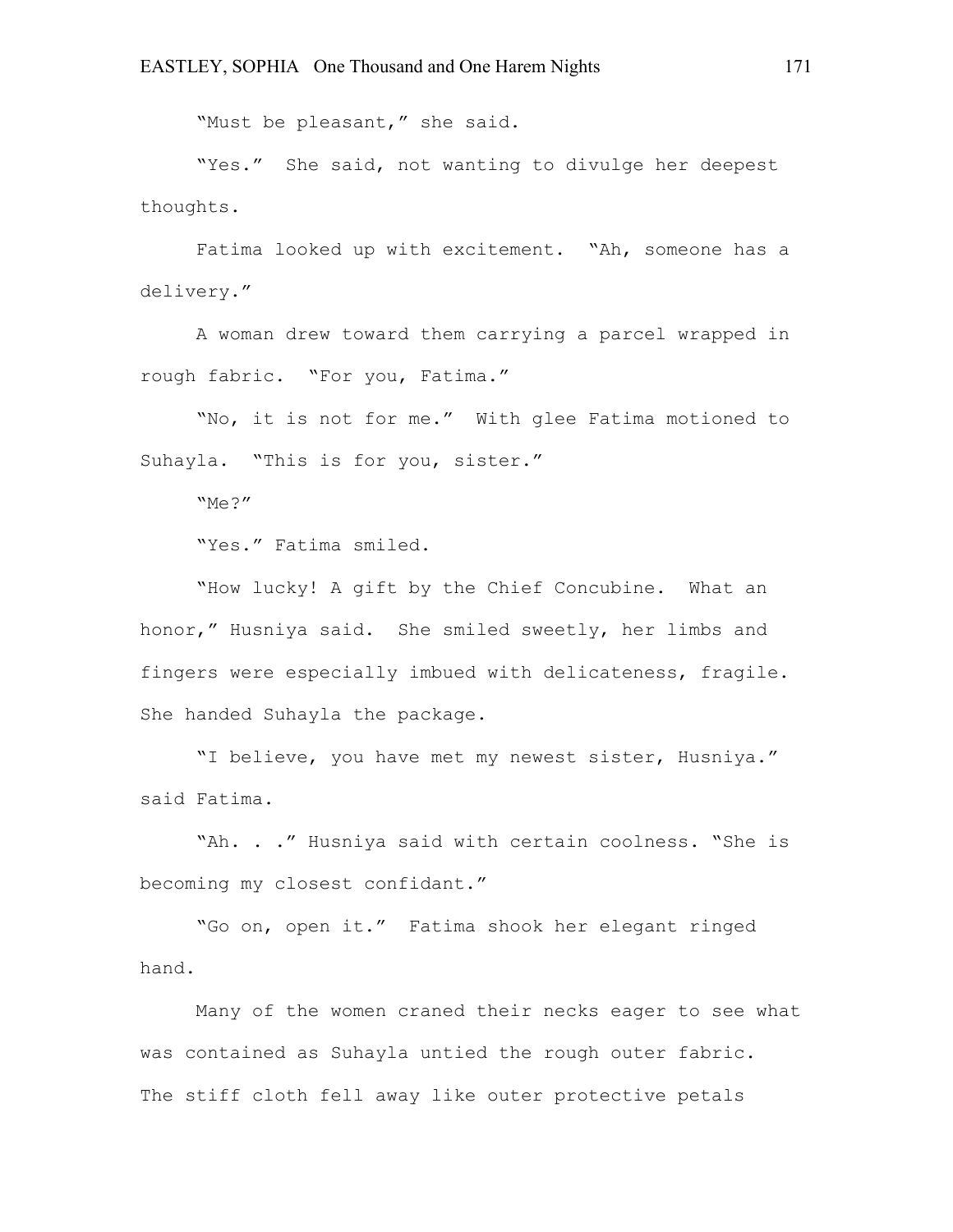revealing the glow of rosy carmine.

"Oh Allah, this is the most beautiful. Fatima, thank you." The murmur of agreement echoed through out the room.

"For a new skirt and chemise perhaps?" Fatima said. "You could wear them for the princess' wedding. My servant, Attaya, will sew it; she is the best seamstress in the palace."

"Allah bless you sister." Suhayla revealed to her a large smile.

"We visited the merchant at the perfect time," said Fatima.

#### "Why?"

"The incidents of highway robbery are occurring with more frequency. The Sultan is worried, for the amounts of goods and money seized on the raids, is mounting. Some of the traders are ruined; some were assaulted and killed." Murmurs rang out among the women.

"Is the Sultan taking measures against these thieves and barbarians?" Husniya asked.

"Yes, He has increased the police in the streets especially at night. May Allah protect us," said Fatima. "If the marauding continues however, we may not be allowed to venture out until the thieves are caught and beheaded."

Husniya plucked olives and goat cheese pieces from an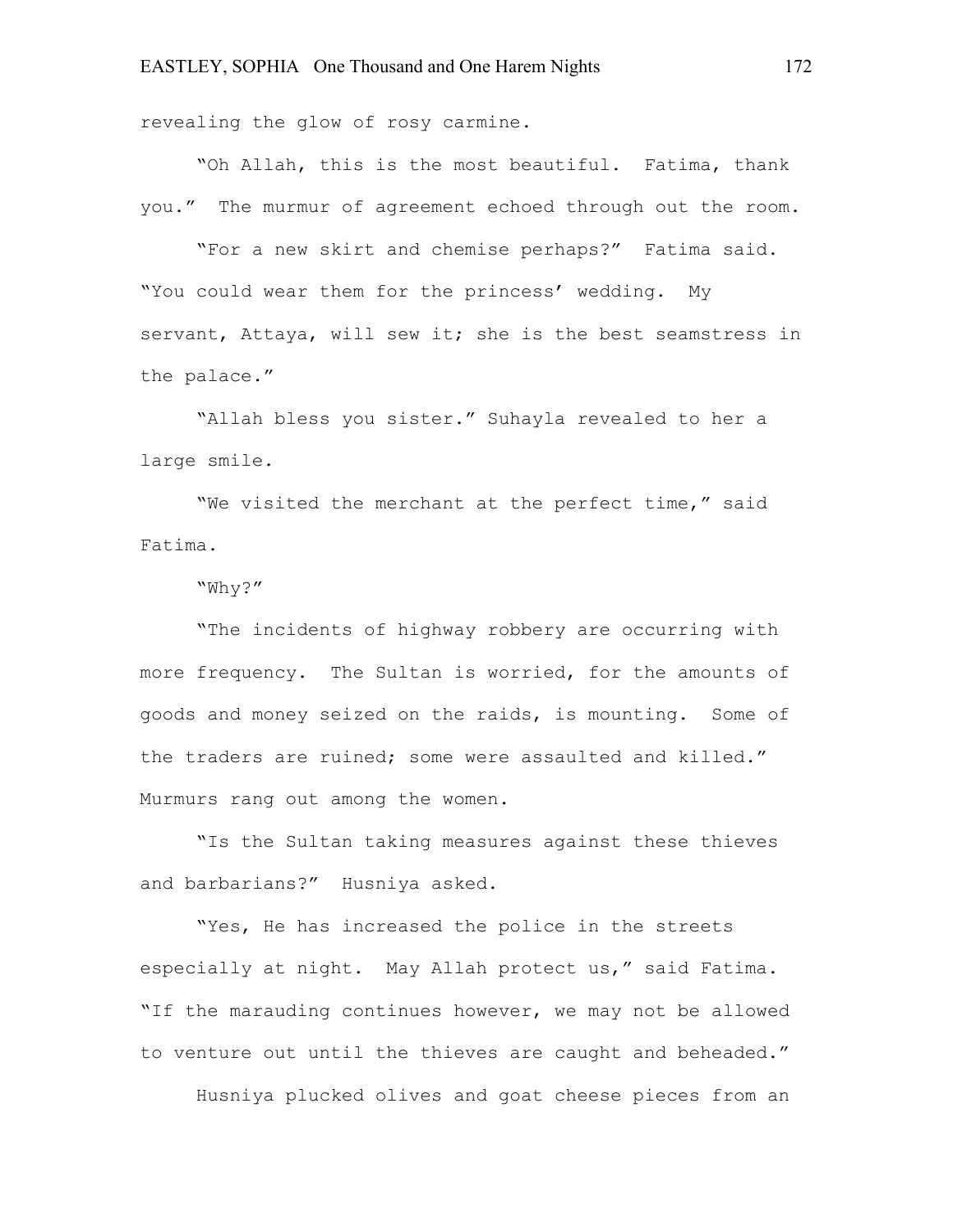bronze platter. "I am sure Sultan's men will catch the rouges and hang their heads at the city gate."

Her attention returned to Suhayla's gift, the petal soft silk. Husniya leaned over to me. "Lovely. With such garment you need jewels." She removed the strand of pearls. "I shall gift these to you."

The rope of pearls, the color of the moon peering through mist during a rare storm in winter, rolled in between Suhayla's fingers.

"Your kindness--"

"A rare gift indeed." Fatima fanned herself. Husniya smiled.

Fatima lifted her head after sipping tea. "Suhayla does not like to be touched."

Without allowing her fingers near Husniya's, Suhayla clasped the glassy beads about her neck and glided her fingers over the cool, mirror-smooth spheres. Watery and dreamlike, Suhayla could well imagine them from the depths of the glassy sea.

"Pearls suit you," Fatima said.

Husniya winked at Suhayla. "They match your coloring, a true embellishment, owned by very few women in the Orient." Her eyes went up and down the length of her.

"Oh, but what is the other necklace? Surely it cannot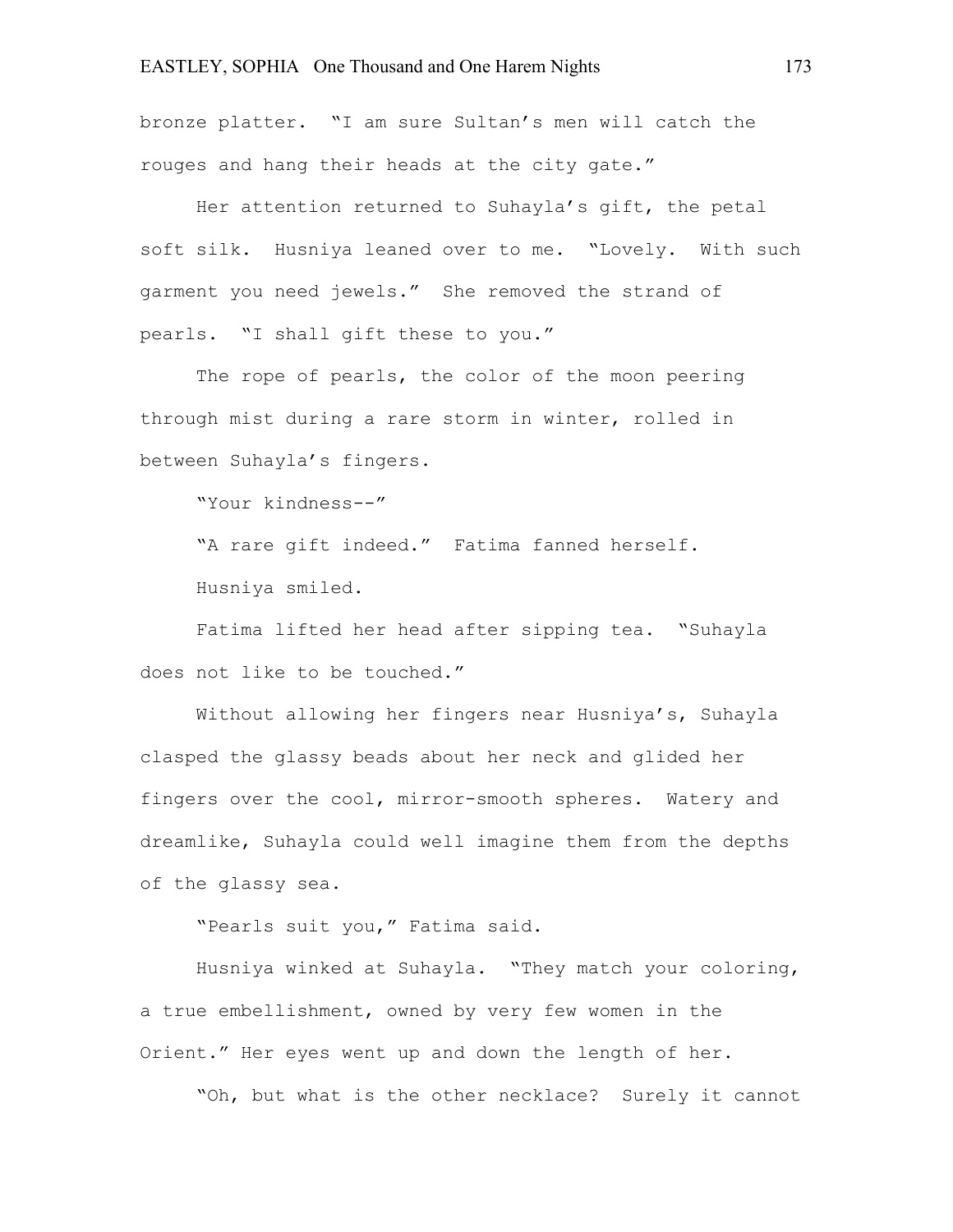compare. You must remove it, the pearls must be worn alone; they will not suffer competition."

Suhayla's hand flew to her bosom instinctually. "I will not, cannot possibly forsake my pendent, it is my sacred talisman." The deep seated passionate stirrings for Aziz even surprised her.

Sorrow for him only grew and at the same time so did her frustration. Many powers blocked her progress; none of which she had even begun to have understood. She will pledge her loyalty to him.

Husniya's eyes flashed with amazement. "Ah, a secret lover."

Suhayla did not deny her statement.

Husniya held a black olive before her cherry rouged lips. "Love is like food, to be savored upon the tongue, allow all the flavors and juices to awaken, meld and bring one to joy. To engorge oneself on love is to be filled as a goblet overflows with plum wine."

Fatima sighed with boredom. Husniya then popped the olive into her mouth and rolled her eyes with dramatic pleasure. A little moan escaped.

Her ring, a faceted blood-red ruby of exquisite clarity and purple crystalline depths, caught Suhayla's eye. The crimson velvet vest over her gossamer white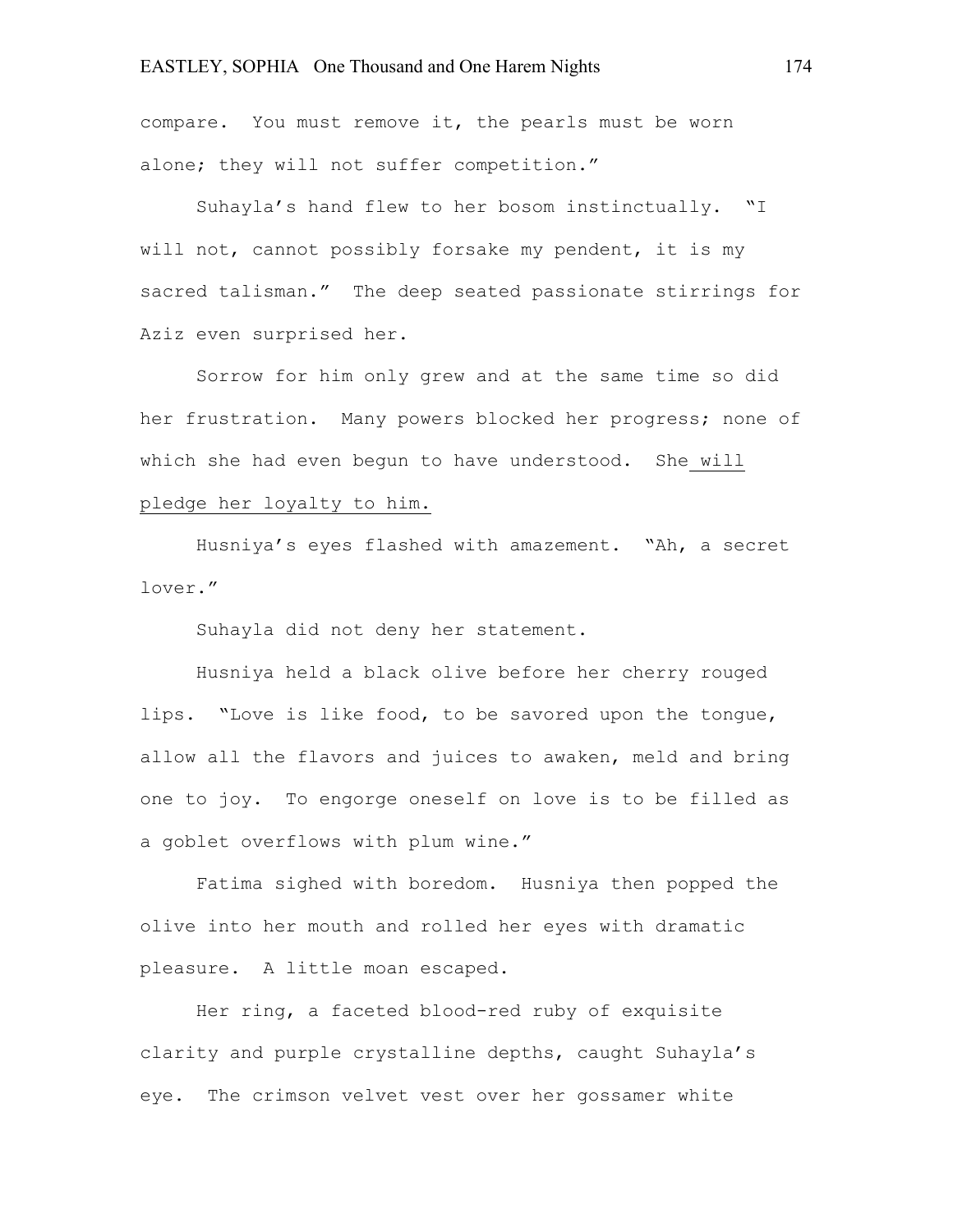chemise made the stone's hue more prominent.

Before the Shaykh, as was the usual custom, Suhayla perched on a cushion, her legs crossed under the table. She fidgeted, Mama's journal open to a page she had not before read. Inside the shapes of rose petals, she sought ancient symbols. Are those circles only her imagination run away with her or are they similar to the ones that appeared on her paper that one time—just to disappear again.

In the dove with a branch in its beak, Suhayla saw the shape of a crane. And in a fancy flourish at the end of a prayer, a snake riggled.

A sadness so deep it seems an unending river of tears, a river that leads to a sea—her heart. She could not say she would ever be really happy again—if her heart will ever feel light again or content. Allah, open a path, make my way beautiful, help me to find happiness.

"What bothers such a young heart?" He asked. A truly pious man; he observed me from watery blue eyes in a nonjudgmental and unoffending way. He held his ink pen with a boney hand and squinted quizzically exposing tea and coffee stained teeth.

Suhayla let out a breath she had not realized she held. Perhaps the scholar could vanquish some of the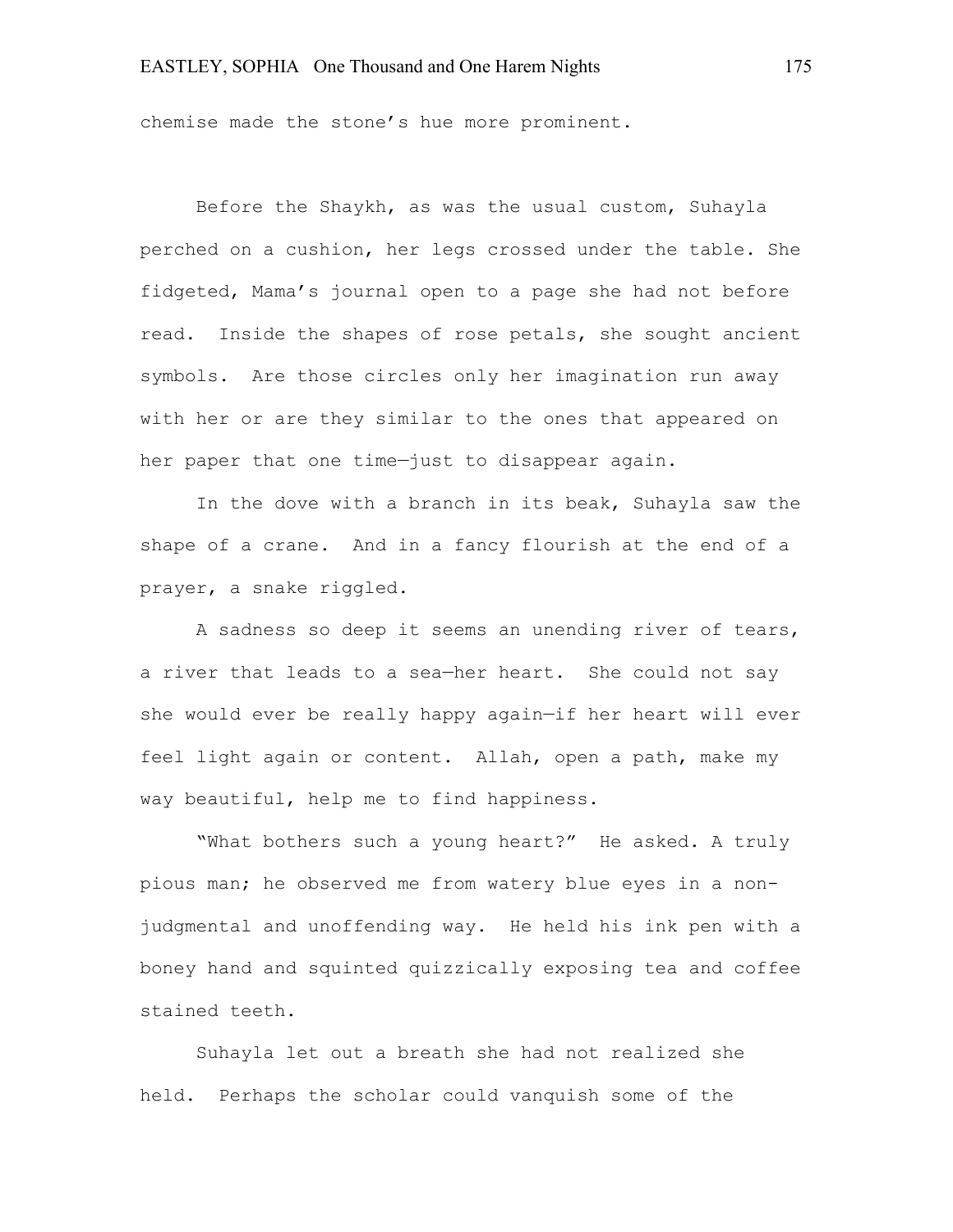chaos, may be there were answers in his ancient pages of inky script.

"I . . . I cannot touch. . ." A pulse quivered in my throat, I would not cry. "—Ever since my mama went to join the prophet." She looked down at the thick, stiff pages waiting for an answer.

"Faith is an anchor in a bottomless sea." He spoke softly, gently, his breath dampened with the odor of onions and cardamom. "One Sufi mystic said, "Darkness sees to it that our essence is veiled, and this veil cannot be dissolved except through immense efforts of many kinds."

"If I found the Ism-el-Aazam, the hidden name of God, could I command my path and life? Is God also manifest as lions, the moon, fish and. . . women? With all the constant, complex modulations of the astronomical bodies surely, God must be there too."

He dipped his pen in an ink pot and scratched letters upon a narrow piece of paper. "Take this hizb. Every morning and evening recite this prayer to Allah with firm inner belief for He is the One who bestows with noble generosity: 'There is no power for any creature before the creator.'

"Mingle with friends who have turned their face towards God and have turned away from this world."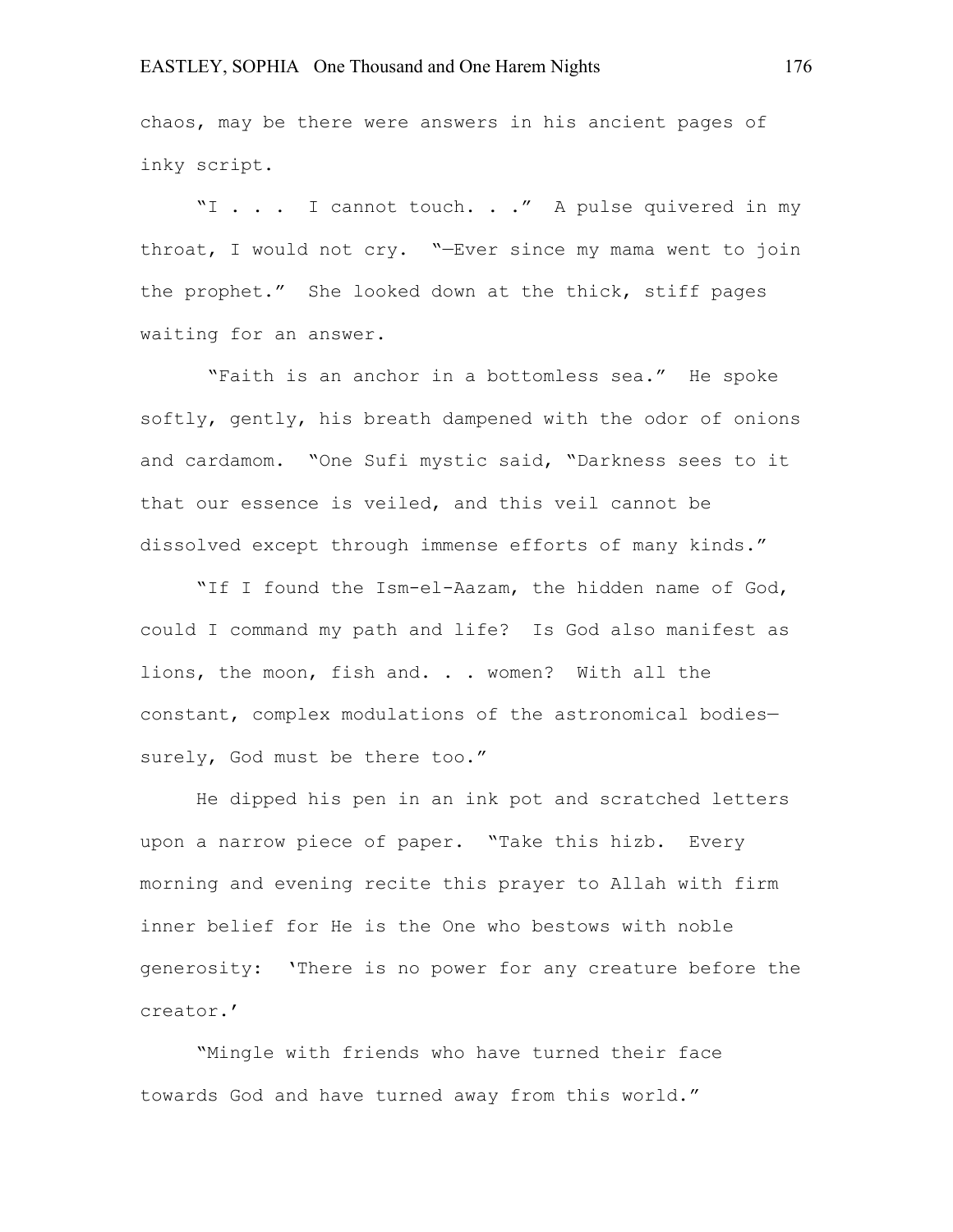Aziz. She should trust him above all others; he had the finest heart compared to all other people around her.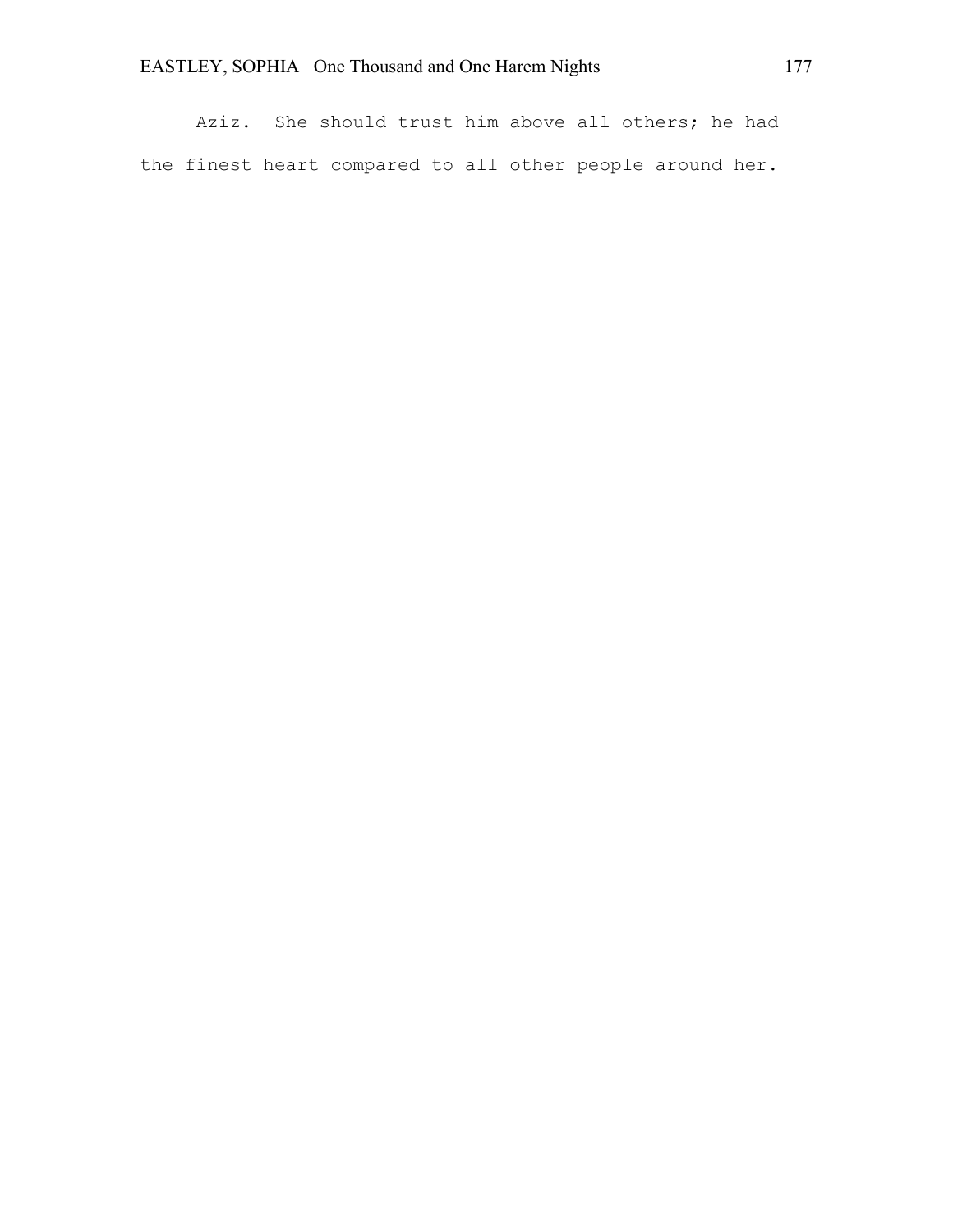#### CHAPTER NINETEEN

Before the Shaykh, as was the usual custom, Suhayla perched on a cushion, her legs crossed under the table. She played with her reed pen; Mama's journal lay open to a page she had not yet seen. She examined the stylized, swirling letters; the shapes of roses with petals unfurling where she sought to discover ancient symbols disguised therein. Were the circles and glyphs only her imagination or are they similar to the ones that appeared on her paper that one time—magically as if an invisible djinni scribed them- just to disappear again.

Within Ma's writing, she sought the story within the story: in the dove with a branch in its beak, Suhayla saw a crane, a stork like bird with a slender arching neck and long beak. And in a fancy flourish at the end of a prayer, a snake wriggled.

She stared at the inky script searching for answers but the letters and drawings blurred as tears stung her eyes. Like when she sank under the water in the pool in the hammam, she lost focus of the outer world; her body and innards cooked, pushing all emotions to the surface, a kettle boiling. "Allah, open a path for me, make my way beautiful, help me to find happiness. I have a hole in my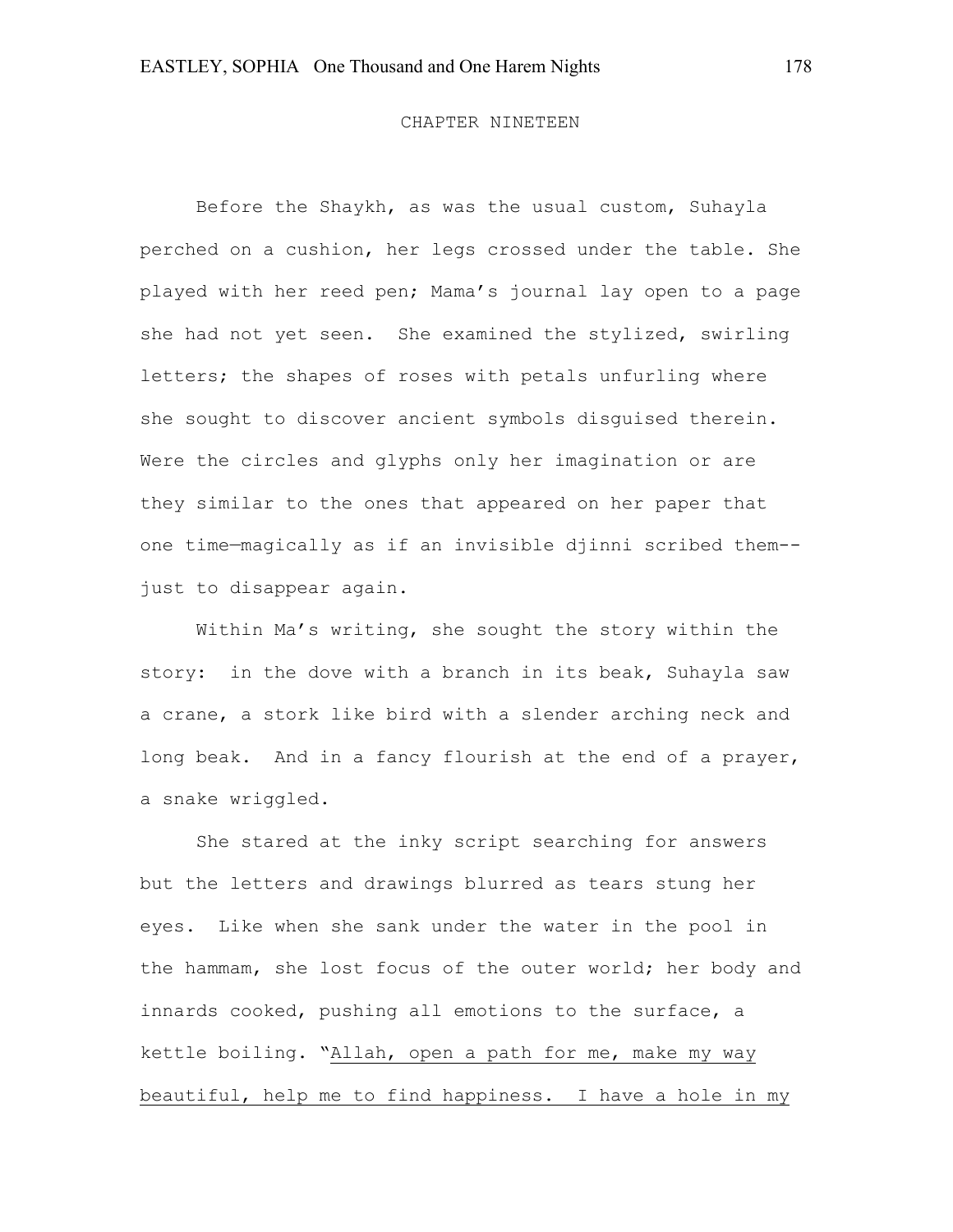# heart; I hunger for the peace and life I had before Ma died."

"What bothers such a young heart?" The Shaykh asked seated behind the carved and pierced cedar screen. His watery eyes observed her as a loving father. Holding his ink pen with a boney hand he smiled exposing tea and coffee stained teeth.

Suhayla let out a ragged breath she had not realized she held. "I . . . I cannot touch. . ." A pulse quivered in her throat. "—Ever since my mama went to join the prophet." She looked down at the thick, stiff pages waiting for an answer.

"Faith is an anchor in a bottomless sea." He spoke softly, gently, his breath dampened with the odor of onions and cardamom. "One Sufi mystic said, "Darkness sees to it that our essence is veiled, and this veil cannot be dissolved except through immense efforts of many kinds."

"If I found the Ism-el-Aazam, the hidden name of God, could I command my path and life? Is God also manifest as lions, the moon, fish and. . . . women?" She said.

"With all the constant, complex modulations of the astronomical bodies and stars, the divine light exists there too." He dipped his pen in an ink pot and scratched letters upon a narrow piece of paper. "Take this hizb.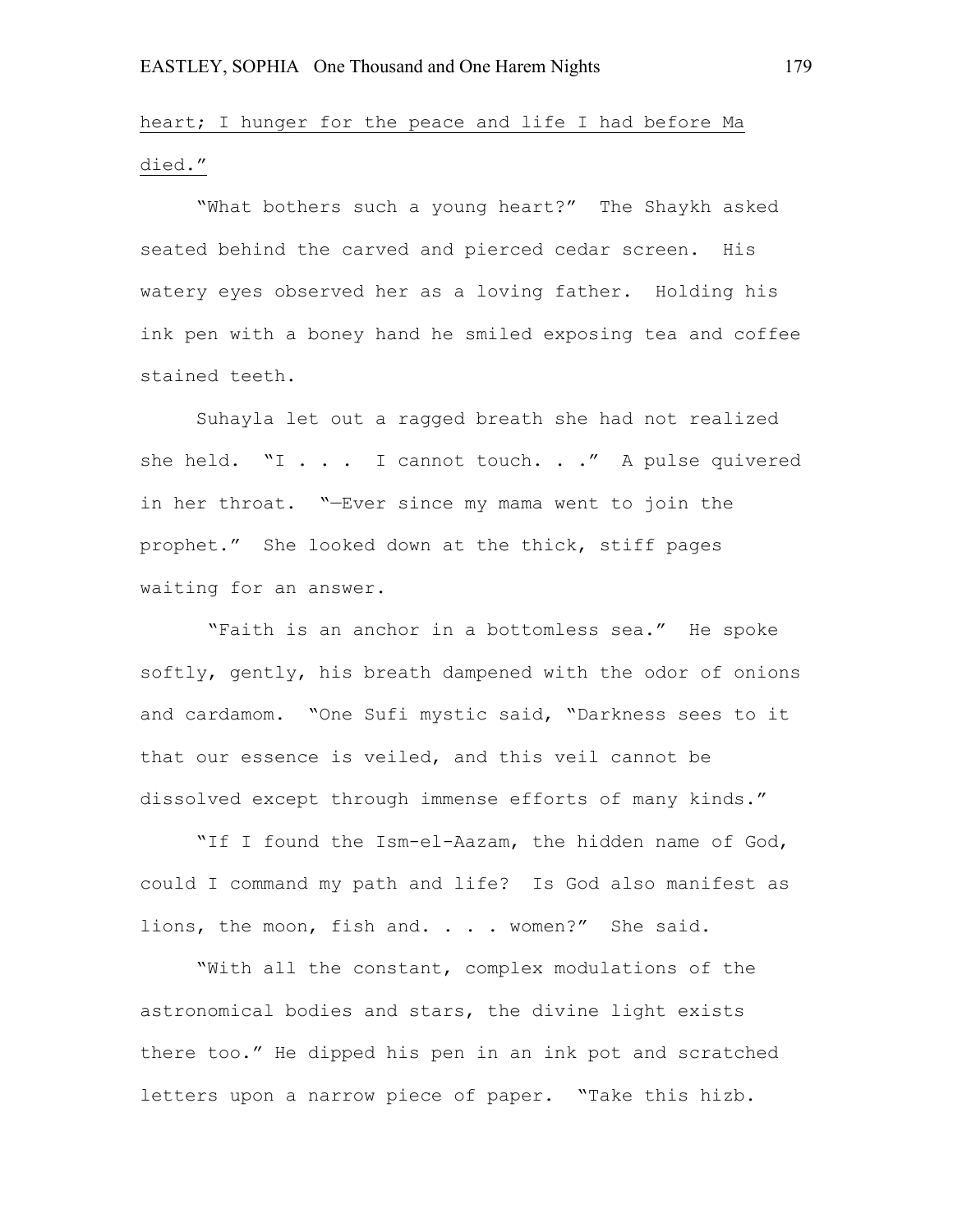Every morning and evening recite this prayer to Allah with firm inner belief for He is the One who bestows with noble generosity: 'There is no power for any creature before the creator.' Mingle with friends who have turned their face towards the divine and have turned away from this world."

Friends? She almost laughed. Only Aziz floated to mind. Would he perhaps use her? Yet, she remembered his slender face, his gentle gaze, his flashing smile as guileless. With him she felt an ease despite the tension, the fear and gnarled wants to touch him. And the harem women she sensed she had only seen the surface of their minds and souls. They were entangled in their own wants and needs, trickery and invisible webs, nuances, she wished to know their hearts, but perhaps it would take years or was a hopeless task. She could only trust herself and her visions.

#### CHAPTER TWENTY

Farir led Dunyazad down the long cavernous corridor, Suhayla lagging behind. Stark, somber ancient columns stretched up to an arched doorway. The keys Farir wielded, dangled, and accompanied the echoes of their footsteps. Suhayla could not help but feel stirred by Farir's heady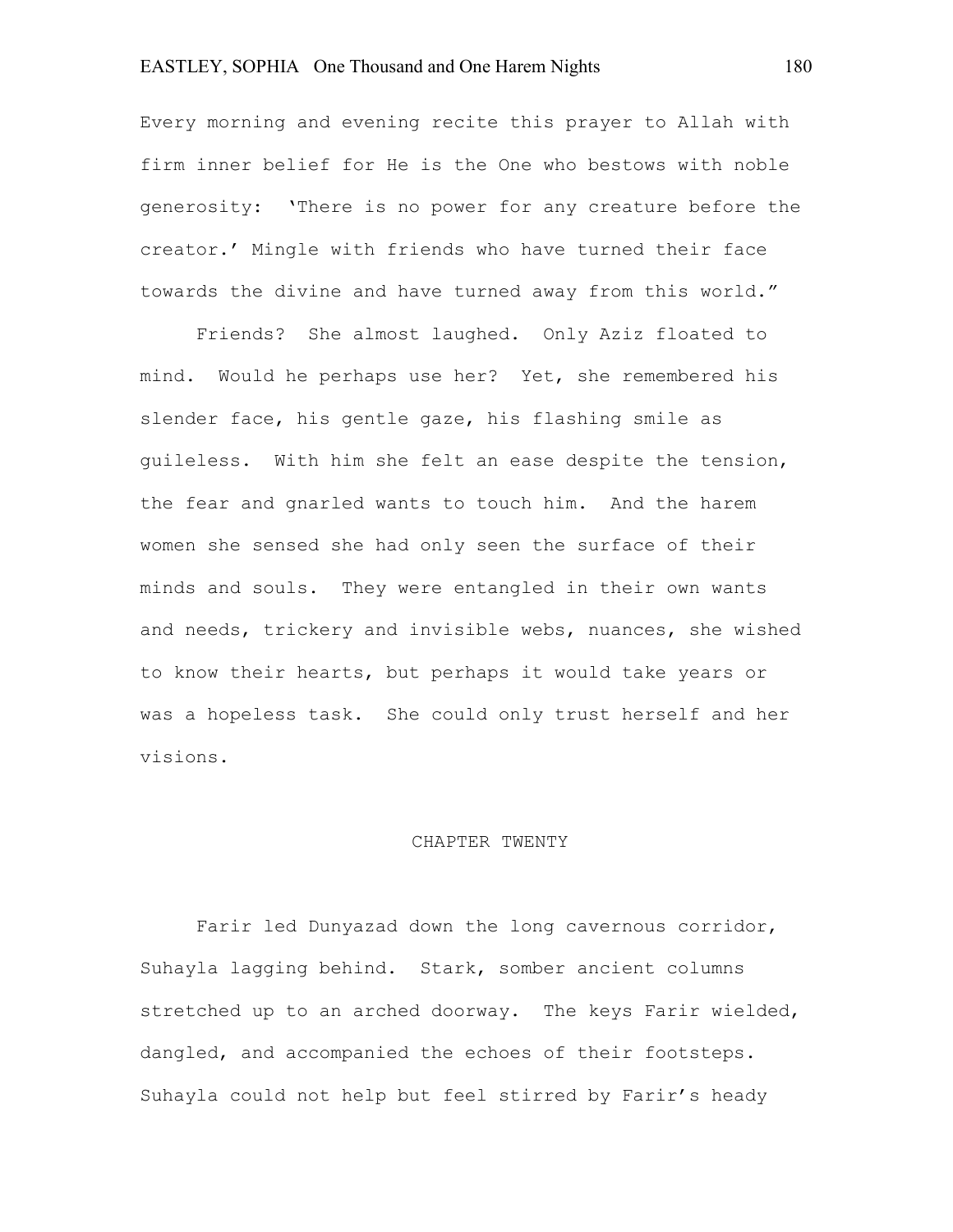and overwhelming scent of tobacco, mint and cloves. And this mingled with Dunyazad's sweet, intoxicating cloud of perfume: oil of rose, night blooming jasmine, and ambergris.

The heavy door creaked on brass hinges and air rushed at them reeking of odd, peculiar smells, of ash, smoke, rot mingled with an odor. The scent reminded her of burnt refuse and the rotting of eggs.

Farir put his arm under Dunyazad's and encouraged her forward. He looked back to Suhayla. She saw his drowsyedged glance, his charming grin, that the harem women talked about finding irresistible; princely. "Alchemy is the future, not the sword. I will have all the secret books housed here," he said. His gaze settled on Suhayla.

"Refuge I take by the Lord of Day Break," Dunyazad said. She walked in ahead and pulled her robe around her as if she were about to walk amongst lepers. "What filth, what are all these strange bottles—and that smell-  $-$ "

Suhayla sighed at the princess' needless fear and checked herself from shaking her head and calling her an 'ignorant woman.'

"This room contains my life's work." His stern, hawkish profile faced forward, and he extricated his arm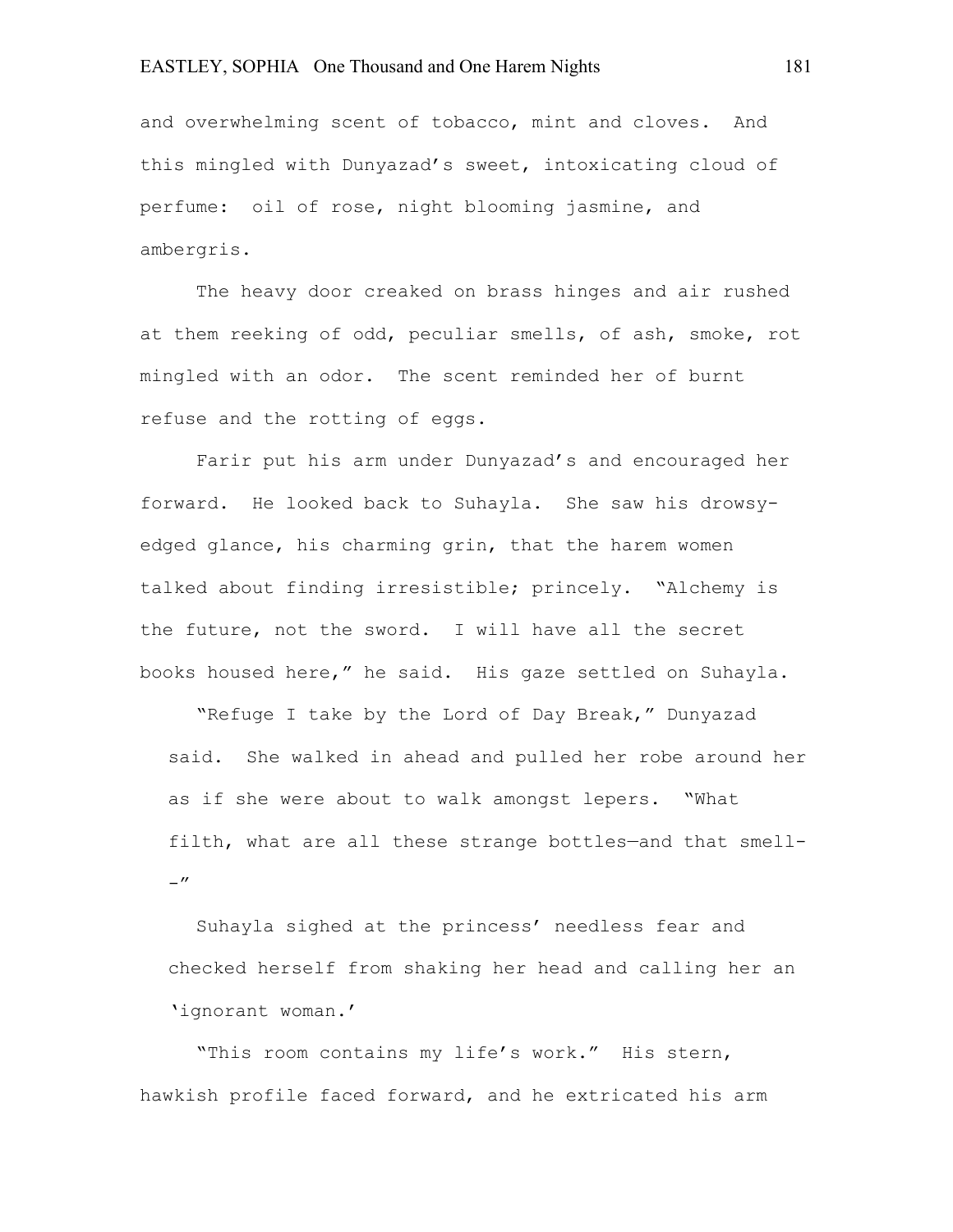from the Dunyazad's grasp.

Light poured in from three bay windows and as the Prince strode to the center of the chamber dust arose in his wake: particles glistened; motes took to the air, and floated like dead, feathery djinn caught in a sleepy invisible current. Webs, like some ancient widow's hair, scalloped the apexes and the cornices of the windows.

"You ought to have servants clean in here, ugh," Dunyazad said.

"They are not allowed here. No one is." Farir's expression betrayed his whole life of being the heir apparent, and schooled in warfare, languages, history; and except instances of demands from the Caliph, he had his way. His eyes, restless with excitement, were dark with hundreds of years of breeding in the Levant. His family lines had swallowed Bedouin and Arabic tribes, to be constrained and ruled by his Turkish blood.

Excited, Suhayla went her own direction for a moment. Rows of long tables were laden with a variety of teardrop shaped bottles, thin flasks, brass tubing, and other sundry metal items she had never before seen.

Princess stepped closer to the Prince and spoke with an imperious tone. "Surely God is the greatest power and abhors humans attempting to best his."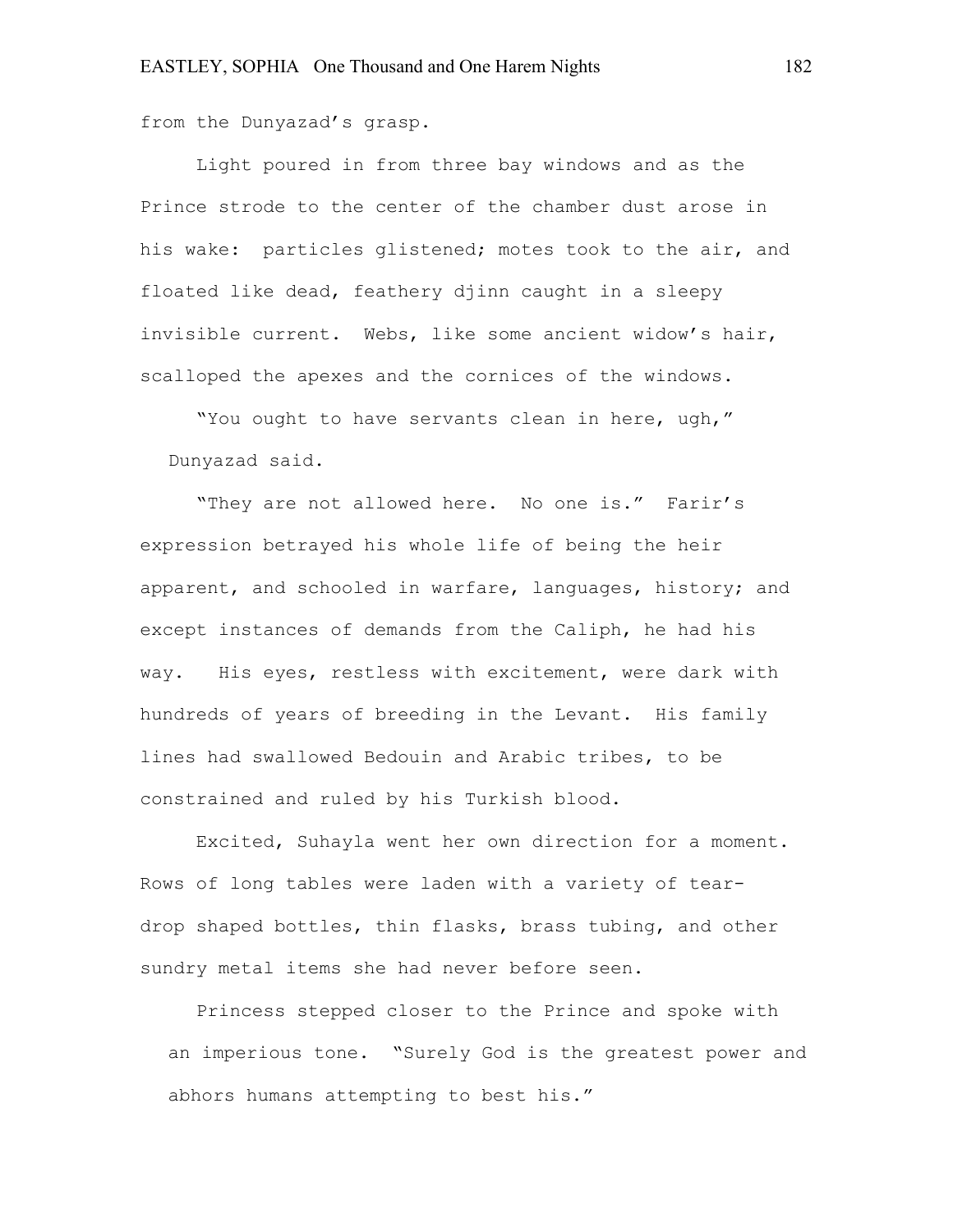He rose to his full height, much taller than any woman, with an icy glare. "If you do not care to see my chamber, return to the harem at once."

Without a word, Dunyazad attempted to slip her arm Under Farir's, but he shook her away. She followed after him cross, her lips set in a pout.

"The holy prophet has said: 'Verily the men of knowledge are the inheritors of the prophets!" Farir walked to the vast chest filled with small drawers, red paint worn at the pulls. "Distillation, reduction, . . .alchemy wipes away the vast accretion of the unbridled dust piles: philosophers have frittered away their whole lives ruminating over such-—science clears the way for new light--chemical substances and their reactions makes the world of God known to men."

Suhayla examined the different compounds. She had walked into a foreign world where the powers of the djinn could be seen and their fires bested. She burned to see, to know, to understand. "I have read that each is ruled by a planet, or Qamar, the moon--"

Farir stared at her amazed. "My dear, yes, yes. . . The sun contains nar, fire, and acts upon other compounds, ruling many." He was a different man, a true alchemist, and he gazed at her with a white-toothed grin, charming.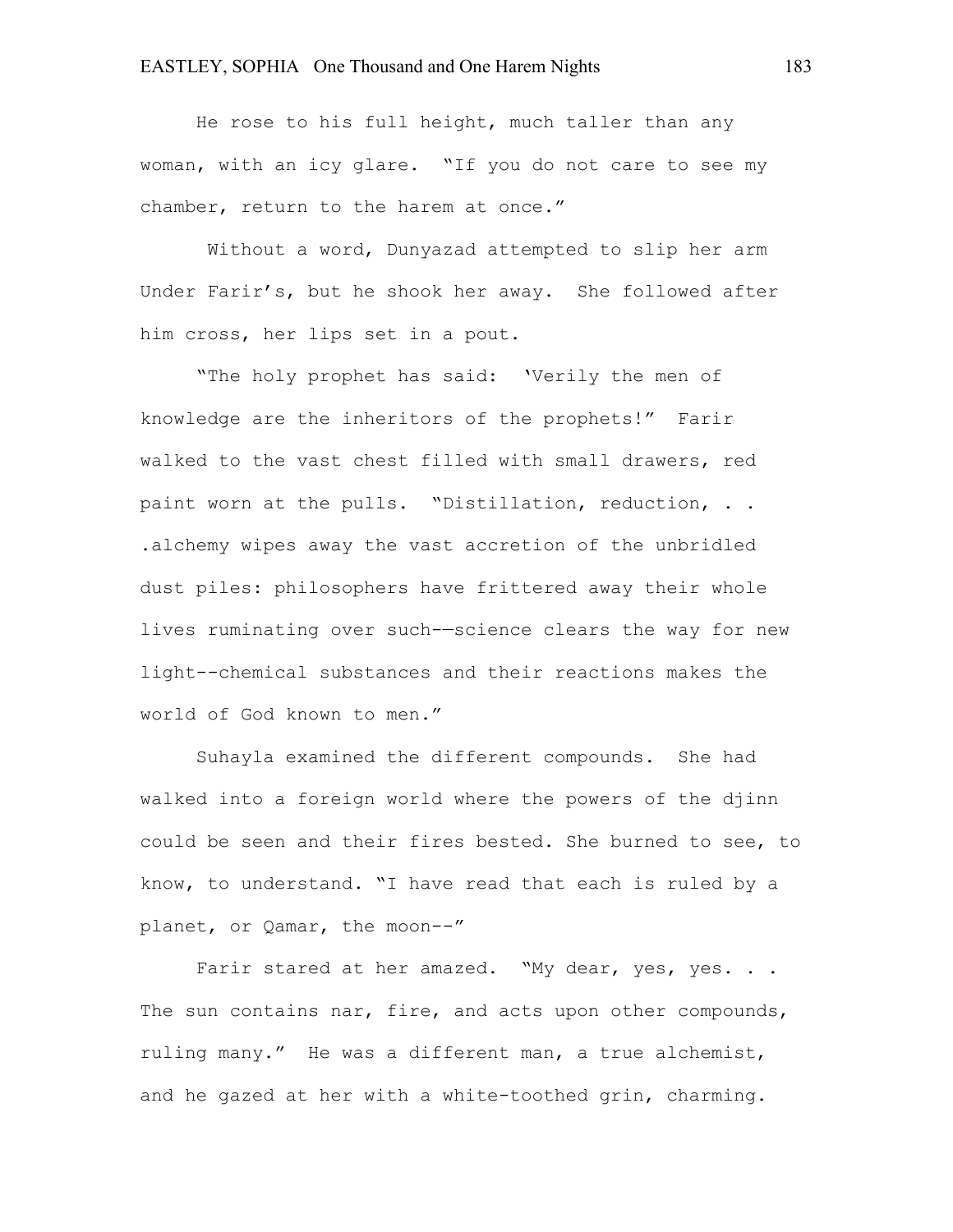She could not deny the attention he showered upon her was pleasant.

"And what of the stars?" Suhayla said.

Dunyazad stepped between them, her expression stormy. There was a moment of impasse; they observed each other. Dunyazad's eyes slid to Suhayla and narrowed. She raised a hand as if to push or pinch and hissed at Suhayla's trespass. Suhayla stepped away.

Farir laughed, a low sound but not a harsh one. For a moment Suhayla felt the distinct sensation of danger. Dunyazad's eyes harbored a dark, glassine look. Again Suhayla found herself hating the Princess.

Unfazed he strode to his chest. "Like our sun, they are ruled by nar, fire. The Hermetic principle teaches, 'As above, so below'. These boxes contain the various bodies of the world metals, stones, and salts—and the volatile liquids, or spirits." Like a school boy eager to display his knowledge, Farir went to the table strewn with strangely shaped sort of glass jars. "I have a range of alembics and crucibles." He inhaled. "Ah. . . to breathe the smoke and dust of creation. . . and destruction."

"Fire burns under the crucible for melting of the various bodies." He gazed at Suhayla. "The alembics refine and transmute ground minerals, salts, volatile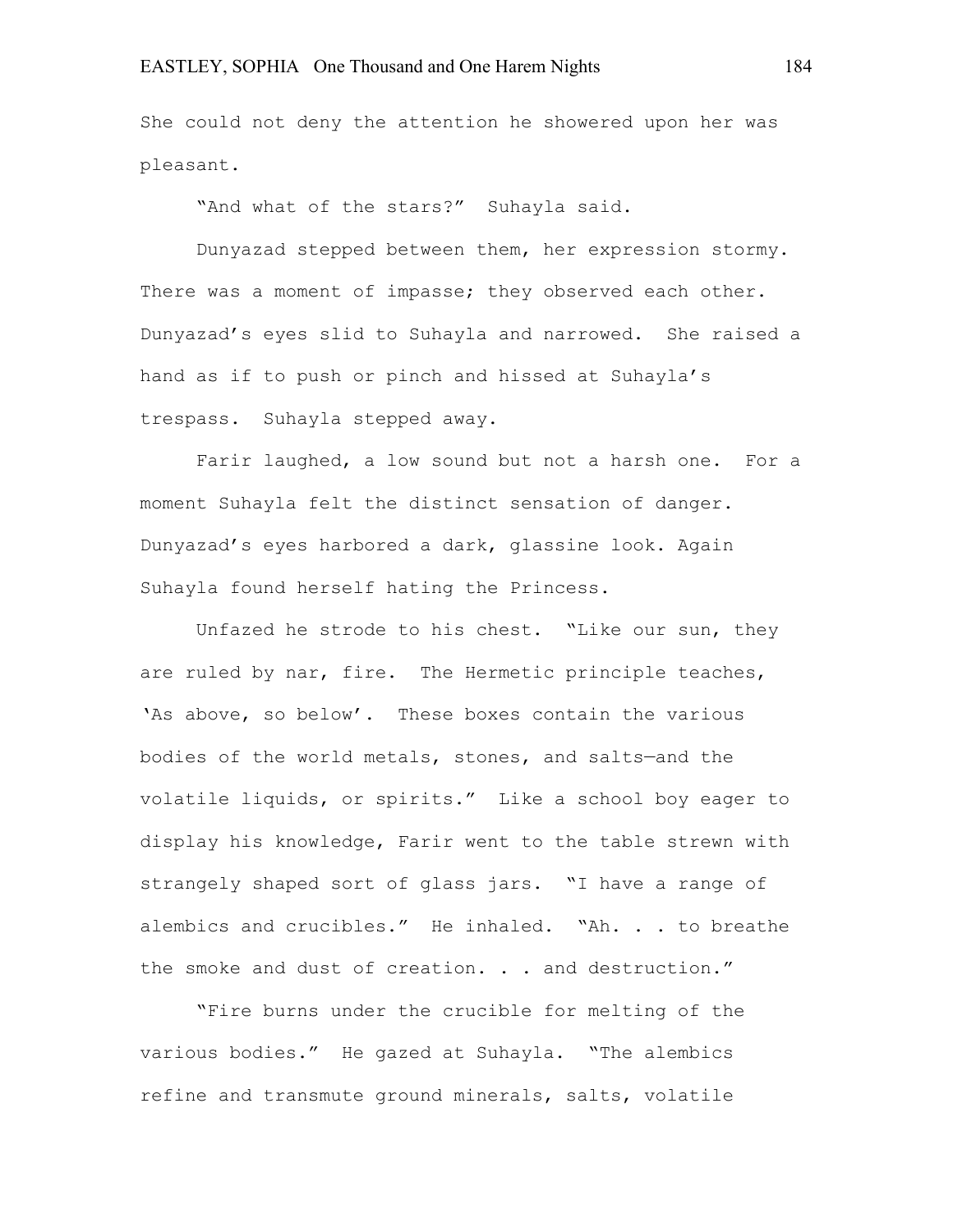liquids. With these I sometimes make elixirs, transmuted materials into desiccative powders. This chamber contains my life's work—my search for the exactness in God's world, I experiment with the different bodies to make compounds and record my results. They seem to possess invisible djinn, but--I control them. I form them." His voice low. "I am their father, their lord to command them to do what I will them."

Farir took a grey stone and struck at it with another. Sparks flew and ignited a flame under a diminutive black iron pot perched on three spidery like legs.

"How do you command them?" Dunyazad asked, with a coy tilt to her head.

"Their measurements must be precise; the proportions of each body according the others. By doing so, I command the effect, their transformed behavior when all are together."

"Like a soup of many ingredients in a cook's pot," Suhayla said. "But the lamb must be in exact measure to the amount of rice and saffron."

"Yes, yes." His eyes widened, his face brightened.

As he went to his chest and pulled out a drawer, Dunyazad glared at Suhayla with eyes narrowed into dark slits. She reached back and tried to strike Suhayla.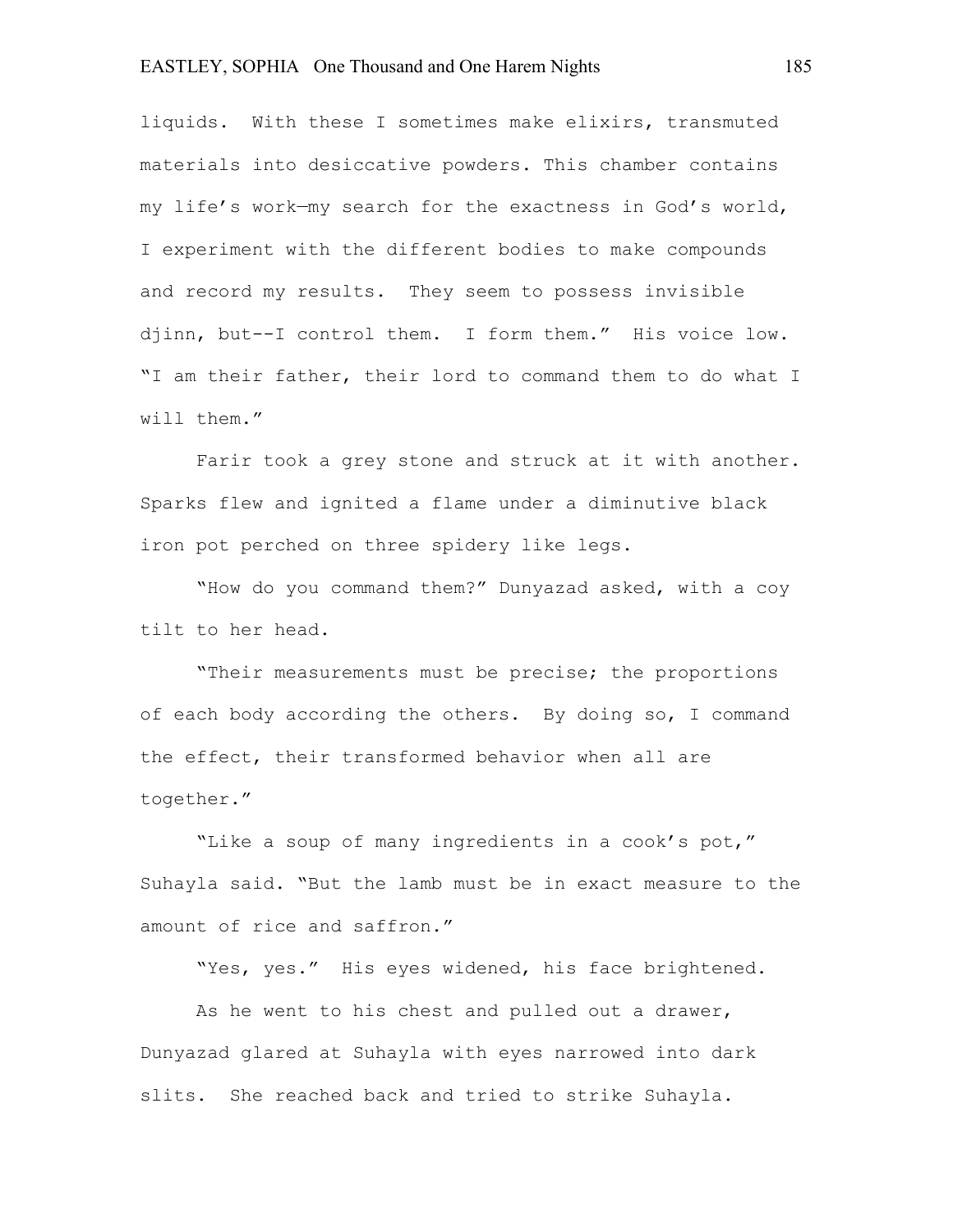Farir spooned a red powder into a bowl and hurried to them. "Look, watch the substance in the pot." With great care he poured one spoonful inside. Red shiny particles fell. "Experience confirms all and only by viewing a phenomenon is it real."

They shuffled closer to look.

"Some substances are volatile. The effect of combining of minerals with chemicals can be violent, one must be careful," he said.

Puffs of smoke curled up before their faces and emitted a strange, acrid smell. Sparks spit out in a fiery surge. Dunyazad screamed and with all her strength slammed the palm of her hand into Suhayla's shoulder, knocking her back into the table behind. The alembics rattled and shook, pestles clattered, and glass struck glass, rolled and shattered on the stone.

Cool marble pressed against her backside, hip and arm. For a moment Suhayla found she could barely breathe. Farir bent over her. She looked up at him, aware of his scent of smoke, and tobacco and something else, less definable, like the sun and wind. He reached out a hand, finely shaped, strong, and smooth. Once upright, Suhayla rubbed her arm and hip.

"Are you alright?" He gazed at her, his forehead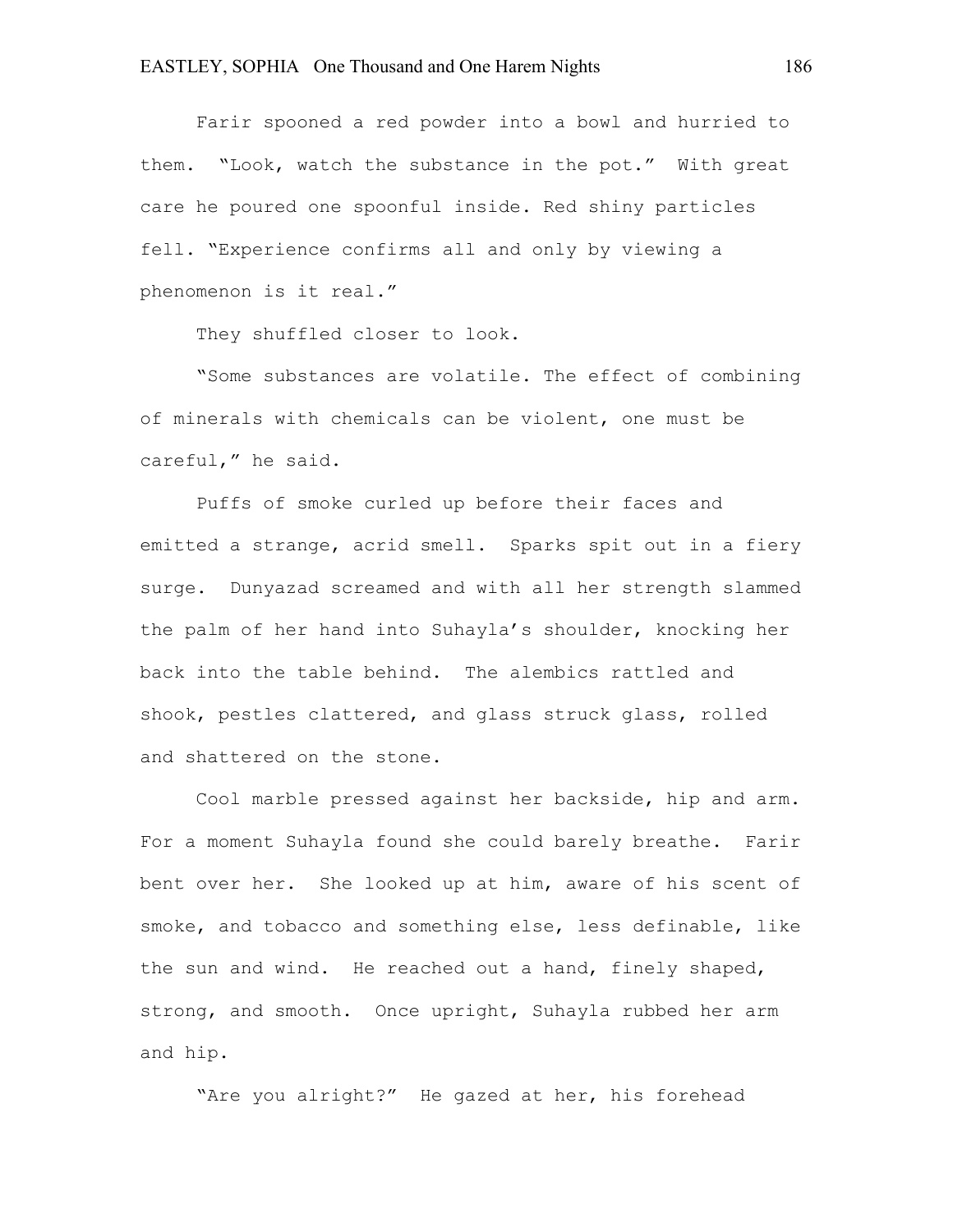creased.

"I, yes, I think so."

He turned to the Princess. "You will never be admitted again."

For days after Suhayla endured, stood against the wall, with the other handmaids, two young women about her age, and a young girl, a child of about seven.

"He worships me," Princess would say from time to time. And her nose would wrinkle with the thought of it. Her face would flush and she made her hands busy with beads, a little girl's game. When bored the princess would think of another task, and give a dismissive gesture without looking. "Fill the water ewer," which Suhayla had just filled a moment ago; "Fetch my other mirror". And when she had brought the princess' favorite almond sweet, Salloo, she said, "I want Baklawa not that, and tell Cook I want lamb tonight."

On the way to the kitchen Suhayla stomped, clenched fists on the platter and ate a handful of sweets. In the kitchen she inhaled a drought of the cooking bread. "My Princess is treating me like a common slave."

Nessim gave a jovial laugh. His pot belly, and the white stained cloth wrapped about his middle, shook. "What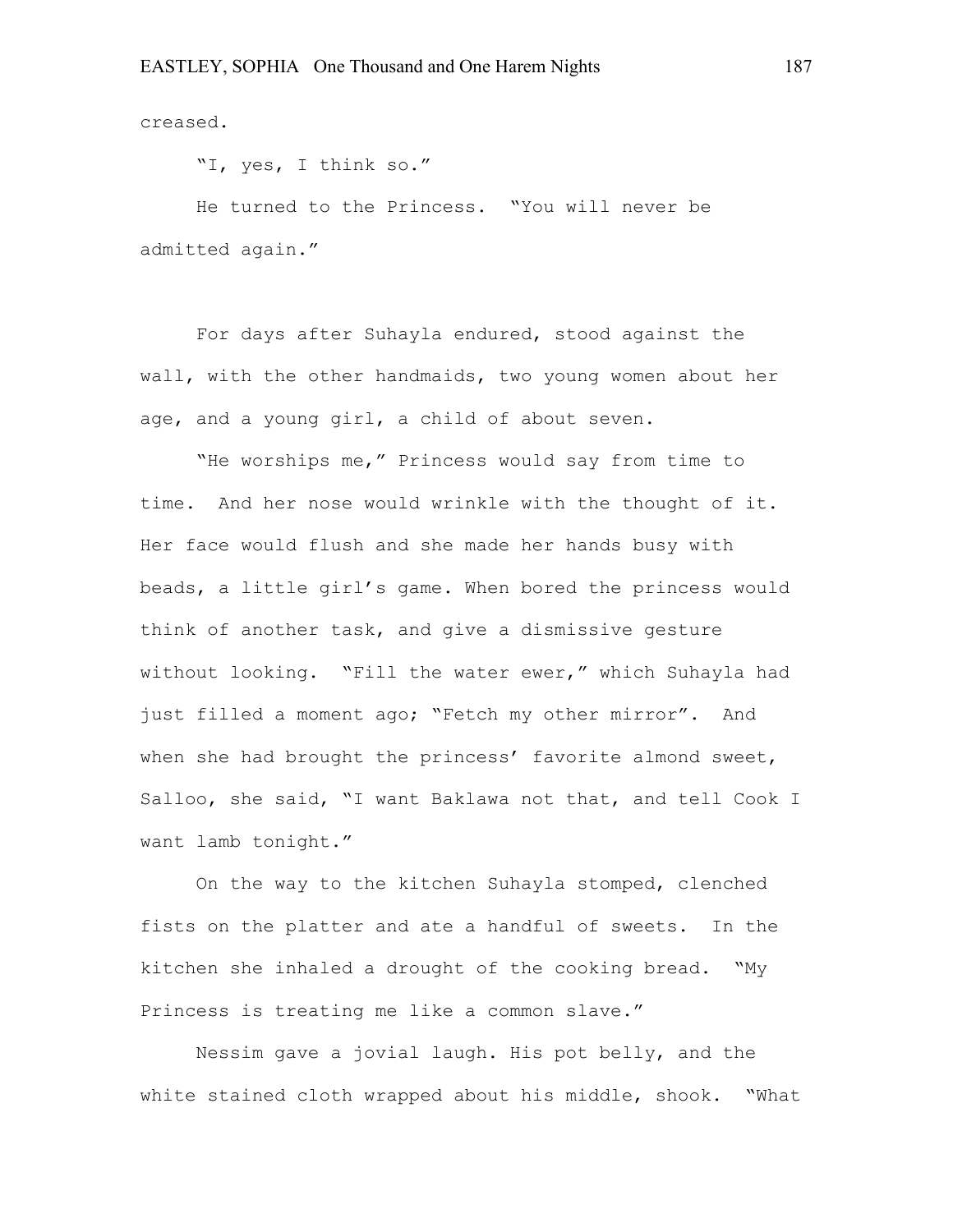did you do?"

"—Oh! If she changes her mind again, I hope you will put curdled rats in her pastry!"

He bowed as if she were royalty. His laugh eased her mind.

"You know I will do anything for you my spry one."

"I hate how everyone tries to put walls around themselves, around me."

"Life limits. Do what you are able in the life Allah gave to you." He touched a floured finger tip to her cheek. "Now go, before you irk her more."

The wall of the veil separated Suhayla from God and from the spirits of her parents. Walls separated her from the outside world. Hidden, invisible walls were more painful, immovable; hatred and jealousy were like doubleended blades between Princess and her. Suhayla considered herself a naqtu'a, a tree cut from its roots, no children, no husband, and no relatives— nowhere to go but stay inside these walls.

Aziz and she were separated by the tower, walls, the paths, the courtyards and palace gardens, so much so, as if they were a desert.

She sought comfort in the pages of her mother's journal which she kept safely tucked in the bottom of her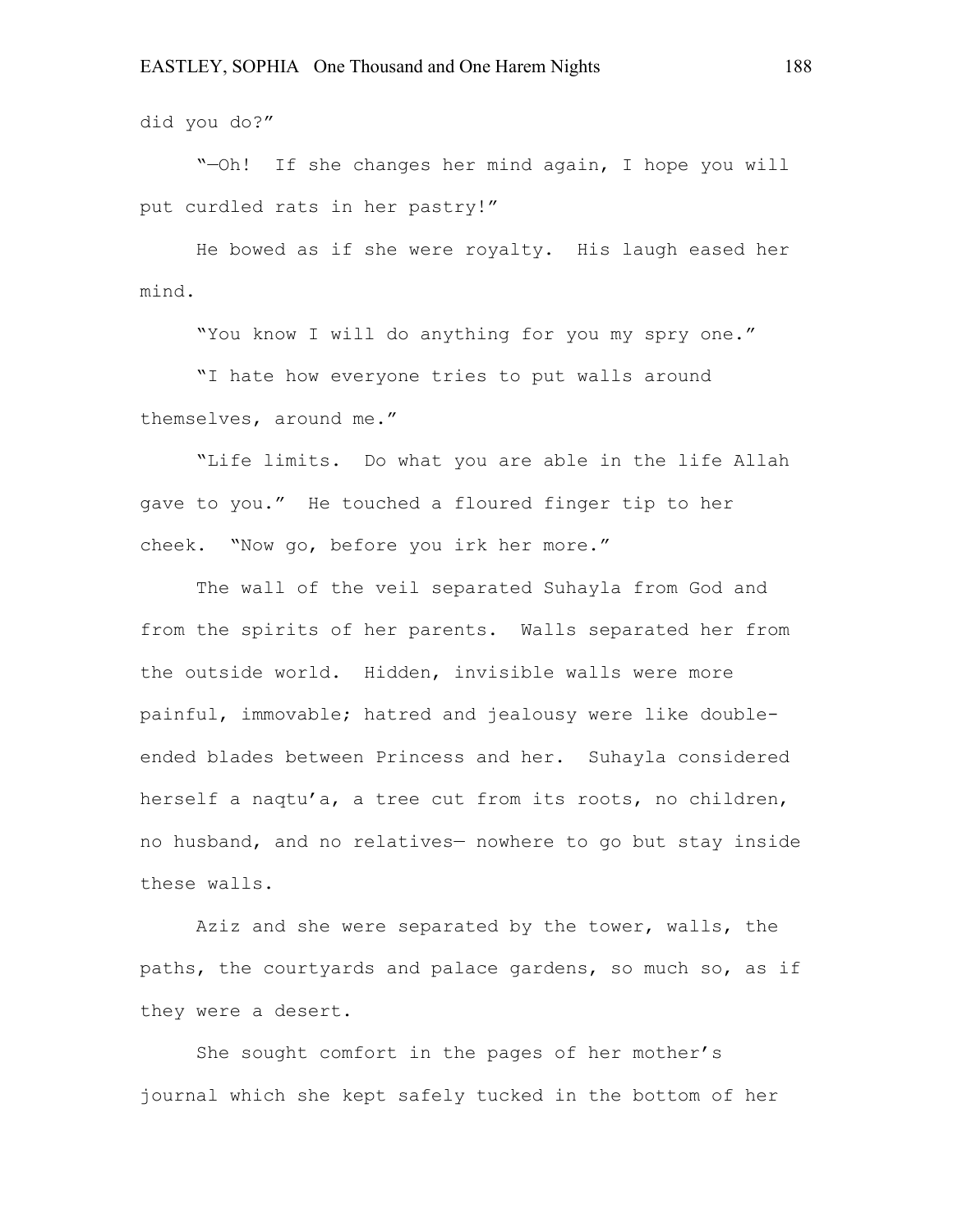sack, away from the Princess' sight. Suhayla would not doubt Princess, in one of her fits of anger when she thrashed her arms, would think twice about tearing the book asunder.

Suhayla smelled the rib-exposed binding and it smelled of ash, fire, and a vestige of rose. It had been stored for years in Ma's chest. Suhayla read from its fragrant pages.

### Summer, new moon:

My father, the wealthiest and most famous Apothecary, imported scents from the Orient: honeyed cinnabar, peony, orchid. Rose petals—crimson and magenta with centers of saffron gold-that had absorbed the sun's heat, and the rich, black silted mud of the delta, the trembling light of the sapphire water. All this he pressed into the highest quality oils available, whispering and singing all along, as if imbuing them with enchantments, and captured like a djinni in diminutive and delicate glass bottles from Venice. When he came home, I hugged him and the air around him wafted of flowers.

My mother, Zubeida, may her name be blessed by Allah, the daughter of a Bedouin Shaykh, could name all the constellations of stars: Algol, the demon star in Perseus; the crow, the raven's beak; the swan, Cygnus. She knew how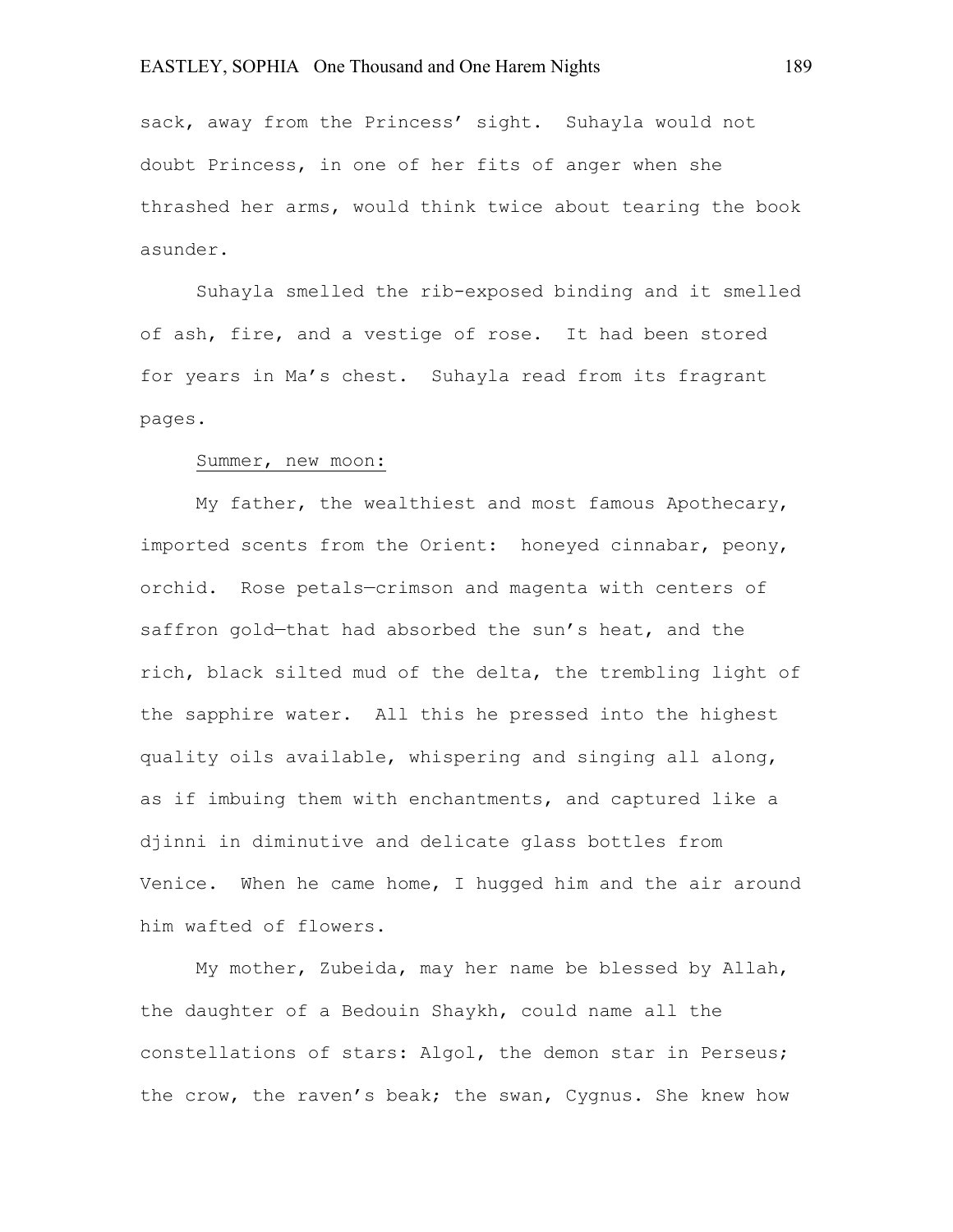to navigate in the desert by their illuminations. "Allah's gift to us so we would not become lost."

## CHAPTER TWENTY ONE

In the morning, Suhayla's thoughts drifted to Aziz. How could she help him? Would he help her? He must, he must help her. If he were Sultan--but how? She finished helping the princess to dress. A serving girl entered and bowed.

"Speak," Princess said.

"Royal one, I have a message for your handmaid. Suhayla, Fatima wishes you to join her in her private chamber."

Suhayla nodded.

"So, you have made friends in the harem. Against my wishes I see," Princess pouted. Suhayla sensed her glare.

"I descend from Babylonian Kings. You must associate with your own kind I suppose."

"I must be friendly," Suhayla said, stepping away.

"You are my friend; I am the only friend you need!" Suhayla held her tongue; jaws clenched, looking up at the ceiling of stone and sighed.

Princess swung her plaited hair around, it whisked across Suhayla's face. Her scent, luxurious, musky and floral saturated the whole chamber. "They are all jealous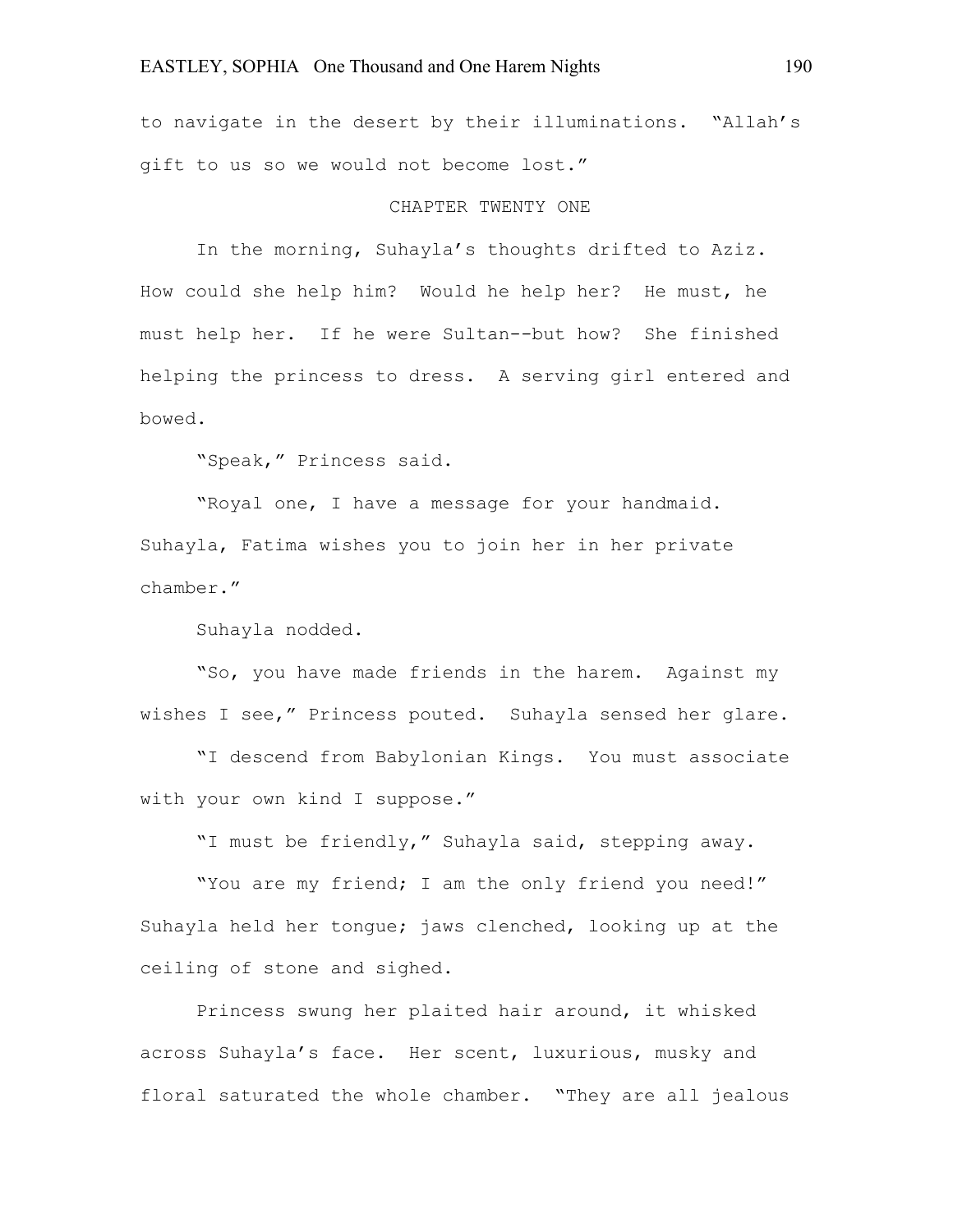of me. They all wish to have my Farir to themselves. If they could those women would crawl all over him." Princess fingered a loose thread on her sleeve; started a small tear, worried it to ruin--yanked the seam open more. "They all strive to catch his eye to win future favors. Disgusting. I pray Allah will give him strength not to be tricked by their cunning arts."

Gritting her teeth Suhayla laced the front of Princess' coat careful not to let her fingers brush against her.

"Every one of the concubines, the little harlots, desires the Sultana's power and position." Suhayla held the gilt-edged mirror up for her. "When Ramadan is over, I shall be wed." She sighed. "-to my true love. And I will give him many strong sons. What will you do I wonder?" Princess turned her head and looked at Suhayla, who lowered her gaze.

# $"T--"$

Princess clapped her hands with glee. "I will find you a husband from the men in the palace, not too highborn or too low." She smoothed her black plaits down near her rosy cheeks. "We will have children and they will play together."

Duty compelled Suhayla to bow. Yet, revulsion filled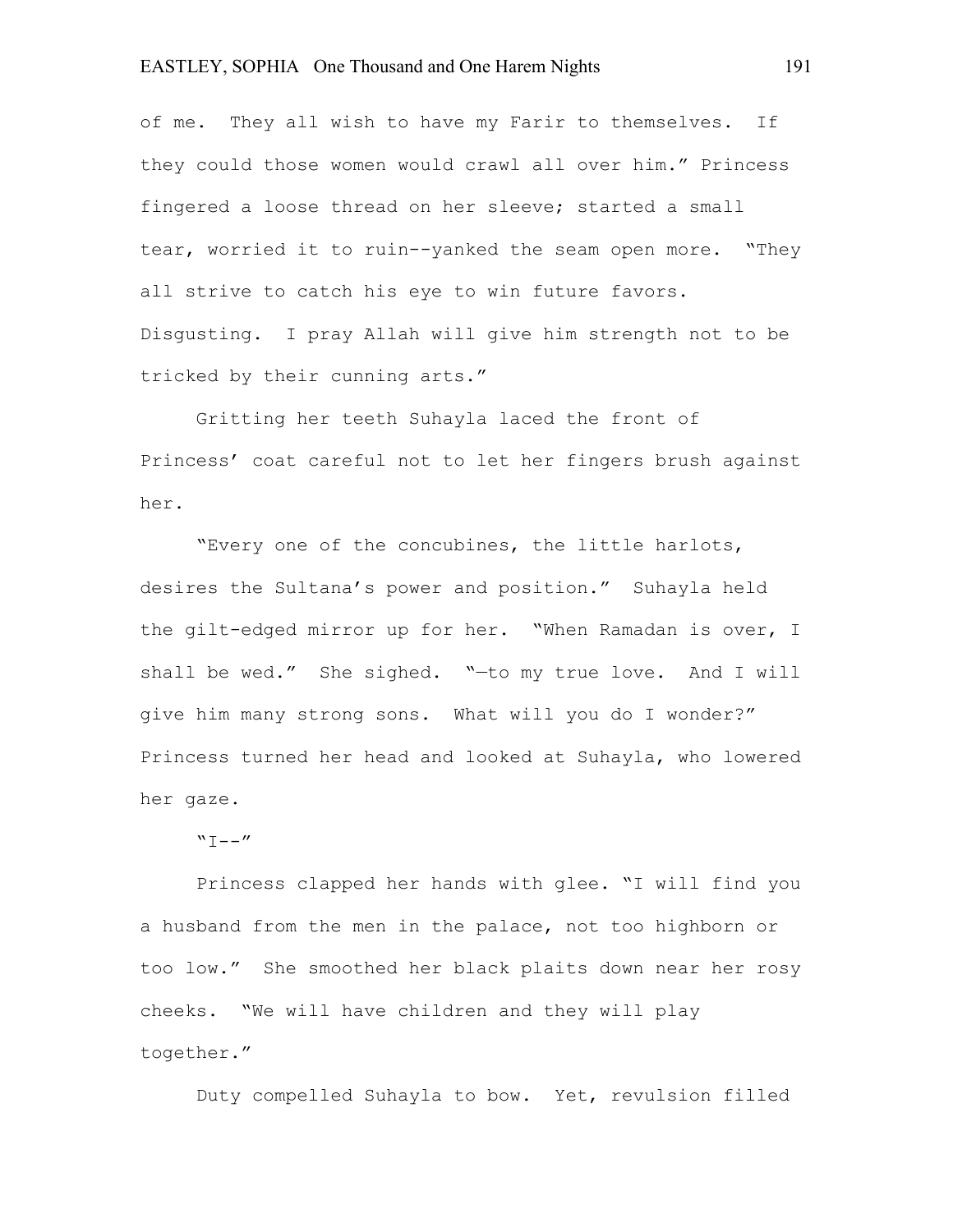her and bitterness rose in her throat. A chill convulsed in her heart. She did not want her children to be ruled by the Sultana.

Suhayla would shape her own life and did not need Princess or anyone else to do that for her. At that precise moment Suhayla realized she needed more than knowledge. She required some way to elevate herself above the princess' control. The answer, power. And to that end, she needed Aziz.

Dunyazad arose. "I must go see mother and assist her with the wedding. There is so much still to do. Accompany me."

They wove their way through the warren of corridors to the central grand salon. Screams and cries echoed in the massive columned hall.

The Sultana met them. "A crowd has gathered before the palace gates."

"What is all that noise?" Dunyazad said, she craned her neck to see who wailed.

"Do not distress yourself my daughter, the common people are never happy with their lot and give complaint with little thought to the Sultan."

Dunyazad did not turn away so readily.

Before Fatima, a shrieking woman, covered in the black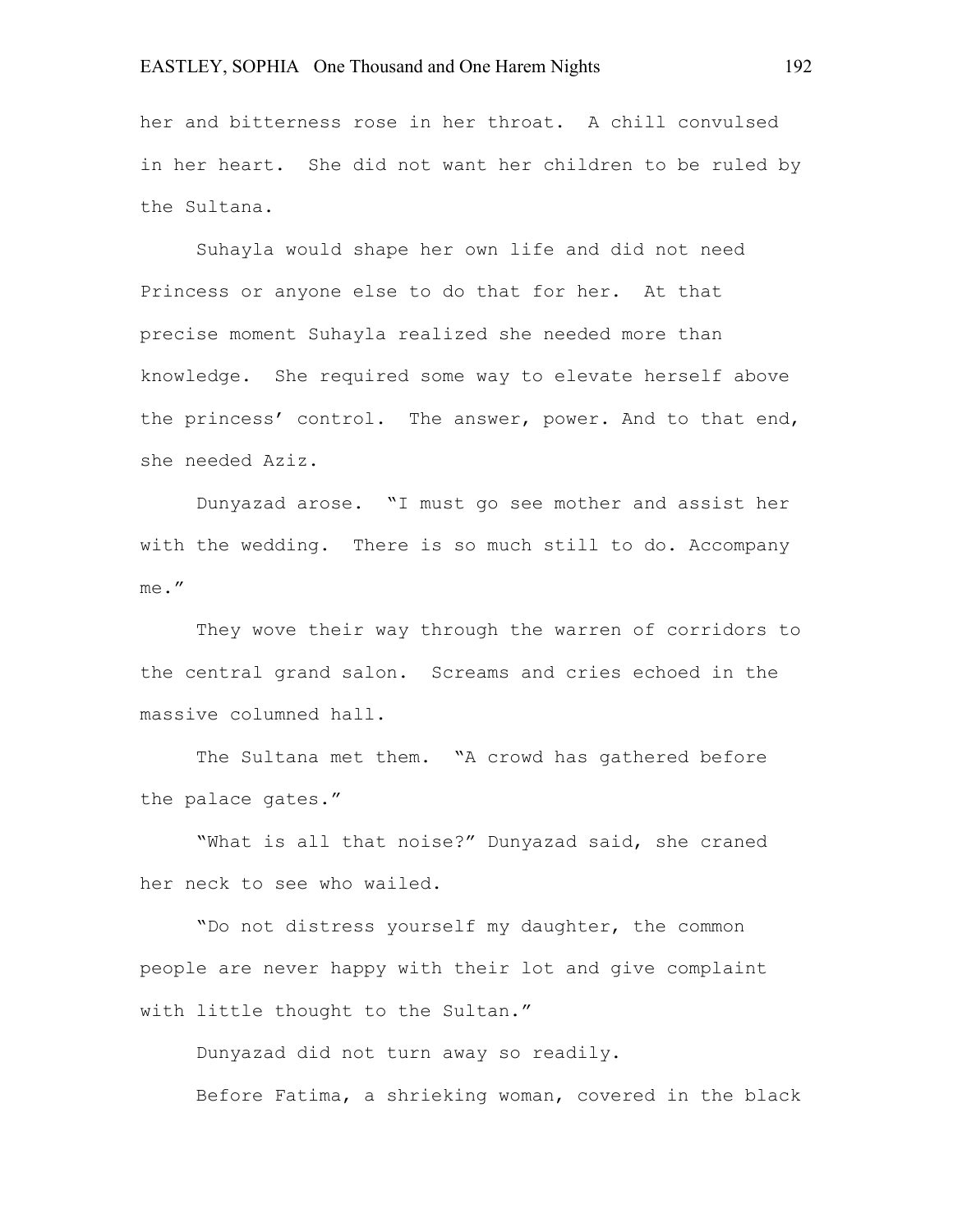veil of mourning, kneeled and beat her breasts. "My husband is dead, murdered by bandits! My only daughter kidnapped. I have no sons. I am forsaken! The Sultan allows such evil to befall his subjects!"

"Come daughter." Sultana grasped Princess' arm. "We have much to do." The exalted one eyed the crowd of women gathering with disdain. Sultana waved Suhayla away and led her daughter down the corridor.

Fatima lifted her skirts and squatted. "Raqqiya, I am here," Fatima said, in a low voice.

Suhayla shivered. The woman reminded her of the women who beat their breasts, pulled their hair and scratched themselves in anguish at her Ma's funeral. Raqqiya beat the carpet with her blood streaked fists and grasped Fatima's feet.

Raqqiya put her hands to her head. "A million curses on the Sultan's police! What do they do? Fat and lazy, they take our coins and still they do not protect us!" Her wail sounded like a hawk's scream. The great hulk of the black eunuch opened the door and stepped inside. He scanned the great chamber with his beady eyes and an aubergine face of stone. One brow lifted.

Fatima raised her ringed hand to him. "Tafa, leave us be."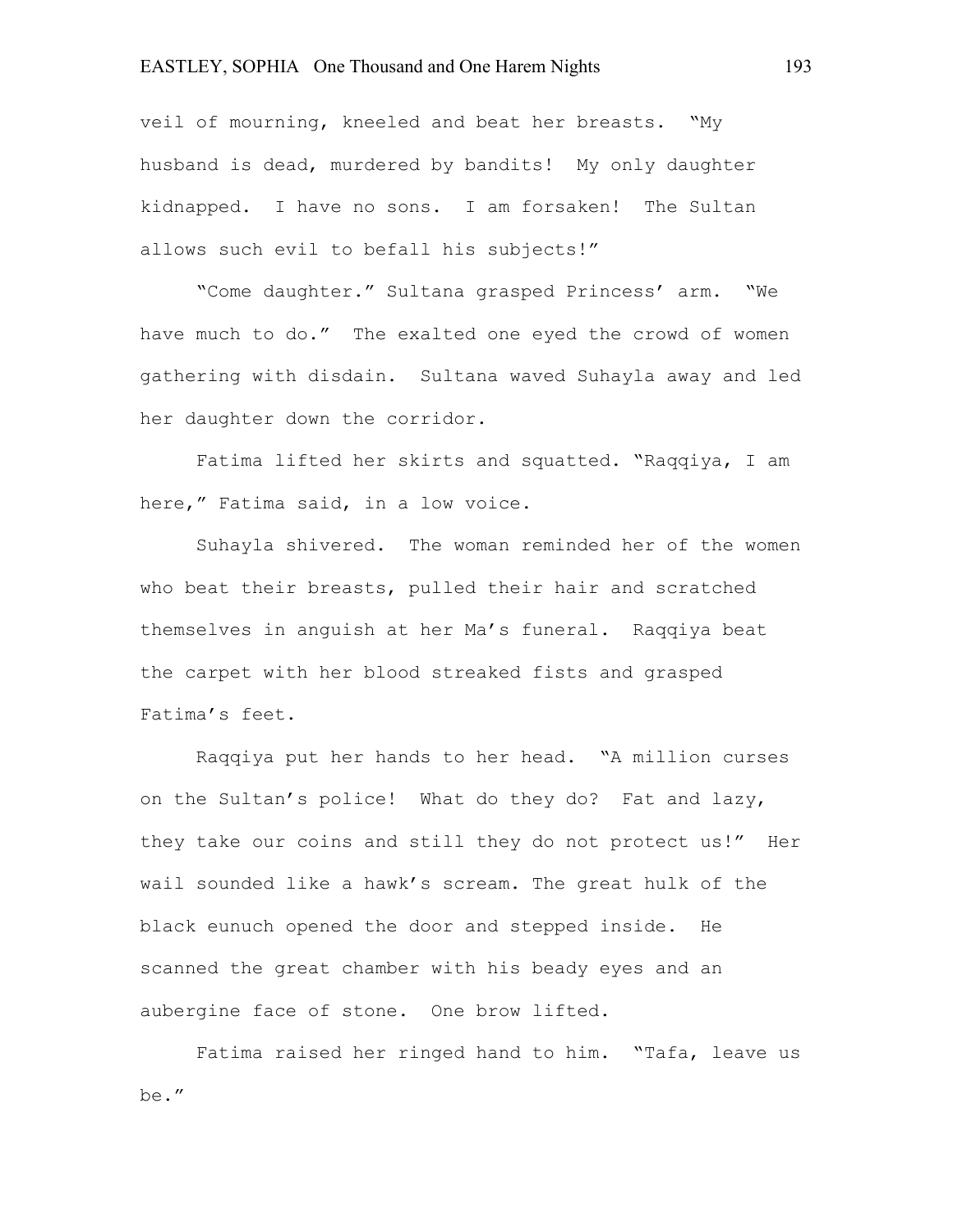The towering black giant turned and pulled the great door behind him.

"I am here. My heart is with you," Fatima said, and held Raqqiya's hands as tears and blood mingled.

Suhayla knelt and rubbed Raqqiya's trembling shoulders and arms. Many of the harem women, some Suhayla did not yet know, keened. Through Raqqiya's damp and stained veil streams of tears washed the plump face. "My only daughter is missing. Nine days now. My husband, dead. And now? I have nobody. What will become of me?"

The woman lifted up a bloodied white tunic and smeared the blood over her veil. "Death came like a thief in the night!" With a high pitched wine she pressed the bloodied tunic to her breast and face. The salty smell of blood, the scent of death clung to the crimson stains. Raqqiya's broad, bloodied face hovered at a level with Suhayla's. Blood specks sprayed as the widow shook her head and hair back and forth with a hopeless, desperate look.

The pain of Suhayla's parent's death she had locked away in her heart erupted. She felt like she might suffocate; she might be sick. Her eyes stung with tears. She realized how fragile their lives really were. In one breath a person can be living and carrying on day to day tasks and the next--dead. Her skin tensed over her bones.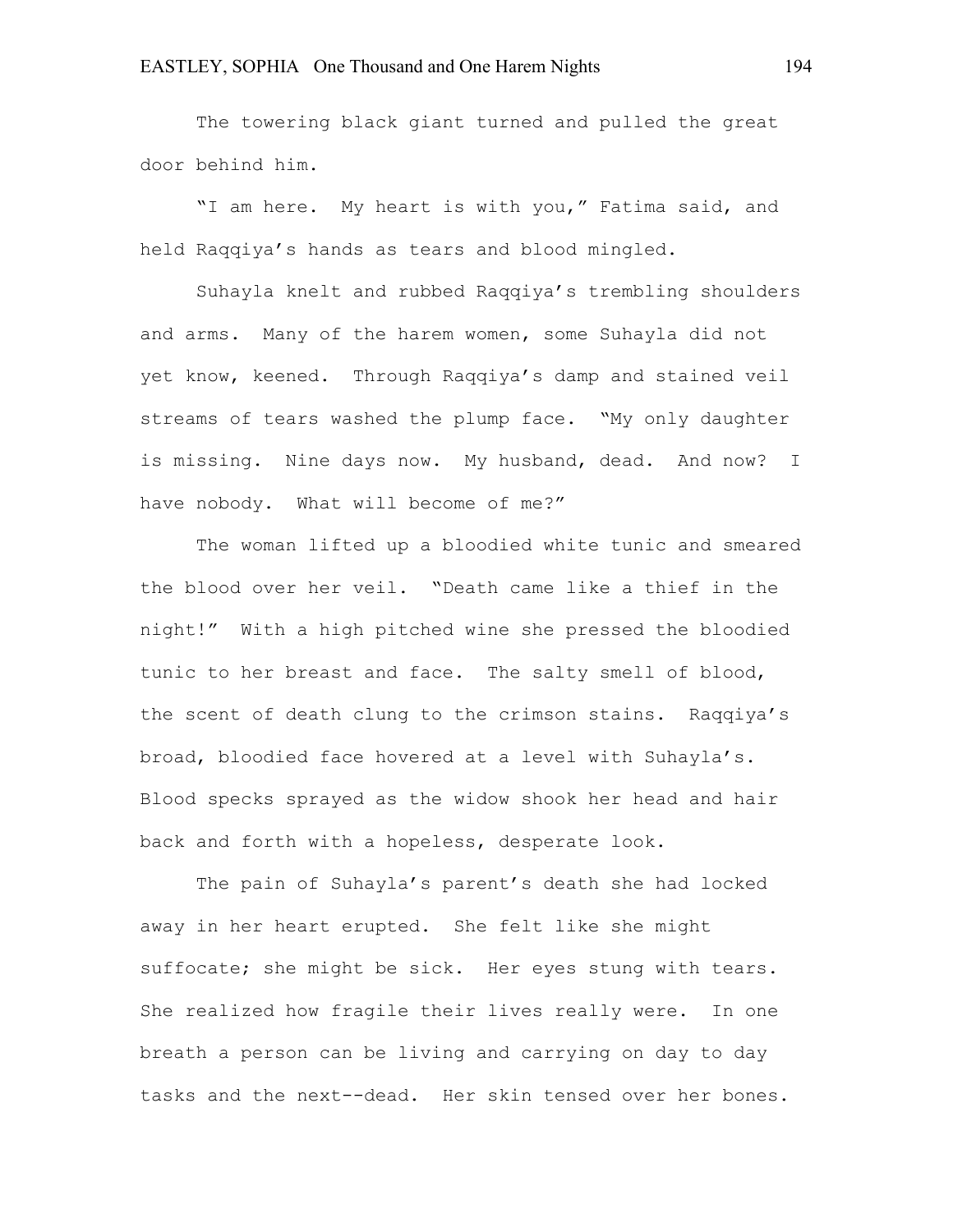What if Aziz were poisoned or murdered? What would she do and be left with? Nothing. She could not endure the thought. In that moment Suhayla knew she needed to plan and think and act for her future.

Fatima eyed her. After Tafa had shut the great brass door behind him, Fatima reached into her robe and produced a small leather pouch. From one of her slim, ebony fingers she slid off a band of pure gold, and with quick work enclosed it in the pouch. She pressed this into Raqqiya's palm. "If I hear anything, I will send a message." She called to her servants.

"Allah bless you. . . and your friend." Raqqiya's sobs slowed; her face was streaked with tears and blood.

Suhayla nodded her throat too tight to speak. Serving women gathered around Raqqiya, their hands on her arms, shoulders, head, and helped her up.

Fatima held Raqqiya's hand. "Do you wish to go to the hammam?"

Raqqiya shook her head.

"My private salon then." Fatima called to her servant. "A basin of hot water and clean clothes, also tea and food."

Raqqiya's soft weeping, like that of a child's, died away, as the serving women led her huddled form, Fatima and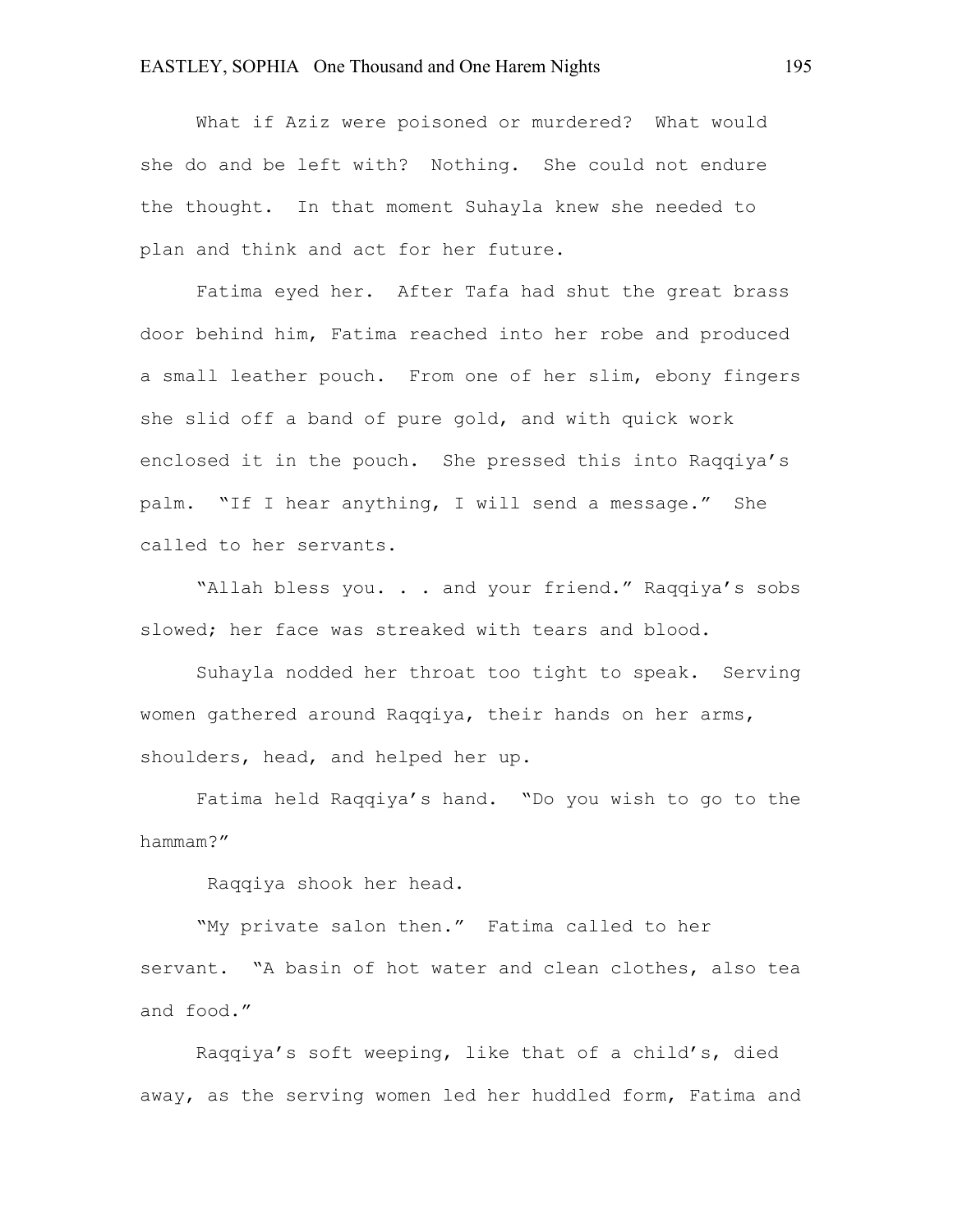Suhayla followed.

Night carried black wings of despair to the whole of the harem. The fire inside the bronze-tiered brazier crackled casting the winter chill from the room. They lounged comfortably upon pillows, propped on elbows as in silence they drank tea, nibbling on dates and cakes soaked in honey. Fatima's ebony eyes were tinged by melancholia. Her beautiful mouth drooped slightly at the corners.

Later in the evening as the stench and shadows and hues of death withdrew, only Suhayla and Fatima remained. She exhaled deeply and spoke in a hushed voice, her long, ebony face lit by the flames. "Raqqiya was my own hand maid, years ago when Perihan first arrived at the palace, before she became the Sultana."

A knot formed in Suhayla's belly. "I must attend the princess." But she did not move.

Fatima's brows knit together, lines creased her forehead. "Wait. Don't go." She sighed. "Who? Who would do such and act?"

"Who would benefit from kidnapping young women? Do you have any idea?"

She moved her slender, dark fingers about the tea cup. "I do not know."

"I would have given anything to see my daughter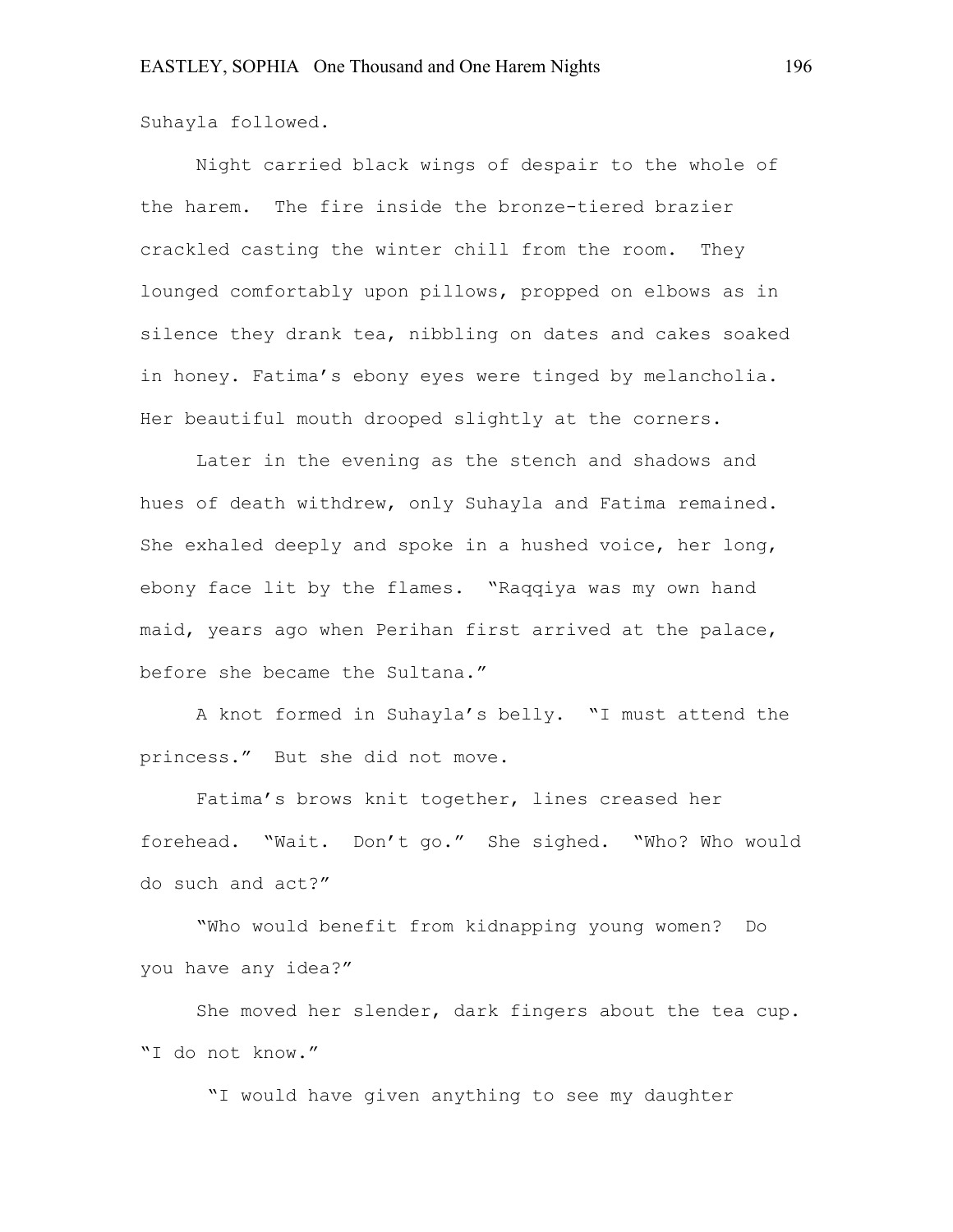before she was kidnapped." the elder woman's eyes shone with tears. She swallowed, and pressed her finger tips to her full, aubergine lips.

"As if I had control over her destiny. Sultan refused to allow her to marry a nearby noble, afraid some upstart would use her influence in an uprising." She shook her head and breathed deep. "What a foolish woman to have dreamt for her happiness, for my daughter to have a normal life and be near enough so I could visit. But when she was on the way to her betroth's province. . . Oh. . . " Fatima set her cup down on the silver platter. "The caravan was attacked. She was taken, only Allah knows where—Istanbul for all I know." Silence. "If it were not for her, the chance of her being found, I would--" She leaned toward Suhayla conspiratorially, "—Leave."

"No, don't speak so." Suhayla whispered. Tears erupted, thick with unshed pain.

Fatima raised herself up. "You know not of what you speak."

Fatima placed her hand upon her heart. "Only my daughter keeps my heart here." Her bottom lip trembled. "Raqqiya lived here when my daughter was a child and loved her as if she were her babe." She bit her lip and pressed her hand to her forehead. Crimson pigment stained the tips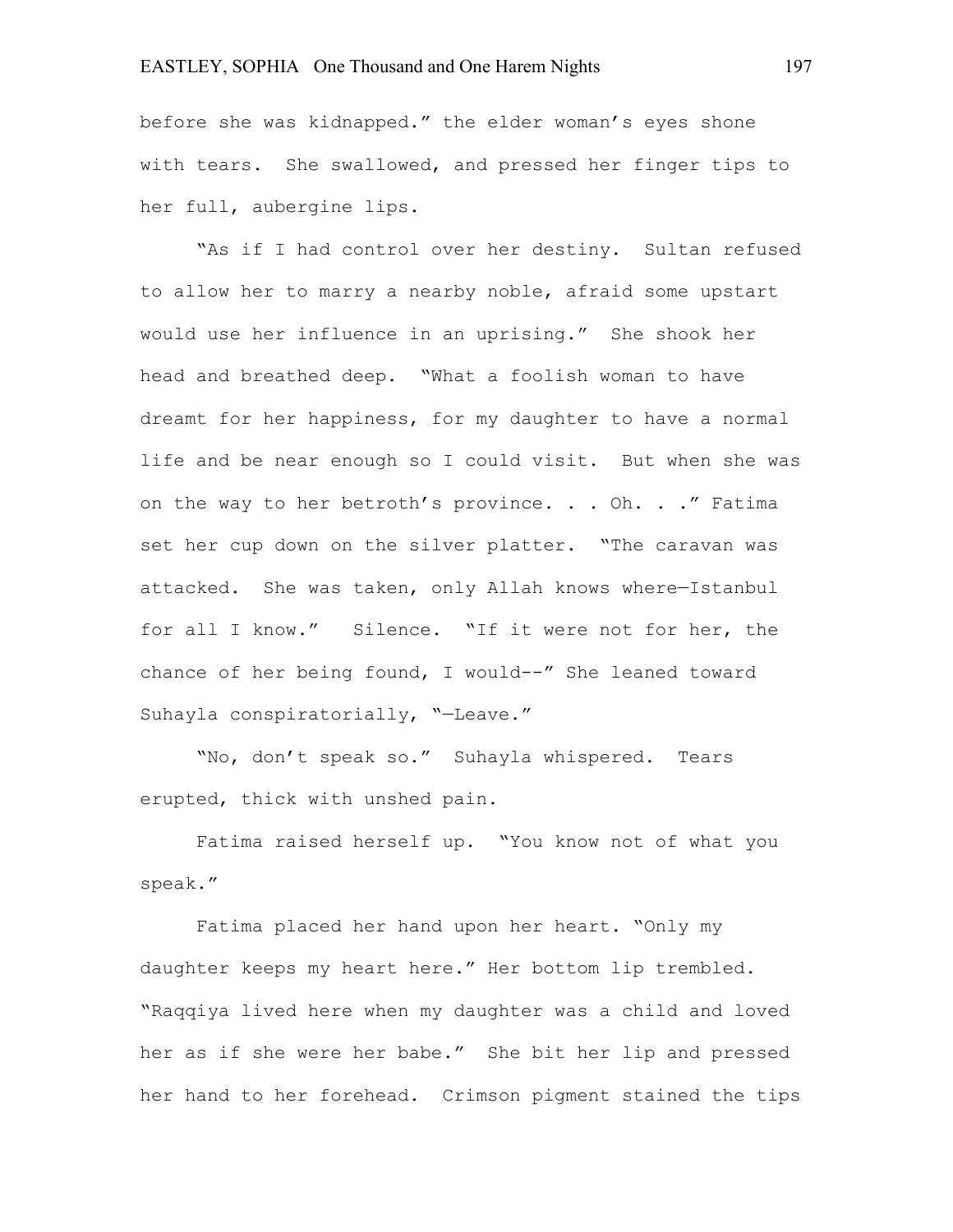of her fingers; and lines zigzagged, diamonds and dots covered her palm. "The only man I truly loved—it is too dangerous for you to know his name." She looked away. "He has a shop in the city."

"What about the Sultan?" Suhayla said.

 Fatima lifted a shoulder. "The Sultan sent me a flower every day for a year."

"Over the years I have watched wives, concubines and sons covet the throne and vie for privileges and favors. All this occurs within the palace as greater wars wage beyond the Sultanate's borders." She shrugged. "Rarely does he visit the harem. Occasionally he comes to me for advice on official duties or simply to rest in comfort, listen to music or watch the other women dance." She leaned back against the divan, solemn. "He is weary. He has one foot in this life and prepares for the next worshipping a God he shed much blood for."

#### CHAPTER TWENTY TWO BARREN

#### Crescent Moon, summer:

I trudged up the hill to the stone hut with a bowl of curried lentils and bread wrapped. Sweat dripped between my breasts.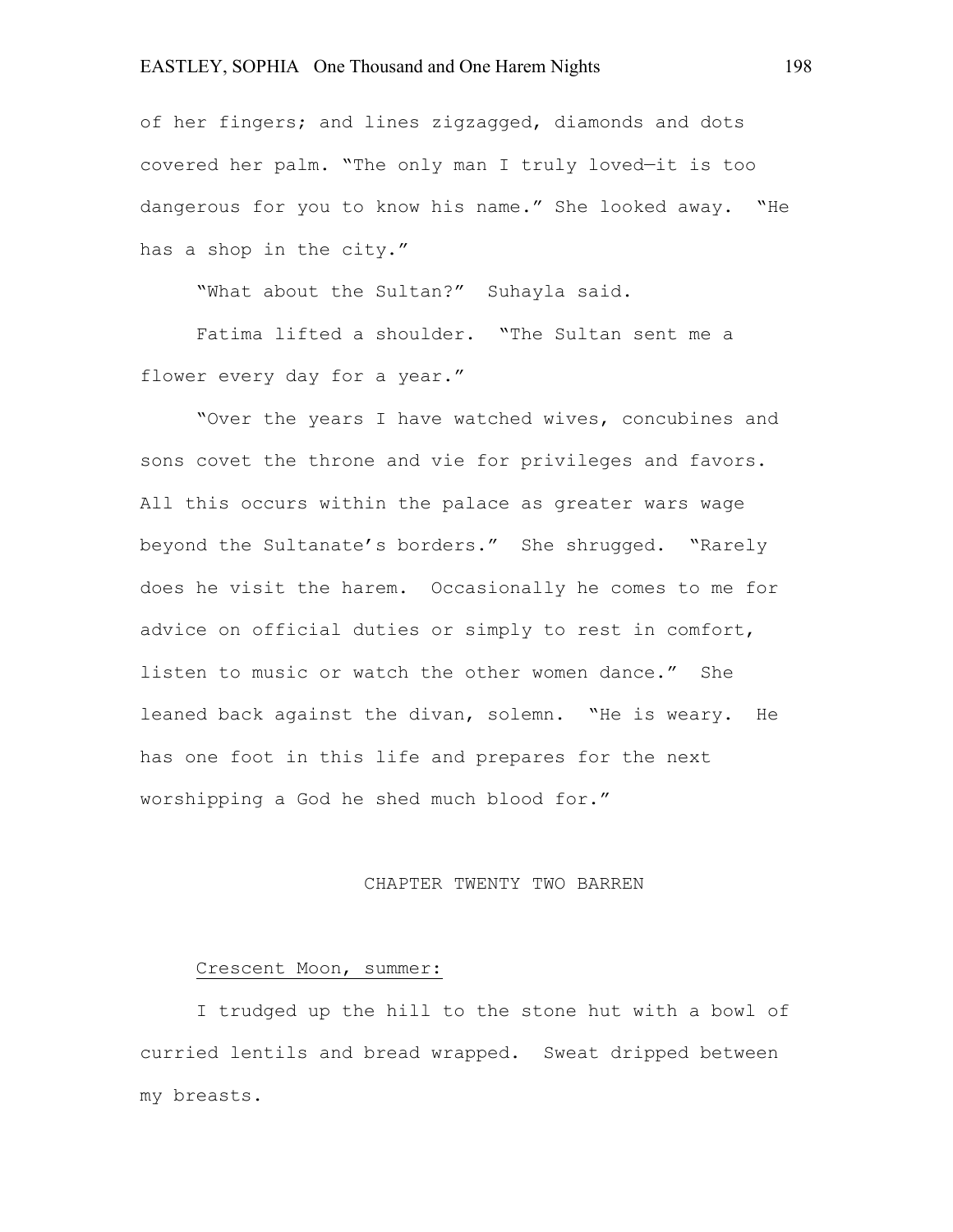Before the doorway the Sufi saint, Sidi el-Semman, stood gazing at the sky. "The doves circle and circle the Sphinx today." He shook his head.

"I brought you food."

"Maybe the doves were waiting for you?" He laughed. "Come."

I did not know what to say.

The Sufi saint, Sidi el-Semman, blew upon the coals and coaxed a flame.

"I made offerings to Zahra Venus during the full moon." A long, hoarse breath shuddered out of me. "I have been married for four years now--" I had to look away. "Allah has turned his eye from me. My womb is a dead tree, it does not produce fruit."

He chewed with few teeth. He pointed a gnarled and arthritic hand out the door. "This land is sacred—for us and as it was for our ancestors. The graves of ancient gods are buried under this rock, the plateau of mysteries."

He leaned over and from a shadowy alcove produced a small bundle. "Down near the well, Bir Hamid, I found this. As if he undressed a baby, he removed the cloth, faded, dung colored, piece by piece. "Look--" He waved. "Look closely."

Smooth in my hand, the red granite stone had been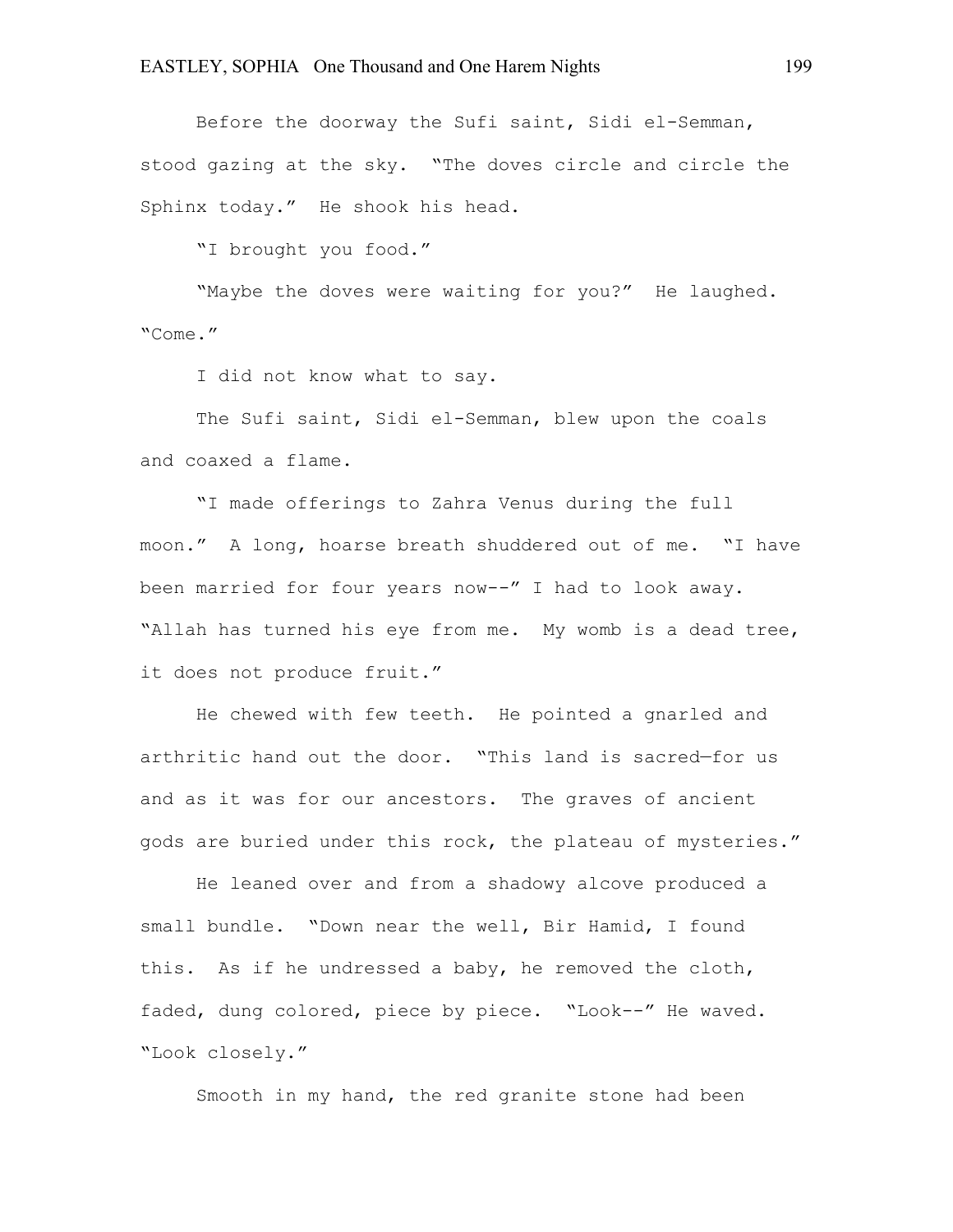carved with deep lines. Fruit bearing branches surrounded a pair of Egyptian eyes, lined with kohl-—they stared- riveting. From the full trunk, two breasts, circles with dots in the middle, hung. I could no longer withhold my sadness, and cried out till my tears no longer flowed. A hand pressed on my shoulder.

"I call her the 'Mistress of the Southern Sycamore.' It is said the well is watched over by her, long before I arrived; an ancient goddess, in her guise of the Sycamore grove."

He grasped a handful of resin pebbles, dried leaves of aromatic herbs, and sprinkled them over the coals. Sparks spit up like shooting stars, and blue smoke, fragrant of cedar, hung in the air around. "It is good you came. I have been waiting. The great recumbent lion sleeps but is stirring. The wind and desert sand are constantly shifting, revealing the ancient temples. They have been silent for so long. They whisper in the wind. . . Ancient chants fill my dreams." He sighed.

"The burning winds of Patriarchy have made humanity blind and deaf. Women and men must awaken to their true natures, their heart songs. What you desire, you will achieve."

"How?"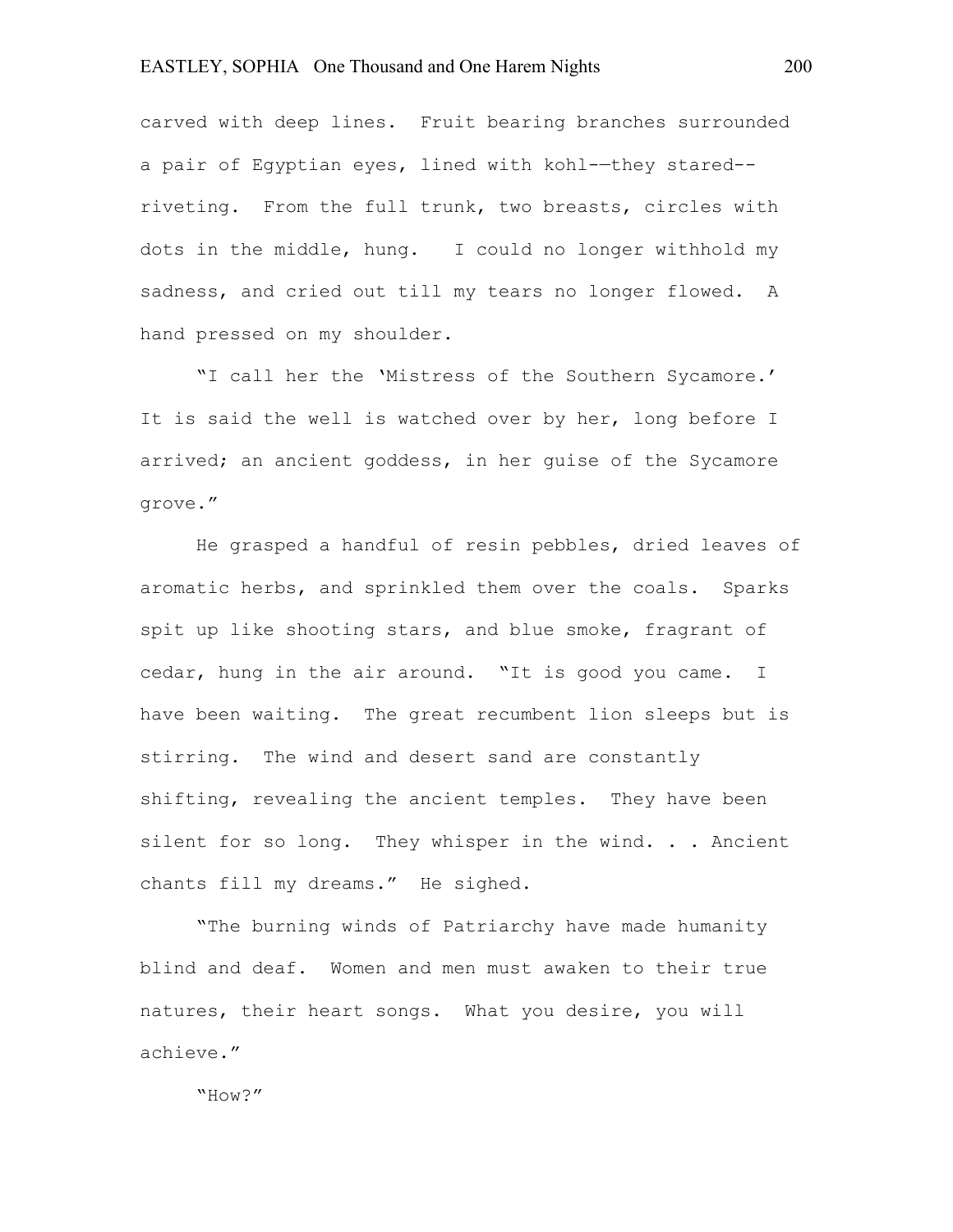"Whenever you really want something, it's because that desire is birthed from the soul of the world. . . the divine radiance." A hint of a smile played upon his lips. "You are to become the Bir Hammid's next caretaker. The position is never chosen by a person, the ancestors choose."

I thought my knees would crumple under me. I could not see his face through my tears.

Suhayla hugged the book to her chest. "Oh Ma, oh Uma, why did you keep this to yourself? Oh Ma, I miss you."

### CHAPTER TWENTY THREE

Veiled and robed, thin gauze caressed her ankles and wrists, as she glided up to the outdoor fires. Neseem's wide back bent toward tiers of lambs on spits. Smoke drifted, piquant and spicy, mingled with the fresh, green of mint and sweet cloves.

"Ah. . ." He put down a basting spoon dripping with a dark sauce. He tsked to a boy, who sat by the spits turning the lamb. "Go fetch tea," Neseem said. He flicked his fingers waving him away.

"I must see Aziz."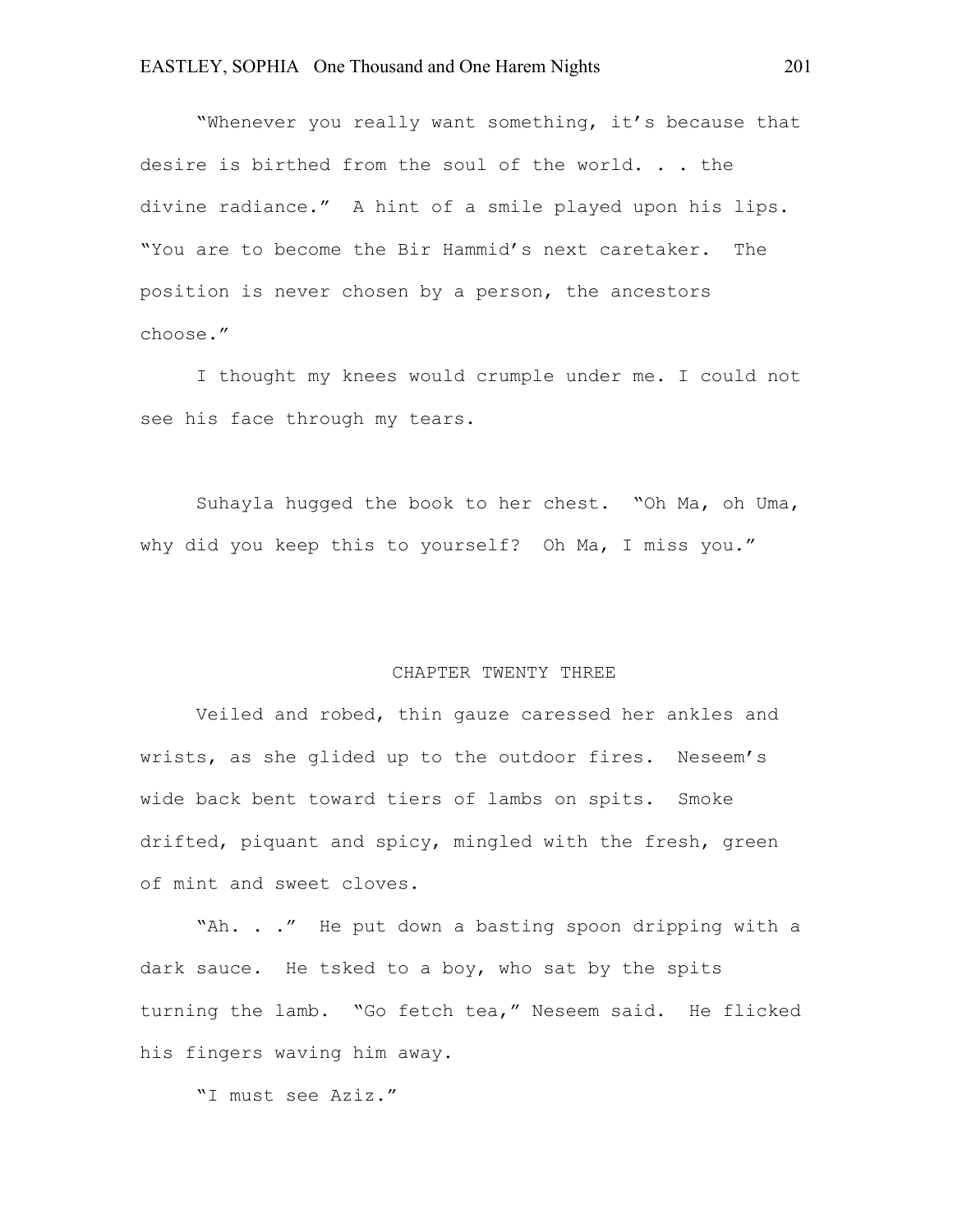"My head is not worth much. There are a thousand men who could baste lamb and cook bread," Neseem said. "If something happens to me, my wife and children will suffer-"

"I have dreams." Suhayla blurted out. "He cares for me. . . I think." She hung her head, her hands clasped together.

"We are all plagued by various djinn."

"--I must go to him."

"Oh?" He lifted a bushy black brow.

"He understands--"

"What do I know?" Neseem shrugged his shoulders. "Allah knows all mysteries."

"It is what you speak of, he can help me with deciphering my Ma's--" She gazed at her hands, and felt the weight of her Ma's beads upon her chest, around her neck.

He looked upward, hands on his round hips. "Allah protect her." A sigh escaped. "Truth contradicts, how much do I care to know?" He handed her a basket, a square of white cloth covered the fruit. "Little as possible." He leaned forward, his breath heady with mint and onion, and gave Suhayla a chaste kiss on her forehead, like her Baba used to.

"Go now, let me cook."

The same guard got up from the ground when she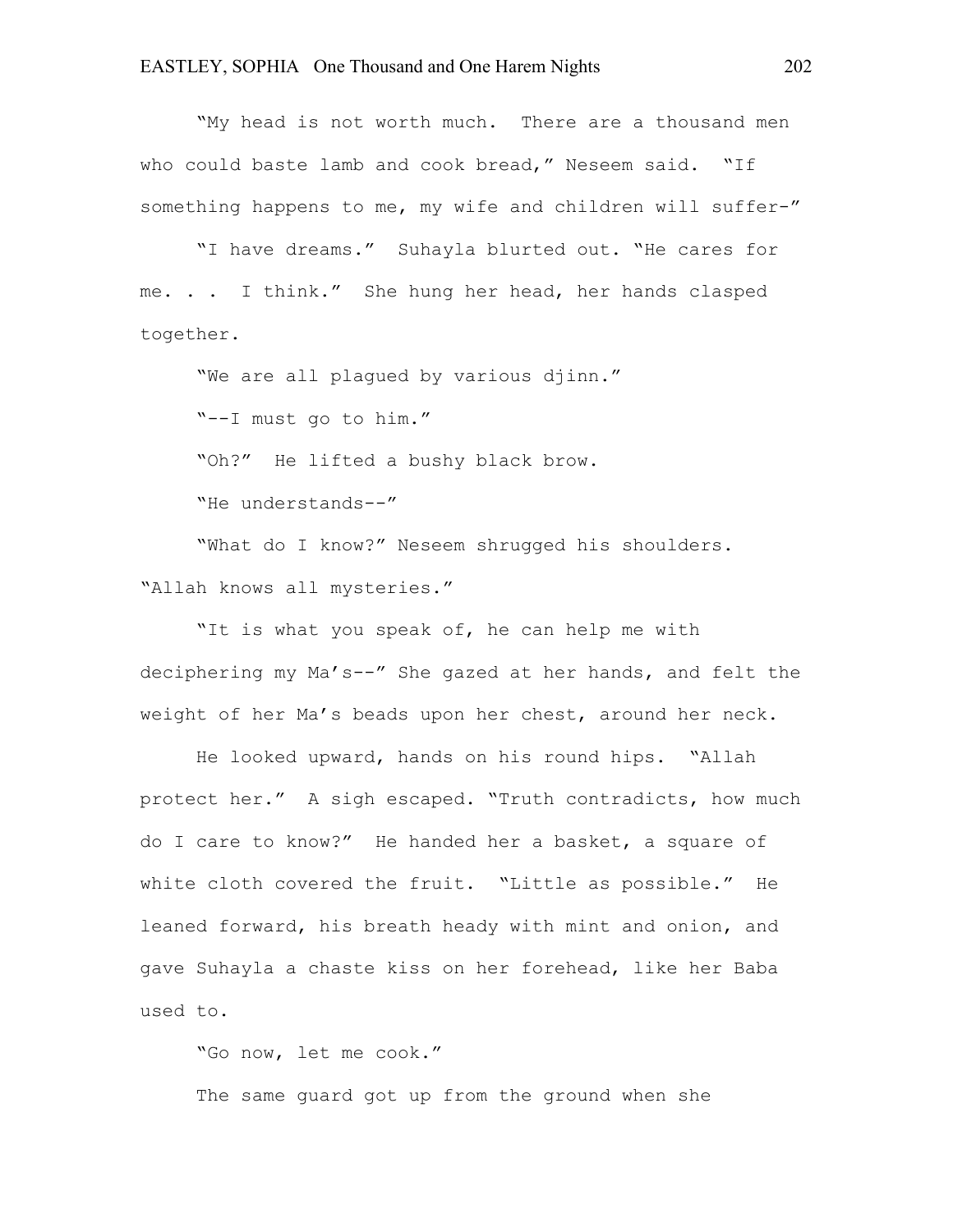approached. Suhayla did not say anything to him, but held up the basket, hands trembling. She looked down.

The guard only grunted as he looked under the cloth.

"Mmm." He stuffed his mouth with grapes, dates and figs, tucking extra figs and some pomegranates inside his robe. She put the choicest fruit and meat on the bottom for Aziz, knowing the guard would take the top half.

He unlocked and locked the gate after her.

In the bowel of the tower, the order of human and refuse made her gag. She hurried to the stairs imagining the rats that moved obscurely in the dark corners.

Al-Beyawzi bowed; Aziz touched his chest, mouth and forehead. He smiled. "What have you there?"

"Fruit." She flung the cloth off and held up the basket with pride.

"Ah, what beauty." Aziz smiled. "Come."

In the upper most chambers Suhayla set the basket on the round table and made herself comfortable on the divan. "The grapes are from the Sultan's own vineyard."

The Shaykh plucked some grapes and figs.

Aziz chose a ripe pomegranate rather than the other fruit. He brought the fruit to his lips, pressed the orb to his cheek, and kissed it. He put the ruby fruit to his mouth and bit a hole. Red juice gathered and dripped on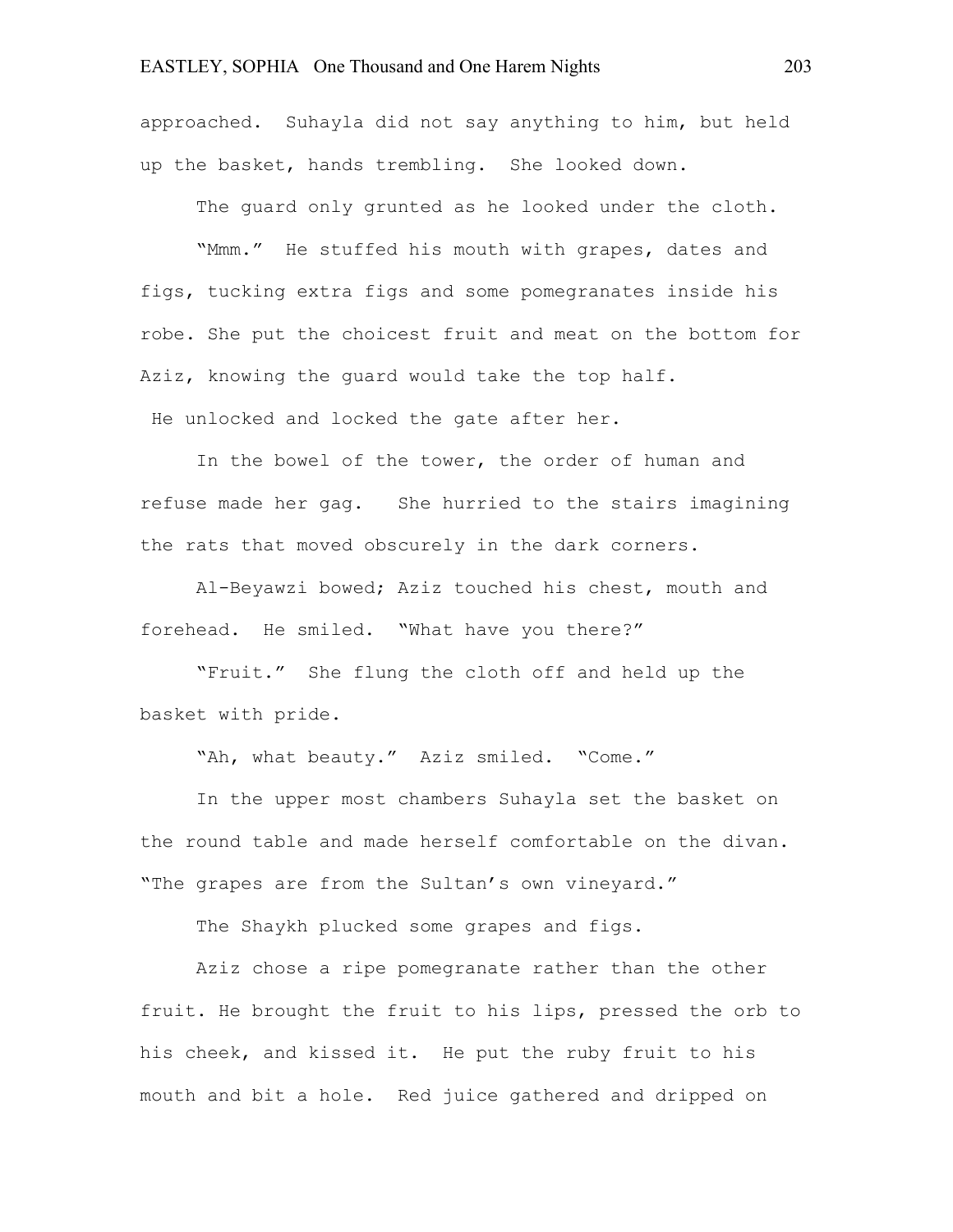his hand. He sucked until the skin became an empty pouch of leather. Aziz smiled, rosy moisture clung to his lips, and drops glistened on his beard. He laid the skin on the table and grinned.

Suhayla blushed, relieved she had not yet removed her veil. "I heard your flute playing last night."

"Music soothes me and I study the stars." He cleared his throat.

"Which stars?" She said.

He pointed to the sky visible in the window. "They are also my companions, 'the Little Gazelles', young girls, virgins. 'The Night Maidens' are the sirens who relish in. . . . Fertile potency." He murmured the last two words.

"Have you met a young woman named Zehra?"

"No." Suhayla eyed him. Her body tensed. And although jealousy demanded she ask 'who is Zehra?' She did not wish to end this aching moment; a deep need, half mad, slithered upon her back and over her shoulders like jeweled serpents, looking for a chink of light.

"She is about your age by now," Aziz said. Warmth as if from the fiery sun enveloped her as he turned his slim body toward her at an angle.

Why is he speaking of another woman? The beast of fear slunk in Suhayla's heart; she pulled back into herself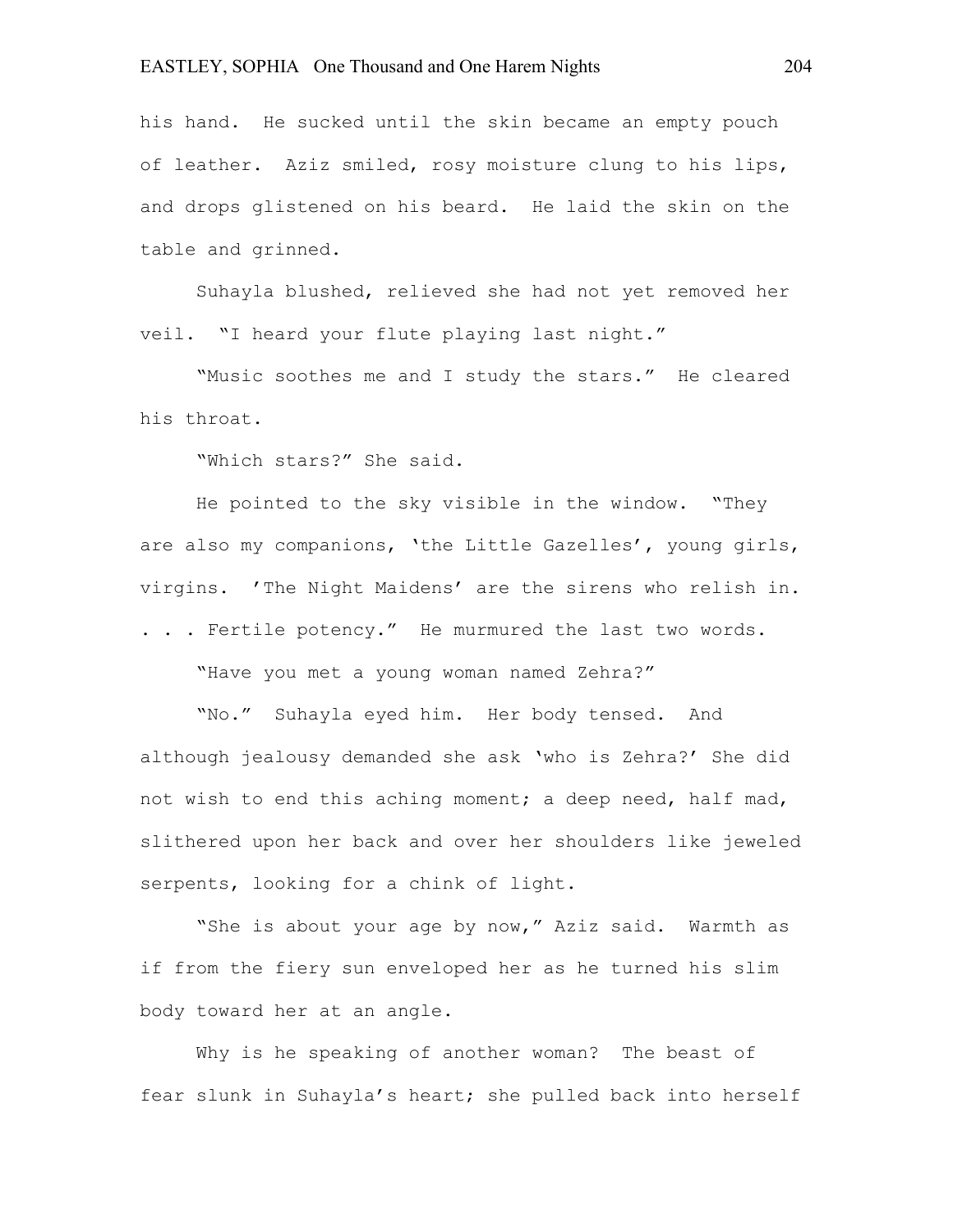and wound her arms around her chest. Even with her veil draped around her face she felt naked in her awkwardness, the ignorance of womanhood that left a void in her heart, her whole inadequacy of knowing what to say, and how to speak to a man. She questioned herself, her desire for Aziz and to discard her childhood once and for all, throw away the veil of naiveté and virginity. She would know pleasure as a woman and return such delights to a man. But did this canopy of need cloud her intellect? She could not decide.

Suhayla turned the name, Zehra, over and over in her mind. She smiled at Aziz and said, "Friendship has no bounds." But she felt her joy sink down into her feet as if into an abyss.

"Al-Bey, tell our guest of your secret."

The elder man cleared his throat. "Before I was locked in the tower I had many years of life. I searched the temples of the ancient ones and copied some of their symbols and pictures painted on the walls. I found scrolls hidden under a fallen statue."

"The powers, the names of the ancient Gods and Goddesses have been exiled to being djinn," Aziz said.

"One of the scrolls portrayed erotic pictures, and another describes Isis in all her magic." Shaykh pulled his beard.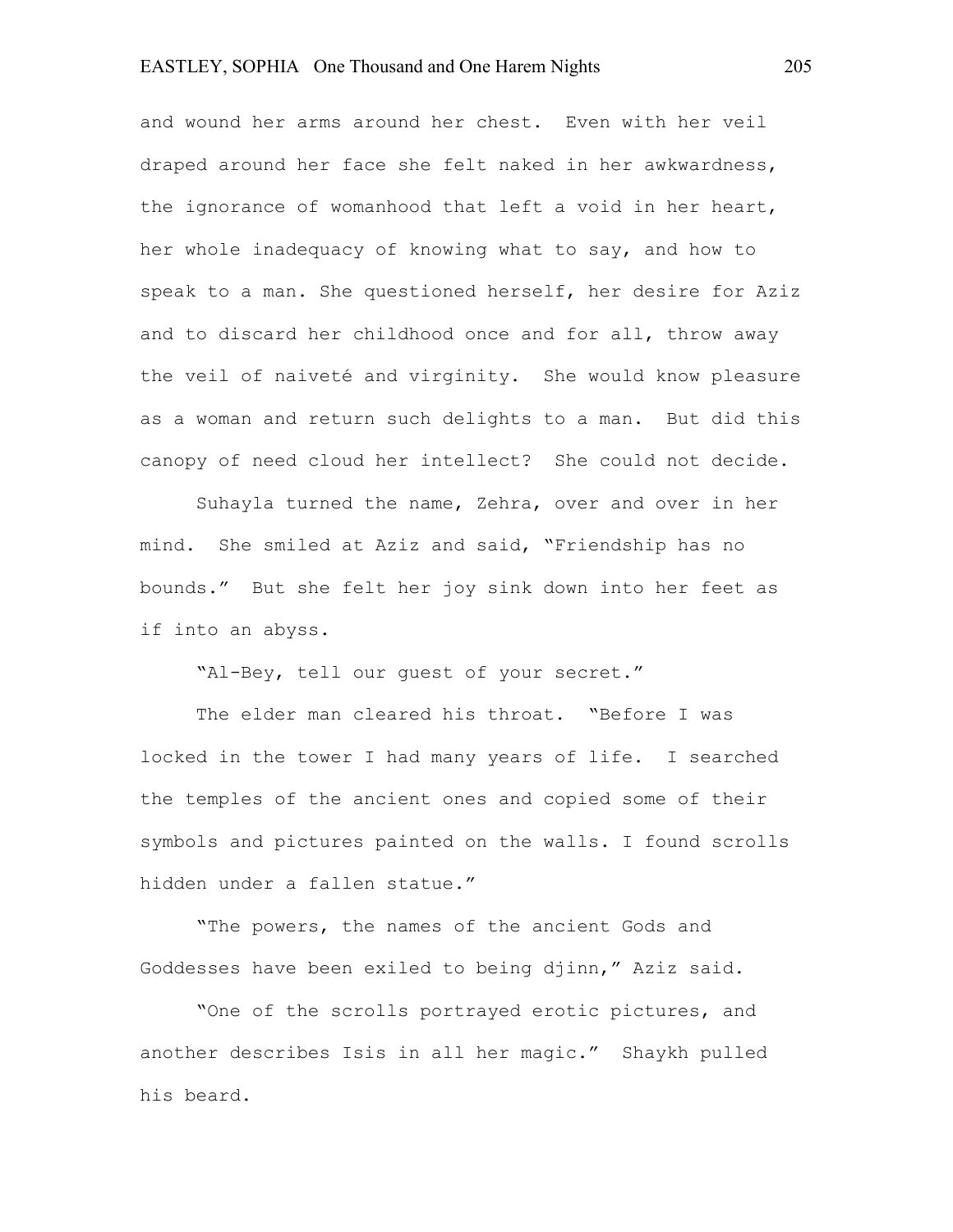"Her bodily ability to express her love engendered her magic, her power and is how she healed Osiris, and became pregnant by him." Aziz's gaze met Suhayla's.

When she gazed upon the image of Isis, Suhayla heard distant peals of laughter, as cool and refreshing as the North wind, and around the goddess' head shone the light of twelve stars, like a crown. This made her think of her Ma's journal, which like an ancient epitaph remained mysterious. "I have a book, my Ma's journal, she copied some similar symbols. Would you be able to copy the pages and decipher the writing?"

"Of course we will try," Aziz said.

The question of 'Who is Zehra' died in her throat.

# CHAPTER TWENTY FOUR RAMADAN

During the long days of fasting, as hunger gnawed at Suhayla's belly, she attended to Princess. Suhayla learned to stand still with her back against the wall, so she could gaze through the window at Aziz's tower, his window overlooking the garden. She wished and waited for him to appear, to sit and play his flute, and give her heart ease. After sun set, the evening meal brought all the women together in the grand salon.

"No one is allowed out, during Ramadan, except to pray in the Sultan's mosque," Sultana said. From the satin-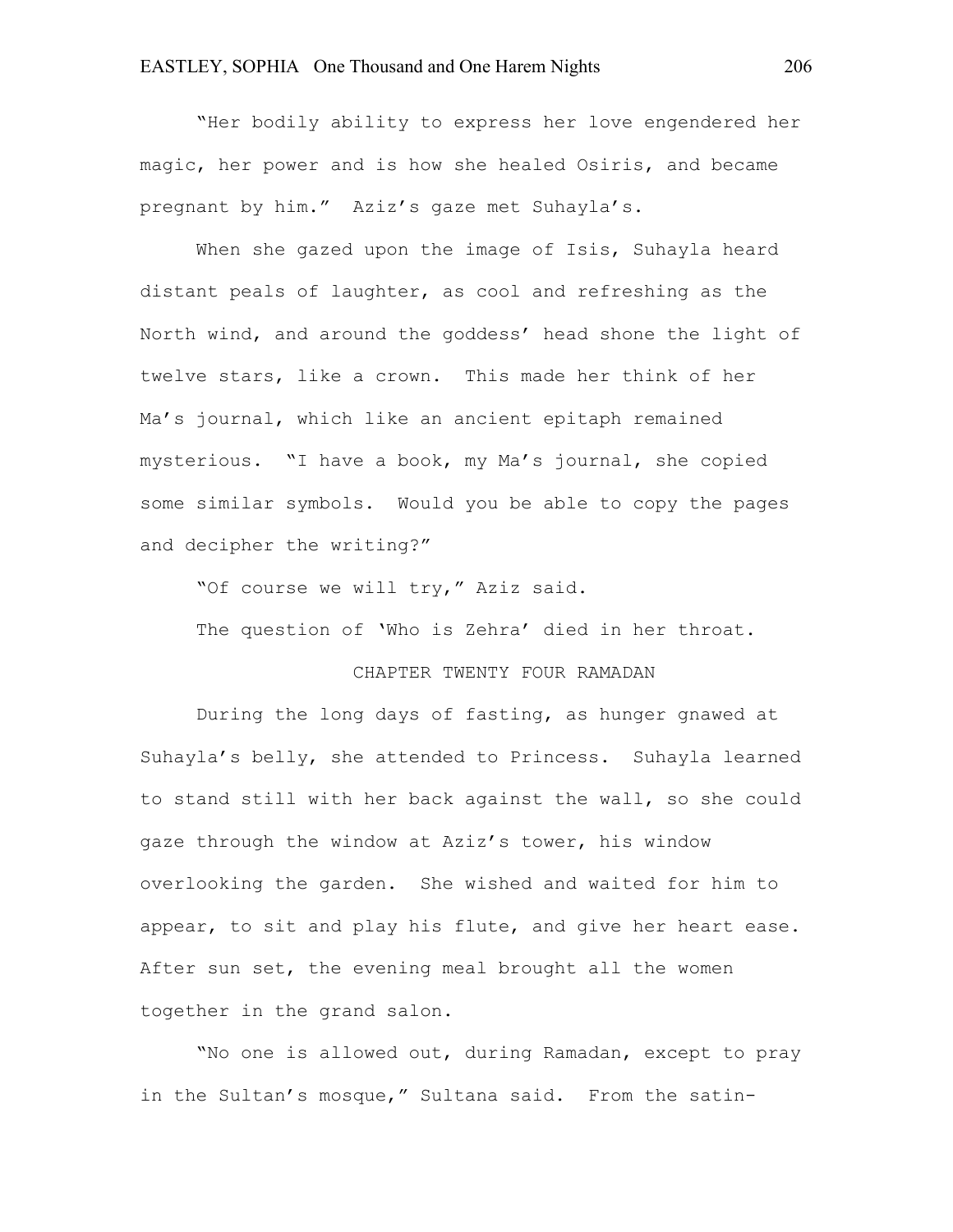brocade covered couch, the Sultana presided over them all; Fatima and Husniya tolerated each other but kept to their separate groups.

Suhayla kept alert for any mention of Zehra. The hum of a thousand conversations, sought for each other, like roses looking for moisture in the heat of the oppressive sun. He smelled of soap and clean linen.

"Are you comfortable here?" Nila ate with her son, Selim, between her legs. Necklaces of miniature bells, shells and beads of glass were woven about his neck to ward off the evil eye. With every movement, the little bells chimed.

"I do not sleep well." Suhayla pressed a palm to her forehead.

"I didn't when first I arrived."

"I am niq'ti, a rootless tree, lost. I have no more family." Selim gave her a wide grin revealing missing teeth and then played with his bread.

"My family abandoned me to this place. A debt to the Sultan." Nila looked down. "I am from Alexandria, where ships and boats travel; sails catch the cool breath from the North, the great sea. My Baba is a merchant. The Sultan found out he had taken much money from him over the years.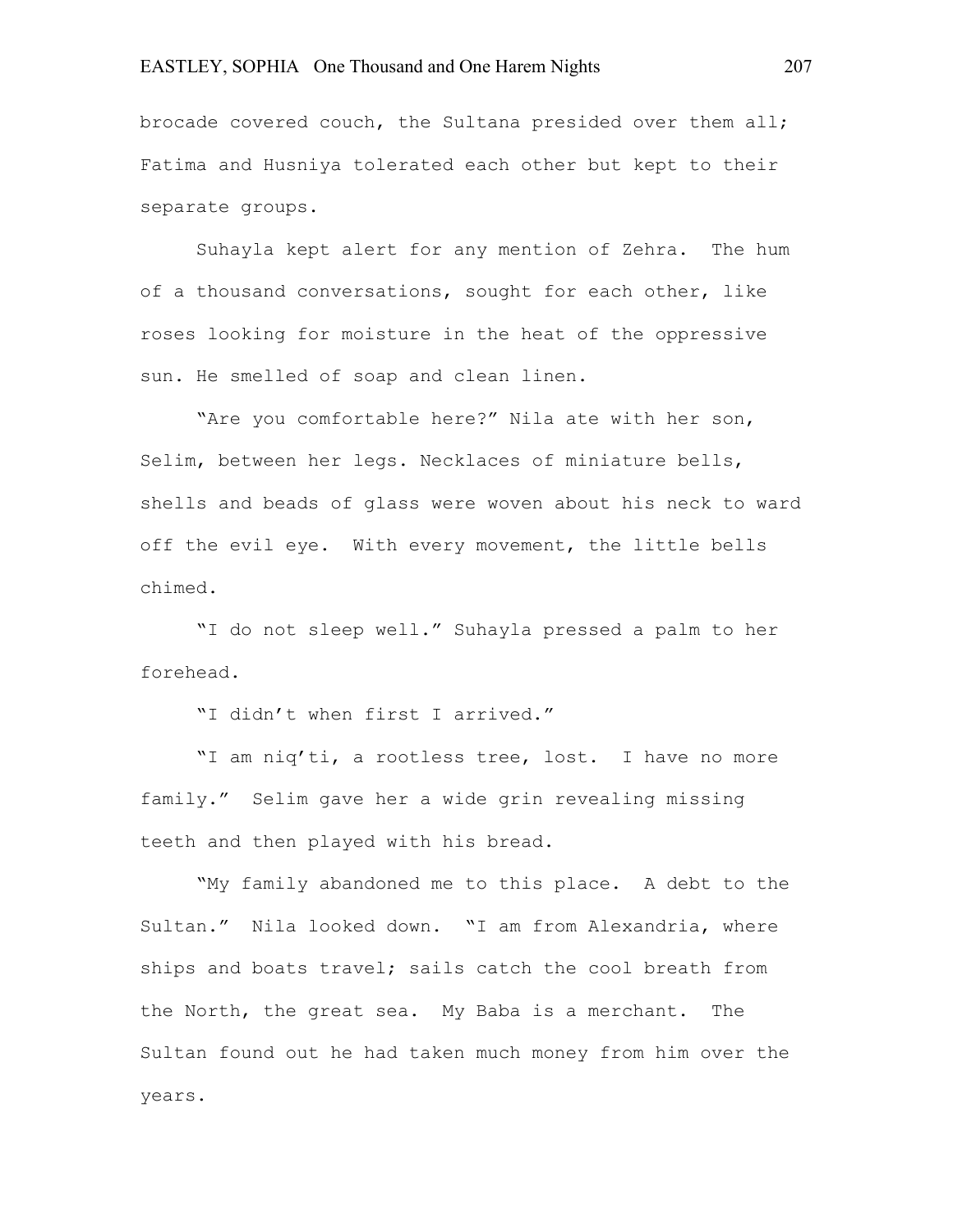"I was the only daughter of marriageable age not yet married. The Sultan's agent, a giant white eunuch, stood, and spoke to my Baba. 'The Sultan will be generous and will accept a daughter, a prized horse or payment in gold.'

"My Baba called me into the receiving room where the white giant stood. 'She writes, reads and sings,' Baba said. I hated him then. The white giant looked me up and down as if I were an ox. This evil djinni laid a shadow of sorrow over me.

"I ran from the room to my mother's weighty bosom. I thought they would come back for me at a later date. But the eunuch waited for me and drank much of my father's wine and ate our food.

"Mother's hands were shaking as she helped me into my finest pantaloons and brocade coat. Mina, my youngest sister, cried. I knelt down onto the floor where she sat, and hugged her little body to my breast. Mina sucked her thumb, and held onto a lamb: a tight bundle of wool with stick legs, a black neck and head.

"'Don't let them take me.' I tugged at Mama's thick waist and cried, her plump arms encircled me. She smelled of jasmine oil. 'Allah go with you my daughter.' She sobbed." She hunched over; water edged her mahogany eyes. "She screamed and beat her breast at my departure. A soul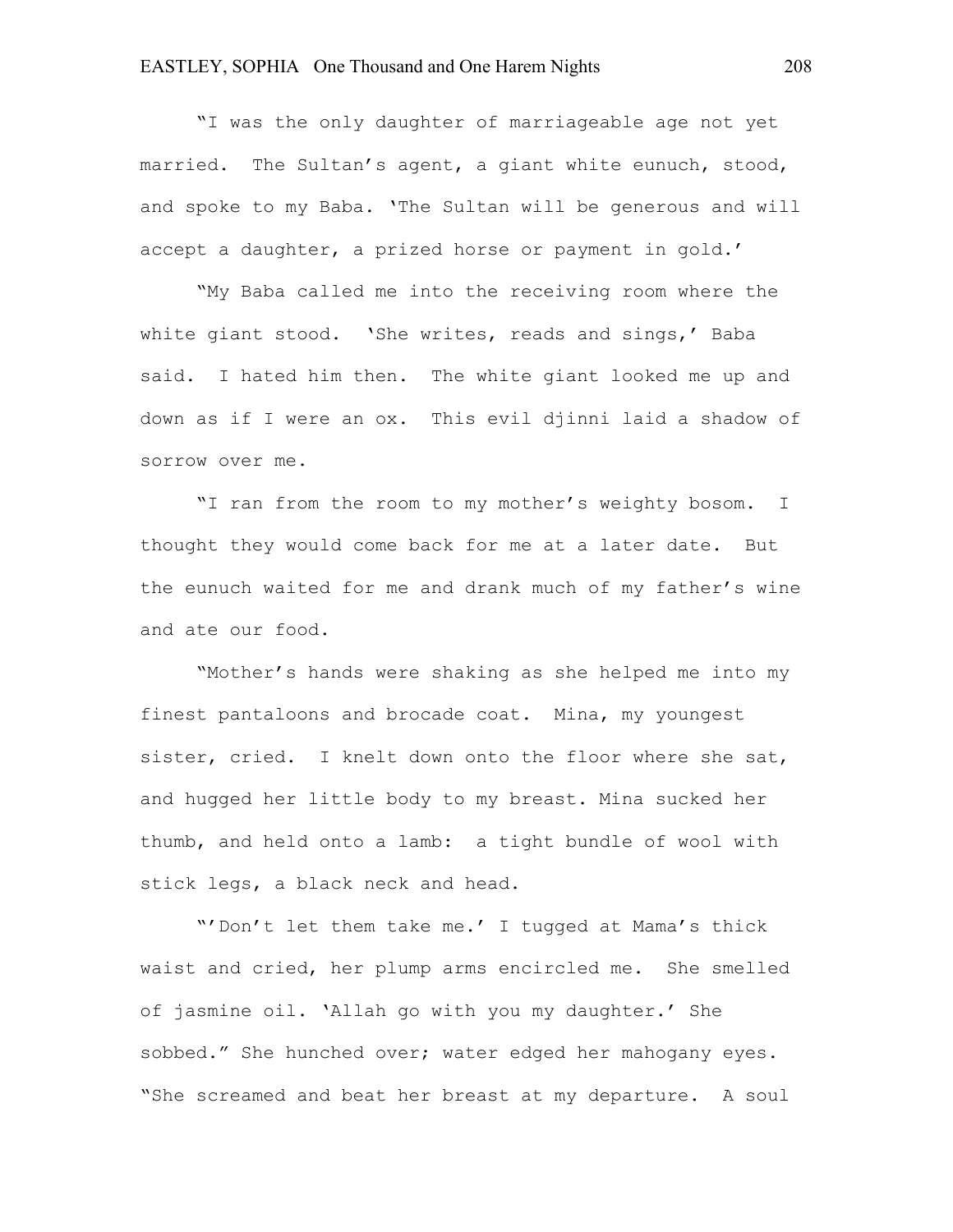for money. How does Allah allow such travesty?"

"I don't know." Suhayla gazed at Nila's hands and wanted to hug her. "Keep your soul alive. Suhayla rubbed the embroidered hem of Nila's abundant ivory sleeve with her finger tips.

"These walls are now my home, my life. I must make the best of it." Nila gave a quick smile, her eyes shone with tears. She kissed Selim's black hair. "His future is all I care about now."

"If ever I have a child, I hope she or he will be gifted with as much beauty and sweetness," Suhayla said. Walls and walls and guards and a Sultan and a brother separated her from Aziz. Would he want a child with her? Should she even dare to imagine such a thing? Or did Aziz reserve his love and affection for Zehra?

"Do not appear too troubled or too happy, or Sultana will order you to sit somewhere else. If she is unhappy, so must everyone else be."

"Like the--her." Suhayla whispered. "She is so shrunken in the heart and poisoned by her riches and upbringing she does not know anything--stupid as a blind and dumb lamb."

Nila's eyes lowered and she gave a slight shake to her head. "There are ears everywhere." She let out a breath.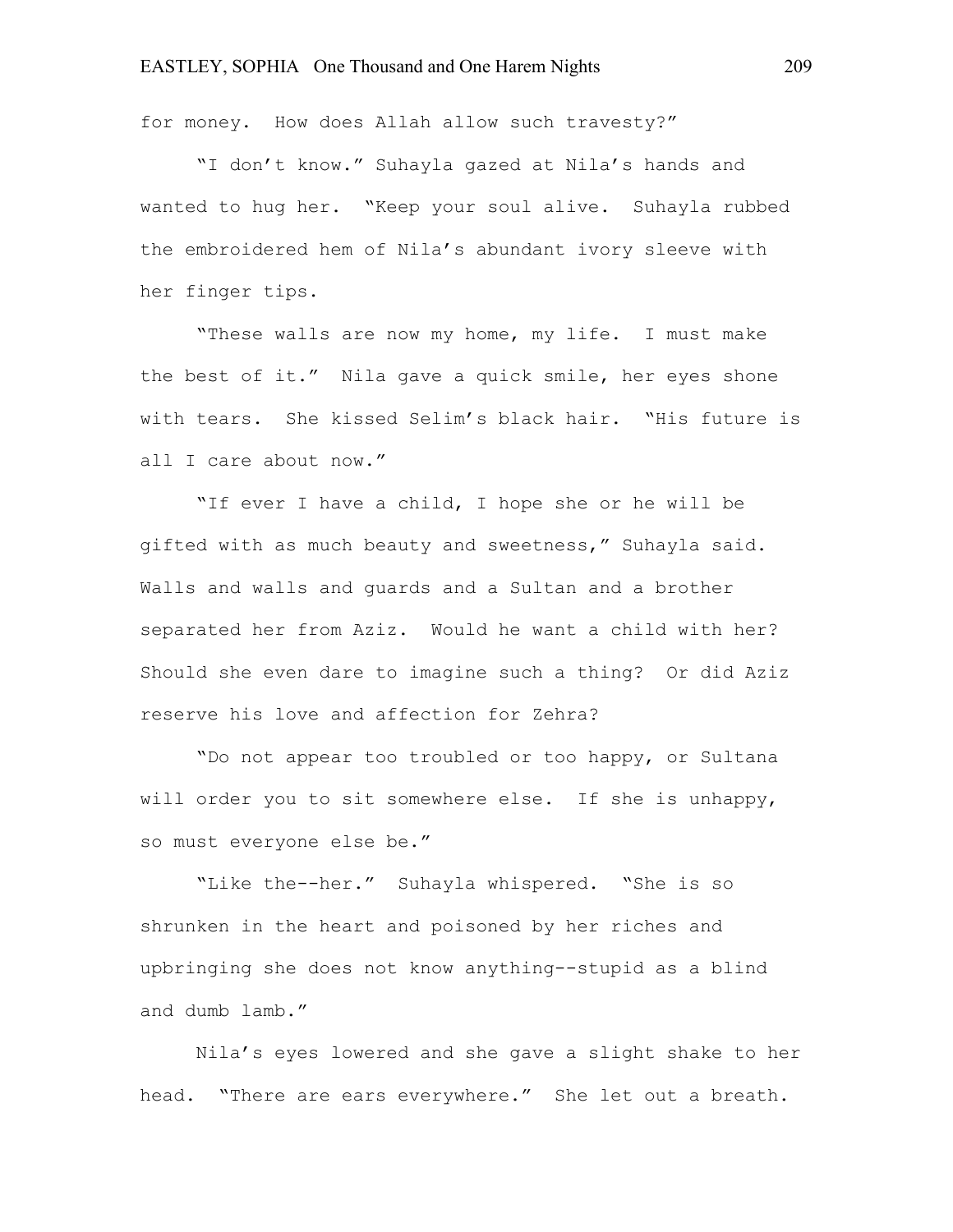"My life is here—but my son's? I want him to—" "Suhayla," the Sultana said. "Attend to Dunyazad." "Allah keep you." Suhayla nodded to Nila.

The Princess already had five servants around her waiting on her every whim.

Dunyazad narrowed her eyes, exchanging lewd and unfriendly looks, uneasy grins, signaling to the other servants and women around her that Suhayla intruded, and was unwelcome. "You are worse than a goat always running off. Do I have to put a rope on you?" She flipped her silky-black hair around. Titters of laughter were hidden behind hands.

Something dark and thick rose in Suhayla's throat. She wanted to roll her eyes and scratch Dunyazad's face. If she had been her mother, she would have told Dunyazad those taciturn, unlady-like expressions detracted from her beauty and made her look like an old widow.

Dunyazad and Fatanat laughed together, bodies bent toward each other, whispering in their private world. They led the other handmaids, serving girls and women Suhayla did not know to her private chambers. They sat or lounged as servants brought around trays of honey cakes, fruit and steaming glasses of tea.

"Sada, do you have a story?" Dunyazad asked.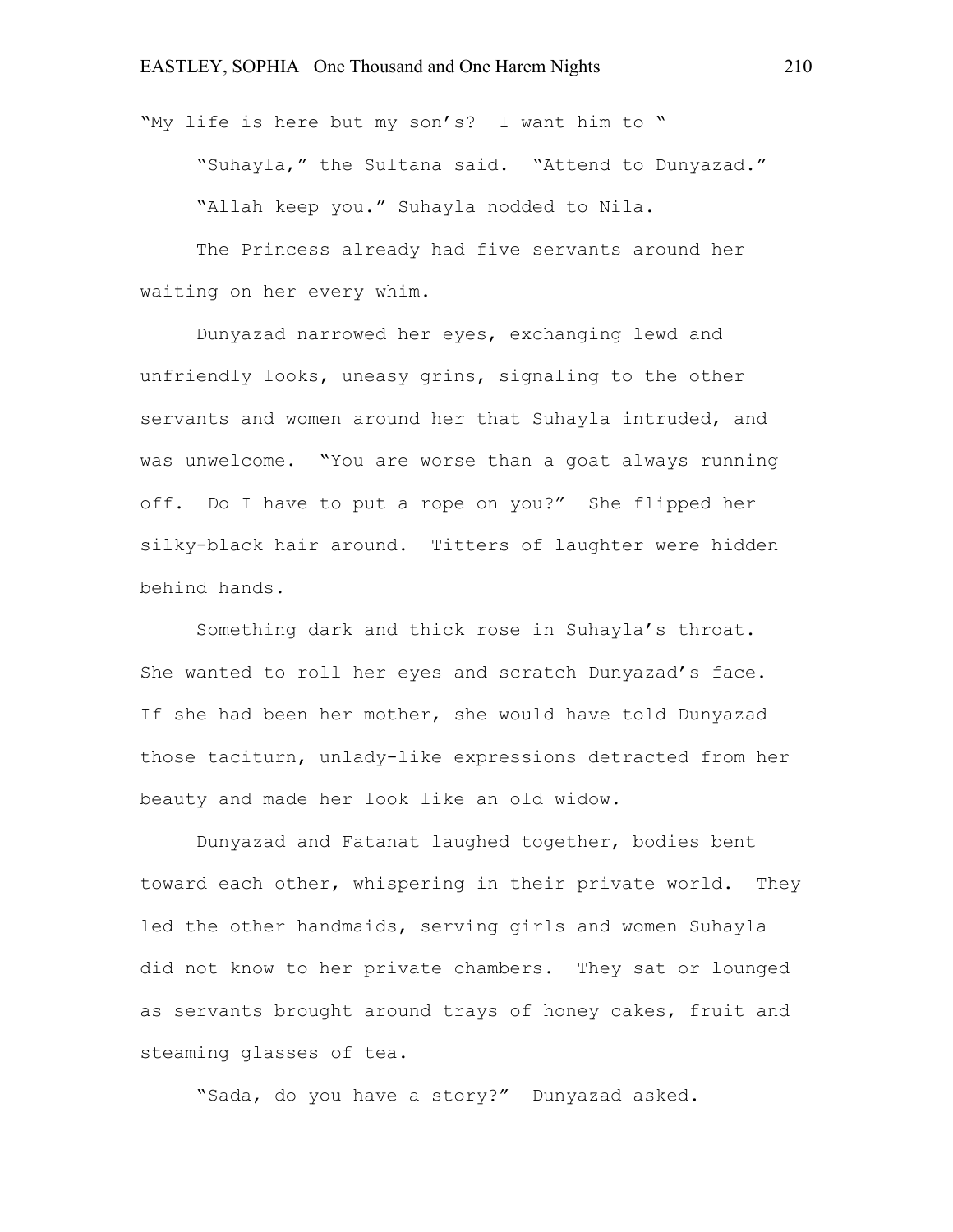A woman, older than Fatima, with enormous breasts, and hips that would swallow a donkey, sat up, and crossed her legs. Her black eyes sparkled; her hair, white as the full moon, was braided and wound about her head like a crown. "Ah. . ." She waved a plump hand. "I know one perfect for this night. 'Once there was a prince that brought a bride from a foreign land far, far away. On the first night together at his palace the prince said, 'I love you with all my heart but I must leave every night for a while--it cannot be helped—it is a mysterious happenstance that has been handed down through my mother's line, but I will always return to your side by the morning's light.'

The bride kissed him and after they made love rolled onto her side and fell asleep. For five nights this occurred but on the sixth night, after the couple embraced each other and kissed, and after the prince left her, she began to have fears. A little voice in her head nagged at her: do you know what your husband is doing in the night? Where is he going? Why is he so secretive? Can we trust him with our love? Is he being faithful?

The woman concluded she must find out where he is going and what he is doing. On the seventh night they embraced, and then she rolled over and pretended to sleep. When her husband left the bed, she listened for the swish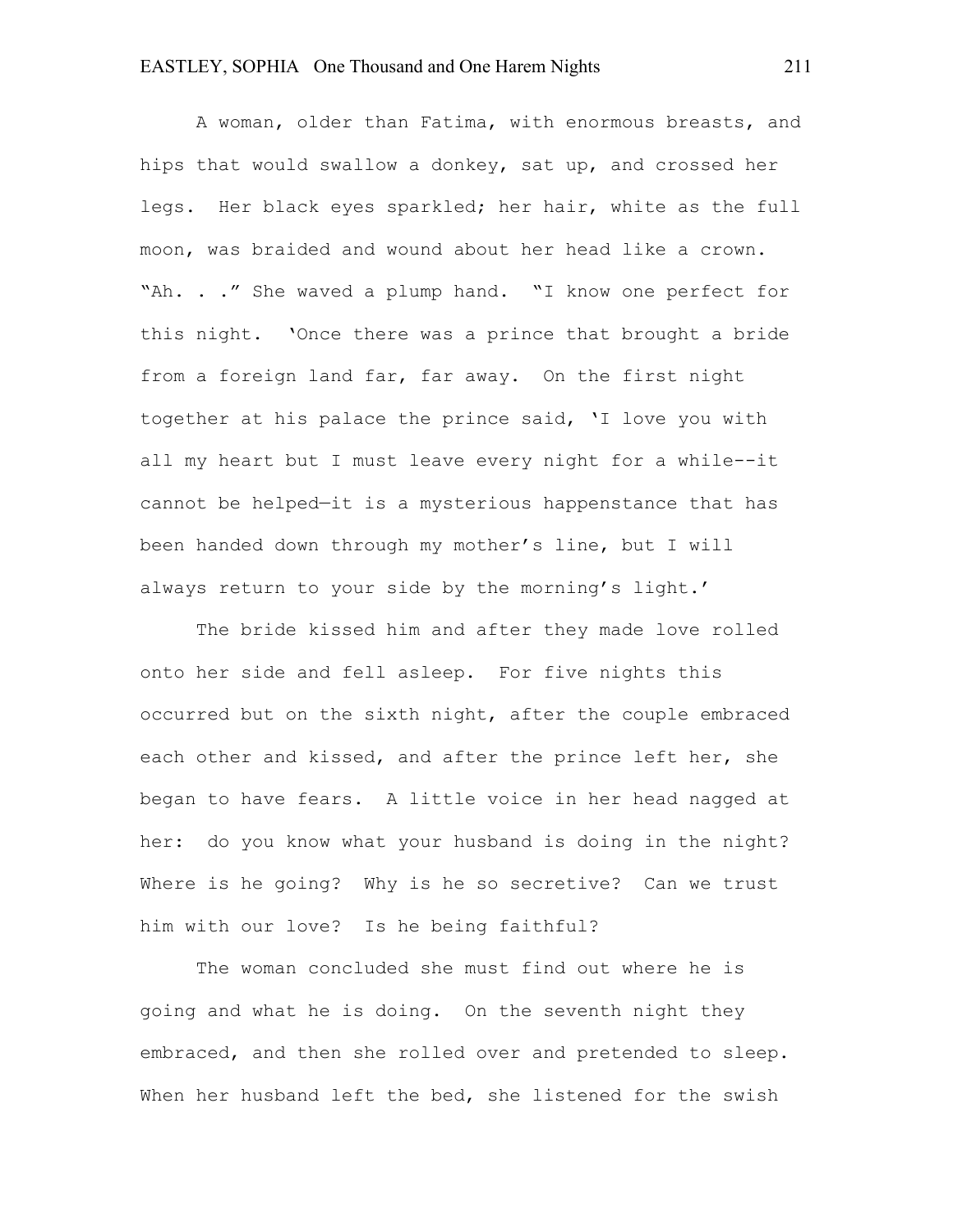of clothes. Secretly she watched as he climbed, naked, over the window's stone ledge and disappeared into the night.

The woman puzzled over this as she dressed in an azure tunic, emerald pantaloons and pulled on her outer robe of midnight-indigo. She clambered over the window's sill. She walked over the cool and dew laden grass to the pool at the far end of the plateau.

The moon, a pale pregnant pearl, reflected and trembled upon the glassy surface. The woman heard a strange noise that sounded far away. Walking still farther from the palace she came to the border where the thick forest blanketed the mountains ascent. She peered into the groves of trees, and then, with timid steps, walked a bit closer to the trees. She stood still when she heard a garbled growl followed by a guttural roar.

The wife bit her lip, and glanced back at the palace, the black hulk faded into the dark horizon, then again at the clumps of trees, their trunks and the ground beneath mantled in shadow. She dared not proceed. About to turn back, she saw a lion eating a gazelle. The lion stared at her with flesh hanging from its mouth, eyes luminous in the moon's light. The woman noticed the flash of a gem. The gem was in the same ear, the right ear, where her husband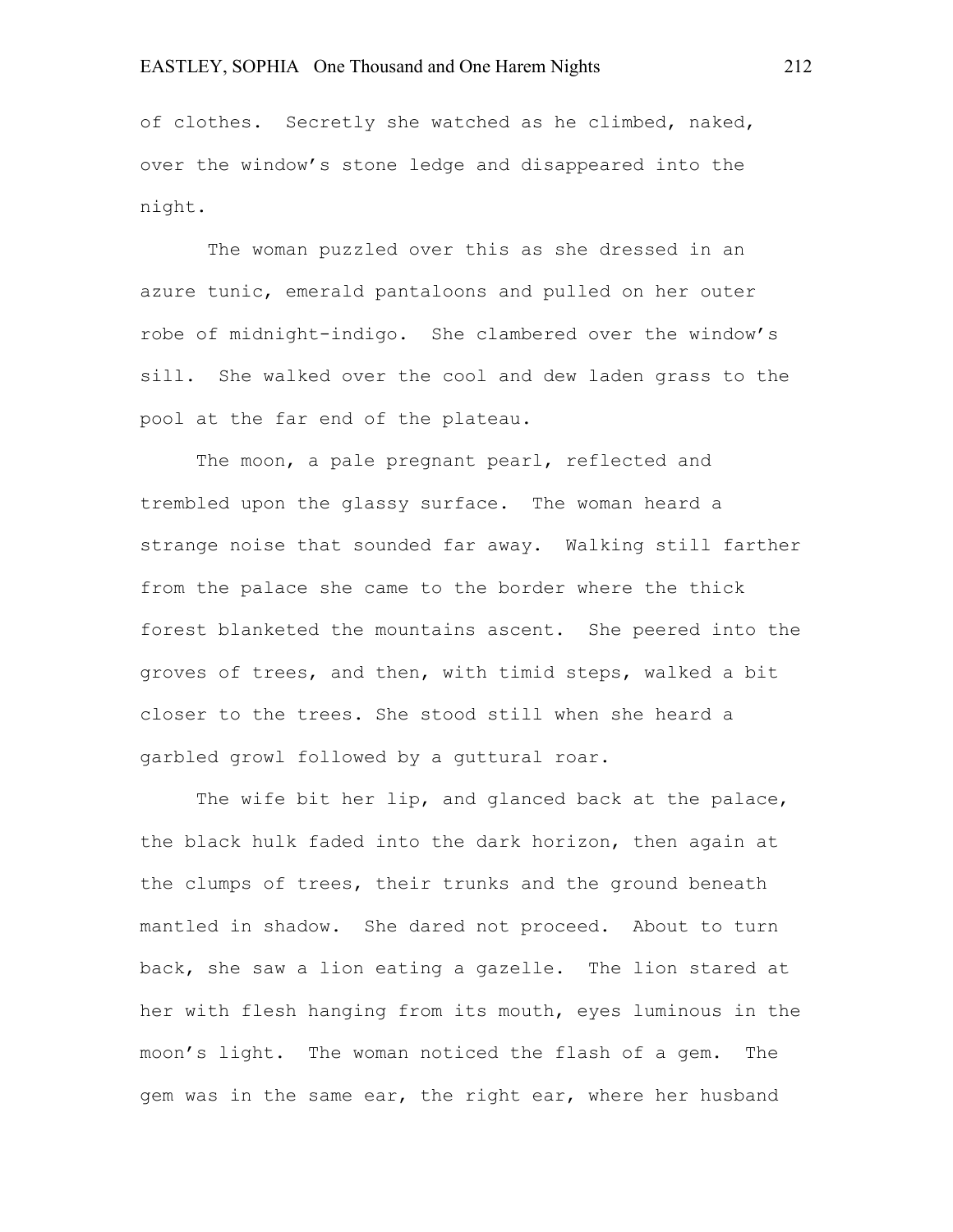wore his earring, a sapphire, she had gifted to him on their wedding night. She cried out and ran to the palace and out of breath, climbed up to her window and flung herself over the ledge into bed.

She prayed and prayed to the divine radiance, to God, to her own avatar, Lady Sha'wana, to remove the pain from knowing what her husband did in the night, and what he was- -to reverse time. Exhausted, she fell asleep.

During sleep she dreamed. In an oval of radiance her avatar, Sha'wana, stood gazing at her and smiling. All kinds of animals surrounded her: snakes, peacocks and hens, lions (not her husband), tigers and gazelles, white cattle with long horns. Sha'wana pointed to her and she transformed into a peacock and began to the peck the ground.

When the woman awoke, she puzzled over this. The dawn light began to brighten the chamber. Her husband sat next to her on the bed, clothed.

She cried out, her eyes red and puffy. 'Oh.'

'Why did you not trust me?' He said.

'A voice in my head doubted you. I had to find out the truth.'

'Now you know my secret.' 'I will tell no one.'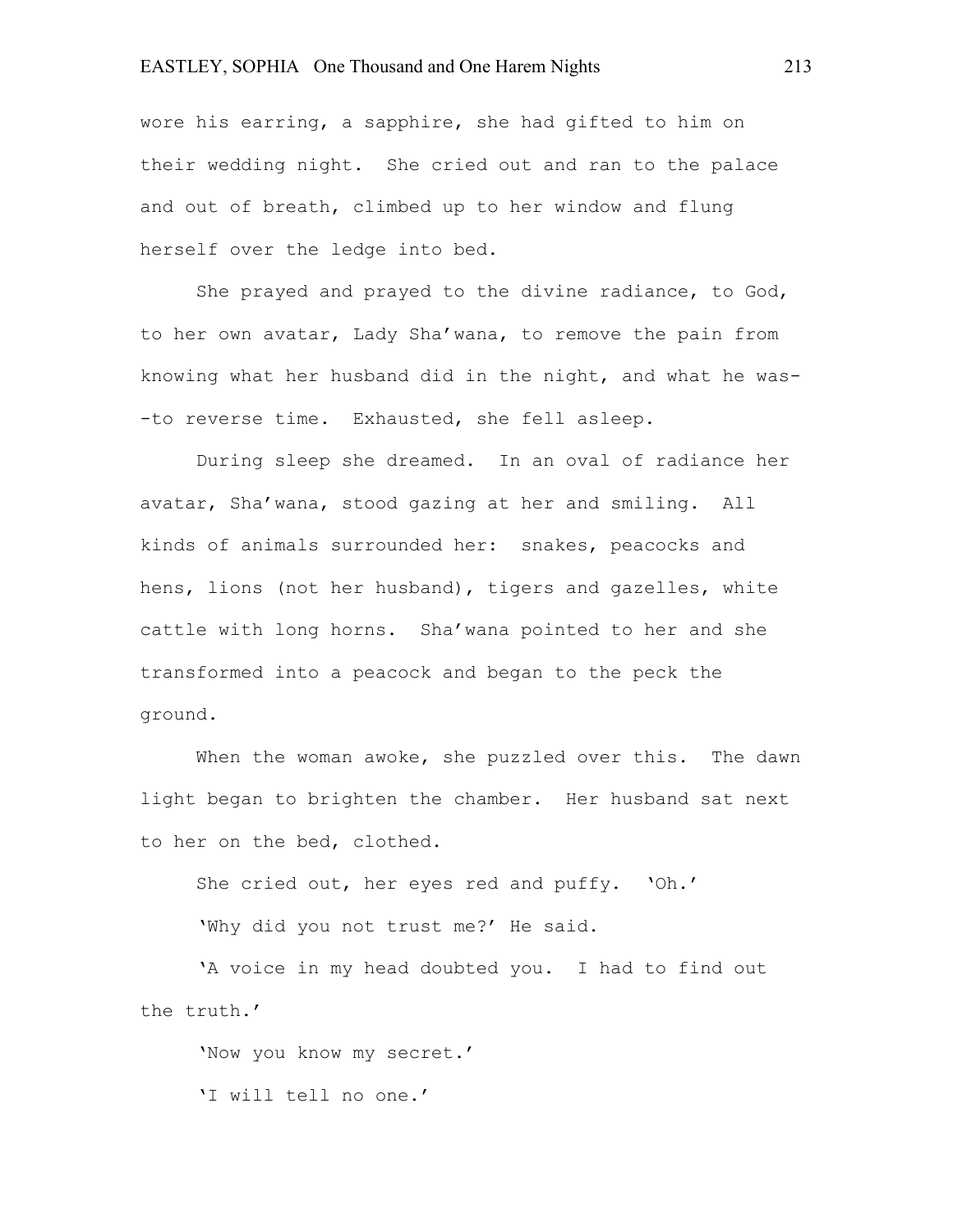'It does not matter it is forbidden. I must go away.' 'Why?'

'The palace, my reign is in jeopardy.'

'Will I ever see you again?'

He did not answer and left through the window. Weeks later she realized she was pregnant. The kingdom fell to another Sultan. The woman was forced to wander in the forests where she gave birth, never to see her love again. except," she held up a plump finger. "On occasion she heard the long, plaintive call of a wild peacock, which perched in the forest's trees."

Dazzled by the romance of the story, Suhayla loved the dreamy idea of two lovers living away from the palace, away from politics. She imagined her and Aziz, the two of them running away, escaping, and traveling across the desert, on horseback or camel, by oasis and date groves and miles of tawny sand and sky. They would share meals, traveled as husband and wife as commoners. They slept in one tent, draping hands over each other's hips. . . Suhayla sensed a heady, gathering urge, a growing sense of discomfort- almost dizzying.

Eyes and faces were lit in the flickering light. Everything the older women did reeked of sex and mystery. The smoking of a hookah, the finesse when they stitched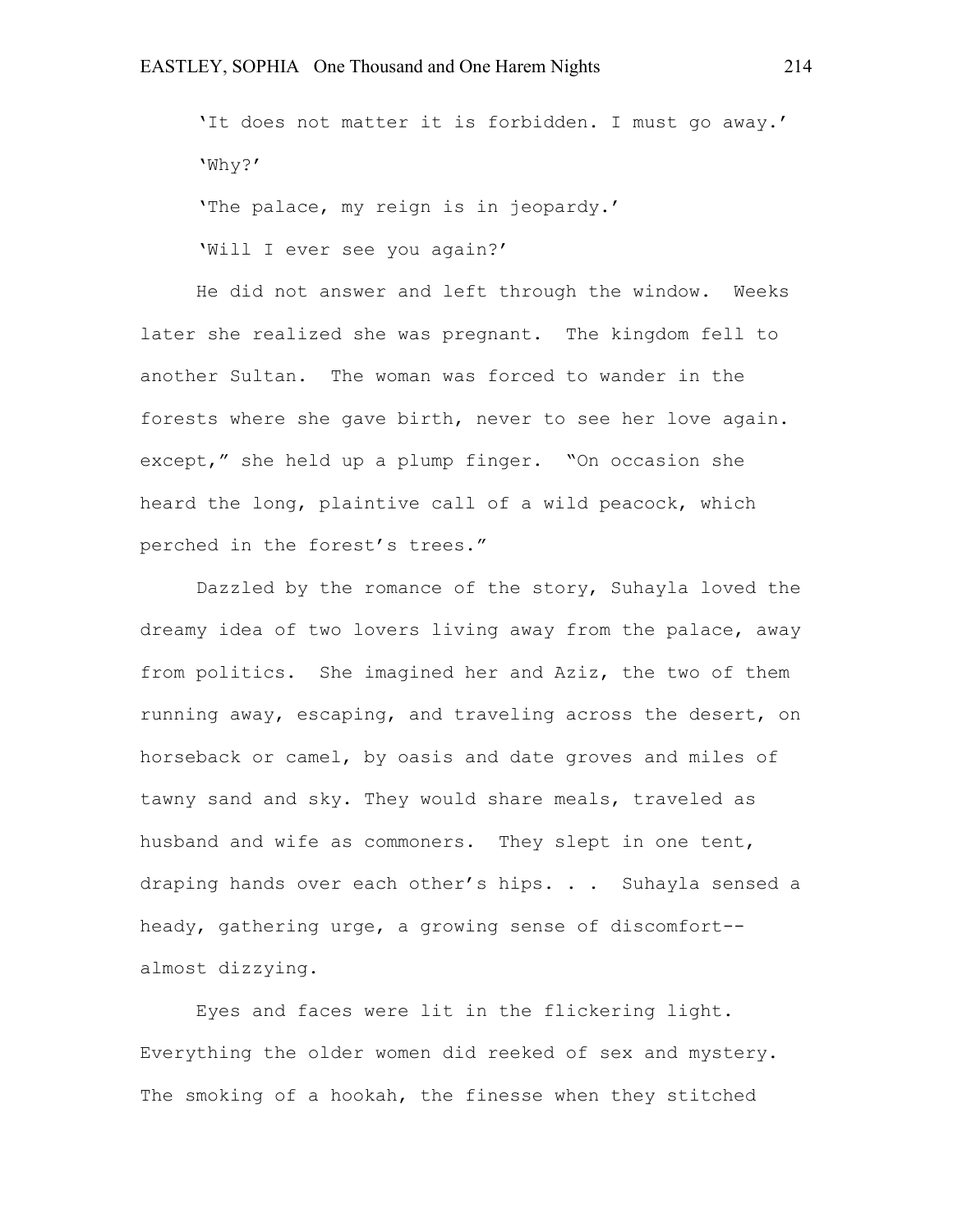their embroidery, lifted a slender tea cup. The bared, clove-syrupy flesh of breasts dipped into tight brocade coats or embroidered, beaded vests.

The screens were open, and Suhayla gazed at the garden and Aziz's lone tower. The constellations of stars glimmered, a thousand lamps, among the velvet sky.

"What are you looking at?" Dunyazad asked, in that superior voice.

"The stars," said Suhayla.

"Why do they fascinate you?"

"All the stars form pictures, constellations, and each represents an animal or human, and has its own story and meaning."

"Superstitious abominations to God!" Dunyazad hissed.

On her sleeping mat Suhayla thought of Aziz and the ache in the moment when they met in the gloom of the tower. It amazed her to think of all that happened within heart beats as Venus shone in the window. Would he one day claim her for his wife? Or Zehra? The thought lodged in her throat like a bitter fruit.

The scents of cedar and sweet night-blooming jasmine, heady to Suhayla as incense, filled the air. Nights engendered her fantasies; from the first time she had sat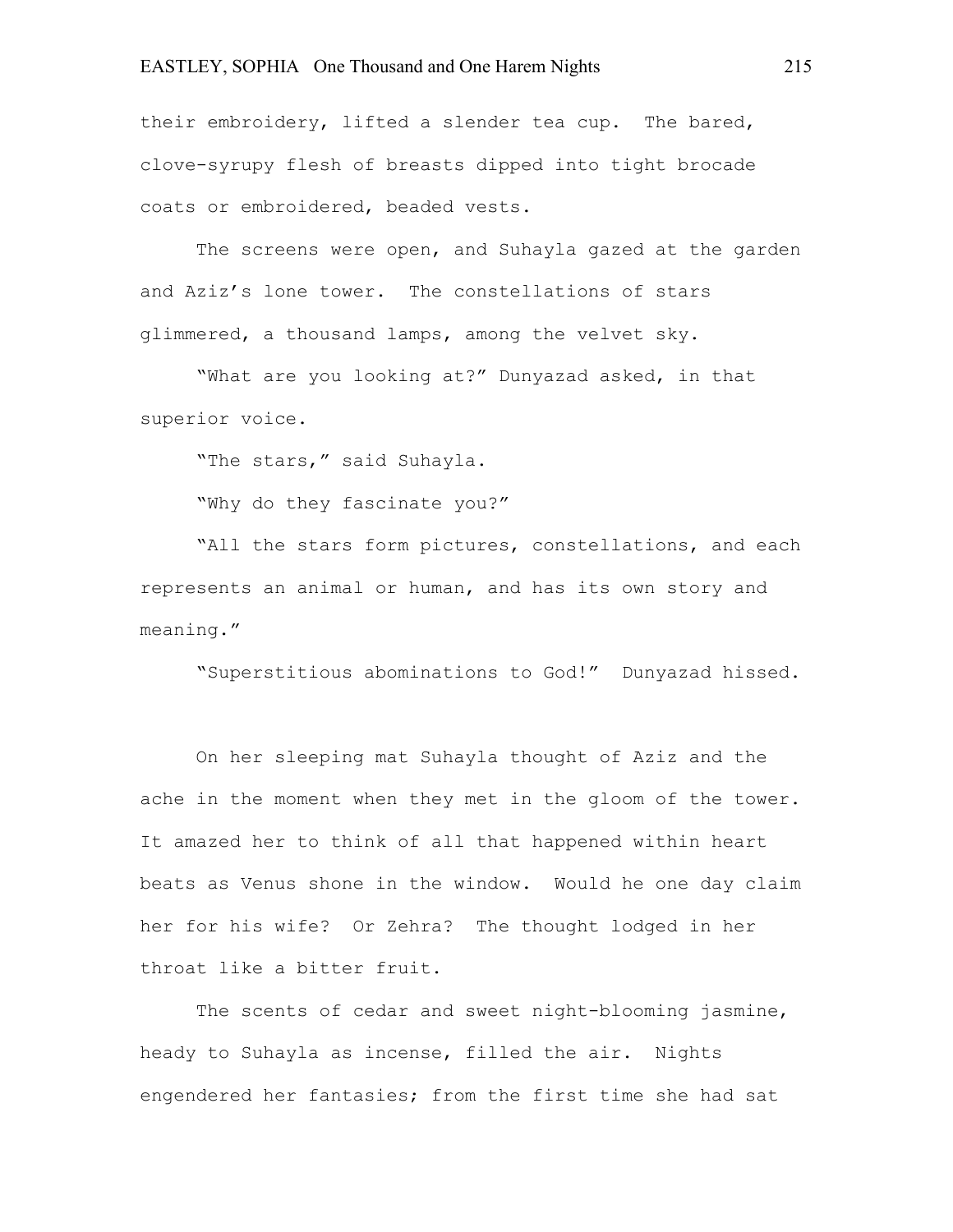across from Aziz in the top most chamber, the cavernous turret over head, the glow of the lamp in his eyes. The warmth in her grew on those long nights of Ramadan. She remembered when she had lived at home the sounds issuing from Mama's sleeping room, and then she understood her own unfulfilled desires. She dreamt that Aziz would transform into a bird, into an ivory dove and alight upon her breast.

"Nectar, love juice, lotus juice is one of the 'medicines of the three peaks' according to the ancient Chinese Taoist texts." Husniya had spoken about this. "Finding and keeping love, the dream of all women." Her laugh had a ring of bitterness.

How Suhayla desired Aziz to caress her. She dreamt of his succulent kisses, his lips and tongue hungry and feeding at her mouth, wetting her lips; his whispers of love, hot as the desert wind, scorched her skin. His teeth would leave a trail of moist, gentle nips down to her sex and he would drink from the nectar at her very center.

Before sleep pulled her into its hazy waters, she thought only of her beloved prince; imagining his freedom, their wedding, arms entangled in an embrace as they lay, skin against skin. Then the ashen serpent of fear would slither in--the weight of a knife pressed against her throat. She could not call out—the viper hissed and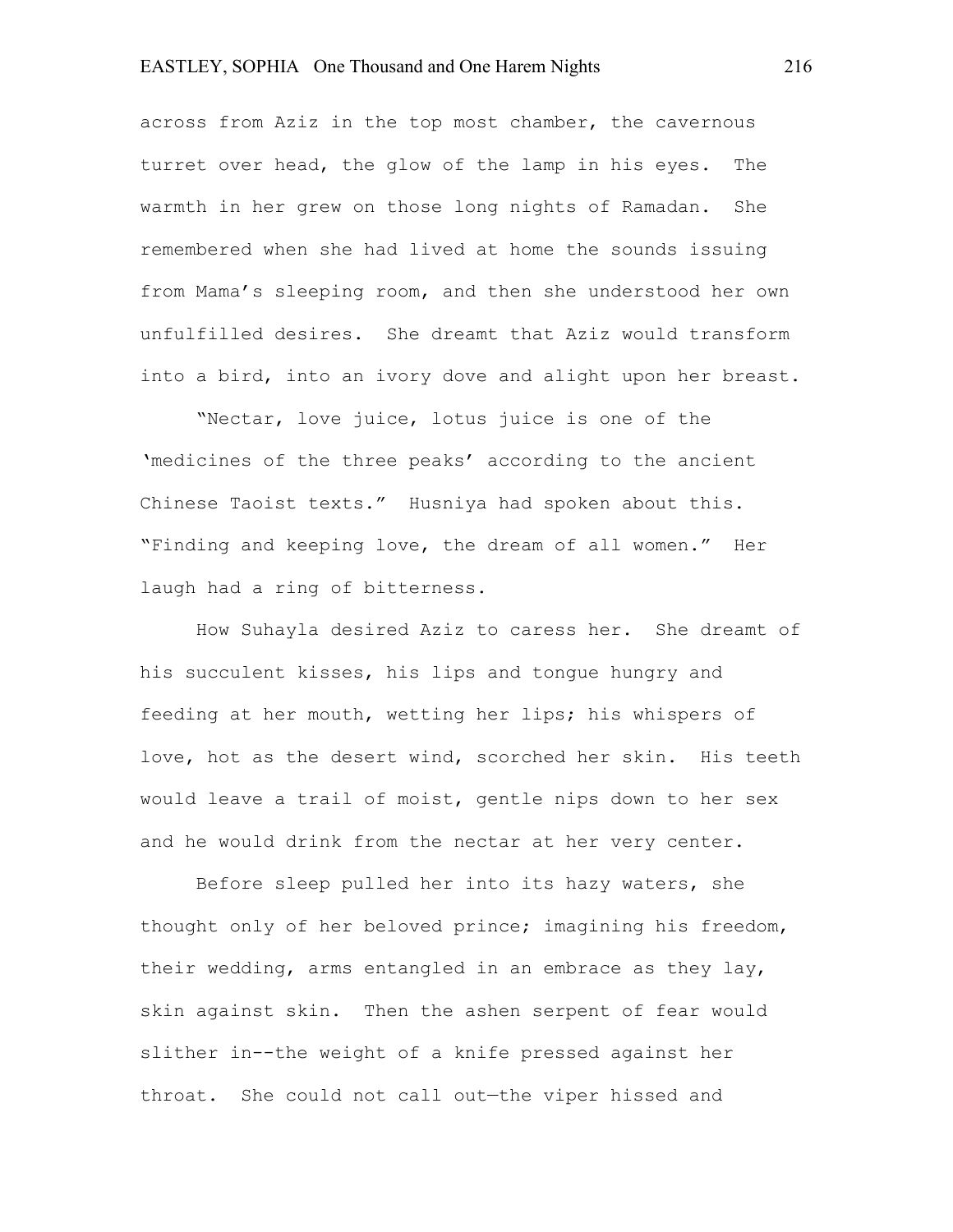cackled in a crone's voice: "You will never be able to touch Aziz, you will curse him and bring his death as you did your parent's. You are a nobody. You are a slave." The image of her mother dead, bloodied mouth and staring, glassy eyes turned and twisted in her mind, haunting her. Her tears soaked her pillow.

#### CHAPTER TWENTY FIVE

Suhayla wrote a poem to Aziz and kept it her mother's journal:

> I see you as love Love is my rescue, my salvation Time is pain, will my love change? NO. Does the dove turn black? Does a rose stink?

My love is as inevitable as the turning of the moon in all her phases And the ever reeling constellations In the midnight sky

We are meant to be together To entwine with each other In a thousand-armed embrace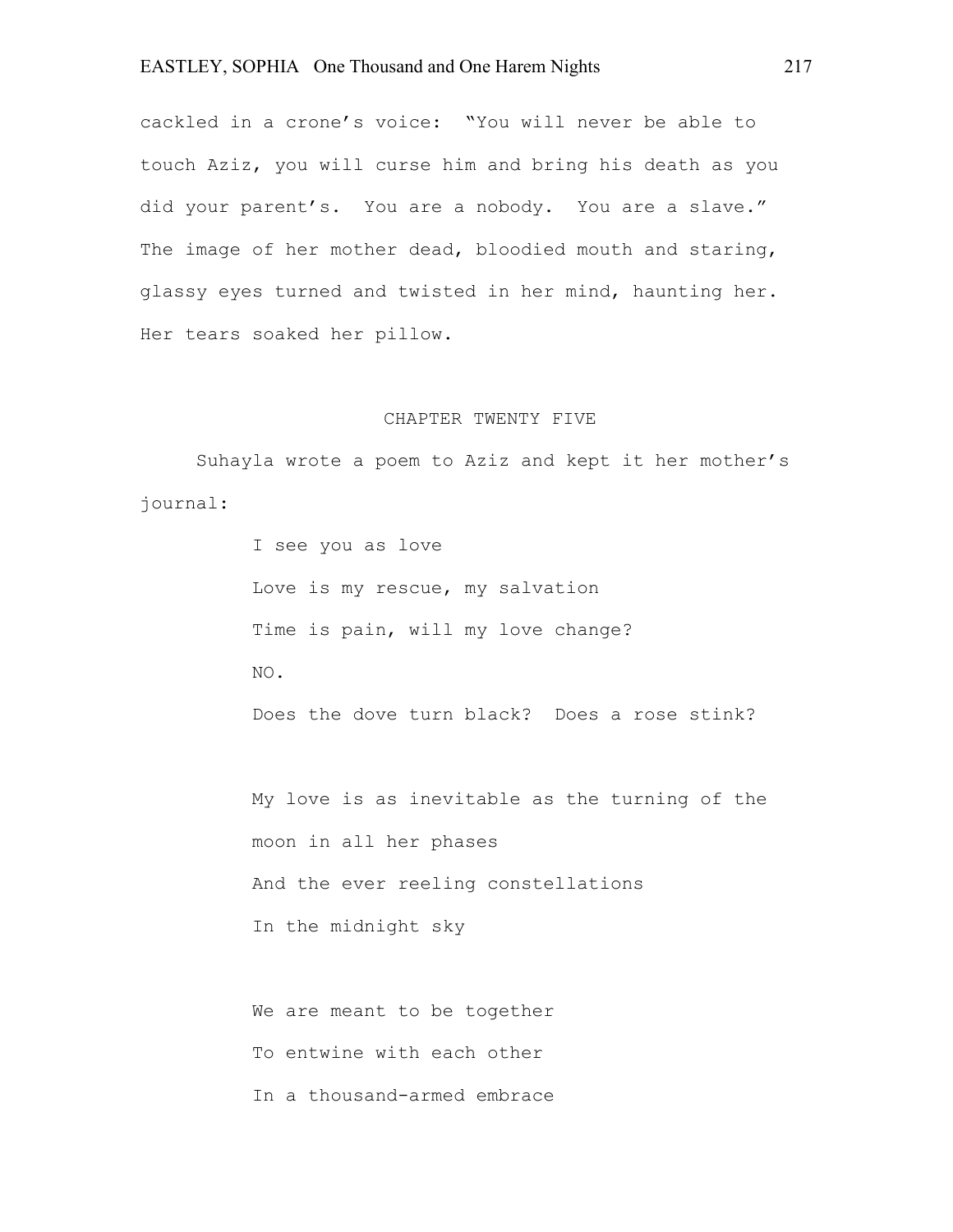I am afraid to touch you.

Supplied with tobacco, Aziz sat and smoked into the night. The earthy smelling smoke warmed his throat and nostrils. The tower's window framed a perfect view of the palace and garden, and everyday Aziz was reminded of all that was not his, nor ever would be. Darkness weighed upon his chest.

An array of sparks shot from an upper window of the palace, and hissing, lit the white marble windows and walls for a brief moment. Aziz stood stone still. The alert part of himself listened, smelled, every sense alive as the embers burned up into a tangled skein of bluish haze.

Another long sputtering arc of sparks lit the gurgling fountain in the garden, the precise geometric beds, also lined by ivory stone, boxed in the fragrant Acacias and the Pomegranates heavy with blood-red fruit. Sparks fell in slow motion.

His slippers skidding, Al-Bey walked to the window. "What is that?" He yawned with sleep.

Aziz motioned to the palace. "From the hulking house of misery, some kind of special fire; maybe it will set all to burn and purify the suffering and blood." Aziz breathed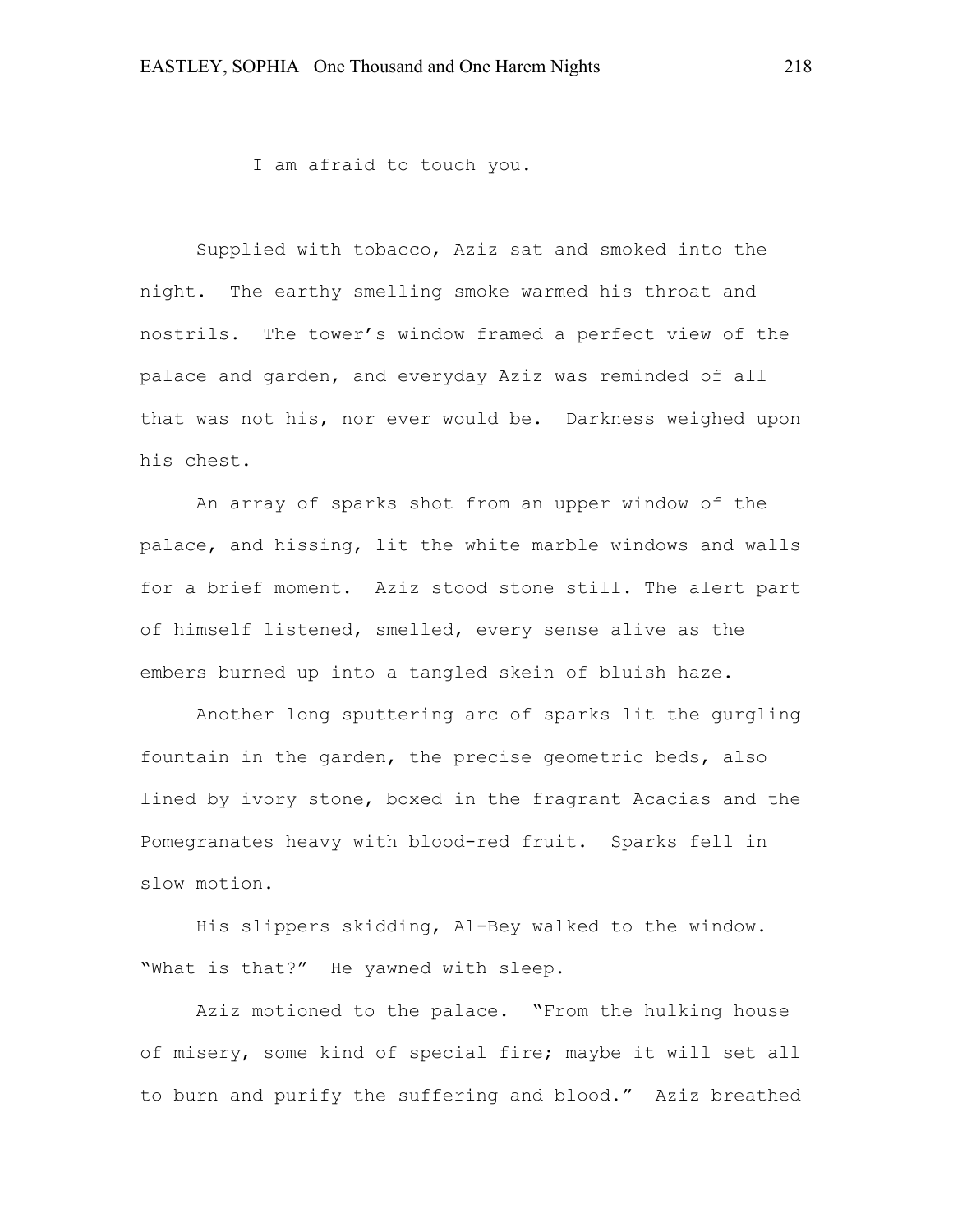in the smoke, odor like that of rotting eggs, as the vestiges of embers receded into the sky to join the stars. He considered the arched windows, and the moon broken into silver arms off of branches and vines, and shriveled, dried leaves.

A figure in a gauzy veil crossed the courtyard below. Ghostly, papyrus white, she floated rather than stepped. "Our djinni of the night returns," Al-Bey said. A guard led the lithe woman to the base of the tower.

"She is intriguing. Much about her past remains a mystery yet to be solved," Aziz said. He wondered about the magnetism that drew him to Suhayla. "She is much more than a handmaid." Whenever she neared him, a need simmered in him, his loins.

At the door he met her, a sculpted, pale face, and eyes were lit up by the moon.

"Prince Aziz," Suhayla said, as he appeared at the door. The angles of his face shifted in the shadows.

"I do not live or think like a prince, call me Aziz only." He felt ashamed of his bed, the darkness above the rats and mice that came up from below or down from the turret, where he slept and dreamt each night for the last fourteen years. Ropes held the rickety wood frame together, creaking with each movement, rotting cloth, some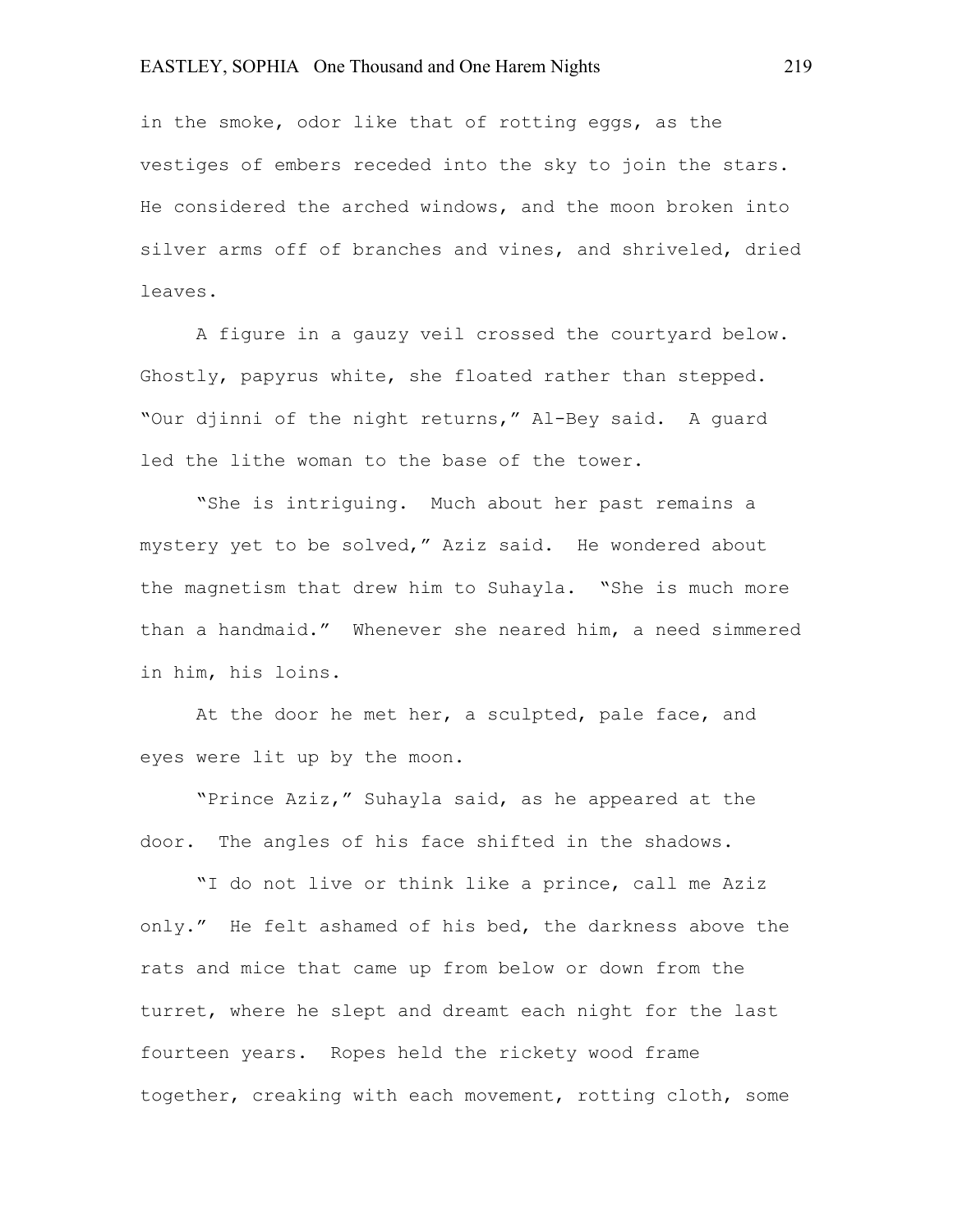filthy bedding stinking, sweat soaked. Often he awoke under moonlight upon veined cracks. All of him, his bed, his books, were secured in the cylindrical prison. Al-Bey and Suhayla were distant stars, each in their own constellations of thoughts and dreams. Why did she risk for him?

He thought perhaps he had been too hard with her. Vermin scurried in the corner. She bowed her head embarrassed. "Please, come." He motioned for her to enter.

She looked up at him again with the basket in her hands.

He took the basket from her hands. "Did you see the sparks over the garden?"

"Yes, Farir's powder," she said, as she ascended the steps. Below, the heavy door grated on iron hinged. She put one hand out upon the crumbling wall of the cavernous tower trying to keep her balance on the worn, uneven steps. The new pages of paper were stiff against her ribs. In between her chemise and tight outer coat, they made a slight crumpling noise with each step. Her secret lay safe, but for how long? A shiver trembled inside her when she thought what Farir would do to her if he knew she had part of the Book of Causes.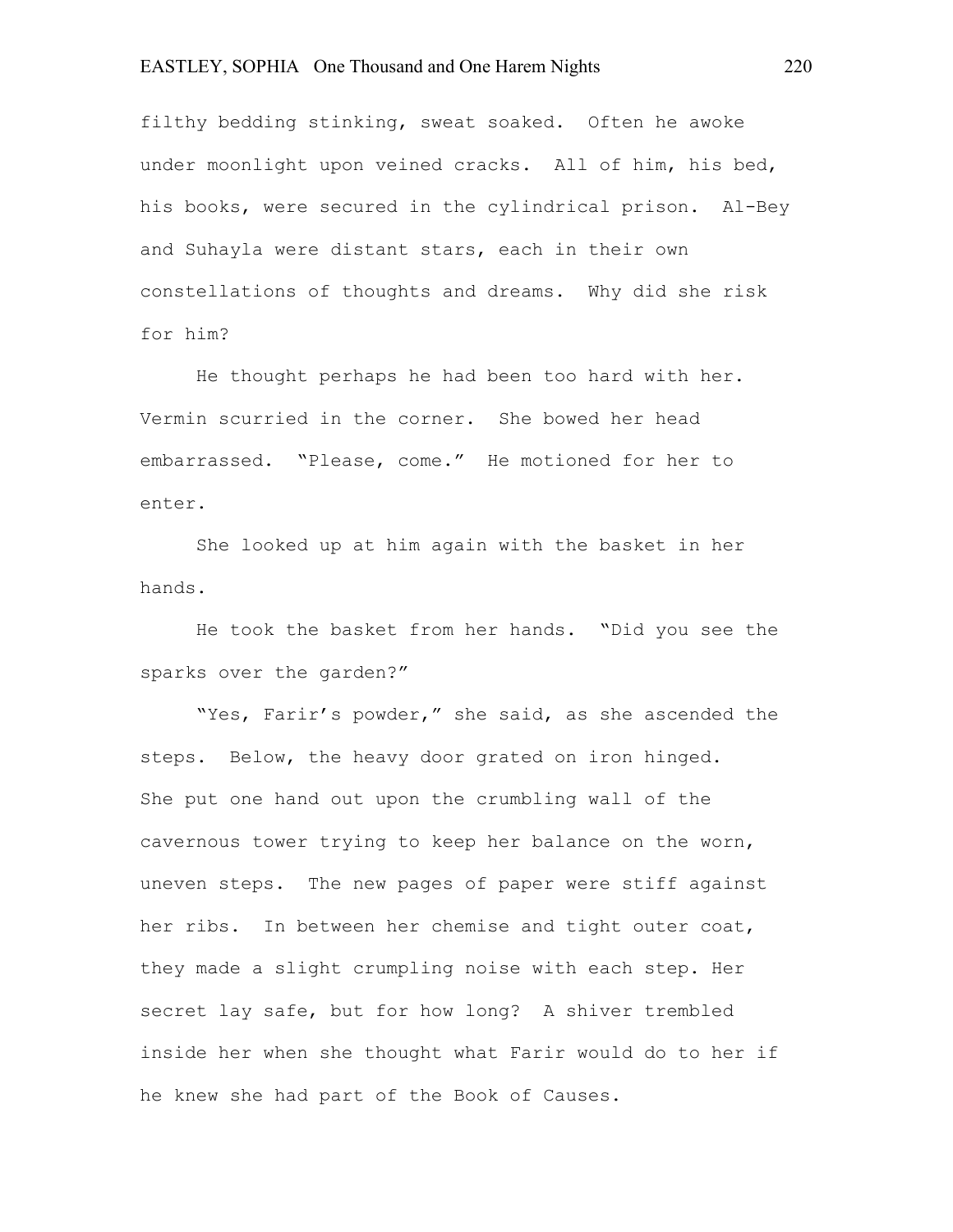"Where did he buy the powder?" In the uppermost chamber Aziz set the basket on the only table, a squat, rickety thing. A little oil lamp burned. Threadbare prayer carpets lay beyond.

"From the Orient," she said.

"How do you know so much about it?"

She greeted Al-Bey who joined them, and bowed to her.

"I managed lamb and lentils today." She smiled, and then turned away from them. She sucked in her breath, and pulled the pages from her robes. "I brought the pages I copied from my Ma's journal."

"Ah. . ." Al-Bey glanced over the pages. "You copied them in every exact detail?"

She nodded.

"There are Ancient Egyptian symbols contained, surely," Al-Bey said.

"On the sill is the figure Al-Bey found buried in sand years ago, that mysterious combination of woman and lion," said Aziz. An old pierced lantern, the door missing--that divine representation of God, shed dim light and accompanied the sphinx.

"My Ma--" she said, not sure if she should divulge all. "--Visited the great sphinx." The question about Zehra roiled about inside her like an impatient serpent.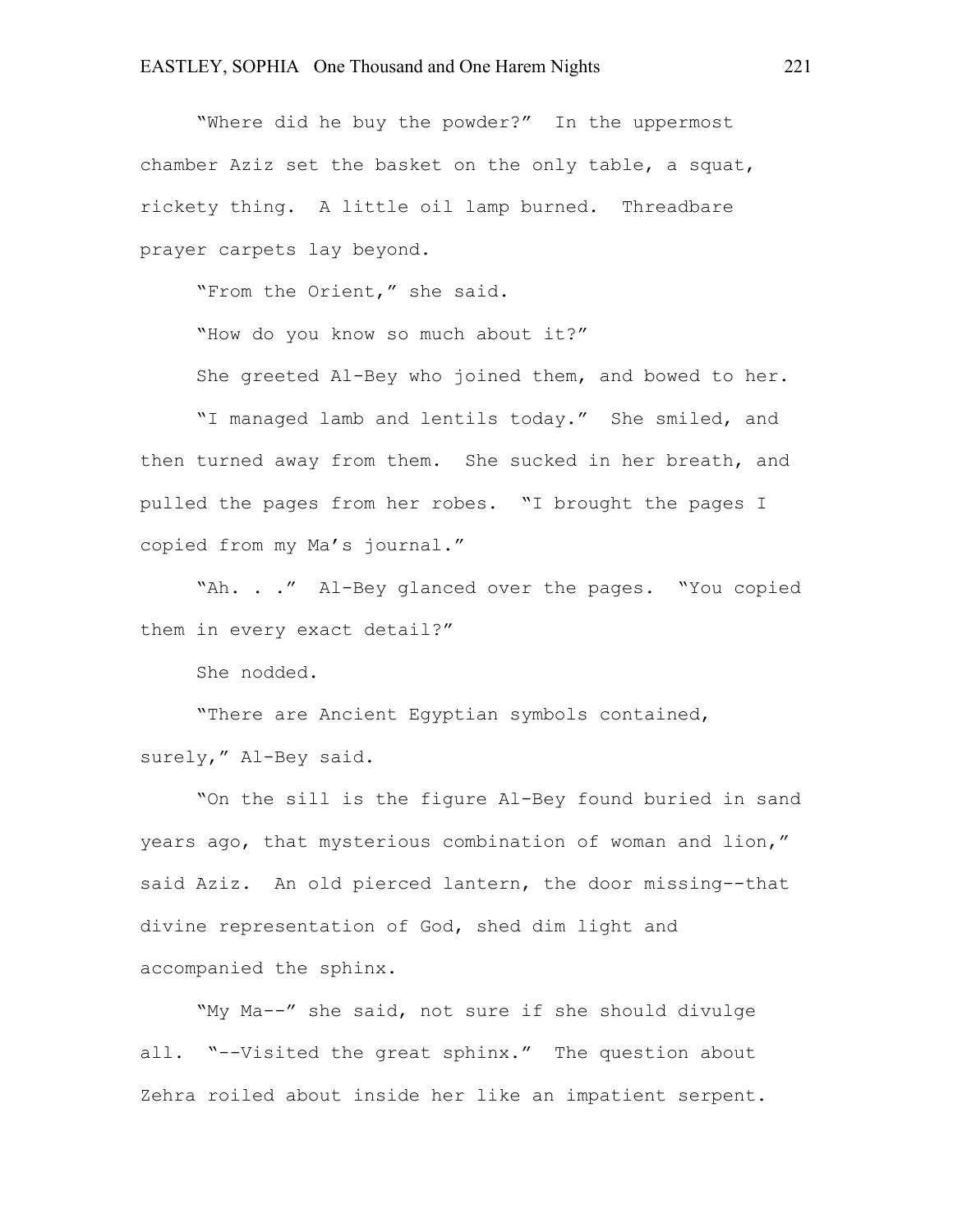"For this feast--" Aziz procured a bronze tiny dish within which white crystalline cubes glistened in the glow. "I've been saving the last for a special occasion. Accept this, may we always be on kindred terms."

She took a pinch of salt and sprinkled it on her lamb. Grinning, Aziz followed.

"Ah. . . salt is the essence and preserver of the seas," Al-Bey said. "It is a body compound of various elements and cannot be resolved by humans. Like God--" He held up the bowl. "It is this that which makes it sacred; it is pure and divine."

Silent, Aziz examined the mystery of her deep set eyes, why she risked her safety for him. Ebony hair, like black pearls, curled and snaked and enchanted its way down to the small of her back. "How do you know so much about Farir's fire?"

Suhayla mustered up courage. "Will you marry Zehra?" She gazed at his high forehead and the fine textured hair, his eyes a dark leonine color. She wanted to shout out: 'Why do you think of Zehra when she may not care about you. . . and I am here?' But, she did not want him to think of her as an impertinent child.

He rubbed a palm over the back of his neck. "My Ma desired it." His voice, a strong baritone, rumbled. Aziz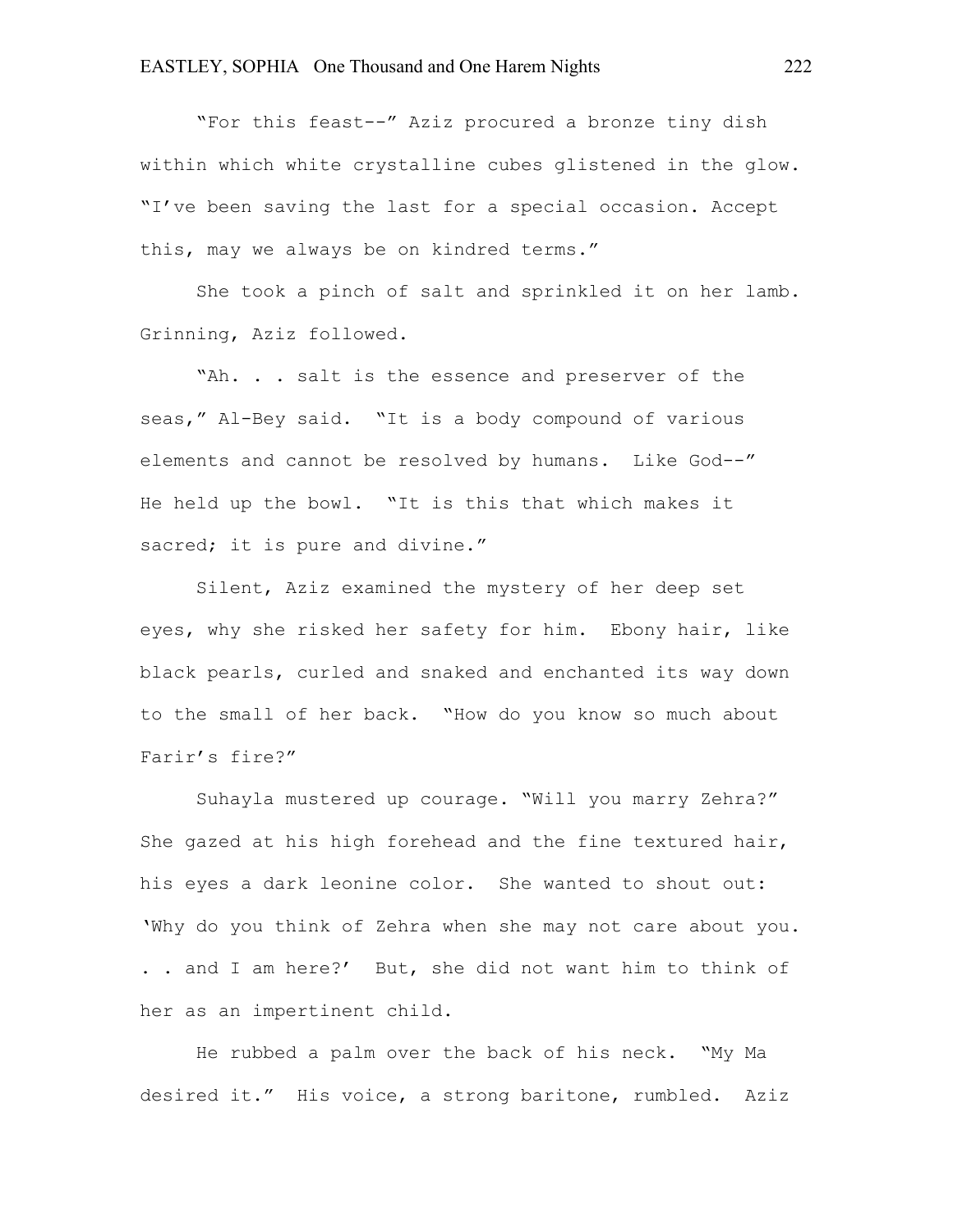watched Suhayla, who sat across from him looking up every so often to catch his eyes.

Suhayla scrutinized his face, his scar, which like a Wadi, a dry river bed, ran a hollow of lighter skin down the one side of his face. She attempted to unravel his thoughts.

The Shaykh, curious, also waited.

Aziz's jaw twitched. He struggled to hold onto his dignified expression, a fist held the lamb shank. He dropped the clean bone on the table. "My mother, Allah bless her name and place in heaven. . ." He splayed his hands on the table. "With red, swollen eyes she gazed at me as the eunuchs held her. She smiled, 'My son.' She screamed for Bashir Agha to 'take him away, he must not see this!' As I was led away, I heard the swish of the sword and turned. The sword glinted as it sliced her neck. Her shrieks haunted me for years: accompanied by the looming and clear specter of my mother's body, and her rolling head, which has burned a hole here." He placed a hand on his chest. "I've been in the tower ever since. Ma had already chosen a bride, Zehra, for me. But if I am never free--" He shrugged and looked away.

Suhayla froze. All her hopes of having Aziz crumbled in her fingers as if they were ash and dust. The tears she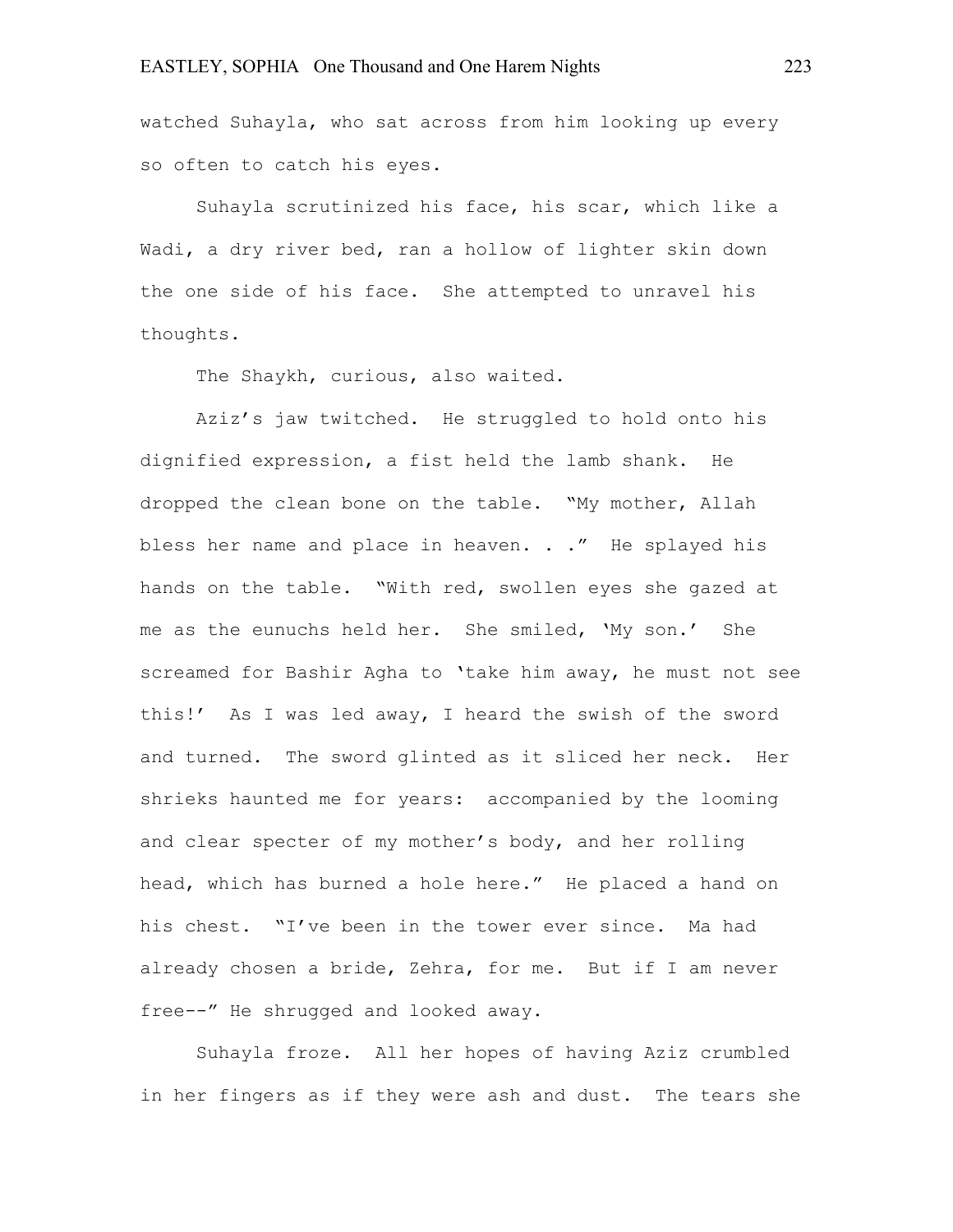hid in her heart as best she could but water drops emerged. Tightness seized her chest. With hands cupping her face, she gazed down at her food.

"Do you know her?" He asked.

She shook her head and swallowed. "What will you do when the Sultan dies? He is on his death bed. When Farir takes the throne?"

"I don't know," Aziz said.

"Don't you want freedom?"

"True freedom cannot exist in the mind with the body being shackled."

"That is precisely what we women in the harem struggle with everyday. The mind and the soul must find escape from the body, must be able to fly with divine-- despite the physical prison--they must! Or we--I am lost." She turned to the Shaykh.

His watery blue eyes watched with a keen interest, yet he had remained silent. He focused on Aziz. "If you had the chance to escape and build an army, would you fight for the throne? What about your brother, Farir? Would you fight him for the chance to rule the kingdom of your father?"

"He is not my brother!" The muscles on his jaw twitched. "Since he scarred me with the dagger the day of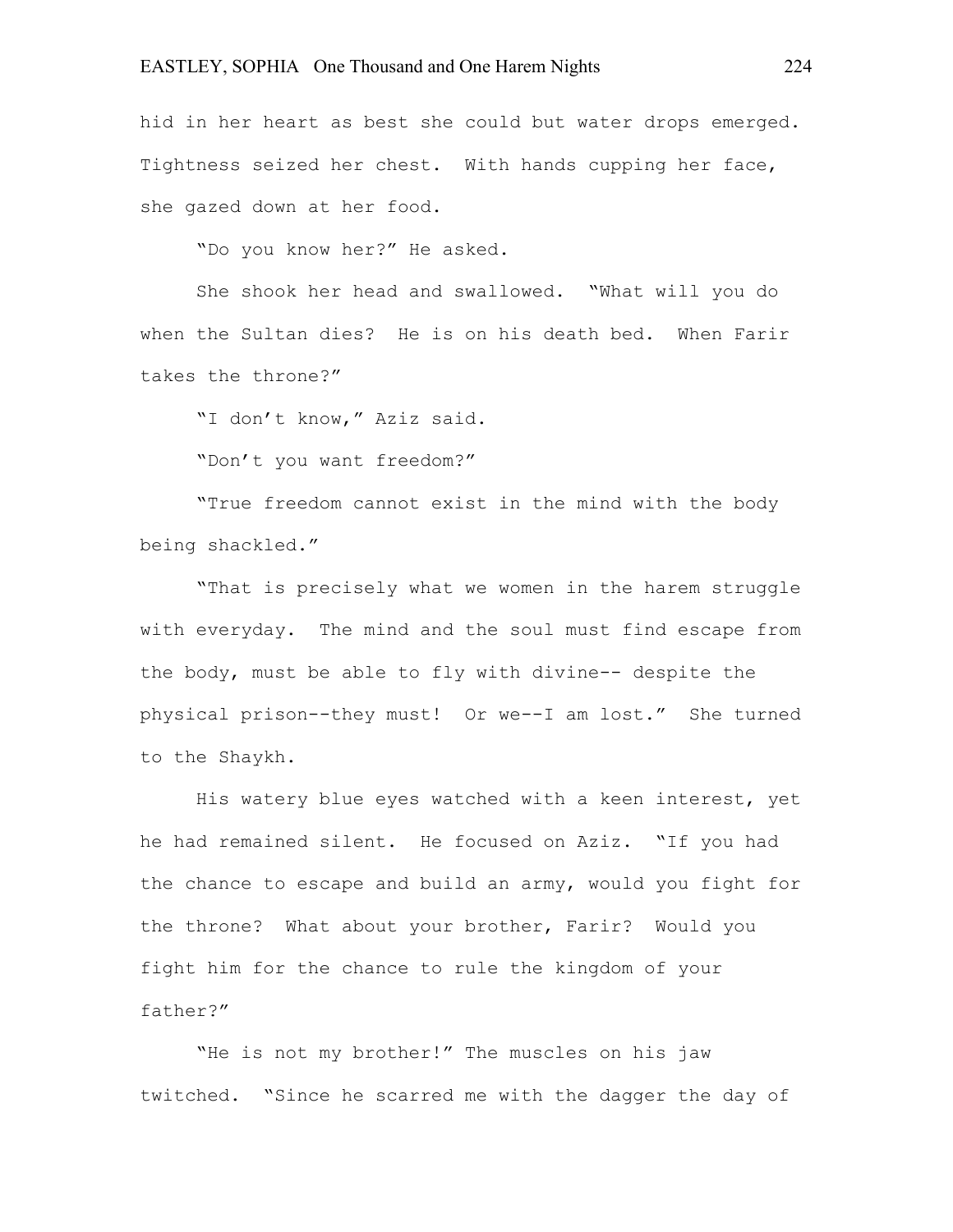my Ma's death."

"I am sorry for your loss. My heart carries a similar pain, but there is a whole world out there waiting for you." With the back of her hand she wiped at the tears. She told him about Raqqiya and her family. "Merchants are being murdered in the light of day. The Sultan's police are ineffectual."

"They are corrupt," Aziz said, "the guilty party no doubt."

"If you discovered the identities of the thieves and murderers, wouldn't the people support you?" Suhayla said.

"Escape I have dreamt of for years," Aziz said. "Al-Bey you know I am a scholar--not a despot."

"Life is a weaving of invisible threads between humans, the stars, the planets and earth—all propelled by the divine." Al-Bey pulled on his beard. "What if Allah chose to call Farir to him? You would be free then."

Aziz stiffened, he stood motionless.

Al-Bey said, "When a boy, I visited the tomb of Dhu'l-Nun, marked by a massive black monolith." Al-Bey sipped water and swallowed. "I prayed for the All-Prevailing, the All-Knowing, and the All-True to be my guide."

"We are in an age of darkness, our only hope is to turn to the light," Suhayla said.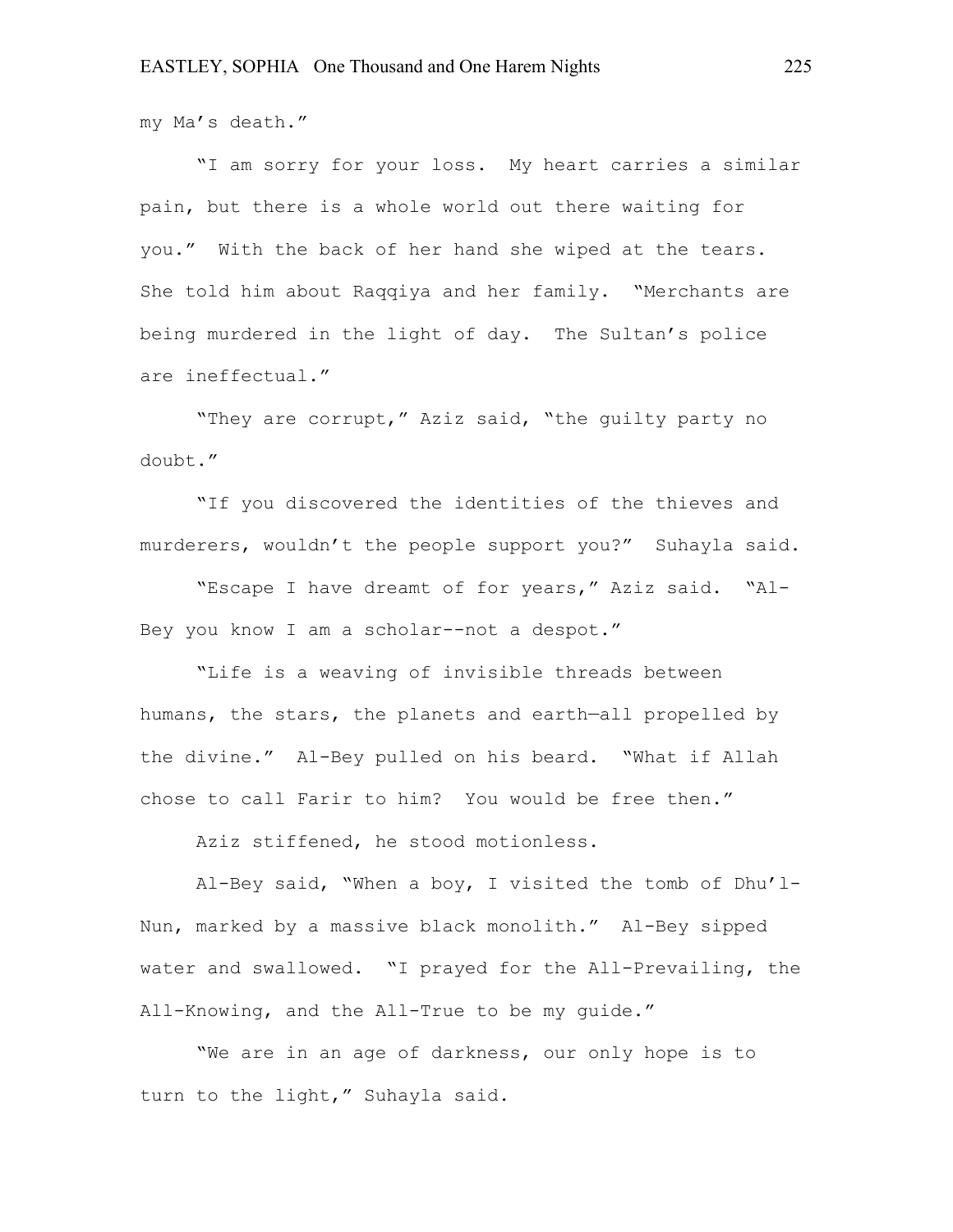"We must find out who is behind the kidnapping and murdering," Aziz said. "And I need to see this powder from the Orient for myself."

"Yes, of course," she said. If she did this for him, perhaps she he would look upon her with more favor. But, perhaps she was a fool for attempting this dangerous act. Dampness clung between her breasts and to her back. In the light of the lamp, even with a scarred face, he stole her breath. Engrossed, she hoarded all the moments with him like treasure and etched them on her heart. He was about to say something, his lips parted.

At the base of the tower he watched her go, turned away as the door shut. The guard's key turned in the rusted iron. Before ascending the steps, he stood still. The stench of human excrement and urine filled his nostrils. He gagged and held an arm over his nose. There were but two ways out of the tower either through the top window or the bottom. Tomorrow, he decided, he would begin digging.

#### CHAPTER TWENTY SIX

Princess busied herself ordering servants and seamstresses about in the final preparations of her wedding. Suhayla sympathized with the women, three whose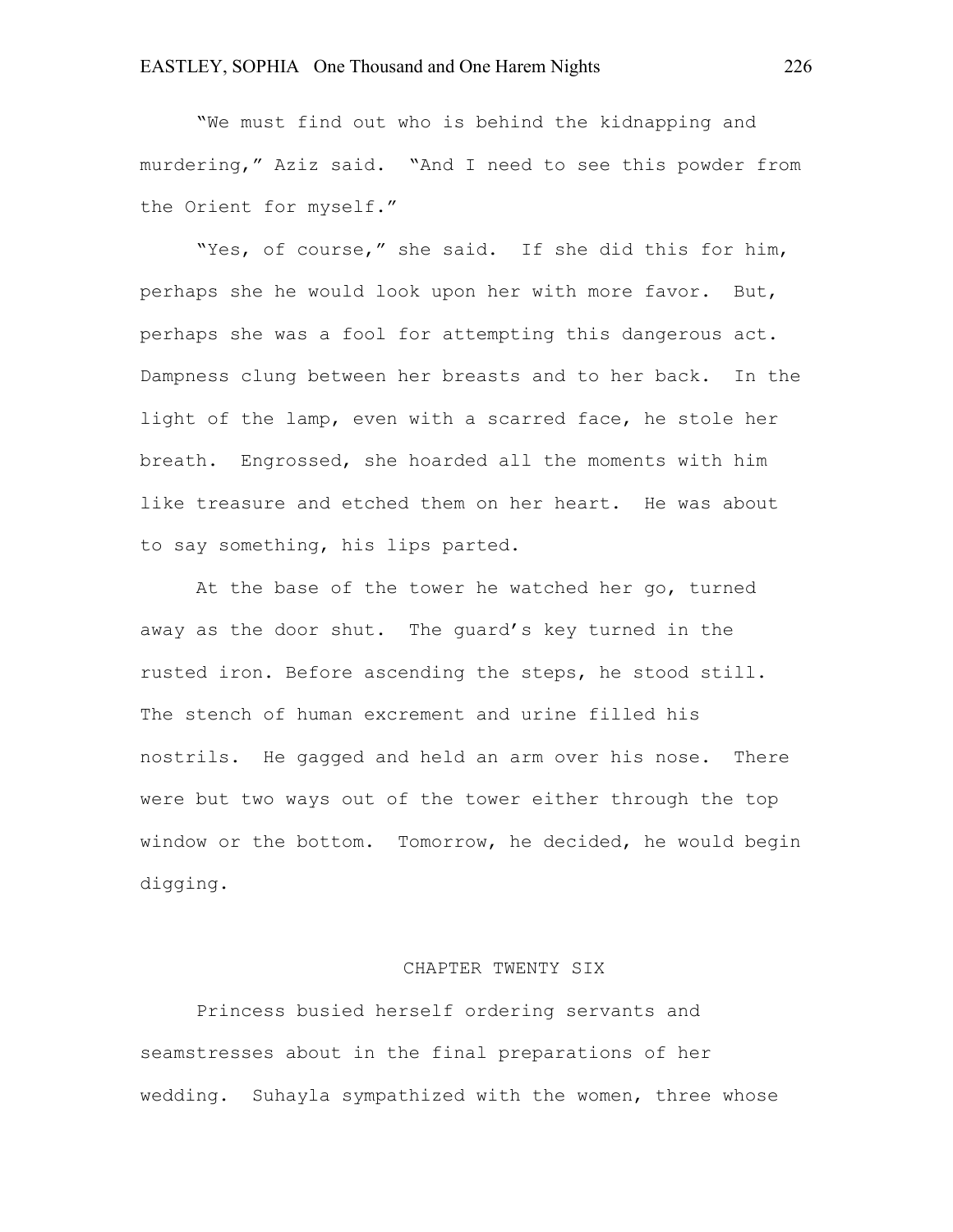flesh hung from their cheeks, but who still had nimble fingers. The other women, middle-aged, were just as silent and spoke not one word. They kept their eyes down at their embroidery.

Princess berated them for their laziness and slowness. The Shurs, squares of silk with silver and gold thread, were presents to women: friends, relations, nobles and wives of important officials who would be attending the wedding.

Suhayla waited alone in the Princess's private Salon next door. Iqbal, a short, dusky skinned girl returned from an errand swinging her hips with a coquettish gait as though she were in love. The girl's feet swished on the carpet; jewel colors, lapis and emerald, were brightened by the dapples of sun that shone through the pierced stone screen.

Iqbal hummed, her face glowed.

Suhayla wondered why. "Sh. . . Princess is in the next room."

"I know, I can't help myself." She giggled. "I am in love."

"Who is the lucky one?" "You cannot tell a soul." "Love is too precious." Suhayla watched the door.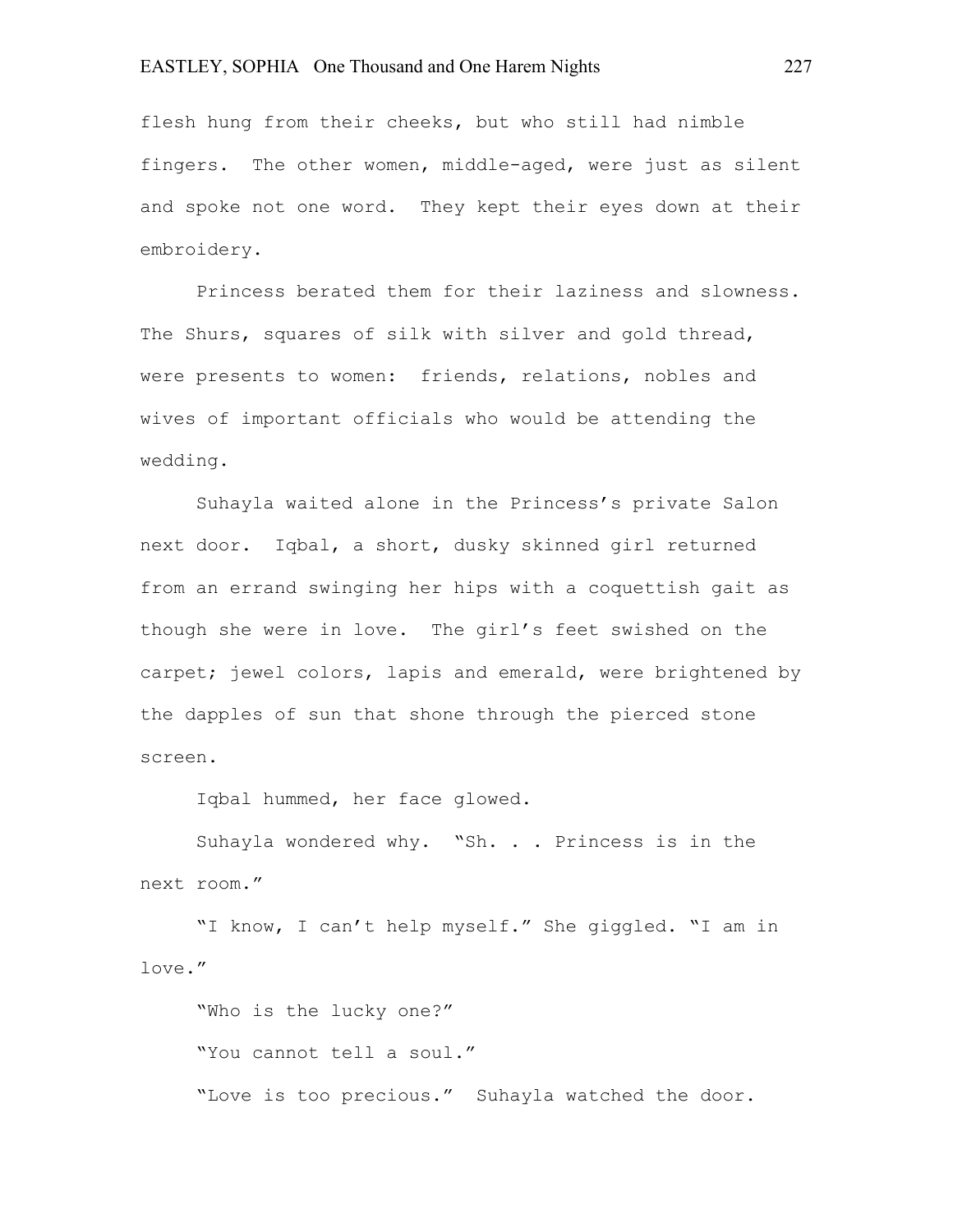She learned over and whispered, "Said Agha." "The eunuch?"

She nodded and flipped her hair around seductively. "He loves me."

At first Suhayla puzzled at how to respond; she did not wish to crush Iqbal's happiness. "You are indeed blessed. . . to find joy." But the practicality of the liaison?

Iqbal squeezed her eyes shut.

"What. . . will you do?"

Tears flowed down her dusky cheeks and clung to her thick lashes. "I don't know. It's all hopeless. Sultan--"

"He better never find out," Suhayla said. "He may die, but who knows?" She shrugged. "But then you face Farir."

Iqbal wiped her tears with an exquisite handkerchief: the height of fashion, a token of love, borrowed from the Europeans; the edge glittered with a row of tiny glass beads, and the eunuch's initials were embroidered in ivory thread. She clutched the delicate fabric to her chocolate palm. "Said's predecessor, Bashir Agha, became very wealthy. He owns horses, rams and cocks, he is a regular gambler at races and cock fights.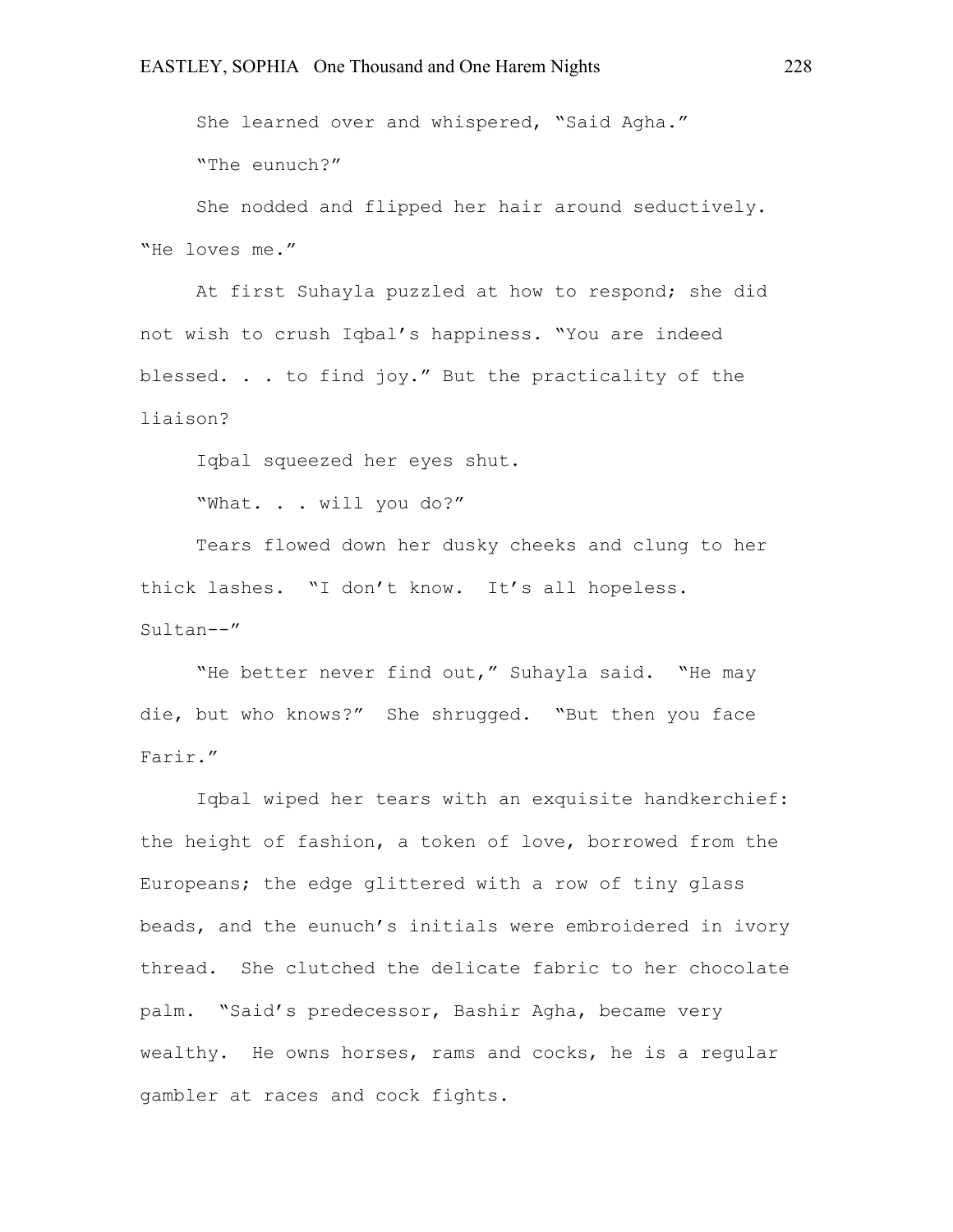"When Bashir became too old, my beloved, was elevated to position of Chief Eunuch of the Harem."

"Bashir still lives?"

Iqbal nodded. "He stays at his house most of the time; he cannot walk anymore; sometimes managing business for the Sultan." She stared at me with her gentle eyes. "You mustn't tell anyone."

Suhayla shook her head. "No." She wished she could be alone to shed her own tears and console herself. A great pressure pushed on her chest. She had found love in the tall, graceful man, Aziz, but she could tell no one. She saved her heart for him; it was all she had to give.

To the rest of the palace Aziz was no better than a forgotten corpse left to rot in its cavernous tomb. Although, if Aziz had been forgotten, perhaps he was safer, she could not discern if Allah had plans for him.

She wished to touch him, to feel his finger tips upon her cheek. Fear prevented her. She did not want any part in bringing a curse upon his head or an early death, as she did for her Ma.

"Please don't tell anyone." Iqbal's fingers and bunched embroidered lace alighted upon Suhayla's arm. Beads glinted in the speckled light from the window.

A vision wavered in Suhayla's mind. In the canopy of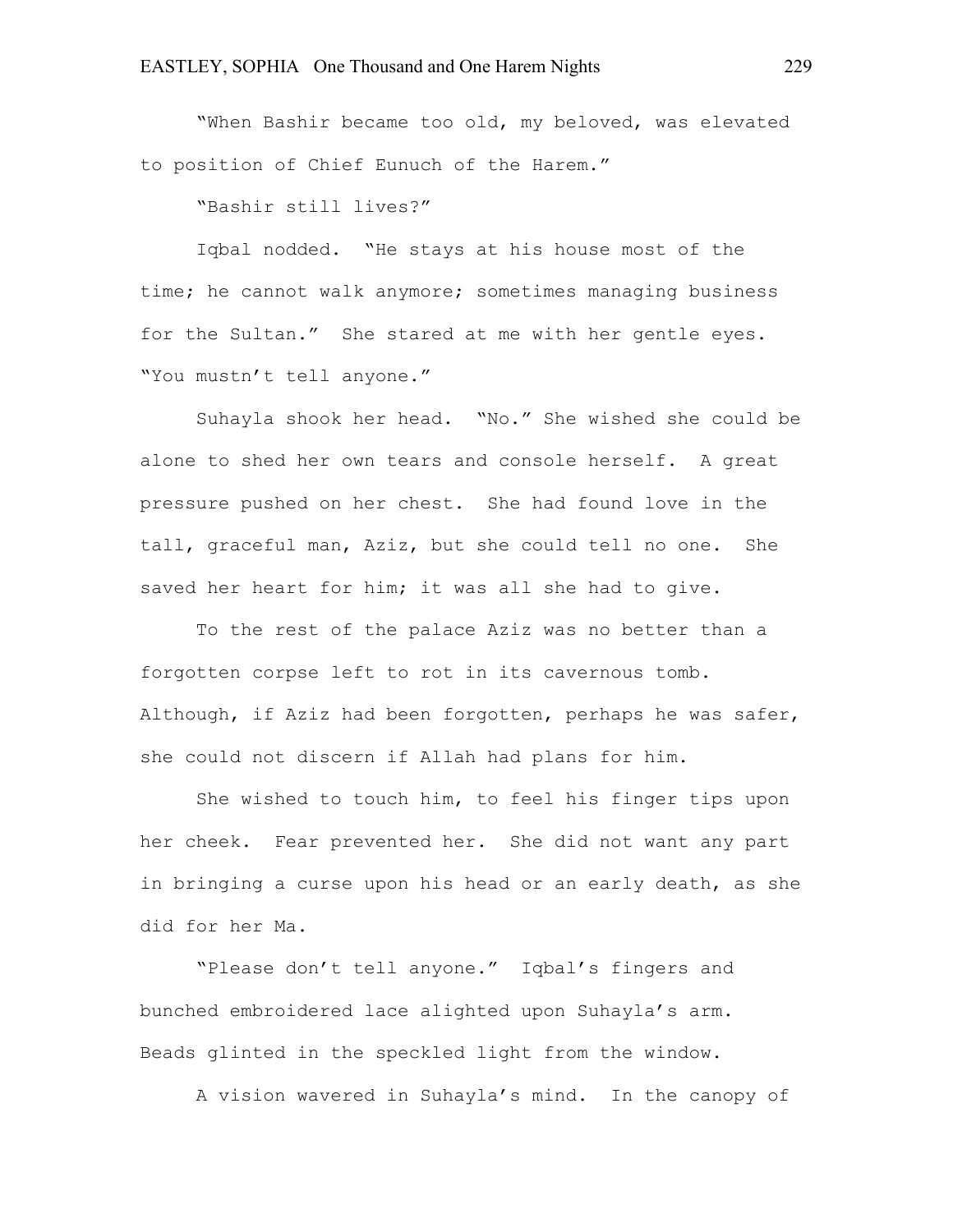deep night the stars lit the Milky Way; the large star Cygnus, glittered amongst a womb of stars. The images shifted to: platters of food sitting on sheets of teastained linen, a tiny brown furred creature with large human like eyes chewed on something. Greenish vomit shone upon the carpet. Eyes turned back in their sockets.

"No--" Suhayla jerked away.

She heard the Princess' voice. "--I've waited for Ramadan to end!" In a huff she entered in a flurry of silk and dropped on her pillow-strewn dais in the center of the room. Fatanat, a willowy girl of milky skin and long, gangly limbs, a Circassian, followed Princess in, and knelt before the dais and arranged Princess' skirts.

Swift and resolute, Princess slapped a pillow. She gazed about her like a half-trained animal. "Only two days left, to go to the Suk, and now if the Sultan dies--" She heaved a short sigh. "We'll be locked in here for forty days of mourning and my wedding will be postponed."

Fatanat focused all her attention on the princess. "Soon you'll be the Sultana, Allah will bless you," Fatanat said. She cooed, "You'll soon have your husband." She looked at the other hand maids, and eyed Suhayla in a way she found embarrassing-—as if Fatanat were sizing her up.

"Pudding, bring it—Fatanat," Princess said.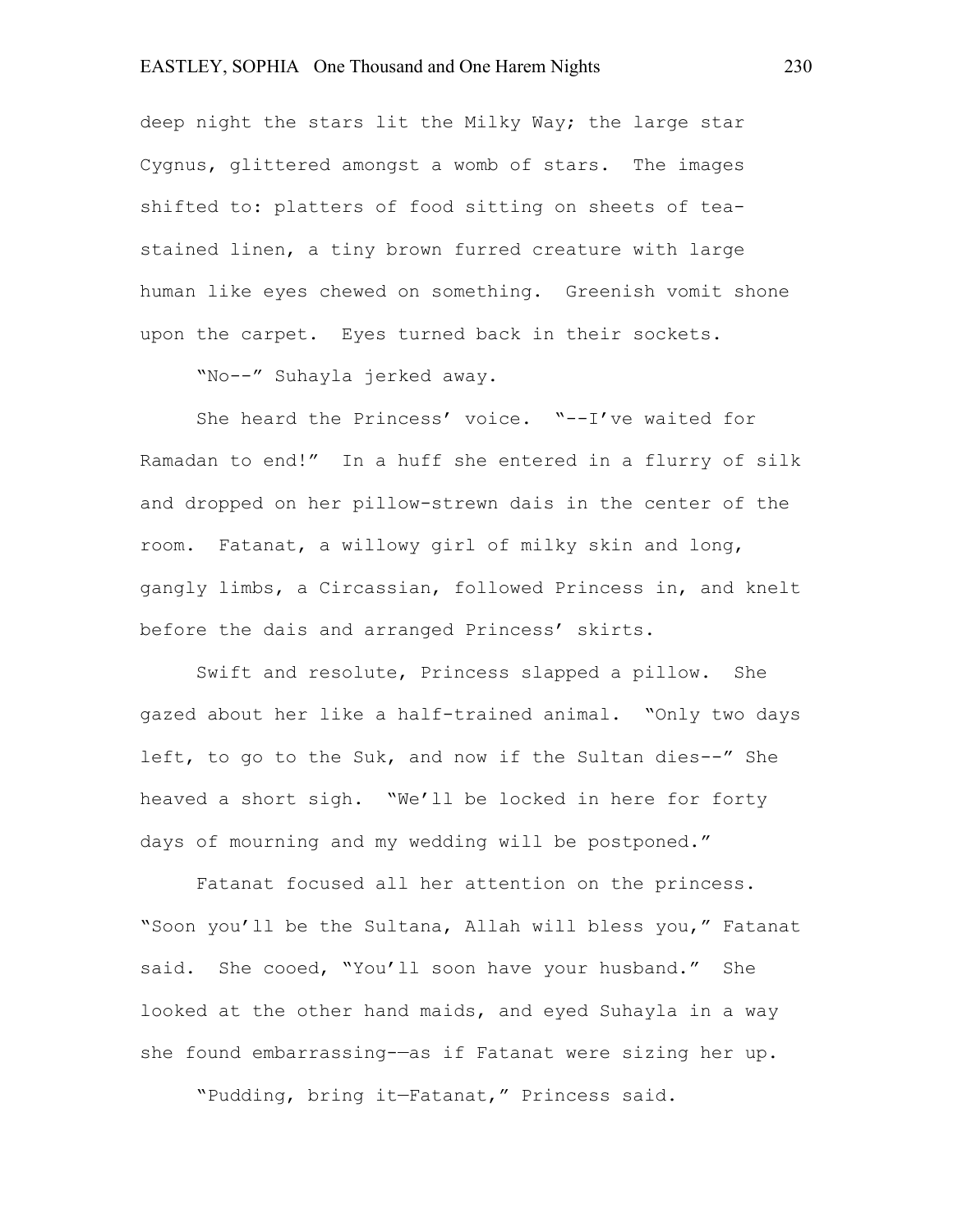Fatanat bowed and left. Iqbal and Suhayla looked at each with silent knowing. Usually, they had the duty of communicating Princess' wishes to the cooks. Suhayla would keep Iqbals's promise; she hoped others had not guessed the secret already. Suhayla did not know how many knew her secrets: she loved Aziz and had visions.

The name 'Zehra' stuck in Suhayla's heart like a thorn.

#### CHAPTER TWENTY SEVEN

As Princess brushed a plait of hair from her forehead, ululations from the grand salon filled the air. "What is all that noise about?" She lifted her black, imperious brows, glaring at Iqbal.

"I do not know."

"Go find out." Princess gave a flip of her hand.

Excitement brightened Iqbal's eyes, and quickened her step as she entered, then returned to a submissive and expressionless demeanor. "There is a strange woman I've never seen attending them."

"Doing what? Who is she? I demand to know," Princess said.

"She is covered in a black veil and cloak."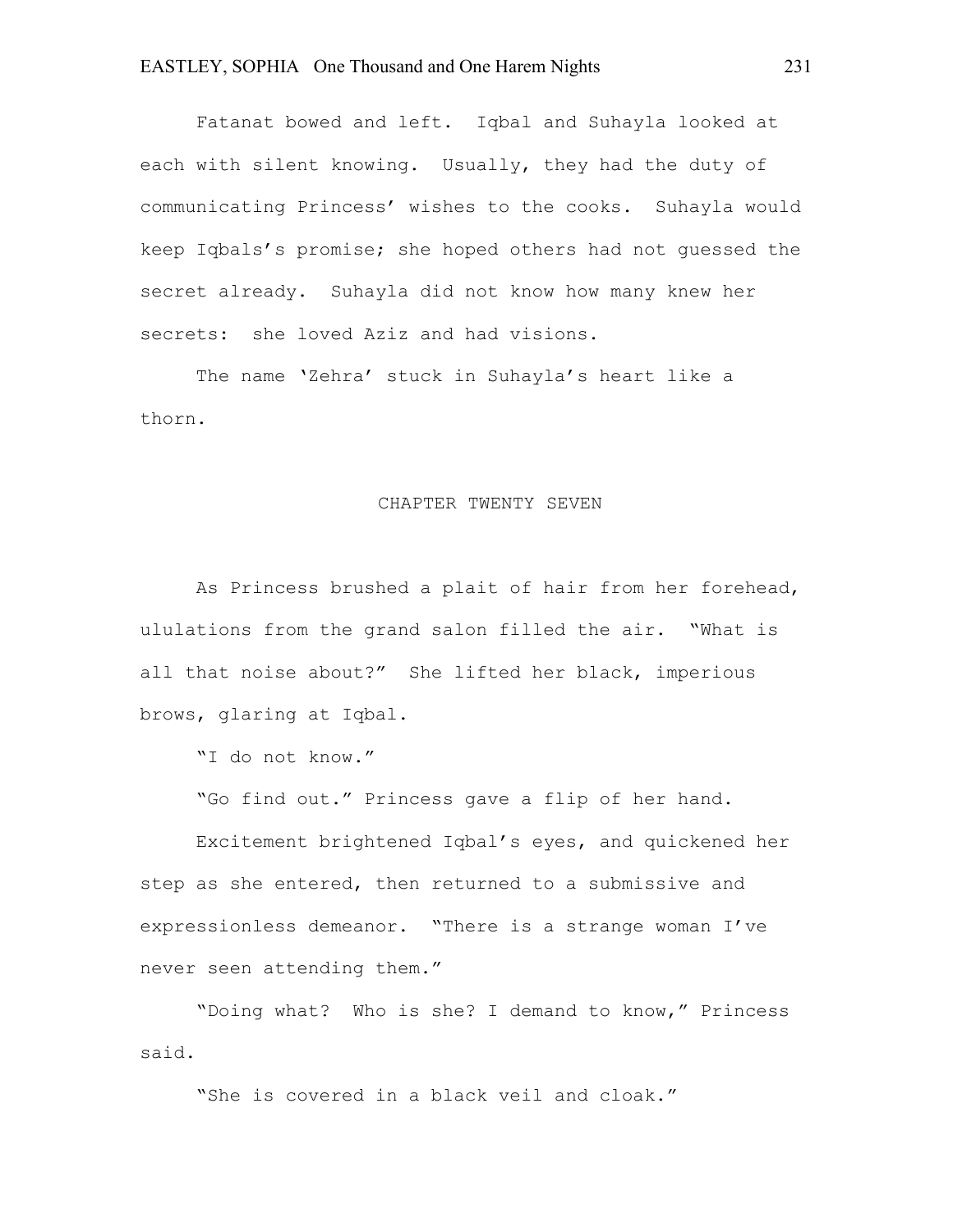Princess leapt up faster than they had ever seen her move and hastened to the grand salon, her silk pantaloons and skirts swished. All the handmaids hurried in her wake, they passed the columns shimmering with blue and gold tile.

All the women of the harem were walking into the salon.

Iqbal announced the Princess and women bowed making a path for her to the Sultana's divan. They were joined by Fatanat, and the three of them seated themselves upon embroidered cushions around the Princess.

Princess pointed at the silent, black-cloaked woman. "Who is she?"

"A seer," said Fatima.

Iqbal and Suhayla were awed by the mysterious visitor and were excited to hear her predictions.

The silent, death veiled figure leaned over like a raven feeding, picked at shiny trinkets or stripped bones on the floor. Around her the concubines huddled like a bevy of canaries, doves and peacocks, jeweled and beaded and adorned with silks and brocade vestments.

Fatima's serving women carried bronze platters over; Princess picked sweets, honey cakes and sugared almonds. With one quick wave she bid them to leave. "What is her name?"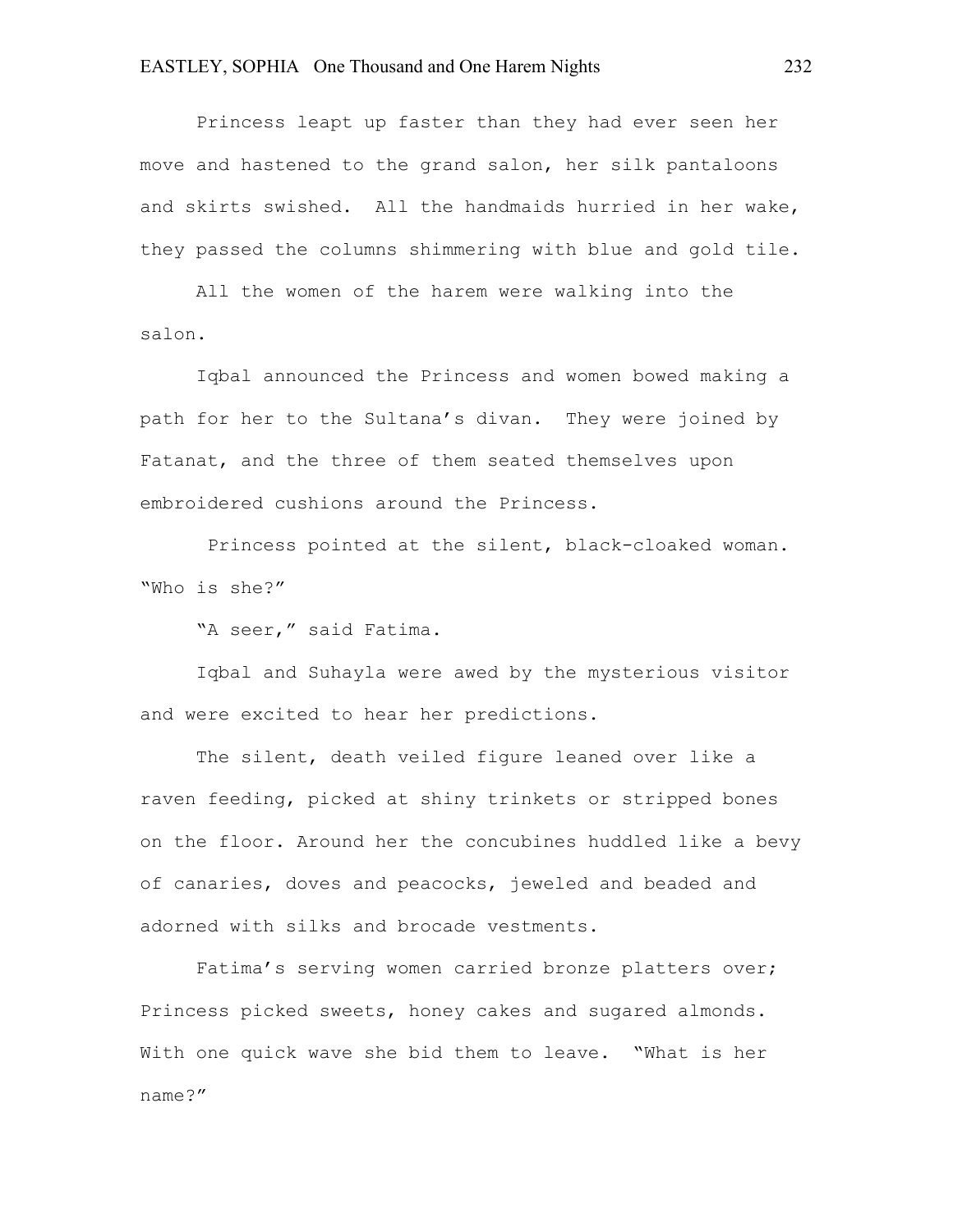"Niya," Fatima said.

All the women leaned toward the dark veiled one in the center, waiting, silent expectation hung palpable in the air.

A deep, throaty moan, as if from an ancient well, issued from the raven. "The Sultan--" And when she straightened up, her Turkish veil covered her totally. A rectangular mesh of fabric allowed her to see. "He will linger a short while, death waits at his bedside."

Murmurs and moans and cries from the women filled the hall, and another hush descended.

"Ah. . ." The Crone's finger nail scraped a bronze platter. "There are some who love those who cannot return love. Many changes. I see blood and storms." She cackled. Silence hung in the air. "Forgotten lineages will be reclaimed and those hidden will be revealed. . . I see a commanding presence robed in a splendid cape."

In her mind Suhayla saw Aziz, tall in his windblown cape, on a white war steed brandishing a sword, and leading an army into the desert to fight Farir. The might of Allah, a column of fire went before him. A black panther, like the one from her dream, stalked and hunted, smelled for its prey. She saw the stone hut her mother visited before her birth, and the towering, sand covered temples,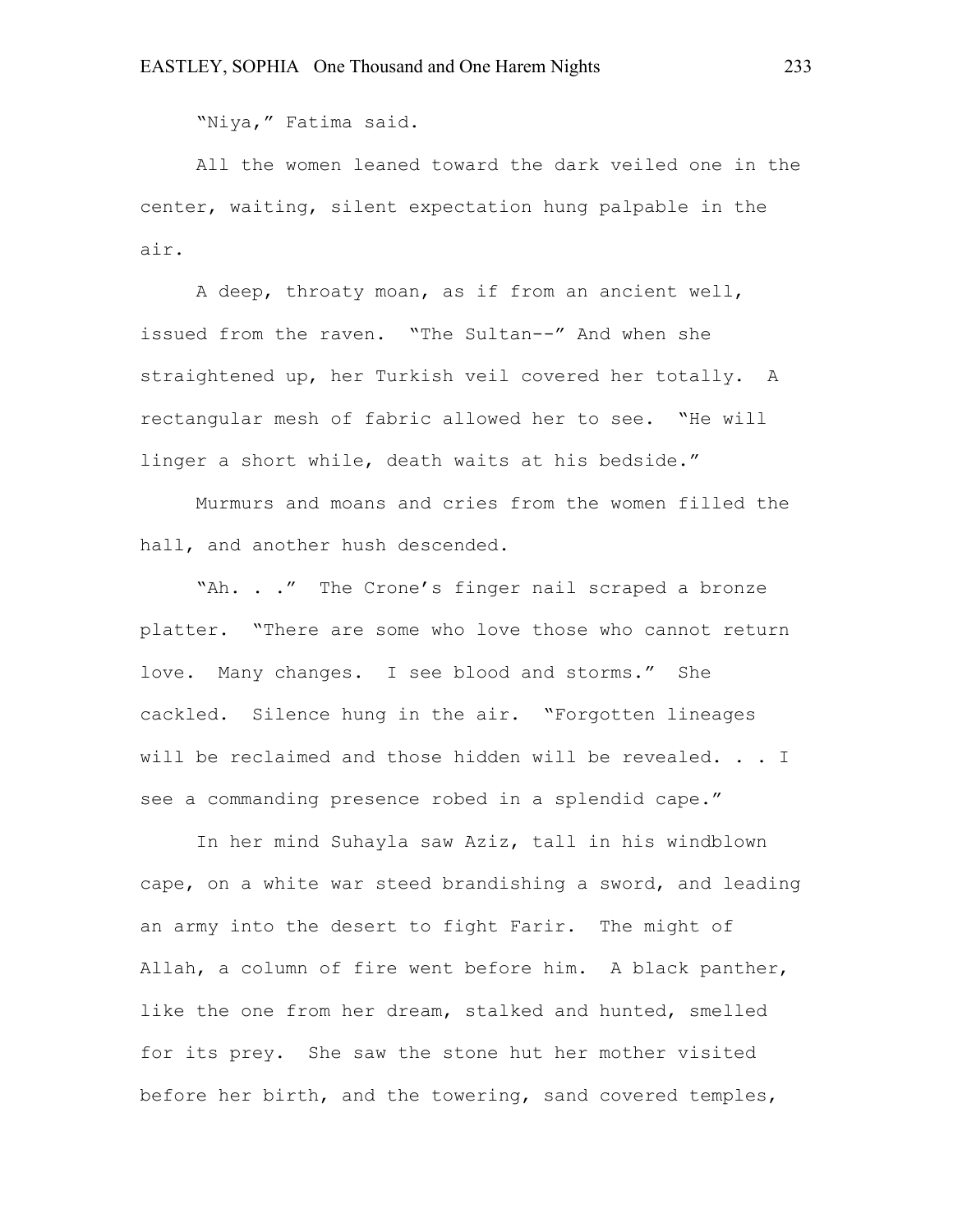waiting for the light of the sun to bless them once more.

The crone's arms spread out like bat wings. "The serpent of death strikes not once—twice."

A hush descended over the room, murmurs of worry filled the salon. The raven's head draped in black and faceless turned her head, gazing through her mesh to Suhayla. She thought she glimpsed heavily kohl-lined eyes.

"There are those who need to tread with care. Dreams or plans may crumble like the ancient statues—to sand," said the crone.

The hairs on the back of Suhayla's neck stood on end and inside she shuddered. Would Aziz love her? Is that what the raven woman was attempting to warned her about? His preoccupation with the woman Zehra worried her. Suhayla had been naive to think he did not love and desire any woman until now. Did Zehra love him? Suhayla sank back into her pillow.

"I do not need my future read." Princess rose up. "I know I will have many sons. You would only confirm my thoughts."

The raven moaned and murmured something unintelligible. All the women, as if in a single synchronous moment, inhaled and held their breath in expectation for the crone's reply.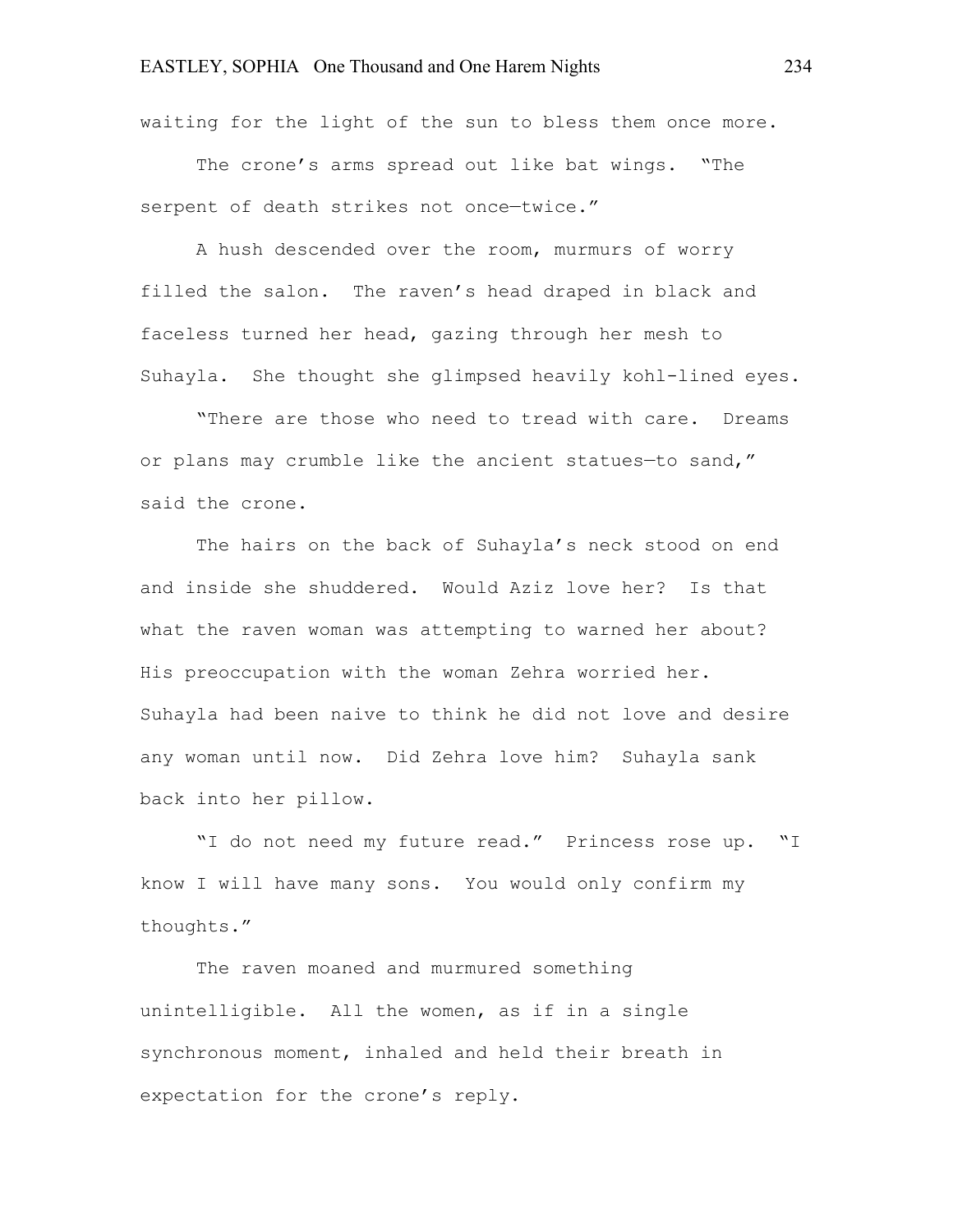An egg broke, the raven let the yoke and watery whites fall with a plop onto the platter. With a long nail she scratched the bronze plate. The sound rent the air, and a shiver up Suhayla's spine.

"The great one reveals the new Sultan will bless the palace with swelling bellies." The room filled with the sound of a great exhalation, and many women raised their hands and nodded in approval.

The raven coughed and held up a gnarled hand. "Sons will be born to those not yet taken to the bridal bed. Sons will be born who are not of Sultan's seed."

The princess rose up with a stormy expression, and pointed to the raven. "Fortune telling is forbidden by the Prophet." Princess hissed. "Allah will strike you dead for this evil."

The raven woman's raspy laugh rent the air.

#### CHAPTER TWENTY EIGHT

The long, cool shadows of the winter's sun blossomed into early night. The shutters were drawn and the braziers lit to keep the chill at bay. Suhayla was determined to find out who Zehra was, the one who had been promised to wed Aziz. Also she searched for some link in the palace to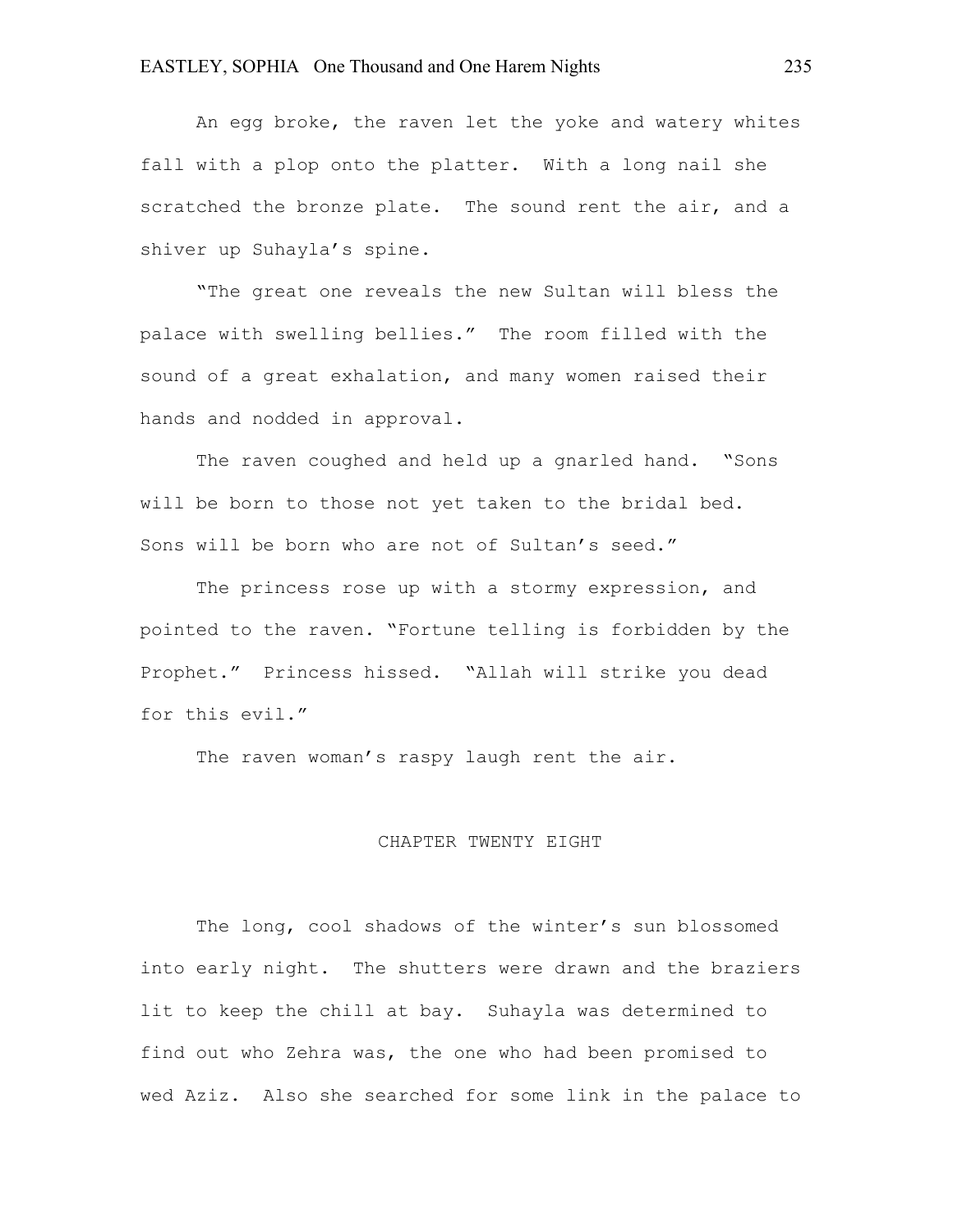the kidnapping of young women. She searched inside herself for answers to the red corridor in her visions, to the large star Cygnus.

On this evening, after the feast finished, platters remained scattered with remnants of halva and fruit. They were blessed with a visit by 'The Flower Water Lady', "Anees al-Ghawzil" one servant announced. Anees's sweet honey, musk and ambergris, roses and myrrh all mingled, surrounded her and made the air redolent. Anees huffed into the room, two younger slave women carrying large sacks.

Moon faced, dressed in all white including a tarha covered Anees's hair, an awesome spectacle. Her skin, the color of yogurt; her pale, lumpy arms must never have been kissed by the sun. In all her layers of ivory satin and brocade skirts and pantaloons, over her voluptuous flesh, she looked like a blanched melon.

She arranged herself, and swathes of white on a generous cushion provided for her comfort.

Husniya murmured to her ladies. "Are slave girls still fetching handsome prices these days?"

Fatima cleared her throat and rolled her eyes. "My esteemed friend, Anees, Do you want for warmth?" Fatima called Saffiya from her bevy of women and girls. "Give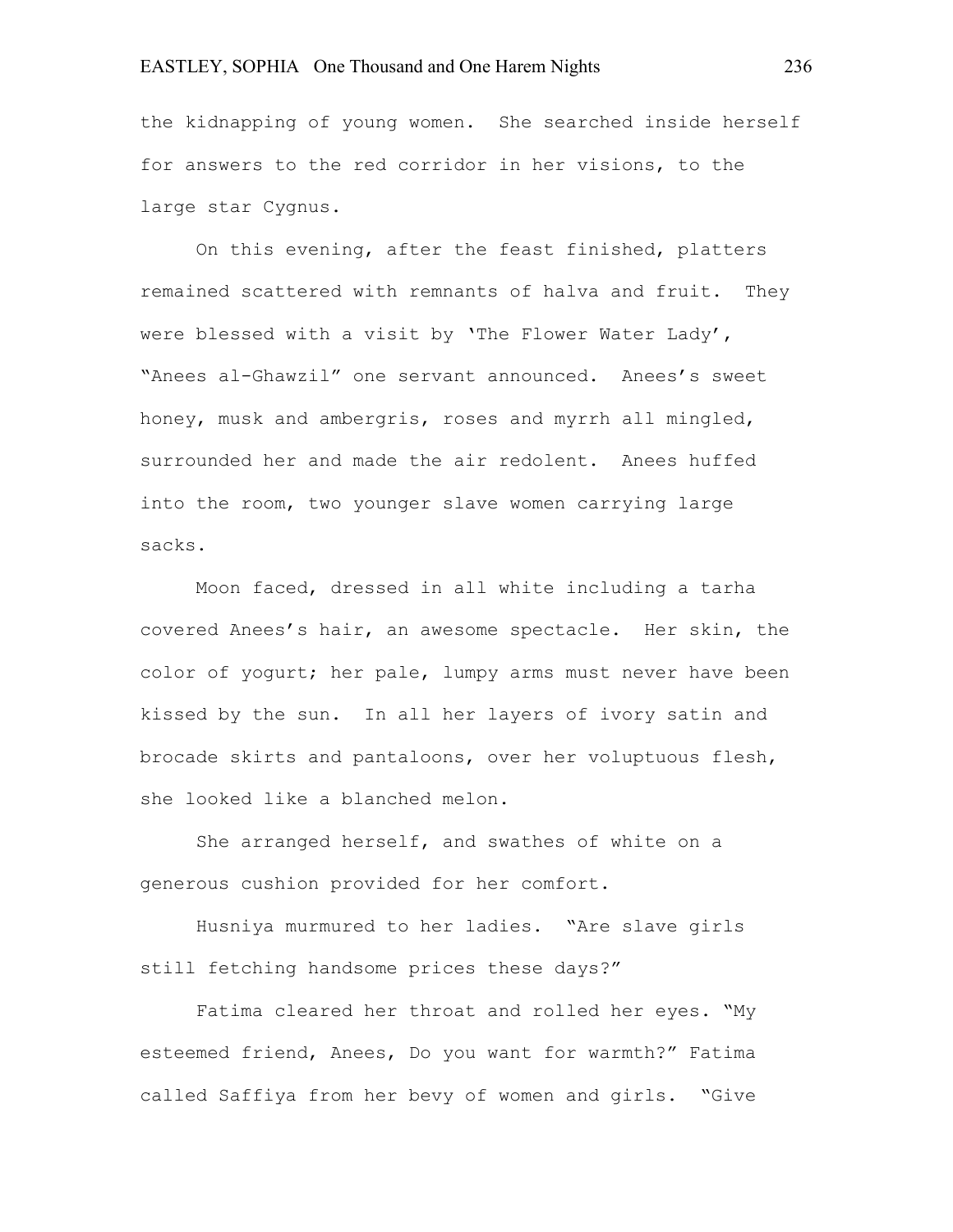this gift of the rare herb to the 'Floral Anees.'"

The fingers of flames played around the coals in the brazier. "I like the heat, but not too close to my delicate oils and waters, too much heat will destroy the scents before they have touched the skin; even the most beautiful slave girl will be left wanting." She wiped at her dark mustache and chuckled. Before her on a silk cloth of moonlight she arranged her collection of oil filled amphorae, and narrow-necked glass bottles of floral waters on an oval silver platter. "I am just from the house of Uthman Pasha Hamid. He is very wealthy you know." She gave a spirited laugh, resonant.

Anees picked up a diminutive bottle and balanced the glass on her fleshy palm. "Fatima, I have your potion."

"A most spacious courtyard paved with marble and everywhere I looked perched an exotic bird. Their eyes glittered in the lamp light. Pretty white and black slaves lingered, and hurried to greet me with deference." She pressed a delicate cloth to her forehead. "The Lady of the house, Pasha's wife, summoned me. Even her tall slave, wore gold bangles, brought me fruits and sweets before I had even unpacked my goods."

"Tell us your news." Fatima smiled and nodded. "Huda, the Pasha's wife recounted to me a story about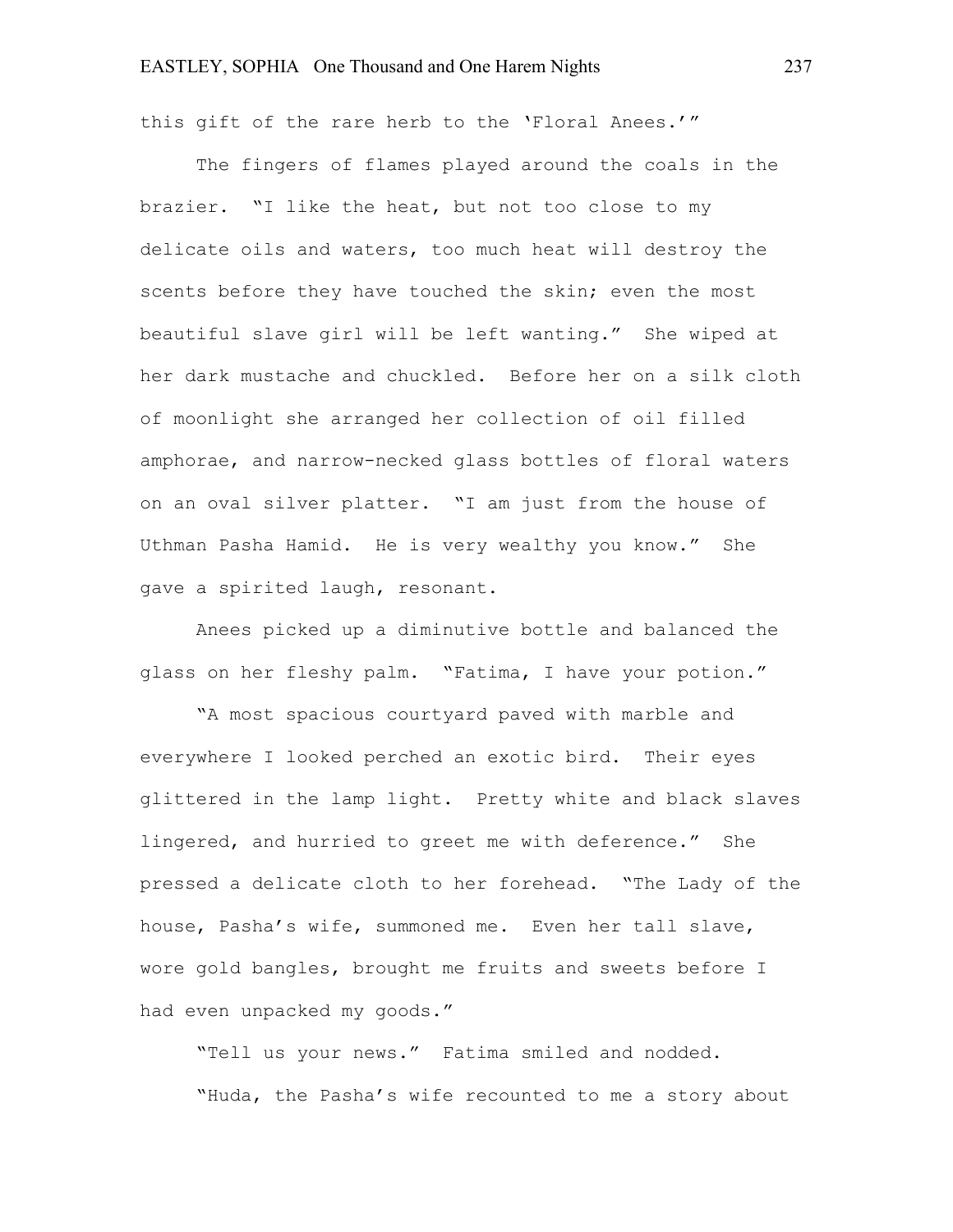two young lovers whose family forbade them to marry. The two of them had concocted a plan. At nightfall on the eve of the woman's wedding to another man, she jumped out of the window on the second story. When they tried to make their escape, they were caught and killed."

Suhayla inhaled a quick breath. Her palms moistened, as she the story brought to mind her fantasies of running away with Aziz.

"Khanom Huda, was once in love with Zubain, the infamous slave trader--" She raised up a fleshy finger. "She made the right choice in the end."

Anees told them of the Khaleefahs, the brides, courtesans, sirens. . . of the night. Zehra," she said. "I have your favorite."

The mention of Zehra created a ferrous taste in Suhayla's mouth. Despite the scents of ambergris and rose that lingered in the great hall, she smelled an ancient scent: lotus, sandalwood and blood orange. . . and within that the archaic battle over men. Suhayla peered around the room to find the object of her jealousy.

"Salaam and Baraka, blessings, to you Anees," Zehra said. Her lilting voice slid around, through Suhayla.

Suhayla leaned over to Iqbal. "Where did Zehra come from? How is it that she is in the harem?" In the light of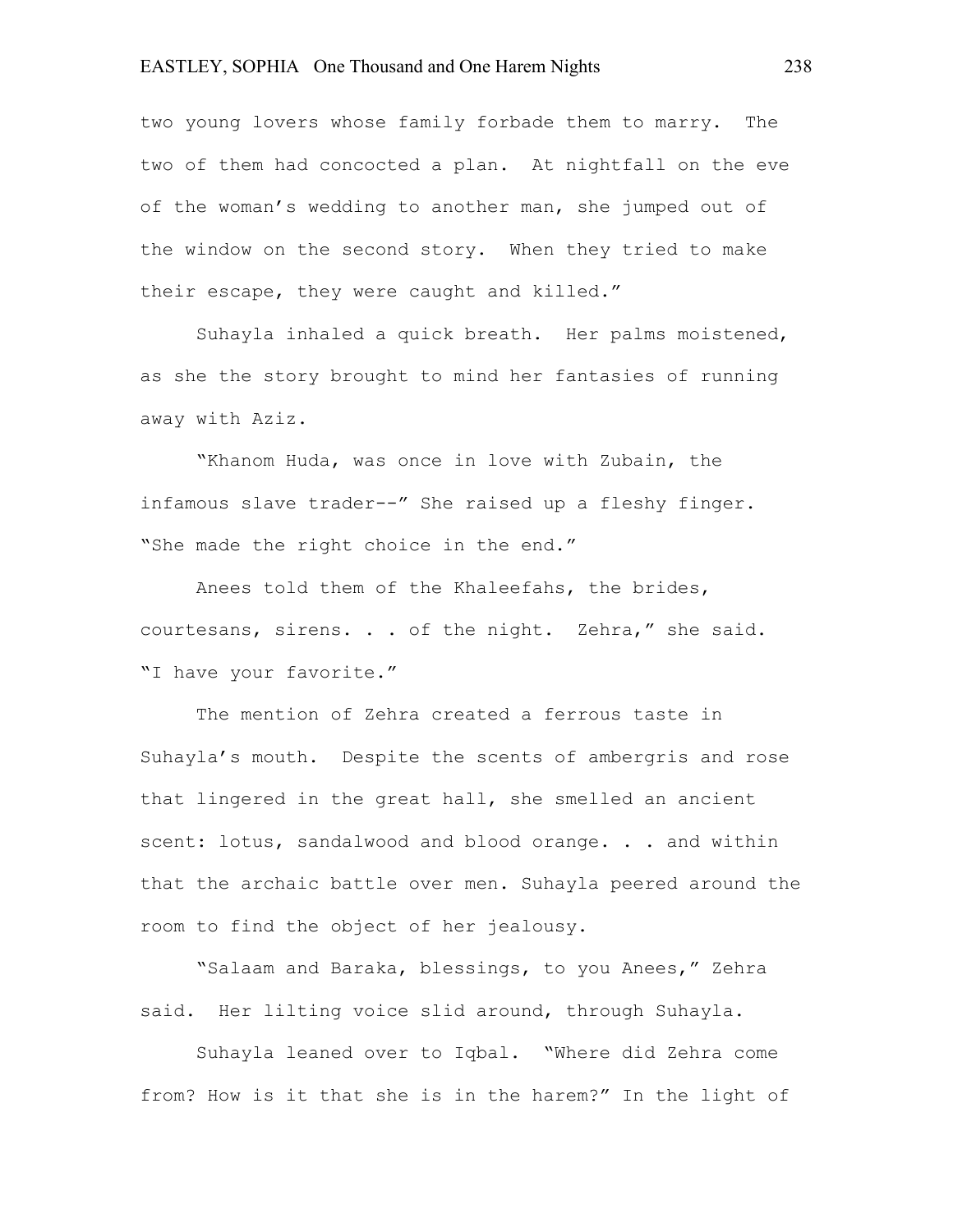a brazier sat 'his' Zehra. She stunned Suhayla. Her heart bled. Aziz loved her, must be enraptured of her. No wonder he treated Suhayla with kindness, friendliness. . . yet there was distance. Zehra would be his first wife. Her eyes and hair were dark enchantments, bewitching. Her braids, studded with beads and pearls, twinkled in her obsidian hair like the stars, and formed a stellar crown.

"From what I understand she is the daughter of a deceased court official," Iqbal said. "And lives in the harem now, an act of charity I believe. Her Ma died many years ago."

Suhayla listened but stared at this Zehra. If Suhayla were a man she would fall at her feet. Delicate, slender fingers, grasped the narrow-necked bottle of perfume.

Anees held up a small glass vial. "Just a few drops." She laughed. "It will surely build passion in the one you love and drive him mad until he consummates his love."

Giggles rang out. In the back of the room, behind Husniya, a slave stood.

"I buy--" Husniya called out flicking her fan. "--for ruling love!" She gave a pouch to her slave. "And same bottle of other potion."

Anees threw up a ringed hand from her ample bosom. "If I had that I would be the wealthiest woman in the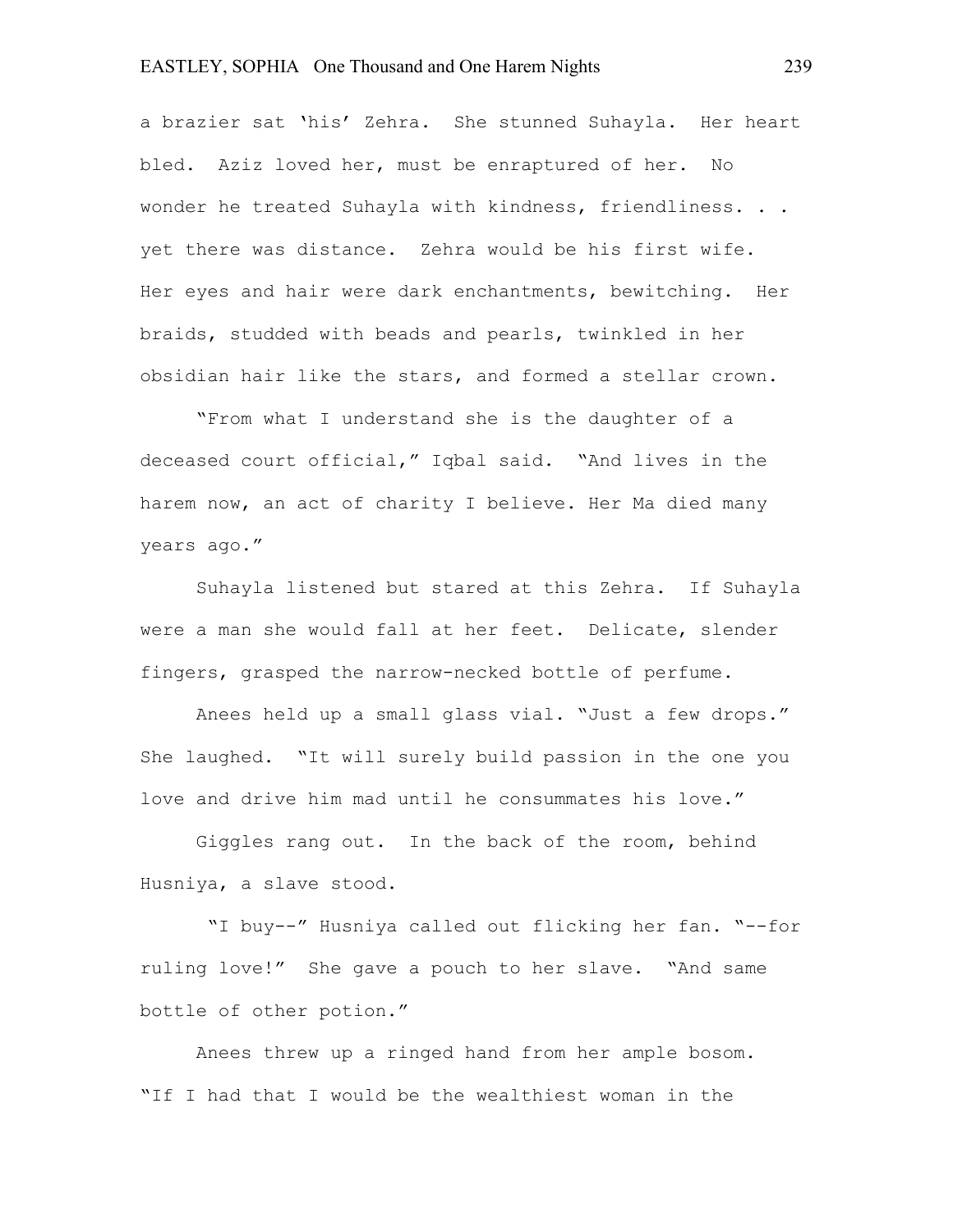world, but let me see what I can offer you." She examined different glass vials, amphorae. "Ah. . . This is what you want. Magic. From an ancient text, known only to me of course, used by the Egyptian Queens of old."

In her autumnal phase, the wind blew the dry and harsh air of the desert, carried upon her breath dust the color of blood. Night descended, had sunk premature, over the palace. All the windows were closed, all the doors locked.

The air whipped and moaned and whistled in the shutters. Zehra sat upon cushions near Suhayla. "It sounds as if a thousand demons have been loosened." She yelled.

Suhayla nodded. The air seemed maddened, sounding as if it were a giant djinni twirling with invisible arms holding swords knocking and tossing everything in its path. The wind shrieked, Suhayla barely heard the women around her in the salon scream with fright or cry out to Allah. Zehra grabbed Suhayla's arm.

A vision arose in Suhayla's mind. She saw Zehra marrying a man who appeared to be Aziz. Suhayla heard the droning of the Imam's voice in prayer, and the blue haze of incense smelled of rose and sandalwood. Suhayla could not, would not allow Zehra to be first wife or marry Aziz.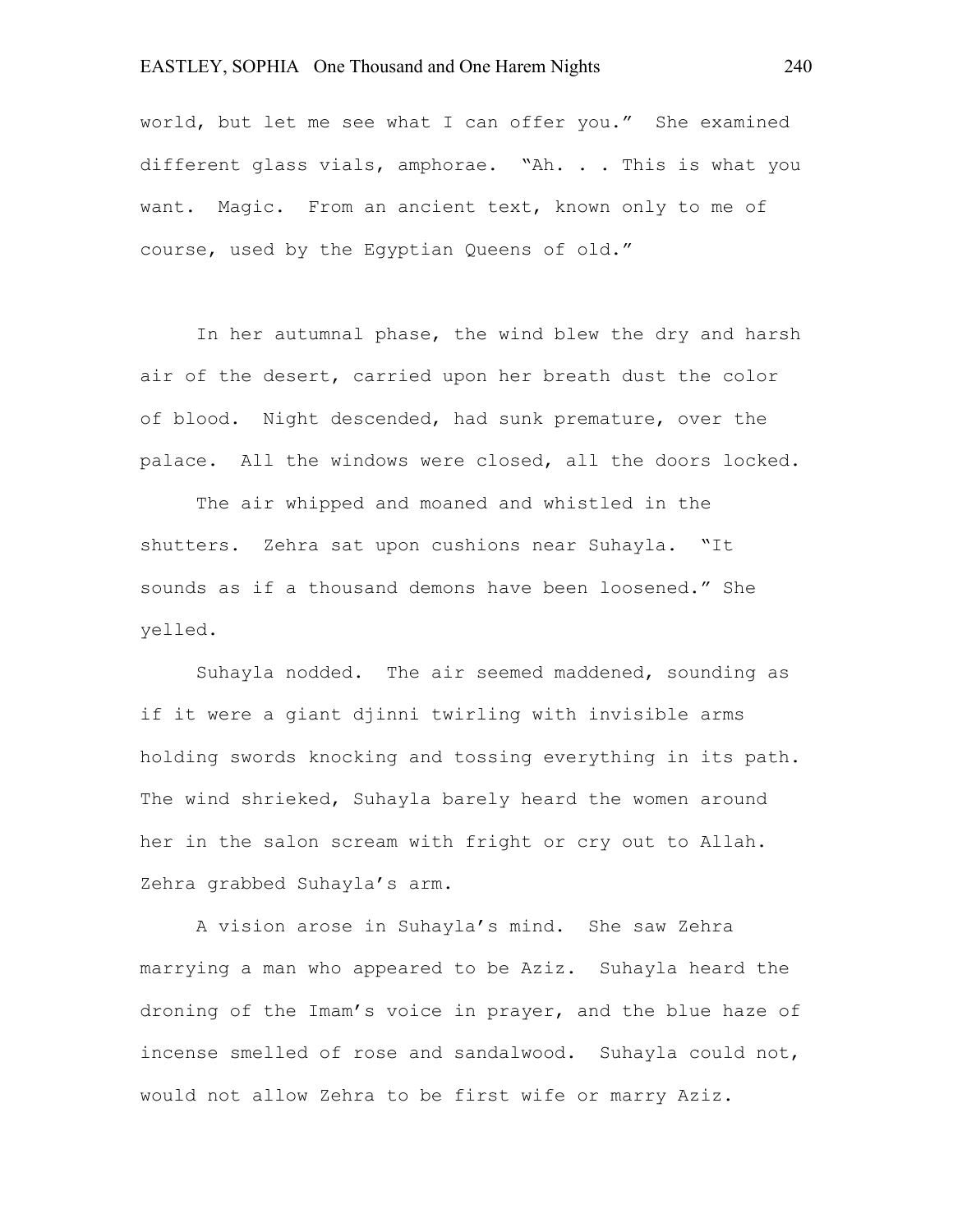A crash and a huge sucking noise consumed the chamber around Suhayla and brought her back to the khamsun, the Arabic name for this kind of red enveloping sand storm. With the shrill chattering like that of wild animals, the wind churned and tore through the shutters and broke two loose. In an instant, as if the door to a great oven had been opened and the heat unleashed, it sucked from the salon all the fresh air and in its place exhaled the vestiges of charcoal and bone grit and burnt flesh. Suhayla could not breathe. Dust the color of rust surged through the shutters. Her mouth and nose and eyes covered with sand, tasting metallic. She struggled to fill her lungs.

Suhayla had heard of Khamsuns like this, they are said to be a thousand meters high, where horses, camels, dogs, men, women and children drowned; buildings are crushed or buried in the sand. It is said that whole armies and tribes have been lost and never found.

High-pitched cries rose up around her as the bloodied storm poured in. Suhayla pried Zehra's hand from her arm and clasped her sleeve to her face. She crawled her way to the window. At the base of the wall she took a scarf from around her hips and tied it through one shutter. She could barely look, the rusty sand stung her eyes; the garden and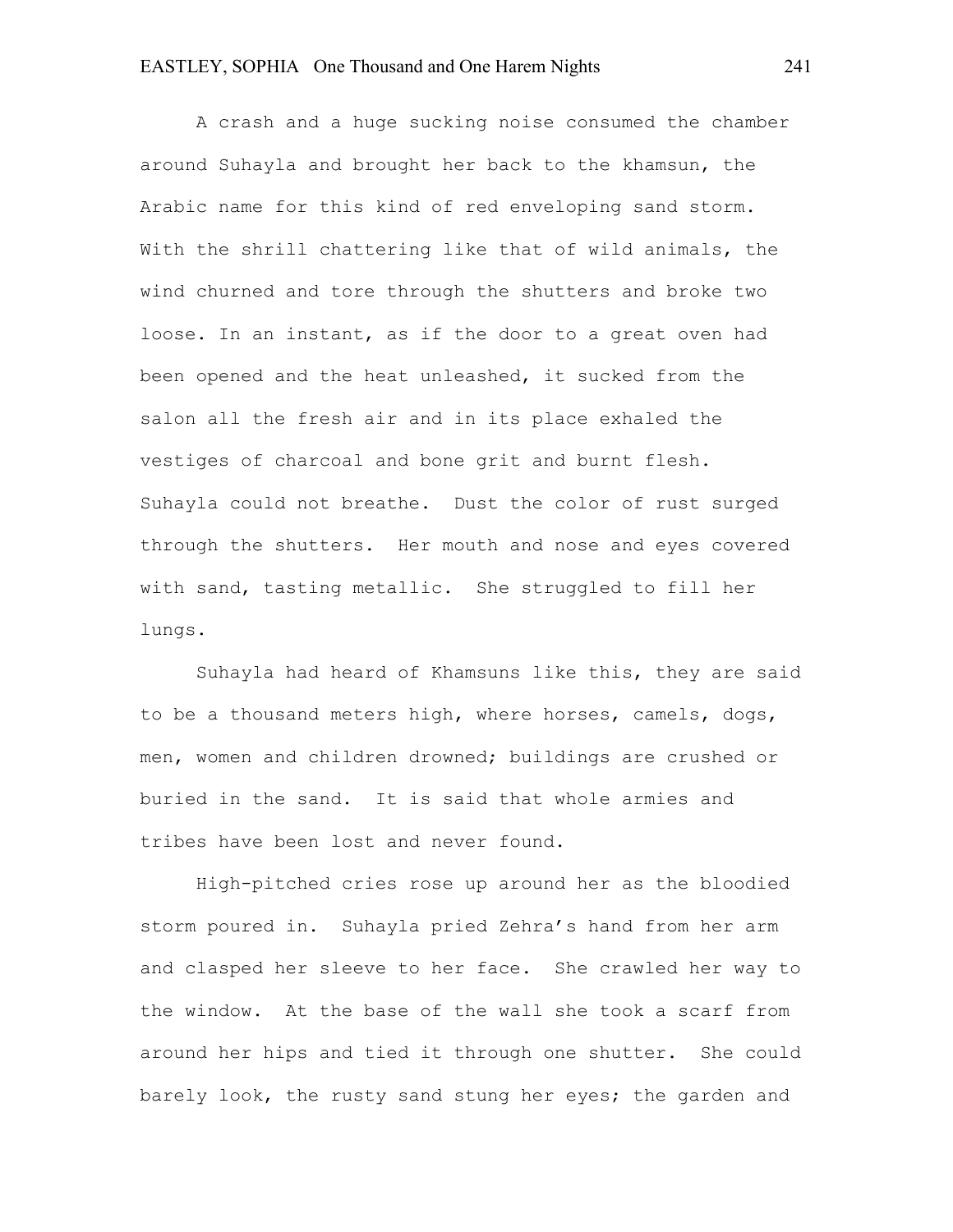Aziz's tower were nowhere to be found in the red torrent. Only the scarf and the shutter kept her from being blown back. She prayed to the divine and found the strength to grasp the other shutter, bringing them together and binding them shut.

The flames in the brazier were long gone; darkness engulfed all as the Khamsun hovered. All the memories Aziz held of his mother's death, his promise to marry Zehra, weighed upon Suhayla; and this combined with the anger of the desert, the weight of the crumbling city pressed down over the palace, on the salon, like a hellish black raven.

As exhaustion, hunger and thirst extricated her strength, she lay on the carpet. Like a child she cried into her sleeve. Forgive me Allah, Isis; forgive me for what I must tell Zehra.

As if a gigantic snake wound around her chest, she could not breathe, her ribs constricted. Suhayla fought for air. Layered with a gritty, rust colored blanket, she awoke in the morning.

#### CHAPTER TWENTY NINE FIRE

Aziz's freedom consumed Suhayla's thoughts. And Zehra, what should she do about her?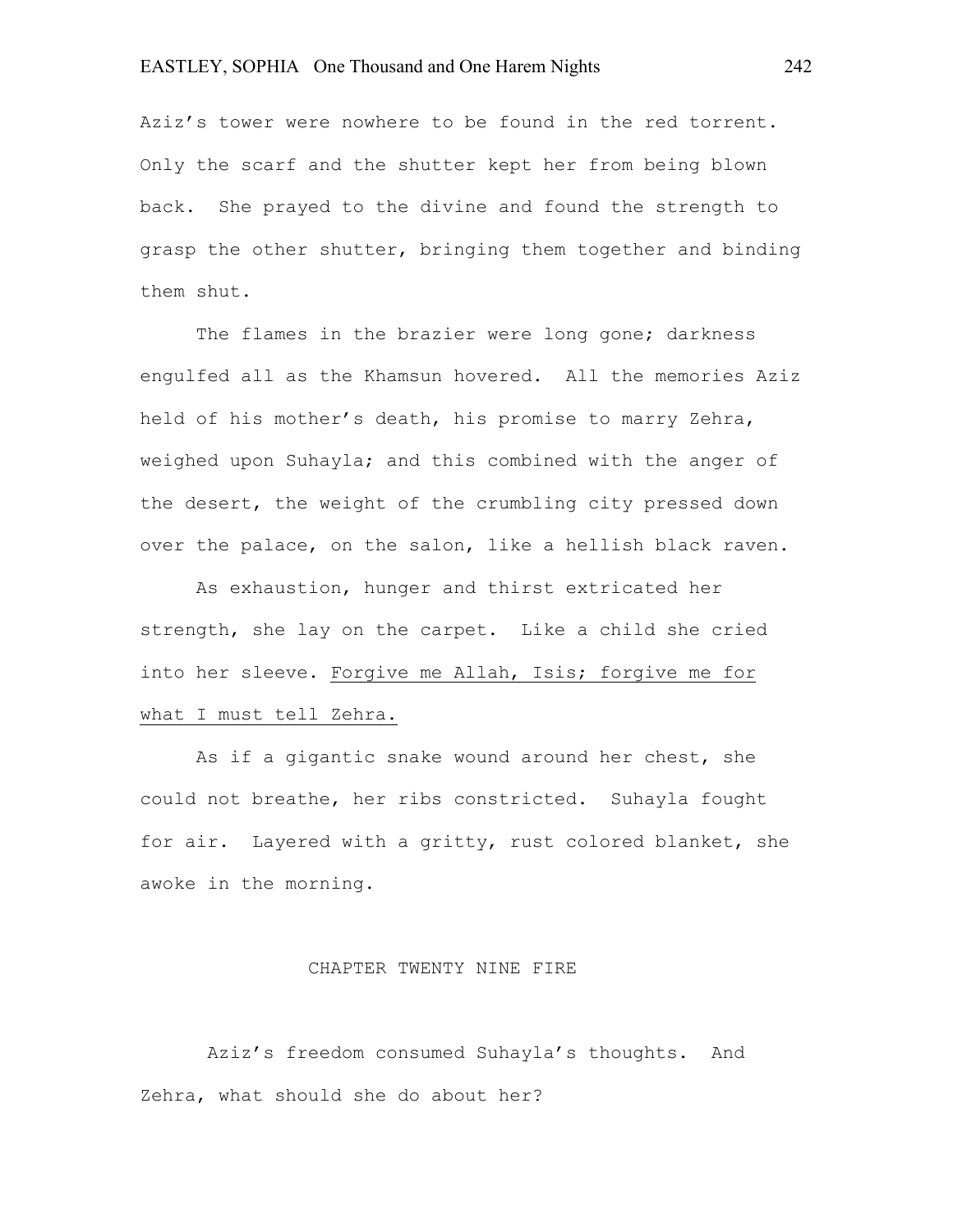"Salaam." Farir's voice interrupted Suhayla's meanderings.

She pulled back as if burned gasping and jumped up from a bench in the garden clutching her chador tight in her fist as if a sudden chill took hold. The moist air hung, pungent and earthy, scented of Cedar. Thin, slate clouds partially blocked the bone pale moon. "Salaam."

One half of his face was lit by the brazier's fiery glow from the entrance, the other half disappeared in the nestling night. The Prince stood gazing at her in the long, cool shadows, a grin upon his face, his nostrils flared slightly. "You are not hurt?"

"No. Scared, a scratch that is all." When she dared a glance at his eyes, she felt a shivery sort of sense and looked away to the palace, the light. She wanted to get away from him and walked toward the palace doors. A gust of breeze. "Did anyone. . .die?" She never wanted to see another dead body as long as she lived. The memory of her dead Ma, eyes staring, tongue peeking out unnaturally, twisted inside her.

"All survived except maybe a few chickens." He watched her with intensity. Debris from the storm, dried leaves rushed across the paths of pebbled sand. Desiccated seed heads on twiggy branches rattled and shook in the tiny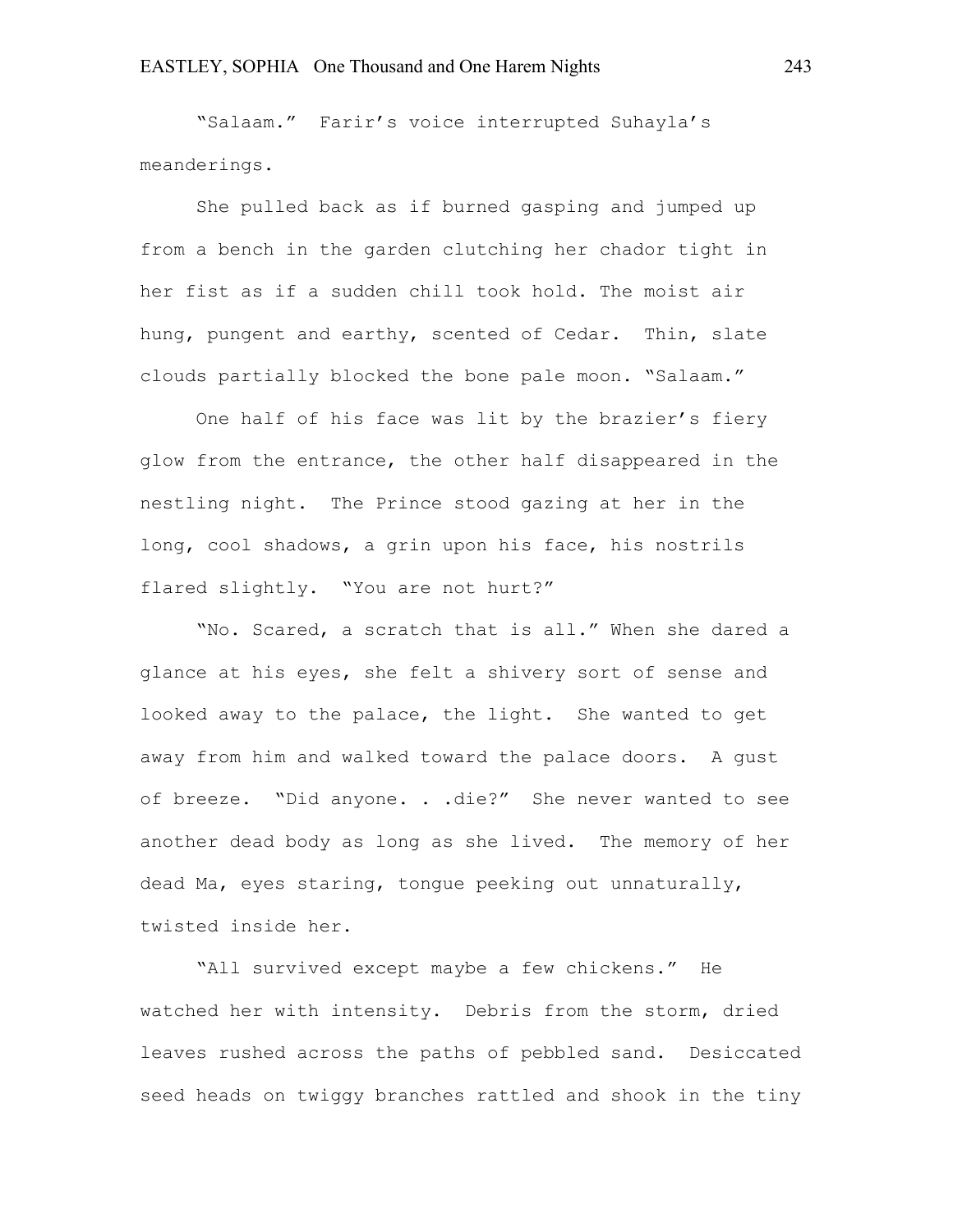dervishes of wind. Groups of trees on either side of the doors were lined with dark pockets.

"Studying with Shaykh Jalal is not simply duty to the princess," Prince said.

"No. Knowledge awakens one to the infinite powers of God."

"Come," Farir commanded. "I will give you a private tour of my alchemical chamber."

She hesitated, belly taut, searching for a proper refusal for a prince. She did not trust Farir, and what if Aziz saw her walking with the brother that ruined his life. "I, I—the princess is expecting me." She lied a little, a very little.

"She is with the Sultana taking tea. She does not need you."

"I dare not. It is improper."

"I am the royal prince, and may be the Sultan tomorrow. I decide what is proper."

She could not refuse. All of her being yelled in objection, fear and but held a slight chink of curiosity.

Through the maze of halls he led her to his chamber. "Had I known you have a desire for learning and study, I would have offered to bring you more often," he said.

"You did not ask if I wanted to see your study."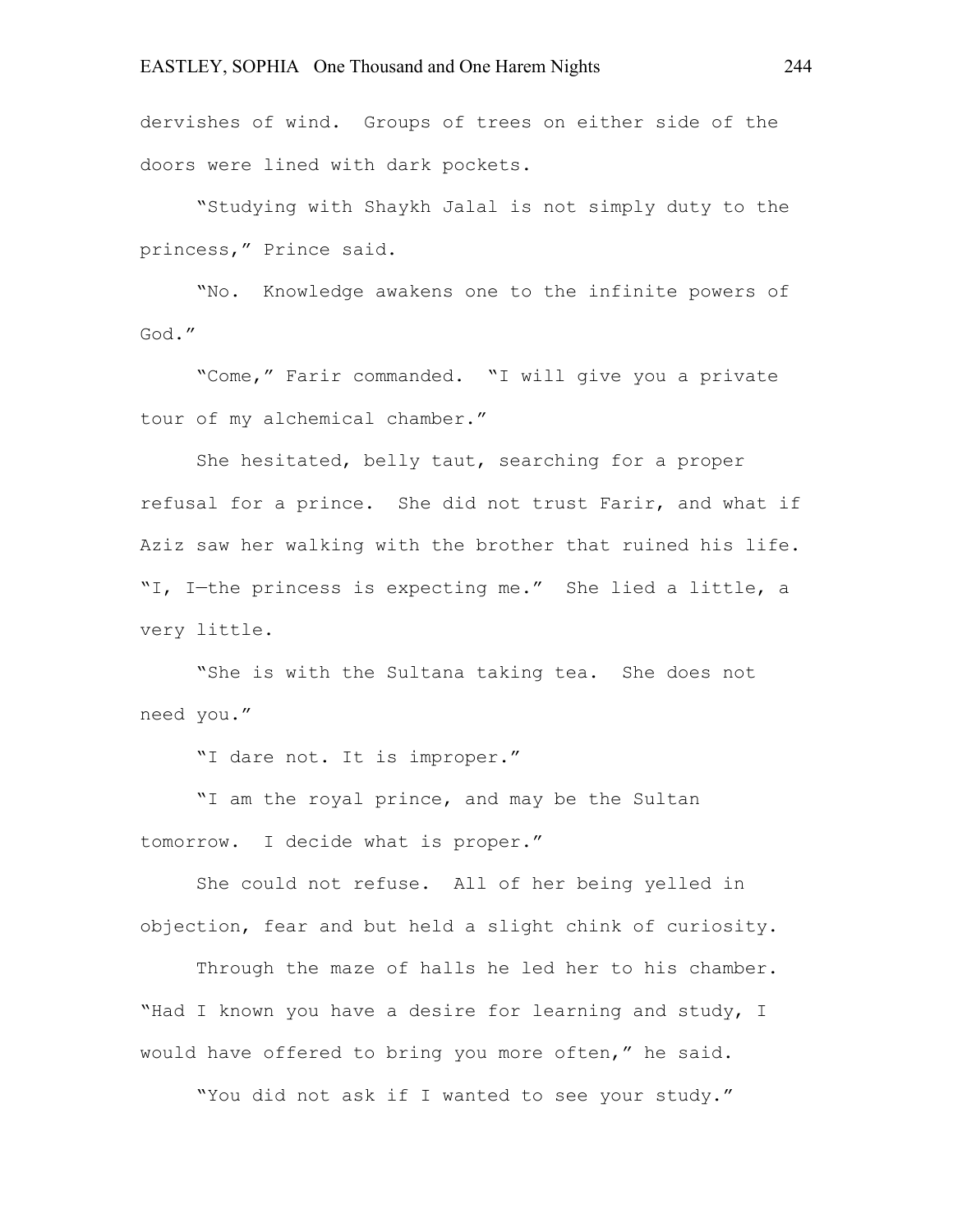He chuckled warmly.

"I own Byzantine texts and Greek. There is one manuscript, written in Arabic which still eludes me."

"What is it?"

"The Book of Causes. Have you any idea of its whereabouts?"

"No. I have not heard of such a text."

In the dark moon light poured in through the windows. The dark bindings of manuscripts appeared black, full of depth; the pale paper of scrolls formed circles of eclipsed moons on a shelf. Jars of many different sizes and shapes sat on tables and all threw strange and eerie shadows upon the walls and surfaces. The smell of smoke mingled with pungent and acrid odors. Suhayla could well imagine herself in a mausoleum. She hugged herself and shivered.

"There is nothing to be afraid of. I am here," he whispered. "You are my intelligent dove with velvet lashes." He waved a hand. "You are pure, not like the other woman in the harem; slithering vipers of deceit. You are unsullied by my--the dusty, decrepit Sultan." He put a hand out and she moved away. "I will light the powder for you. It is much more beautiful in the dark."

Suhayla watched which chest he kept the powder in. He scooped some out and brought over to the large, long sill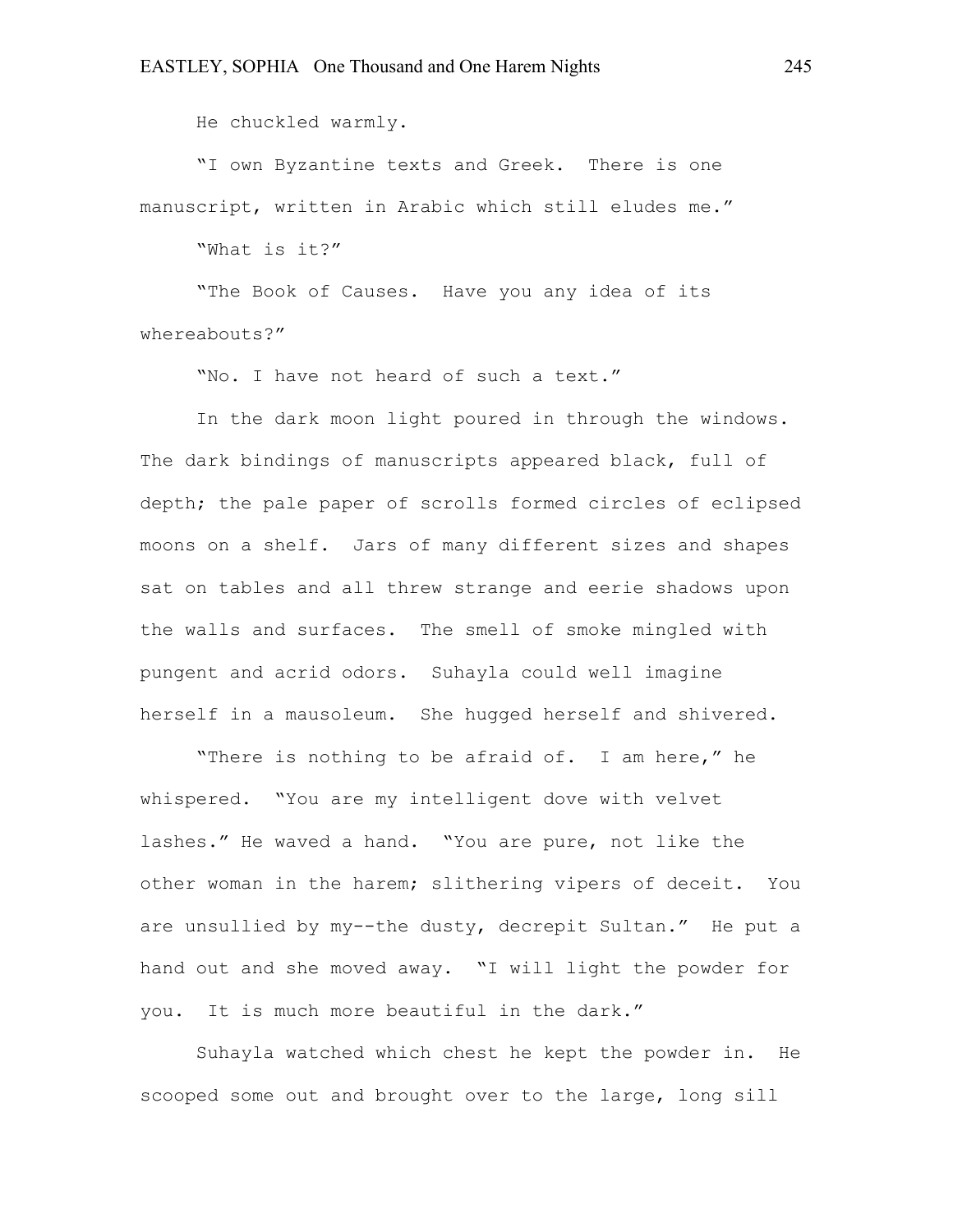of a window. He scraped rocks against each other. Embers flew. The powder sizzled and flared. Sparks rained upward and outward, colored fire lit up the chamber, the veined marble upon which it burned, and glowed over the garden. Across from them she saw the tower.

"Will it burn wood or paper?"

"Of course."

"Will it move stone or brick?" She asked with Aziz in mind.

"In large enough quantities." He stole behind her and whispered in her ear. "The love of fire; the fire of love."

The heat of his breath warmed her neck, her hairs bristled with alarm. He grasped her shoulder as she attempted to move away. "Stay." His fingers closed into a vice.

In her mind's eye images arose: a startling conflagration of explosions, fiery arms shot up and around her, flames lapped at walls. The din of Farir's hideous laughter resounded as the earth shifted and shuddered under her feet. Torrents of fire consumed the entire world.

With horror Suhayla attempted to twist from his clutch, to run away from him.

"I give you hospitality, teach you about alchemy and why do you turn away?"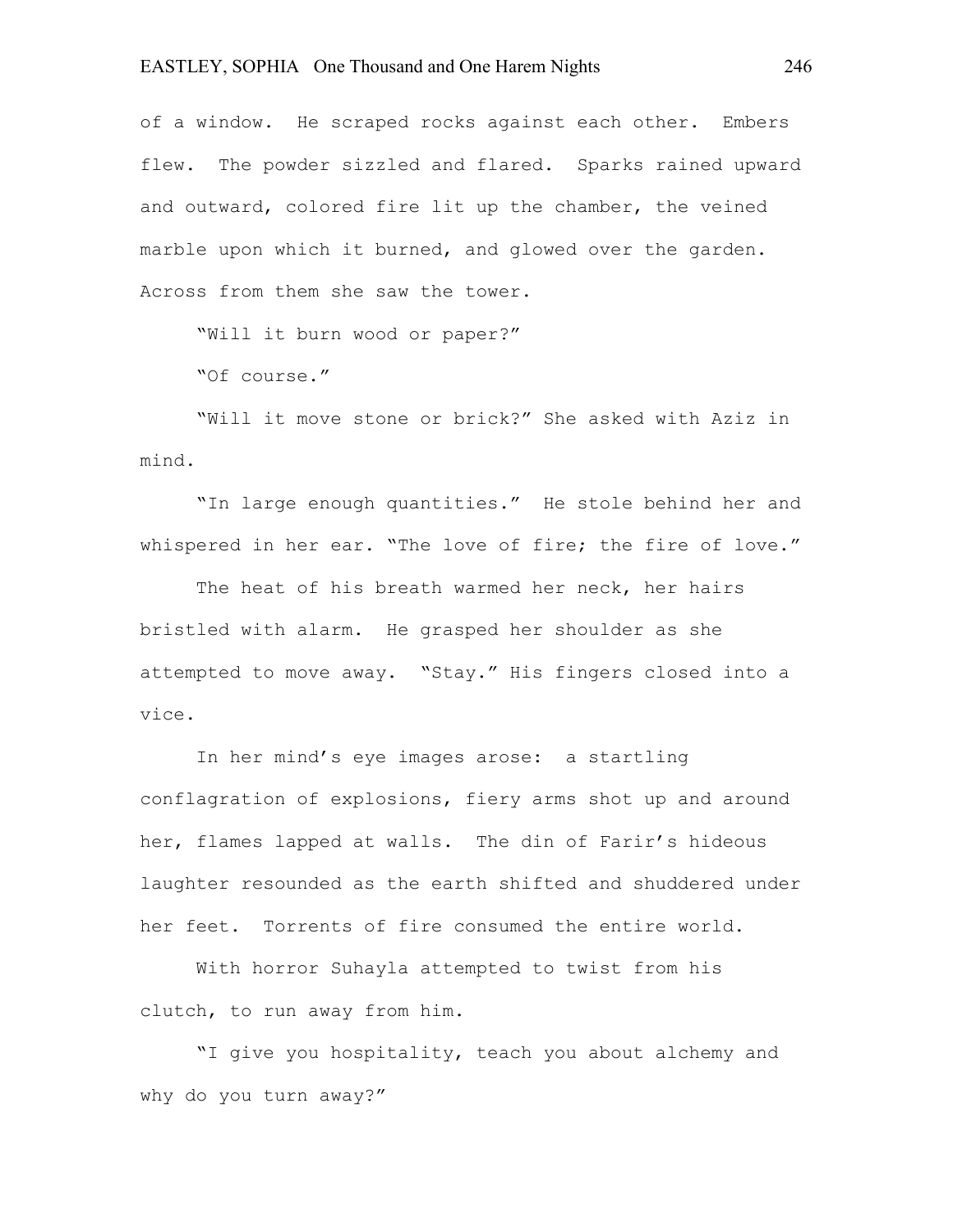The fire died upon the sill and acrid smoke filled the room. Tears pressed against her eyes. She pushed them back; she would not give him the satisfaction of crying. "Let me go, let me go!" She grimaced as she looked up to him. "Please Prince Farir; it is the princess I think of."

"Why do you feel compelled to think of her? I do not." His eyes flashed. "You forget, I have the only key." He grinned mischievously dangling the thick brass piece.

Lead sunk to her belly and her thoughts raced as how to best free herself from this python's coil which he wove about her. "The princess would wish to be here and learn about alchemy also."

"The princess does not give a damn about knowledge. Her head is concerned only with servants and the wedding." His face relaxed and his voice gentled. "She has not the head, my little gazelle, as you do. She descends from a puppet king, not mystics." He walked closer to her; she had the door to her back. He reached a hand toward her chin, she sidled away.

Her lips trembled. "How do you know where I came from and who my parents were?"

"As the heir apparent, Sultan tomorrow, I make sure to be kept abreast of all." He gave a nonchalant shrug.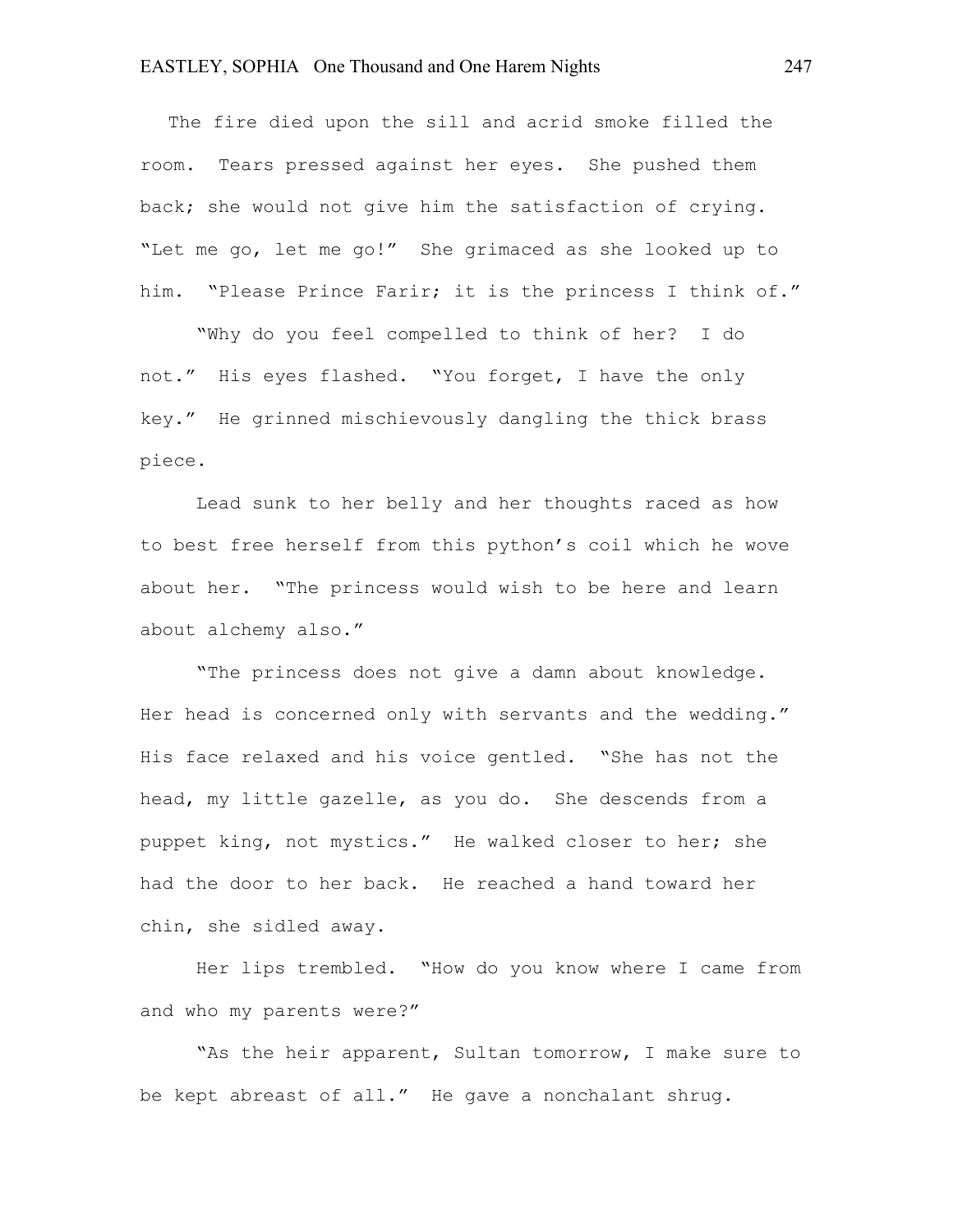"Come, give me a smile and I will return you to the harem."

Relieved, she capitulated shyly, not meeting his eyes which she sensed searched for hers. He did not touch her again, kept his word and walked her back to the harem.

"Said Agha," Farir said to the Chief Eunuch, a towering aubergine of muscle and bone.

With a cold expression, the sentry swept his hand in the gesture of obeisance, to his chest, lips and forehead. He pulled the heavy door open. About his massive girth, a tight vermillion sash held a gleaming scimitar at a rakish angle. Beady, quick eyes, observed: as Suhayla entered; watched all comings and goings, actions, the women gathered in the expansive room beyond the arched door. She wondered what Iqbal saw in the towering Ethiopian who seemed to despise them.

 "Good bye for now," Farir said. His deep voice echoed in the marbled hall. Suhayla nodded, and as she entered the harem Farir mumbled something to the giant guard.

The heavy cedar door, studded with bronze points, and hinges twice the width of her hand, thudded close.

Hazy, winding drifts of smoke, smelling of Turkish tobacco and cloves, filled the air. Husniya lay upon her side, stretched out on a divan, smoked from a pipe. Other women greeted Suhayla with many salaams as she lowered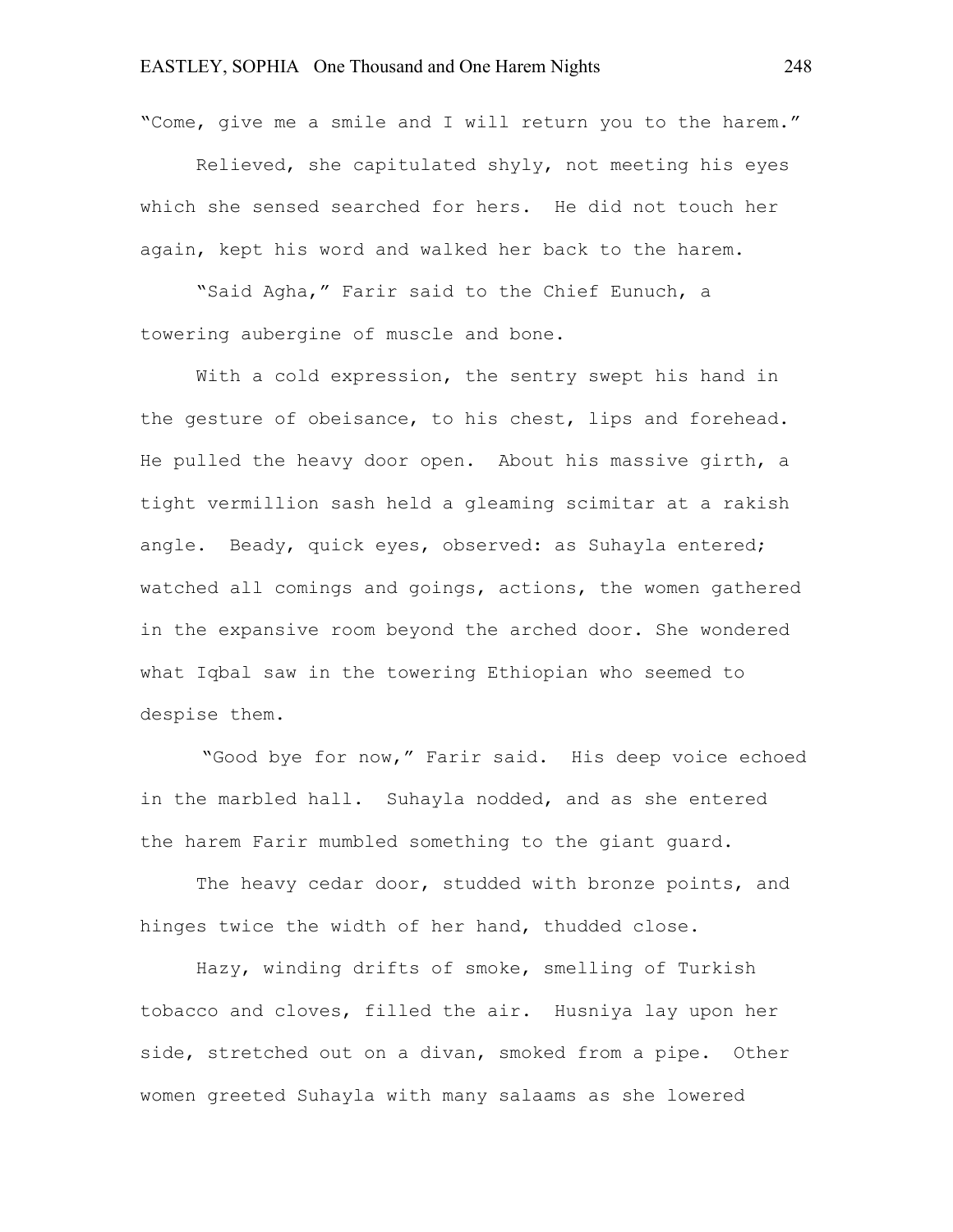herself on cushions.

"Has the princess called for me?"

"No. Sister, you need some tea," Husniya said. Her narrow eyes scanned Suhayla up and down.

"Yes, thank you." Farir's obsession and the need to see Aziz again weighed upon her mind. The danger, the tension with being with Farir twisted around inside her.

Husniya set her hookah down. She waved a languid hand to her servant nearby. The shy girl poured from the bronze pot. Suhayla leaned over and picked up a cup.

"My thoughts are distracted," Husniya said. "A piece of melon or lime?"

Suhayla shook her head.

"Zehra?" Husniya gazed at another woman close by, who also declined. In a silk embroidered coat of saffron, Husniya lay back upon the divan and closed her eyes.

"You are lucky the Prince shows such favor with you," Zehra said. "Some women would hate a beauty such as you, only a handmaid, to have such affection from the prince."

"The last time I had studied with Shaykh Jalal, he told me, 'Anything that can be woven may be unthreaded and torn apart,'" Suhayla said. "The Shaykh also told me a quote from the famous Sufi, Bayazid. 'Those who stab at a person are stabbing themselves.'" Suhayla attempted to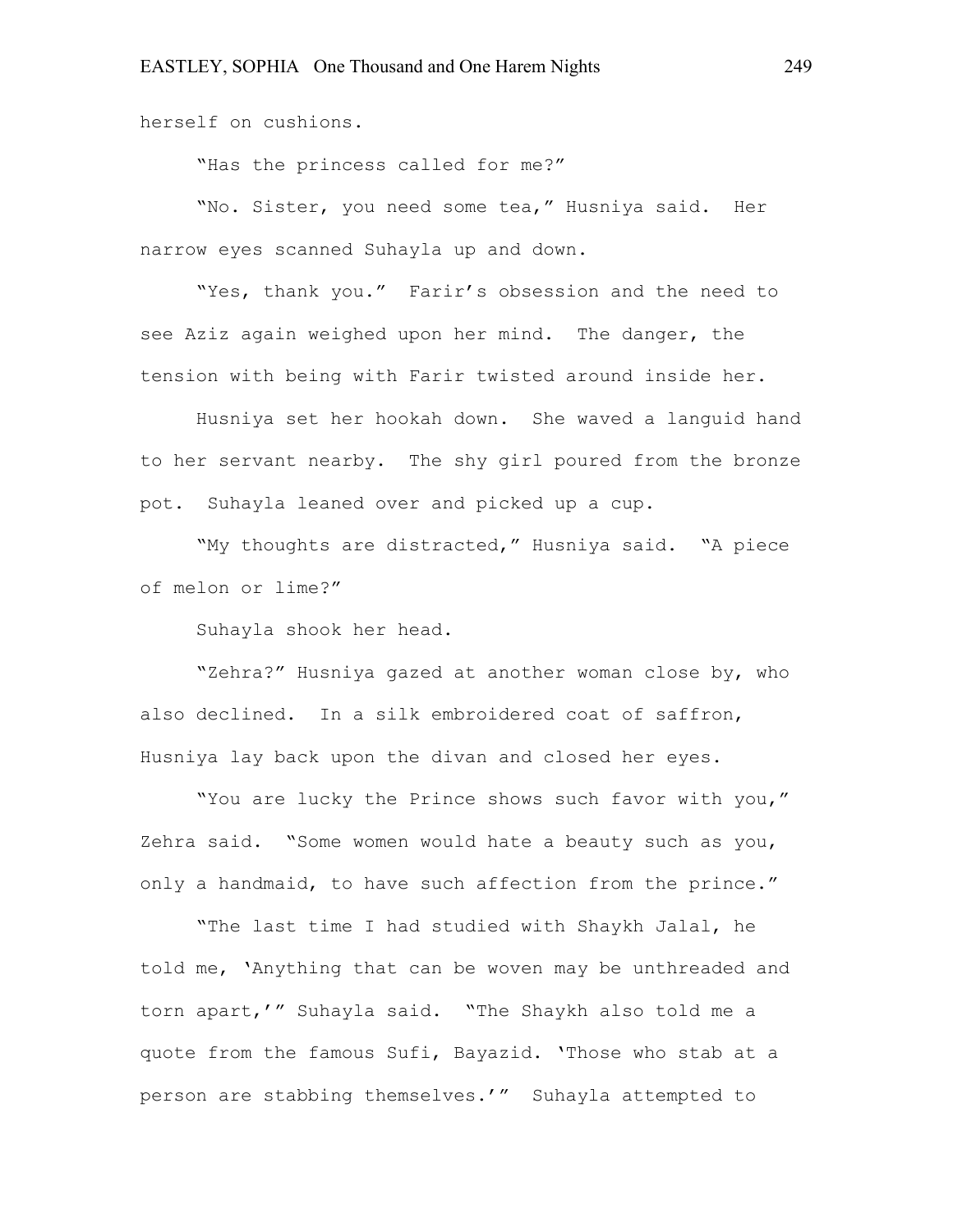rein in her jealousy, and hid it behind smiles and an expression of ease. All the while she thought of the excitable powder and attaining some for Aziz, and what the vision of the exploding powder meant for her future. . . for Farir's.

Husniya lifted herself onto one elbow and gazed at Suhayla. "One word of advice, sister. Be careful, when those of lower rise too high, too fast, certain powers be threatened. Downfall painful. I would hate to have anything befall you."

"Thank you sister," Suhayla said. But she was uncertain of Husniya's intentions to help or to scare.

As Suhayla finished her tea, she noticed Zehra fingering a ring. "What a beautiful gem."

"When I was a little girl. A gift by the late Sultana, Yasmina—a token of a promise."

"I was about to tell you—Ah, well, it is not important." Suhayla rose and walked away from the women and toward the door to the garden.

Zehra followed. "What, what? Tell me what?"

"I have a secret." Suhayla wrinkled up her nose. "If I touch people, I can sometimes see their future. Such as who they will marry. But, you must not tell anyone."

"Really? Could you tell me my future? I know who I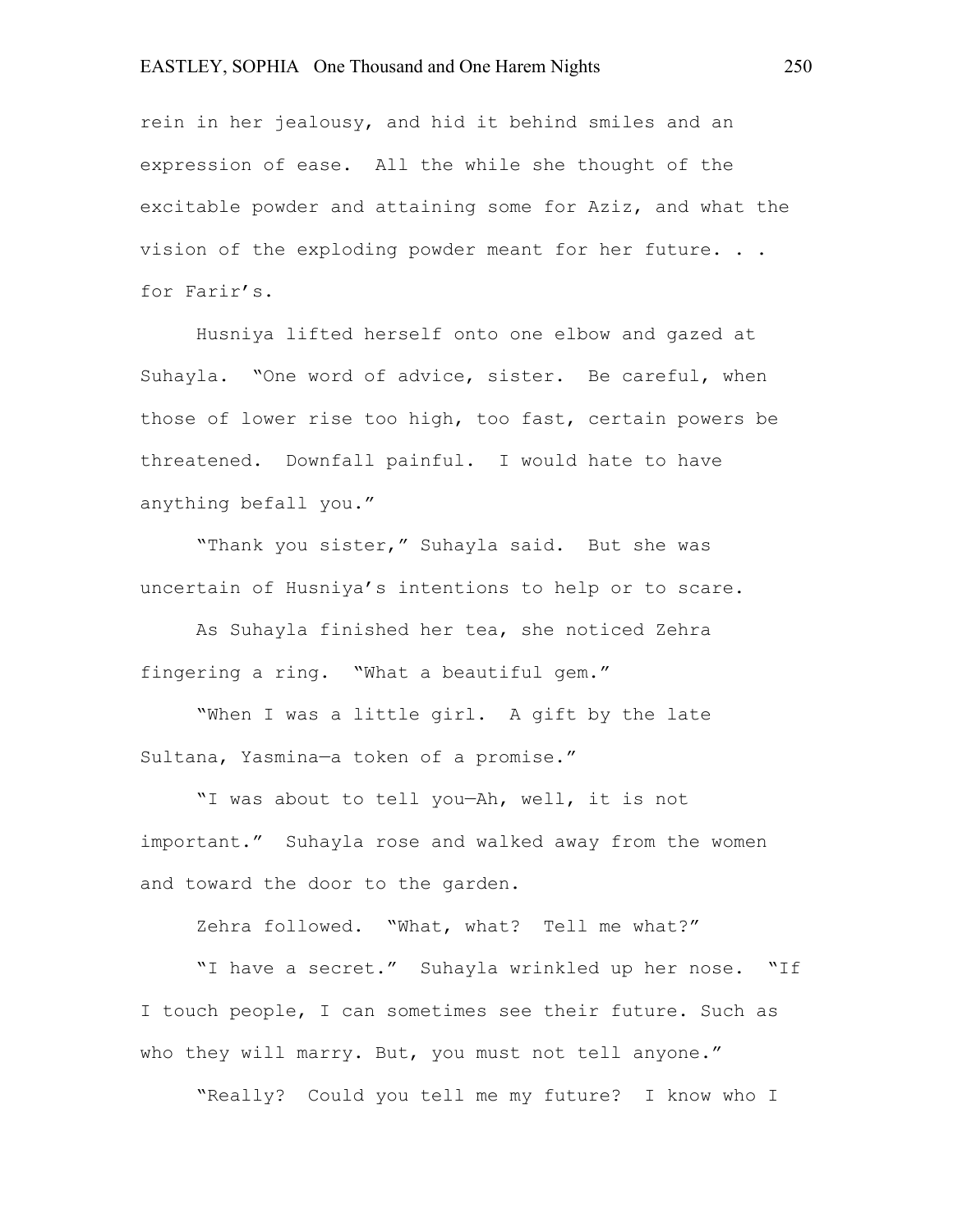will marry. If. . ." Zehra looked away. "It probably does not matter. Who knows how long he will live once Farir takes the throne."

"It must be a secret."

"Yes, yes."

Suhayla found a stone bench in a pool of pale light. Insects chirped around them. "Come, sit." She patted the stone next to her. "The Moon, the feminine orb, will tell us secrets." She reached out to Zehra who paused before sitting.

Zehra wrinkled up her nose and squinted. "Don't talk. Give me your hand," said Suhayla.

Slow, her hand hovered between them. Zehra sighed and placed it in Suhayla's palm.

Suhayla did not move for a moment. She breathed and relaxed her mind. The same image she had seen before floated into her head. Zehra, dressed and veiled in bridal vestments, stood at the front of a mosque. But she could not recognize the groom beside her. He reminded her of Aziz. He had his back to her, his body, lean, lithe and wiry; a long black mane of hair. She had to make sure Aziz never married her. Suhayla breathed and exhaled. She opened her eyes. "I am reluctant to tell you."

"Why? Is it awful? Oh then I must know, I must.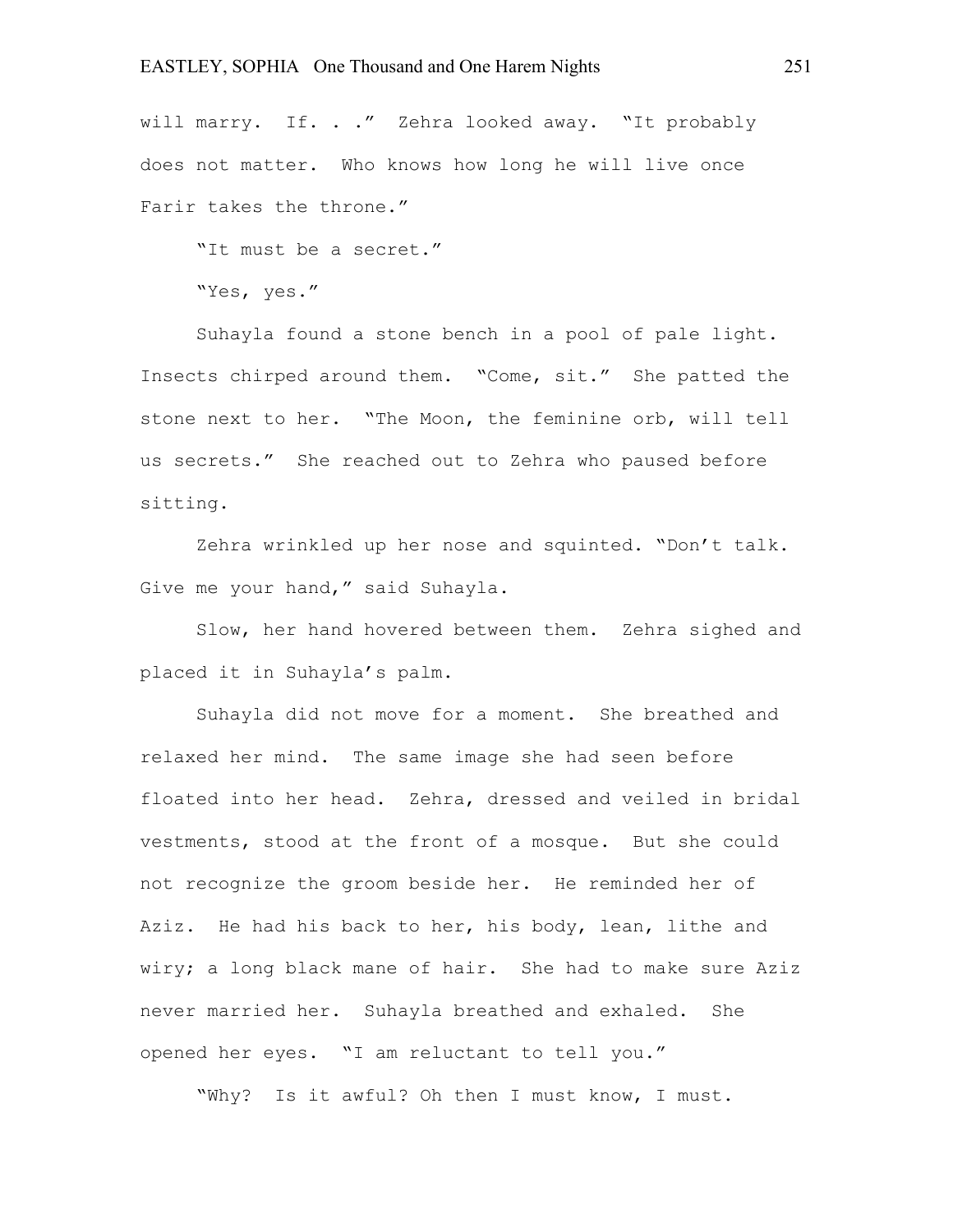Otherwise how will I avoid it?"

"I don't think you will like what I saw," Suhayla said.

Zehra pleaded in a raised voice.

"Sh. . . I will tell you."

"Yes, please, no matter what you saw."

Suhayla gazed at Zehra's dark eyes amid a dusky face. "Your husband will murder you."

Zehra's glow faded and her eyes rimmed with tears.

"I did not want to tell you, you insisted." Oh Isis, oh God forgive me.

"But, are you sure?" Her lips trembled. "Is it really the future?"

"Only Allah knows." Suhayla shrugged.

# CHAPTER THIRTY

In a silence saturated with the scent of earthy musk, Fatima shifted on her divan. Her large aubergine forehead and the sculpted planes of her jaw, high cheek bones all topped a slender stalk of a neck. Blazing onyx eyes were as steady as the orbits of the sphinx.

Suhayla waited, and kept a watchful eye on the beaded curtain that shimmered over the threshold to Fatima's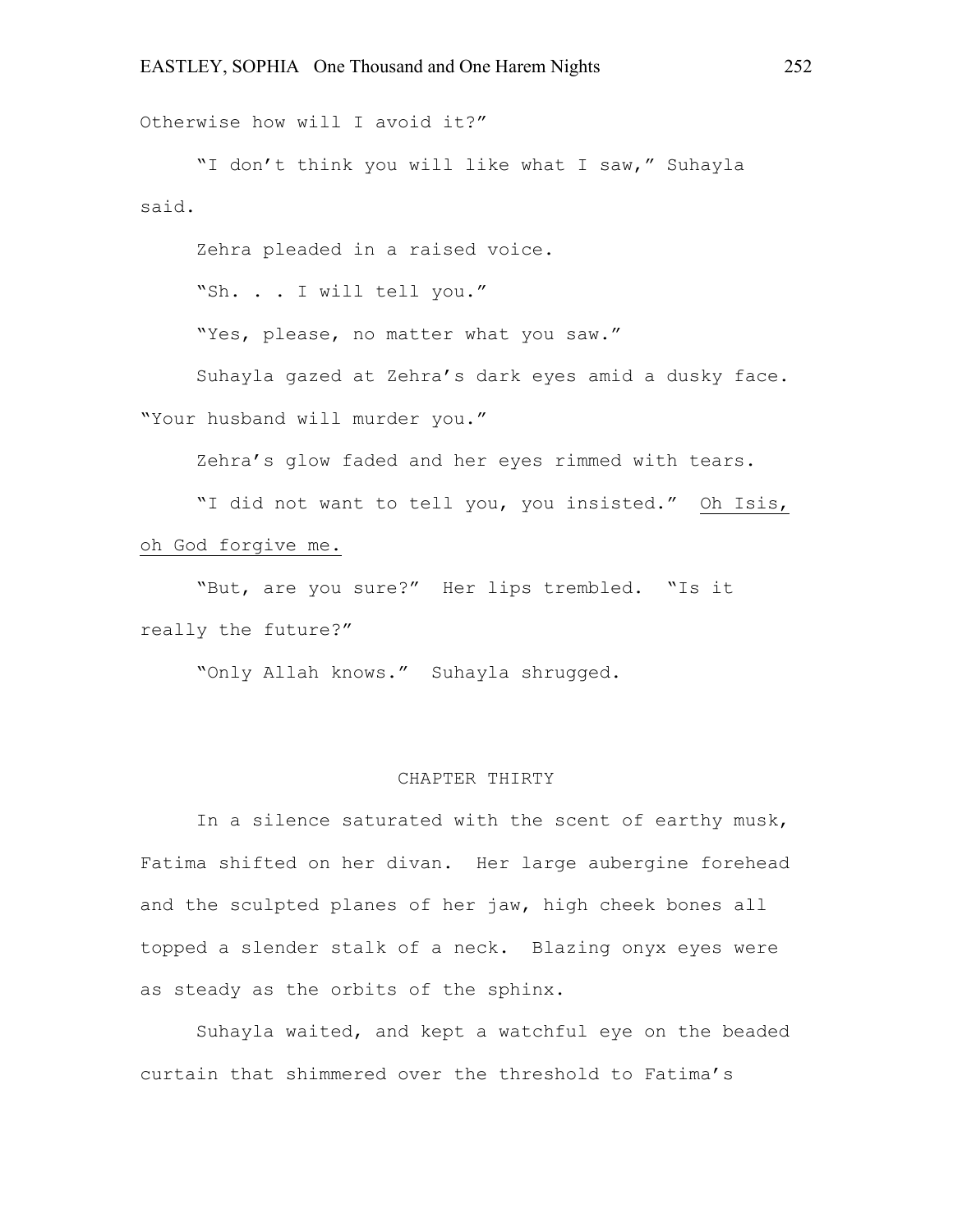private chambers in case anyone listened outside. On the mahogany table burned a single lamp.

"Ah, Bibi, there you are." After finishing her tea, Suhayla joined Fatima in her private salon and a black cat sauntered up, meowing. He paused and gazed at her, sniffing. "Bibi, this is Suhayla, Suhayla, Bibi." Her elegant, tinted fingers streaked over Bibi's sleek, shiny coat blacker than pitch. "Mmmmm."

"I don't know what Aziz will do when the Sultan goes to Allah." Suhayla became aware of a growing sense of discomfort, a catch in her chest when she thought of his future, their future.

"Inshallah, it will not be a catastrophe. Oh, if only I could help him, I would." Fatima's eyes widened.

"You know about Zehra?" Suhayla said.

"No, but reality is not always what it seems. Right Bibi?" She smiled down at the feline of midnight fur and stark lemon yellow eyes.

"You believe in djinn and such?"

"Our world is but one, there are countless others." She pointed up to the heavens. "Like the stars above."

"How do you know?"

"I sense them, here." A deep mahogany finger tip pointed to her heart.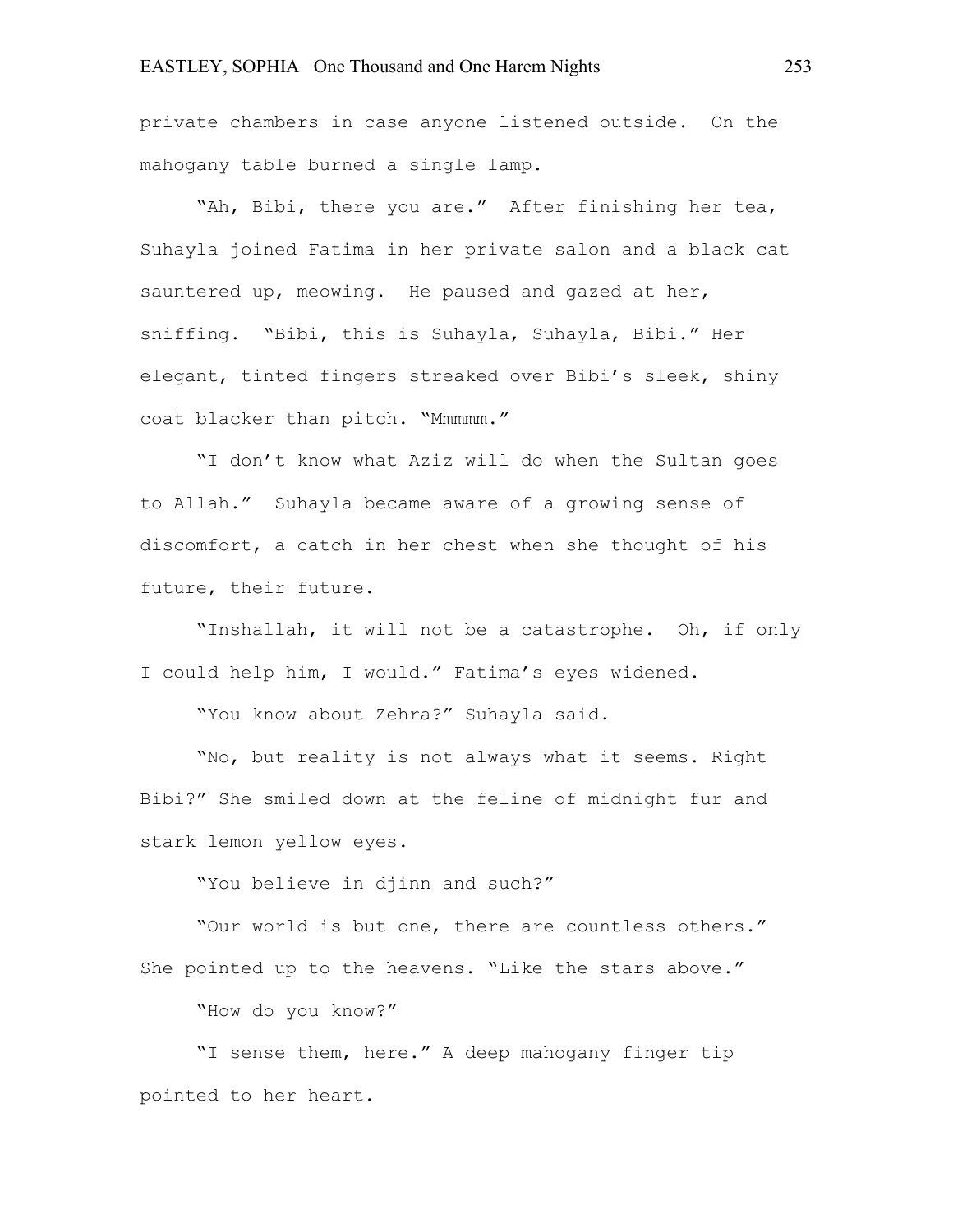"Sometimes I see shadows of other worlds, events. . . They are like dreams yet I am awake. Sometimes I am carried by a bird to the great lion of stone that crouches in the desert." Suhayla gazed at Fatima.

A slight smile spread upon her companion's lips. "The old world that existed before this one," Fatima said. Bibi lay before her, stretched out revealing a tummy of milky fur. He purred a loud rhythm. "The djinn are the Gods and Goddesses of the past. At times, they fly down from the heavens and walk and act among us."

"But, Aziz--"

"Justice has not served him," Fatima said.

"There is still time, but not much. When Farir is Sultan--" Suhayla looked down to the little fire of the lamp.

The worm of the wick lay in the cupped amber pool of oil Fatima focused on the dim flame. "Oduda," Fatima said. She whispered to herself the name of the ancient mother goddess of her homeland. "I have repeated her name to myself each morning and night so I would not forget. We have to work at not forgetting. Oduda, the ebony-skinned creatrix; the embodiment of earth in all her strength and wisdom: lava, caves, bedrock, mountains, soil, trees, water, birds, insects, serpents, mammals (including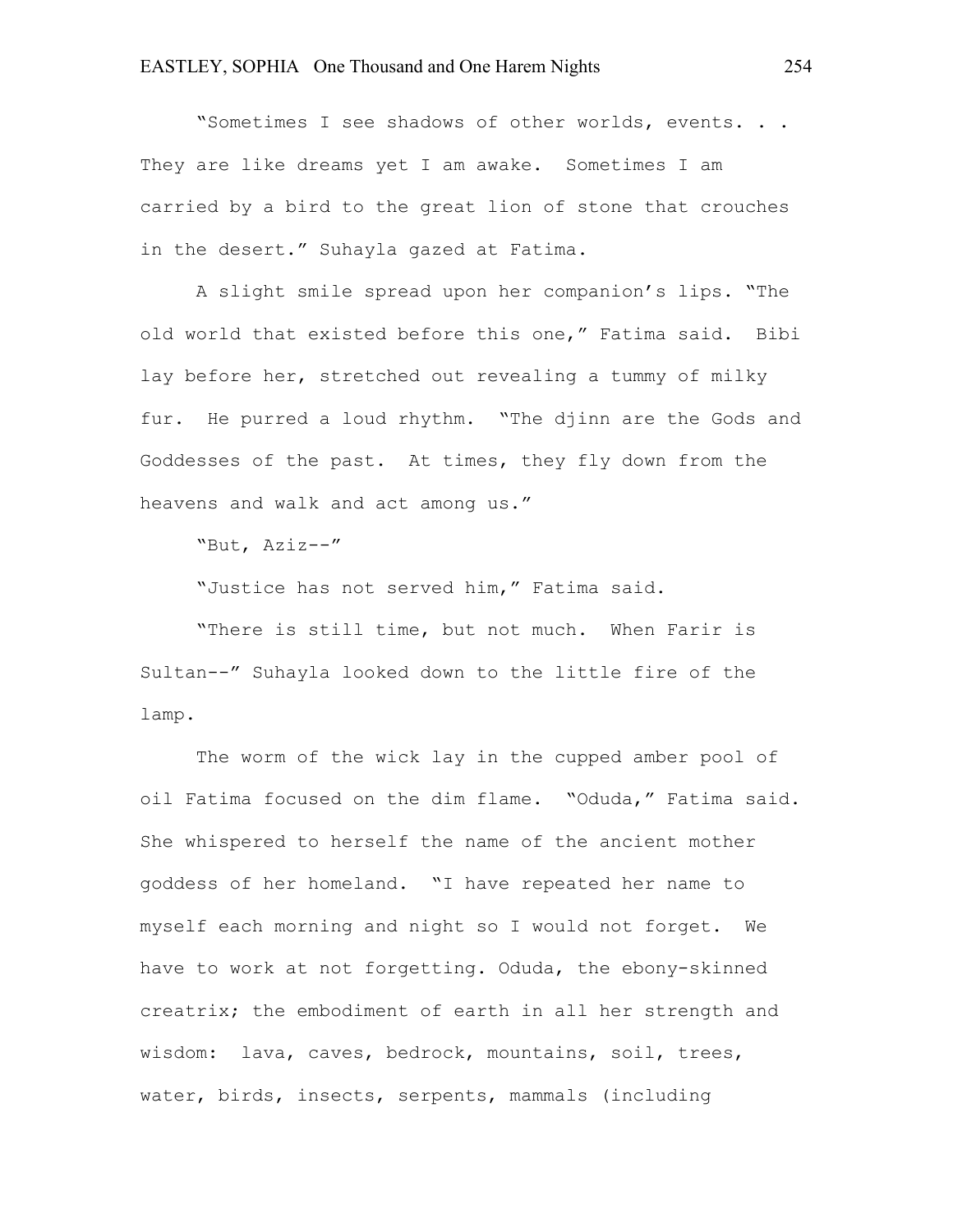# EASTLEY, SOPHIA One Thousand and One Harem Nights 255

humans). To Oduda, humans were her greatest creation, the most complex. Like herself, humans were made of earth and stars, yet sometimes they forgot their place in the harmony of the world. In such instances Oduda would withdraw her powers of life, of plenty until the humans remembered her and called to her again."

In Fatima's mind's eye: images of blackness wavered, a massive bed of rock, smooth as glass, had been spewed up from the center of the earth; from the heart of Oduda. In the ancient volcanic basalt the outline of Oduda's feline form took shape in grooved lines that deepened. Substance rounded up into relief, as if life had been breathed into the onyx rock. The paws, legs, and belly of a great cat, a panther, became more distinct; as did the curve of the jaw, the inset eyes, and the graceful round of the nose. In one heart beat the belly of the beast enlarged with breath and lowered in exhalation. The legs and paws stirred, as if waking from a long slumber, and stretched, struggled to raise its body, to separate from the coal-black rock.

Suhayla's gaze met Fatima's.

"I may have lost a daughter, my heart will ever ache for her, yet in you--" Fatima collected herself. Her eyes watered. "I see hope for change in the palace, in the kingdom. This foreign world has swallowed me. Only my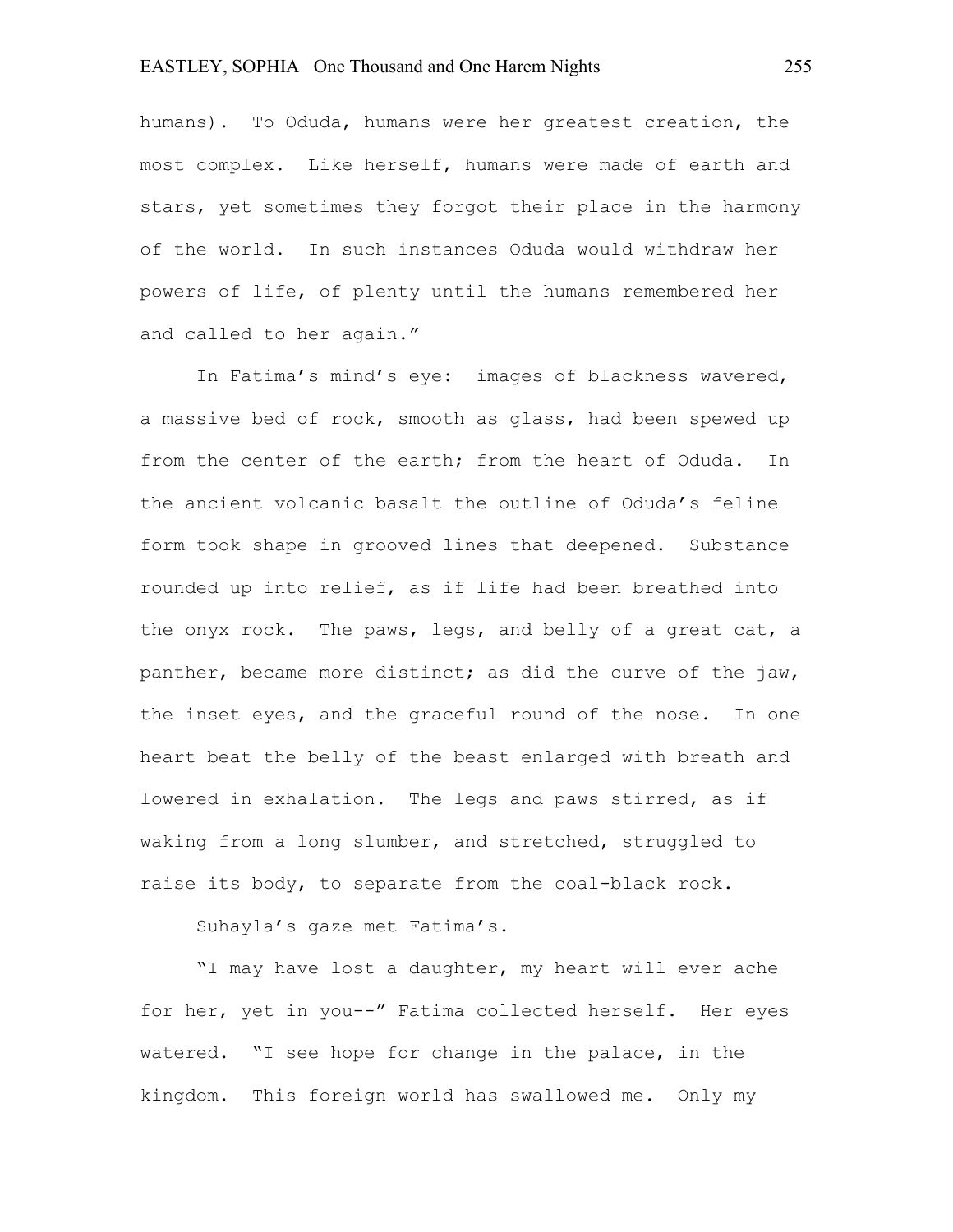faith, my ability to vision and dream Odudu, has kept me alive. She stopped me from drinking poison."

 $"T--"$ 

A hand halted her. Fatima continued, "When I first saw you, I saw a light, a glow around your body. The light also shimmered in your green eyes, like a cat's, and still does. I knew then you are the one that Odudu has been promising me."

"But why then was I not made a man?" Suhayla asked. "So I could be more effective?"

"Love from a feminine heart can be more powerful than physical-brute force, and thus result in change. We share our bodies, our breasts' milk, our love. . .We embody divine grace. Once in my homeland there were two warriors. They fought; they began fighting as children with wooden sticks. They wished to determine which of them was the best warrior, the strongest and most skillful. "When the two were initiated into manhood they each took up a spear and bow to see who among them was the best hunter. When one of the men brought home four antelope, five storks, and four wild goats so did the other. This went on for some time. The people in their villages, when they went to hunt found the grass lands empty: the trees were bare of birds, the wild goats few and weak, and antelope scarce. The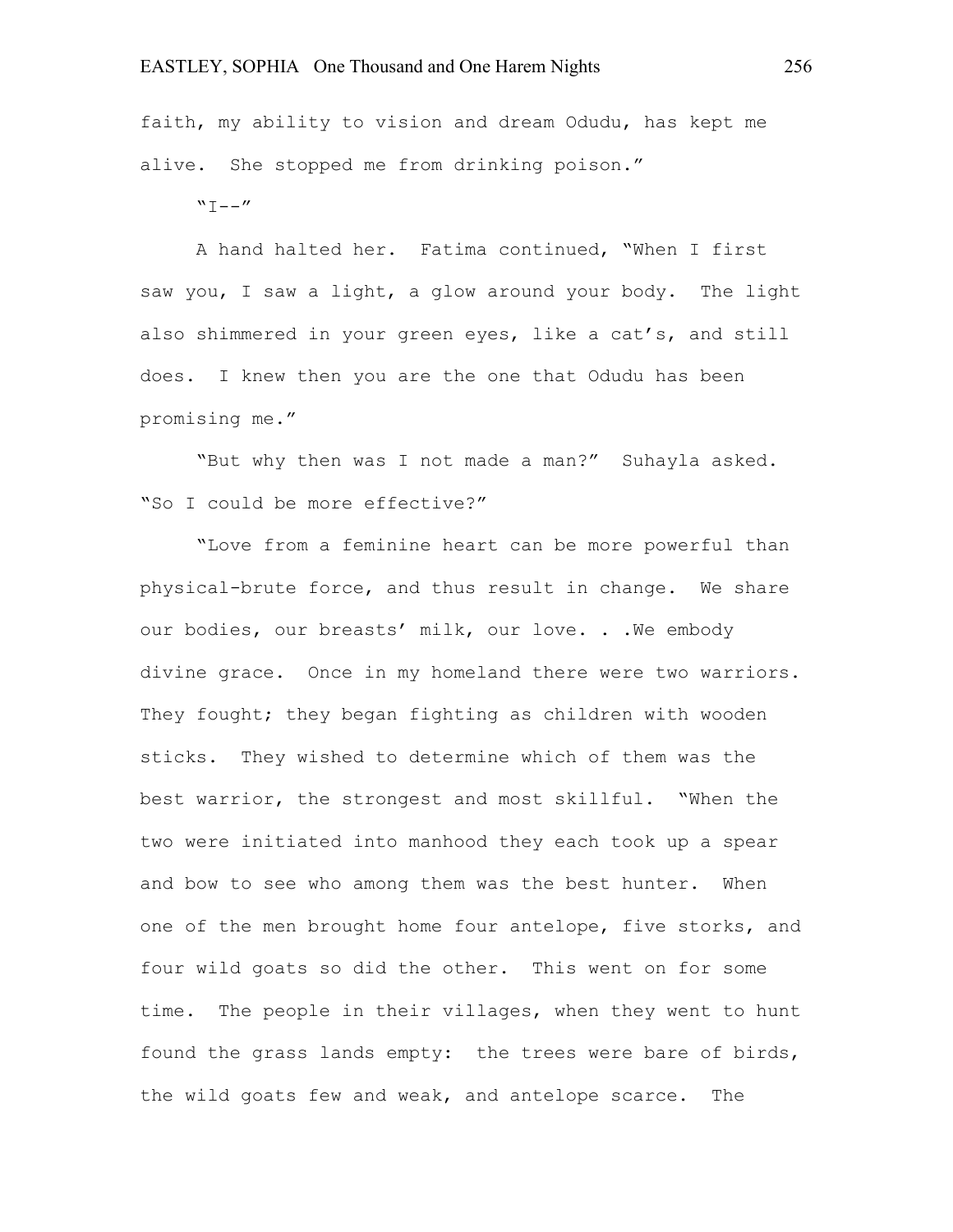# EASTLEY, SOPHIA One Thousand and One Harem Nights 257

tribal elders called the people of the surrounding villages together and gathered for discussion. The men, the fathers and husbands and newly initiated complained. "There is no game left, the two men are killing everything, and they must stop.

"By now the two young hunters neared legendary status. People murmured in the villages, "Perhaps they are half god.

"The Great Mother, Kanunga-nunga, also called Oduda, after the village of Ado, heard the grumblings of the villagers. She knew the two men, better than most because she had birthed them in secret, far away from all the other gods and goddesses.

"One day, Kanunga-nunga had been walking in the grasslands in a spring evening. The birds' songs thrilled her; the breeze from the East was cool and moist. The grass and trees were vibrant and verdant and lush after all the rains. Above streaks of magenta and ochre accompanied the fiery orb, a giant, magnificent yolk as it slid beneath the ledge at the end of the plains. Kanunga-nunga breathed in the scent of the surging grass, and the sprouting trees and the heady sweet air of flowers. Bees hummed. When she walked, the grass caressed her calves and feet, the breeze her breasts, belly, arms and face.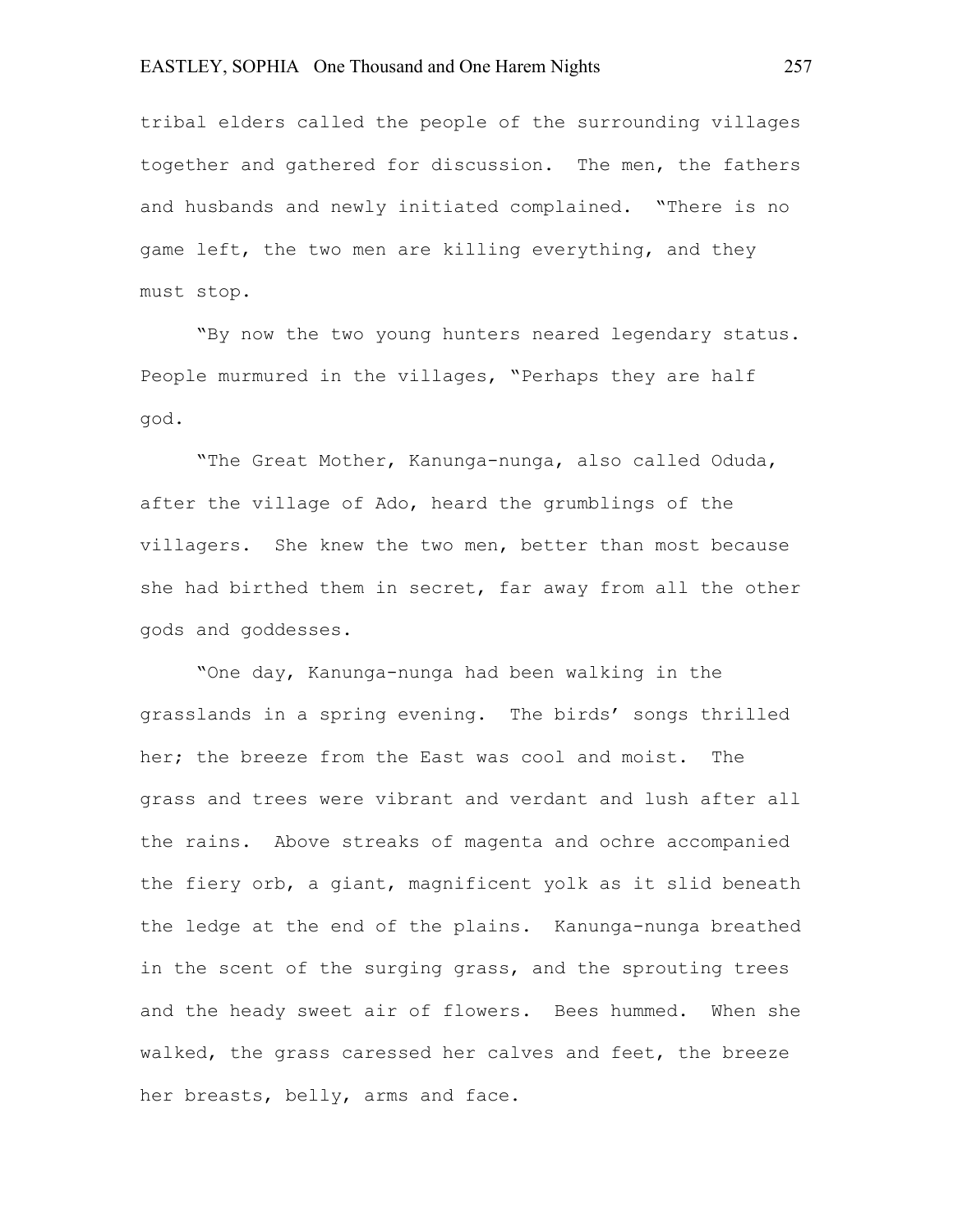"Kanunga-nunga came upon a young man, who with a graceful touch loosened an arrow that with one thunk brought down an antelope in the blink of an eye. "What are you doing here?" She had never seen humans in this area before.

"I am on my walk about. To become a man I must prove I have the skills to survive on my own." He smiled gazing at her in all her glory: ample breasts, great pendulous melons; olive-hued skin; smooth, ample curves of her hips and thighs, the beauty of her sex. He delighted in the light that shimmered all around her body and in her eyes.

"She marveled at his deftness with the bow, his sculpted limbs and gentle, thoughtful eyes. As the moon sailed in its silent journey across the velvety firmament, Kanunga-nunga lay with him. She embraced him, straddling him with her long ebony legs, and many arms. (If you had seen this couple from afar you would have said there were too many legs and arms between them.) They kissed and sucked and caressed and loved. Her nectar mixed with his salty pollen. Night birds sang in nearby trees, songs of another world where death does not exist, where the light of the moon and stars is eternal. At this precise moment Kanunga-nunga conceived. And because she had the power of the earth, being the 'Great Mother' she bid the life in her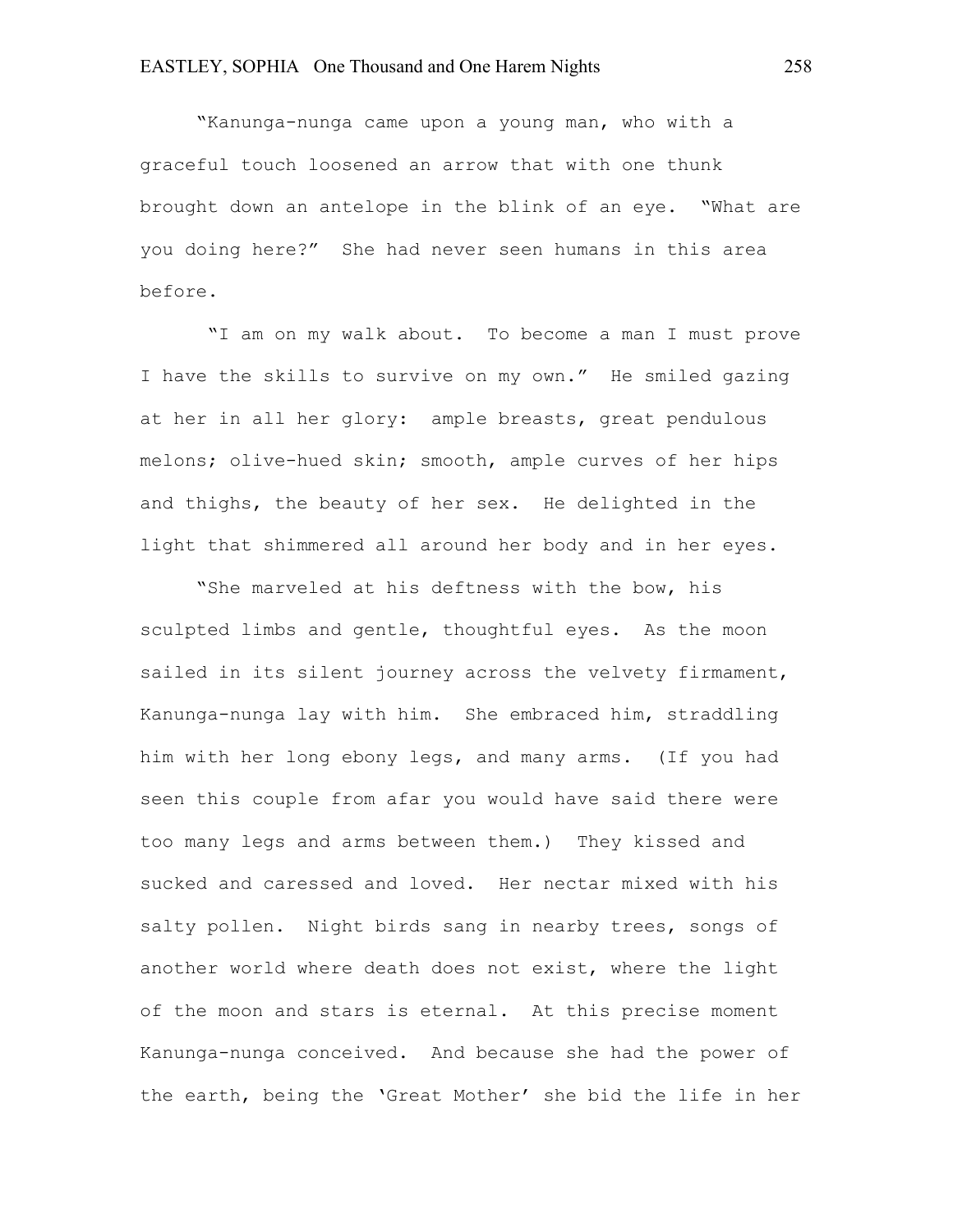belly to split into two. This made her so happy that tears flowed up from inside her and created a huge pool that had never been there before.

"Kanunga-nunga kissed the man who fathered her child, and returned to her home before the dawn light emerged. As the two babies grew in her belly she sang to them of the graceful gazelles, the swiftness of the Cheetahs, the dances of the cranes. When the twins were born Kanunganunga taught them how to speak the languages of the animals: understand the call of the hawks, the roars of the lions and cheetahs, the howl of the hyenas, the cleverness of the baboons. She taught them all about the plants for food as well as herbs for healing wounds and sickness. "The heavens above are like a great pool held up by magic and reflect the movements in the earth, in my own heart, as well as the seasons. Pictures are created by the scattered clusters of stars: my own image glitters there; your father, the hunter; the bull, the lion, the dog star that calls up the surging water from the south in the Blue river; and the orbs that each travel on their own paths. "You will never lose your way."

"Kanunga-nunga, older in years, called the two men to her hut of branches and hides. Fiery mud churned and bubbled around her as she sat on a pile of blankets in the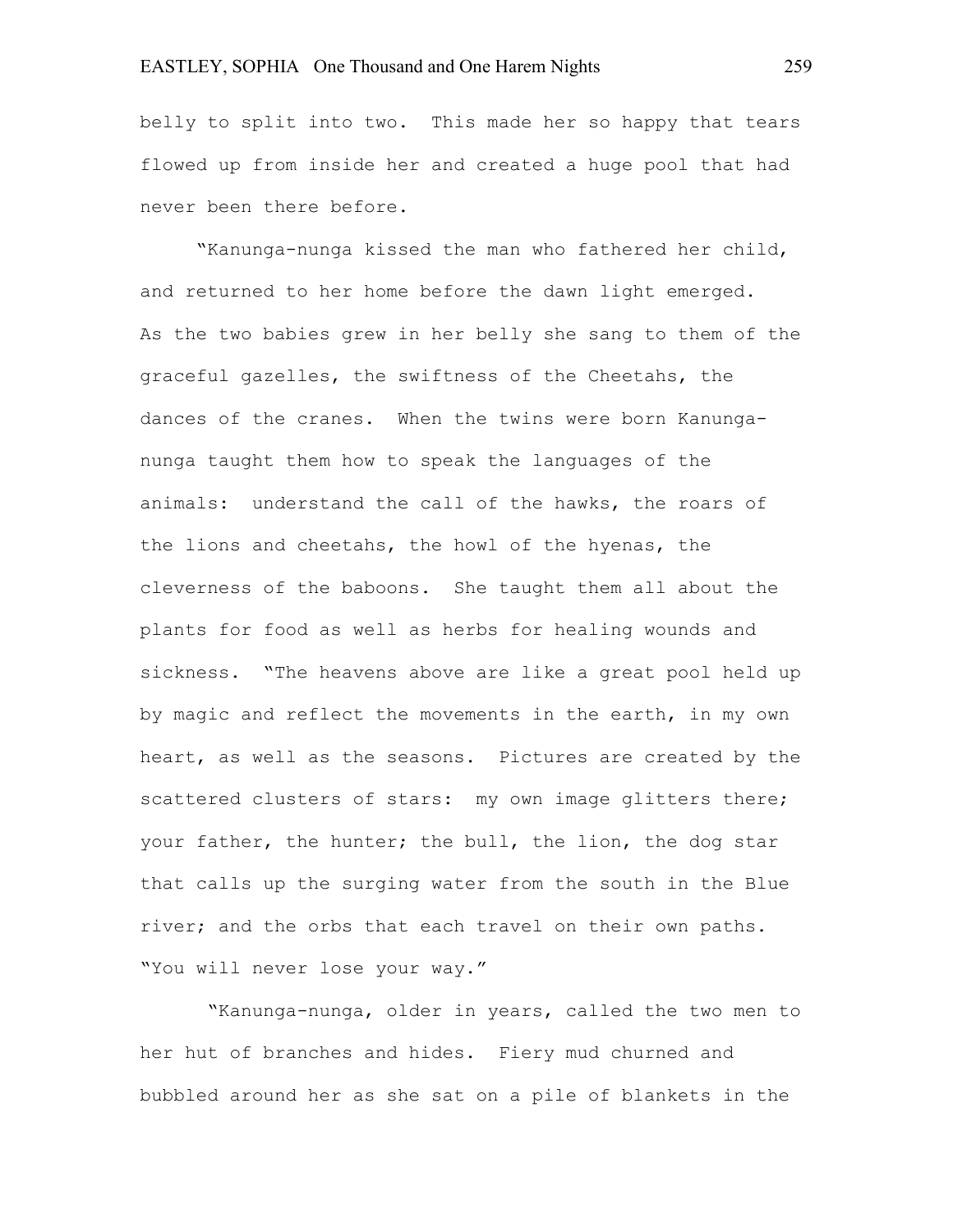# EASTLEY, SOPHIA One Thousand and One Harem Nights 260

middle of her hut. A vermillion glow clung to her hair; and flames, every once in a while, arose in her eyes. She did this just to make sure the men realized the severity of this problem. "Great Mother, you called us."

"They knelt before her, heads bowed, and left their bows and spears behind the door as was proper. Both the young men resembled their father but in different ways. One embodied his ebony, muscled body and green ferny eyes; the other had grown lean and tall, similar to the people who lived along the Blue Nile. He possessed Azure eyes and a grin that revealed ivory teeth--a grin that would warm a woman's loins.

"I am tired and angry with all the grumblings I hear from the villages—my people." The hut and ground shook as she spoke. Both men trembled with fear.

Old Kanunga-nunga knew what she was about. She pointed a fiery finger to the son on her right. "What have you brought to honor me?"

"Oh Great Mother, I dove into the Blue River, that is the ever flowing vein of water, and made for you a necklace of freshwater pearls." He lifted the gift up to her.

"And you," she pointed to the other son. "What have you brought for me?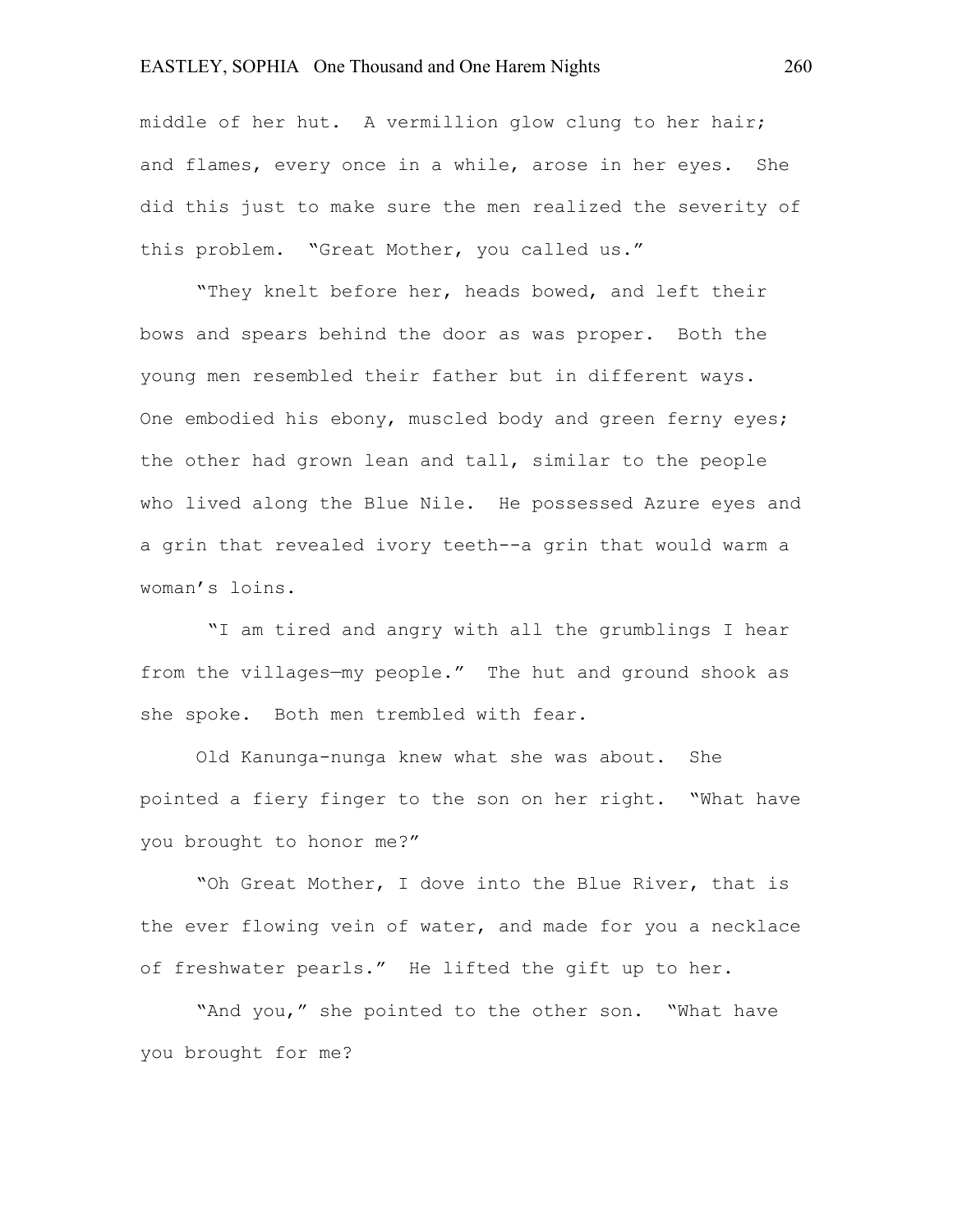"Oh Great One, I give to you a collection of jeweledfeathered birds from all over the land, to grace your hut with color and song." Behind him stood a cage, crafted of branches and twigs, where a variety of birds perched and sang and clucked.

She sat for a moment, still as a tree, ebony hands on her limb like knees, and eyed them. "How could you forget the most important lesson I taught you as children?"

Both the men looked up with questioning gazes.

"This is my decision." She waved to the son who brought her the pearl necklace. "You shall live on the moon and watch over the tides, and the cycles of growth." Kanunga-nunga peered at the son who gifted her with beautiful birds. "You shall live on the sun and keep the earth warm. But--" She held up a finger, "Before you go teach your children to kill only what they need, teach them to love the earth, and be joyful with all the abundance and beauty I provide."

"Aziz and Farir," Suhayla said.

"They both have a claim to the throne. I will support the one who honors the old gods, goddesses," Fatima said. "--And life." She stretched and propped her head on a hand. Her eyes gleamed. "I have a friend who may be willing to help."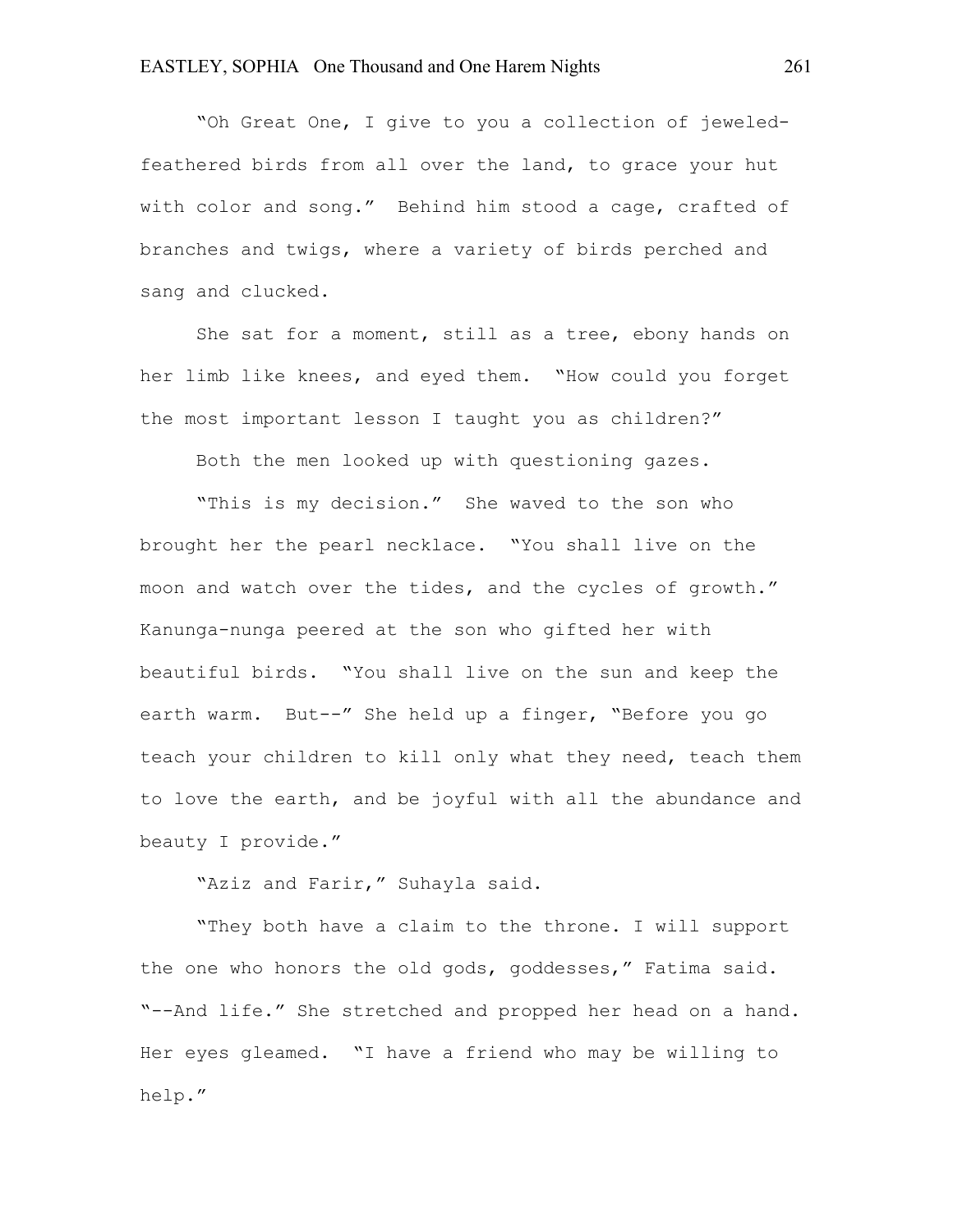The story of Oduda sank into Suhayla's heart, mind and soul. She realized the meaning, tears came to her eyes. "I am their balance, their equilibrium." She personified the element by flying to the heavens, to the stars and back to earth; her visions bloomed a many petalled lotus from her forehead, the center of second sight."

"By incorporating air, I balance Farir-fire-sun with Aziz-earth-lion."

"Aziz means lion." Fatima nodded. "His Ma knew."

"I feel as if the brothers weigh down my arms; on each arm I hold one."

"As air separates sun and earth, but they must be balanced."

"Or I will be torn asunder," Suhayla said.

#### CHAPTER THIRTY ONE

# Journal: Full Moon

After the month of Ramadan had ended, I carried a sack of food and fruit for the Saint. A sacred scroll lay nestled in the bottom, under the bread.

He, the nameless one, for giving him a name gives him too much power, continues to haunt me, and arrives when he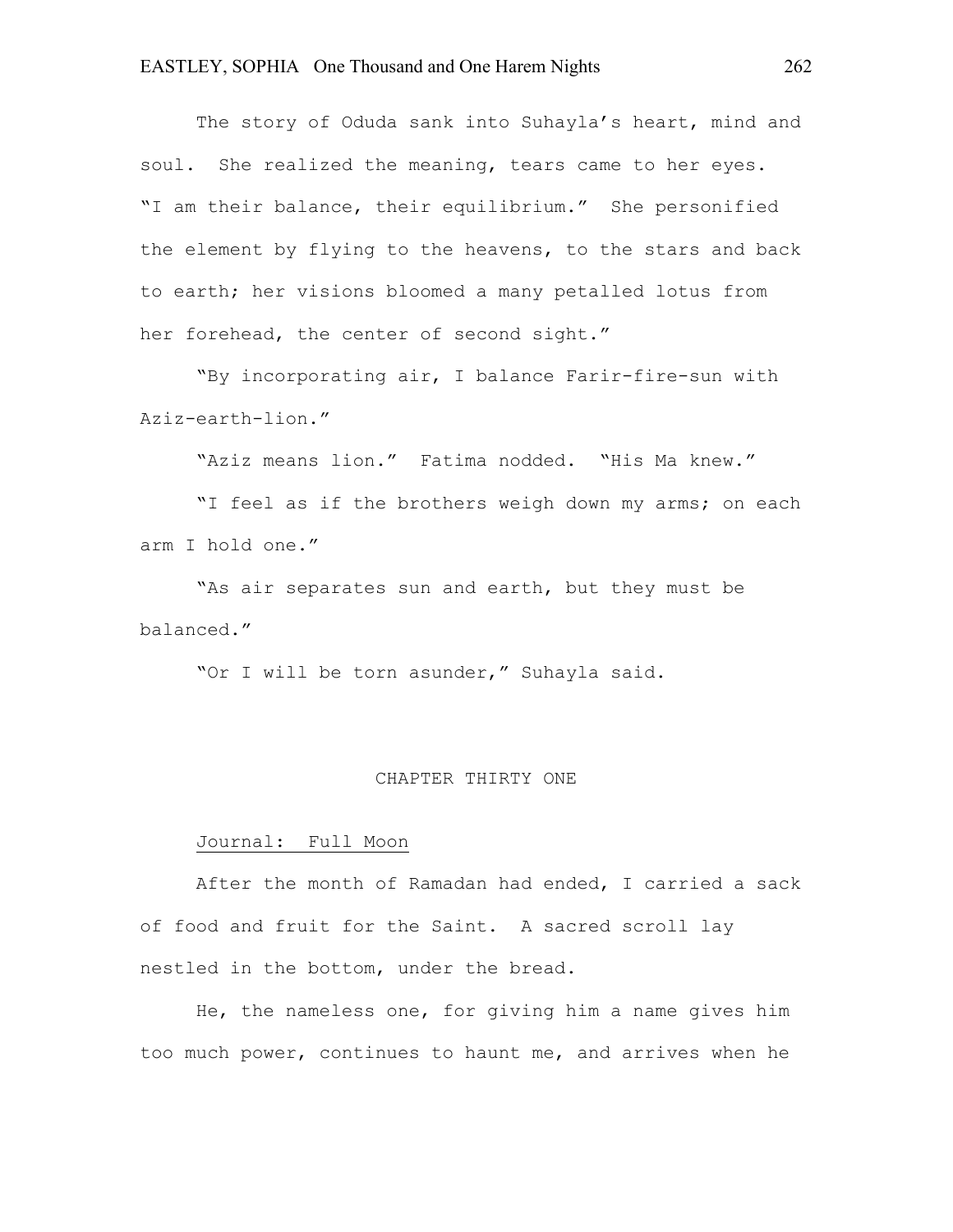knows my husband is not home. He plagues me for the 'book.'

In the great silence of the moonless nights he watches and waits, cloaked in a black robe and turban, the shadows exude him. He must slink about for the Sultan considers the text heretical. He seeks the Book of Causes. I cannot relinquish it to him. I would be betraying my family, my father, my teacher, my heart.

In my dreams he spears my womb, blood spurts uncontrollably. I awake screaming. How can I have a child in this condition? How can a womb of wreckage be fertile and allow a seed to take root? Does not the Nile bring life to the sand? When there are ever babies growing here they die before gaining size—blood washes my inner thighs, and once again I am left—an empty sarcophagus.

I leave behind the chatter and noise from the city, Cairo, where flies and beggars congregate, and greed feeds, in warrens of dust and refuse—tormented streets. Once I stepped off the ferry I sought solitude from all the mothers with children clutched to their breasts and hanging on to their skirts, sheep fat with lambs and bleating, and eyes staring at me—You barren woman!

A dry desert wind twists and turns and lifts sand up into the air as if in invisible arms; pale and hot sun,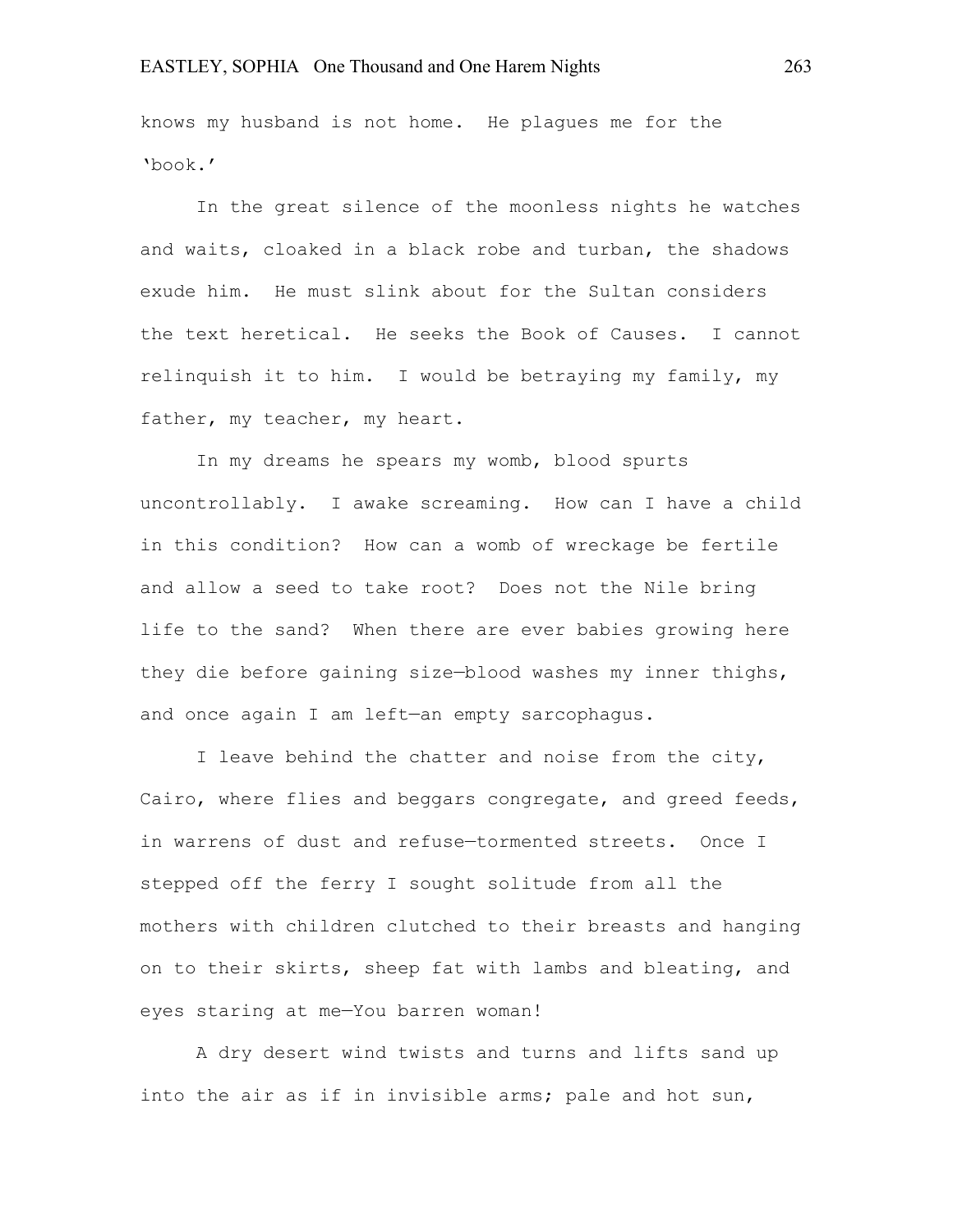# EASTLEY, SOPHIA One Thousand and One Harem Nights 264

dust and powdery grit found its way unbidden into my nose, mouth and eyes, despite my veil. Ravens circled cackling below wisps of tawny clouds which taunt us but leave no moisture.

It seems as if I walk endlessly but Gebel Gibli, the mound of rock, rises before me. On my right is the recumbent Sphinx; the pyramids pierced the pearlescent sky, are silent.

His stone hut, stacked precariously, was empty. I called out to El-Samman, only the caw of Ravens, the flash of white winged doves. I left some fruit for him on a rock inside. During the descent rocks shifted underneath my feet and I almost fell. Weary, I walked to the well to quench my thirst. There in the shade sat three women, a camel with loaded packs and water sacks rested behind.

The well, and cemetery, Aish el-Ghurob, "Bread of the Crow" were nestled around ancient Gomez, Sycamores; a small oasis surrounded by rock, ancient fallen temples, and sand, before the sphinx.

The women nodded to me as I approached the well. One had startling green eyes, like the lapidary ones some cats possess. She poured water from a jug into a cup and offered it to me. I shared my fruit with them.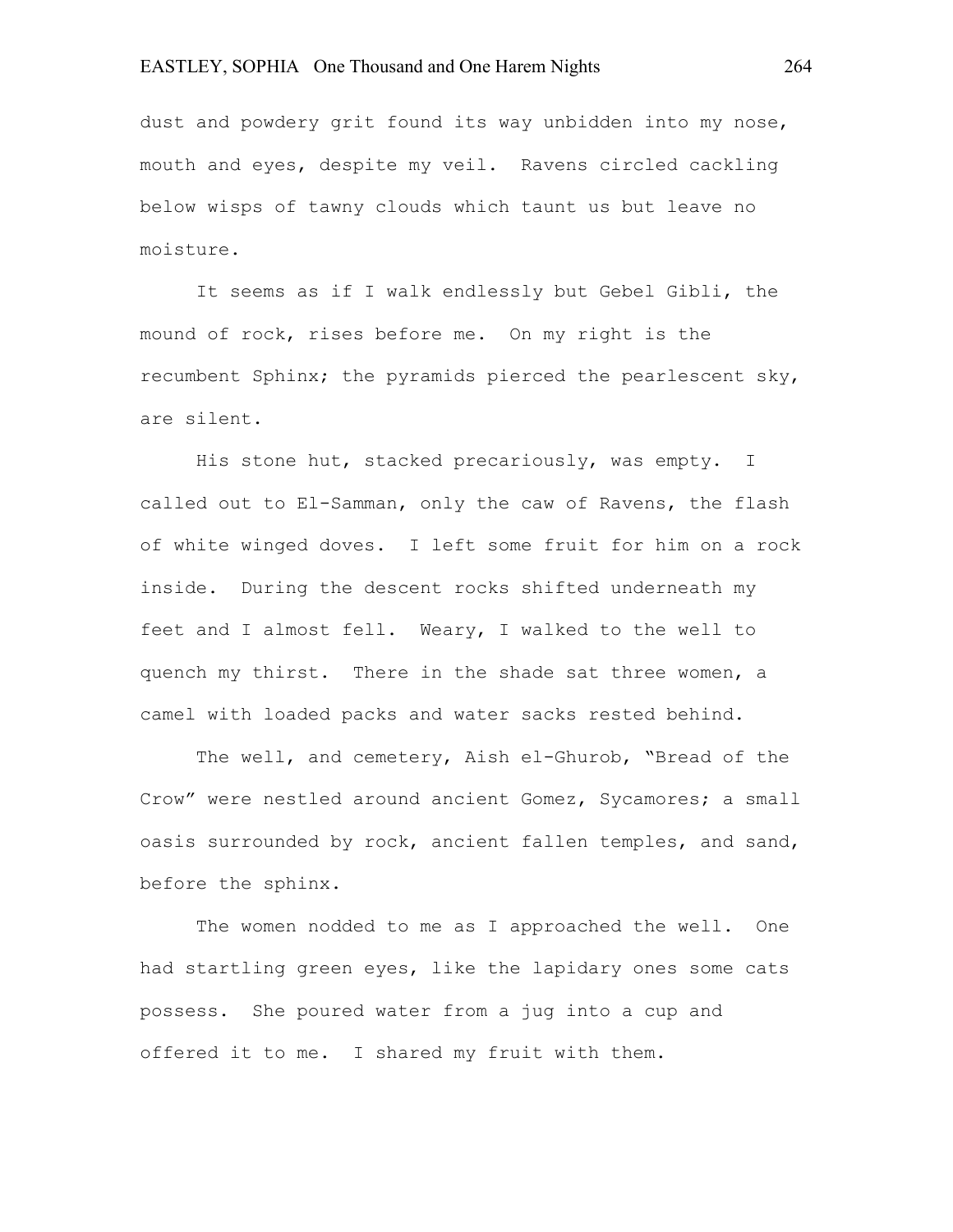"We saw you struggle up the Saint's hill and then down again," The old woman said. Her eyes were small and beady, watchful.

"I came to see the Saint."

"He died--buried over there." She pointed a wrinkled hand to a fresh mound of sand. The other two women waited as if too see what would unfold.

Defeat and disappointment squeezed hope from my heart and despair settled a dense weight again. "He said he would teach me; he named me guardian of Giza."

"Do you have children?"

I shook my head. The elder woman examined me up and down, I felt embarrassed under her gaze. I shook my head and looked away. They must have seen the shame and sadness on my face.

Chama, the eldest woman smiled, a gold tooth glinted in the sun. "There is something we wish to show you."

I followed them over windblown ripples of sand, around great blocks and trunks of pillars. Buried or nearly so in the bleached sand, a scattering of stones jutted up at different angles. Before the lion, silent with feminine reticence, and beside the foundation where a temple once stood, stood a jagged-topped slab. At first in the blazing sun I saw nothing but a cracked fragment, the top missing.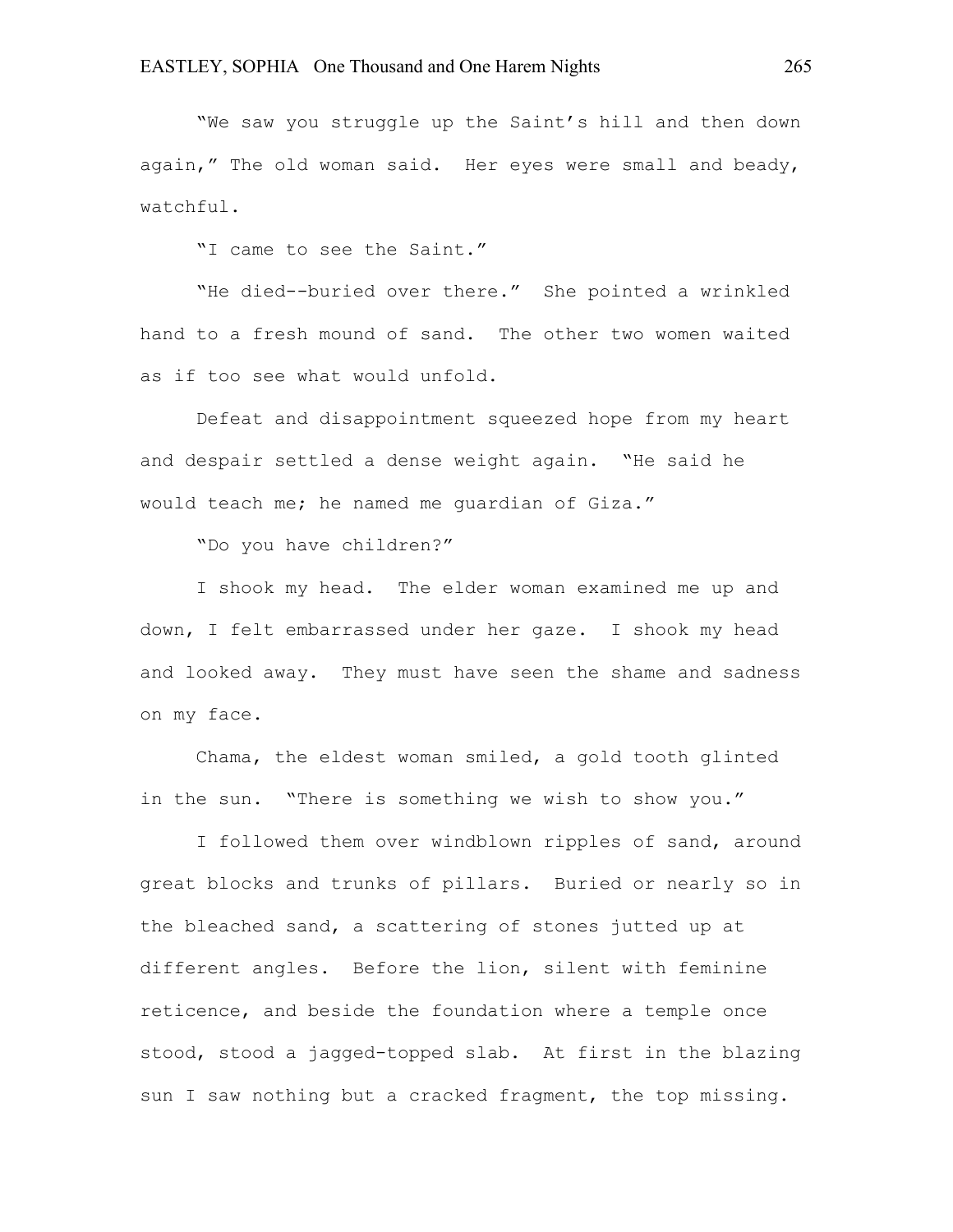Chama motioned for me to get closer. "When we saw her, we worked her upright. She must always be sitting up to be nourished by the sun and moon and stars, and thereby nurture her child."

In relief, a goddess held her infant on her lap as he suckled.

"She is named Isis." The youngest woman, Mina, smiled and nodded with excitement before the goddess.

I knelt before the goddess, carved on a broken stele, and traced my finger about her smooth arms, rounded and strong shoulders, full breasts and the nursing baby, pudgy with health. Her crown, fashioned of horns, like upraised arms held a disc. At the base of the stone withered a handful of roses. Tears coursed down my cheeks, emptied all the despair and hopelessness and frustration that I had held for so long.

"The emblem she wears is borrowed from the Cow goddess, the disc is the sun but in time forgotten represented the fertile moon," Mina said.

"She is the great mother, and so will you be also," the elder woman patted my shoulder.

Mina had bright, friendly eyes and appeared trust worthy. "We welcome you to our camp."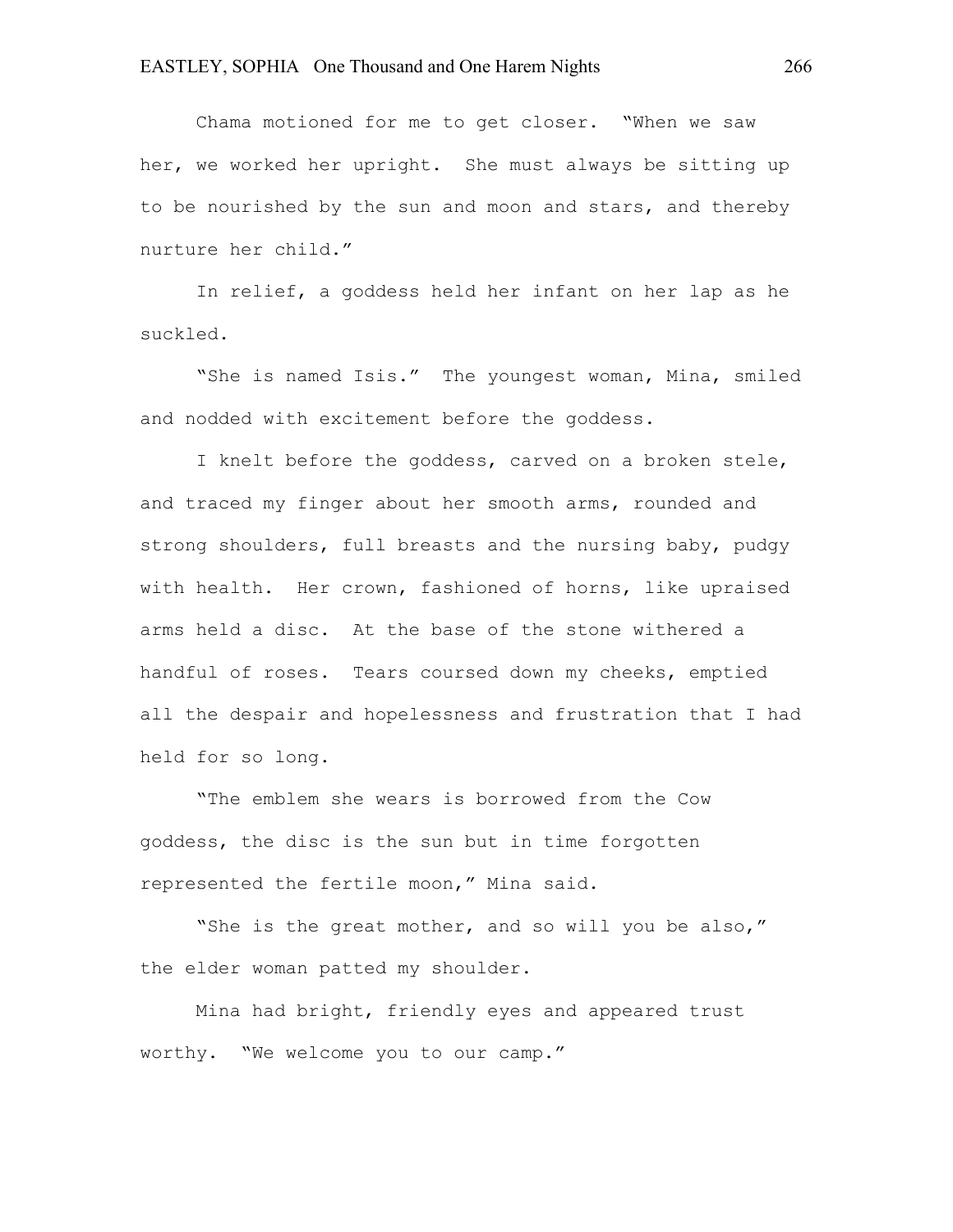"Come, we have bread and stew." Chama saw me hesitate. "Our tent is over behind the wall of rock, it shelters us from the cold night winds."

I considered for a moment. "Yes, I will come."

"Chama is my grandmother; she and I are Copts, descended from the Pharaohs. This is Darwah--" Mina pointed to the woman with startling palm green eyes. " cannot speak. She had been a slave, suffered beatings, and because she complained of her abuse, the men held her down and sliced off her tongue."

I put my hand to my heart. "Health to your head." Darwah nodded.

"It was difficult at first, but now we communicate quite easily with our hands, eyes and thoughts," Mina said. "She is from the Ghawazee tribe. She can read people's futures." Mina whispered in my ear, "she is a healer, Allah has blessed her."

My eyes watered like springs bubbling to the surface. I could not believe my good fortune.

Inside their tent they made me comfortable with pillows and served me bread, stew and tea. Before a brazier, Mina knelt and scraped flint. Resins burned, their pungent smoke surrounded me and filled the tent.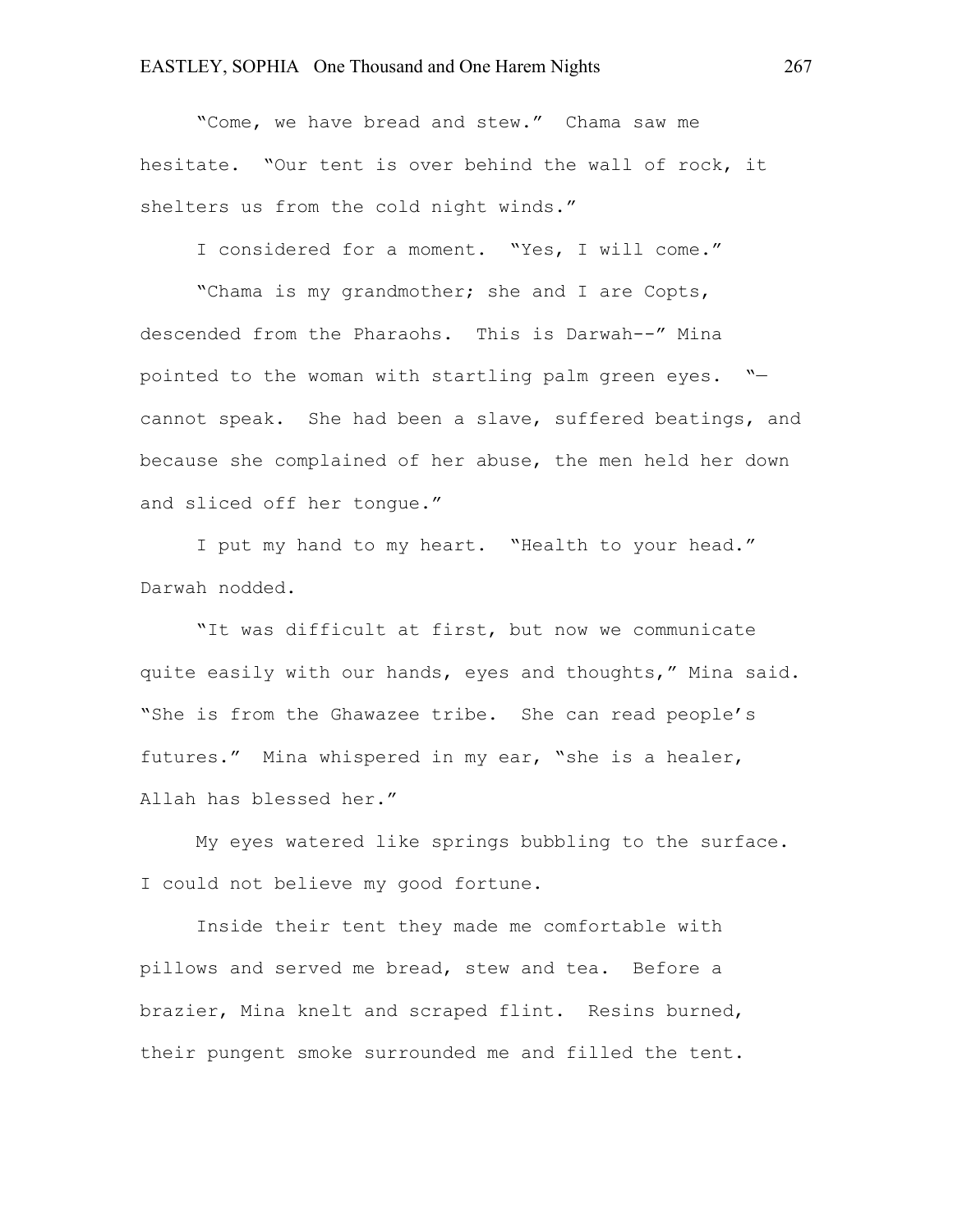Chama sang songs and clapped. Mina turned to me. "If you lay in the center, Darwah will heal your womb so you may conceive."

They could have killed me, stolen from me. I lay on my back putting the whole of my being in their care.

Mina and Chama sang in unison to the moon, the stars, to my twin soul watching from the heavens. They sprinkled me with the cool water from the deep well. Darwah made a fluttering sign with her hands.

"She wants you to have your skin around your navel bare so she can see better," Chama said.

"See what?"

"See inside your womb."

I parted my robe and gathered my tunic. Darwah smeared sweet smelling almond oil upon my flat belly with gentle, smooth hands. Chama handed a small pot to Darwah; she spread an unguent smelling of honey. Mina sang and clapped dancing a continual circle around me. From a nearby sack, Chama gathered branches, one of vibrant green Cedar, the other an Olive branch with black fruit attached. She brushed me all over: upon my face, hair, chest, arms, hands, belly, feet and legs.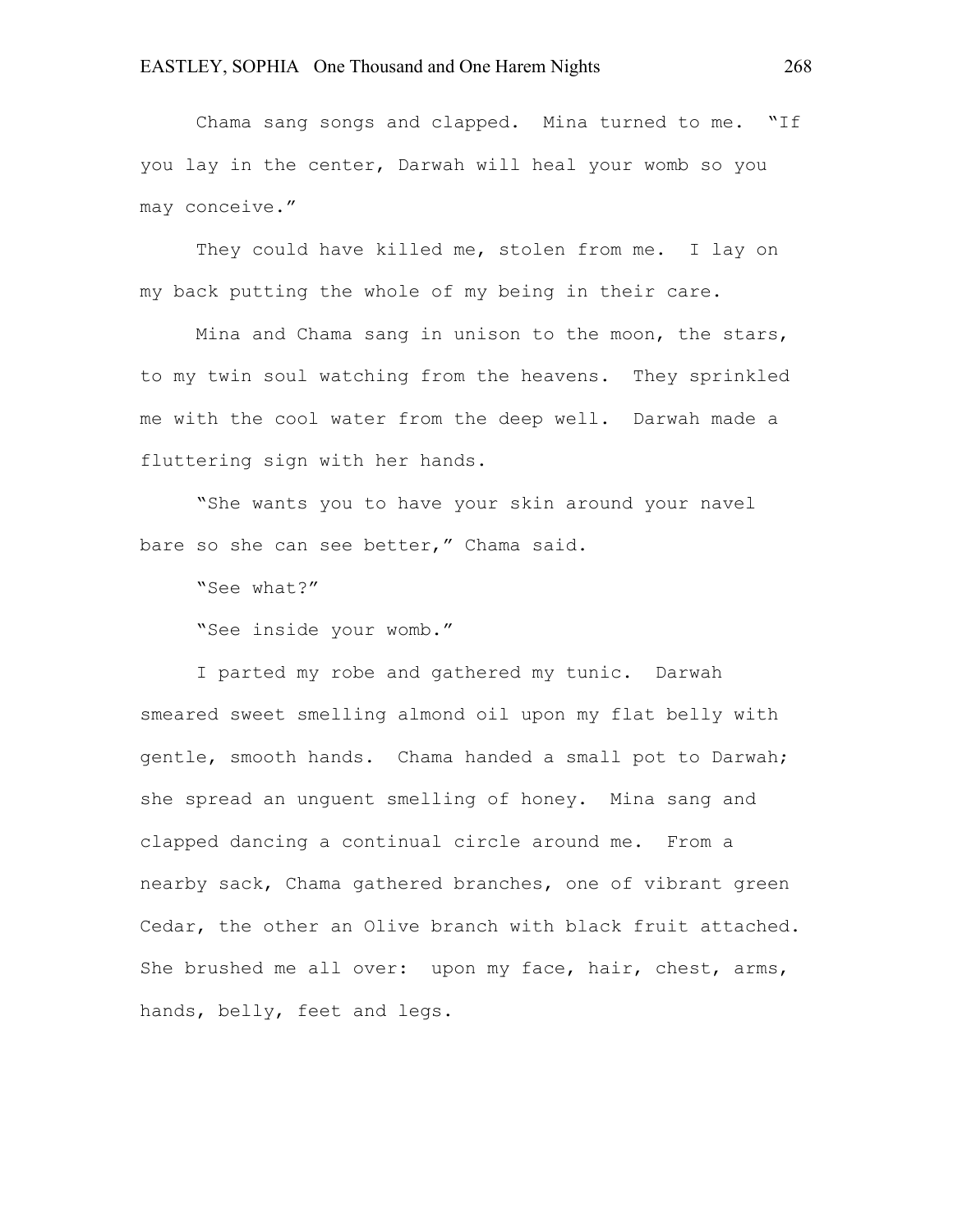Darwah kissed a diminutive figurine of the Sphinx; the silent lioness made of green clay, touched it to my heart and then placed it on my womb.

Comfortable, I closed my eyes, and in a flash my mind's eye showed me the great mother Isis stood before me and then hovered over me. The outlines of her crown and body, her eyes drawn in black, and the folds of her dress were visible. In a blink of an eye she lay above my body and then sank into myself, entering through the door of my heart. Isis and I became one.

Chama muttered a prayer ". . . to Isis, to the lineage of Sufi Saints at Gebel Gibli, to the Lady of the Sycamores, to the lioness." From lively, wise eyes Chama gazed at me. "I conjure thee to keep my council: the wreckage of your womb has been washed away. A new time is dawning, a new sun of love will bloom on earth, and I invoke the sacred name of old-- "Sekhmet."

Darwah held the lioness up to the heavens. Mina stood still beside her. "Sekhmet, the lion goddess is a fierce protectress."

I looked to my sack. "There is a sacred text I need to hide."

Mina glanced at the elder woman. "We know a safe place," Chama said. "We will take you there."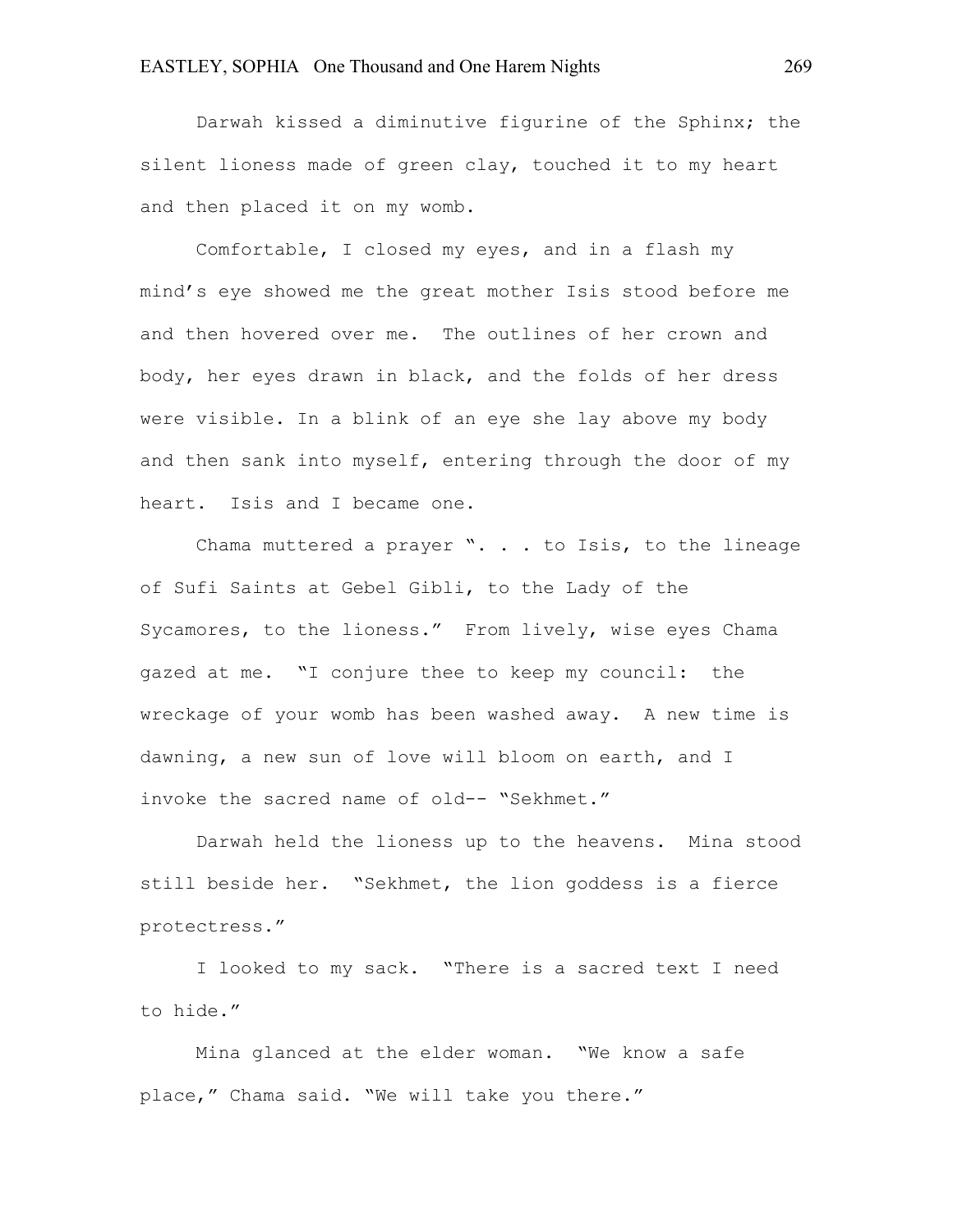CHAPTER THIRTY TWO PAPAVER SOMNIFERUM

Nearing the doorway to Husniya's private chambers, Suhayla's belly tightened. Smoke clung to the air, sweet and cloying, a blue haze hung in the room. She recognized the sickly scent. Tears pressed on her eyes as she thought of Baba locked in his room behind the ebony doors after Mama died. Suhayla shook her head to rid herself of the image. If only the past could be dissolved as easily.

Ensconced in emerald velvet and brocade, Husniya lay on the long divan with her elbow propped on pillows. She puffed on a gurgling hookah and eyed the handmaid through the smoke. "Come." Her voice deeper, huskier than usual, beckoned.

"Eat, my sweet sister." Pipe in mouth, she nodded to the huge platter laden with pomegranates, shiny black olives and honey cakes on the low table.

"I can't." Although the fruit and cakes looked juicy, Suhayla's appetite had been diminished by the smoke. It conjured up memories of her Baba, her parent's death. The image revolved in her mind. Silence. She thought to leave.

"Farir will be Sultan, soon, days. . . Farir already has his lovers," Husniya said. "You need own husband."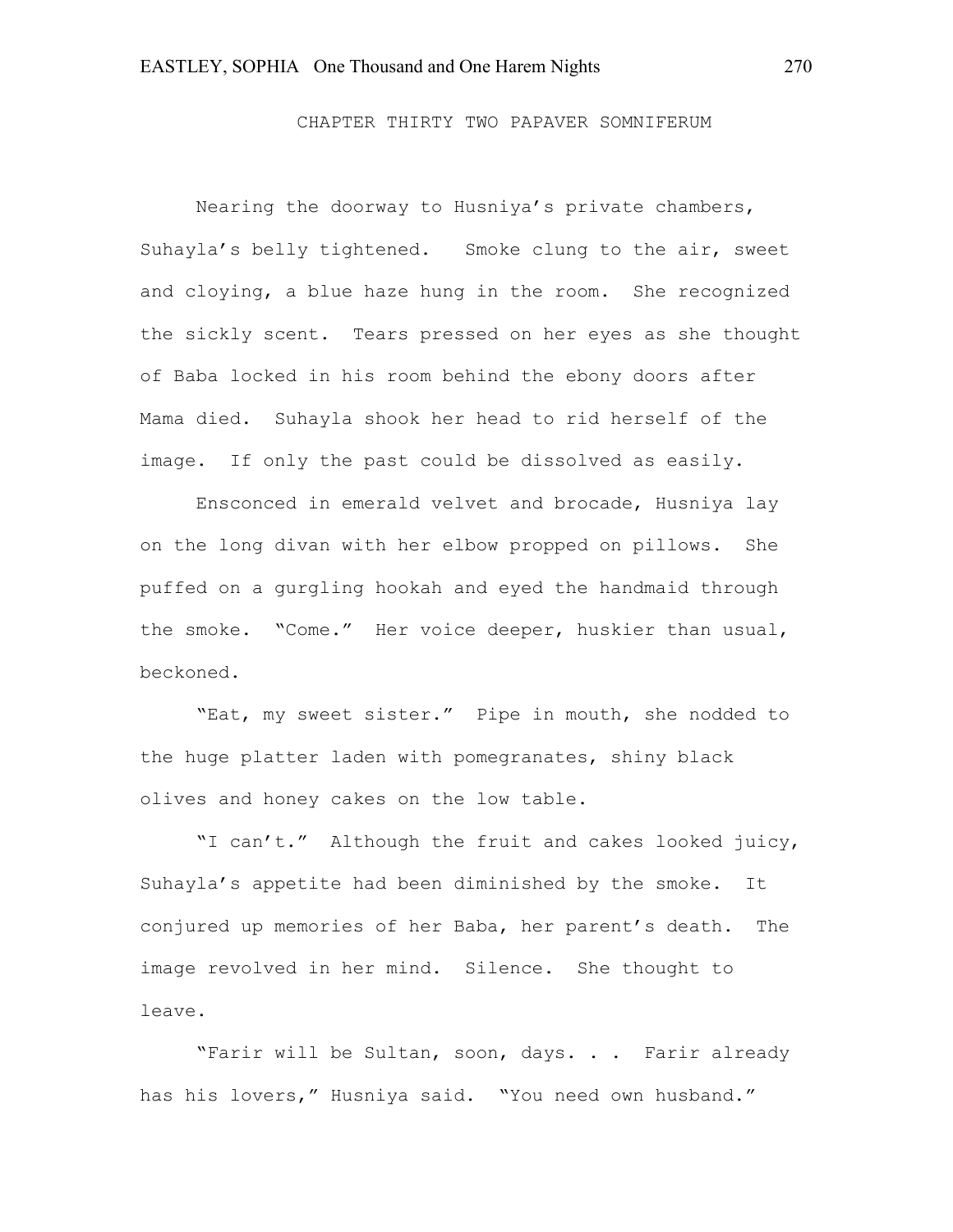She stretched a thin, ivory arm out to caress Suhayla's hair.

Suhayla leaned away from her.

"When women marry—" she let a ball of smoke out and it faded in the air above. "—They have something."

This was the reason she bid Suhayla to visit? Husniya and Princess were eager to see her married. The handmaid shrugged her shoulders. "I will find the right man, I have faith in Allah." The only man she would consider marrying had sworn friendship but not love. It was no good if he did not return Suhayla's love. She would rather wander the earth, a Salik, a searcher looking for the divine on earth. But Suhayla did not trust this concubine enough to reveal all this to her.

"We women want. . . A man of our own." A sly smile played upon Husniya's lips reddened with pomegranate juice. Slender, almost boneless looking fingers held the narrow black pipe; she offered it to the handmaid.

Suhayla shook her head remembering what Fatima had once said. "'Do not touch the poppy's brown sweetness. Once you are in its arms it will never let you go.'"

"Mmmm. . . Qamar will appreciate you. He owns a house, a garden, servants. . . Imagine."

"Who is he?" Suhayla really was not interested in her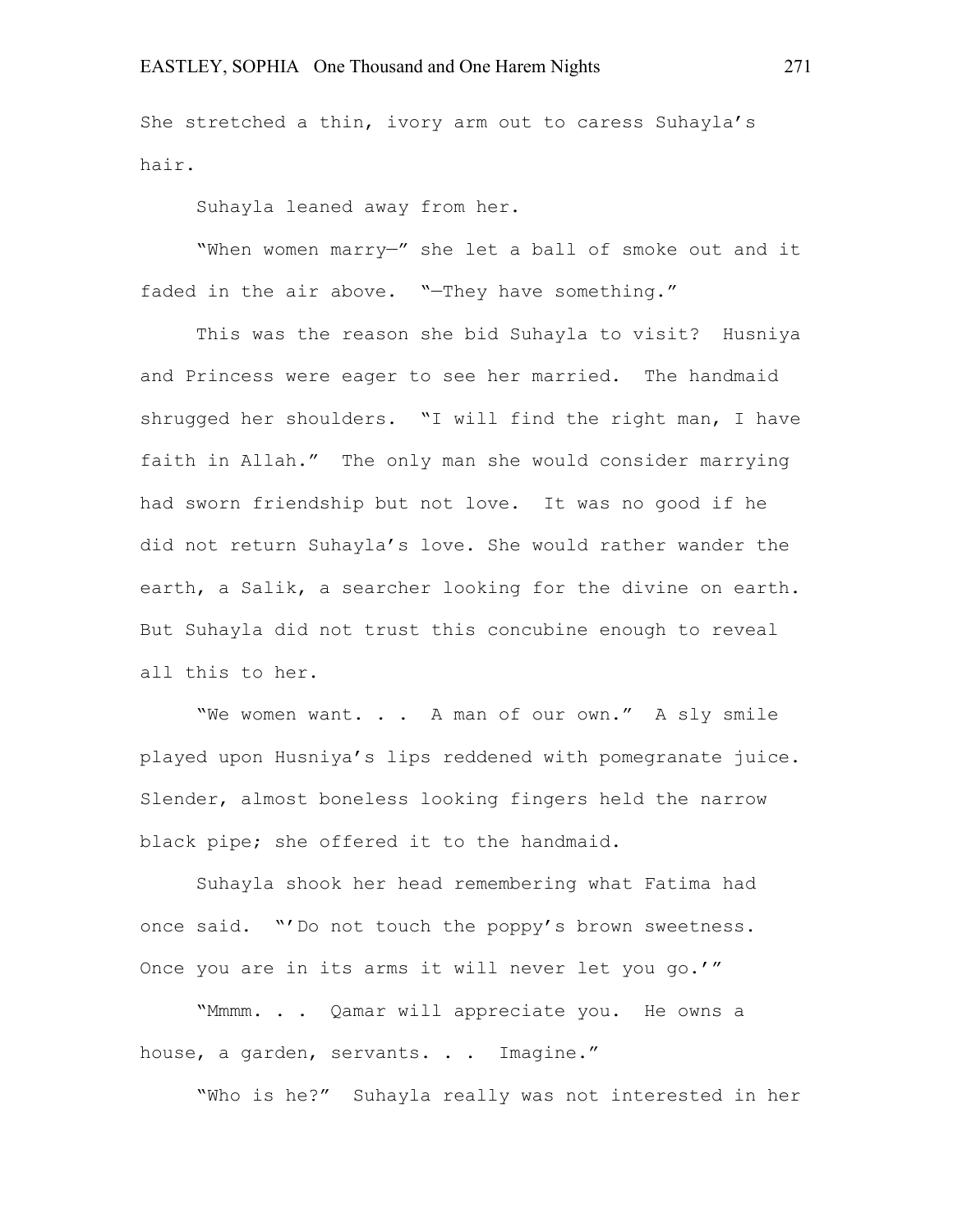pick of a husband but decided to play along for curiosity's sake.

"One of Sultan's guards." A lazy smile spread across her lips. "Handsome." She pointed. "You have allure, innocence, and a bosom. Bloom of youth colors cheeks."

"I am nearly your age."

"He, make woman of you." Husniya grinned in a drugged way. She attempted to slide her ivory fingers up Suhayla's full skirt.

Suhayla grabbed the pillow and was about to hit her hand away. But instead she reached over, and ignored the squirm inside her, grasped Husniya's thin, bony arm. In Suhayla's mind dust swirled. Two people, a turbaned man and a woman pressed together against a tree. . . "Love," was whispered between moans. "Freedom, a new home, slaves, riches." Shadows twisted and twined like blackened arms, and clutched tugging a woman down to the leaf and twig ground. Sparks flew and cascaded onto the depth of night. . . blood pooled beneath white."

Suhayla recovered herself.

A husky laugh. "You come long way." She eyes Suhayla as she puffed out rings of smoke and blew them up into the air. "Touch is enticing." Plucking a ripe pomegranate from the platter, the fruit barely contained its juices as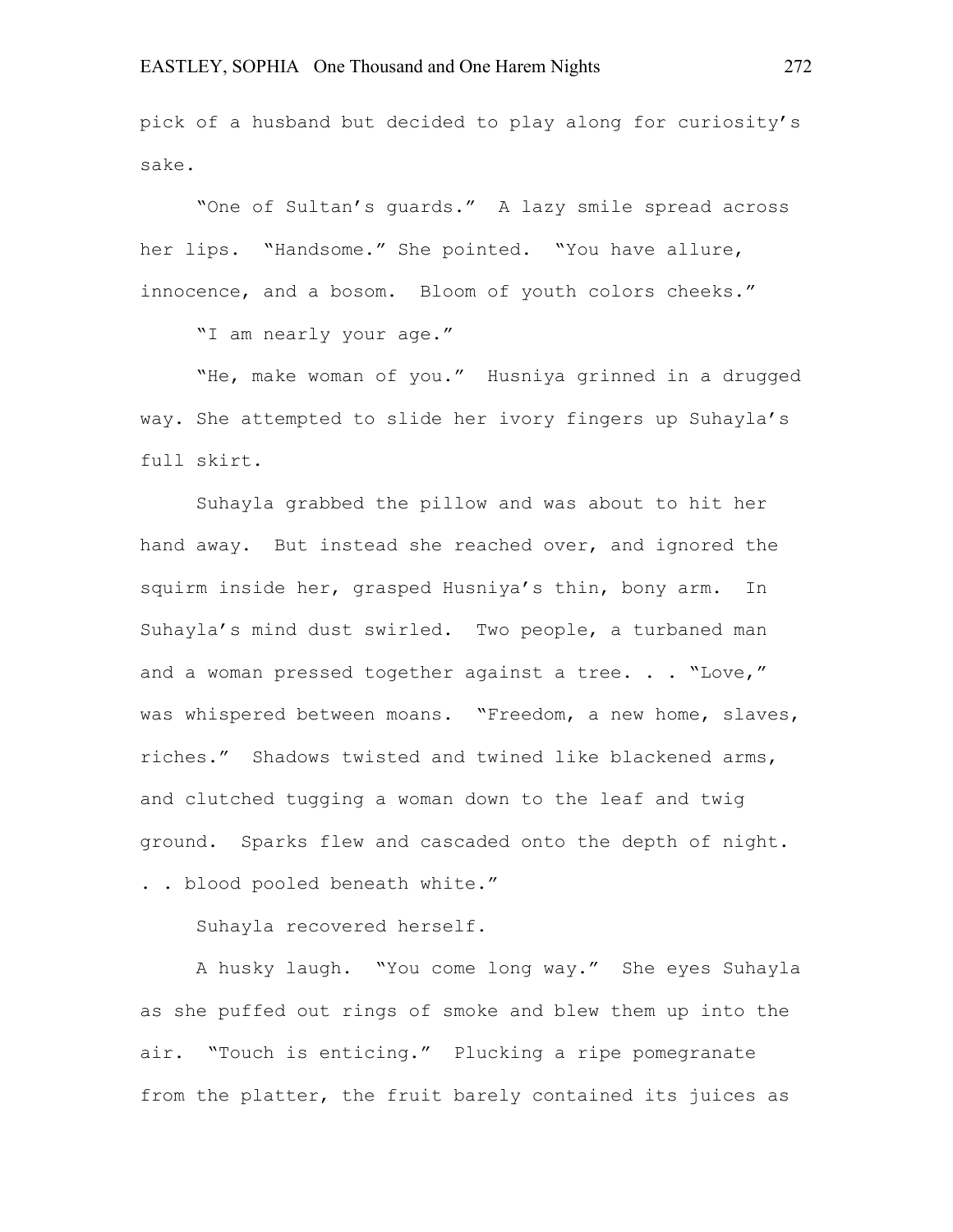# EASTLEY, SOPHIA One Thousand and One Harem Nights 273

Husniya gave a chesty laugh and lifted it to her mouth. "Creates longing in lover." Slowly she nipped at the leathery rind with teeth as white as her skin. Juices erupted into her mouth, sweet and succulent, delighting her taste buds. Husniya gazed at the object of her jealousy with hatred. In the dream of the opium she fed that chimera of fear, despair and greed; not the greed for wealth, the desperation for love. Farir's love. And she could not, would not let any upstart of a, a handmaiden be an obstacle. Husniya had been locked in the walls of the harem for far too long. World weary, tired of waiting and waiting for the hope of happiness, for real love and attention, and now that she glimpsed this newfound love, the Prince, she would not let anything or anyone stand in her way. Husniya narrowed her eyes with displeasure; her calligraphic brows angled downward.

"I save myself for my husband," Suhayla said.

"Qamar gives delight."

"You speak as if from experience."

Husniya's lips curved into a lewd grin. "I have many. . . Friends."

"I must go." The handmaid arose and started for the door.

"I will arrange a meeting." Husniya grinned, looking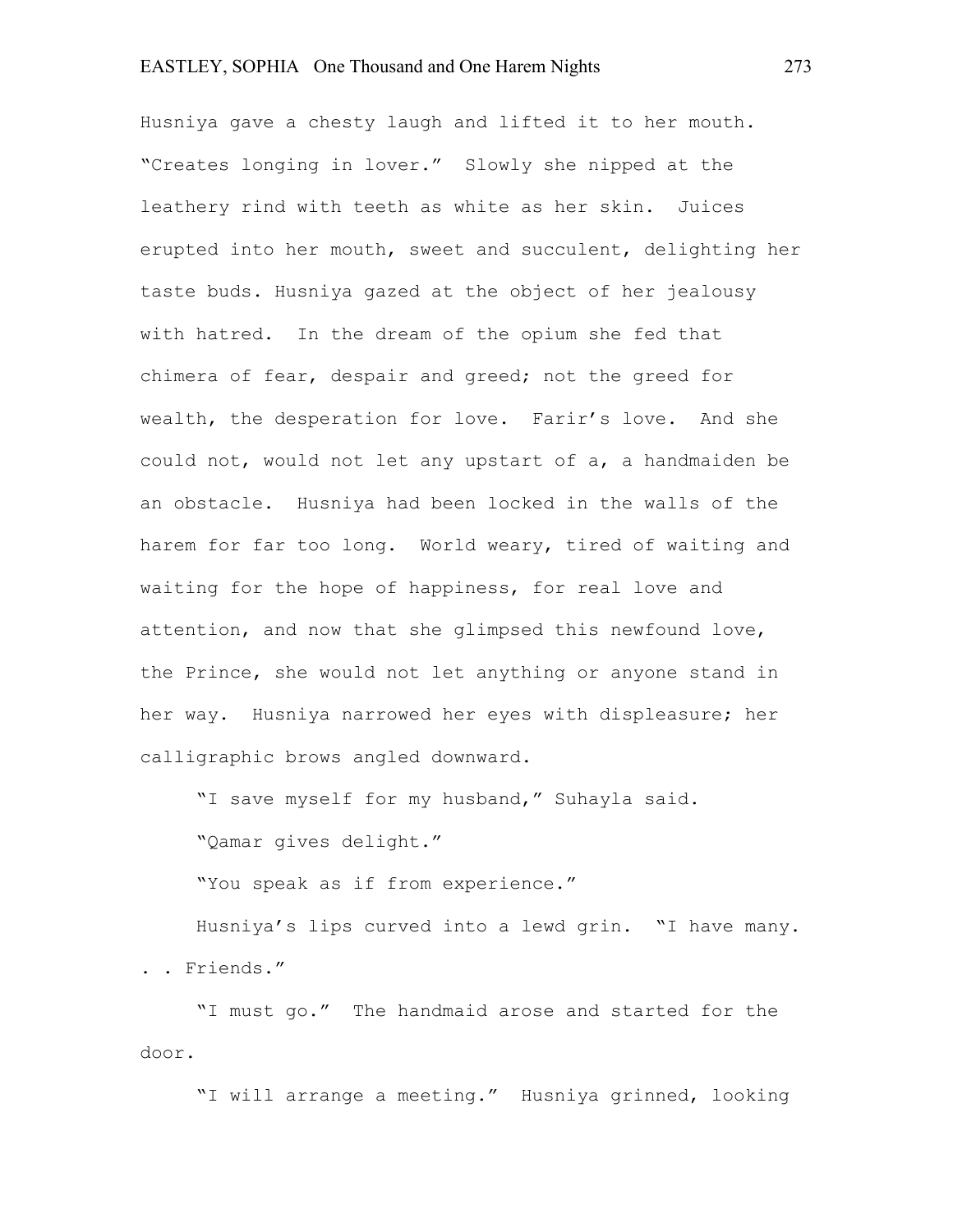quite pleased with herself.

"The princess said she would ask the Farir to find me a husband." Suhayla tucked loose hairs behind her ear.

She waved a lily white hand. "He will not have time once he is Sultan," She said.

"Only Allah knows such things."

Husniya let a stream of smoke out of the side of her mouth. A glint appeared in her half lidded eyes. "He gave to Princess, early wedding gift, a child of eight. Slavery saves their families from starving. I bought from family by slaver around same age." A puff of smoke escaped her stained red lips. "Prince Farir care not for child; he care not for you." Husniya held up her milky hand, fingers splayed and examined a ring; a massive ruby-black and crimson-glittered.

It was true; Farir did not care for anyone but himself. Suhayla pitied Husniya as she did most of the women of the harem, and sympathized with their plight. How does a child make sense of the world without guidance and protection from parents? That defused her anger but she held onto her defiance. The women were all like a pack of jackals fighting over the left over bones of a carcass, snapping at each other.

"Be very careful sister—what you say around eunuchs.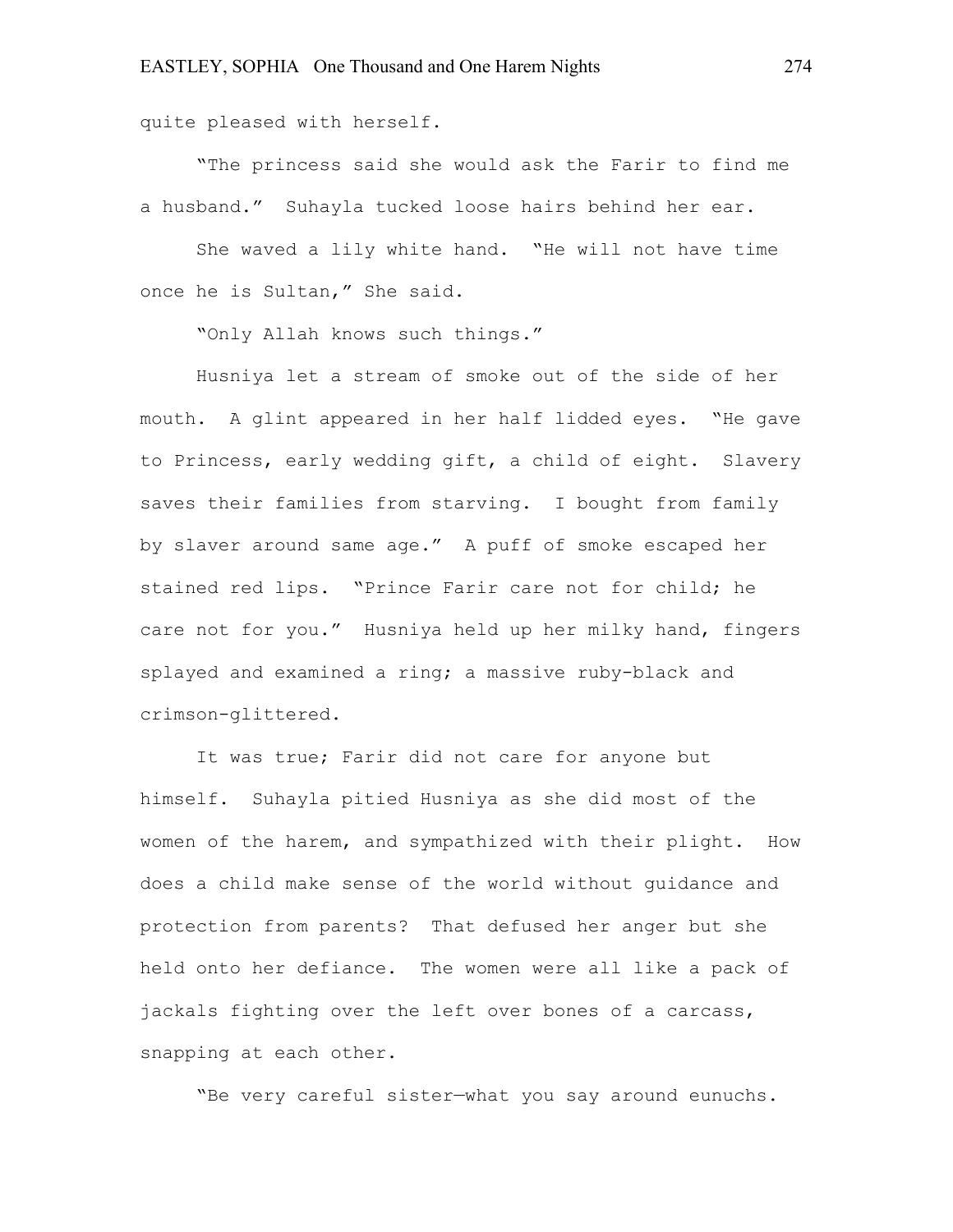It is a private army, eyes and ears everywhere. The chief eunuch is. . . The executioner." Blue smoke choked the room. "From street. . . I raise you--" She pointed a finger upward.

A chill ran up and down Suhayla's spine. She turned toward the door and caught the fleeting glimpse of a black cat's tail. The women were like crazed animals, desperate for love, tormented by jealousy, afraid of losing that which they never had. Perhaps, Suhayla thought, she should stand in the middle of the harem and shout, 'I do not love or want Prince Farir!' But she doubted anyone would believe her.

#### CHAPTER THIRTY THREE

Ever since the day that Prince Farir had escorted Suhayla back to the harem she felt eyes upon her back, and vile whisperings all about. Many of the women glared with ill-concealed anger. Two additions to the harem relieved, for a short time, the boredom, and the solemnness as the Sultan lay dying.

The new child became known as Doe-eyed. Her moon like eyes were fringed with thick lashes, much like a ghazel's, and her cinnamon skinned face curved almost in a circle as if she held onto baby fat. Her fleshy fingers were nimble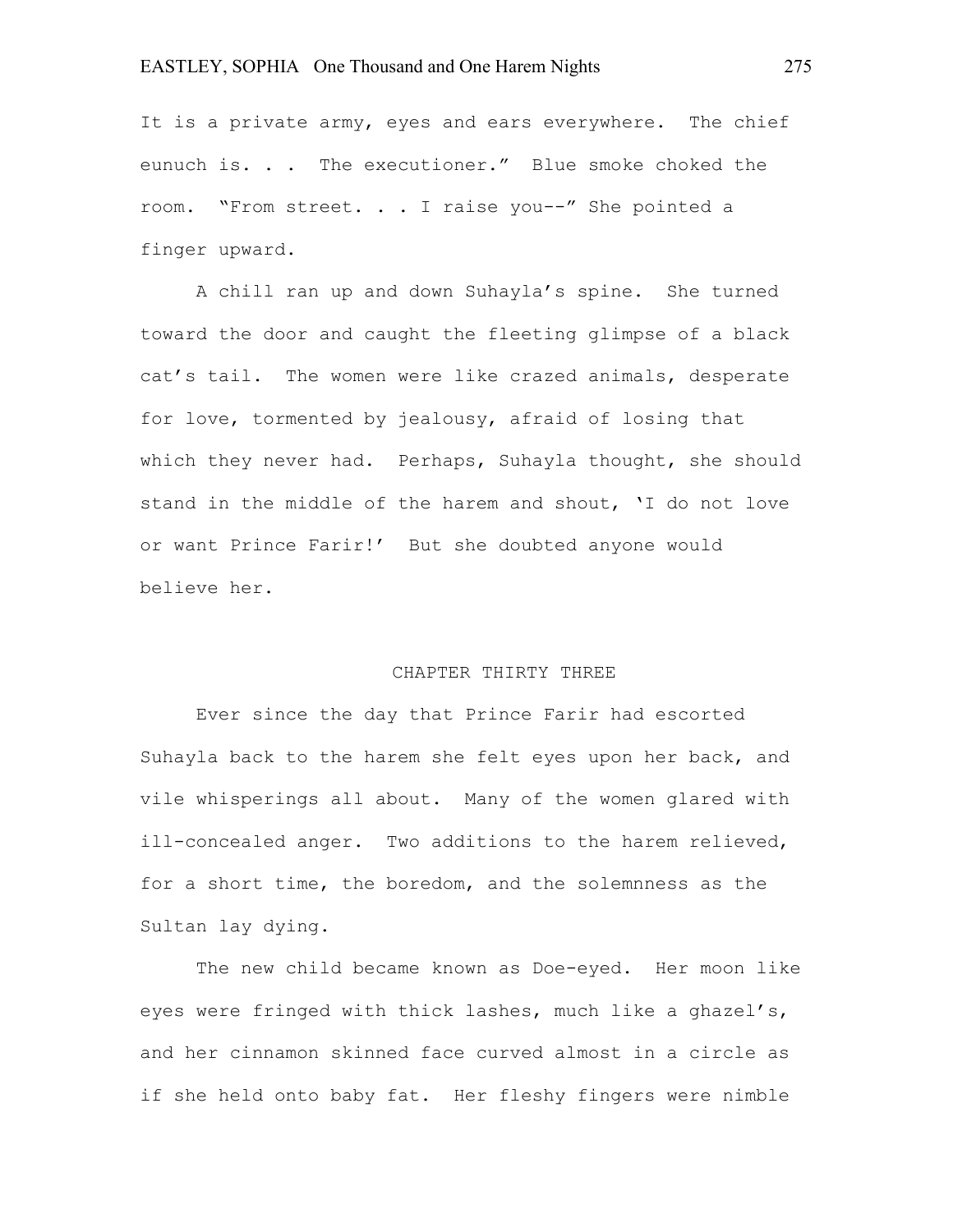though, and she became admired for her skill with a needle and embroidery.

The other, a monkey, was given by the Vizier, for a wedding present, to honor the Princess.

Fiery light of morning blazed through the carved screen dappling the carpet's arabesques of palm green and saffron in a sea of lapis. Princess straightening her back as she sat on the dais, waited.

Fatanat stood beside Princess and oversaw the large bronze platter carried by two serving women. With a finger Fatanat pointed to the carpet before the dais. She gloried in her new found power. In the short time she had maneuvered herself, only one moon cycle, to become the favored handmaid.

With care she chose the right moment, when the other handmaids were off attending to duties. Fatanat bowed down before Princess. "I pledge my loyalty and devotion to you." She kissed the royal's childish toes that peeked out from the edge of her skirt glittering with gold and silver sequins. Yes. She planted a moist kiss on both rows of toes.

Princess delighted in this display of servitude and submission. "Be my eyes and ears." Princess pressed a hand to her woman's ebony hair. "You will be rewarded for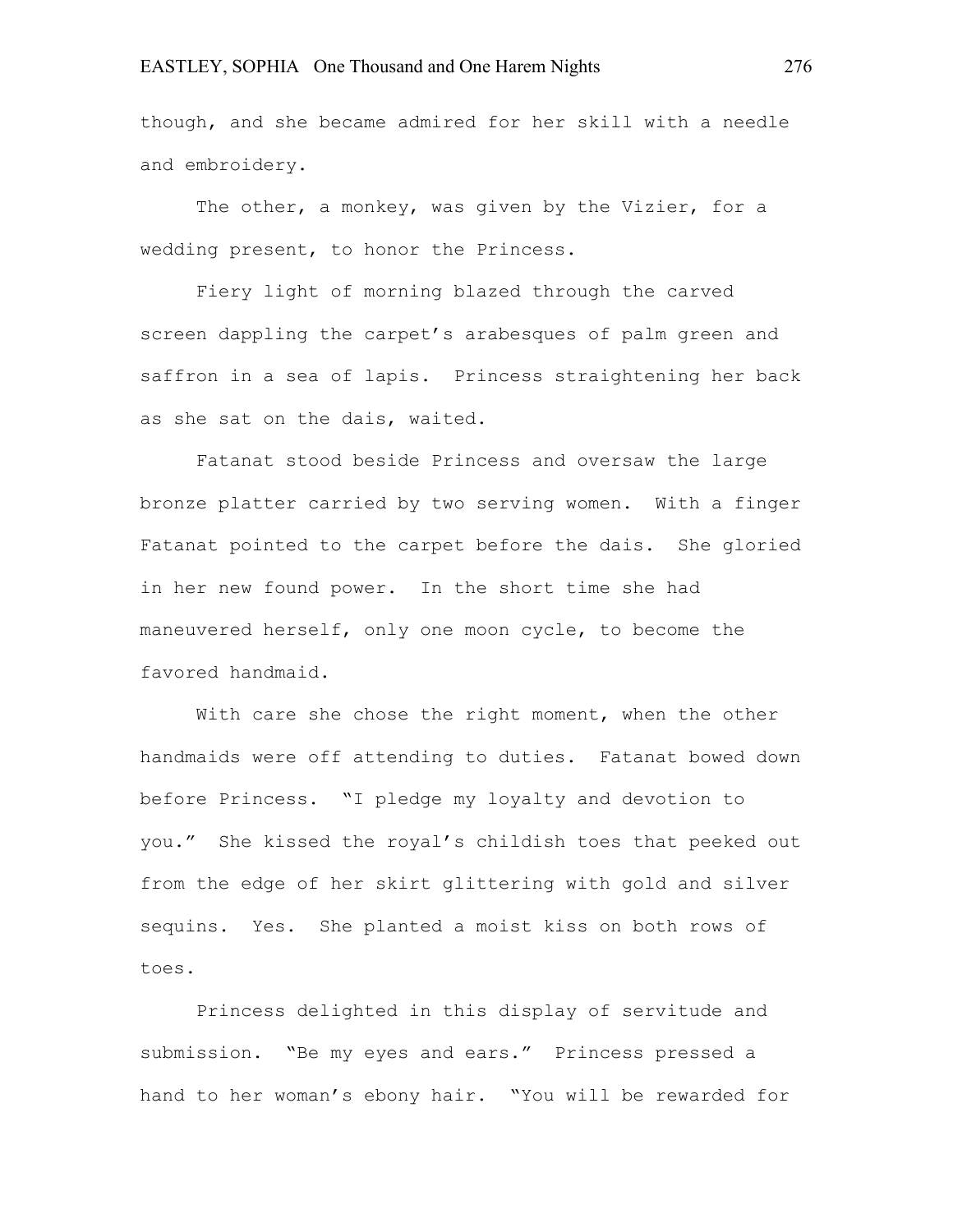your diligence; the first will be to make you my favorite handmaid."

Fatanat presided over all her rituals: bathing, meals, dressing, tasting her food, listening to gossip; and the favorite performed all duties to her utmost skill.

Princess Dunyazad, true to her name, spent hours scrubbing her skin, applying clays and oils to her face and body; her thighs and calves and arms were fleshy from inactivity and eating scented fats. She had slaves apply burnt sugar to remove all her bodily hair, although painful, the procedure resulted in smooth, glowing skin, smelling of sandal-wood and spice.

Each time Dunyazad looked upon Suhayla ire rose within her. Farir had been alone with the wench and he was not even Sultan yet. The woman must be cavorting with the djinn for she had Farir lapping at her side. Venom coursed through the Princess and stuck to her throat and tongue like bitter gourd. She would not wait any longer before Farir took the throne. This woman had to be disposed of no matter at what cost. The ways were numerous and the places as well. The desert was wide and quickly swallowed up corpses, but she need not go that far. There was also House of Tears, where old female servants and aged concubines went to die. To be exiled to the prison and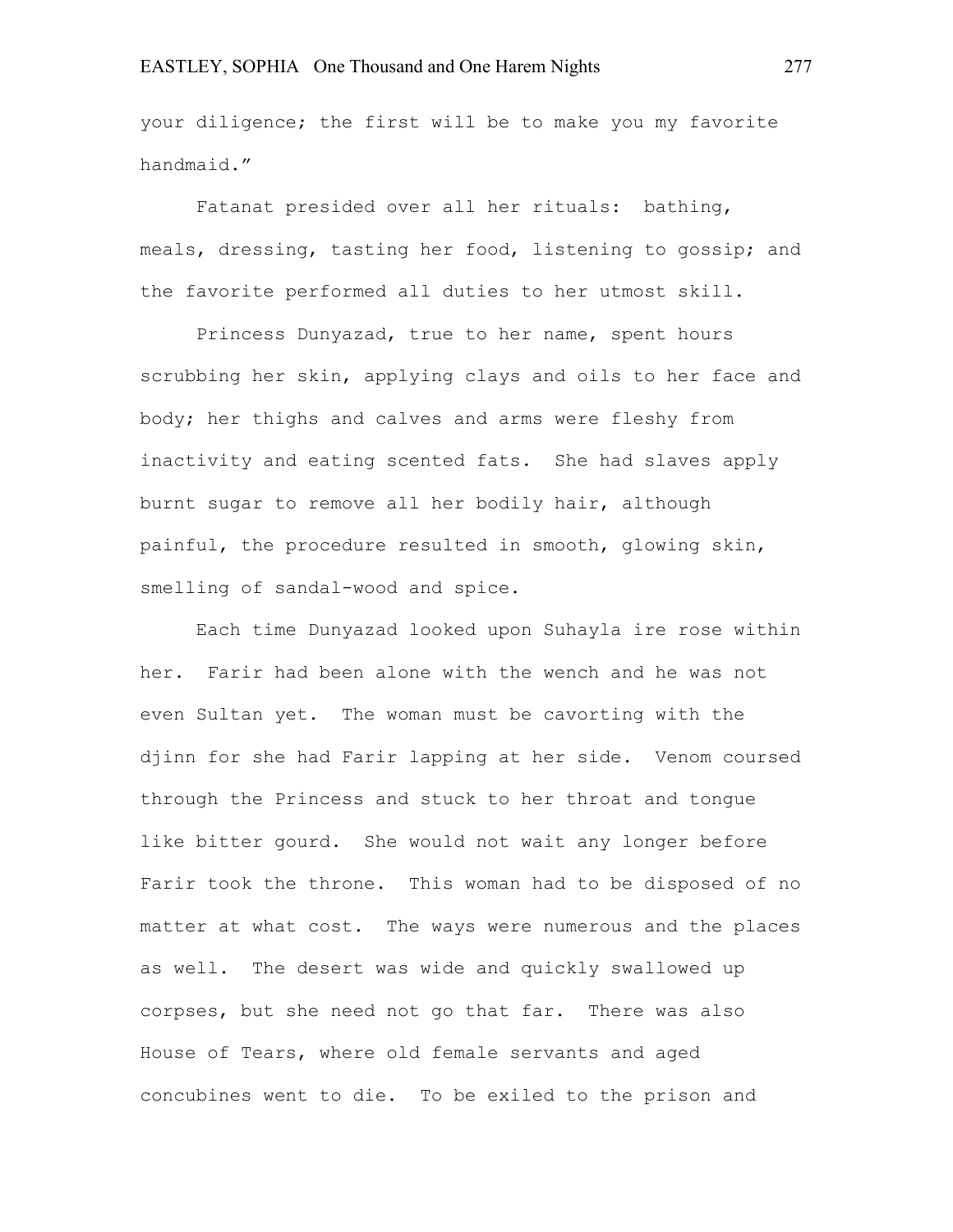brought back was unheard of.

Dunyazad cooed to the creature in her lap. The monkey's mahogany fur contrasted with bright pink vest and pantaloons, she chattered, dark eyes stared. "You want a fruit? Oh, you do." Princess took a melon slice from the platter and held it away from the monkey. "Titi, look, here it is." After much teasing, she gave the fruit to the monkey. Titi took the melon in her little, human like hands, and ate with relish.

"Have the slaves remove Suhayla's things to the common sleeping room, it is where 'she' belongs. You shall have the honorable position at the foot of my bed."

Quick on her feet, Fatanat wasted no time and ordered the slaves to move fast. She followed the slaves to Princess's sleeping chamber and watched, arms crossed at her chest, eyes sharp, as the two girls bundled up Suhayla's clothes, combs, and a book with a worn red binding. The book had been hidden in a roll of cloth.

"I'll take that." Fatanat opened up the book and looked at the poetry, writing, prayers emphasized with delicate flourishes in the courtly style of writing. Drawings of Ibis', doves, roses caught her eye and drew her in. She memorized as many of the figures as she could. Then and only then she gave the book to the serving woman.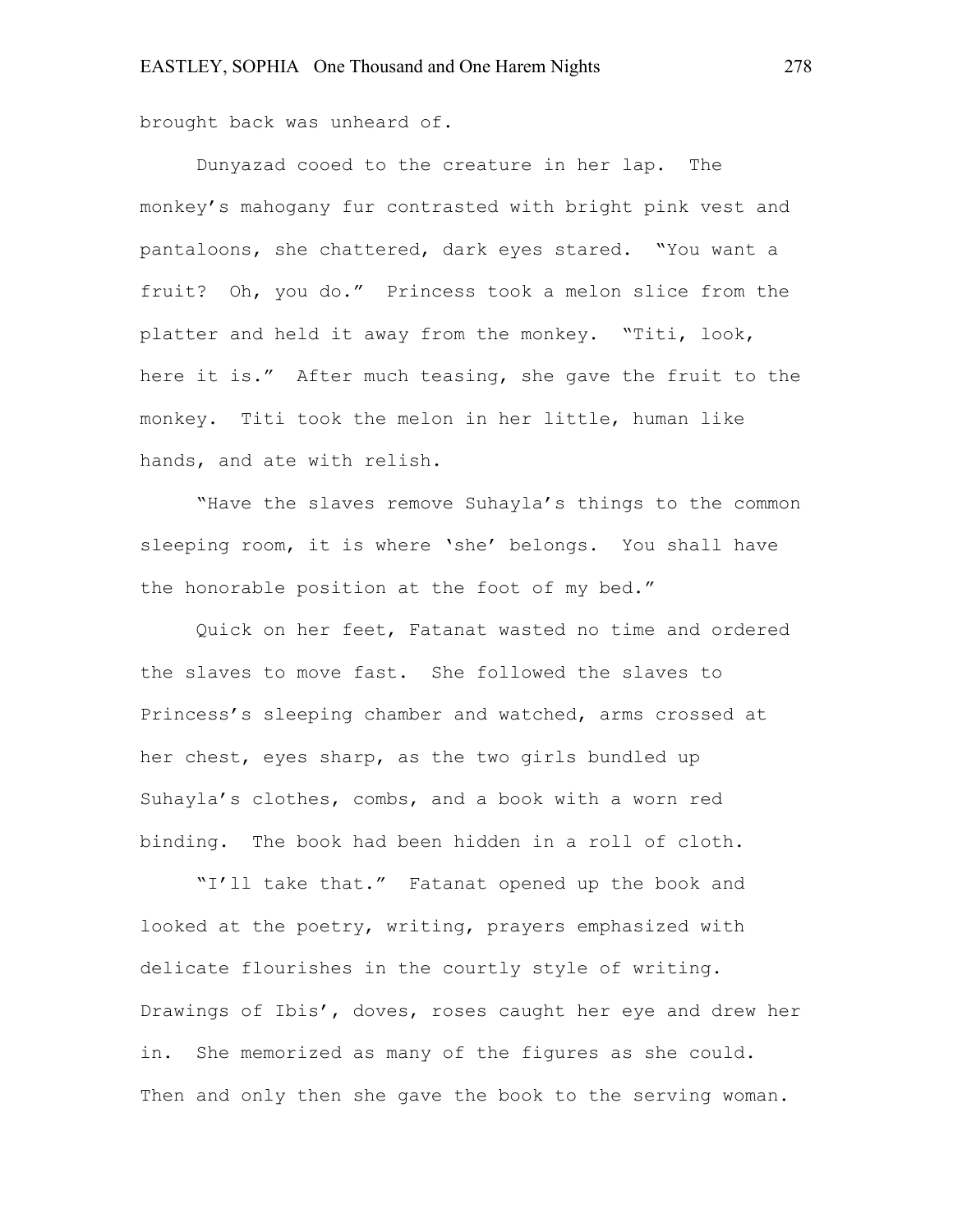"Put the book back as you found it, and place all these things in the common sleeping area." Fatanat smiled to herself for being so clever.

Suhayla and Iqbal entered Princess' chamber, and bowed. Princess held the monkey. "And what would you like to eat Titi?" The handmaids, including Doe-eyed, waited for Fatanat to taste the food.

Serving girls brought a second platter of fruits and flat breads and placed this before Suhayla, Iqbal and Doeeyed.

Fatanat sat and picked a bunch of grapes from the mound of fruit, cheese and bread. She nibbled and swallowed. With the watchful and cool disinterest of an owl, Princess gazed at Fatanat. After feeding her pet, Princess waved the signal for them to eat.

The monkey chattered and the girls smiled in silence. The monkey leaped from the Princess' lap and ran to the platter. Doe-eyed reached out a child like finger to pat the creature. "Titi should not eat anymore!" Princess commanded. Doe-eyed leaned over to prevent the monkey from taking any, but with a quick dart of a bestial little hand the animal had already grabbed a melon slice.

"Stop her—Fatanat!" Princess screamed. Fatanat stood and chased the little being, but the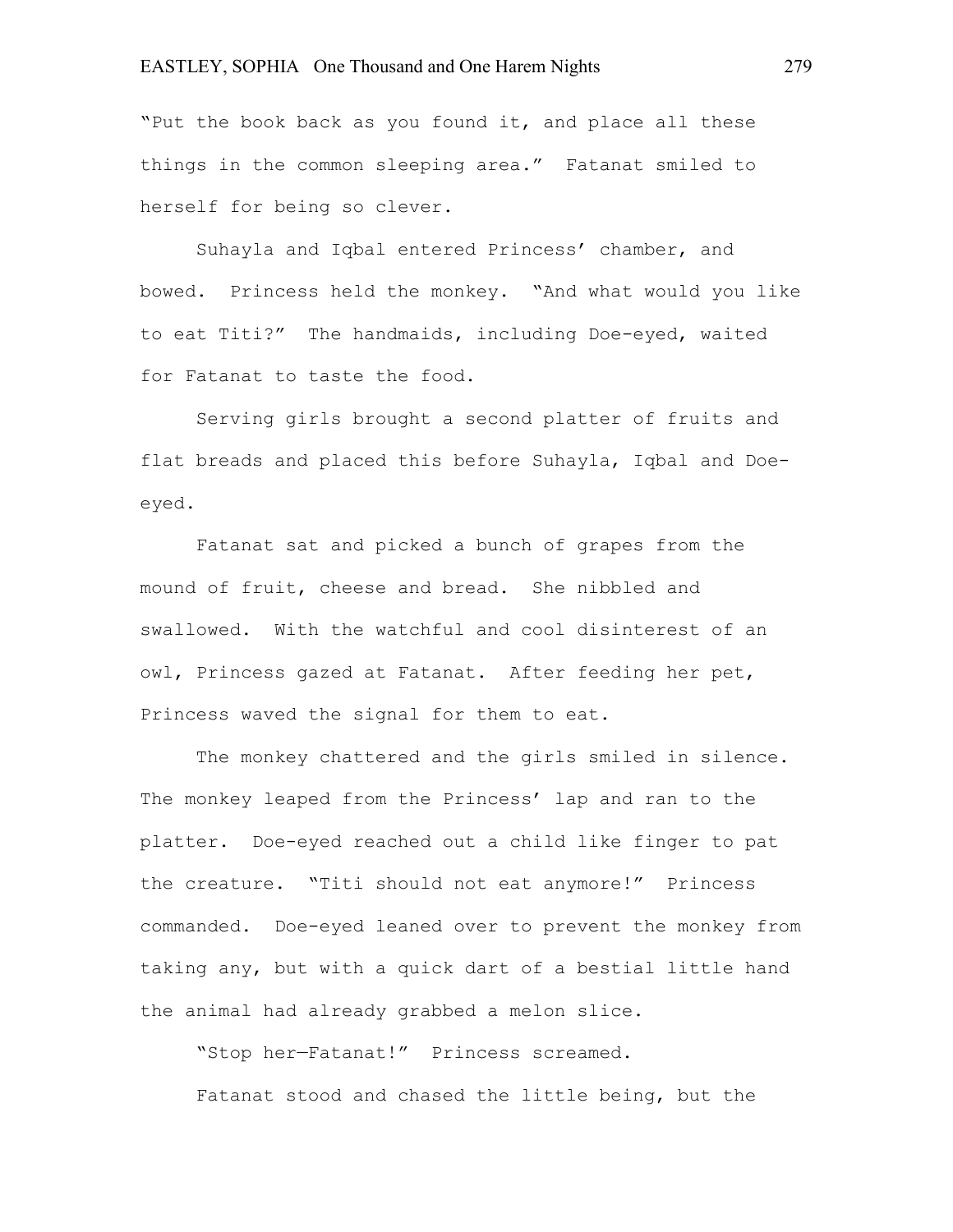monkey was too quick and disappeared around the side of an empty divan. "Titi!" Princess yelled but did not rouse her body from the dais.

"She has eaten," Fatanat said, and returned to her seat by the Princess.

The princess slapped her. "You fool! I said to stop her--"

Tears filled Fatanat's eyes. She pressed a hand to her reddening cheek.

Iqbal reached for a slice of melon, lime green flesh shone. She lifted the slice up to her mouth-"

Suhayla pushed Iqbal's hand away. "Do not. . .wait."

Sensations of needling stung Suhayla's skin all over. Her ears were filled with a hallucinatory like buzzing. Energy coursed through her. Her mind reeled with images that raced so fast they blurred. She didn't know how to force the images in her mind's eye to slow. In a secluded part of her mind, she prayed to the lioness, the goddess that had performed the miracle of begetting her Mama with child—and was rewarded.

The vision steadied, the images slowed: screaming, Iqbal summoned all her strength and pulled on the black, glistening arms of the Eunuchs who held her, dragged her to the brass studded door. Streams of tears ran down her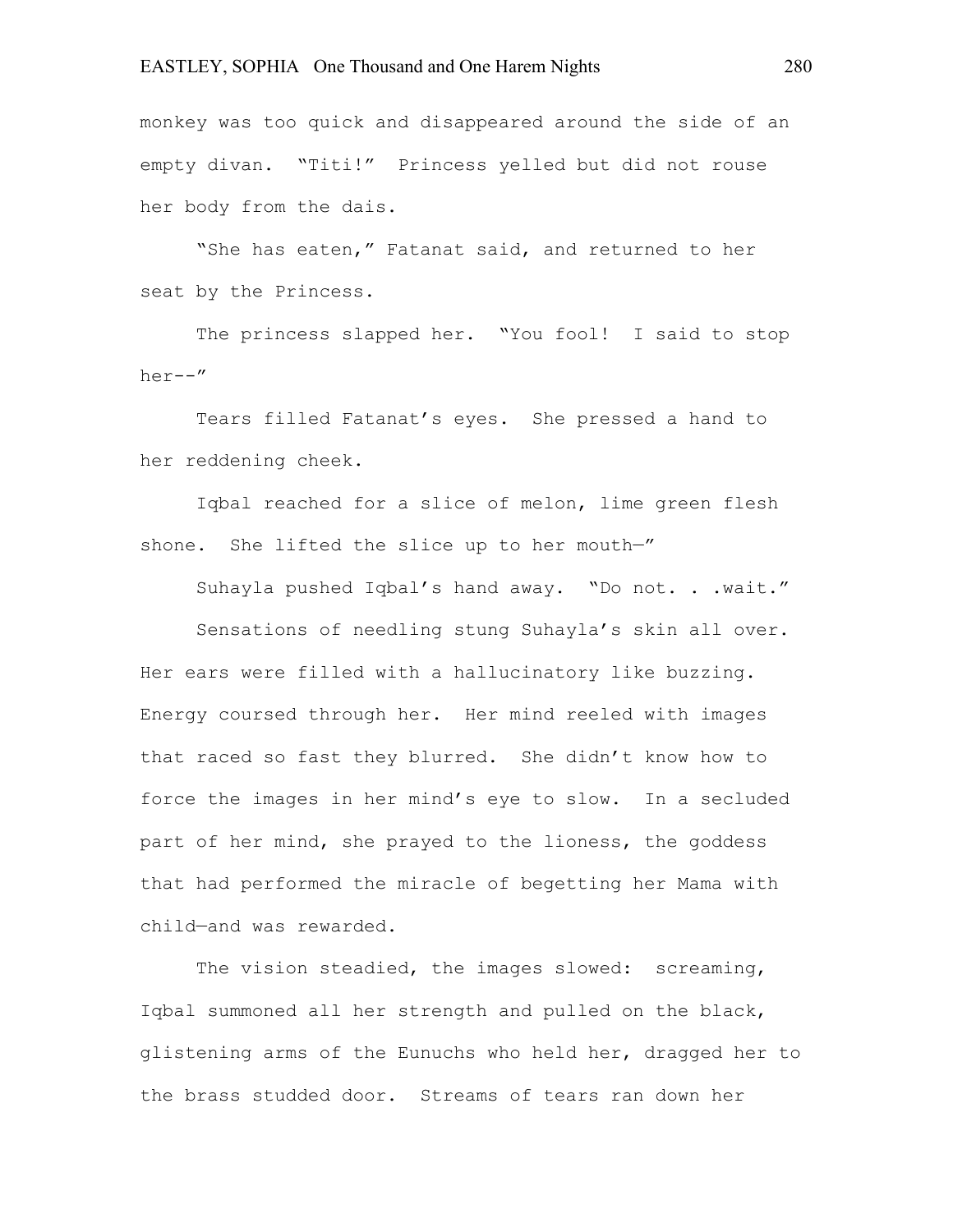# EASTLEY, SOPHIA One Thousand and One Harem Nights 281

cheeks. Piercing cries reverberated in the great salon, echoed in the corridors, in all the women's bones, and permeated into the stones.

Another flash, another picture impregnated Suhayla's mind: Iqbal's neck, a bloodied stump, rolled away from her body. Spatters of blood stained her emerald, embroidered vest, her ivory tunic edged with rows of Venetian beads bought by her loved one. Her head rested on the sand under the blaze of sun. Skin pallid, her mouth made hideous, stained with blood that slid from her lips. Eyes wide open; her pupils were like ebony set in alabaster—eerie.

In her own abyss, Suhayla's vision slid away. She realized her body was rooted to a carpet. Moaning and a strange gurgling noise, someone choking, grew more insistent.

Before Iqbal lay the piece of green melon.

Doe-eyed rubbed her stomach. Sweat beaded and then streaked from her forehead and fleshy cheeks. She swayed, side to side, clutching at her belly, and looked upward as if dizzy with vertigo. Her face transformed into a chimera of nightmares: "What is wrong with her?" Princess demanded.

Iqbal stared in horror as Doe-eyed's face transformed into a chimera of nightmares: flared eyes turned in their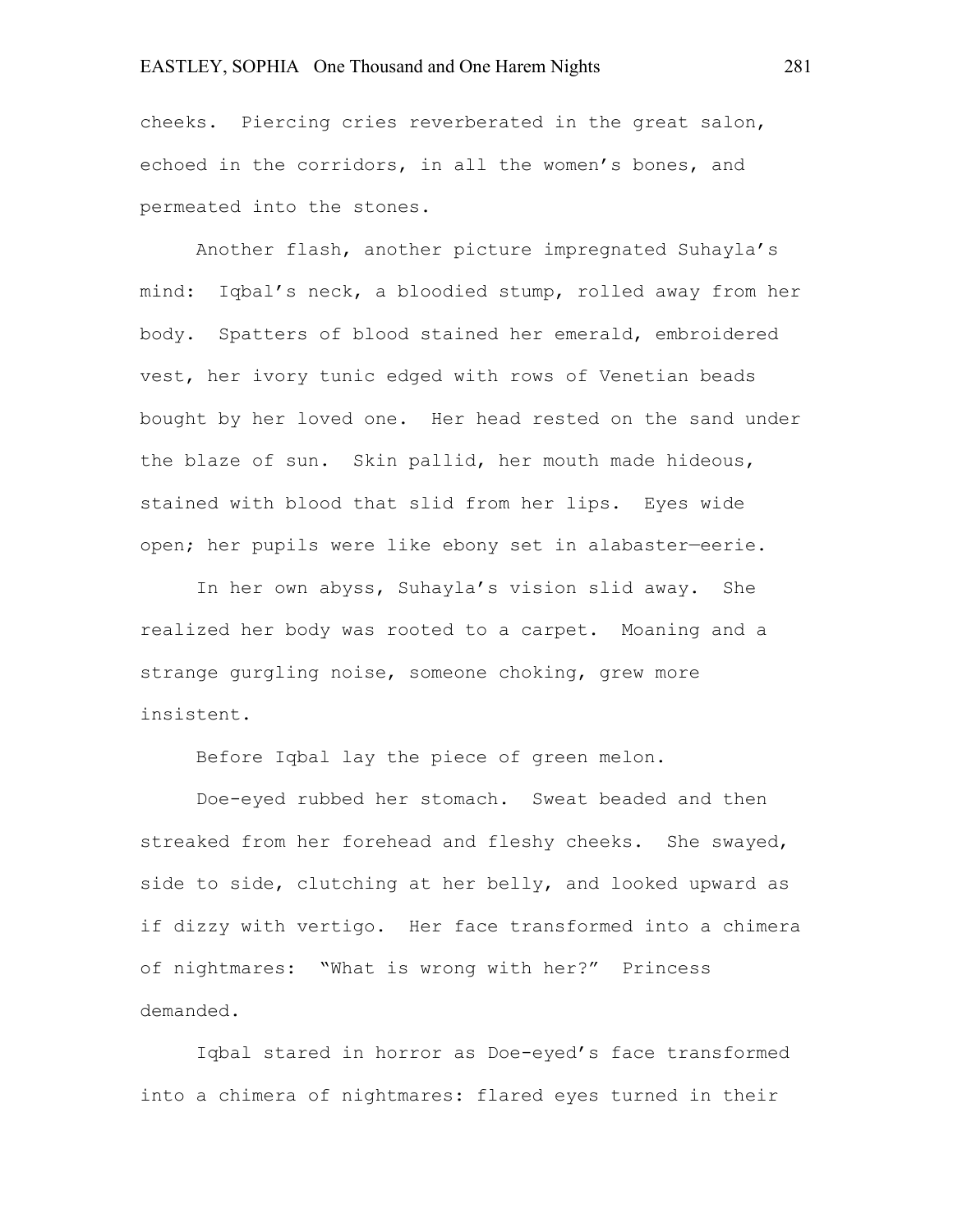sockets, her mouth foamed, Doe-eyed convulsed, swaddled as a mummy in her ivory veil.

Suhayla said, "Call the palace physician."

The two handmaids glanced at each other with understanding. 'Poison.' They watched poor Doe-eyed; there was nothing anyone could do.

"Where is my Titi?" Princess sucked her lip in a brooding attitude and glared at the handmaids. "Go find her."

Suhayla and Fatanat did not have to look far. Suhayla went to the side of the far divan where a ball of fur and magenta curled. She pointed, not wanting to touch the creature and be blamed for its death. "There, she does not move."

"Bring her here!" Princess's forehead creased with worry. She betrayed her anxiousness by her nervous habit of digging and scratching at her skin, wrists and arms.

Fatanat stood by Suhayla, they both looked down at the poor thing. The favorite handmaid knelt down to where the creature lay against the embroidered crimson of the divan, and she clucked like an old woman. "Poor little creature."

Suhayla unbound a treasured gold-threaded scarf from around her hips.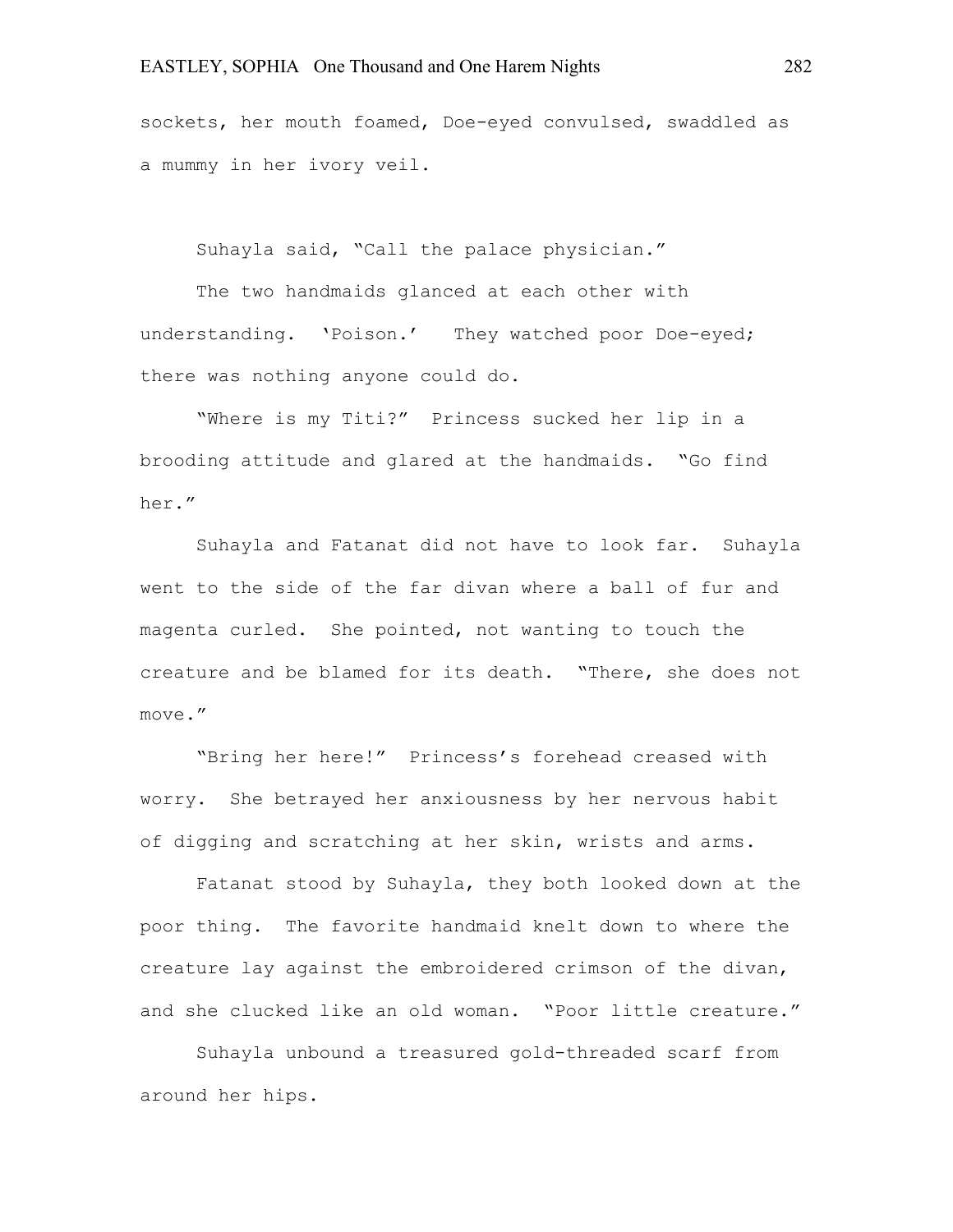"No, no," Fatanat said. "We'll use this." She unwrapped from her head a beaded and fringed cloth. "The Princess gave it to me." She spoke with solemnness. "It is more fitting."

Suhayla nodded. Together she and Fatanat spread out the fabric, threaded with gold, and lifted up the little beast whose body's was warm but stiff from the convulsions or poison. Its head buried under the tail and vest as if it had realized the shame of its death, the mistress of its demise.

With a reverent silence the two women wrapped the mahogany fur and pink in the shell colored scarf, and bound the little body in its shroud with many layers, tying the two beaded and fringed ends together. Both women looked upon the spattering of churned spittle, and the green of vomited fruit.

"What a waste." Suhayla shook her head.

"I want my Titi. Where is she? Bring her." Princess said with a voice heavy with emotion.

Fatanat lifted and carried the little creature, Suhayla, in their wake as if in a funeral procession. "Here is your little Titi." And she placed the ball of fabric and monkey in the Princess's hands.

Princess rocked the little creature back and forth as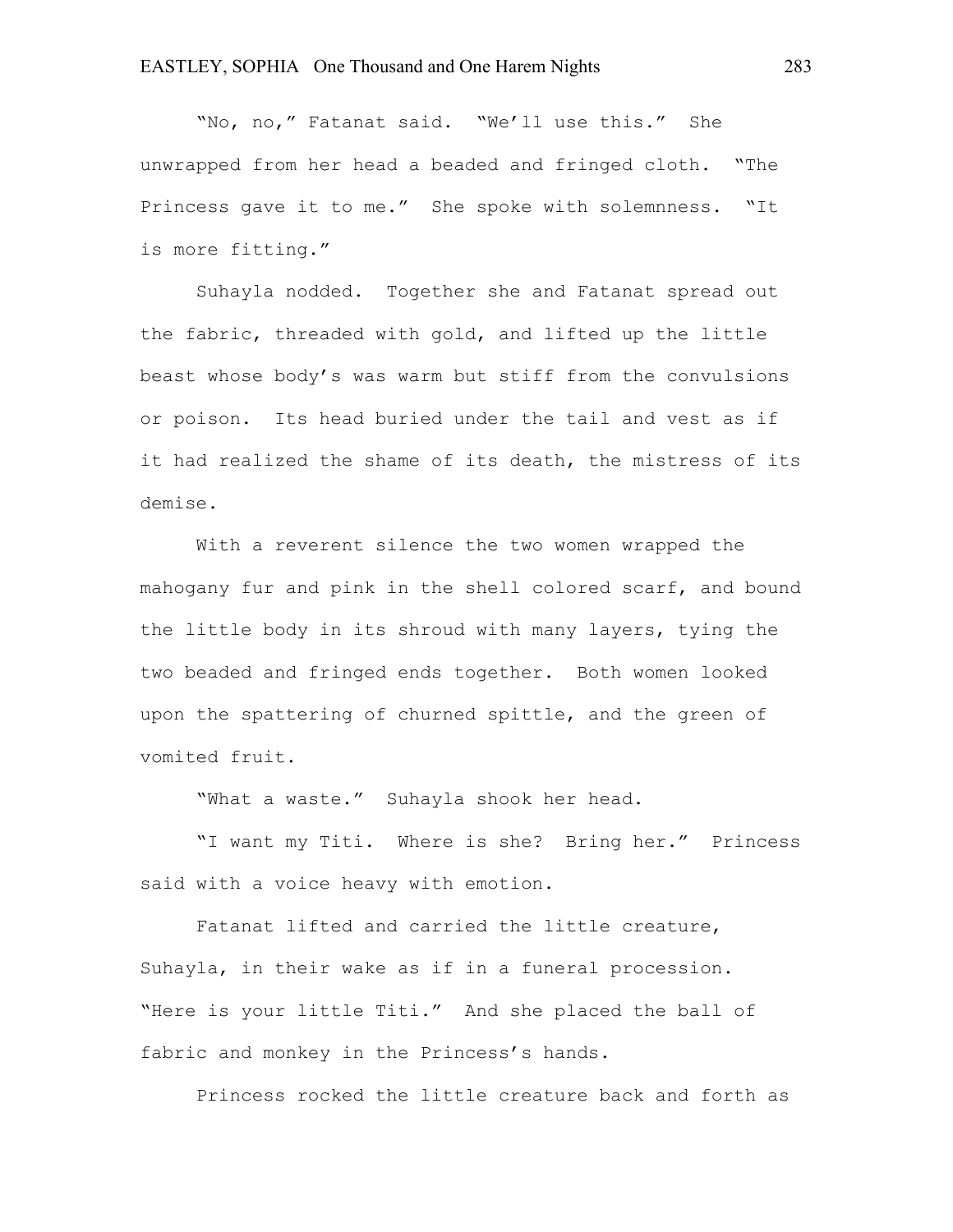if it had been a child she birthed into the world. Wetness shone in her eyes.

The handmaids stood waiting for the Princess to do something about poor Doe-eyed who still lay there in her wretched vomit. Fatanat knelt before Princess, and spoke to her as if she were a child. "We must call a eunuch for Doe-eyed."

Princess sniffled, gazed at her through tear laden lashes. "Go then."

The needless death and devastation churned in Suhayla's belly. Prince Aziz's face flashed in her mind. Suhayla took her scarf and with care spread the ivory length over the sad child who's brown eyes continued to stare as if to say: 'I died so you both could live.' The rows of gold threads caught the sun's light and shone like a gold river.

"It would have been me," Iqbal whispered. "If you had not stopped me."

"No matter," Suhayla said. With delicate movements they both tucked the ends of the gossamer scarf around Doeeyed's cheeks and hair and shoulders.

# CHAPTER THIRTY FOUR

The Sultan's ragged breathing permeated the quiet of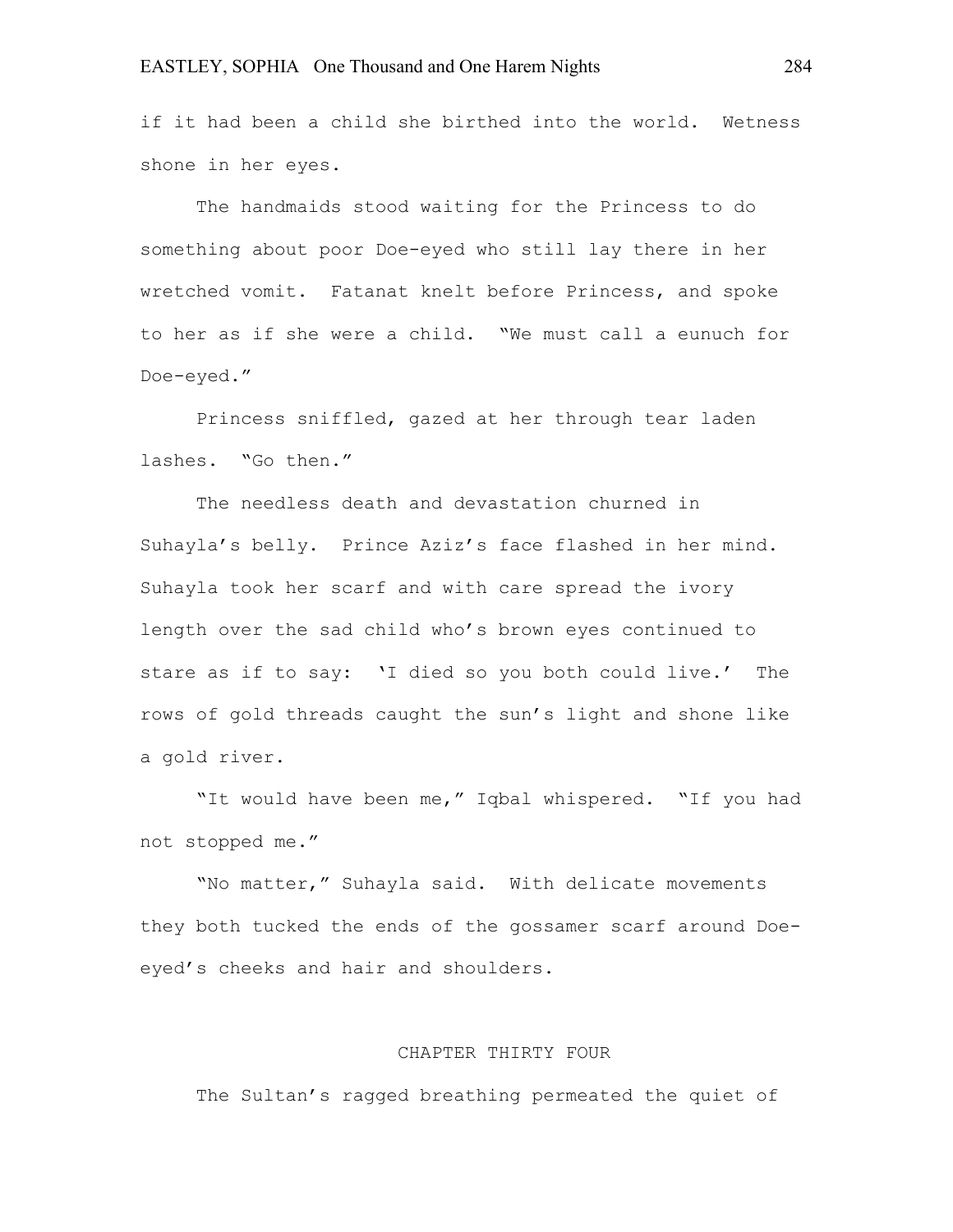# EASTLEY, SOPHIA One Thousand and One Harem Nights 285

the chamber. Dark, windows were shuttered against all sun, only one oil lamp burned on a table in the alcove on the opposite side of the room. The soft glow of the luminous amber light allowed Farir to see the Sultan. Vestiges of burned resins, pungent and earthy, and purifying, clung to the air. The dark hulks of ebony carved chests swallowed the light.

Farir stared at the Sultan. He should be dead, he had no right to linger on: the palace, the throne, the kingdom was his by right, and the Sultan had no right to lay further claim upon them. He whispered, "I will have my wedding, you will not stop me or interfere with my life any longer. You are dead to me, as you have been throughout the whole of my life, Mama's life. So now you will go to Allah.

Disgust contorted his face when he positioned himself next to the bed where the Sultan laid decrepit, disintegrating, half dead body, a bag of decaying flesh hanging onto bones. A fetid stench clung to the air. Nauseousness gripped Farir's belly, he forced his mind to control his body and concentrated all his focus into what he must do.

Grimacing, with both hands he encircled the Sultan's neck which was all bone and loose, papery skin, wrinkled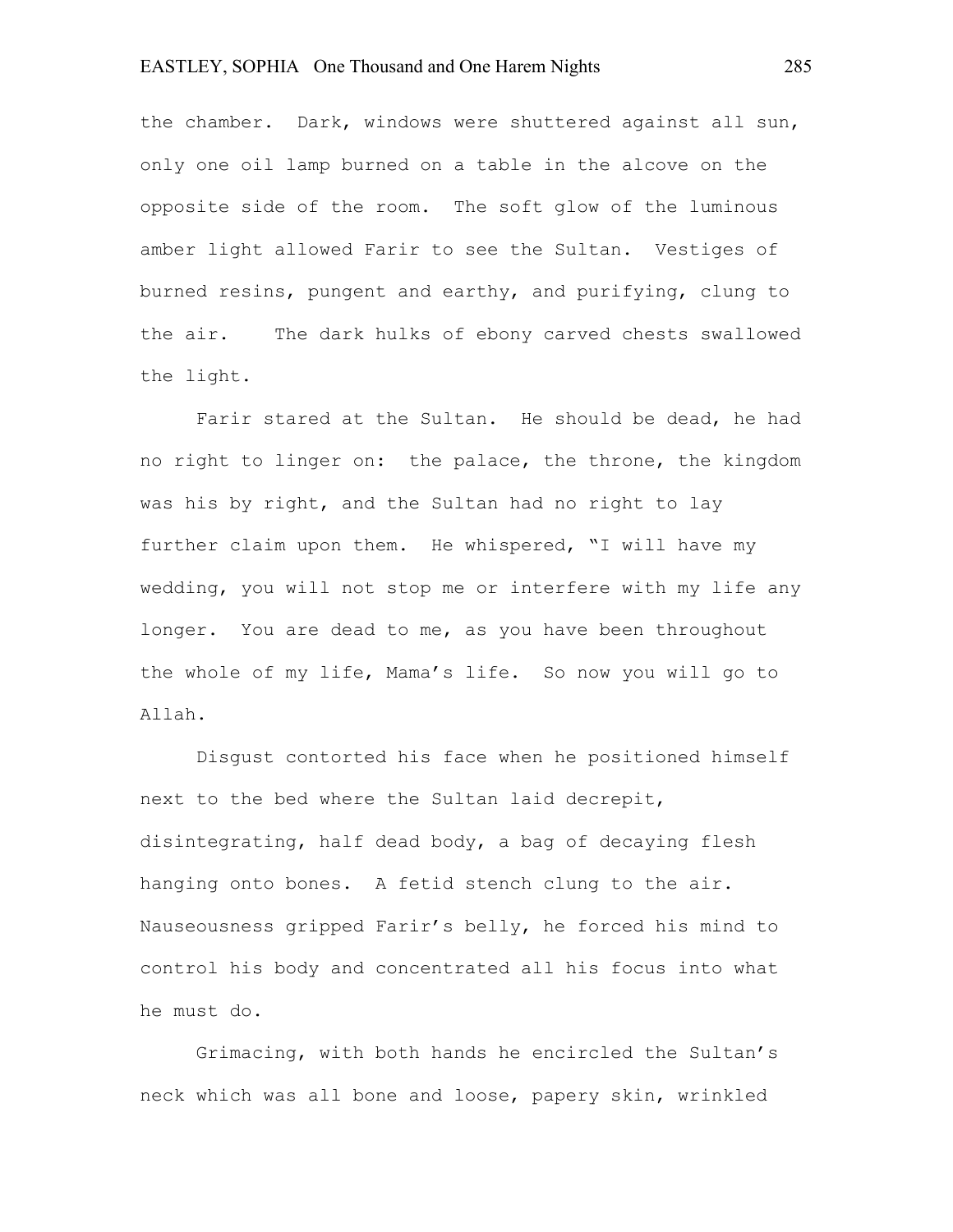like ancient paper, folded and refolded, dry. . . disgusting. The grey hairs of the beard needled his skin.

In the Prince's hands culminated all the pain, rage, hatred, loneliness, coldness, all the injustices severe and slight that had gathered within him since birth till now. All this blazed in a fiery ball, in the foundry of his soul they had been smoldering, each injustice stoking the fire adding new fuel. And it grew like a caged animal as it was fed. A great fire then consumed him and with all the fury and hatred in his hands he squeezed the neck and throat. Sweat dripped from his forehead onto his hands. He had no tears. All the tears had been spent and exhausted when he had been a boy.

When the Sultan's body relaxed and breathed no more, Farir unclasped his hands from the neck. He bent down and listened for a beat of the heart. All Farir heard was his own breath, his own heartbeat. "Go to your God, you are not wanted here."

When Farir walked from the chamber, his footfalls hollow upon the marble floor, doors opened before him. Farir glanced at the physician and the Vizier, who waited and humbly bowed. "The Sultan joins Allah." The Prince continued walking and said over his shoulder. "Perform the usual burial rights." If it were left to him, he would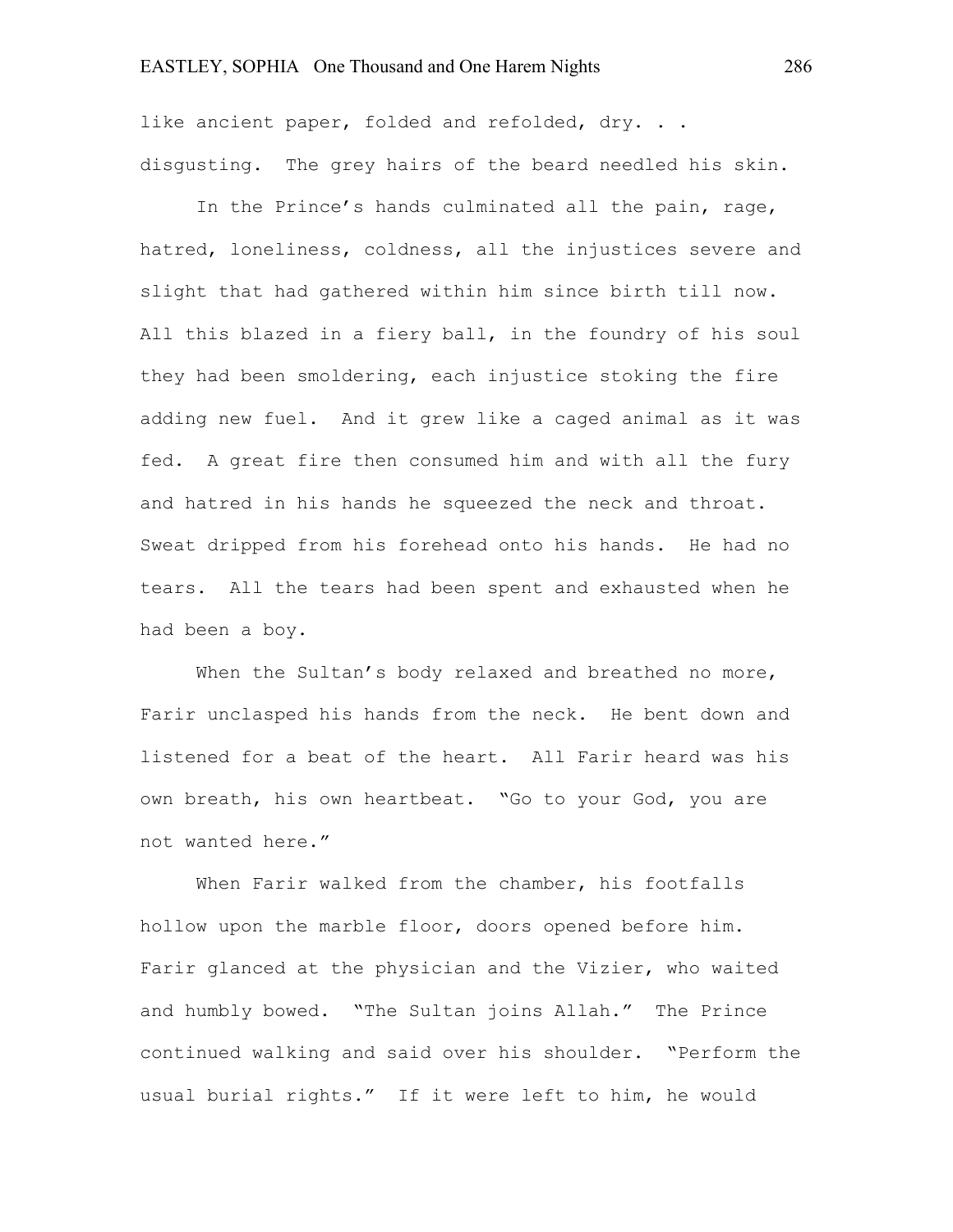have had the putrid remains dumped out in the desert for the vultures to feed on.

Farir entered his own chamber and ordered the serving boy to light the lamps, and fetch the dwarf. The columned hall, a rectangular room, glowed with the dim wicks floating in oil of seventy lamps. The many arches of red granite carved by master builders were revealed. The raised platform at the far end, strewn with a carpet and cushions held the object of his desire.

A hashish-pipe rested on a pillow, full of the debris of his life: his self loathing, hatred, his whole existence fugitive as the wind, or a ghost; his childhood a lost memory. Bereft face, eyes devoid of haughtiness, he lit the pipe and puffed, he sank into the relaxed peace he desired so much.

His three hooded falcons did not rouse his interest.

He smoked. His breath and fire—the burning filled his mind and engulfed him like ecstasy. The loss of his childhood, his self, left a void, desperation to relive the dream, to fulfill his insatiable hunger: like a dream gone upon waking with only vestiges, glimpses, lone pictures dusting the corner of his mind.

The chasm inside himself transformed.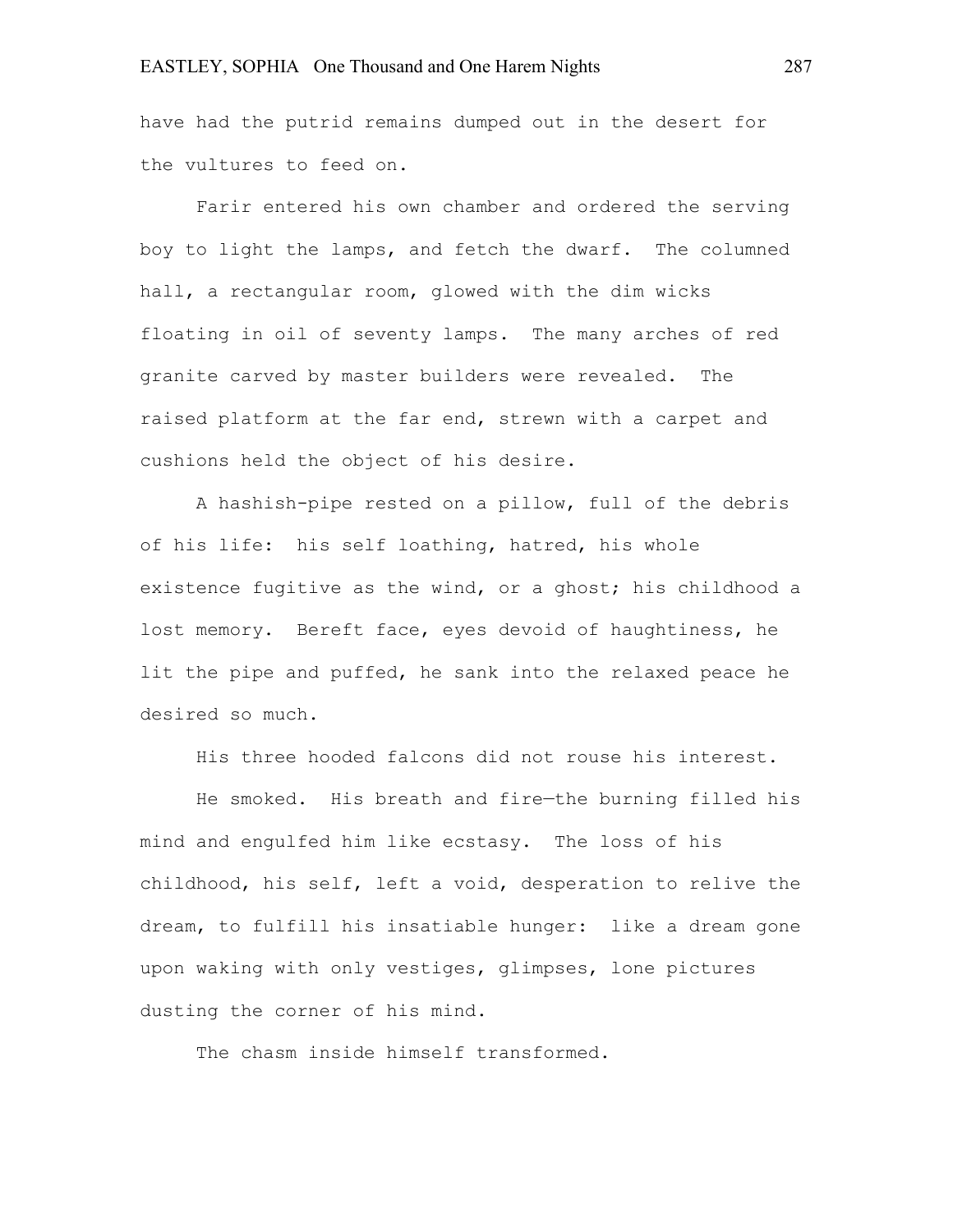Fire. Fire filled this wadi, a dry river bed of his heart, his self. Fire. Beautiful. A gift to him from the Divine Radiance—Allah! He sneered. Damn his father to the demons of hell. It is where he belongs, he who ruled for seventy years in ignorance of knowledge, who wielded sword and spear and arrow in the name of God and the future. The late Sultan had no use for alchemy or the compounds of the earth.

When Farir was a boy of fifteen, the Sultan had taken him to a battle, cities had been sacked, heathen temples burned to the ground, the lucky women and children killed, the rest taken for slaves. One of the Sultan's guards disemboweled a man, a young man, about the same age as Farir. In the man's pleading eyes and face Farir had seen himself. Sultan gave him a sword. "Finish him." He waited for Farir.

"I kill him only to remove his suffering in my eyes." Farir clutched the hilt of the warm metal, speckled with blood and bits of hair and skin. He thrust the sword into the man's heart and threw the blood covered blade to the ground. The Prince glared at the Sultan. "I will never again kill for you!" Farir stole a soldier's horse and galloped off into the dark of night which was suffused with cries of pain, moans of the dying, and the stench of blood.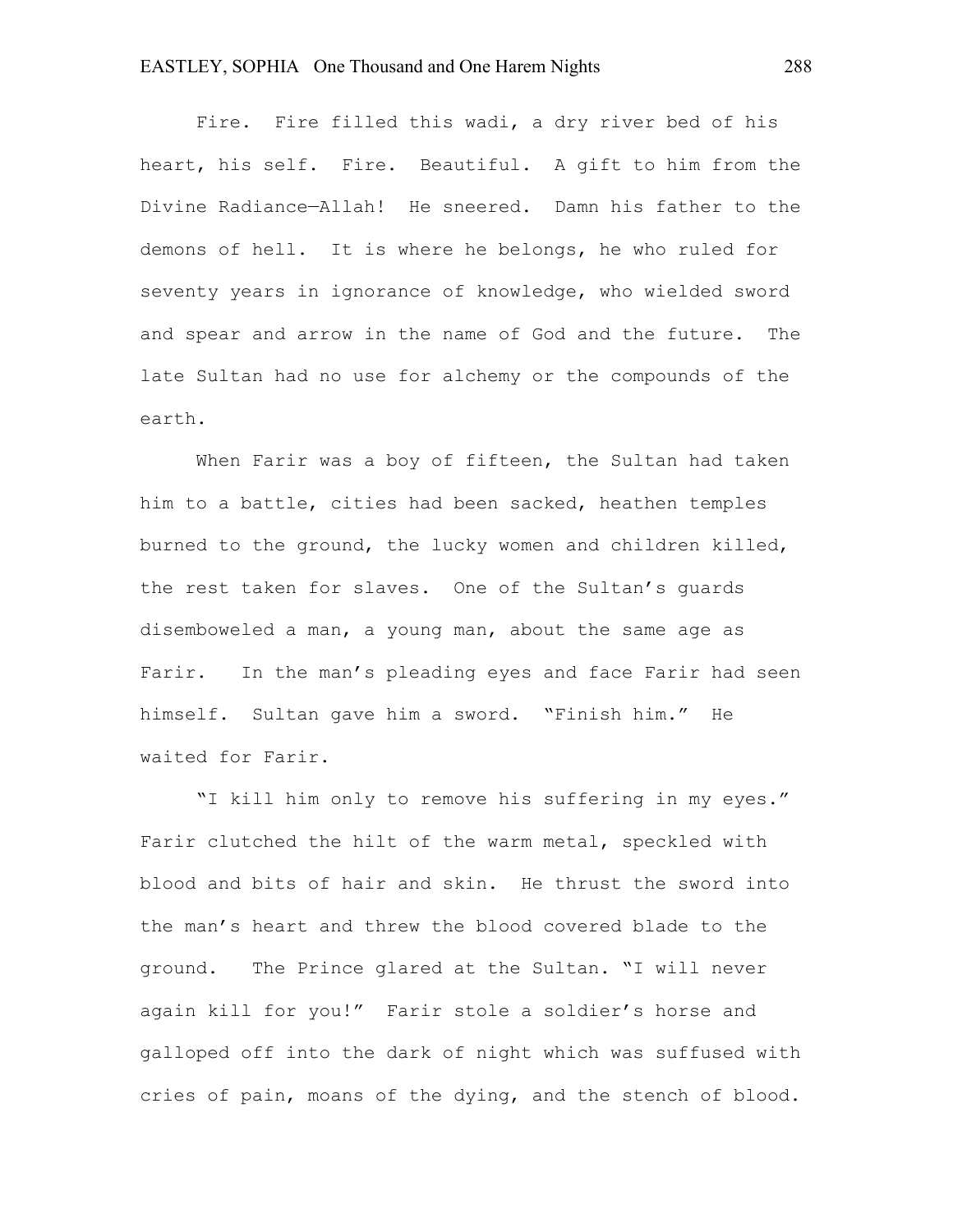He went to the Orient and studied with the greatest masters of alchemy and astronomers he could find; there he learned of the excitable powder.

At an arched window Farir stood, the starry night gave birth to the lunar sail. "Fire. Red sulphur. Red sulphur to fill me, my heart. . . Fire." He repeated like an oracle. "I must prepare for the night of Laylat al-qadr, the night of power, the night the fiery stream from God descends to earth. I will capture it, hold its power and fire. I will become the breath of radiance-a burning lamp.

There is never enough light in the cavern where his memories laid confined. His fear of being the fool his father called him, left him dead in the heart, as if he had been stung by a serpent. He would overcome this succubus with the help of fire. . . Light.

At the table Farir picked up the cool, bronze disc. He leaned over and held it up to a flame. Gems encrusted in the metal glowed like diminutive planets in their sacred orbit; a ruby would be Mars; the emerald, Jupiter; and the yellow topaz, Venus. Allah created the universe and planets moved according to his Divine will. Strange symbols in relief circled the entire perimeter. What do these signs mean? What culture did this object originate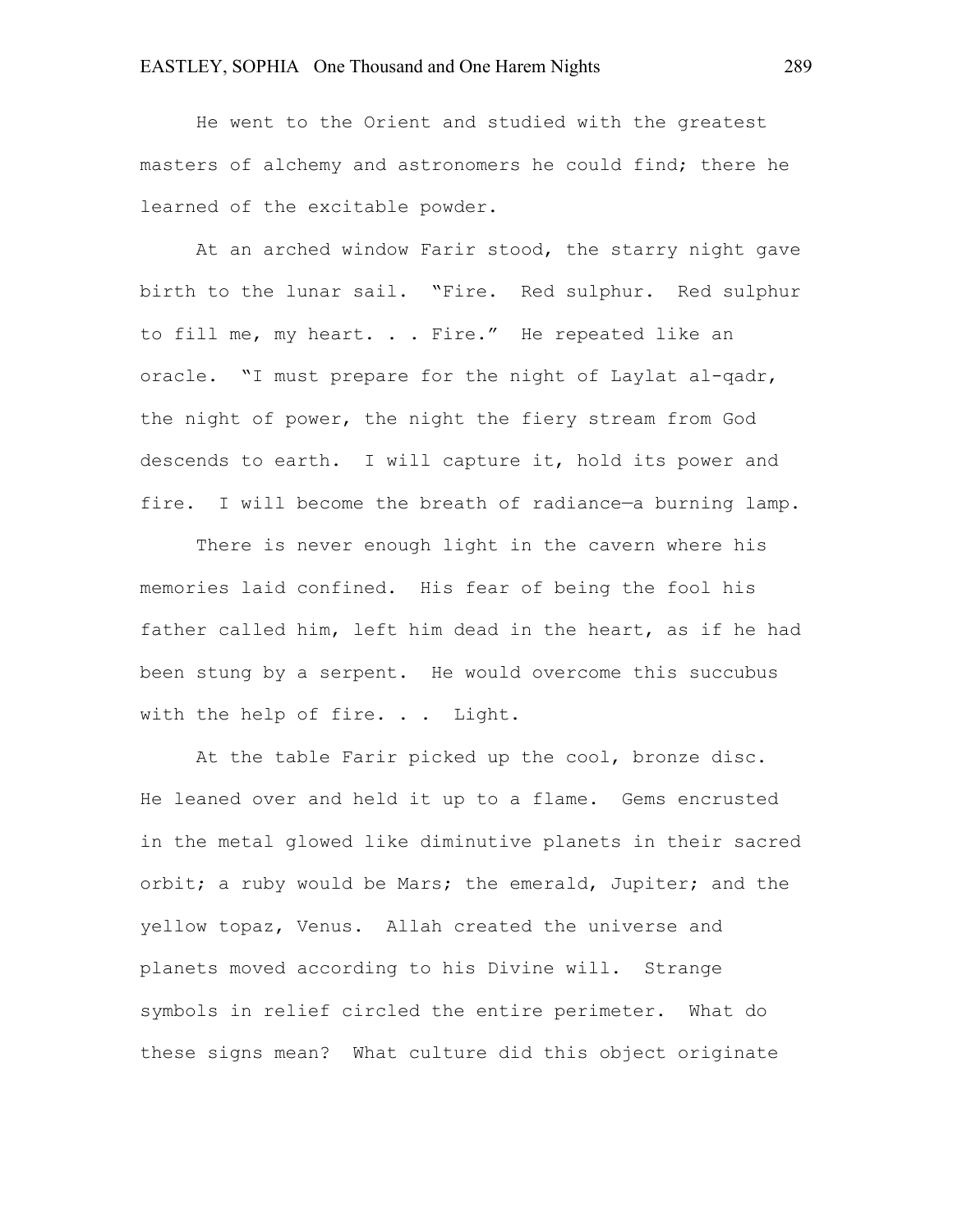from? He swung the disc side to side. Time fermented in him. Restless, he paced around the chamber.

The Prince detected the slight movement of a velvet curtain, and placed on the end of three fingers deadly silver points. He had been taught how to defend himself with the shining metal claws. One of his falcons turned its hooded head to the doorway. He turned body tense, ready to spring. The multitude of little flames flickered. "Who's there?"

Sounds of scurrying in the verminous warrens of night, and the dwarf, that goblinish-saturnine creature, appeared and bowed. "Sultan," Iblis said, voice hoarse. Black bushy brows hung over deep-set, beady crow like eyes. His bestial little hands, covered with matted back hair, reminded Farir of the monkey.

"Enter."

The dwarf caught his breath, he detested running. He regarded his demonic master with hidden condescension. Iblis braved only a quick glance at Farir, he desired to preserve his life. His sharp brows framed eyes cold and dark as onyx, as piercing as his falcon's.

Farir picked up the bronze disc again, gazing at it like a mesmerist. "That opium drunk poet, my gazelle's Baba, had this object stored in his chest, wrapped in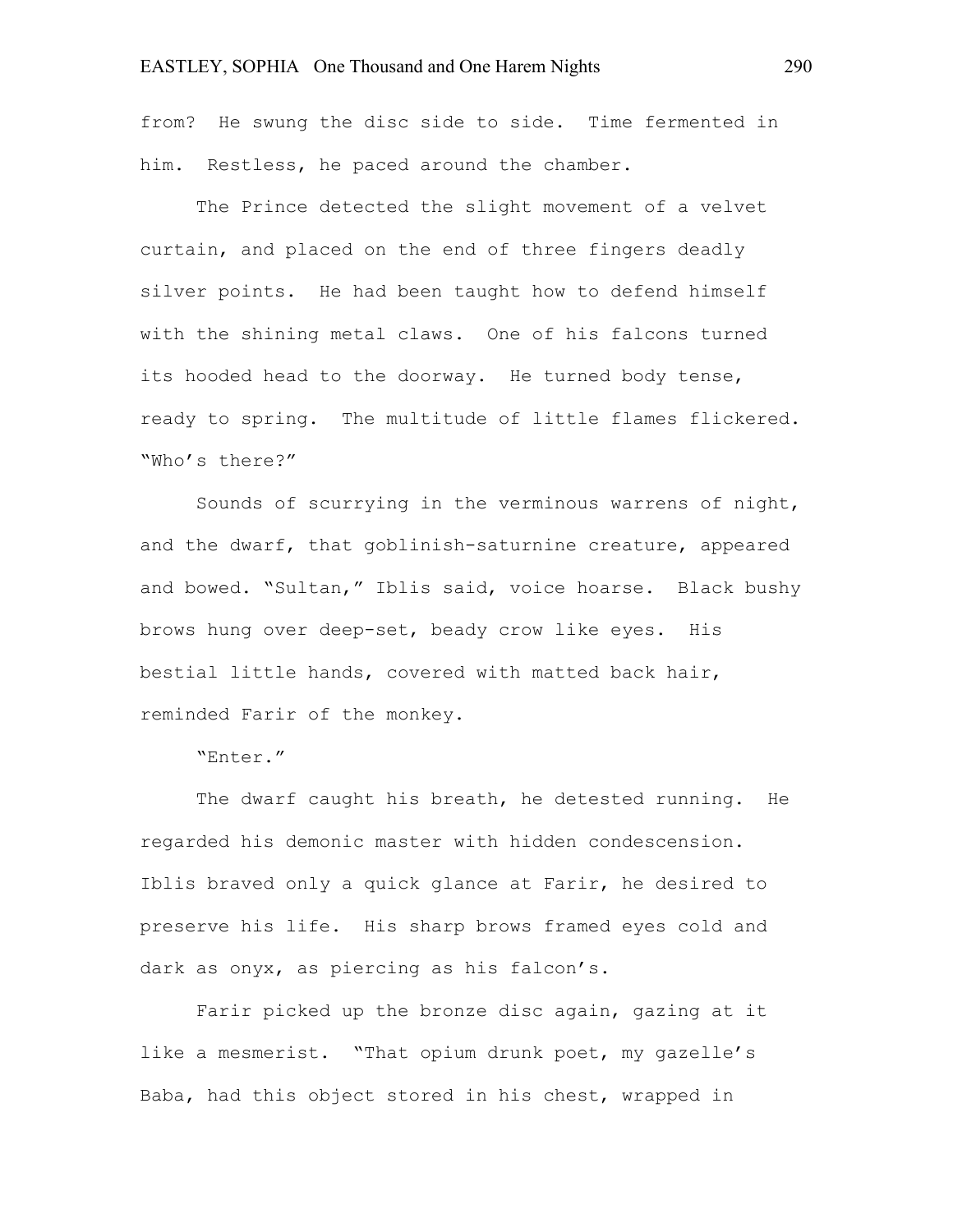velvet. Even when the house was burning around him, the old fool would not tell me the significance of this." He slammed his fist on the table. "What knowledge do you hold? Why do these gems crouch among the symbols?" Farir had the house burned down after he looked for the Book of Causes. All the scrolls and texts were common alchemical treatises copied from Greek texts he already had read. "You will reveal your secrets." The Sultan held the disc before him. Through the holes in the thin metal shone the light of the lamps, like burning stars.

With wild eyes Farir strode over to Iblis and put out a metal talon to the dwarf's cheek. He drew the sharp point forward leaving a red line. The dwarf trembled and a sheen of sweat glistened on his face. "I need a boy to sooth my passions tonight."

Iblis gave a short, world weary sigh. "Your will is my command."

"Have a bracelet brought to my dove, the one called Suhayla. Set her up in her own chambers, bring her tomorrow night. And get rid of the old women. Send them away—you know where."

Iblis moved with haste to escape on his short little legs. "Dwarf--" Farir turned his back to him and held up one talon. "You are useful."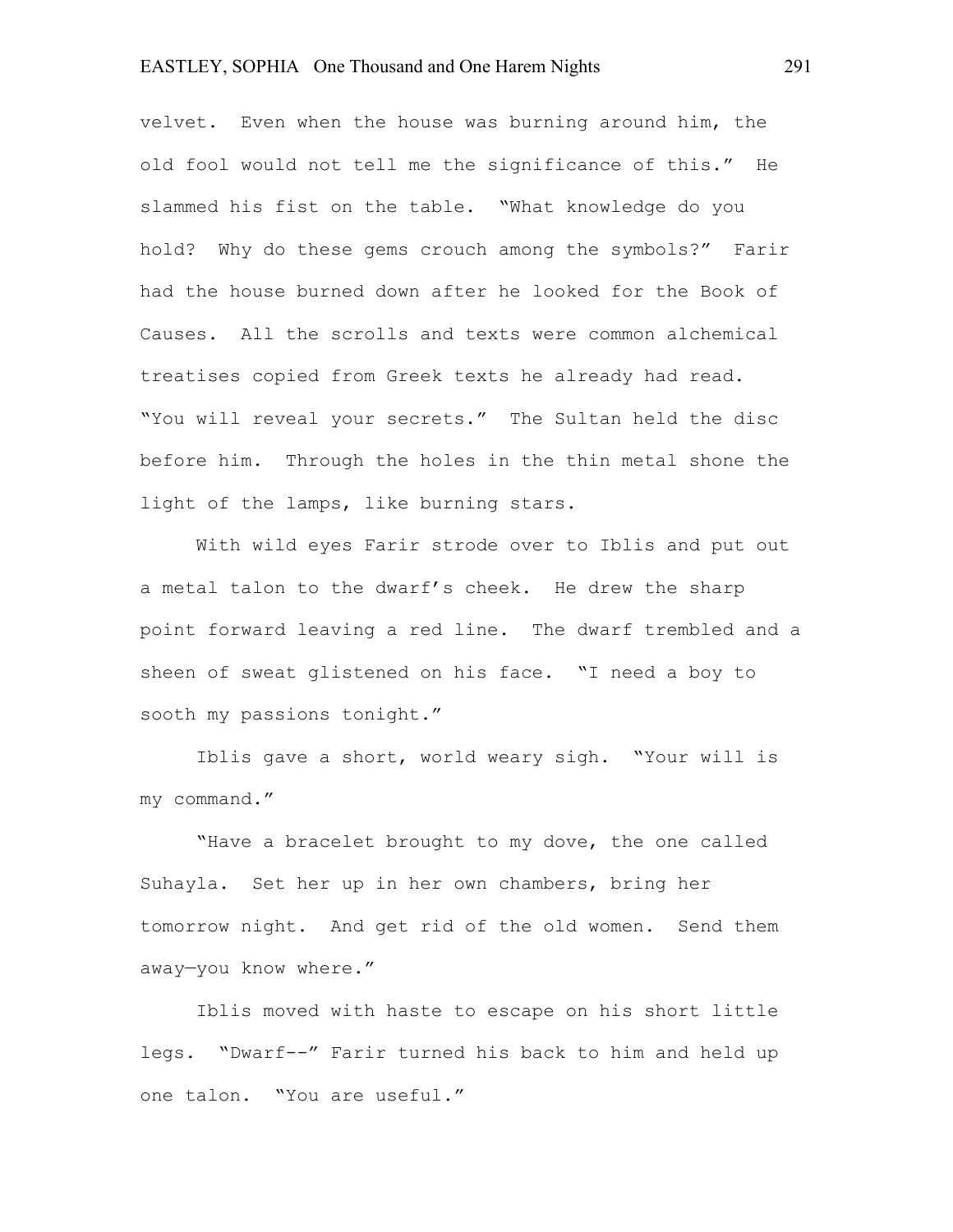It was the closest comment to a compliment Iblis would ever hope for from the Sultan. Better useful than dead, thrown into the desert and have his bones picked clean.

Iblis wondered how any women could feel like anything but a frightened song bird when faced by Farir's hawkish gaze. The Sultan had the whole of the harem to himself and worried and spent his faculty on a piece of bronze.

What a waste. Whereas Iblis' youthful body had been born diminished, a man's soul in a monkey body; he had been further chafed by the harsh desiccated winds of life during his youth when he had been deprived of his testicles.

He despised the Prince, for his indifference.

So conscious of the inextricable tangle of human sorrows and sufferings, for Iblis' whole life had been struggle and abuse and held in contempt by common people, people of normal stature. He sympathized deeply with the women of the harem and underneath like a dark river he harbored tenderness secretly. Oh, to stroke the ebony hair of a beauty!

#### CHAPTER THIRTY FIVE

Iblis carried the wood box with his two little hands into the harem. The giant of the Chief Eunuch looked down upon him with disdain but never the less opened the door.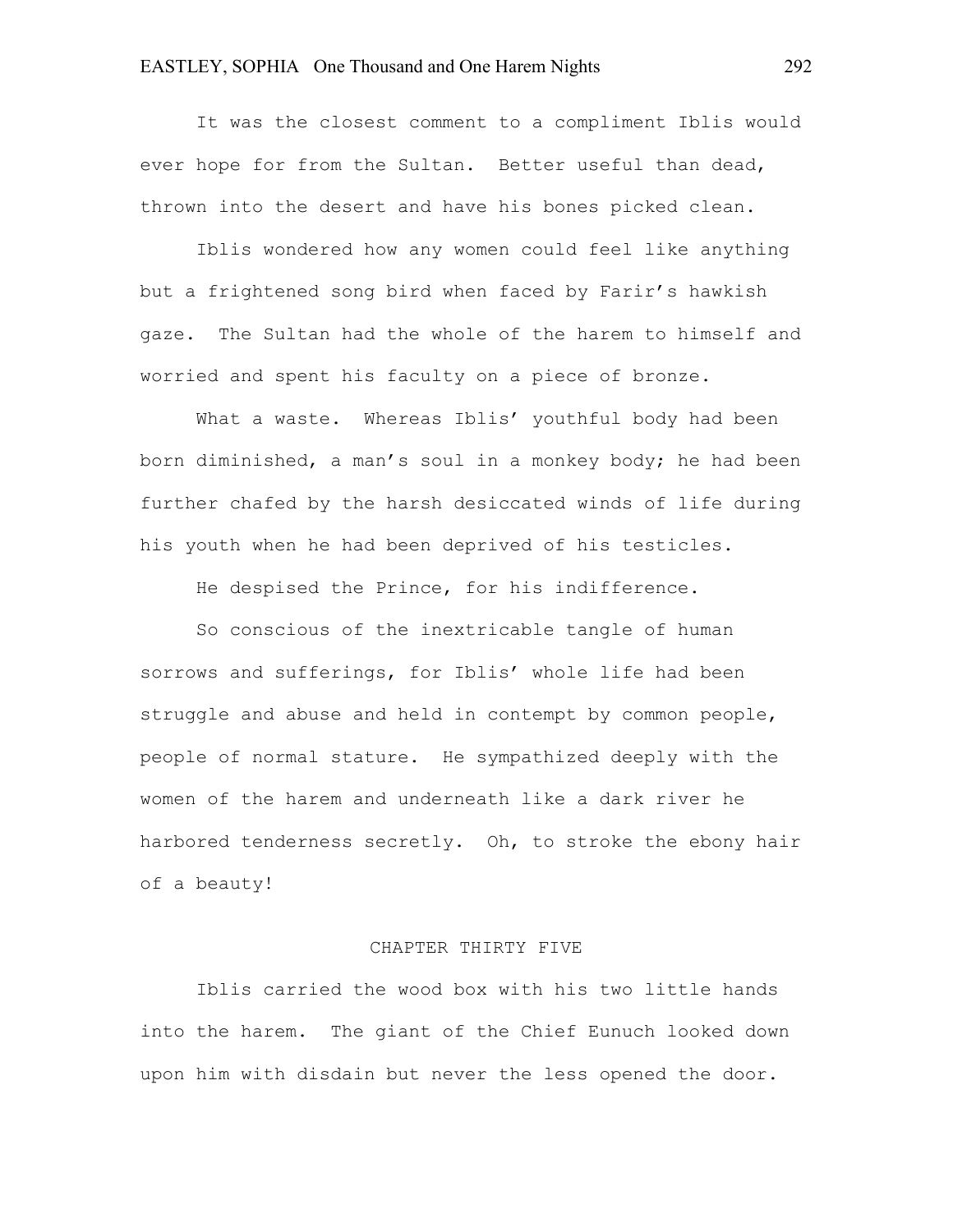Shrill cries and screams rent the air as the other eunuchs dragged the three old ladies out of their chambers and through the massive salon. Their high-pitched wails echoed as the women clutched at the pillars, the divans and their servants, begging for mercy. Concubines hurried out and fought with the eunuchs and pulled on the limbs of the old women. Tears ran down the faces of the women, slaves and concubines.

Suhayla ran to discover the reason for the commotion. She praised Allah for allowing Fatima to stay in the harem. When she saw the dwarf with the little box coming toward her with an odd expression, and his little beady eyes boring into her, she gasped and glanced around as if a trapped animal. She held her hands tightly against her belly.

"My lady." The dwarf bowed with politeness. "Is there a private room where we may. . . talk?"

Suhayla nodded as her insides squirmed and she thought she would be sick. The sounds of misery, sobbing and mourning disturbed the air. She threaded and unwound her fingers over and over as she led him to a smaller, more private place. She chose to sit by the row of arched windows open to the garden and Aziz's tower.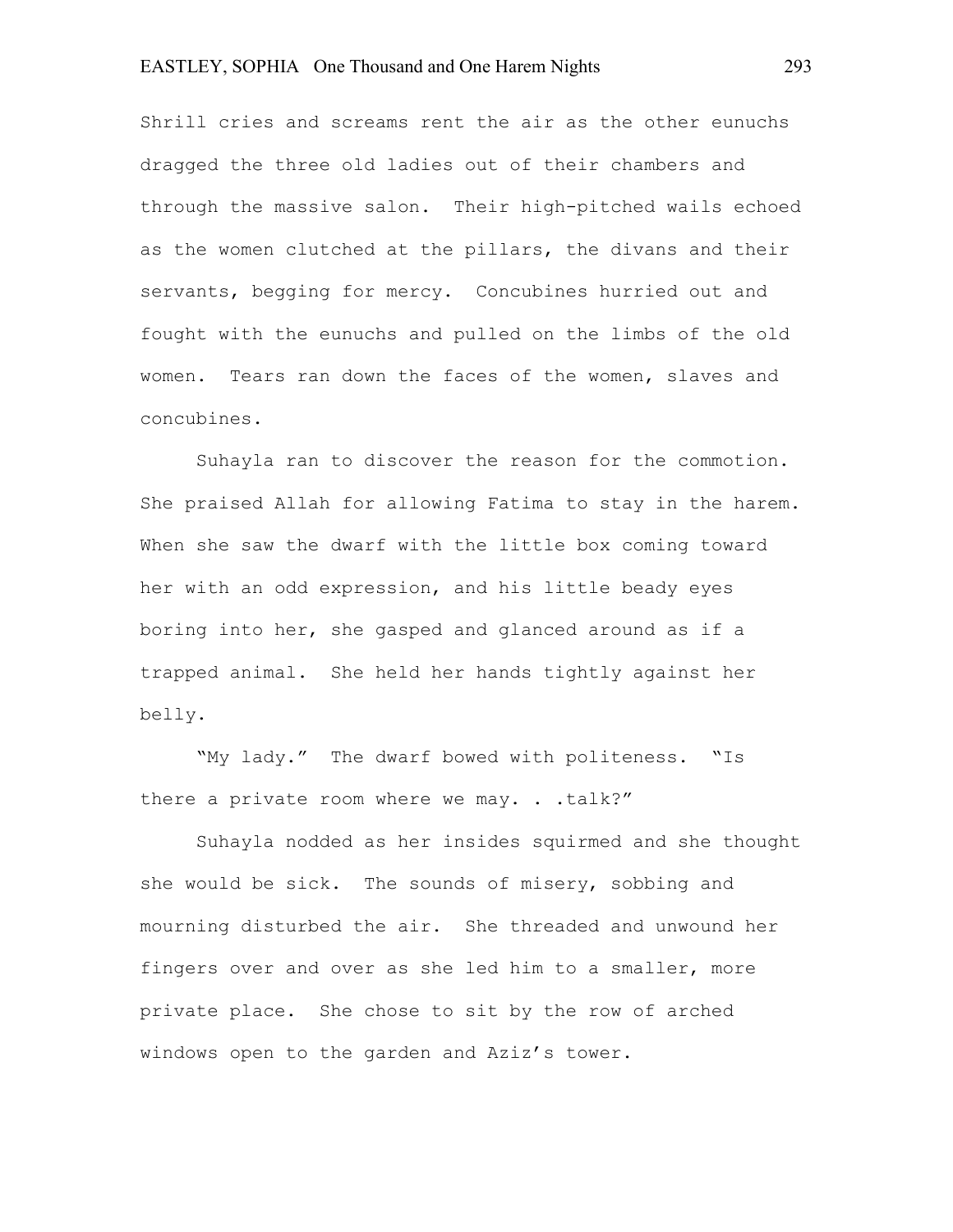The dwarf set the box on a shining bronze platter upheld by intricately spliced wooden legs. Before her the little stack of minute ebony squares, with inlaid mother of pearl and blue topaz on the lid, waited. Suhayla examined the little imp, a curious black haired man the size of a child, but bestial in looks. With his stubby, bowed legs he climbed up onto a cushion on the opposite divan, spine straight. He pointed to the offering.

"A gift from the Almighty One." With patience he waited for her to open it.

Suhayla knew whatever the ebony squares contained would bring her unhappiness. Her innards twisted and her heart thudded. She reached slowly not eager to know what thing—term of entrapment-the box would reveal. She lifted the lid. A gold bracelet gleamed upon black velvet: all she saw were chains leading to Farir. She looked at the dwarf, whose features were squished, darkened with extensive brows.

"The Sultan is obsessed with a book he calls the Book of Causes," he said.

Suhayla gazed at him, curious.

"He possesses a thin bronze disc that has designs, symbols etched on it. . . and holes." He hoped for a remark by her, and with indifference studied his gold-seal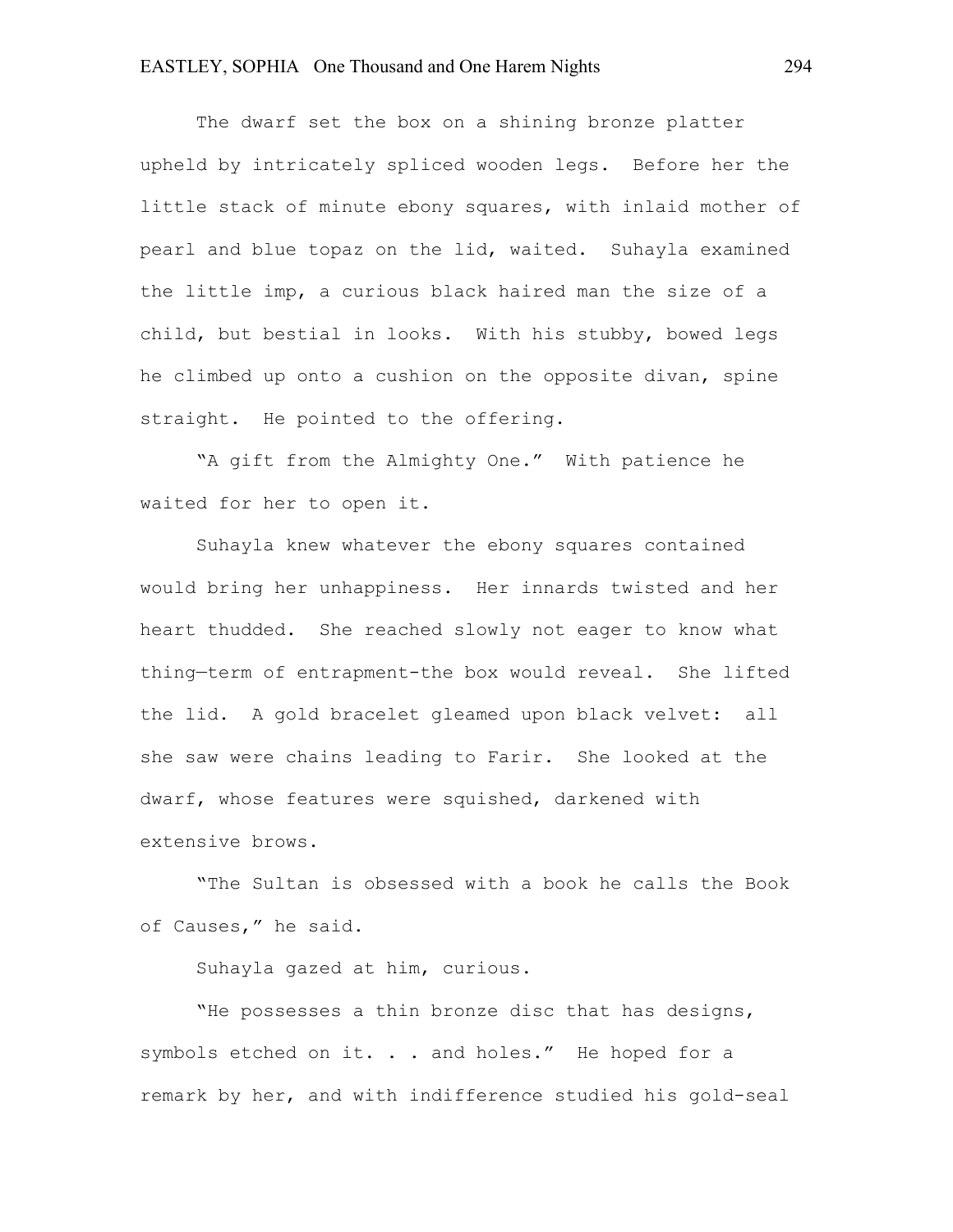ring, for signing Farir's name in his absence. "He does not know who he is."

Suhayla glanced at her hands and then at him but said nothing.

"His knowledge, however much he has traveled and been educated, does not ease his soul or mind," he said.

She wondered at the impish man before her. What role he had in her fate, in her balancing Aziz and Farir, if any? Was he to play a part in the ending that her visions revealed? If he tempted her to speak against Farir, she refused. She would not be so easily caught in a trap. She shifted and worried loose a thread on her sleeve.

He sighed. "I am a prisoner here as well." He attempted to find common ground between them so this young woman whose eyes held him mesmerized would know he was not an insensitive beast and ignorant of her suffering. He had to warn this dove, who was quite too fair a lady for Farir's predatory spirit. "His relations--" He allowed himself a satisfying lingering glance, "—with both males. . . and ladies are disintegrated, troubled. . . more of possession. . . they go beyond the nature of intimacy."

No longer could she hold back the tears that strained against her eyes, the coiled fear and worry that choked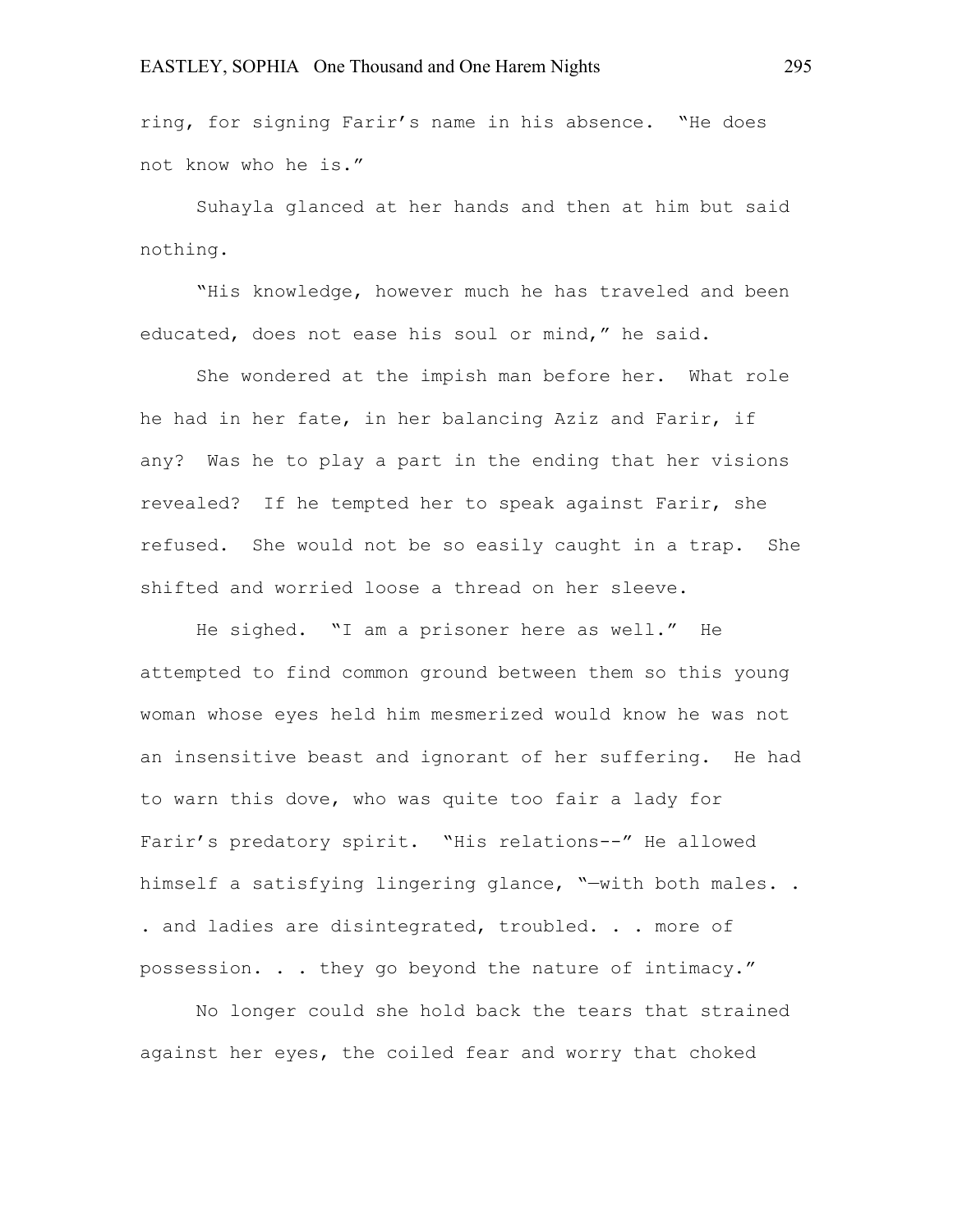her. She wiped at her face with her fringed veil. "What am I to do?" Aziz's freedom held all her hope.

"If I had the means, I would free you," he whispered. "I would be killed immediately if Farir knew of the words I speak."

"He sent you here."

He nodded. "Only to give you that."

"A warning does little good if it cannot be heeded." She looked out the windows toward the garden. "At the same time--"

"If it is any consolation you have your pick of the available suites."

She nodded, and said, "A bigger cage does not make a song bird free."

The brazier crackled and aromatic smoke puffed from the brass top and spun a lazy tendril of haze above their heads. Fatima poured out tea and handed a cup to Suhayla. Their blue-grey shadows moved upon the tiled walls.

"What if I reject it?" Suhayla said.

"It is a command that you are to be his concubine—but I encourage you to approach the Sultan and partition him to make you a wife."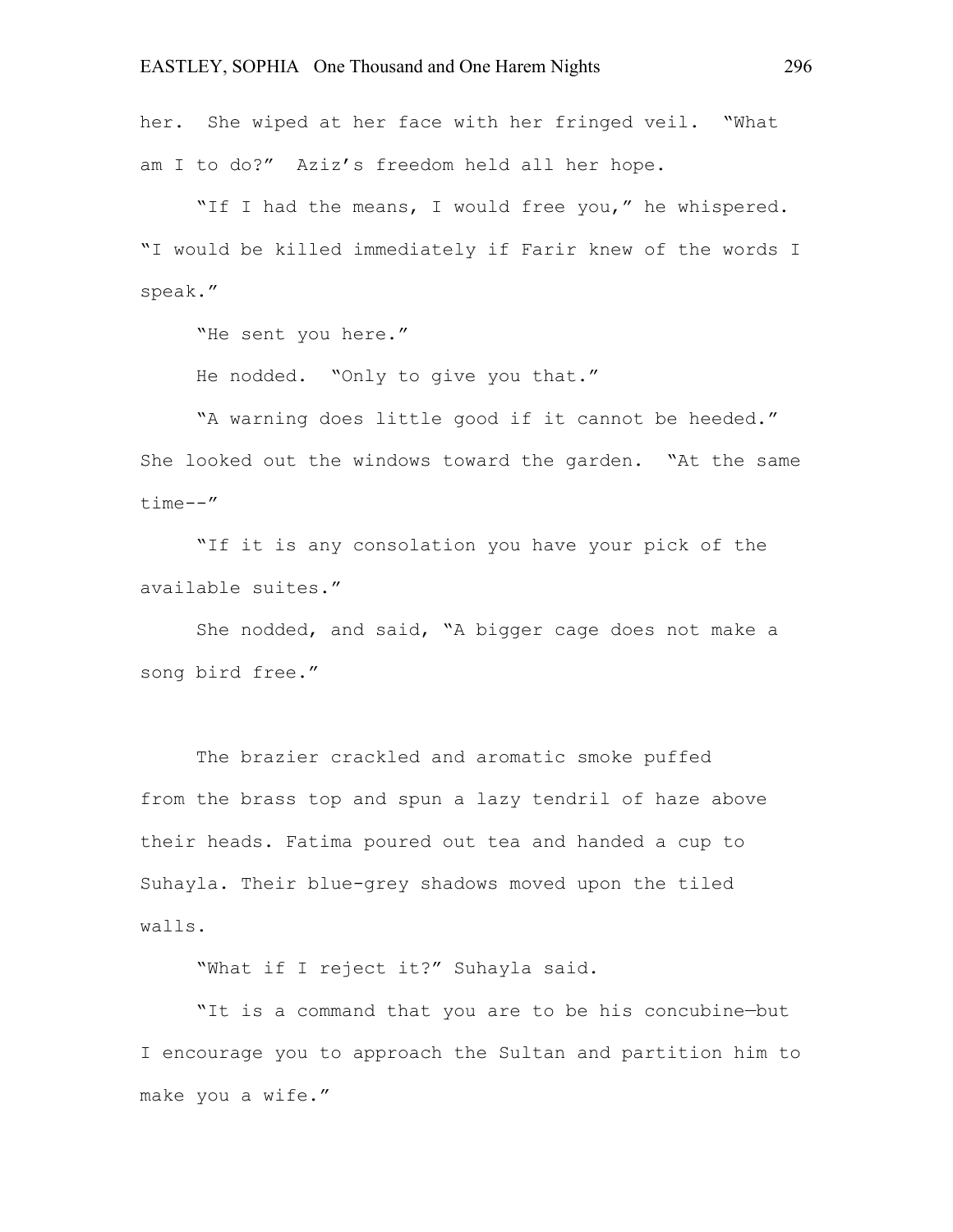Suhayla clunked her tea cup down. Her breath caught in her throat. Bitterness filled her mouth. Once again others were attempting to weave her fate. They pulled the threads tighter around her. If she were a horse, she would be crazed with anger, rearing against all restraints. "I, I cannot. To be his concubine or wife is so against. . . I rejected him before and I will do so again."

"Before he was a prince, now he is Sultan. No one can refuse his almighty word," said Fatima. "—and you need power."

"Is this what a lion feels when trapped by hunters with arrows and spears and dogs? The lion lashes out with sharp claws, teeth attacking, and injuring as many of the hunters and his minions. To be bound in a cage forever against his will with never a chance of a dream or freedom, the consequences of his wrath mean—nothing."

"I know how you feel daughter," Fatima said.

It was then that Suhayla knew what she would do, the only thing that pleased her or gave her hope for the future. She would go to Aziz and seduce him. Though by doing so would bring visions, she would fulfill her plan no matter what. Unlike her dreams, her visions were always comparable with her waking moments; she felt she could reach out and feel what appeared before and around her.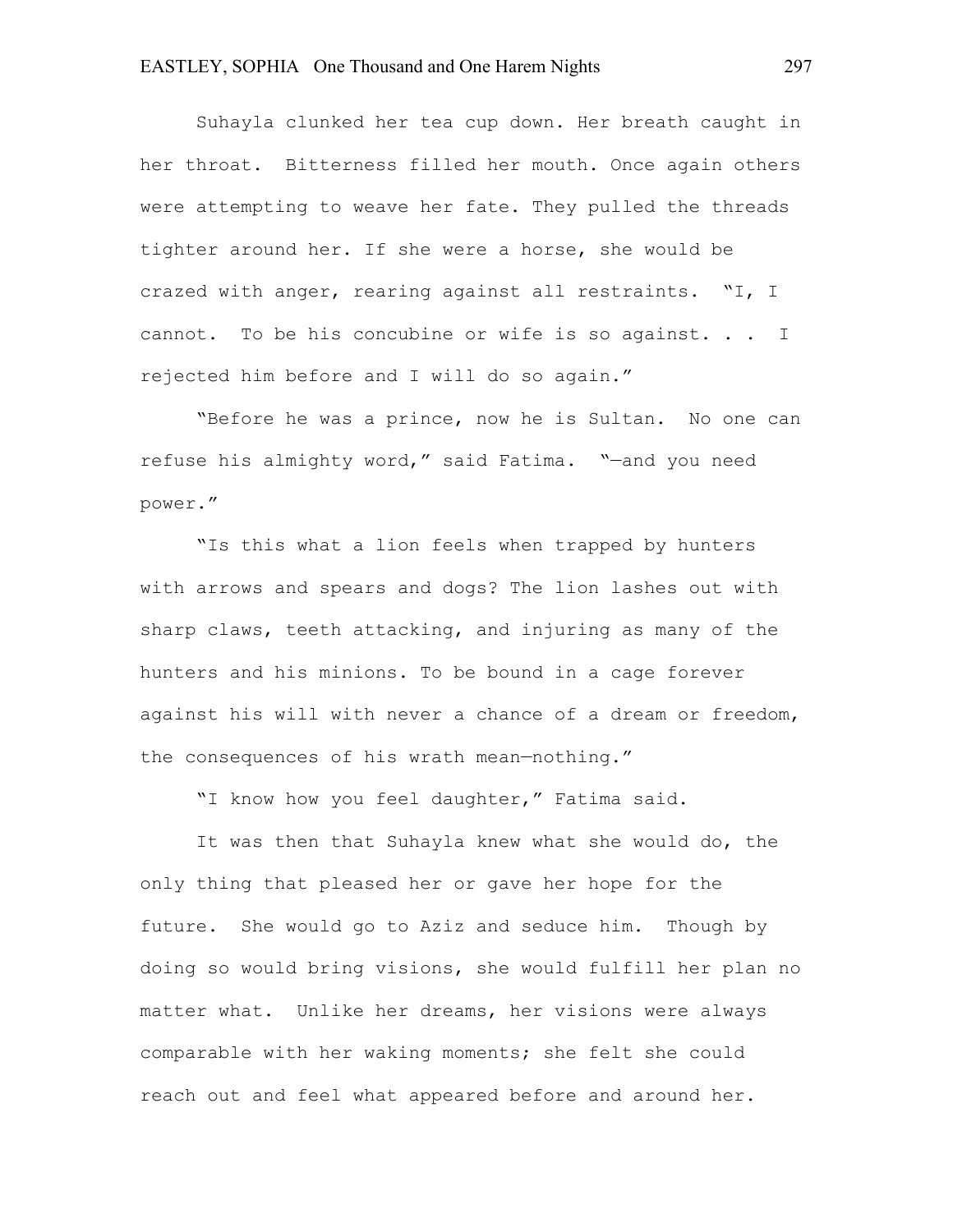Always a strange feeling embodied her before a vision; her mind reeled as she appeared to be transported to another time, the ancient civilization of Egypt. And once there she usually stood inside the forecourt of a towering columned temple, or before an extensive pond, where Ibis' fed and the rippling water shone like jewels. The whole of the other world seemed to tremble and blaze as if in the fiery noonday sun. Disorientation followed.

She go to Aziz before anger, hate and coldness crept over her heart and made her bitter like many of the other women in the harem.

Fatima, it seemed, read the direction of her thoughts. "The one in the tower cannot help you, I had hope for him. But, alas, he is too weak. Now that the old Sultan is dead and gone to be with Allah the All Merciful, Aziz may not live to see the end of the month."

"I believe you are wrong." Suhayla's hand trembled. She was disappointed in Fatima for giving in to the whims of the Sultan, and for not being more supportive. Suhayla pondered on how easy it would be to give up, and let herself be a feather on a breeze, blown at the wind's direction. But, she would not take the easy path; she was not ready to bow down and submit herself to Farir. "I need to borrow some clothes."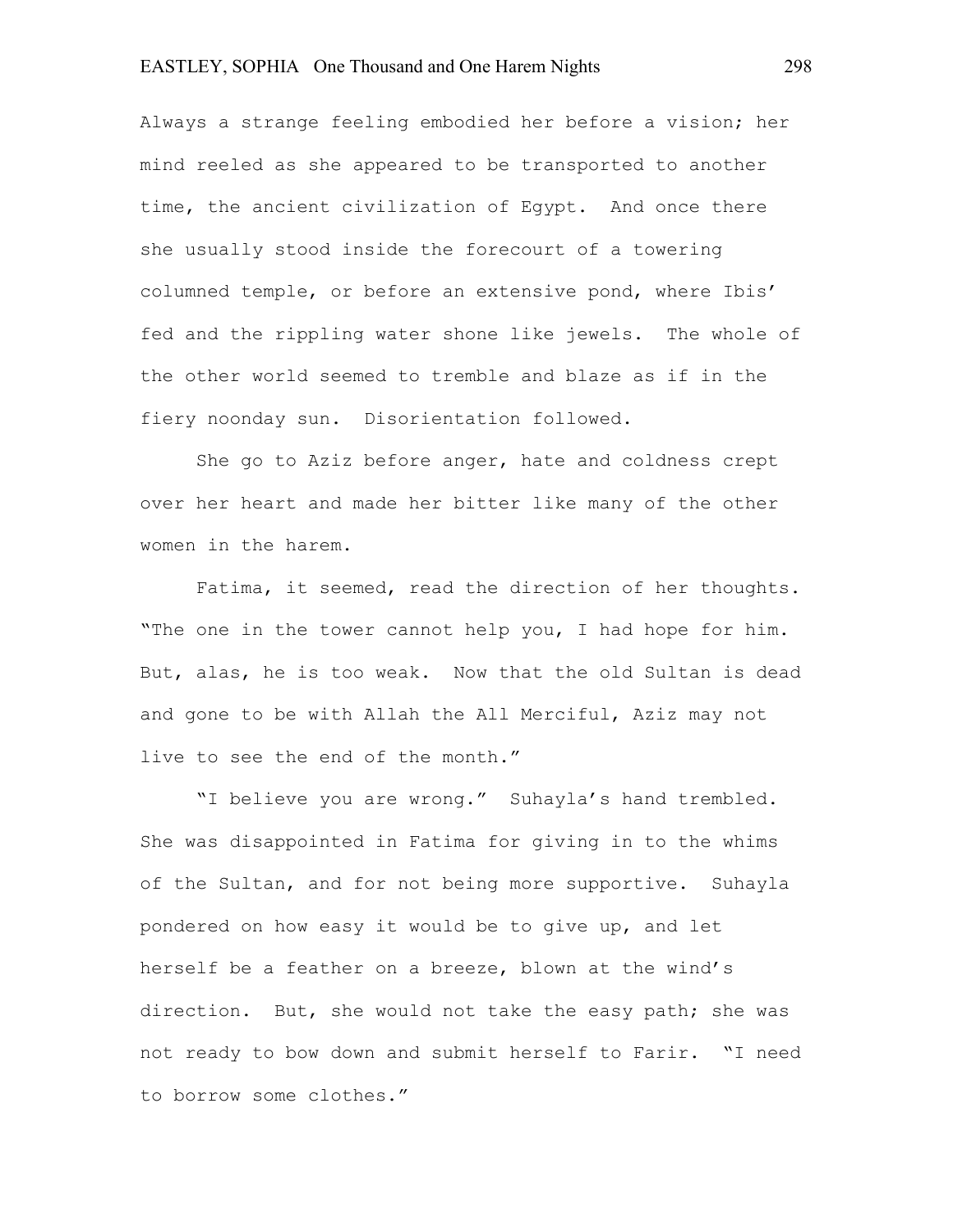"Of course, there may as yet be another way. It is most treacherous, risking life itself." Fatima's voice became a deep, low timbre. She whispered, "If we were found out both our heads would be severed from our necks."

Suhayla gazed at her friend and nodded. "Tell me."

Fatima's face seemed to take on the strength and cunning of Oduda. "A friend who I helped long ago and who has the means to provide us with an alternative. . . A friend who is a merchant. He knows men who have an odd sort of troop, acrobatics, a flame eater, dancers and dwarves. It could be my gift to the Sultan on his night of celebration for officially taking the throne which he has planned on the same day as the birth of the Prophet."

An idea, thrilling as it was terrible, glorious almost, and freeing—easy to imagine slipped into Suhayla's mind. If she disguised herself and participated as one of the troop of dancers, she would pick up a sword, not a wooden sword but a real sword brought by the carnival group encased in a faux, dull sword. And in the excitement and drunkenness, Farir drunk and drugged with his excitable flames, the dancing. . . He is obsessed with fire after all, and her. . . And she could take a sword and--.

"Be careful, daughter." Fatima was about to touch her but with a solemn face withdrew her hand.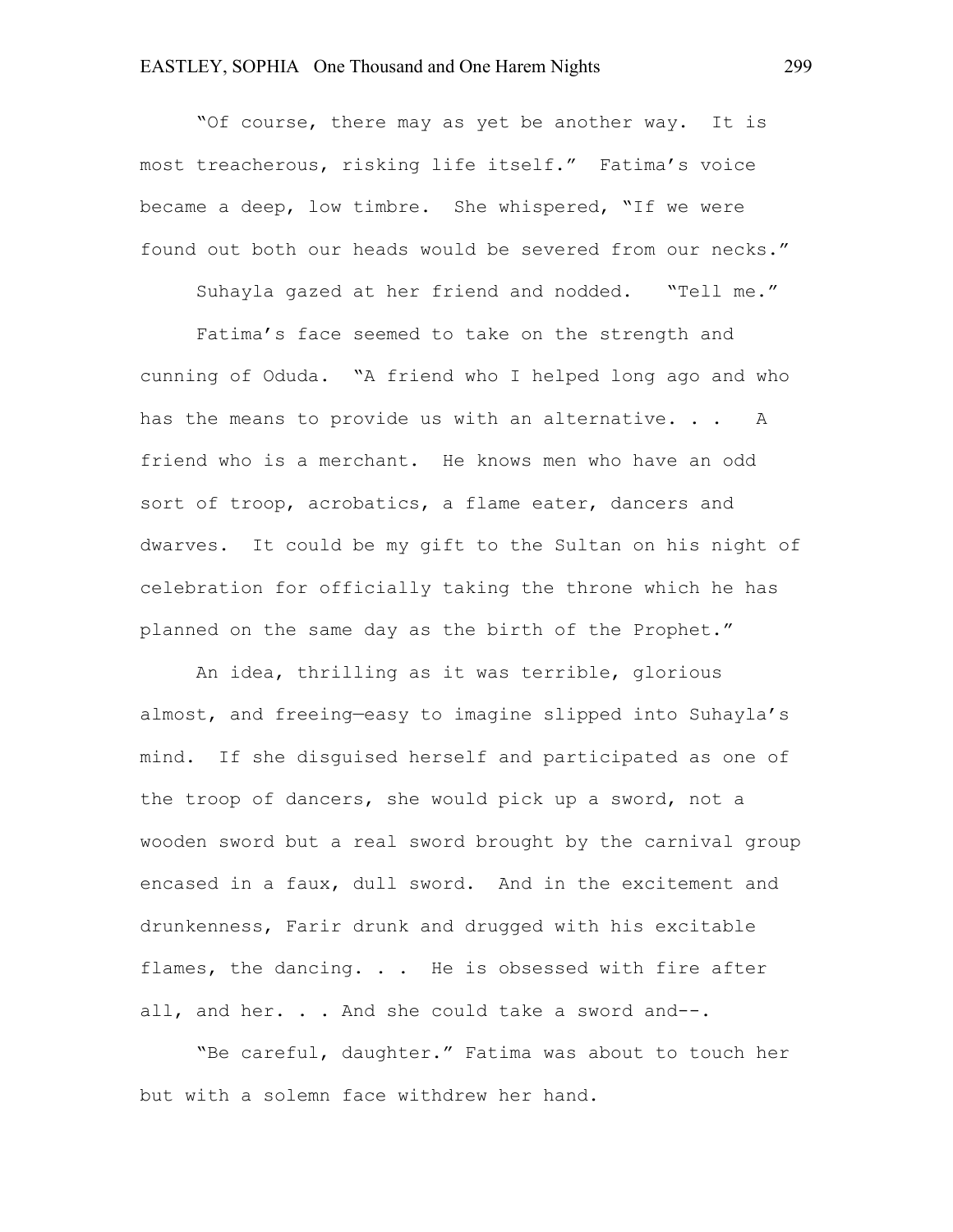Since she had decided to seal her fate with Aziz, a quiet stillness centered her, as if she were a lioness with its sole focus on the prey. Suhayla prepared for Aziz in the hammam.

How she desired Aziz to caress her. Each night she fell asleep dreaming of his succulent kiss, his tongue darting in and out of her mouth, wetting her lips, his whispers of love, hot as Africa, floating around her. His teeth left a trail of moist, gentle nips down to her pubis and him drinking from the nectar at her center. But then tears of frustration would gather, press at her eyes. Withstanding the vision and learning how he would die, would be worth one thousand and one nights of his love.

Suhayla stepped down into the water, hot enough to turn rough skin supple, to purge all emotions. She sank into the pool up to her chin. A cloudy layer of haze hung suspended over the pool. Ghostly limbs and heads moved among the dense vapor, and an undercurrent of subdued conversations mingled into murmurs.

In the mist Suhayla imagined she saw the hollow eyes of her mother's face; the sad, grief stricken face of her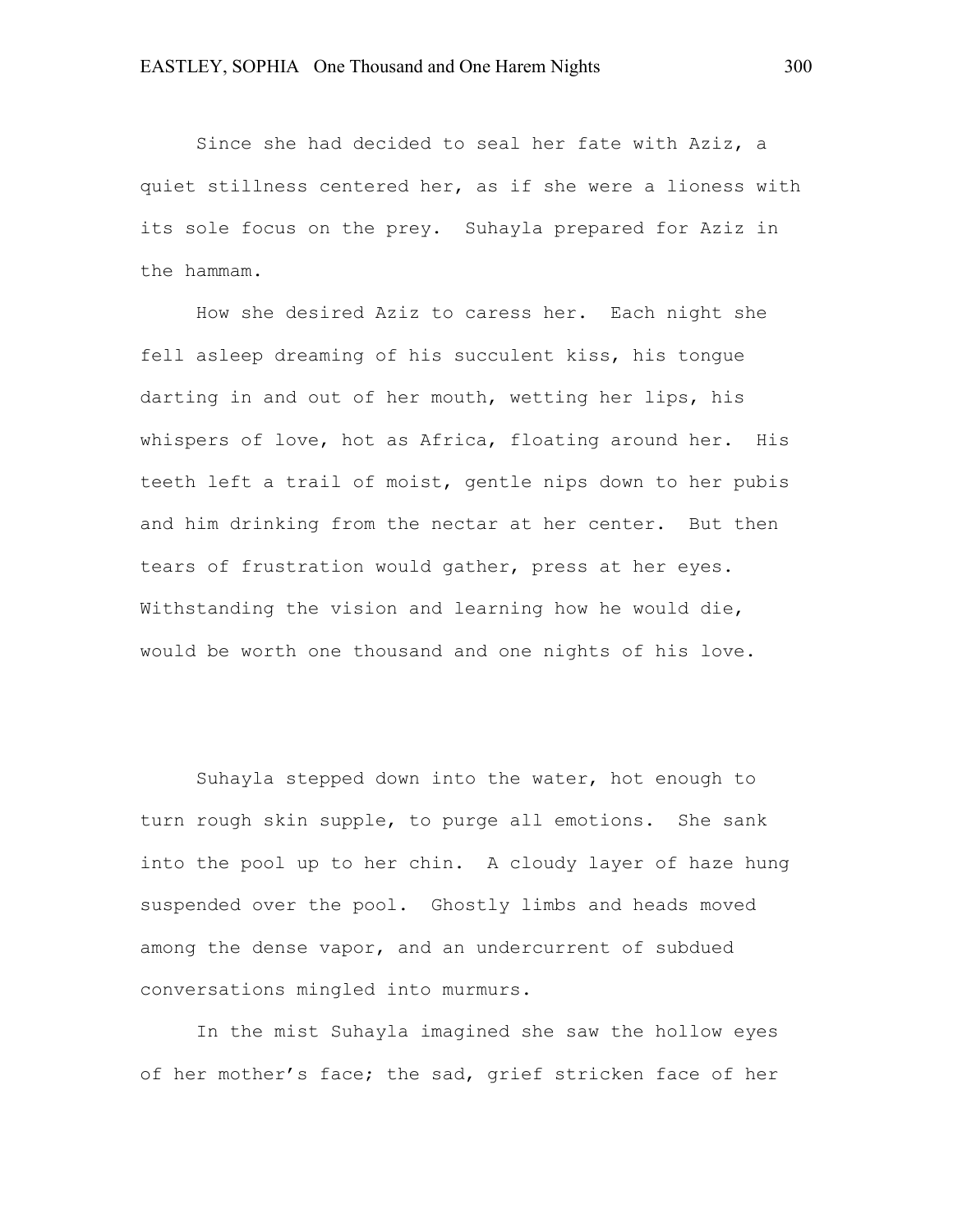father. She tasted the saltiness of her tears, and lifted a hand up to them. Their features dissolved into the wispy steam. She must risk all for happiness. She did not have them; she could not lose Aziz. If she did, she would havenothing. And she knew she must avenge her parent's deaths somehow.

When Suhayla stepped out of the pool, a bath attendant helped her to a bench of cool stone. A serving girl brought a pot of the hot-sugar mixture which burned Suhayla's skin when applied. She gasped. After the sticky substance cooled a bit, she took a dull knife and scraped the layer off. With it went the hair from her legs. Suhayla pressed her lips together to keep herself from yelling out.

#### CHAPTER THIRTY SIX

After fulfilling the Princess' needs, Suhayla dressed in the garments Fatima loaned her. With an indigo chador wrapped around her, Suhayla crept into the shadows of the garden. Twin lamps burned on either side of the columned doorway of the palace radiating a dim glow into the Sultan's earthly paradise. Voices issued from the lightless depths. Around floral beds and shrubs, keeping out of the light, Suhayla made her way toward the gate to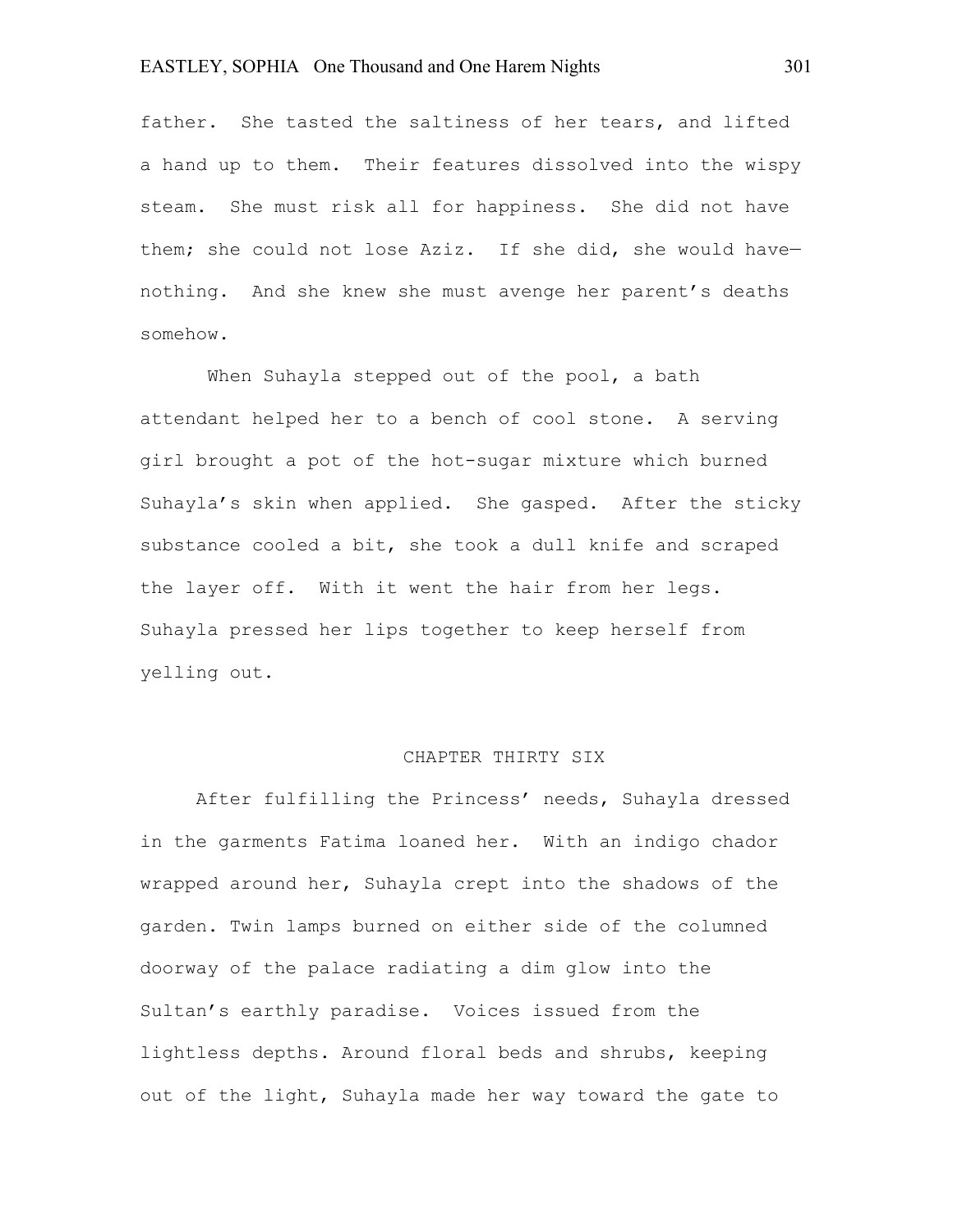Aziz's tower.

When she heard Husniya's voice, she froze, and crouched down to the ground. "I do all this for you. In return, give to me your love," Husniya said. Silk rustled. "Tell me you love me and you will elevate me wife and holder of the Sultan's seal."

"Chief concubine is enough," said Farir. "Do not be too greedy my pet."

"Having your love and being your wife is worth more than all the Chinese Emperor's gold."

"A pretty lie indeed." Farir laughed. "In seven days I will be crowned officially," he said. "What other plots are you weaving in that Oriental head of yours?" Husniya's giggles became muffled.

Suhayla should have foreseen this; Husniya had always been jealous of her, of Fatima, and anyone else Farir took an interest in. Husniya wove her webs to be made Farir's second wife. She would have more power than a concubine; wives always did. In either role Husniya would have authority over Suhayla, this thought made coldness chill her. This she could not bear.

Suhayla looked up to Aziz's window at the top of the tower. When a hush descended upon the garden she went to the gate that gave passage to the courtyard around the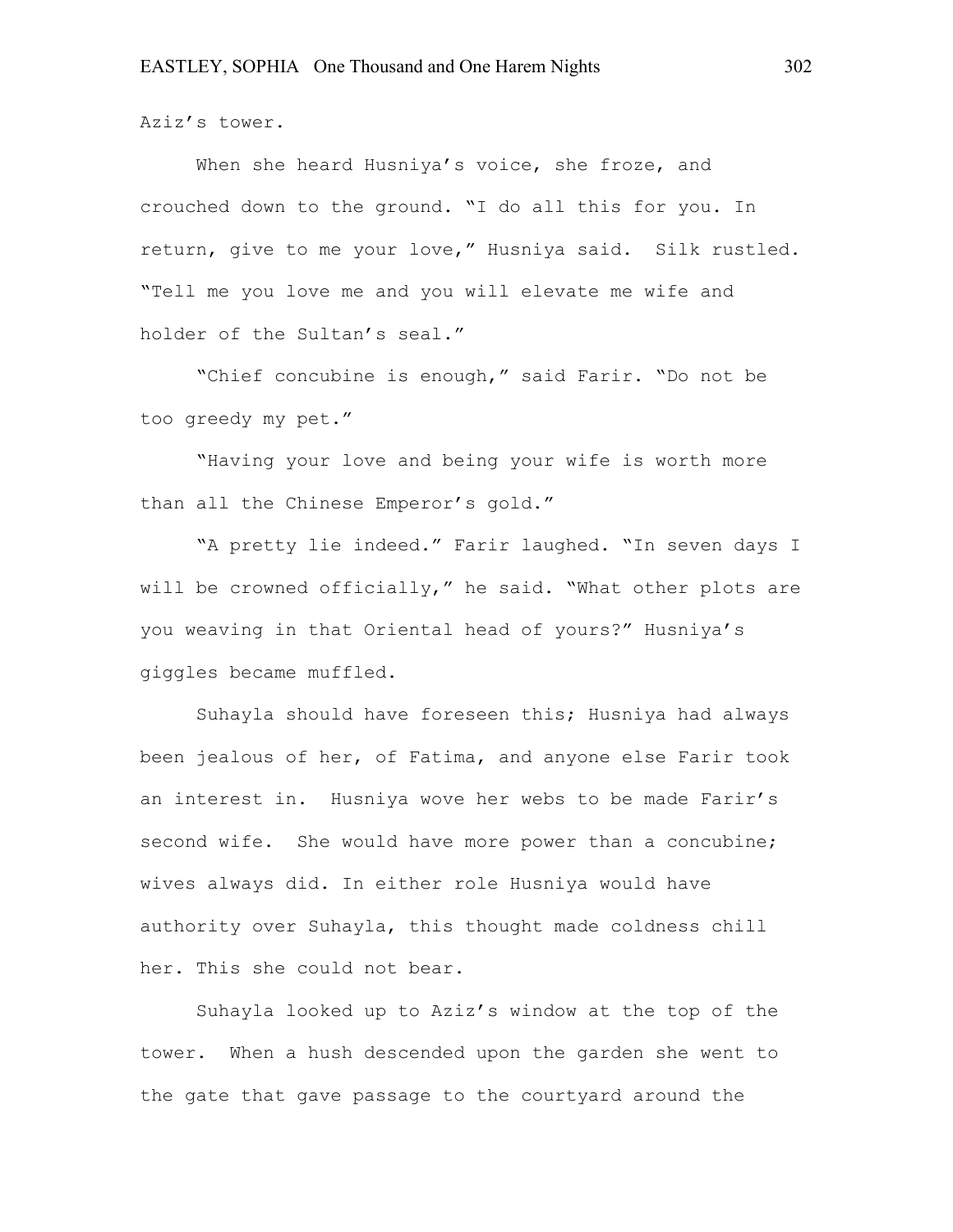tower. In her basket she carried a clean tunic Fatima gave her for Aziz, and food. The guard as always picked out the best food and stuffed his mouth.

Inside Aziz's tower silence pervaded. The odor of human excrement and must turned her stomach. She covered her nose with her sleeve because of the stench of human waste, and mustiness, there was a different smell that she could not name, fresh sand perhaps. A hint of light and mingled male voices beckoned her to the stair well. Eagerness pushed her on, yet the nervous energy of expectation turned in her belly.

She trod up the uneven, worn steps. The stench of stale tobacco hung in the dry, chalky air.

Passing one doorway, she moved eagerly round the spiraling stairs. Cold and rank air from another recessed door of lightless depths caused the hairs on the back of her neck to prickle. She wondered what secrets and mysteries were entombed there. She breathed easier when she reached the door issuing a bright glow. Aziz and the Shaykh were bent over a table covered with scrolls.

"Salaam Aziz, Salaam Shaykh Al-Beyawzi." She stepped into the light cast by lamps.

The prince's eyes lit up and a grin lit up his face. He bowed graciously; this always took her breath away.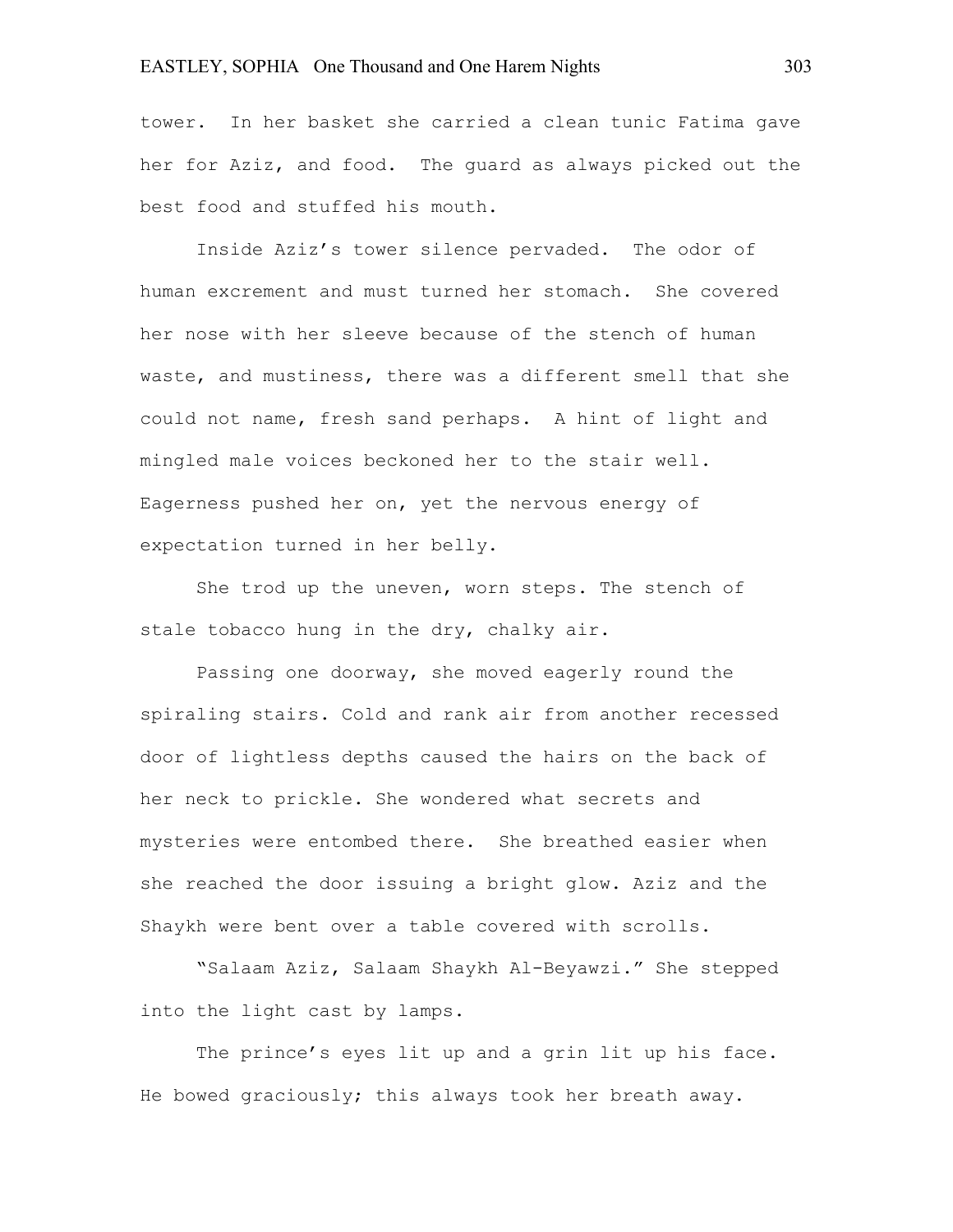He cleared his throat. "Salaam, we have missed you. You are lovely. . . In indigo."

"Salaam," Shaykh said.

Aziz motioned to a chair. "We've been pouring over your mother's pages." His eyes went wide with excitement. "This text refers to souls. The heading is 'Souls May Be Contained By Any Number Of Spells'. We'll have to read more."

The chamber enclosed around her like a tomb, rancid with air laden with the smell of paper, ink, leather and rot. Scrolls were piled to the arched ceiling and hid the walls from view.

"There are similarities." Aziz went to the table and leaned over one page and compared it to an ancient scroll. "In places the ink on the primitive reed paper is practically illegible. "'Souls are: I. woven of light; II. Made of an unseen stellar energy; III. The very essence of the soul cannot be destroyed.'" He pointed. "We believe that bird with short wings denotes soul. Ba."

"Souls are not the only substance of God," the elder man said.

"The Egyptian moon, it is said, is full and blesses us with possibilities," Aziz said.

"The entire universe is God's messenger," the Shaykh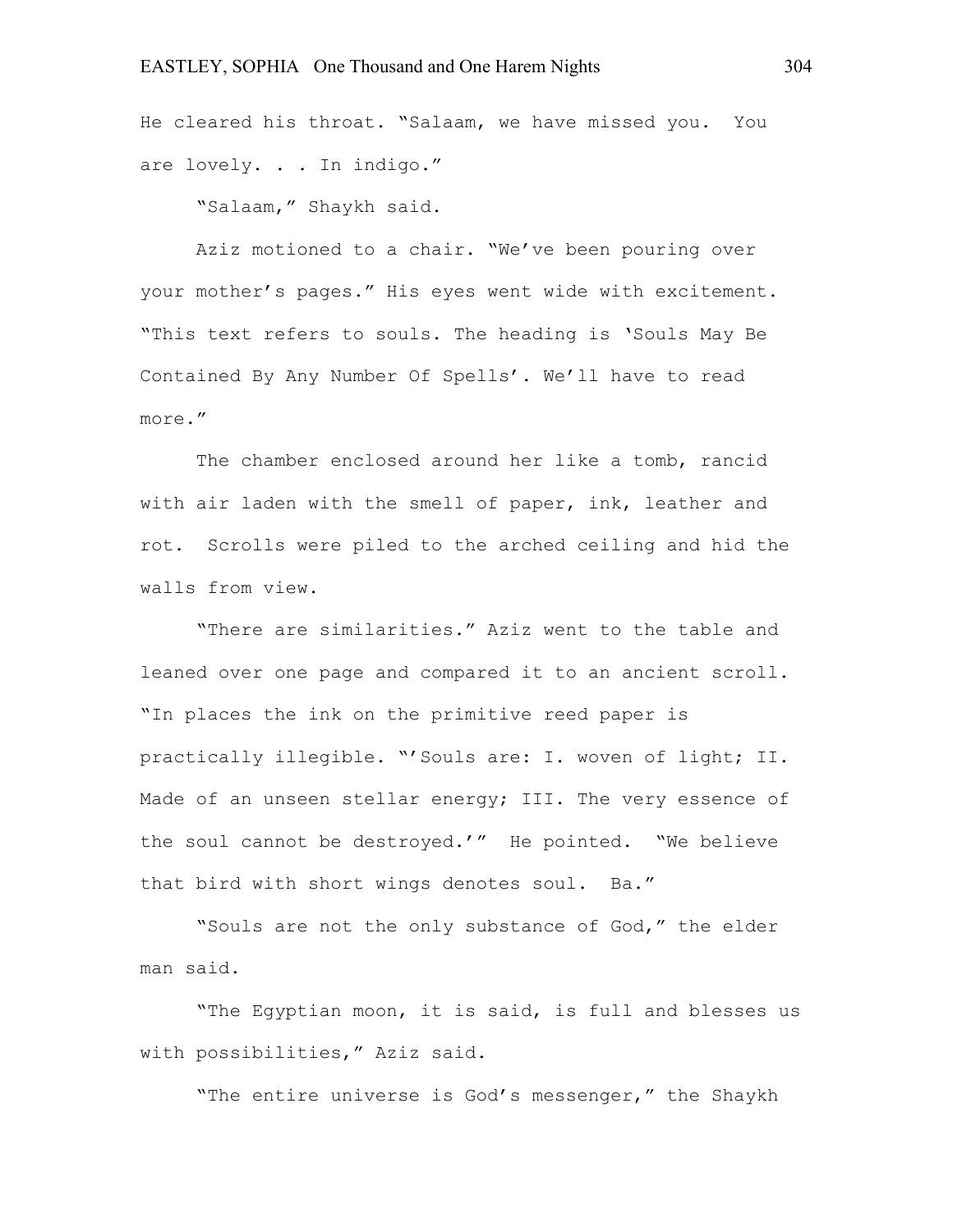said.

"Another of your mysterious phrases," she said.

"Allah guides me to offer you hope." Al-Bay smiled and bowed.

"Yes, yes, but I'd begun to give up hope," Suhayla said. She fumbled in her timidity, not knowing how to approach Aziz. Should she prostrate herself as she had heard the women in the harem do before the Sultan? His nearness gave to her a fullness and fire in her heart. Every time she gazed at Aziz Suhayla wanted to throw her arms around him and cry and beg he forget about Zehra. She could barely stand being so close to him. Her emotions bubbled within her. She bit her nails. She wrapped her arms bout her chest to hold the coiled passion and fear. She felt drawn into his orbit. She wondered what it would be like to touch his shoulders, his long arms, and his lips.

"As long as we breathe, there is hope. If it is the will of Allah," said Al-Beyawzi.

"Yes, As long as the stars turn in their firmament, there is hope." Looking up from the text Aziz gazed at her with eyes of deep olive tinged with amber, and longing.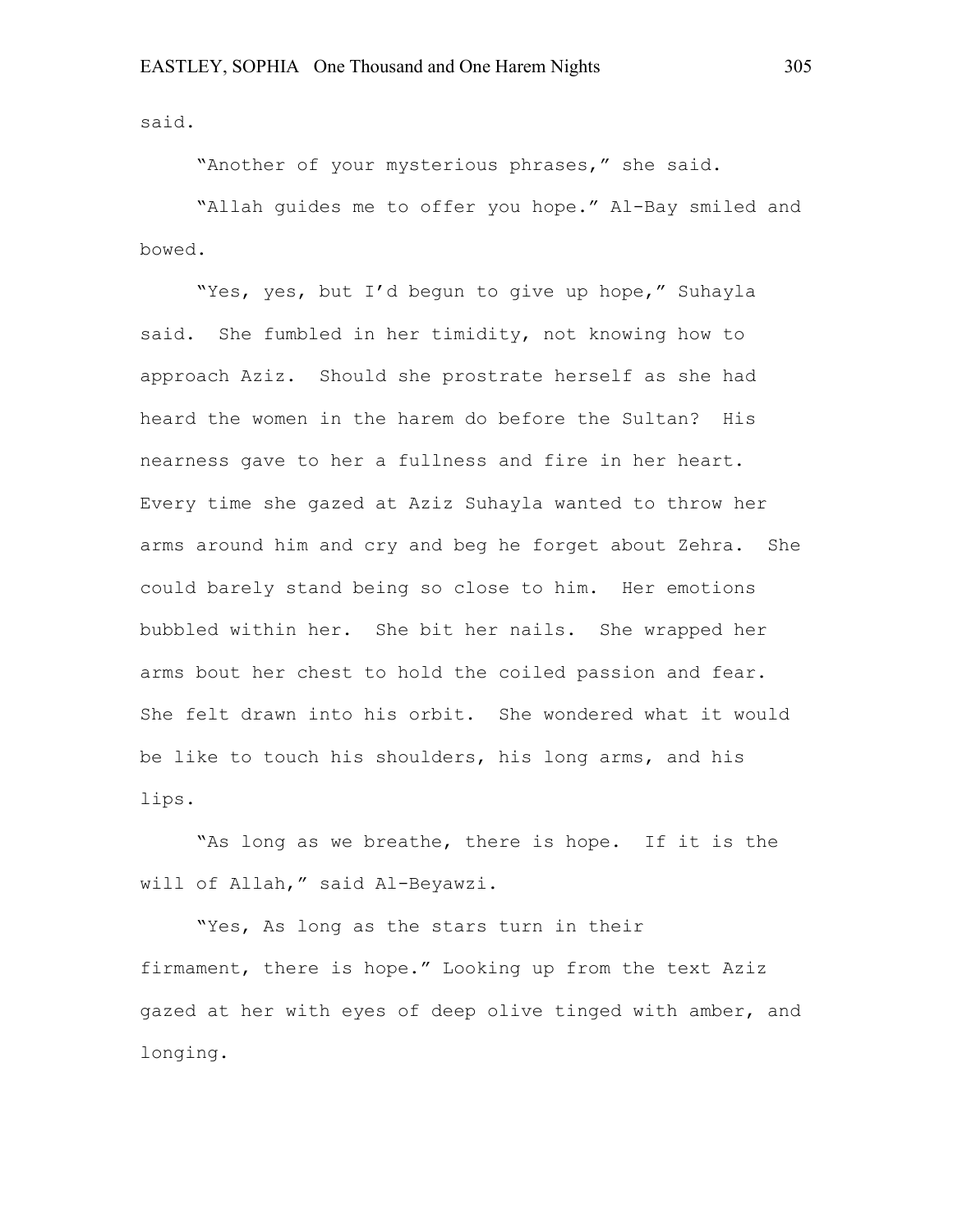"As long as Zehra stands between us, I have none," she said. Did he see her color? He grinned at her. She wanted to jump into his arms and flood herself with him. She returned a shy, tremulous smile.

"I have spent every night since I saw you last imagining what you were doing; wanting to pull you into my arms. Zehra is not here, you are," he said.

"Whatever consequences, whatever visions I have, I must move beyond them," Suhayla said. "But. . .what if I see your death?" Tears pressed upon the backs of her eyes, for a moment she could not speak.

"I do not fear the future." He looked into Suhayla's face, and seeing the hunger, the pleasure in her eyes, he led her up the stairs to the topmost room, and lit a lamp on the round table in the center of the circular room.

"Touch me." Suhayla hungered for Aziz to envelop her with his arms.

With gentleness Aziz grasped Suhayla's fingers. She held her breath for a moment waiting for a vision, for his death to be revealed. Instead a gleaming temple situated in a vast desert rushed before her and froze; it was as if she were there in body as well as mind. Gleaming pylons soared above her head. On the air was the faint sound of chanting, the tinkling of sistrums, and the rhythmic beat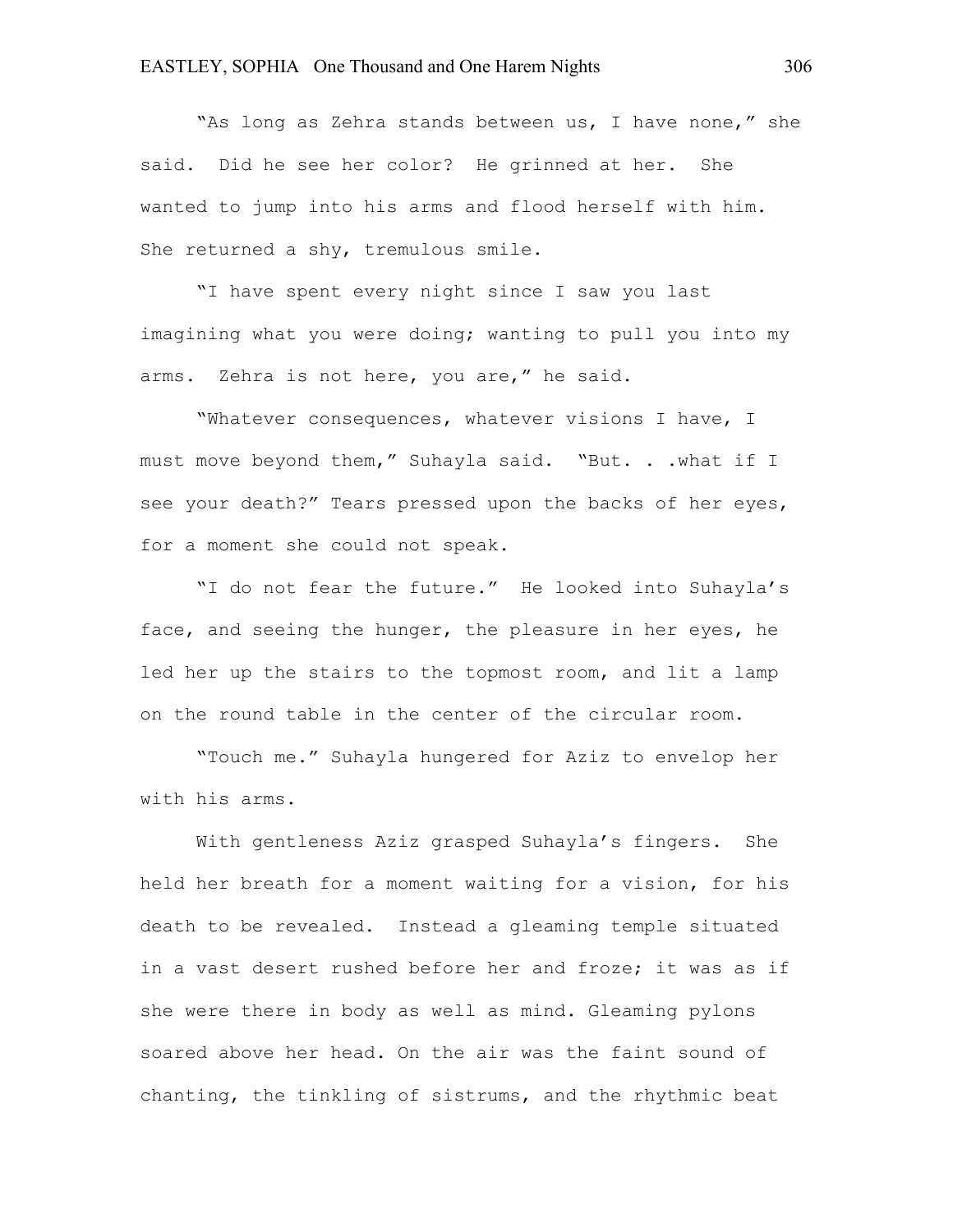of distant drums.

Statues of sphinxes lined the avenue before the temple and flanked the two central pillars of the forecourt. A cerulean sky and bleached desert stretched from the temple as far as she could see. And when she looked to the north, suddenly the spiny mount of Gebel Gibli arose before her. And on a stele she saw shapes, an unintelligible language swirled, overlapping, joining and breaking apart, and joining again. They slowed: ibises, the horizon, the wavy, rippled lines of water; the sun, a circle with a dot in the middle; a black dung beetle.

She braced herself for a vision of his death. But as he pulled her into his warm embrace, the tension and fear, with slow reluctance, melted away. He caressed her shoulders, the small of her back, covered her lips with his. She leaned into his body and relaxed with a sigh. His scent of tobacco, cardamom and mint filled her nostrils. The hunger to touch drove them to press together. His heart beat under her cheek and temple. They stood in silence for a moment. Peace, she had not known since before her mother died, soothed her. He slid his fingers into her hair and planted wet kisses upon her neck, and groans escaped her mouth.

"We are never truly without light," he said. He began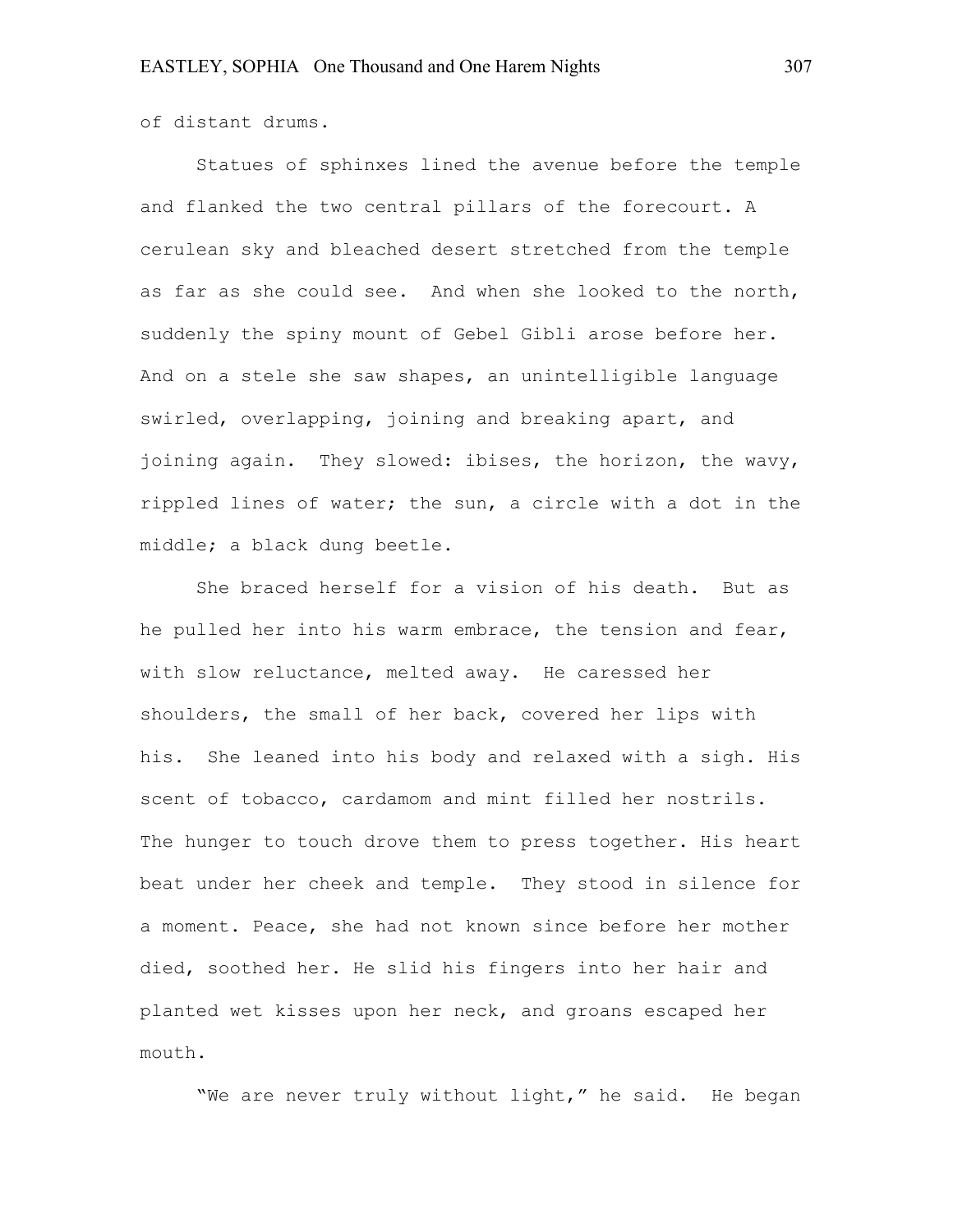to remove his robe and Suhayla helped him, sliding her fingers over his chest, through the delicate curls. Need arose in her. They lay down upon the robe, spread over the divan, and found one another.

He did not rush. Suhayla could not help the tears that fled from her eyes wetting her cheeks. When Aziz discovered her tears, he kissed them, and he said, "Have I hurt you?" She told him her tears were full of joy and that she relished them.

"If I were Sultan, I would make you my Chief Wife."

Suhayla pressed a finger to his moist lips. "Sh. .. Do not speak of the palace."

They clung to each other, and when Aziz grew large again he entered her exquisite slowness. She closed her eyes to concentrate on the senses in her body, to relish the pleasures of love. They cried out together. He flooded her with his happiness; she abandoned herself to him, and covered his body. She wanted to never forget the smell of his dampness that clung to his neck, the saltiness of his sex after coupling.

 "This is like a dream woven inside a dream," he said. "I have imagined this moment every night since you first found your way to me. Thanks be to Allah." His husky voice trembled. "Did you have any visions of my death?"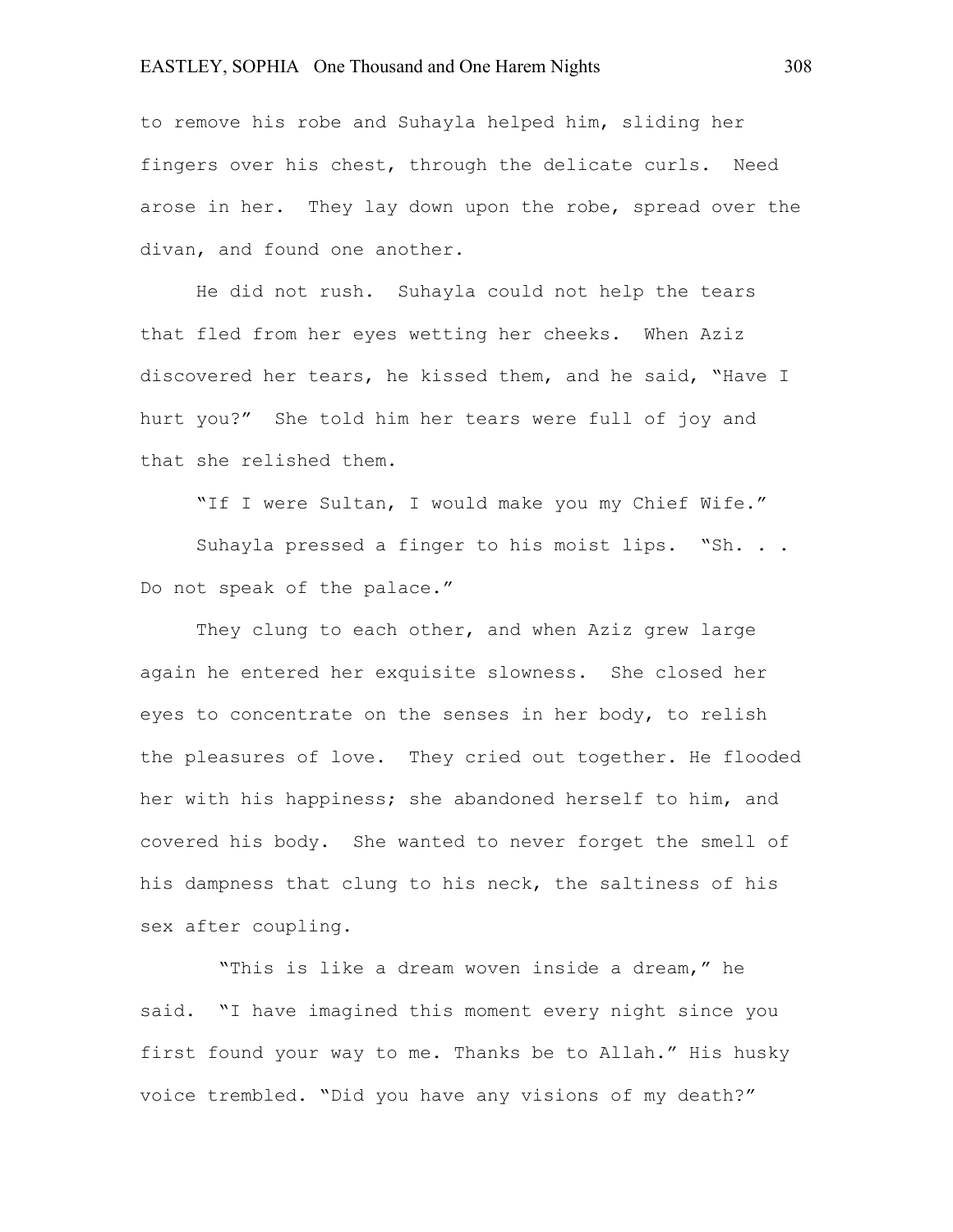She shook her head. "No." She watched and felt the slight rise of his chest with each breath. She told him of her vision. "It is odd, I saw lots of monuments, symbols. . .no death."

"What symbols?"

She told him.

"You are connected to that ancient people, to those temples. Al-Beyawzi thinks the temples anchor pure love from the divine to the earth, and are high energy containers for healing." He sighed.

She glanced up.

"Al-Beyawzi said my Baba and Ma were lovers. . . such as us."

Suhayla kissed his chest. "But why did he command her death?"

"Al-Beyawzi said there was much deceit involved. One of the newest wives and some of the eunuchs had almost the whole of the harem against my mother except for Fatima. She would not betray her. Father had grown weak from an injury that occurred in battle. After mother's death he found that the current vizier at the time, and wives, and eunuchs were guilty of a plot to overthrow him. Father had them all beheaded. He never forgave himself for Mother's death. I suspect he died with much sorrow upon his heart."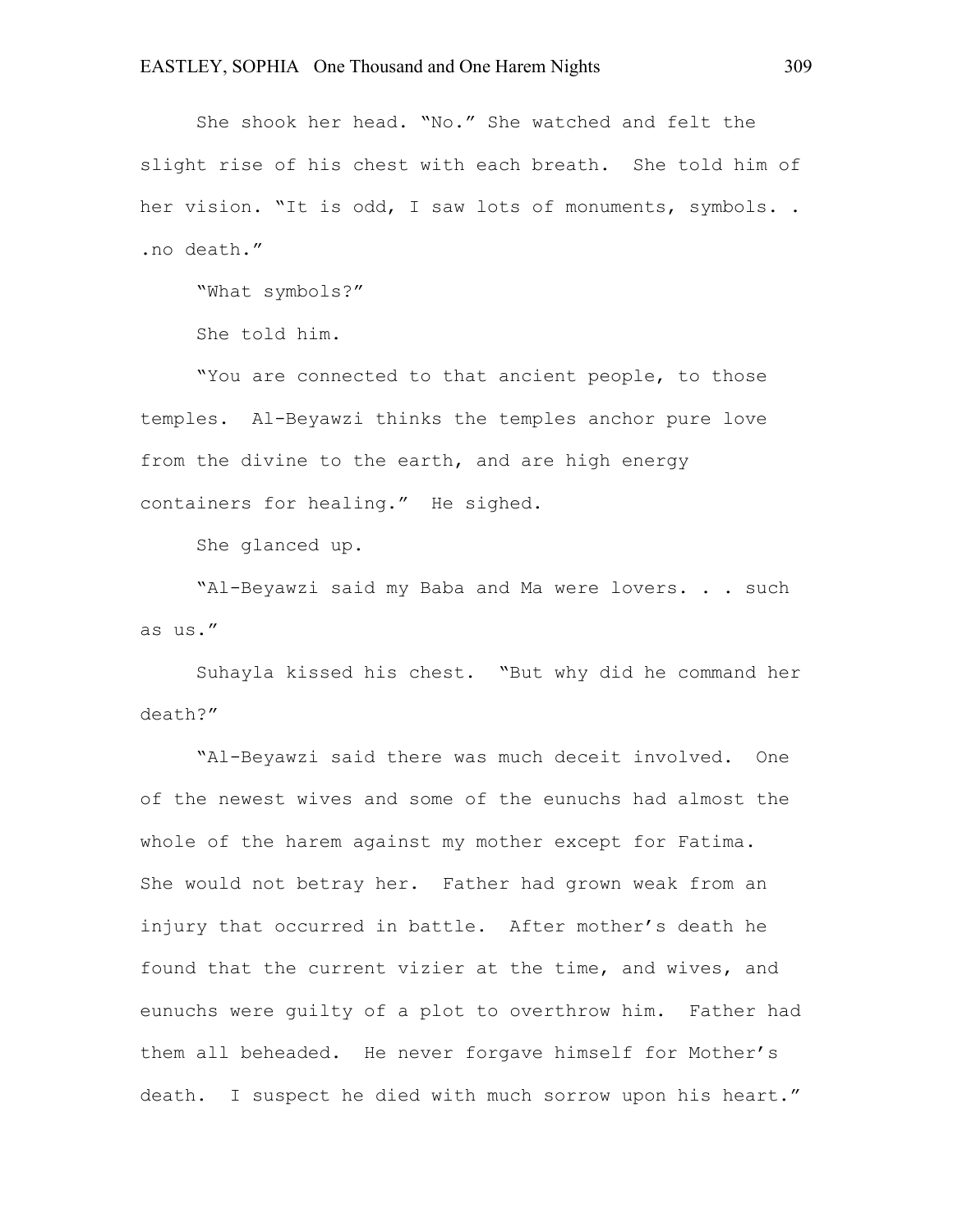"He kept you locked up here."

"A reminder of his guilt."

Suhayla covered his face with kisses. "It is time that you were free, and claimed your rightful inheritance."

"If I could just live with you in peace that would be enough."

"Farir gave me—" She looked down.

A fierceness flit into Aziz's eyes. "What?"

"A bracelet."

"That demon from hell!" He raised a fist. "I would protect you to my last breath but locked here in the tower— I cannot properly defend you." His voice roughened. "I do not see--. Allah have mercy." He covered his eyes for a moment and murmured. "I am digging a tunnel for us to escape, it is not done yet. Why don't you Stay here? Once the tunnel is finished, we'll leave for good."

"They would come looking for me and kill you. All will have been for naught." She spoke to him of Fatima's friend and their plan.

"The risk is great. If you are found out—-I cannot lose you." He helped her dress and accompanied her down to the door. "May Allah keep you safe." They kissed and held each other in the darkness. She slid the dark veil over her head.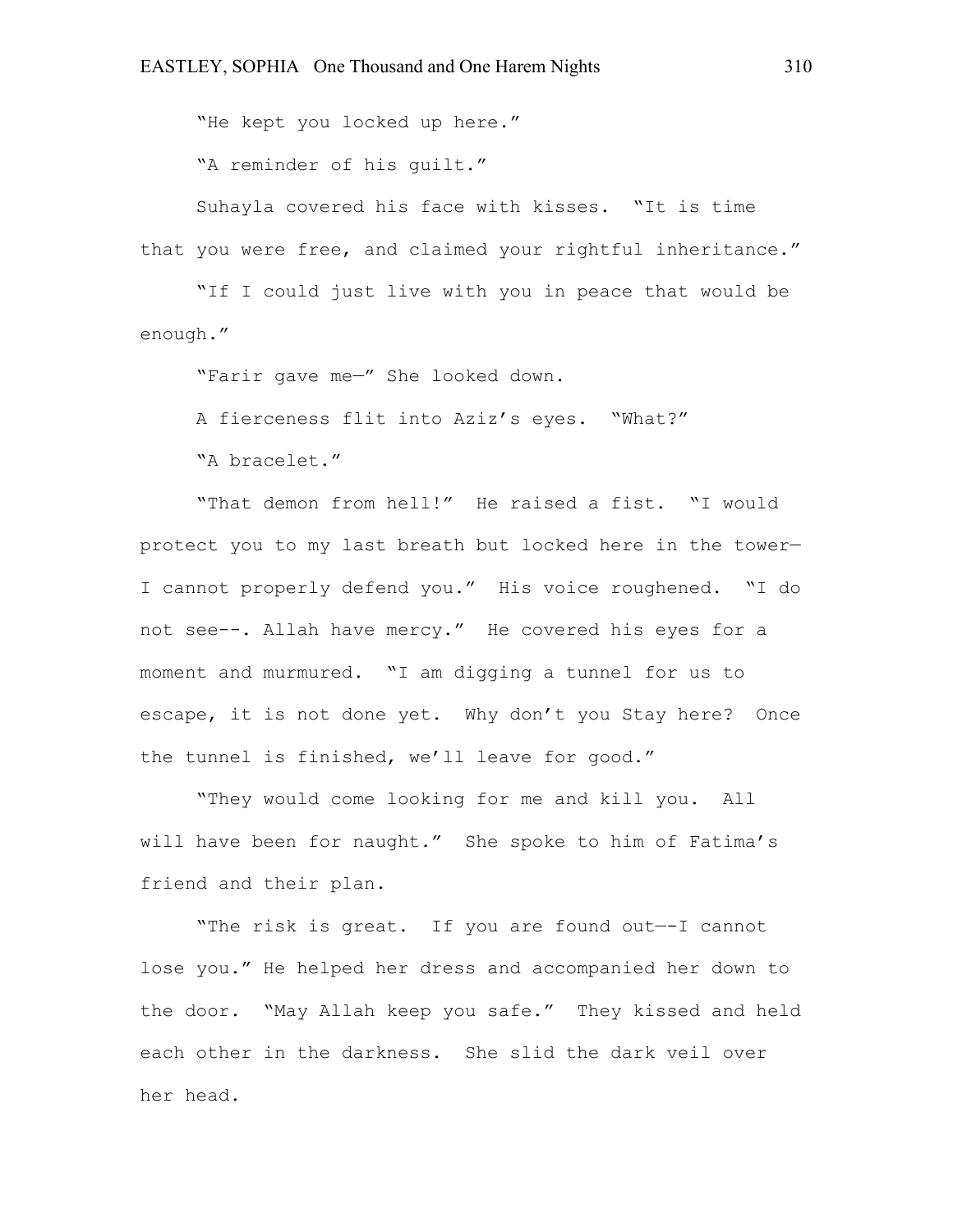"On the night of Mulid al-Nabi, the birthday of the prophet, the powder will be of use."

"Yes." She put her hand to his cheek and caressed his scar. With moist lips he kissed her eyelids. He opened the door.

She stepped over the threshold without looking back.

#### CHAPTER THIRTY SEVEN

There was no guard waiting for her at the door that led back to the palace. Suhayla slid the bar up and quickly shut the heavy door behind her. When she turned, her chador brushed against glistening skin, the color of night, and when she looked into the whites of the eunuch's eyes she shrieked. The dwarf came out of the shadow and blocked her way.

"Ah, we all have secrets turning and flowering open this night," Iblis said. "The Sutlan is in one of his moods."

The dwarf led the way to Farir's chambers. He knocked and entered, held the door open. "The Sultan awaits you."

Suhayla took a deep breath and walked in. Jars and jars of fire flies blinked and winked like little stars. The winged insects flew up into the glass trying to fly out. From the hinder parts of their bodies they blinked and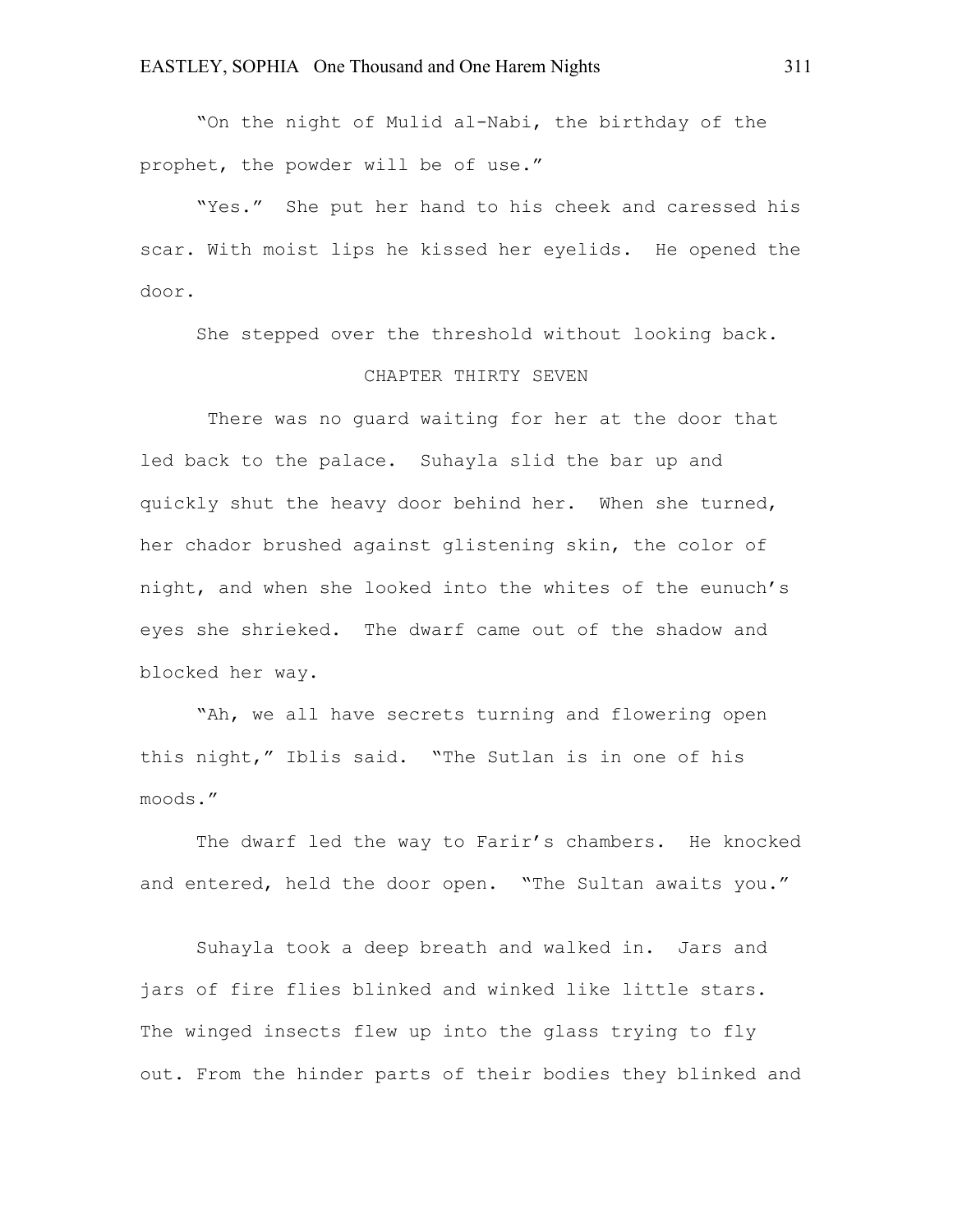winked like the fluttering of tiny oil lamps in a summer's breeze.

"Ahhh." He chuckled. He reclined upon a low couch at the end of the chamber. "Like you, they embody a mysterious light." Farir, raised himself up, and approached her with all the ferocity of a stalking tiger.

"You have secrets my dove, secrets you have wrongfully kept from me. This book for instance." He held her red clothbound book. "Where did this come from?"

"My mother." She looked down at her hands, at his feet as he paced back and forth.

"Why have you hid it from me?"

"I did not know you were looking for it."

"I have spent fourteen years searching for such texts on alchemy." He laughed. "What else are you hiding from me?"

She gasped looking up and quickly dropped her gaze. "Nothing."

He strode to the table and picked up the disc. "What is this for?"

"I don't know what it is." "Where is the Book of Causes?" "I do not know of any other book," she said. His long, cold fingers caressed my cheek and with his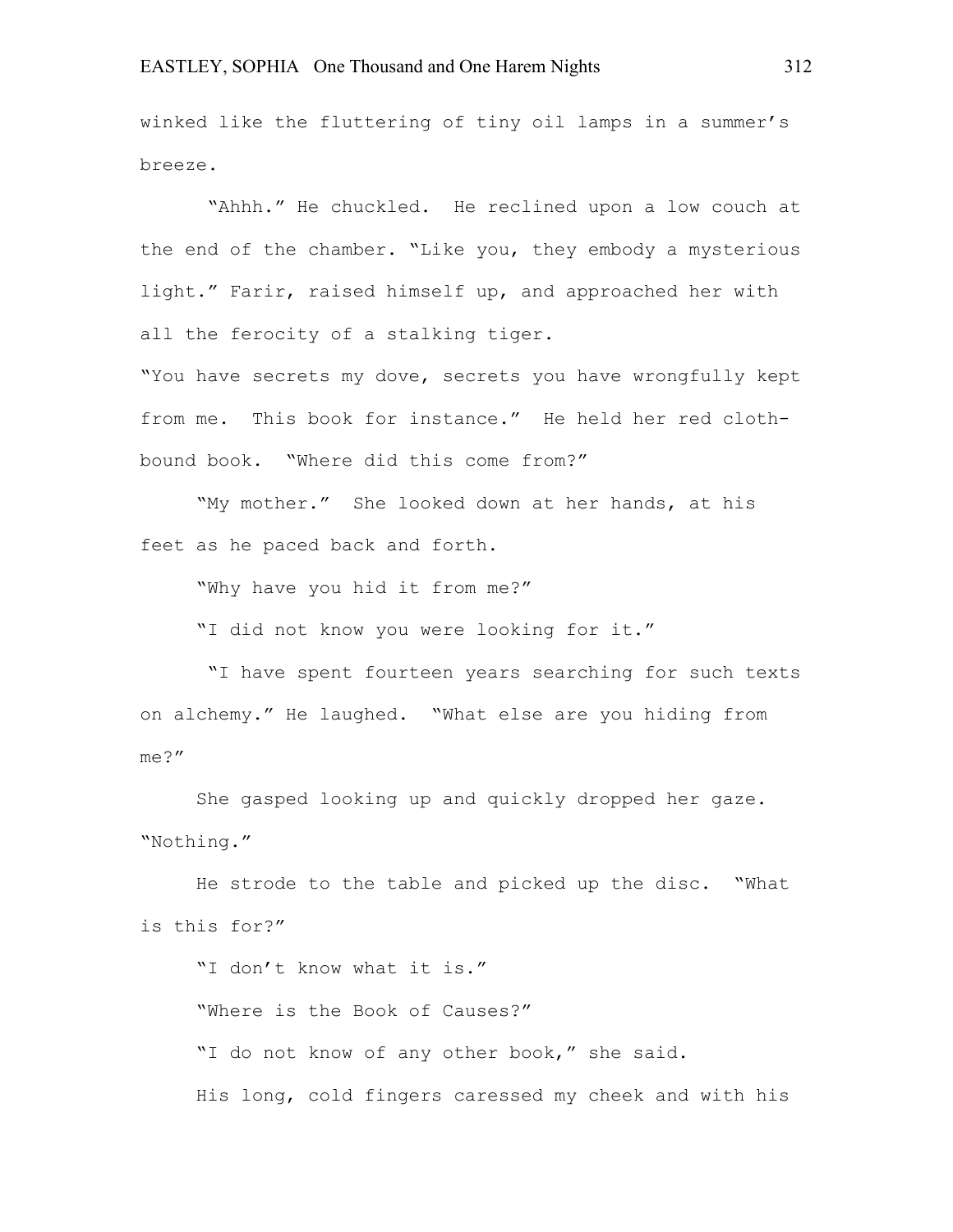other he proceeded to wind a thick rope of her hair around his fist. She gasped. He took it for passion.

"I know less than you do." Her voice trembled.

She knew the vision would soon flood her mind, her head was dizzy with vertigo, and her body took on a slight shaking of its own. Suhayla did not try to block the vision with her thoughts, she did nothing. She allowed them to wash over her, through her like the hollow reeds at the Nile's banks. A vertiginous daze of fireworks and cheering enveloped her in a haze of smoke. Rows upon rows of lamps surrounded her, their lights streaking in the night. Dancers circled and twirled their scarlet and midnight skirts billowing out like sails full of wind; gold and bronze flashed, a tall man swallowed fire. Fiery torrents fanned up, and sparks of green, yellow and red sailed upward into the dark.

She herself orbited and when she turned, she saw death. In white shrouds her mother and father stood behind Farir. Mama's head became the head of the ancient goddess, Sekhmet, the lion-headed one. Farir looked down in disbelief. He pulled open his robe of gold and brocade revealing the ivory tunic which was stained crimson.

"You possess something which I seek, I know it—I feel it." He pulled her to him and laid a hand on her breast.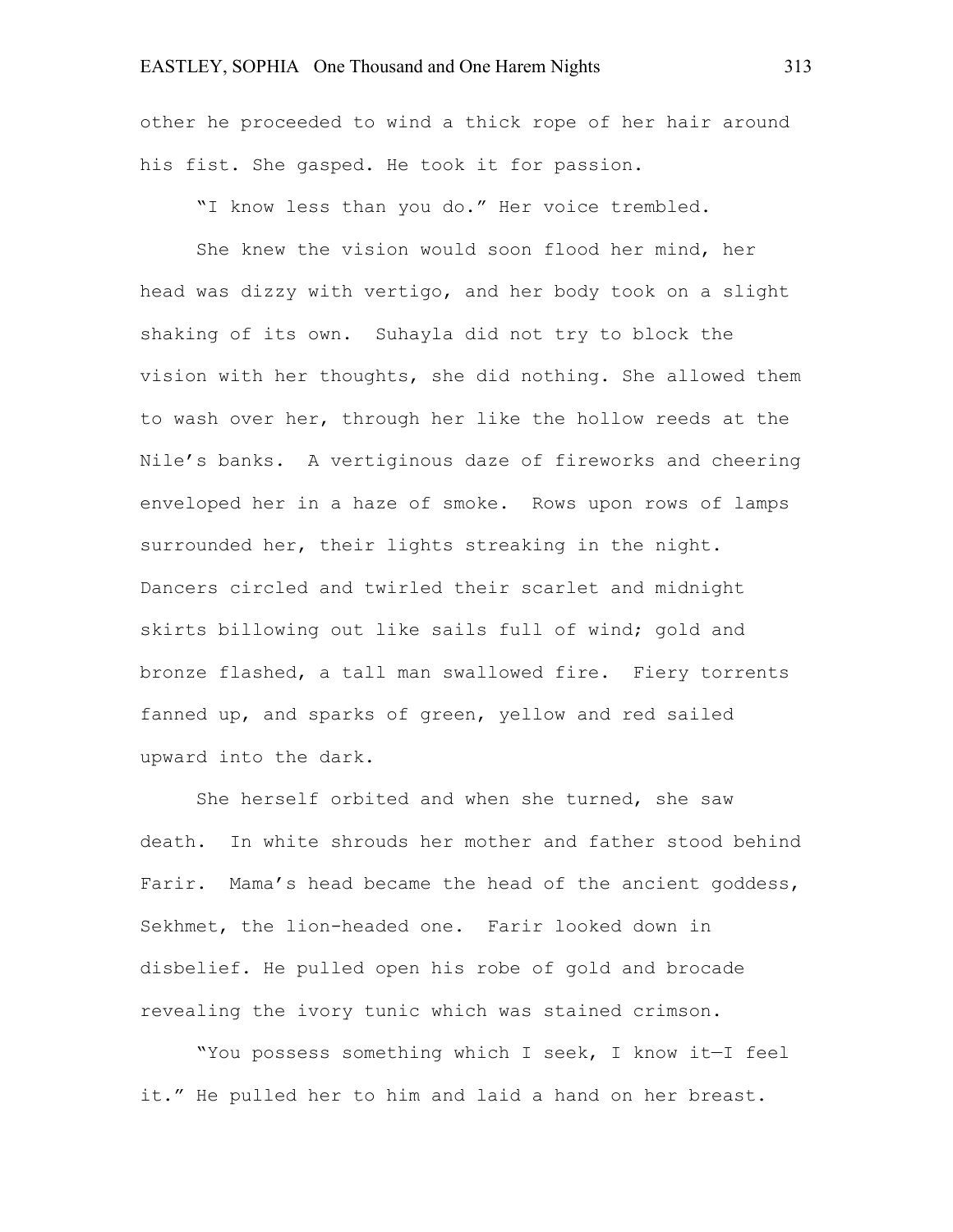"You have awakened sensuality inside me, a power, fire I never knew existed," he whispered. "See how your small hand nestles in mine? My lamb—my nocturnal work is more important than ever, than the entire Sultanate." He walked in back of me and with my hair pulled my head back. "You torment me. You have knowledge of a secret I have been yearning to know for years. What is the key to unlocking the vault in that pretty head of yours. I have the ability to steal men's souls and curse them forever. But. . ." His wound his grip tighter. "I am missing something. . . I believe my lamb, you know what it is."

His eyes hungered for her; his strength had her trapped. "I. . ." He jerked her head back. "Stop, you are hurting me!"

His nostrils flared above the line of his mustache. "The heart of the secret is the book, I must find the key." Her heart beat like a war drum. Nearby on the window ledge sat the bottles of fireflies. She could see the glow of the insects' fire.

Suhayla stretched out an arm and felt glass, and cracked it on the sill. Shards flew and scattered about. The fireflies trapped therein flew out blinking in the room.

He had her arms behind her back before she could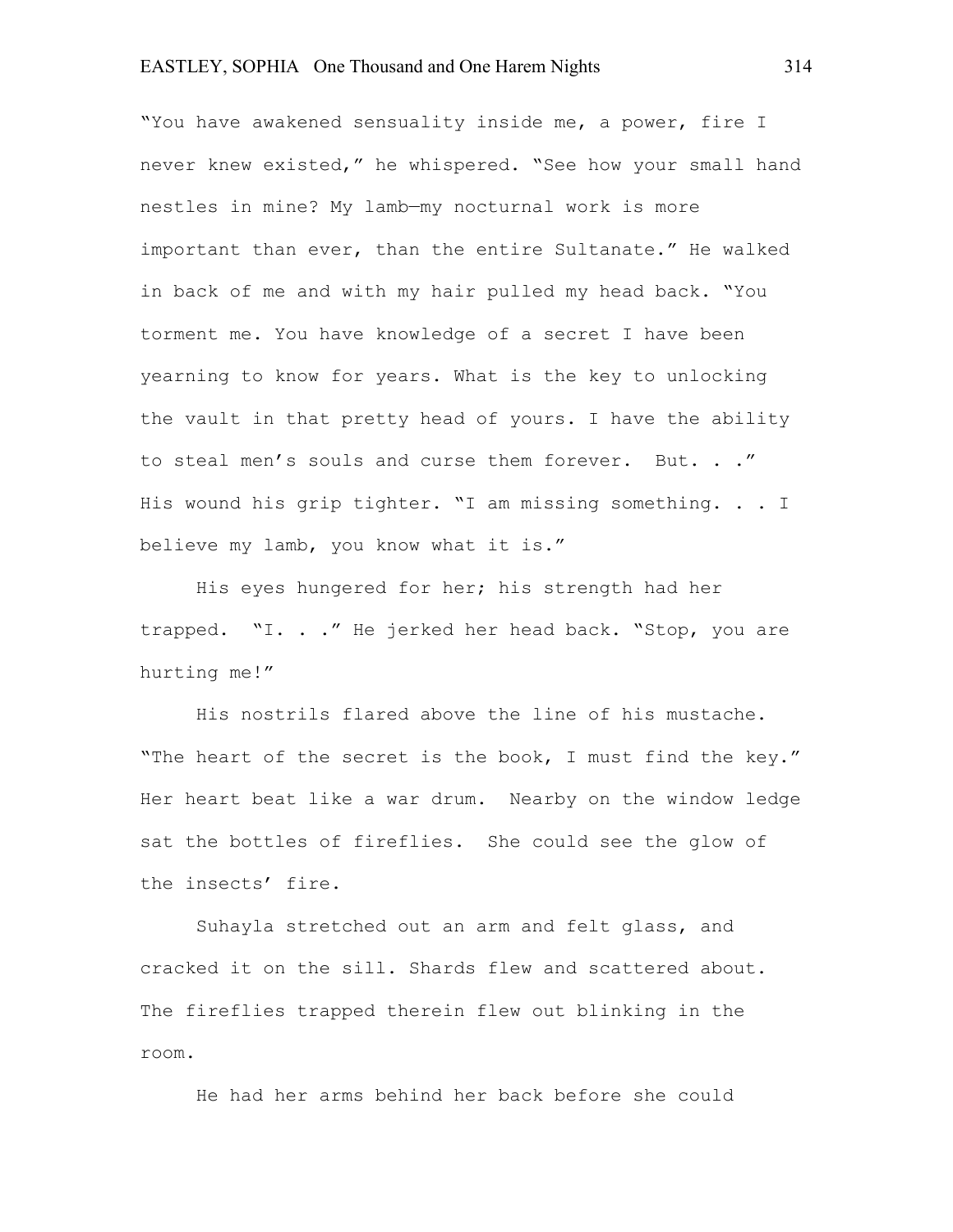escape. She screamed, "Leave me. Let me go!"

"You will give to me your secret, your fire." He dragged her to the carpet before the window and jerked her down to the floor. She struggled in vain. Her head and hip hit the floor with a thud. Slivers of pain rocked her body. He grinned; his eyes were filled with passion and lust.

"Get off me!" Oh Allah, Oh Aziz!

He fumbled with his trousers. "I am the Sultan my bird!" He ripped the seam of her pantaloons and tore her indigo chemise in half exposing her breasts.

"No!"

"It was I who poisoned your mother when she would not give me the book I wanted; and I who disguised myself as Kadid. I watched your father's house burn down around him. You little fool-I will have you anyway."

Suhayla should have been affected by grief. Instead fury stiffened her spine and fanned a rage that fed her strength. "I curse you in the name of Allah for your injustice; I curse you in the name of the ancient ones. You have done murder." She hissed with the voice of an asp, whose fangs deliver death. Her rage, her wounds had been reopened as if her parent's deaths occurred yesterday. As if the moisture in her palms was their blood.

"You have a secret. You are mine." He trapped her arms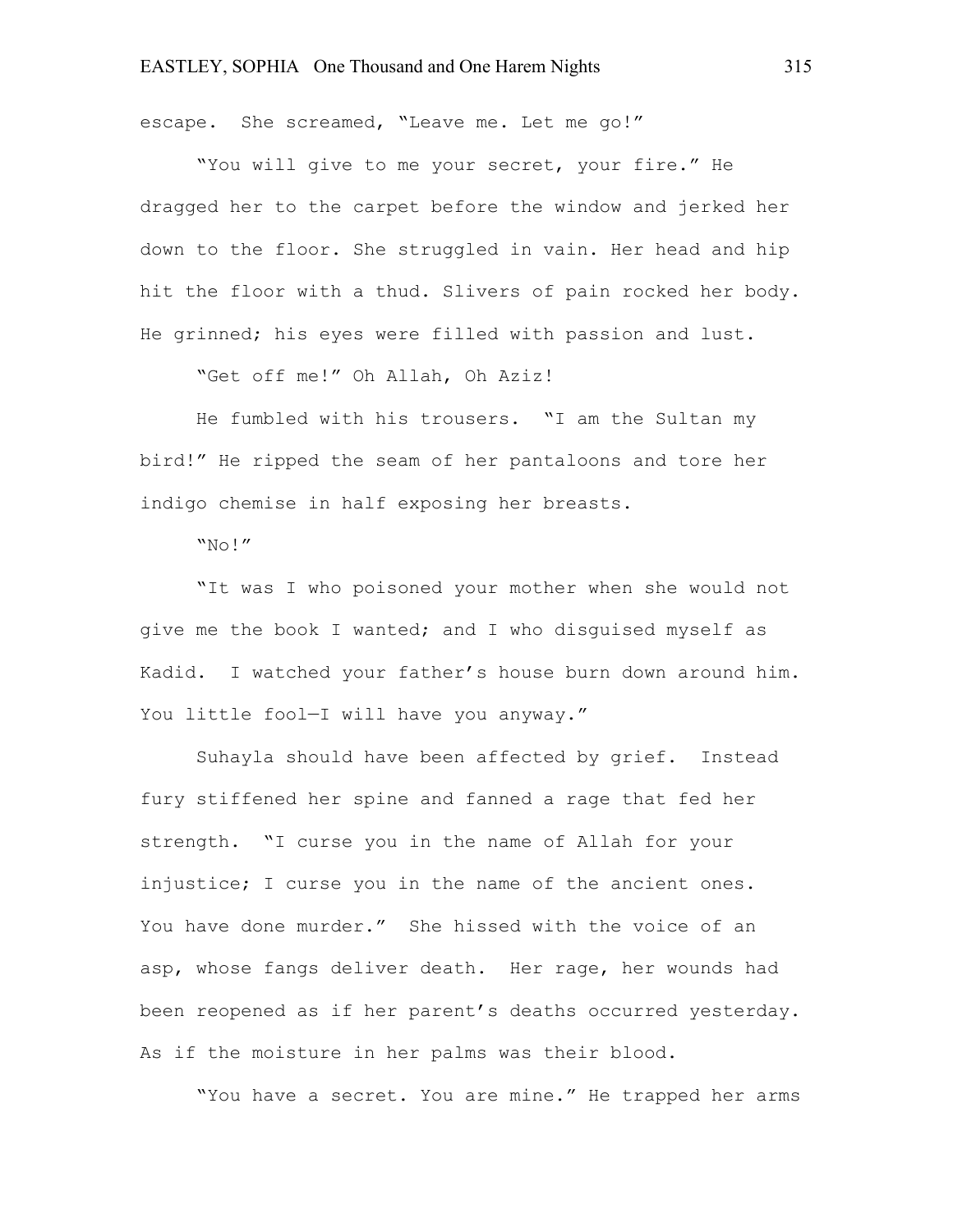under one hand. He pried her thighs apart with his sharp knees. A knife of pain pierced her sex. He yelled his completion.

She looked out toward the window and saw a glint of light and realized there were glass shards nearby. She managed to free an arm and fumbled for a thick piece of glass. She grasped the shard and slashed at his face. He moved away from her, blood dripping down his face.

Stickiness between her thighs mingled with the reek of sweat and salt and male and blood. She ached inside. Tears clung to her eyes. All her pain and bruises were evident as she moved away from him with trembling limbs.

She had lost.

She crawled to the door. On the floor Farir moaned, slowly moved surrounded by a pool of blood.

In a haze of pain and tears she stood and escaped through the door. Her greed for vengeance, caring for Aziz, and Fatima, brought her to this point.

#### CHAPTER THIRTY EIGHT

The chief eunuch, as always, stood squarely at the door to the harem like a great black bull.

A red cummerbund bound his substantial middle, the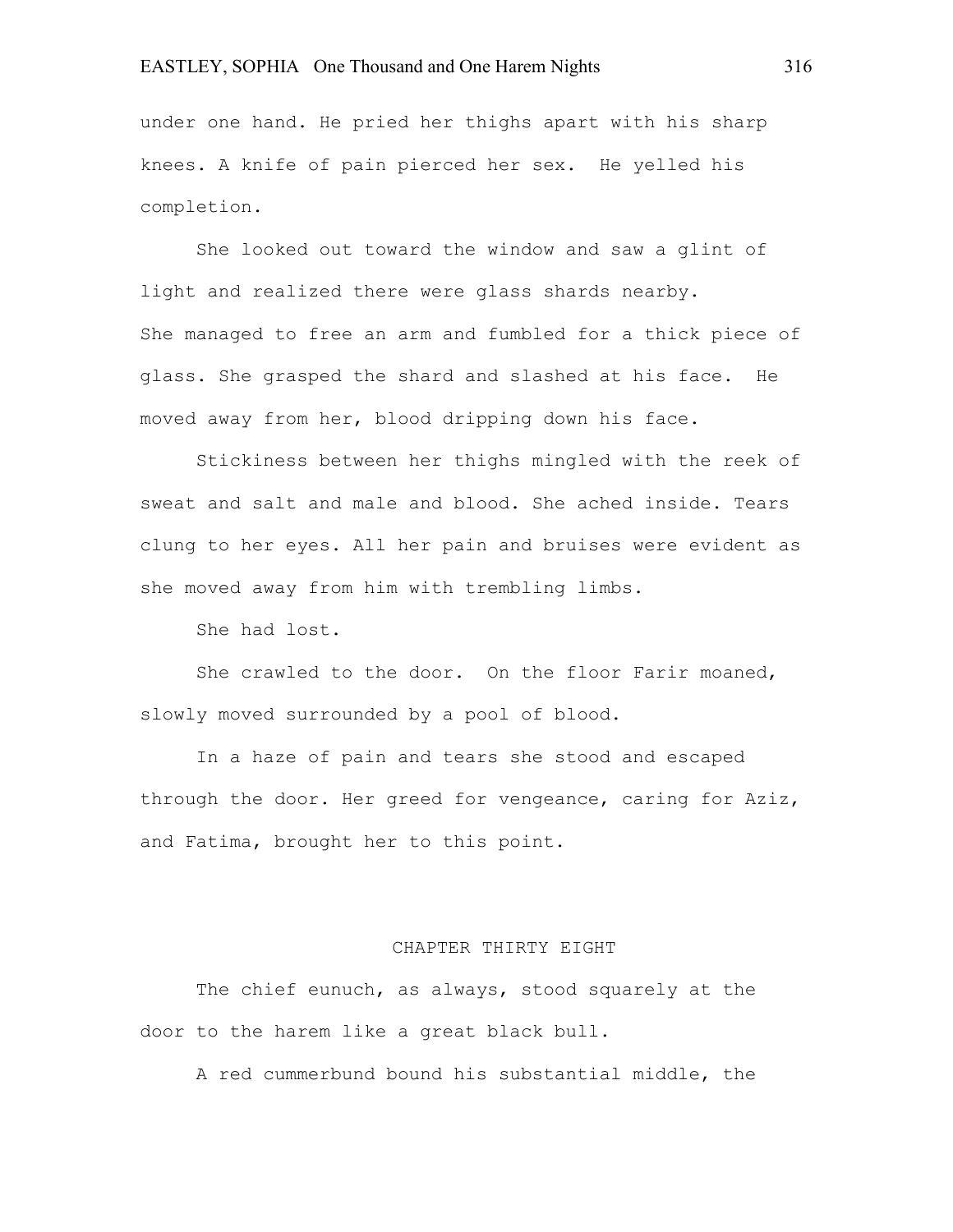hilt of his scimitar glinted. He pulled open the bronze studded door. He glanced at Suhayla once with his small shifty eyes from amid shiny, aubergine skin and then remained staring straight ahead.

Covered in her veil, she went to hammam in a solemn daze. The smell of fluids, the stench of Farir still clung to her and she needed to cleanse him from her mind, body and spirit. Oh Allah, let me carry Aziz's child. Exhausted, furious, she wanted to pummel Farir with her fists, to scream and curse him. In the steaming water she sobbed sheltered by mist. She wept like a child, wishing Mama were there to rock her.

The bath attendants knew Suhayla preferred to wash and dress herself and let her alone. The hot water washed away some of her aches, and reduced the pain in her sex to a dull soreness. She dared not dally and after drying, quickly dressed into clean garments, a skirt, chemise and a plain vest. Once in her private suite she called out to a servant. "Tea and dates, and after I do not wish to be disturbed." She had to pull herself up from the depth of her core and go on.

For four days she kept to herself.

Fatima visited. "Rumors will begin if you don't make an appearance."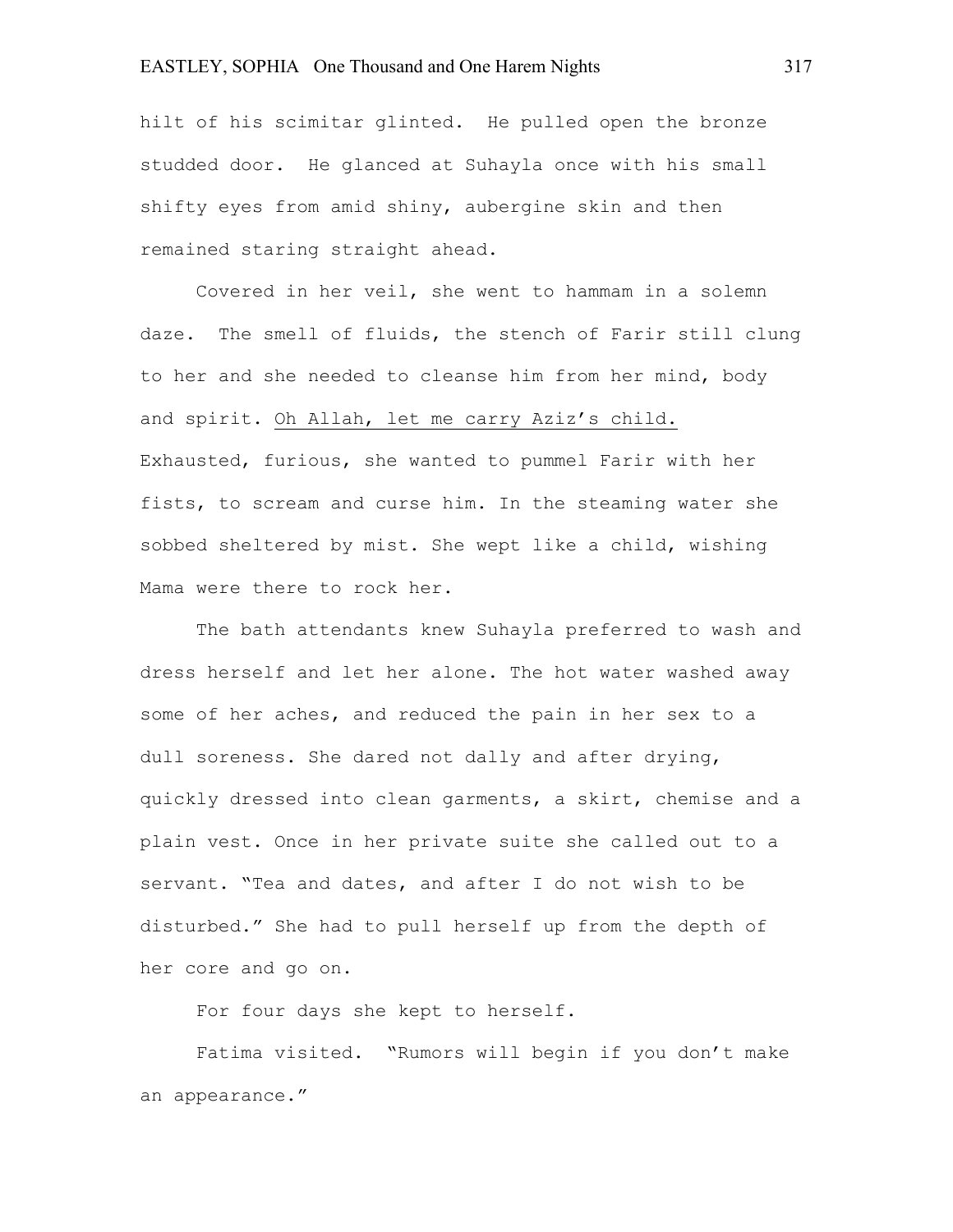"I don't care." Suhayla shrugged.

"You are not bound to the Sultana anymore. Just come with me and take tea in the open, it is not so good to be alone."

Suhayla looked at her. Relenting, she and Fatima proceeded to cross the central salon to join the other women. The Sultana presided.

"Where is Zehra?" The Sultana Dunyazad reached over to Fatanat. "She went to stroll in the gardens at dusk."

"No one has seen her since majesty," Fatanat said.

A gong sounded, a hollow, booming drum.

The great salon filled with women. On a divan below the Sultana, Husniya perched like a queen. Chatter about the Sultan filled the air.

"The Sultan was attacked."

"Extensive bleeding."

"Was he hurt badly?"

"The servants said he was near death."

As Suhayla looked for a place to sit she sensed Husinya's hawkish glare across the width of the room.

"Suhayla--" All eyes turned on the Sultana Dunyazad and a palpable hush descended. "The Infamous one--has seen fit to grace us with her presence."

Suhayla ignored the comment and found Fatima leaning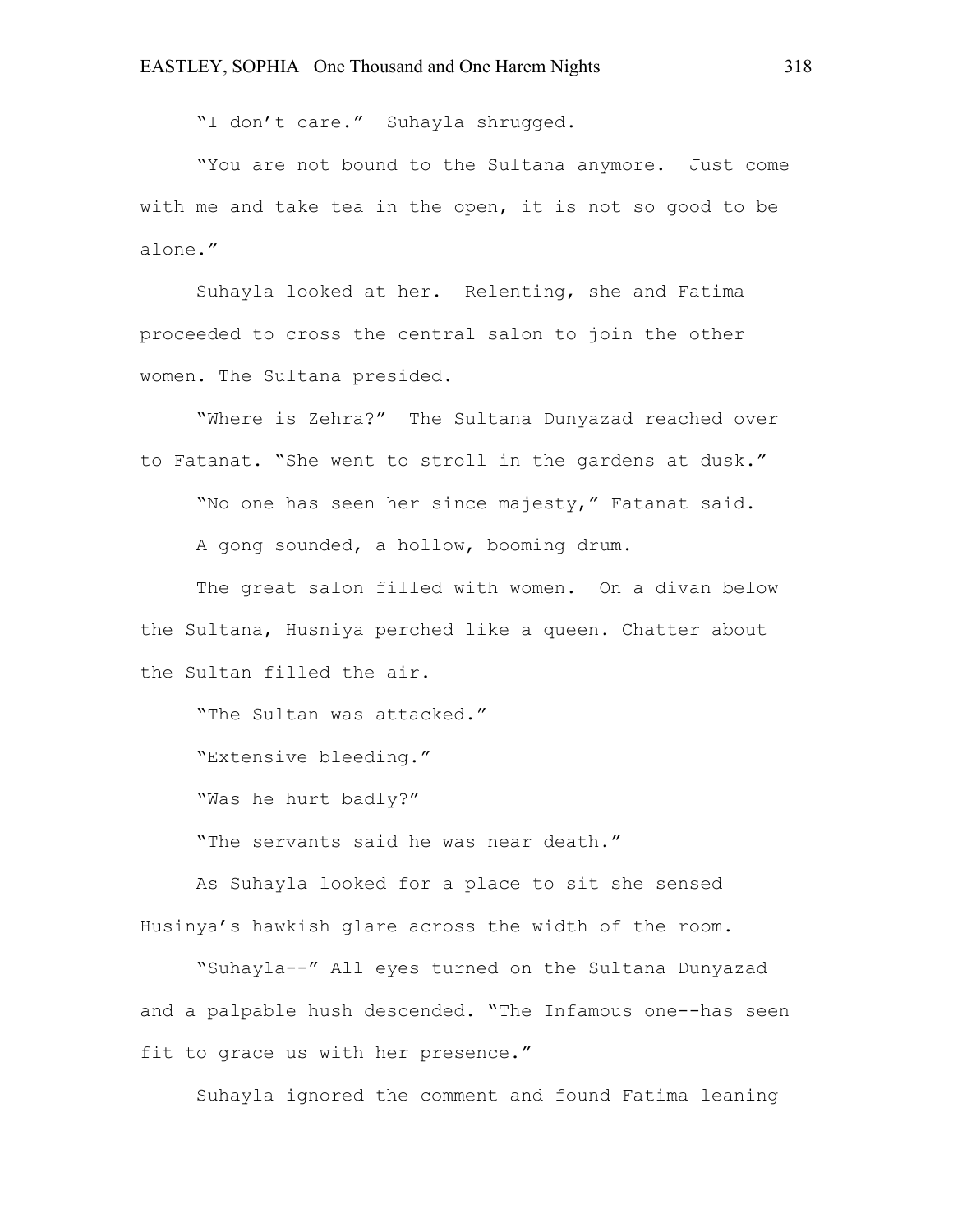on pillows at the back of the crowd. Suhayla said, "I did not know you had been deposed."

"No matter," Fatima waved a ringed hand. "I am glad to be rid of the responsibility. The Sultan's seal did me little good."

Women behind them conversed. "Have you heard what happened to the handmaid Zehra?"

"May God preserve her."

"My daughter--" Fatima's eyes were tinged with sadness. "—-Vanished into thin air from her caravan, as if taken aloft by the djinn." She sighed and sank onto her cushion. "The Sultana and Husniya watch us," Fatima said. She straightened a sleeve. "I have had dreams of late—you and the prince Aziz." The Chief Eunuch stood to one side of the Sultana. "I wonder why he waits by the Sultana?"

"His Majesty Sultan Farir the Righteous names me Chief Concubine, Keeper of Household Seal," Husniya said, with a face, white as death. Her inky eyes slid from side to side as she peered over her fan at all the women. Her sulky expression never changed. "Sister Suhayla, according to the precepts of the I Ching your ting cauldron is turned upside down." She snapped her fan shut and pointed the end at her. "Bad omen."

A chill ran down Suhayla's spine.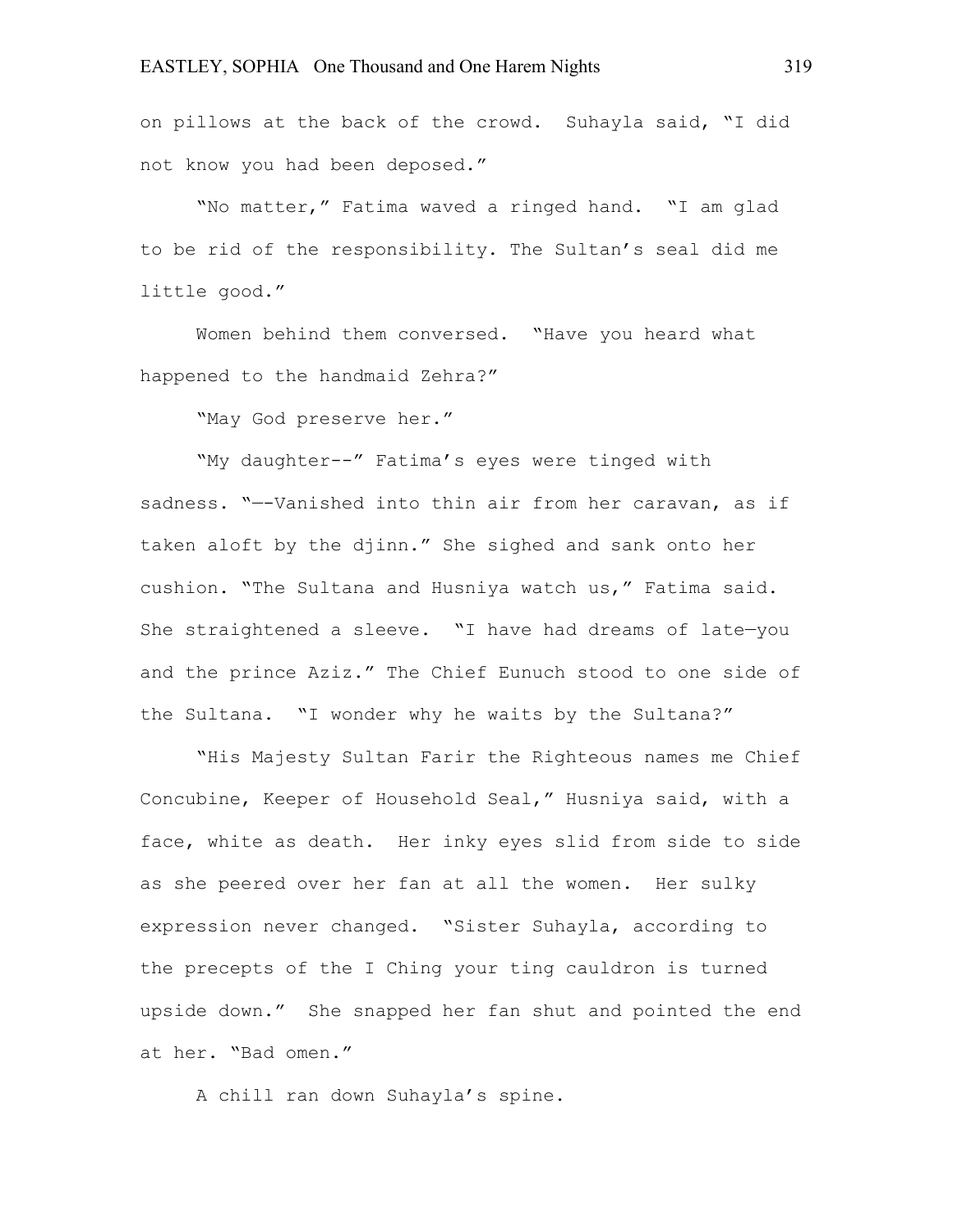"Once a cobra is angered, the serpent may strike—fangs bared and venomous—with lightning speed at any time," Fatima said.

"I wish I could run away from them all, but where to?" Suhayla thought of the garden, Aziz? He would be killed instantly. What worse could befall her now than death? She had scarred Farir's face with the shard of glass. It would be a fitting avenge for what he did to Aziz, to her. She leaned over to Fatima. "To what extent was Farir injured? He must have recovered enough to command the decree to his officials."

"He has not yet appeared outside his private chamber," Fatima said.

"The sultan has been kept alive by the powers of God. I command you to pray during next seven days beginning at sunrise. Harem will be silent." The Sultana lifted a slender tea cup.

Husniya puffed on her opium pipe and blew circles of smoke up into the air. "Suhayla, dearest sister, come, sit at my side and attend me."

"Thank you, sister, but I am perfectly content where I am." A hush descended upon the hall. "I am no longer anyone's handmaid."

Husniya's fury was palpable. Her clenched jaw, her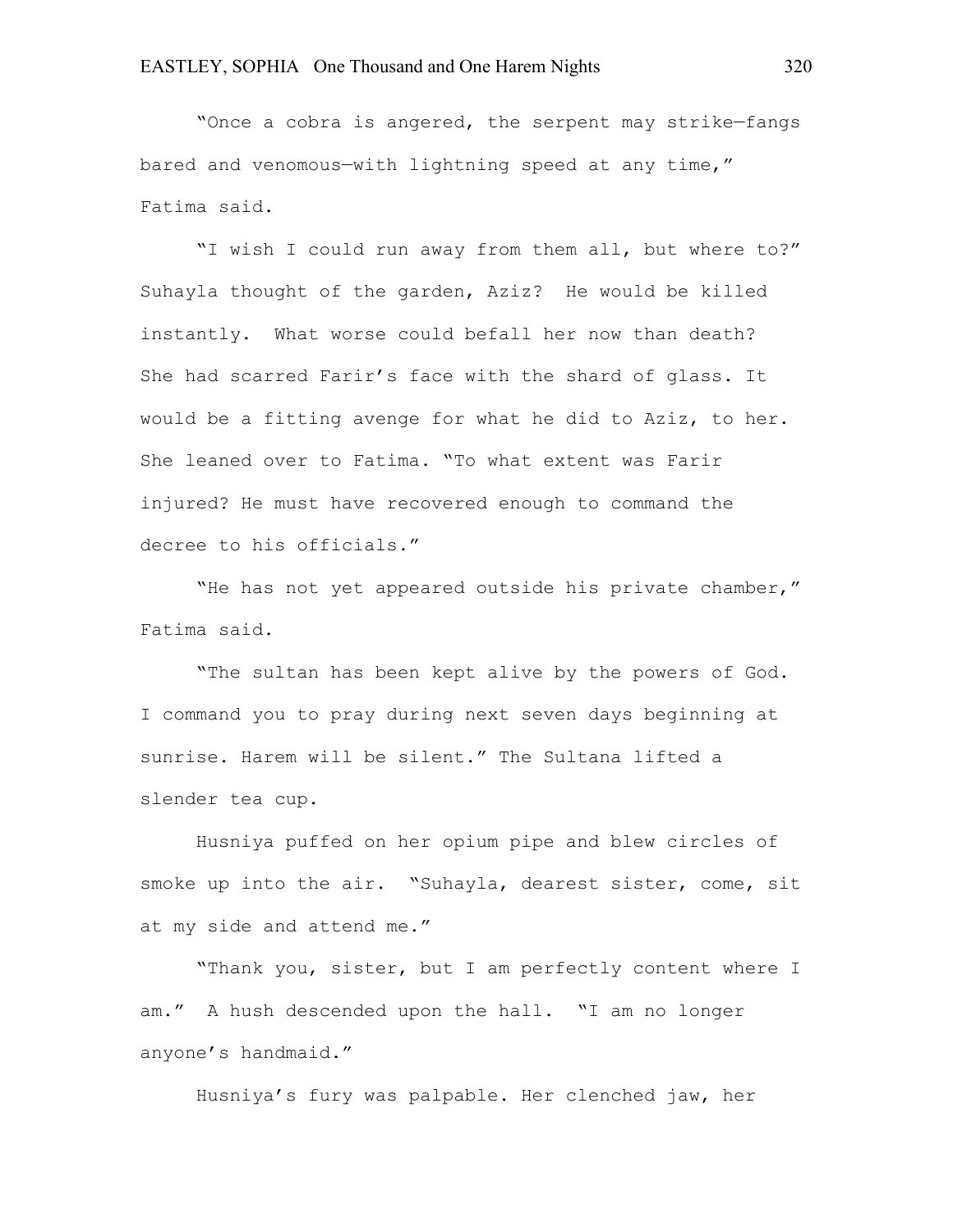ebony eyes seethed with contempt. If her vehemence had been a weapon, Suhayla would have been killed.

All heads and eyes turned to Suhayla. She would not allow Husniya to have power over her. She wanted the oriental woman to see her strength, to be more respectful of her. "I am not your servant," she said.

The oriental woman turned and nodded to the Chief Eunuch. "Said Taffa, you know what to do." With limbering strides he approached Suhayla.

"You threaten the Sultan," Husniya said. There was an audible gasp in the hall. "You try to poison Princess."

"That is a lie," Suhayla said. The Eunuch smacked her. "You hold Book from Sultan," she said.

"My own Ma's book!"

"Where is Zehra? Treachery!" Husniya hissed like a lisped serpent. "You not like her."

"I do not know anything of the handmaid's whereabouts." Suhayla yelled.

Husniya opened her fan with a flick of her wrist. She turned and nodded to the Sultana. The Sultana said, "Said Taffa take her away!"

"Suhayla you go! You go to House of Tears." Husniya glared over her fan in an imperious way.

The Chief Eunuch and another pulled Suhayla toward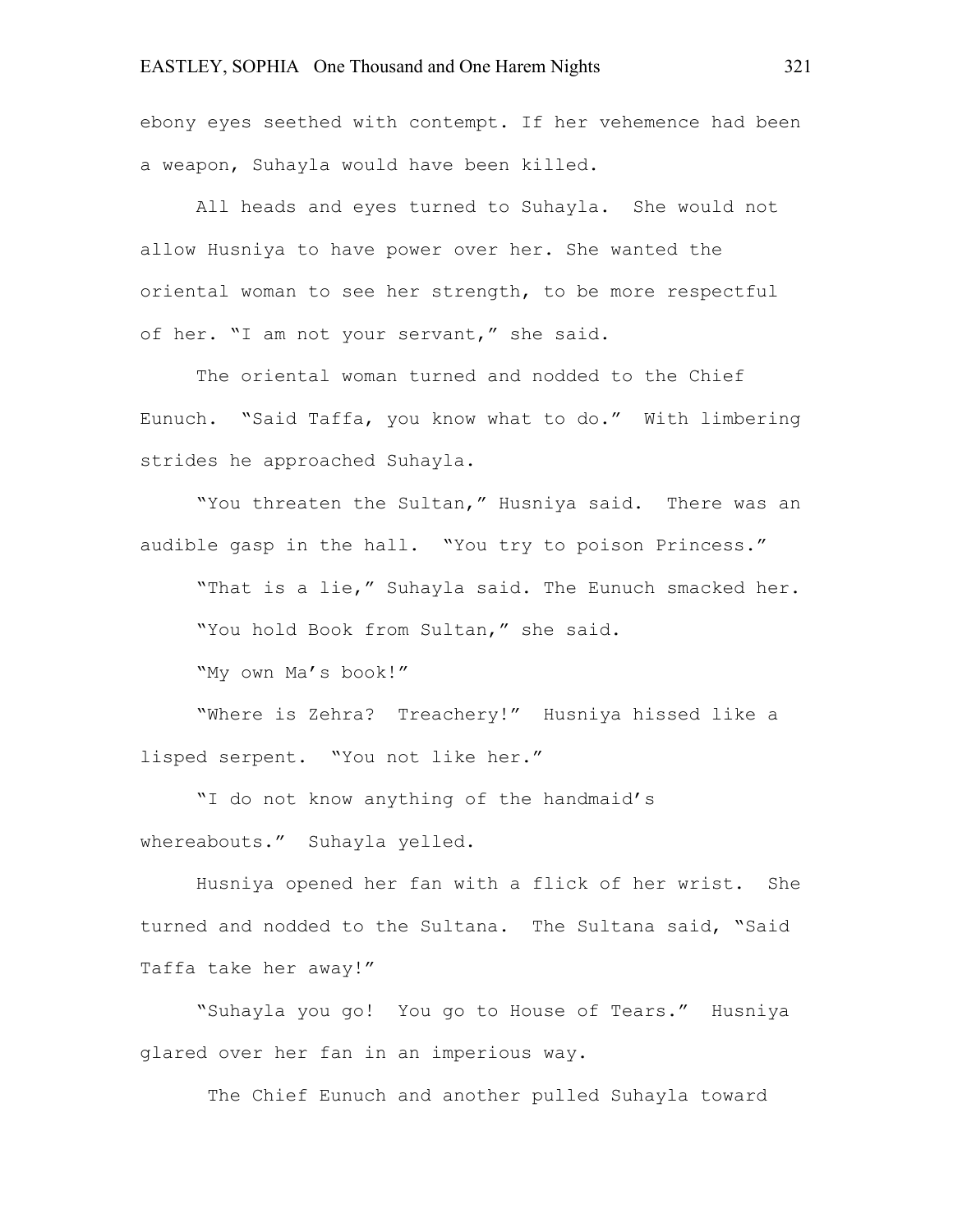the main door of the harem.

Suhayla was taken out of the palace, and pulled down a path strewn with brittle, sun baked weeds; leaves, the color of blood, stirred in the slight breeze hot as Africa. As she was led through a series of doors, she sought to awaken from the terrifying dream and escape, fly away like a dove. She felt the distress so keenly that her limbs trembled. Screams surrounded her; she realized the cries were her own. . . unearthly wails.

Tears salted her cheeks and lips. She tasted bile and bitterness. She would never see Aziz again. The plan that she and Fatima had arranged fell through her fingers like tiny bones from a corpse that had been picked clean. Oh Mama, oh Baba. Oh Isis and Sekhmet. Oh Aziz. Oh Allah.

#### CHAPTER THIRTY NINE HOUSE OF TEARS

She stared at a door in the enormous red wall which seemed to sink into the sand and towered upward over her.

"This is the only door through which women can leave. Only the dead are taken out for burial," the Chief Eunuch said. The quards locked the door, the bolt clanged against the iron.

A scream formed in her throat, as the endlessly high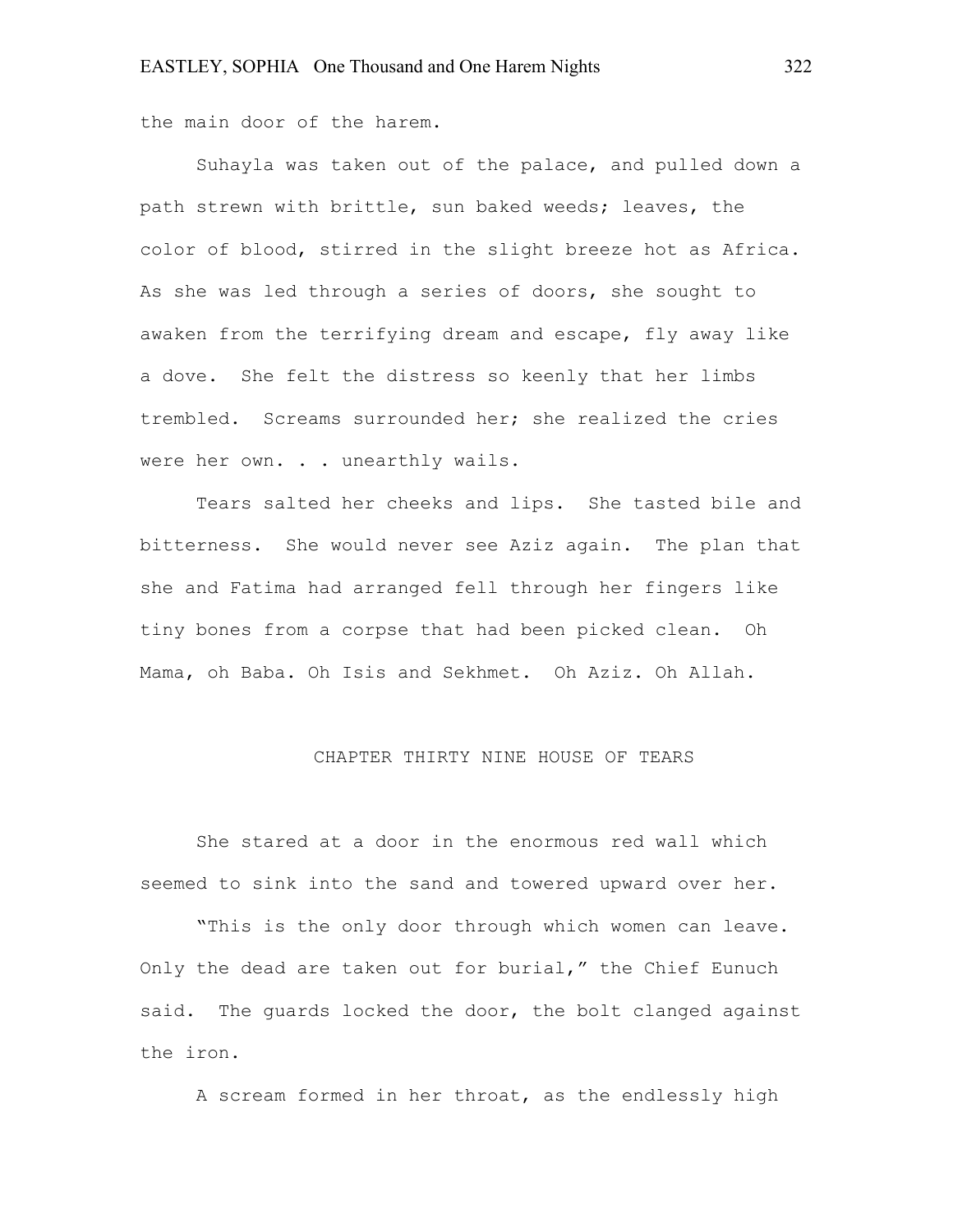walls, the color of dried blood, rose on both sides. So little sky was visible; she felt as if the building was shrinking in around her and would eventually crush the life from her lungs. Her initial bridges of trust and friendship had been easily splintered for power and ambition. Only Fatima had been true to her.

A leaden chill made her pull her chador tighter. She was glad her veil hid the tears that swam in her eyes. Never, ever in a million years could she have imagined she would reside in the Palace of the Unwanted Ones.

Her footsteps were hollow echoes on the cracked, ancient marble. She felt like she was on a long road to the burial ground. Kismet left her behind, Allah she thought had abandoned her in the house of the dead. And even though she was free from Farir, Husniya and Fatanat, she could not escape.

In the byzantine monstrosity of the older, dilapidating palace all the windows were latticed, the corridors labyrinthine, dusty, and neglected.

As she walked by the little squares of lattice set in the doors, she thought she saw shadows of eyes pressed against the grills. Sobs, laments and hushed wails possessed the dust-laden air.

Her room was a box with one latticed window, high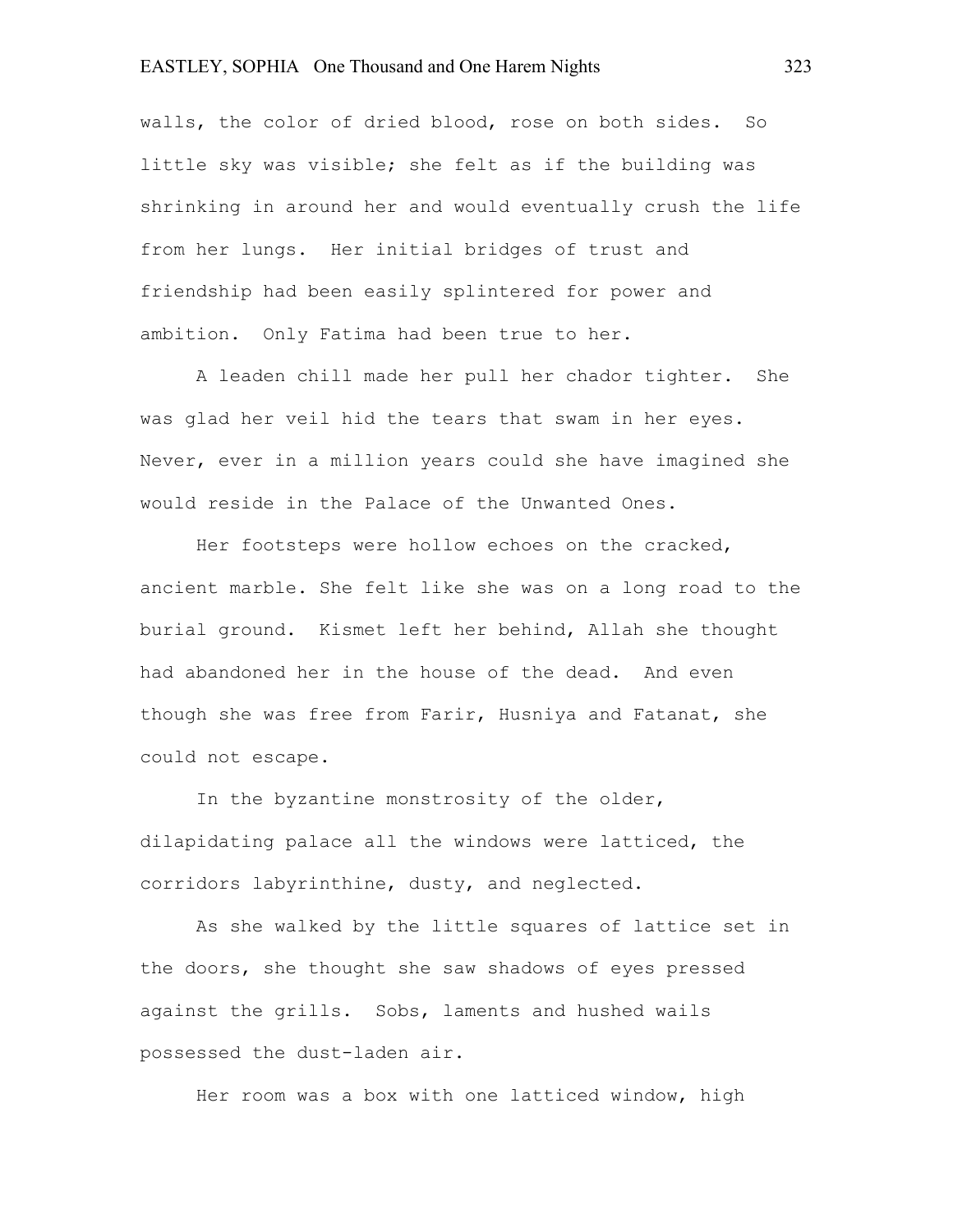above. A dusty, faded divan, a mat, a pitcher, a chipped clay cup were enclosed by faded, stained walls. The door hung from one hinge, angled downward, the bottom edge was buried in dirt and dried leaves—partially open.

In her mind fears and doubts raced round and round like a cat chasing a mouse. Sometimes she could not bear sitting still but had to stand up and walk, sway, pace back and forth, stand by the window and gaze up at the sky hoping to catch a glimpse of a dove. In the night she heard a night owl call out, distant dogs barked; rats or mice scurried in the corners, and she tried to banish from her mind the stories she had heard about the djinn and demons that roamed.

Tears filled her eyes, for her shame and her future. What will she do? How shall she proceed?

Alone and empty, she was a walking dead searching for the peace of the grave. She wished by removing all jewels and clothes, she could free her wings and escape the bars of her cage.

Where was her lamp? Where was her book and bundle? What had happened to the flowers, fireflies, and fruit trees, or the soothing murmur of the fountain? Every day she died. And each day she did murder in her heart. Had she something sharp enough to slit her wrists, she would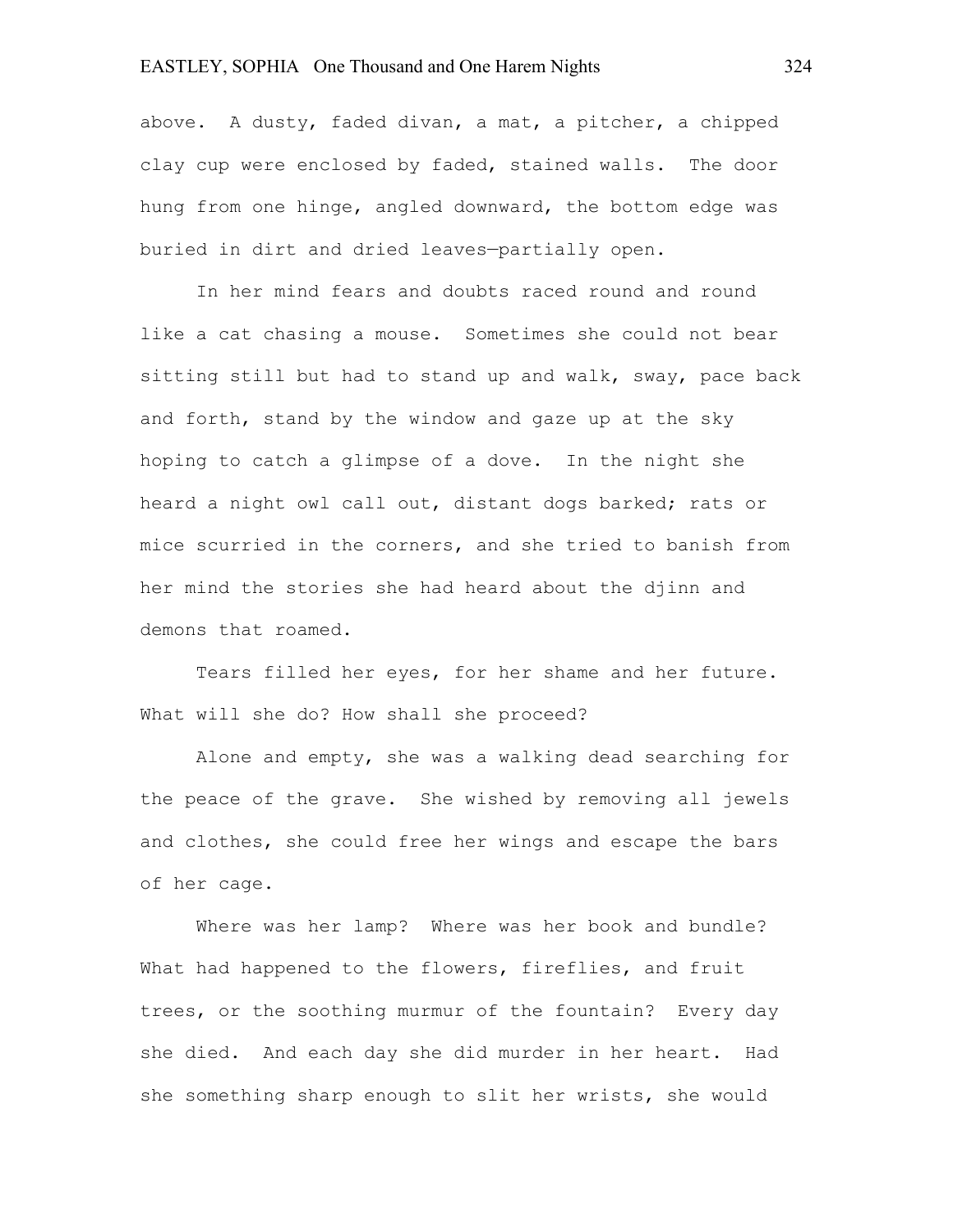have done so. Three moonless nights passed.

But Isis and Sekhmet, the goddesses who had made her mother's womb fertile, and gave life to her, had other plans.

In the door across the hall Suhayla saw dark eyes looking out from behind the wooden grill.

"What is your name?" Suhayla whispered to her.

The woman stared, a long blank look full of sorrow and hopelessness.

A person hobbled down the hall, her hair untamed and unkempt, and her ebony face pox-marked, clothes taut over a protruding, pear shaped belly. She looked at Suhayla for a moment with startling large eyes. "Pretty." She pointed a slender, crooked finger. "Like Zu-zu."

Her grin revealed brown, missing teeth. "No escape, no one. . . One way out--" She crossed her neck with her hand. "Only way."

Suhayla wandered out into the long corridor. The edges were lined with the remnants of a once costly carpet of crimson and green tendrils the color of Egyptian grass. Only gleaming dust motes stirred above and around her. She hurried from the old corridor; it closed down around her like arms. Fear propelled her on.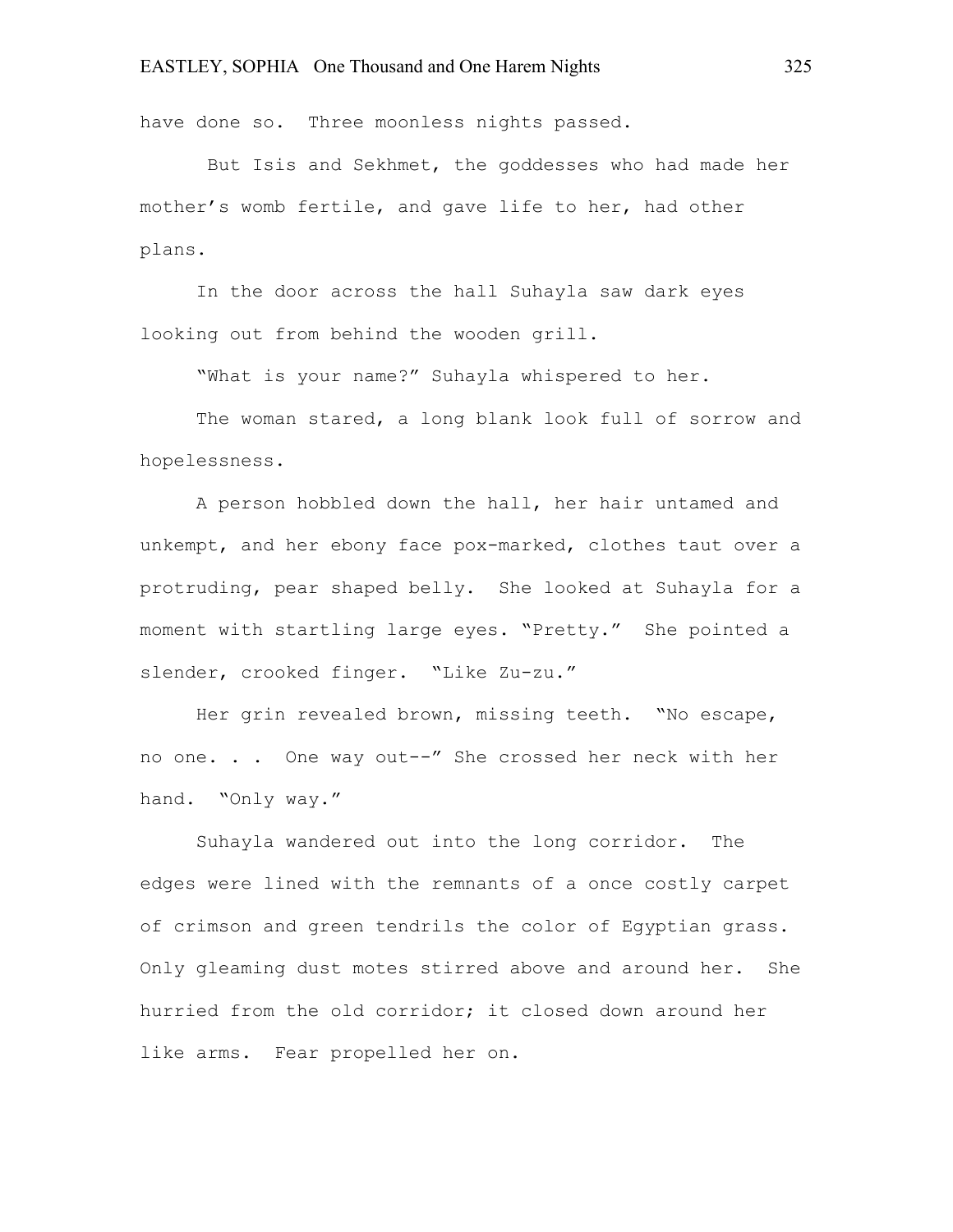The way opened to a larger central hall, and at the end massive doors stood open to the sun. In the stone-paved courtyard the walls were rough with vestiges of plaster, sections of blue-floral tile. Suhayla envisioned dancers in damascene silk and brocade who twirled, and whose anklets tinkled like notes from heaven. Even during the death of her life the world of appearances continued to show her the hidden world beyond. Once her vision ended, Suhayla wrapped her quivering arms around her chest to still them.

The old gloom of despair and loneliness turned upon her. She sat against a wall. Fallen blocks, tiles, missing stones were interwoven by vines and weeds. She wept for her life, for her Mama, for Aziz. A tawny cat appeared around the angle of the wall making a soft sound like a low wind. Amber eyes looked into hers and then the creature stalked out the gates, and into a weed filled garden of dried stalks and pods.

Suhayla became aware of an ancient fountain where water still ran from the topmost mouth, and gurgled down into the green, mossy basin below. She cupped the cool water in her hand and washed her face, her neck and chest, her arms. She drank from her hand and felt refreshed. At least she would be able to keep herself clean and have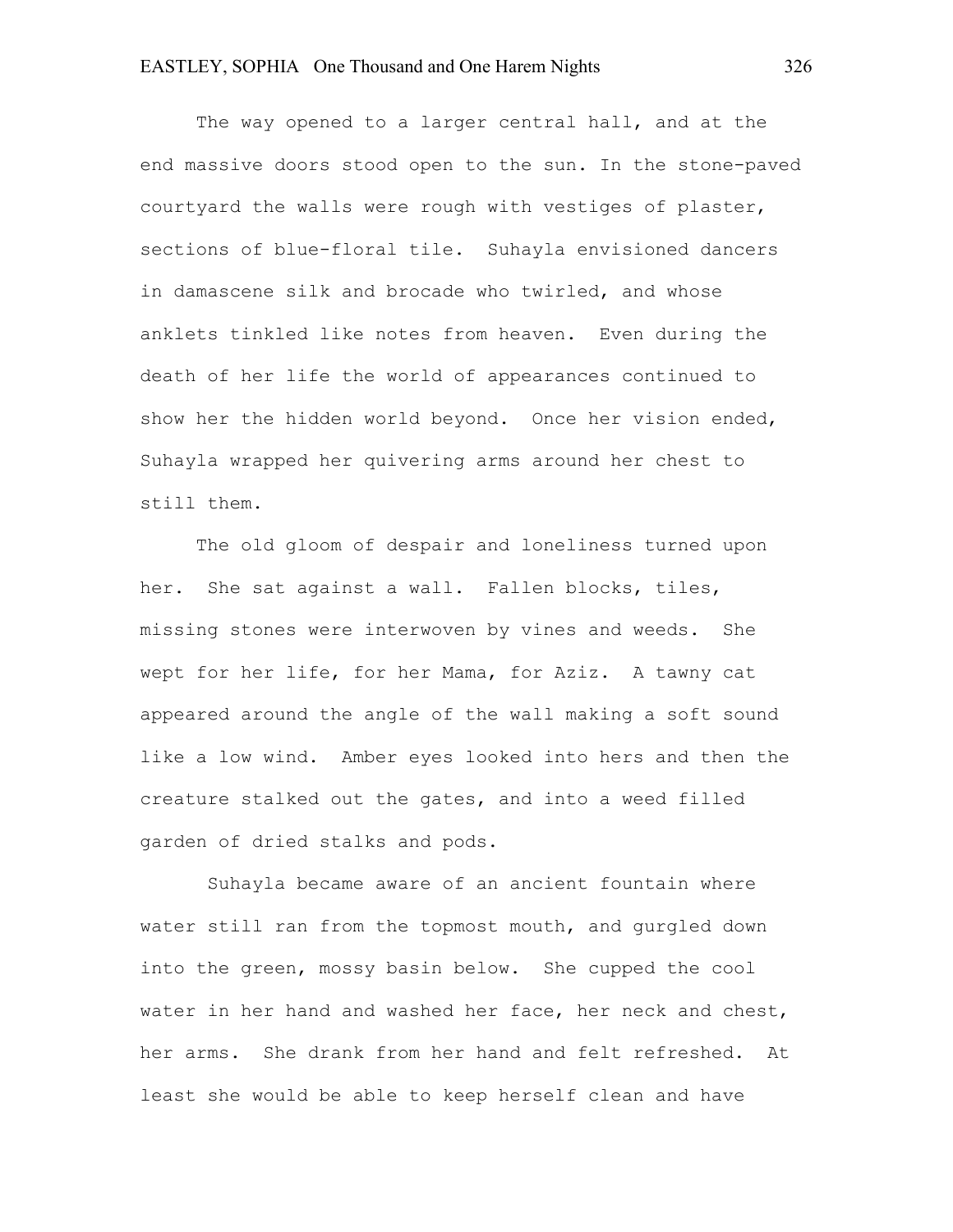fresh water. The courtyard was surrounded by cracked, leaning walls of stone. A movement caught her eye. An older woman stooped in the garden. Suhayla approached her.

"I just arrived."

The woman stood. Although the lines of age crept into the corners of her eyes, her dusky cheeks shone. Her face radiated peace. Black locks, interwoven with threads of silver, framed her face and tumbled down her back into a knotted veil. "I have spent most of my life here."

"How horrible."

The woman shrugged. "Allah saved me for some purpose." Her simple robe shone ivory in the sun; although clean, the hem had been restitched many times.

"I was unjustly accused," Suhayla said.

"It is their way."

"We do not have the gold of the palace, nor the servants, but we do have peace."

"Peace is worth much more," Suhayla said.

"Ah, you have wisdom at such a young age."

"—But all this time you have been inside these walls, exiled."

"It is true. I missed my husband most of all. Our love was like the fire of amber that forever burns. Does he still live?"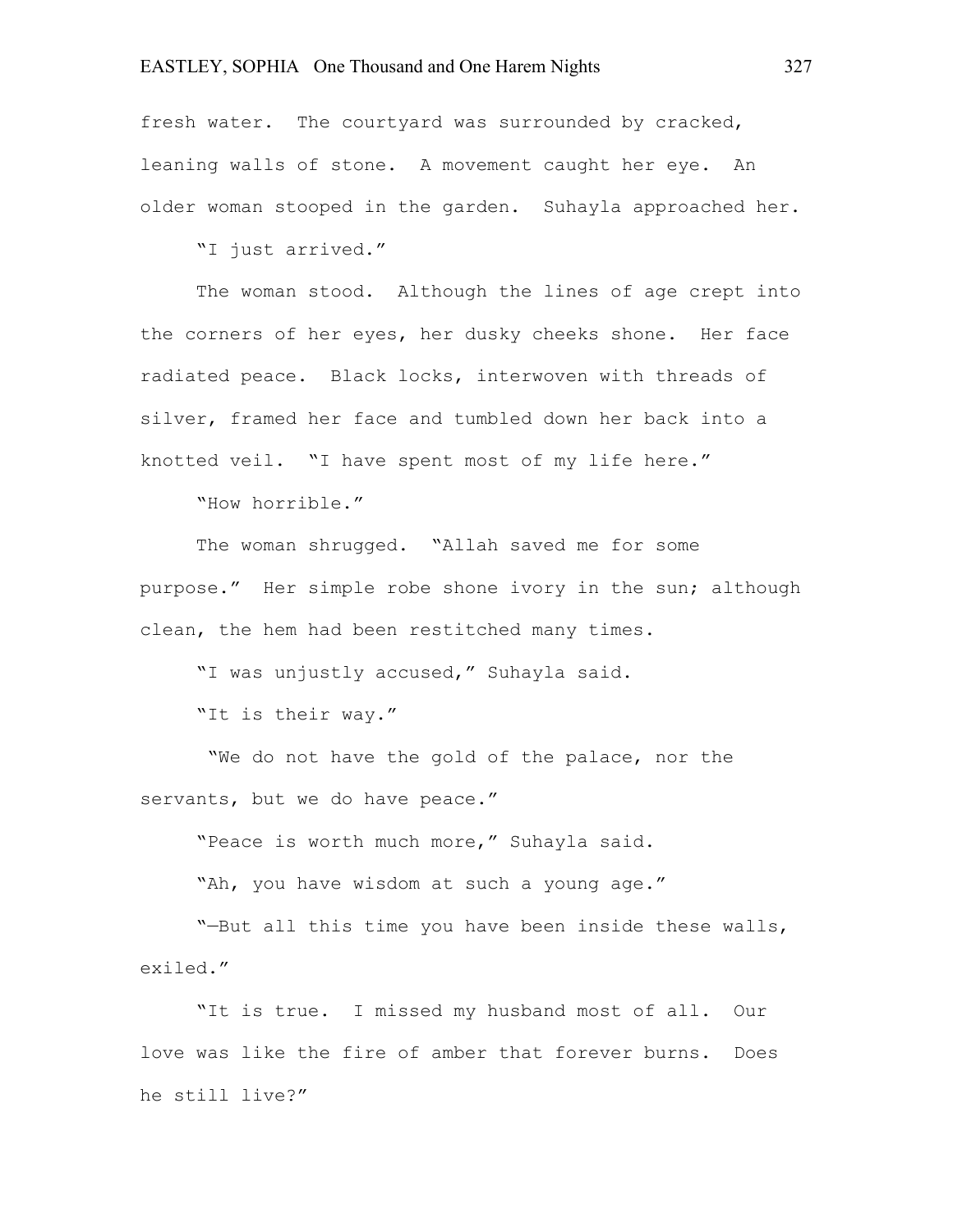"What is his name?" "Al-Awalin." "The apothecary? My Mama's--" "The one."

"He is, was. . . my grandfather."

Tears welled up in the corners of the elder woman's eyes. She pressed her hand to her chest. "Oh Allah! Oh my granddaughter!" Zubeida threw her arms around Suhayla and wept with joy. Her fingers and arms were strong when she gathered Suhayla to her, and kissed both her cheeks. The woman smelled sweet and earthy with the fragrance of herbs, and grass.

The familiar dizziness embodied Suhayla's mind. Her thoughts jumbled, she could not shake off the careening of images in her mind. A vision bloomed: deserted landscapes, starving cattle, a serpent shedding its papery skin. The images flipped and rolled and Suhayla saw a man carrying a box who strode toward her grandmadar. He put the box down next to a stone well and kneeled before Zubeida. Tears ran down his face, clung to a grey beard, as he kissed her feet. Suhayla knew the man was her grandfather and in the next life, he and her grandmadar would be together again. Grandmadar threw a goat-skin sack down in the well, and drew up water that poured over the leather. Zubeida tilted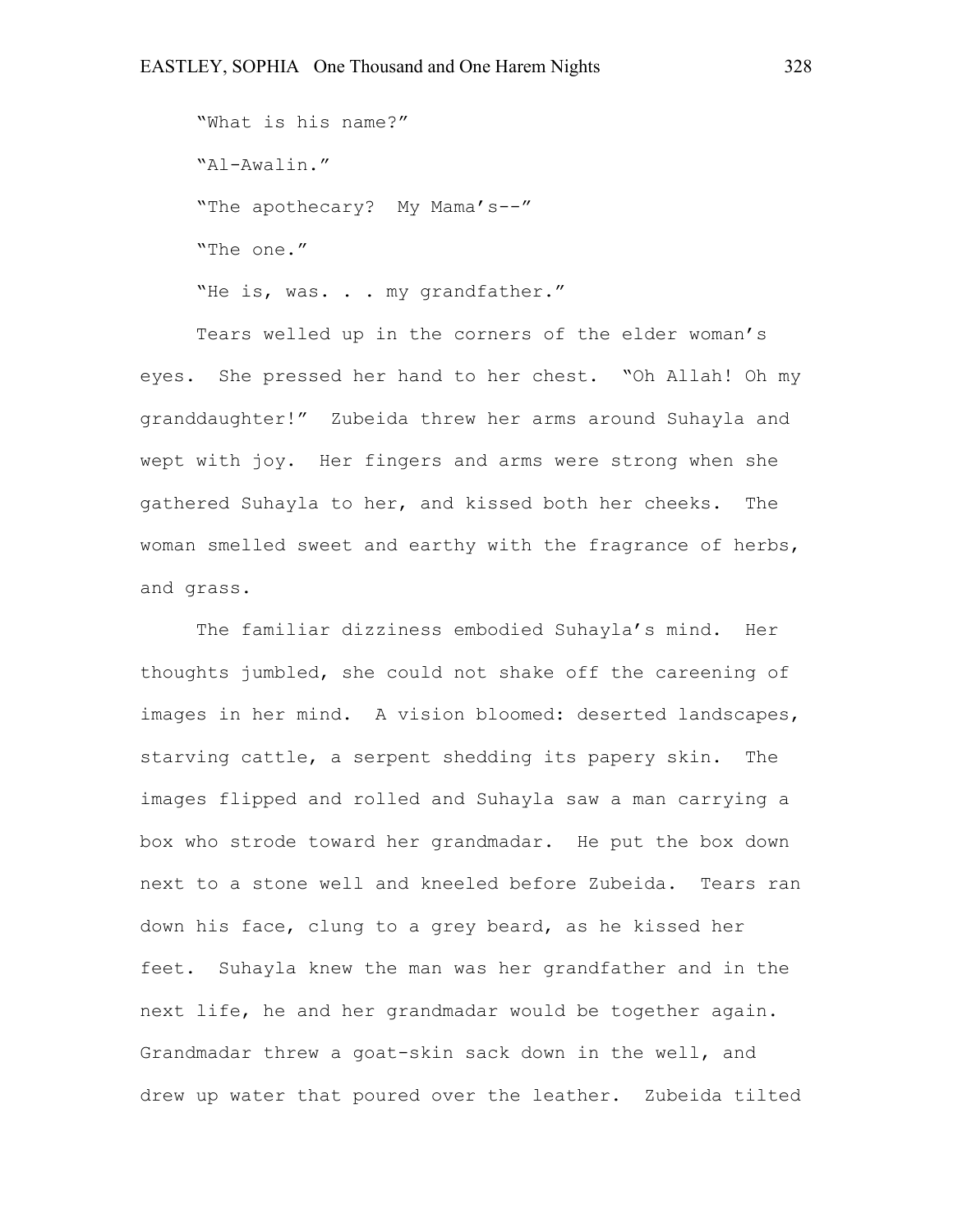the sack and Suhayla looked in. In the blue mirror of water she saw Farir sitting on his throne during the night of celebration. With wide eyes Farir looked down to his chest where a dagger's hilt stuck out.

When Suhayla returned to her normal waking consciousness she was sitting on a rock, her grandmadar's arms around her. Suhayla sighed as her mind cleared from the webs of other worlds and the vision.

Zubeida gave a throaty chuckle. "Ah, my granddaughter has the inner eye of vision which escaped my daughter."

Suhayla nodded, not able to speak yet. She searched for the meaning of her visions? Were the images a sign of her personal death or something else? Her heart, her spirit was restless. And Farir—death finds him, but at her own hand? She was not sure. Or was she meant to stay here with her grandmadar, the only family member left to her, and in this peaceful place, grow food and herbs, stitching up hems, and washing stained garments till the end of her days.

#### CHAPTER FORTY

Tears slid down Suhayla's face. "Will you leave me now that I've just found you? I saw you and grandfather together in the land of the dead."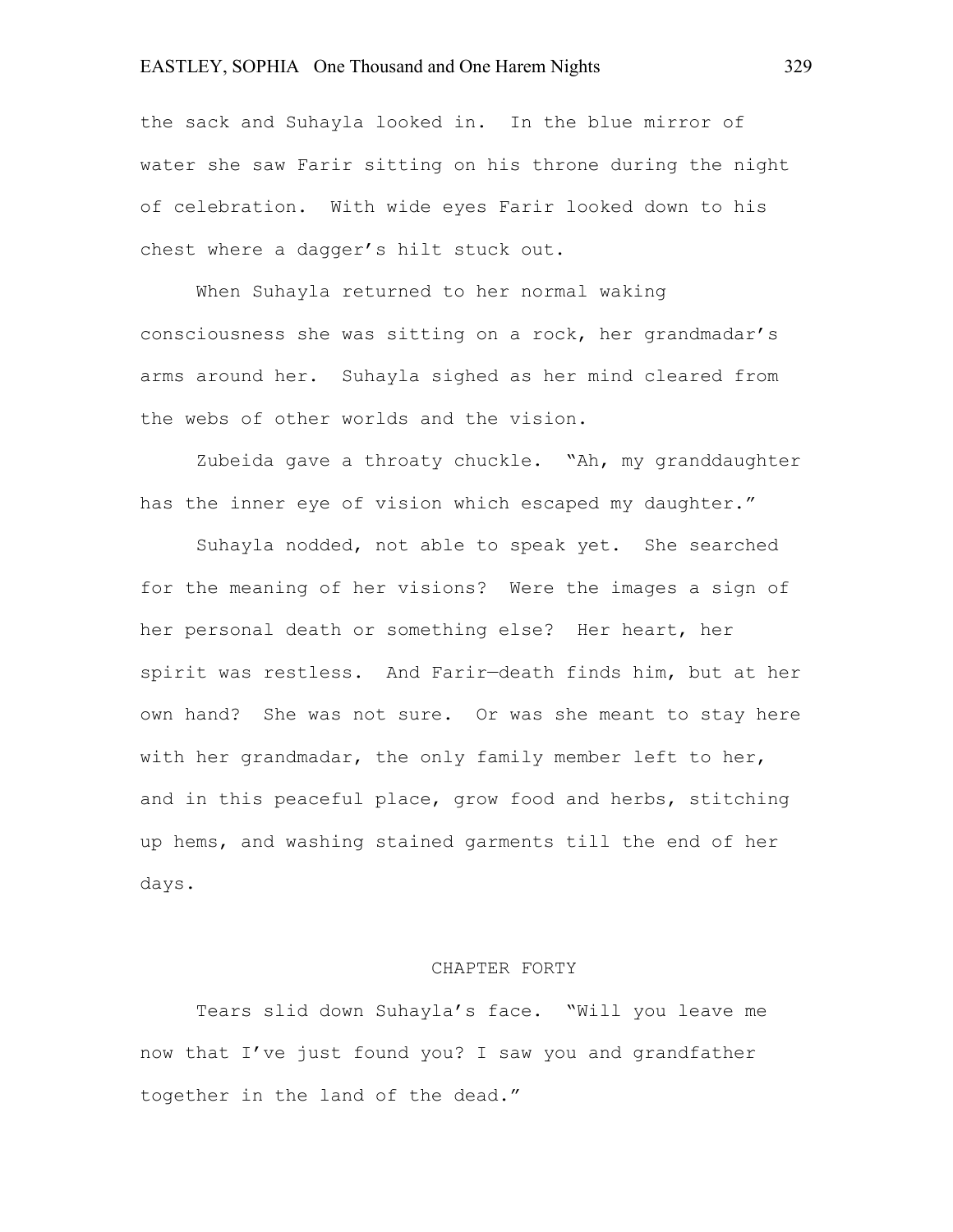"No, no. You saw our love which will blossom again in the next life. Love is stronger than death. Love is the path to the divine, it is how the earth and people will flourish, and beauty shine." She touched her granddaughter's hair. "If a star fades after millions of years its essence, its fire exists in seed form, not visible to human eyes. Like a seed planted in earth, stars grow again blossoming into balls of light." Zubeida nodded. They both laughed, and Zubeida danced around her. They wiped at their eyes.

"All these years Mama thought you were dead."

"It does not matter now." Zubeida patted her granddaughter's back. "I knew the great sustainer kept me alive for a reason." Zubeida picked up a patched basket of herbs and vegetables. She led Suhayla to another courtyard with a covered portico that ran all around the outer wall. "Here sit." She motioned. They settled upon worn, threadbare pillows upon mats. Zubeida brewed tea in a pot over a small flame.

Zubeida listened as Suhayla recounted all that had happened: her visions, the deaths, her love for Aziz, Farir's rape, the celebration for the Sultan which was one night away.

"I have to find a way out grandmadar."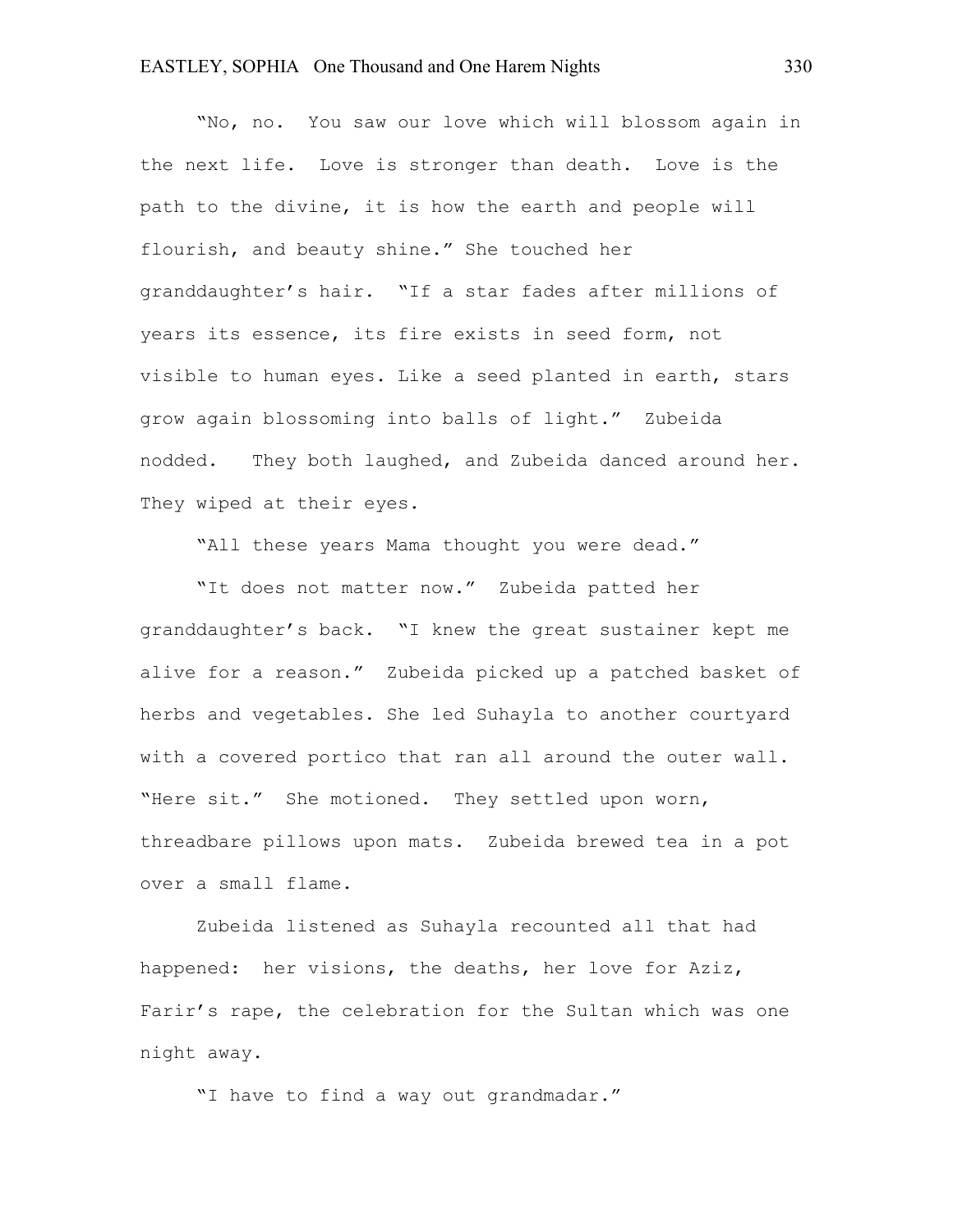"Yes."

"I have to—"Suhayla looked upward to the sky, to the ivory feathered doves reeling in azure. "Aziz is counting on me, and Fatima."

"Fatima? She was young when I was there."

"She is out of favor now, and in a dangerous position."

"Allah be with you. You feel you are called to do this act?"

"If not me, who?" Suhayla looked down at her hands, soft and dusky like her grandmadar's. "The other night in my dreams I thought I heard an owl calling to me, 'Who, who.' I have a plan for the Sultan's celebration. I will wear a disguise no one will recognize me, not even myself."

"After the sun goes down we'll do an ancient ceremony," Grandmadar said. "I have not done since marriage. I swore to my husband I would not enact them for fear of people who would not understand and label us sorcerers, me as a witch. I had to break that vow once, but he did not know."

That night crimson and amber streaked and bled up from the horizon. "The ancient Sky Goddess gives birth to the stars and moon," Zubeida said. "The Queen of Stars, Ihsan, is the most beautiful and radiant Goddess." One star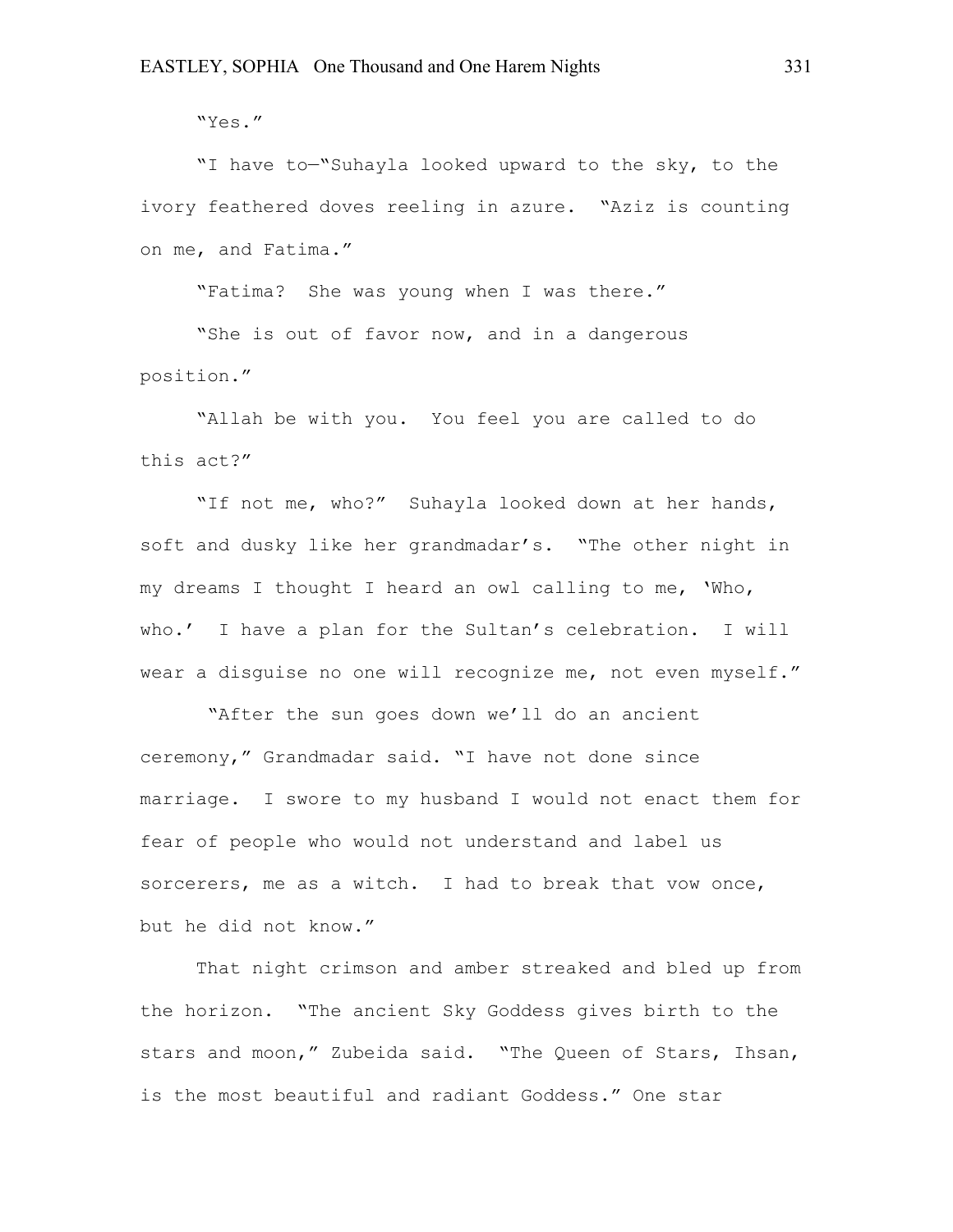appeared, then another, then another, until the heavens deepened into a mantle of indigo jeweled with a winding river. "In her guise as Cygnus, hovering over the Giza plateau and the sphinx, she will rebirth you."

They picked herbs, and chose the most energetic hen, and tied a loose rope around her legs so she could not fly away and roost to a place they could not reach. Grandmadar showed Suhayla how to cover a black iron pot with a piece of leather over the hollow top, and with a thick needle how to tie the skin taut. Grandmadar hit the skin with her fingers and the pot returned a hollow, high-pitched resonant sound. She fetched the bread she had made that morning, and brought a knife, and a white sheet.

Grandmadar said, "Undress and put this around you. Go to the pool and bath then come back."

Suhayla followed the path to the long pool that glistened in the moon light. She remember a quote her father used to say, "'The one who is purified with love is pure and absorbed in the beloved.'" A rectangular stretch glimmered as if onyx streaked with the last colors of the day's light. Cool water slid over Suhayla's arms and legs like silk. Her fingers found the spongy green of moss in the pool. Once out she wrapped herself in the white sheet and wrung the water from her hair. She returned to her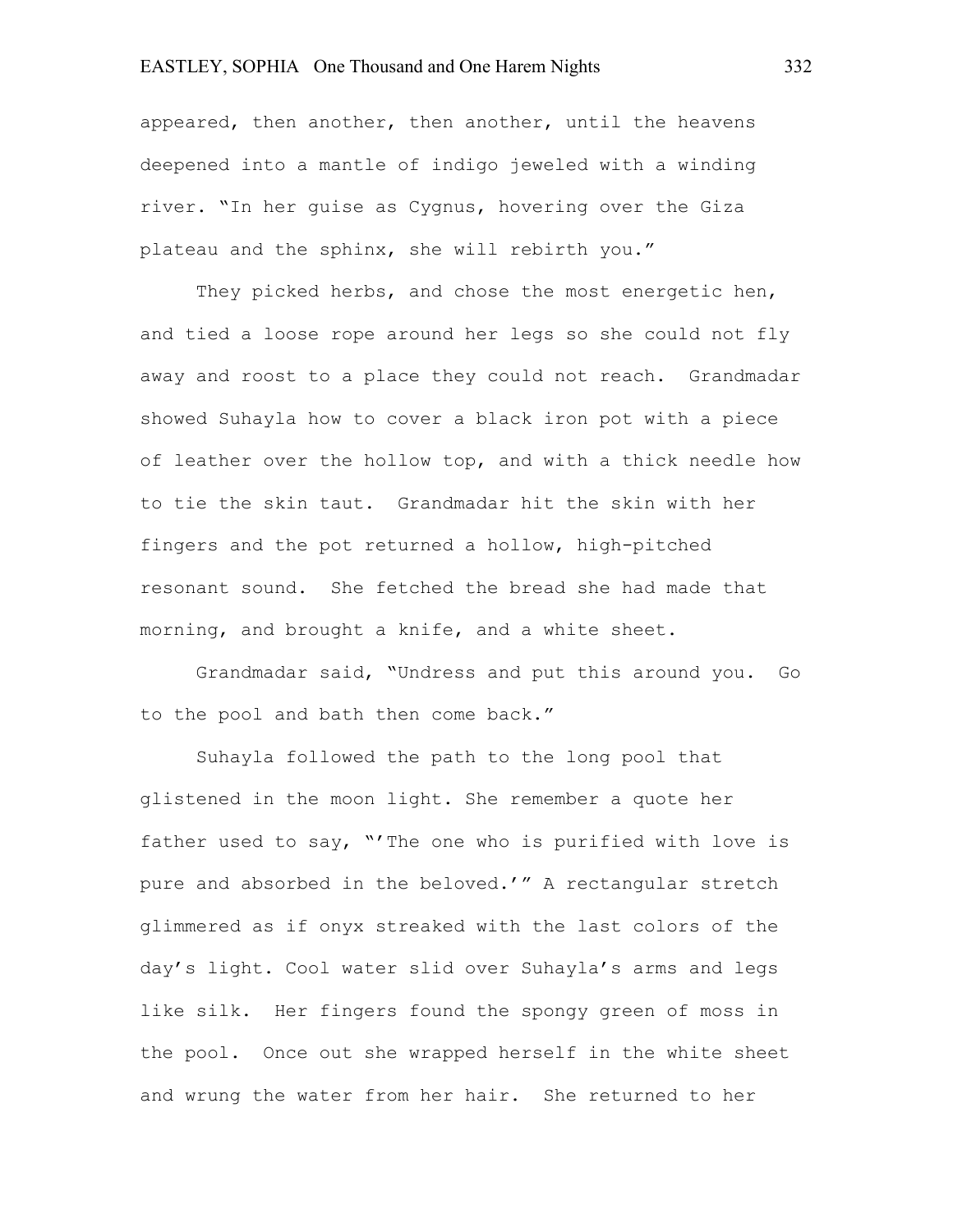grandmadar fresh and clean and shining.

"Wazit, Sekhmet, Ishtar, you of many names," Grandmadar called. She drummed in each of the sacred four directions. "Guide your daughters, for we need your wings of flight, and the ever pulsing lifeblood of the mother earth." The beat of the drum prompted Suhayla to sway, undulate, and twirl. She turned and turned until dizzy with the stars reeling overhead, and in her mind. Then she lay upon the blanket.

The thuds of Zubeida's fingers and hands upon the drum beckoned Suhayla's spirit to leave her body. Her spirit took the form of a lioness. And because she was pure spirit she strode through the heavy wooden doors and all the iron gates with ease. As if a ghost, she walked down the path across the forbidden courtyard and through another gate and into the palace. Bars and walls were penetrable.

Suhayla's spirit, the lioness, lumbered into the future, the great hall during the Sultan's celebration

Hunched down, the lioness proceeded into the massive hall. Rose petals rained down, women and men danced their skirts billowing out. Drum beats reverberated, and flutes trilled. Acrobats juggled, and summer saulted off each other's shoulders. All the movement, all the fluttering of sleeves and veils and jeweled masks on the dancers were at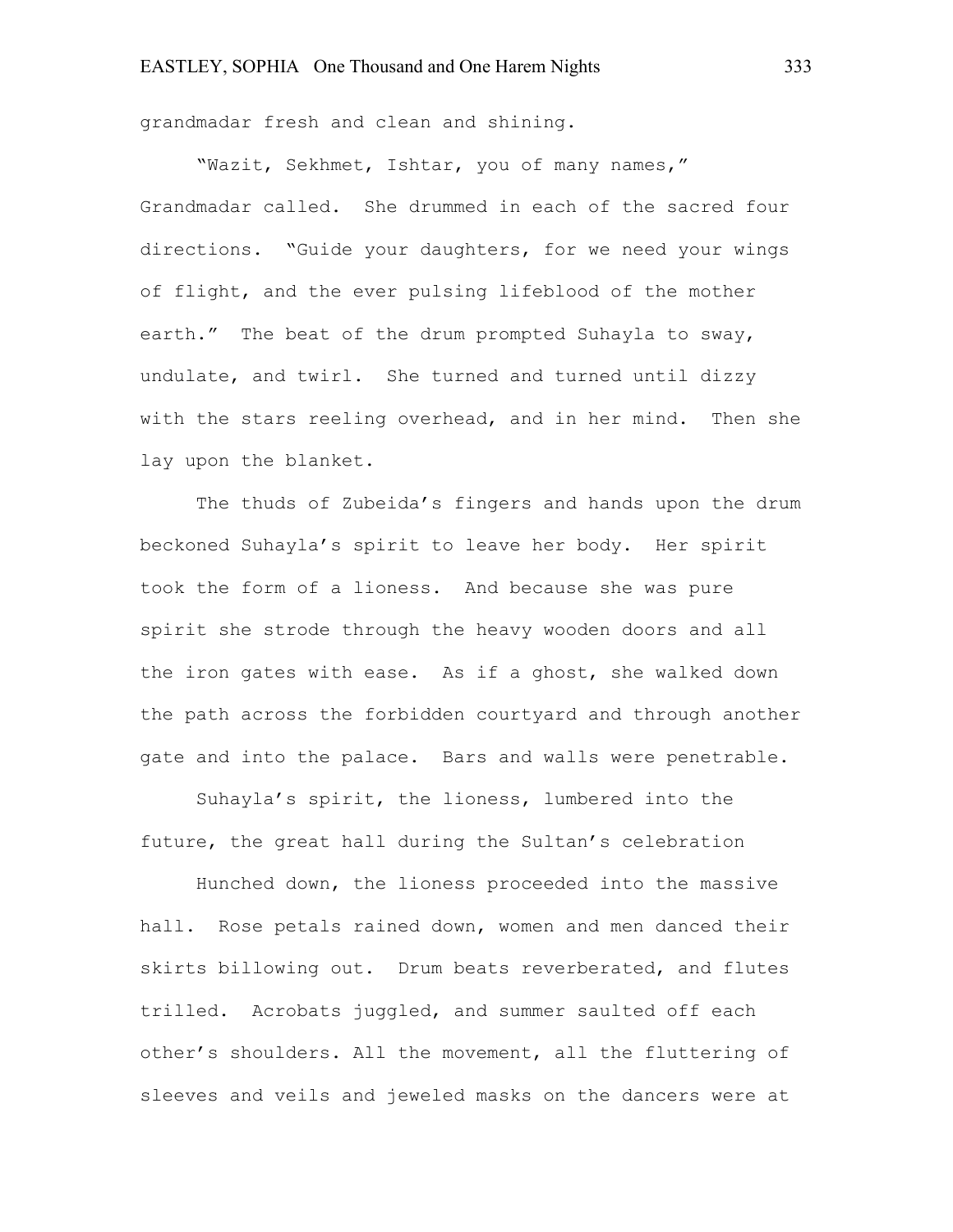the periphery of her vision. Her prey sat enthroned at the end of the hall upon a dais, and that is what her mind, her eyes focused on.

 Her movement was silent, invisible to all. Like a breeze, the lioness advanced unnoticed, her paws upon the cool marble were soundless. She stalked Farir, approaching and closing in upon him. Her eyes focused with deadly intent. When she reached Farir, his eyes grew wide with surprise and disbelief. Blood pooled on white and filled her vision. She saw the glint of a dagger and thought she had been stabbed. Gathering her haunches under her, she pounced upon Farir. If she was to die, she would take him with her.

The squabbling chicken brought Suhayla back to her body and grandmadar. Zubeida held the hen upside down by its feet, and with a swift flick of a knife cut the head. Blood poured from the neck. Grandmadar slit open the hen's belly and made swift work of the innards. Upon a flat stone the glistening entrails lay. She put the chicken's body to the side and put down the knife. "Oh grandmadar, oh ancestress', oh Lioness of the dessert, wind, fire of stars and sun, water of the Nile, give us your blessing of success." Zubeida held up something in her hands in the moon light. She set the tiny clay jar upon the flat stone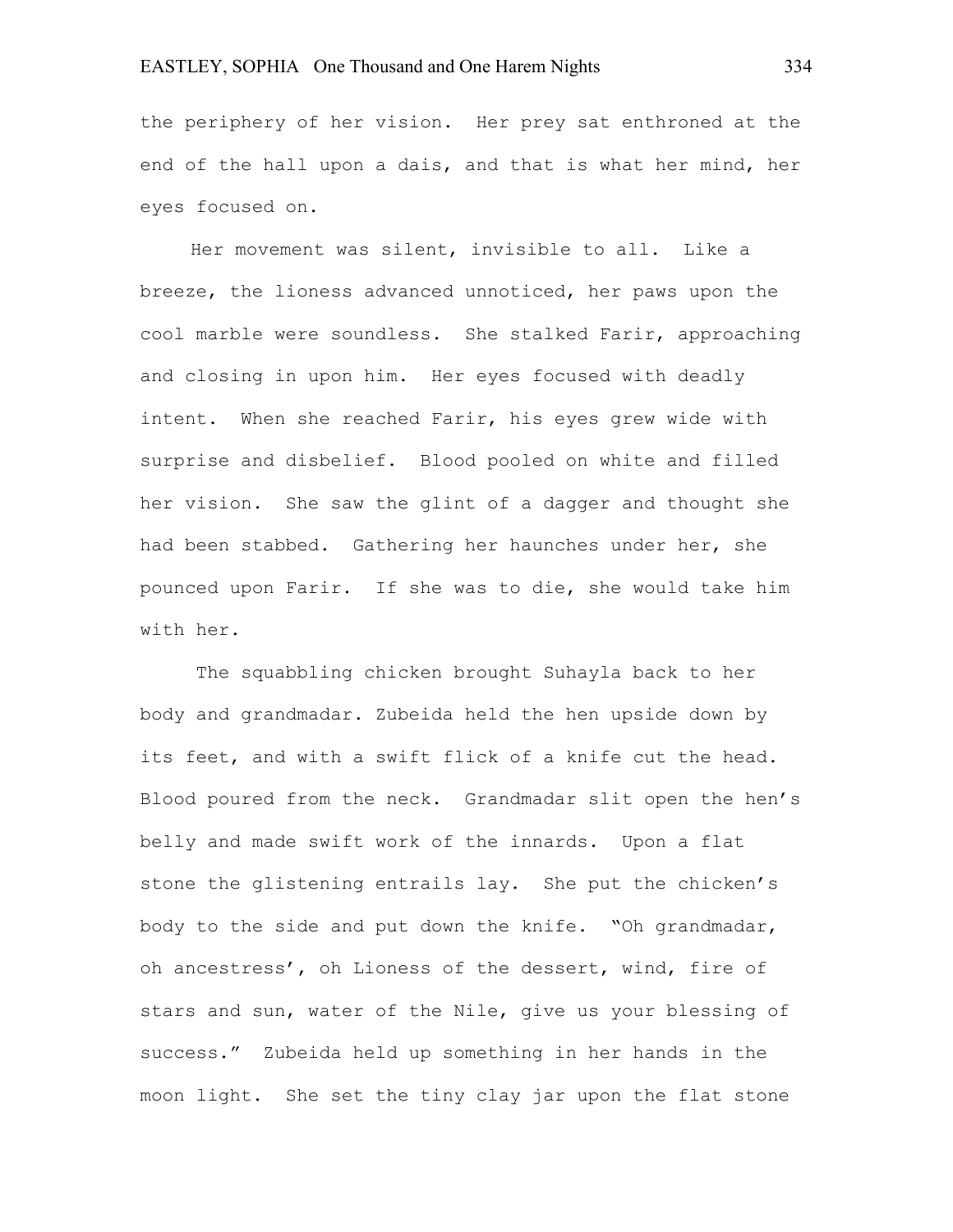next to the entrails. She studied the chicken's innards, gleaming, with dark liquid pooled around them. Silence. When grandmadar gazed down at her, her eyes were as luminous as polished onyx. "This," she held the small clay pot over Suhayla. "—will free you from here. You will appear dead, but still be living. Your breath will not show in a mirror, your chest will not rise, and your wrists will have no pulse, yet you will be alive. It is the only way. I have been saving this for years. The Sultana Yasmina would not partake of it. In the morning I will wail and call to the guard outside. I will yell to him that old Bynar died, and if she is not removed will bring the plague to all of us including the Sultan and all the occupants of the new palace."

Suhayla, dressed in a clean, white chemise, drank the contents of the clay bottle. Her hands trembled. Zubeida spread the white, moth eaten sheet for her granddaughter to lay on. The death shroud chilled Suhayla. She felt free, though she seemed also to be dying. They prayed. Whether it was a prayer that came to them or from them, Suhayla could not tell.

"All you have to do is follow the hum of my voice, with serenity in your mind, follow the humming song of creation, and serenity of the stars. Love will manifest in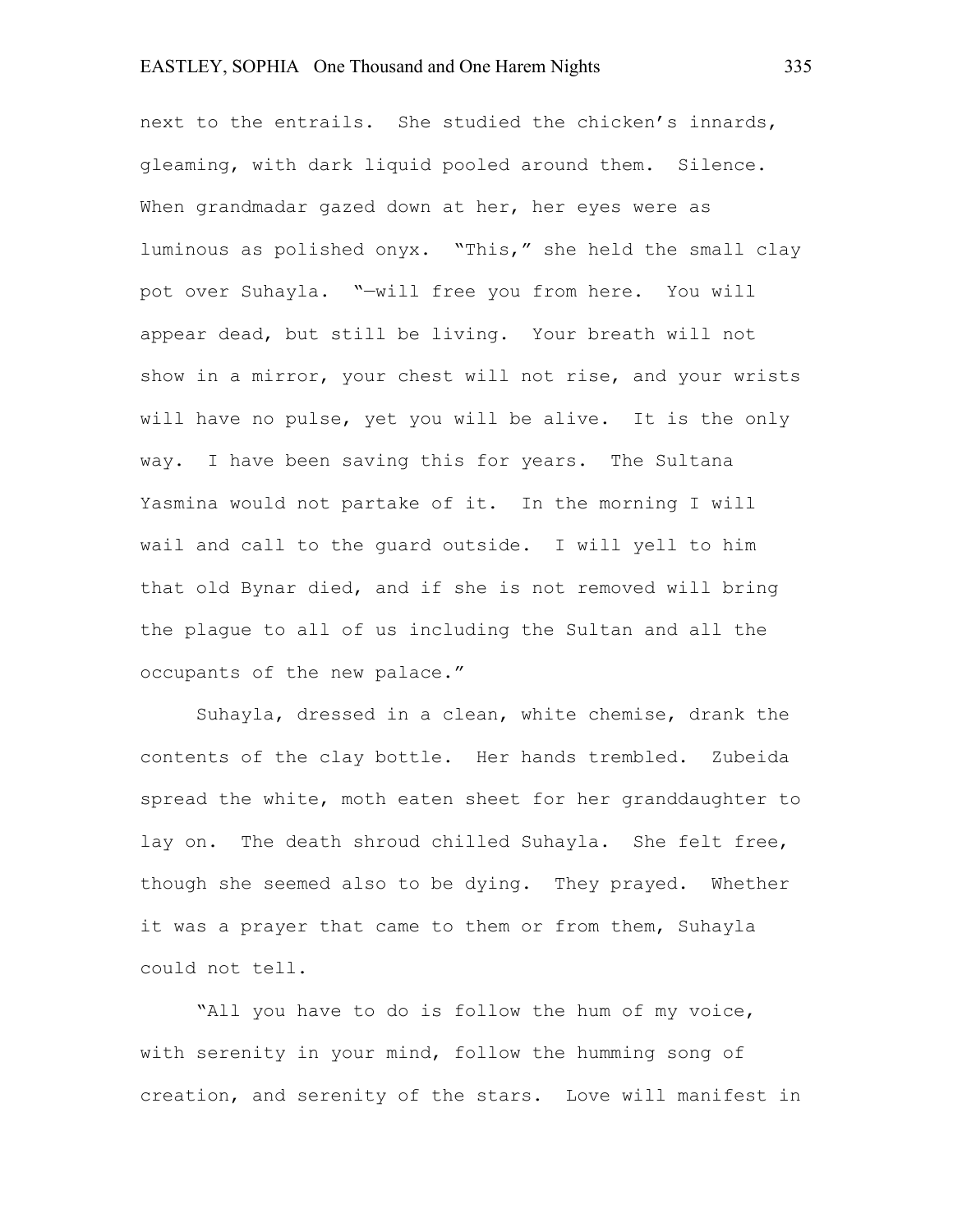dew, web and wing. The wind breathes through death, and so you will. Let your mind sleep now."

"Listen to my voice." Grandmadar sat beside her and said," In the heavens and on earth, reside spaces outside of spaces, time beyond time. . . Everything beyond time will come to light." She held my hand. "Follow the distant stars, to the place forgotten--inside you will find your true self."

"Remember. . . . The great sphinx is older than all the cities on the earth. . . Like the sphinx, and the sun and stars, your body is light."

Suhayla's fingertips, head and toes tingled. The coldest water from the deepest well poured over her. Her limbs were turning hard, as if to cold steel. The chill crept up to her belly; torso and soon she could not move her arms or legs.

"Remember. . . ." Grandmadar's voice multiplied into many tiny distant, disparate voices that whispered around Suhayla as if inside a great dome.

Many fears raced through Suhala's mind. She should have thought about this more. How would she wake up? How would she find a way into the palace? When would she awake? Grandmadar's warm fingers smoothed the lines of worry on Suhayla's forehead. "All will be right. When you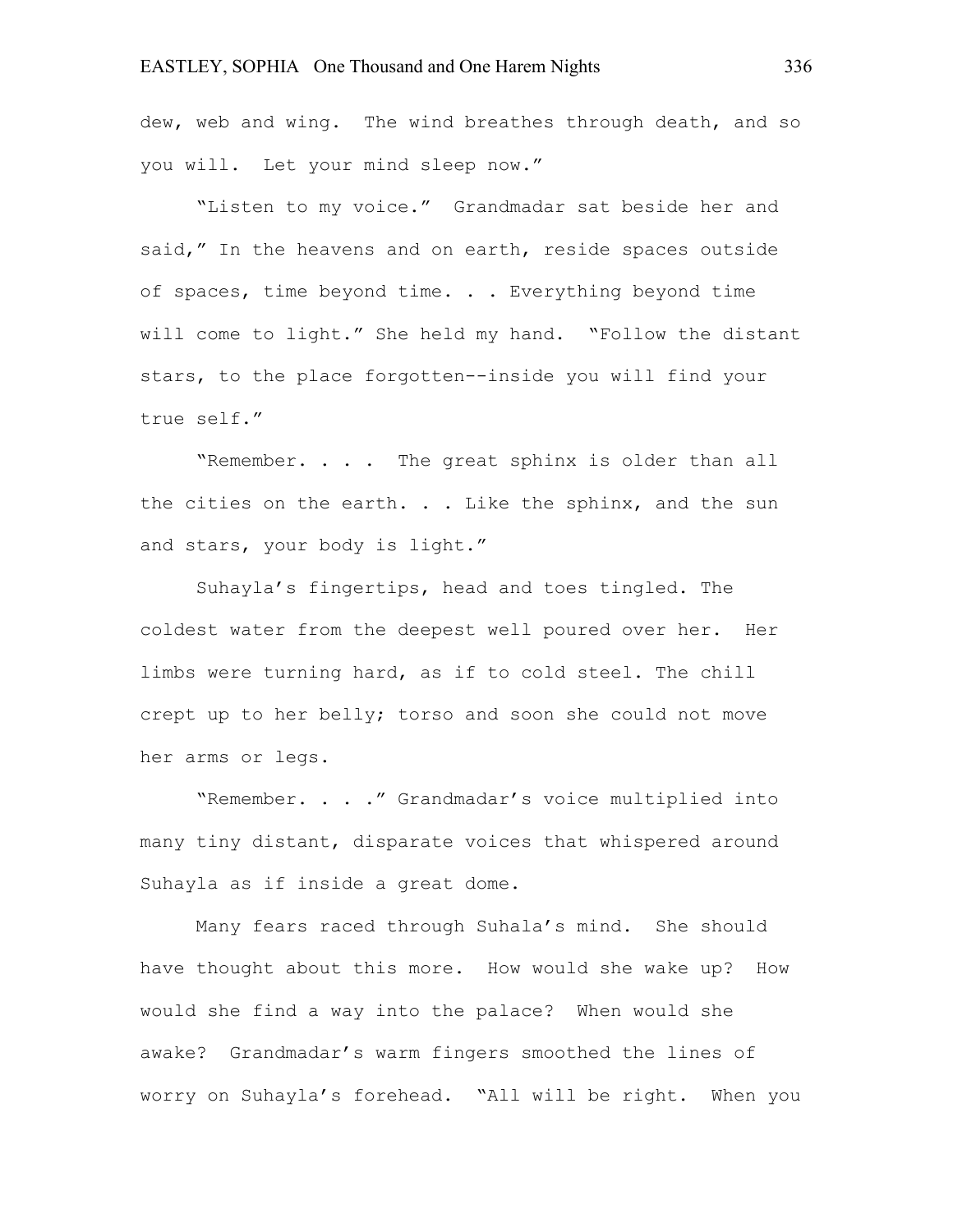wake up go find Aziz."

Allah forgive, Suhayla called on the ancient Goddesses and Gods of Egypt with Aziz housed in her heart. 'Remember' echoed in Suhayla's mind, a constant rippling, like the nightingale's song she had heard often and memorized at her childhood home. Aziz--for his hanan, ever flowing tenderness. Stars, like a thousand lamps, silent and elusive, flickered in the night's inky firmament. The pale, hollow-eyed moon also called the eye of Horus, by her mother, careened above her. In her mind she saw an ancient land, a temple of the four great pillars but knew it to be immortal, a land of light; an indestructible place where the sun always shines. This was not a knowing of the mind but a deep impression of the heart, a mystery fathomless and at the same time a heartbeat away. These thoughts, this knowing calmed Suhayla.

#### CHAPTER FORTY ONE

An official of the Sultan went to the Chief Eunuch and informed him of the Sultan's decree. Inside the harem the Chief Eunuch lumbered into the grand salon before the Sultana and all the other women. He announced, "Until the secrets of The Book of Changes are given to the Sultan, a woman from the harem will be beheaded each day." Cries,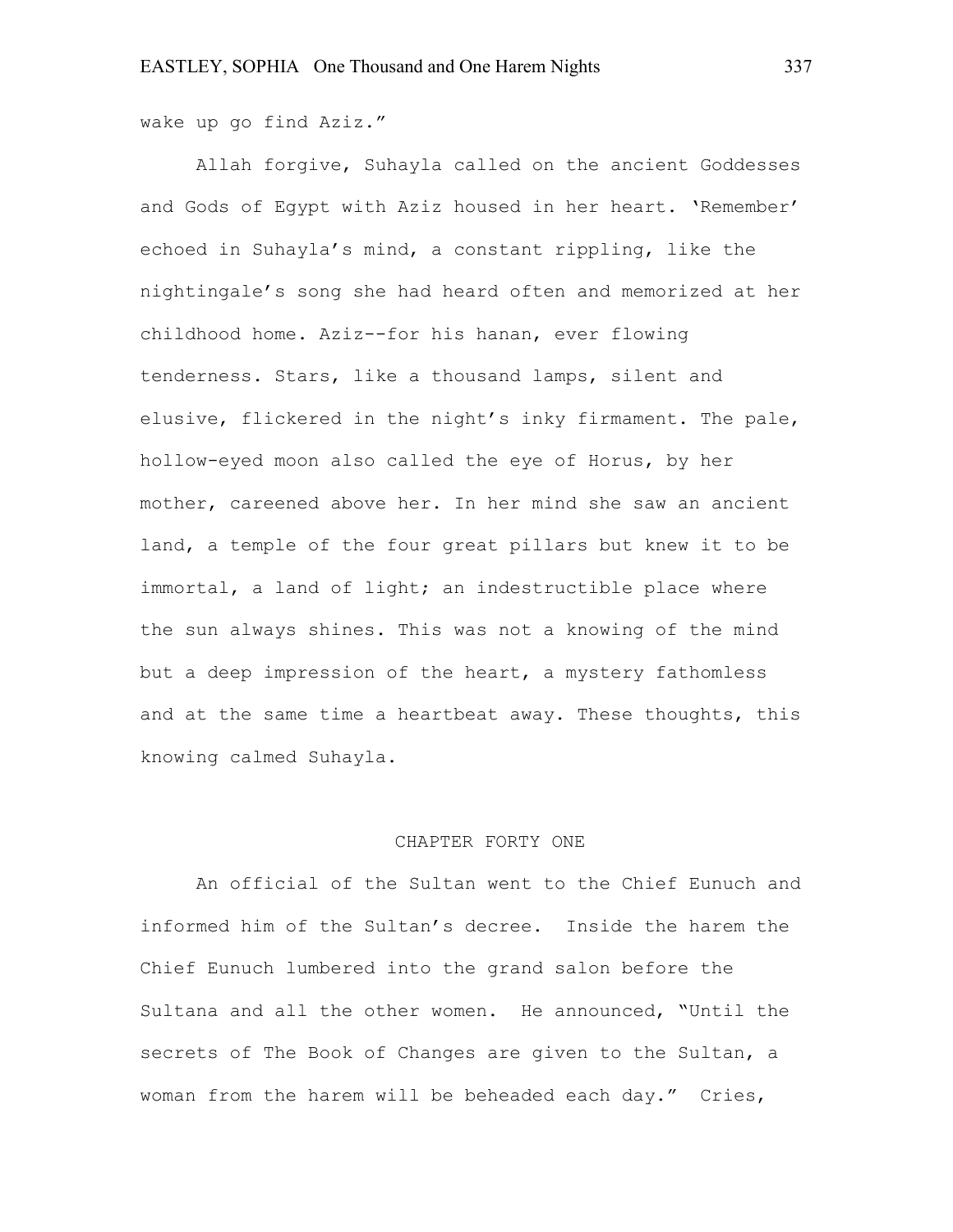screams, and fits of tears echoed in the cavernous hall.

Fatanat, the Sultana's favorite, sat close by her majesty, and kept watch of all the chatter, words, demeanors of the other slaves and concubines. The Sultana had told her the new Sultan was unstable and prone to fits of fury and madness but this taking the life of innocent women? But they were all slaves, all stones to be pushed around by men.

Fatima knew she had to send a message to Suhayla, to tell her to give the Sultan anything, even if she had to lie. Fatima had to send a message to her friend, Qassim, in the market place. She would send him a red piece of fabric. He would know what it meant. Until the Sultan's celebration no one had permission to leave the harem. Fatima called her serving girl, a solemn petite child from Persia, with skin the color of clay. "Fetch the Chief Eunuch, and have tea and a platter of bread, cheese and fruit brought to my private chamber." The young girl, bowed in silence, and went.

Fatimah left the grand salon. As she strode to her own chamber, she felt the daggers of hatred upon her back.

Sultana motioned for Fatanat to come closer. "Fatimah just volunteered herself to be the first one to die, if I have anything to do with it." The Sultana plucked a grape.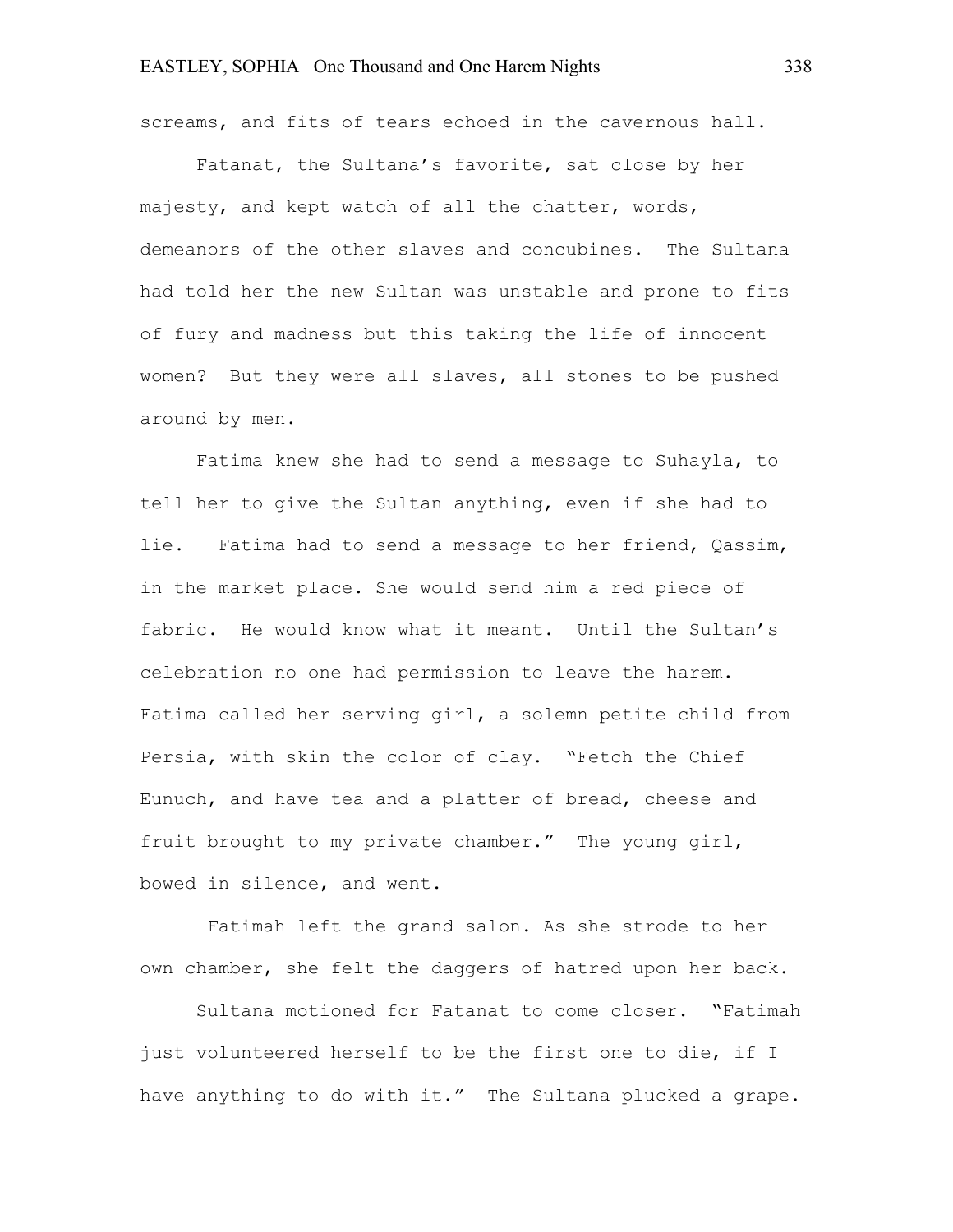"Find out what that witch's plans are."

Fatanat crept up to the wall of Fatimah's private chambers. She put her ear to the tiles.

In her private suite Fatimah offered tea and refreshment to the Chief Eunuch. He lowered himself onto her divan.

"We are both from the Great Mother Continent." Fatimah poured steaming black tea into the narrow glass cups, and in slender fingers set one on the palm of his hand. "We were both taken from our families, from our villages. We have an inescapable bond."

The Chief Eunuch nodded. "It is so." He savored the taste of the fine tea and food.

"We both have had things taken from us, my daughter, and your—"

The eunuch looked down to the place where his male organs had been cut from him when he was just a boy. Sometimes in his sleep he could still feel the raw pain, and it chilled him.

"In the next life—" Fatima leaned over, and stretched her dark-burnished arm and laid long fingers upon his arm. "There will be no pain. Kanunga-nunga heals all."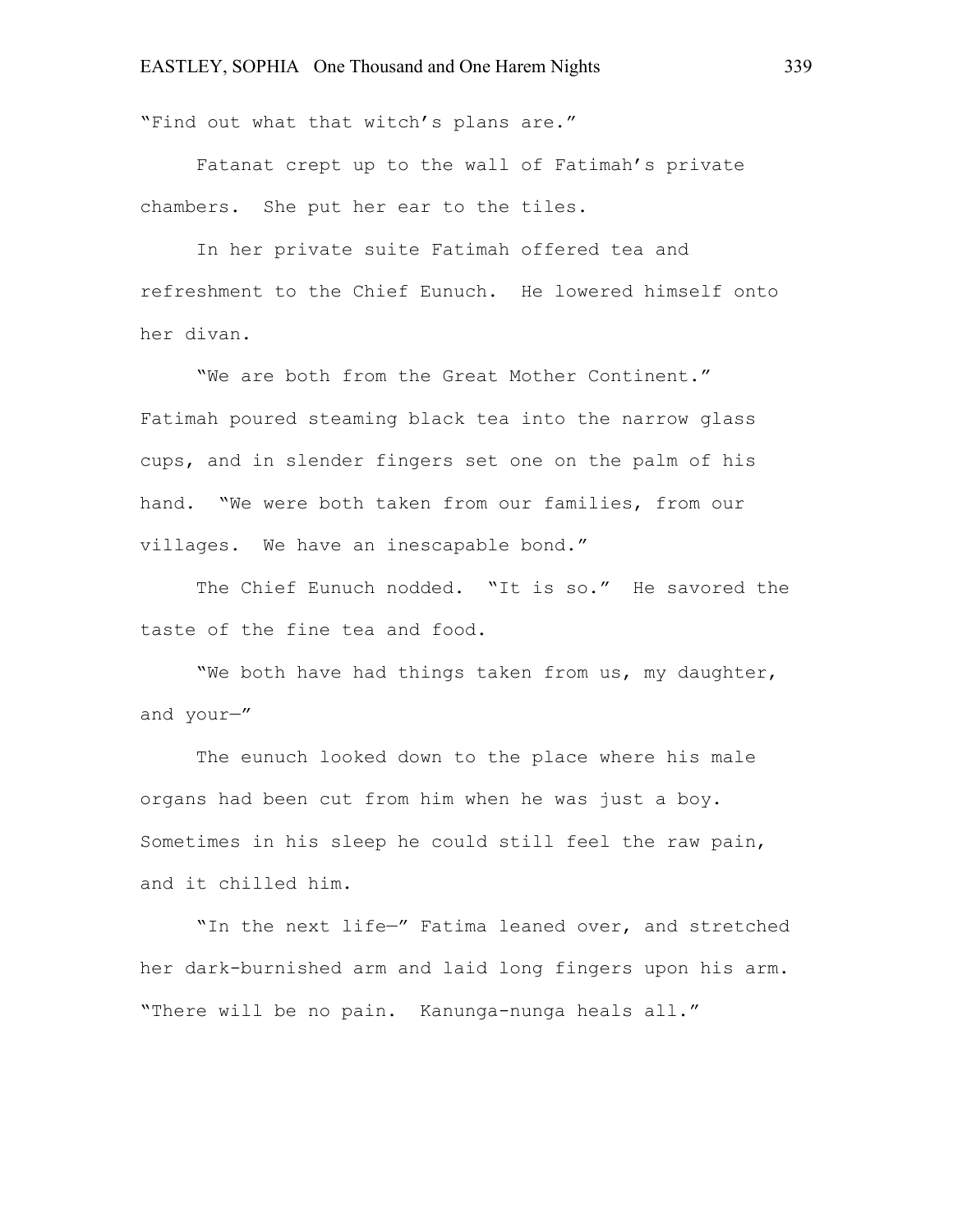"I have held a knife to my own throat more than once," he said. "Only the juice of the black poppy gives me relief."

"I need a message taken to. . ." She leaned over to his ear and whispered, "Qassim. . ." In her fingers she toyed with a square of fabric that had been stitched tightly. "And this must go to the House of Tears."

"I will find a way," he said.

"To prevent our blood from spilling," said Fatima.

Before the dawn light Aziz finished digging the tunnel. Sand collapsed onto his feet. The cool air of night rushed in and refreshed him. The stars shone from above. Freedom. Sweat dripped from his face and arms and moistened his tunic. The sickening stench of human excrement lingered. He had begun the tunnel months ago, and as he dug the odor and waste followed.

When he came back up into the tower, he threw the clay pot he had used as a shovel to the side where it cracked into pieces. Exhausted, excited he went to wake Al-Bey, and gather the manuscripts and scrolls they would take with them. Without light, except for the moon's pallid effervescence, Aziz and Al-Bey stuffed their robes and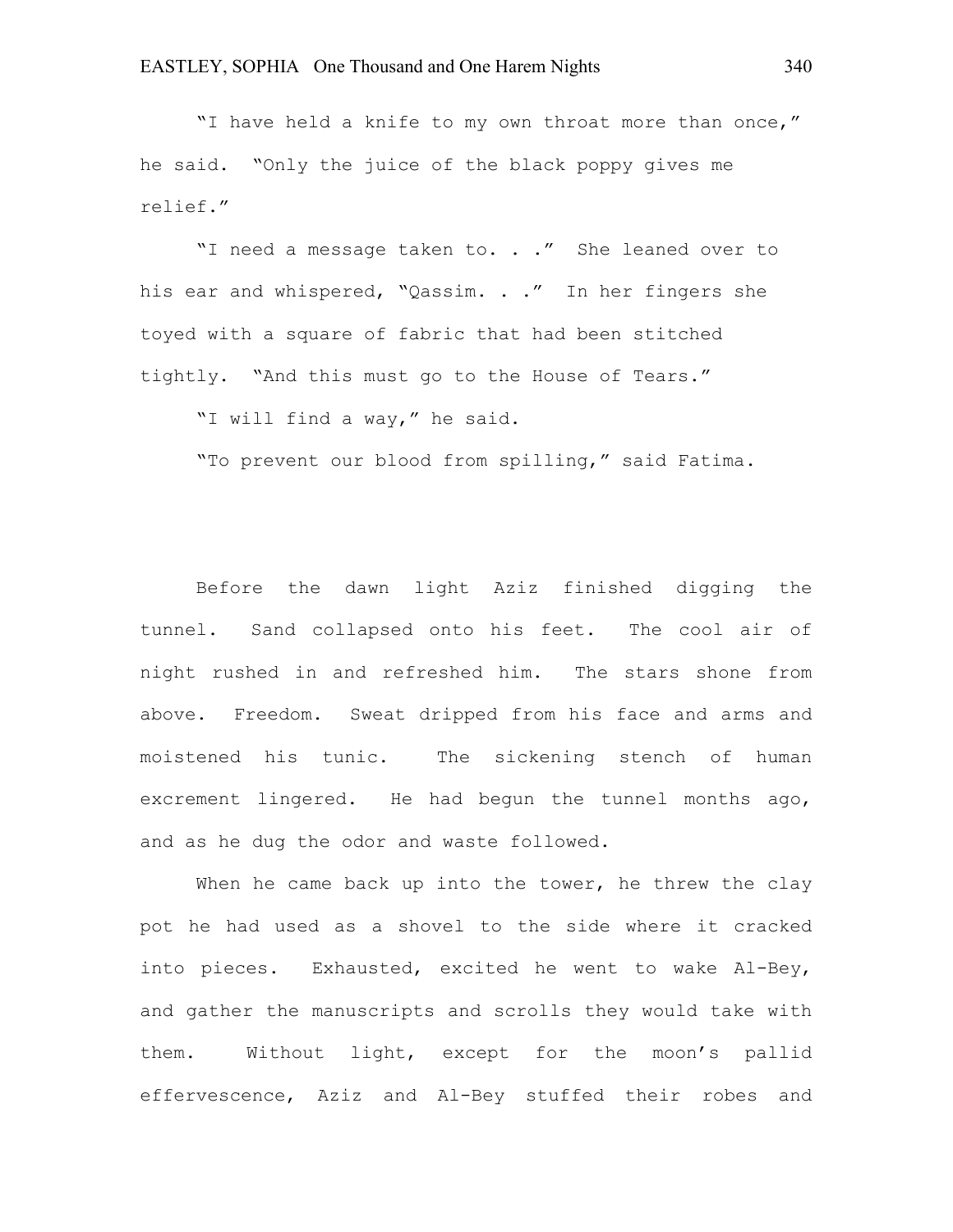sacks with the books, scrolls, and ancient Egyptian papyrus. Aziz also packed the jars of the explosive powder given to him by Suhayla.

He had spent many days experimenting with the explosive powder and its properties. And now he knew how far back to stand away when setting fire to it. He learned how much powder to pack in paper, to make the whole vessel shoot upward into the air as if a fire from a mad djinni.

He and Al-Bey climbed out of the tunnel into the fresh air of pre-dawn morning and into freedom. Enveloped in their cloaks and the night, and weighed down with powder and texts, they made their way to the merchant's home in the old section of the market place.

"Welcome Prince Aziz," said Qassim and bowed with obeisance fit for such royalty. "You are welcomed into my humble shop and home." Qassim, wiry and tall, and with a proud bearing, closed the door behind them. He wore an expensive black robe that glittered with gold threaded embroidery about the neck and sleeves.

"We are all souls of the divine," Aziz said. "Please forget formalities." He embraced Al-Bey and Qassim. "Thanks be to Allah that you help us."

"Please make yourselves comfortable." Qassim motioned to the small receiving room.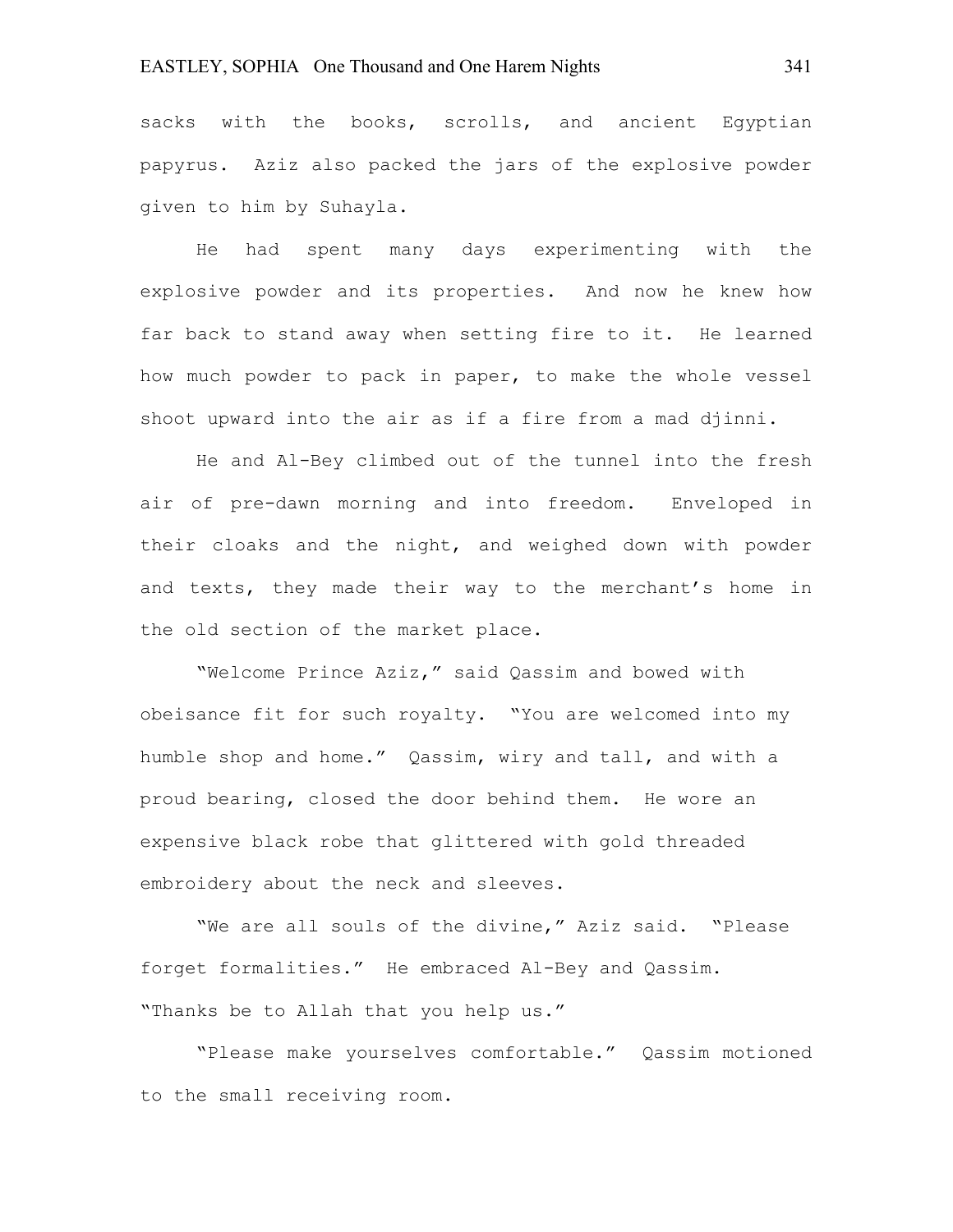"God's mercy," said Al-Beyawzi. "To be out of the tower is exhilarating and overwhelming. One accepts the confines of a prison as eternal until escape."

Qassim offered cushions to his company before a table with long-necked bottles, delicate glass cups, and plates of food. They partook of the meal. "I will give you garments that befit your station."

"May God bless you, but I prefer a gallabiya and sandals, the garb of a peddler," said Aziz. And he went on to explain his plans for the Sultan's celebration that night.

"We will meet the acrobats in the square, there in the old section of the Suk. I do not want any connection made to my shop," said Qassim. His voice took on a sorrowful tone. "I received a message from the palace, from Fatima." He glanced at Aziz with discomfort. "The heart of your love has been sent to the Palace of Tears."

"God preserve my faith," Aziz said. "At least her life was spared." Aziz fought his pains and exhaustion from shoveling all night. With sorrow he dwelled upon his love for Suhayla and prayed to the Almighty to keep her safe. He looked to Al-Bey. "My mother's life had not been spared many years ago."

"God grant her new life," said Al-Bey.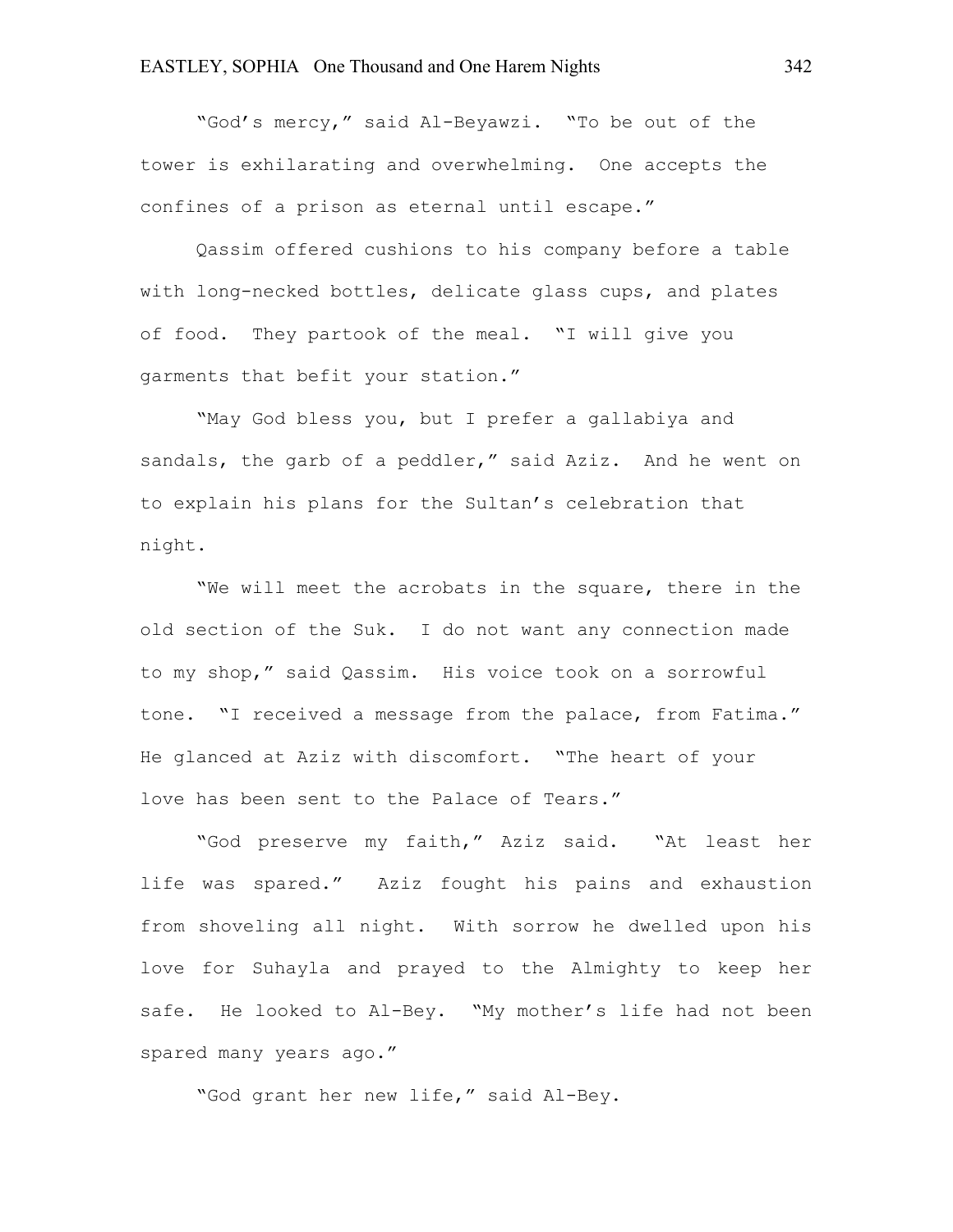"After we take the palace," said Aziz. "I will go and free her, and all the women there."

When Aziz washed at the baths and stared up at the vault of steam where vapors hung like clouds, he saw Suhayla's hazel eyes staring at him. Her sad eyes held his gaze. And in his soul he felt a panic that he would never again see her. He dared not to whisper a word of his fears to Al-Bey or Qassim for fear that it make those thoughts be true.

#### CHAPTER FORTY TWO

Jarred, the sound of distant voices, drifted around. Pressure surrounded her limbs and ribs. Her head hung loose. She was tossed upon a hard, flat surface. She heard two men. Oh Allah, oh Ma, where are they taking me? She bumped and rocked half dead, half alive. The two voices sounded garbled, as if they mumbled all their words. As time passed, her breath shuddered, the jostling in the cart was bringing her back to consciousness.

"Attiya comes home soon."

"The vultures wait for their next meal." A laugh. "Don't speak so. . . dead." "You'll be there someday."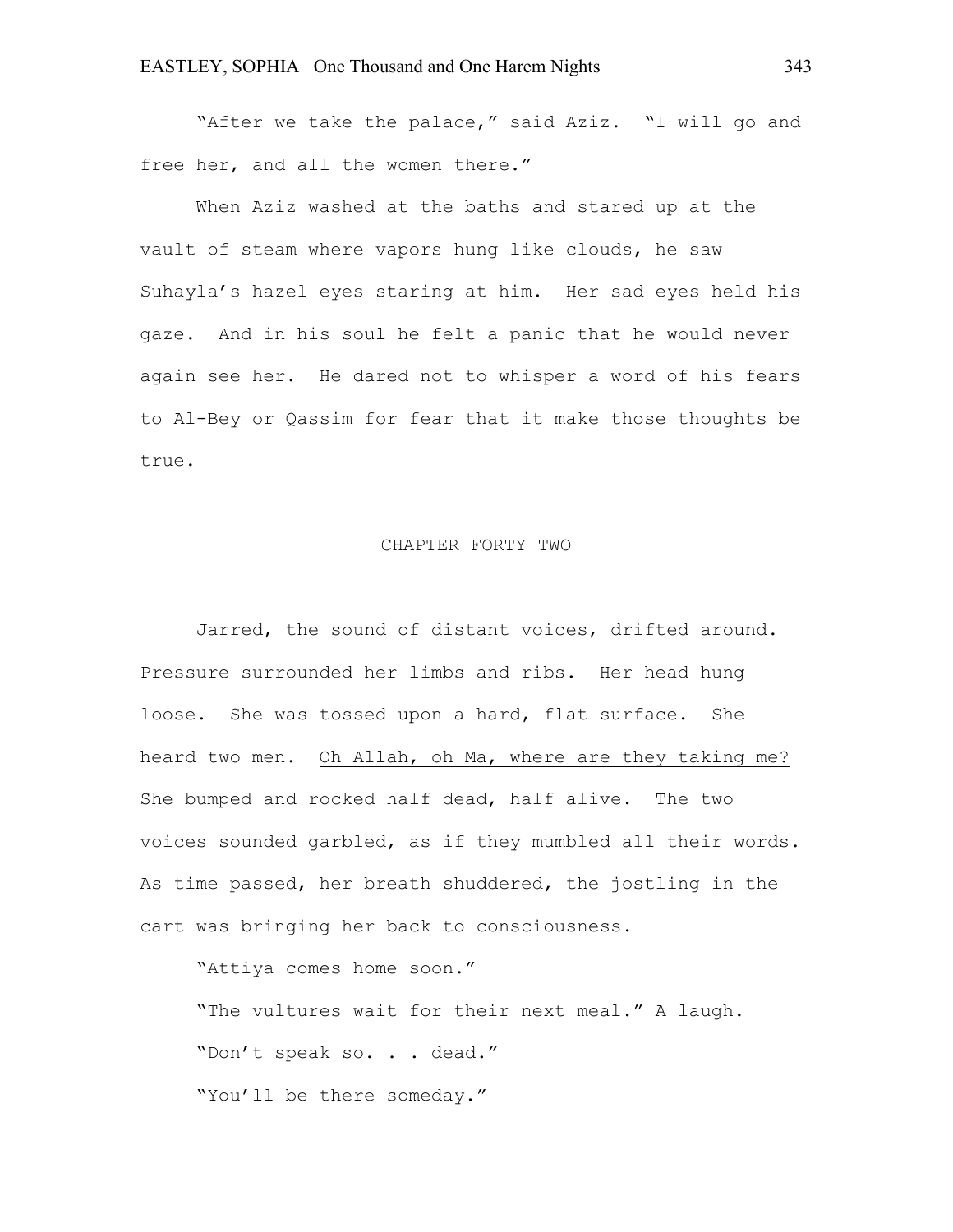Stillness.

"Help me shovel."

The coldness was leaving; a little fire began to warm her chest, her ribs. Her heart beat throbbed like a drum. "The sand has blown in the hole." "Get to work then."

"Oh come on, I can't do this alone." The swish of sand, the grunt of a man. Rocks were thrown and knocked against others.

Her limbs were heavy like bundles of bricks.

"Too shallow."

"The wind will blow sand over."

"Deeper."

Suhayla's mind awoke. No matter how she tried she could not move. Her teeth were clenched, her jaw muscles would not relax. Scrabbling. Would she be buried alive unable to be free? What if she suffocated? Fear drove her to move a finger, a toe. She used all her strength and concentration. She had to move! Her death shroud now was her prison and this feeling of ice in her legs would not go. She could not yet open her eyes. Oh Ma.

"That's it."

"I'll help you with those." She fell, her breath shuddered, toes, eyelids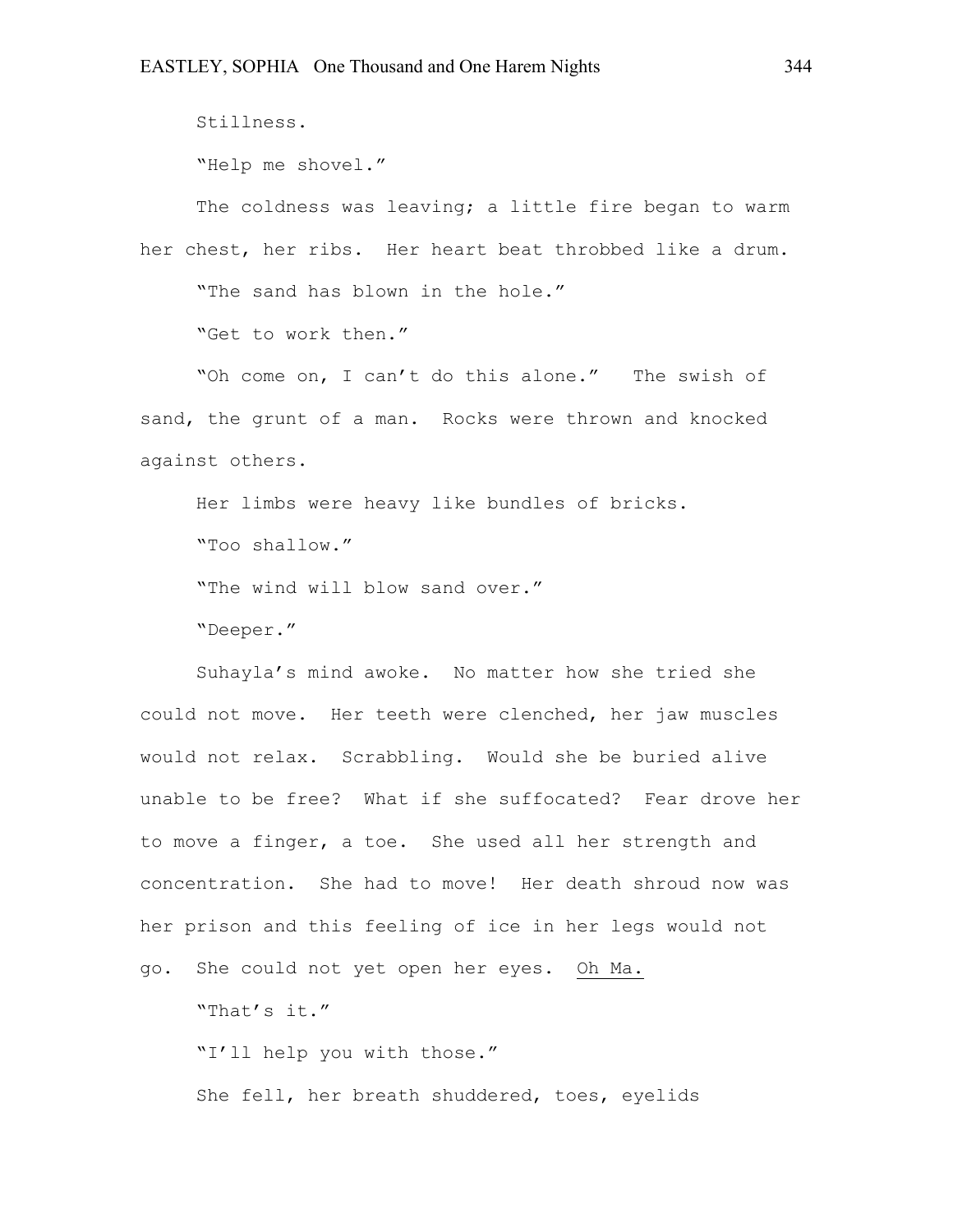quivered. A yell, "Allah! One moved! Come on!" The men ran away. A donkey brayed as it trotted, hooves clattering upon stones.

Suhayla lay like a stone upon a sea of sand and lumps. The horror—the still and dead were under, she wanted to leave, to scream. She awakened in a new world, an open space on the far side of the tombs of proper burial. Warmth began to suffuse her limbs. Like waking up from a long dream, clouds of fog from the land of the dead, the world of the ancestors, lingered in her mind.

Suhayla remembered a dream that still hung on the edges of her mind. Both her parents had stood before her. The joy in their smiles lit up their faces and eyes. Baba held Mama's hand. Mama's moon face glowed as never before. "Make the just decision daughter," Baba said. His eyes sparkled with the luminosity of stars. Curious words as the light of day blazed upon Suhayla's face and body. When she found her strength had returned to her limbs and muscles she tore apart the white death shroud. She lent herself up to the rhythm of the doves that flocked up into the sky wheeling as if one mind, reeling, ever reeling. Like the doves Suhayla felt detached from the ordinary world, dangled above the earth, eternally watchful. She lay shedding tears for which loss? She could not tell.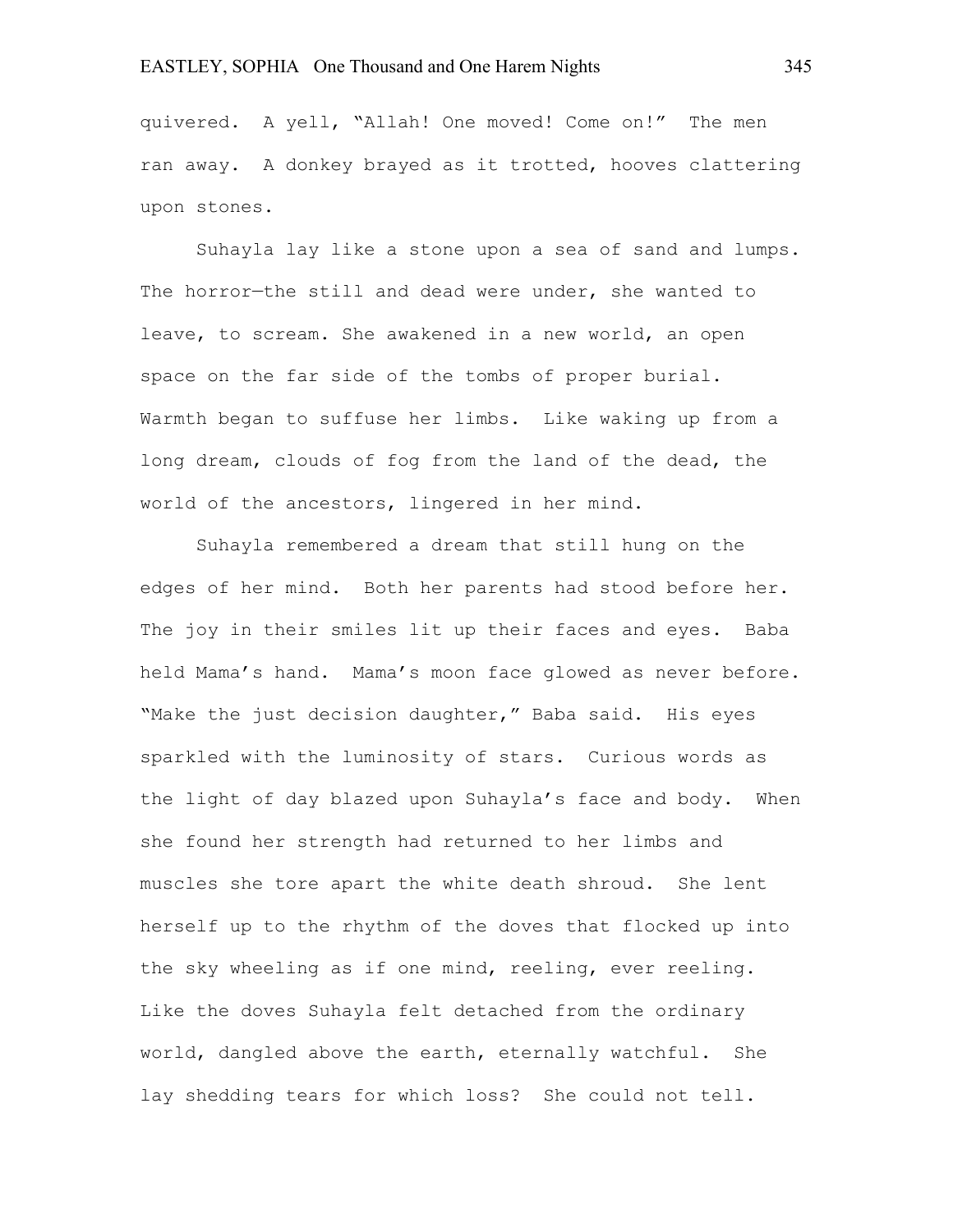She found the peace of the desert pleasant but soon realized the dryness of her throat, the strange, bitter taste upon her tongue. As if she had eaten gritty fabric.

She pried herself out of the sheet, and knelt upon the shroud, the sand scorching. When she felt her limbs could bare her weight, she tried to stand and had to sit a while longer. She looked over to the partially covered grave; bodies wrapped in white shrouds were visible. Rotting fabric lay open against sunken skin. Suhayla leaned over and vomited.

The date palms dotted along the Nile's embankment encouraged her. Thirst drove her on. When she was able to stand, she walked to the green tongue of land that rimmed the river.

Water had never tasted so clean, so refreshing and nourishing. She washed all the dust and stench from her, rinsed her mouth, and cleansed the webs and clouds from her mind. She had all but forgotten what she had set out to do until she felt the pendant upon her chest, its cording around her neck. She lifted it up with dewy fingers. The cat pendant carved from polished onyx was a gift from Aziz. "Oh Aziz!" She said to herself, to the river, to the sky, sun and moon. She buried her shroud under sand and was thankful Zubeida had put her sandals and her veil on before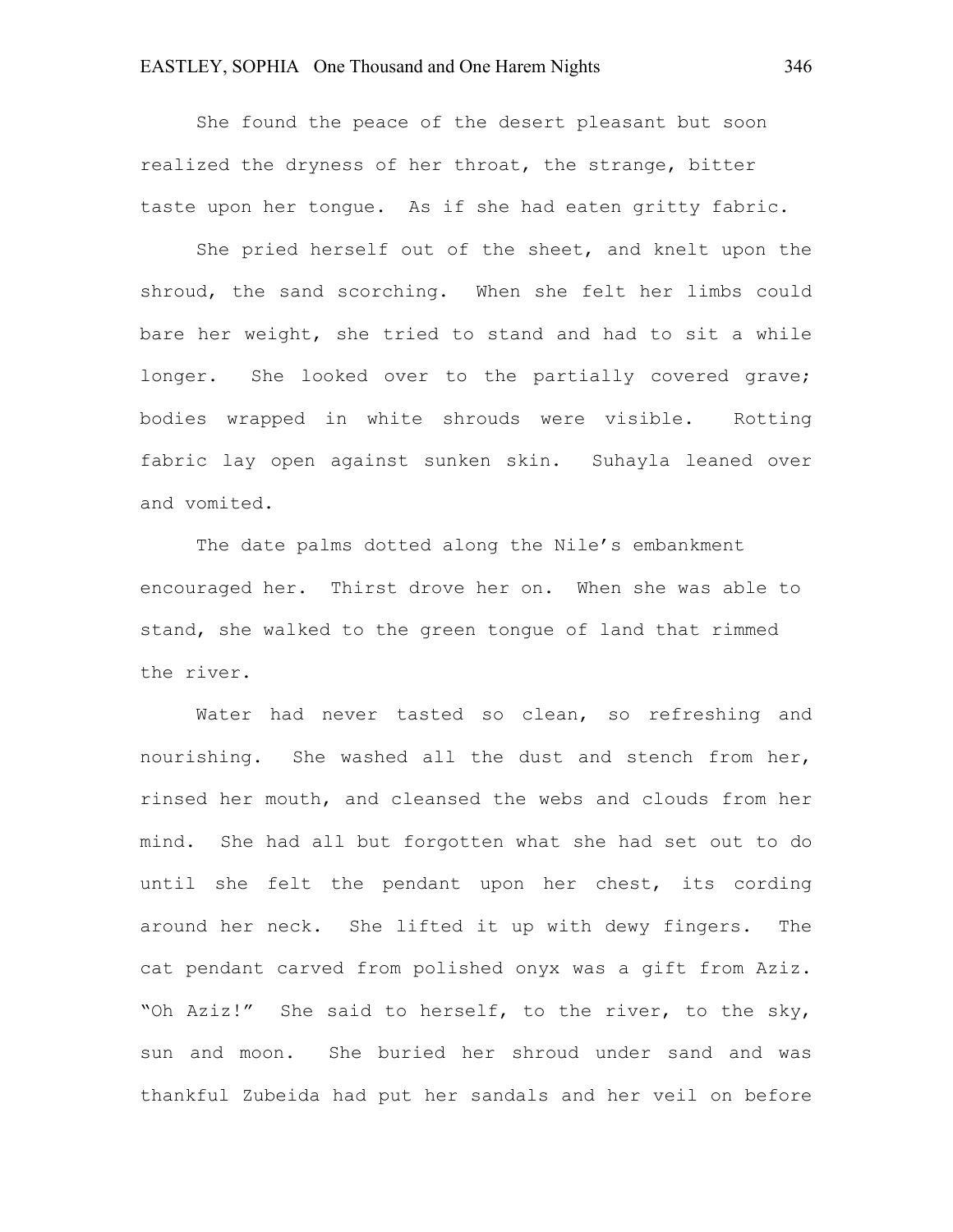sewing up her death sheet.

She became anxious; she goaded herself into action, and walked toward the city's gate. Forgetting the dangers that abound in her quest, she remembered only Aziz.

Qassim, Al-Bey and Aziz ate spiced food as they prepared for the evening. Aziz pushed the lentils around with his bread and then pushed his dish away. "I cannot eat." Aziz's body was alert with anticipation. "I pray to Allah nothing will go wrong."

"You are the Lion Prince, born under the sign of Leo, God and the Prophet watch over you," said Al-Bey.

Aziz wrapped portions of the explosive powder in paper. With care he placed the cylinders of powder into a small wooden box.

In evening, dressed in dark robes, Aziz, Qassim and Al-Bey met the acrobatic troupe in the courtyard.

The acrobats's leader, a tall, wiry man with quick, black eyes, embraced Qassim. He bowed to Aziz. "I am called Abdul the Quick, my prince."

"God blesses you, but I am a commoner for now," said Aziz. He placed his box into the chest where the acrobats kept their props: swords, balls, sticks for the fire-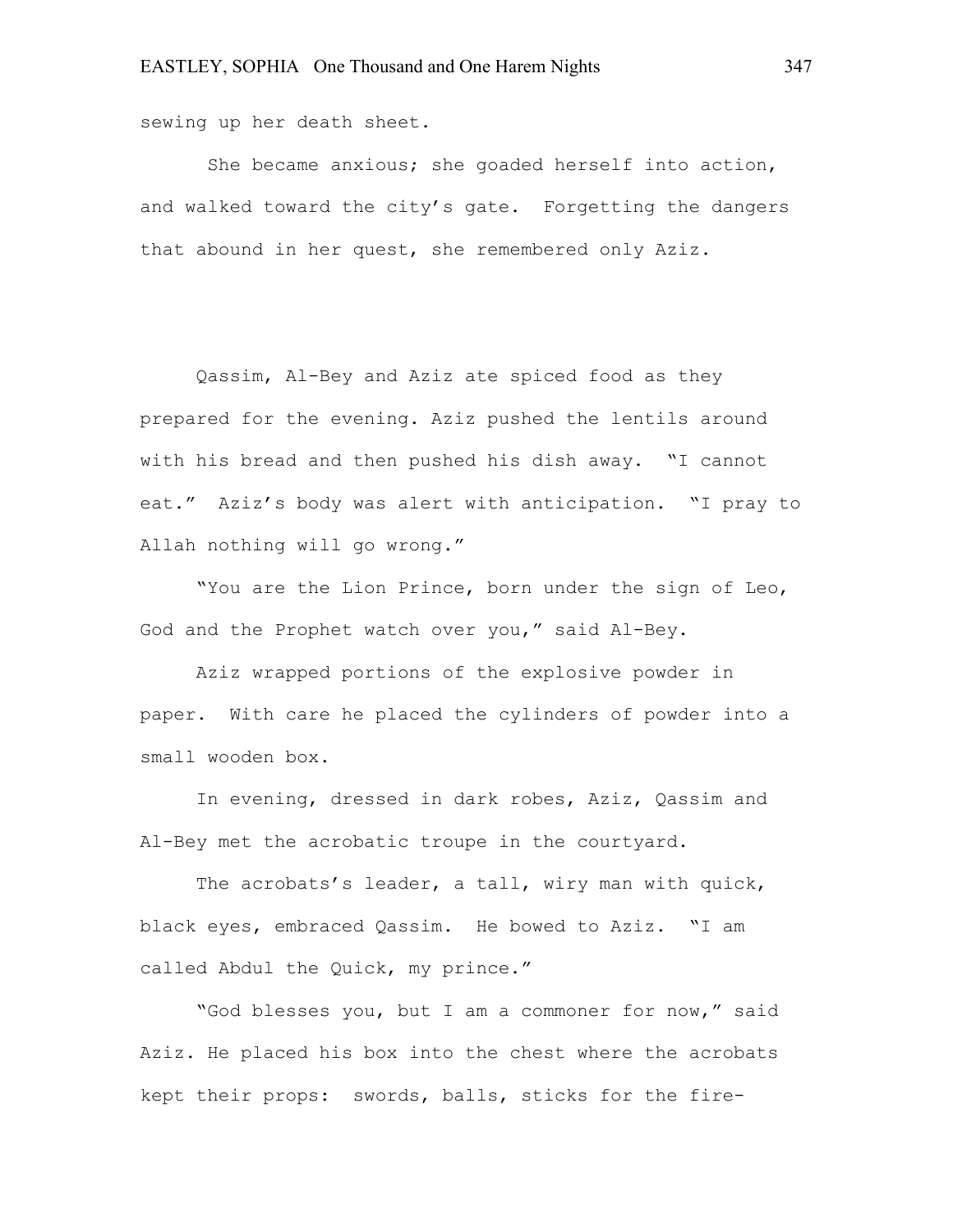eating-man, their wheel for balancing, and their torches. The ten acrobats were a family of cousins, brothers, and brother's-in-laws.

Aziz placed his box in the chest.

"The guards will look inside there before we go in." Abdul waved a hand, "We have other methods for hiding things."

"I will leave that to you and your men. The palace guards won't know what the powder is. Few people have seen it," said Aziz. "We will say it is part of the magic for the fire-eating-man."

Qassim handed out three daggers. "May God allow us victory—the consequence is death."

"This is the performance of our lives men," Abdul said. He hid one dagger inside a wooden sword.

"Once everyone is settled then we act," Aziz said. He, Qassim and Al-Bey dressed like the acrobats, white tunics with red vests, black pantaloons with a red belt around their waists. "Before tonight the Sultan Farir will be dead; I will sit on the throne."

The acrobats cheered, they hoisted the trunk upon their shoulders, and all proceeded to the palace.

At the door to the great hall, a burly guard ordered them to open the chest. He stuck the end of his scimitar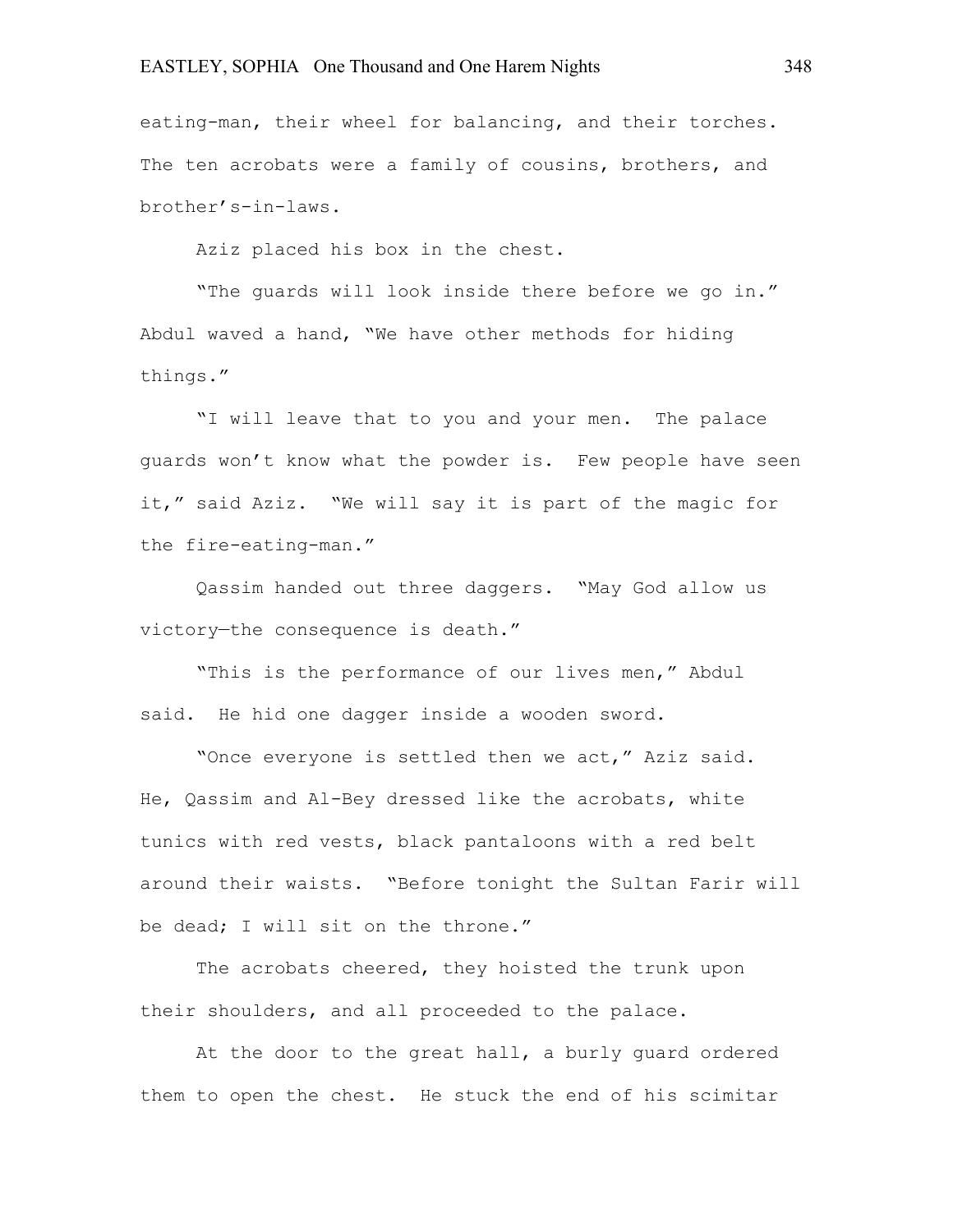into the large wooden coffer and poked around. "What is this?" He lifted out what appeared to be a child's toy.

"A wooden sword for our performance tonight," Abdul said.

"No weapons." The guard threw it upon a pile on the floor behind him. "Go, they are waiting."

Once inside the hall, Al-Bey and Qassim and Aziz looked at each other. Qassim sighed with disappointment.

Aziz placed a hand on Qassim's shoulder. "Do not worry."

Musicians played drums and flutes, and the tinkling of the dancer's brass castanets resounded from the walls, pillars, and balconies around the hall. About the periphery of the central carpets and pools of water were seated the high level dignitaries, officials and governors waiting anxiously, shouting for the performances to begin.

The acrobats opened the chest at the back corner of the hall far from the Sultan. Some of the acrobats began to perform while Aziz took out his box and passed the explosives out. Qassim, Al-Bey and the others placed them around the pools, up and down the central isle, and at the base of columns.

"Until I give the signal, we dance and take part in the celebration blending in with the acrobats," said Aziz.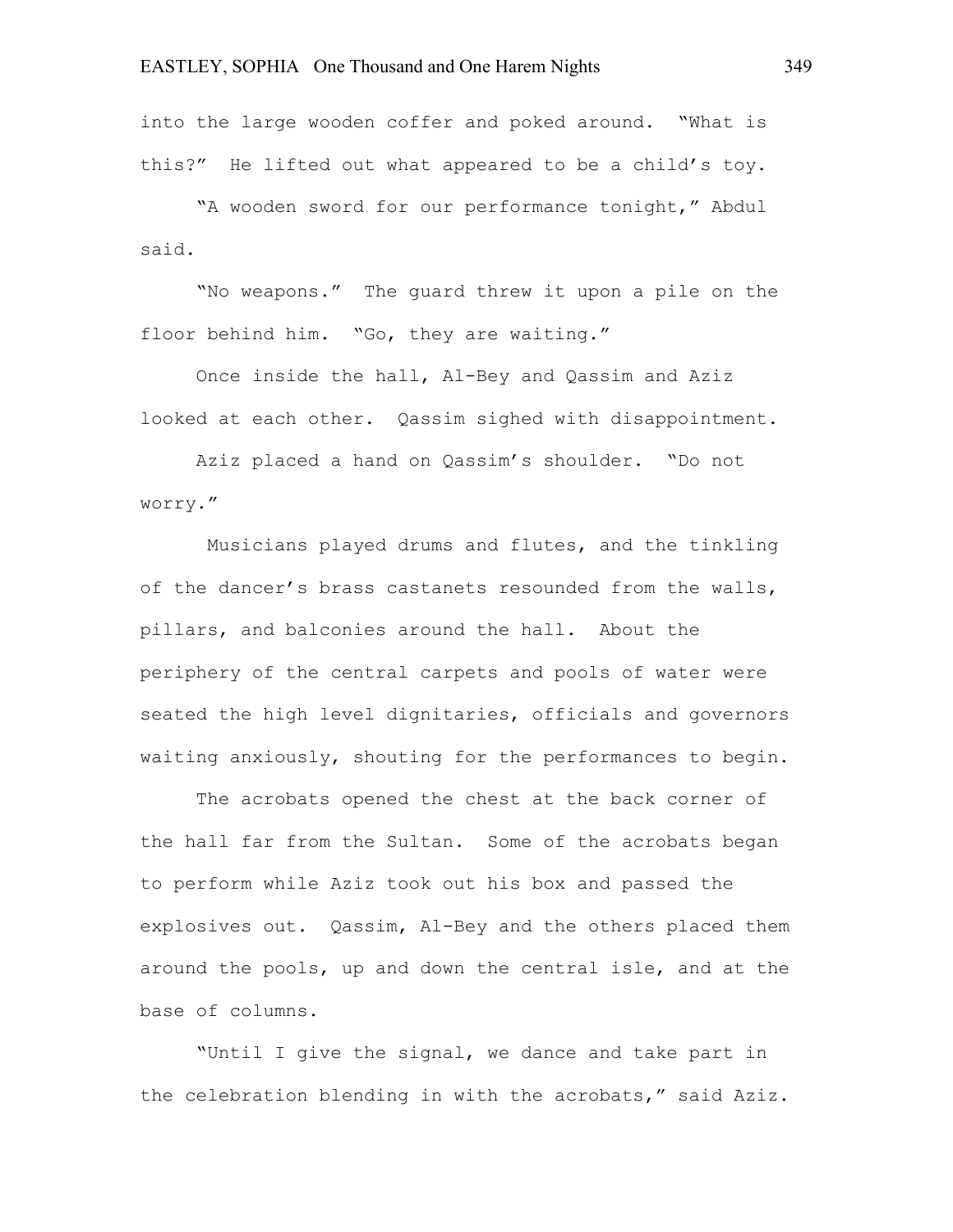He had been kept in life by the miracle of Al-Bey and Suhayla. Yet Aziz's whole life: the horrors of watching his mother be beheaded, his face cut by Farir's dagger, all the years of being imprisoned by his father left a bitter taste in his mouth. And his heart had carried the black lodestone of hate and venom for many years. What purpose had all his suffering engendered? Should he continue with his plan, his desire, to kill Farir with all the bitterness that had chilled the center of his being?

#### CHAPTER FORTY THREE

At the Sultan's official celebration of taking the throne which occurred on Layl 'Isra, the great hall was filled with people: Chieftains, dignitaries, and generals, Heads of Provinces, arrived from the four corners of the empire to pay homage to the new Sultan.

Ruby encrusted lanterns hung suspended from the ceiling. Round pools were set up down the center of the extensive hall in which floated rose petals and white jasmine flowers. Their sweet scent infused the air with soothing floral notes.

Behind the royal throne lay a tiered-half-circle of divans where the concubines would sit; the highest and most central couch was reserved for the Sultana Dunyazad. Her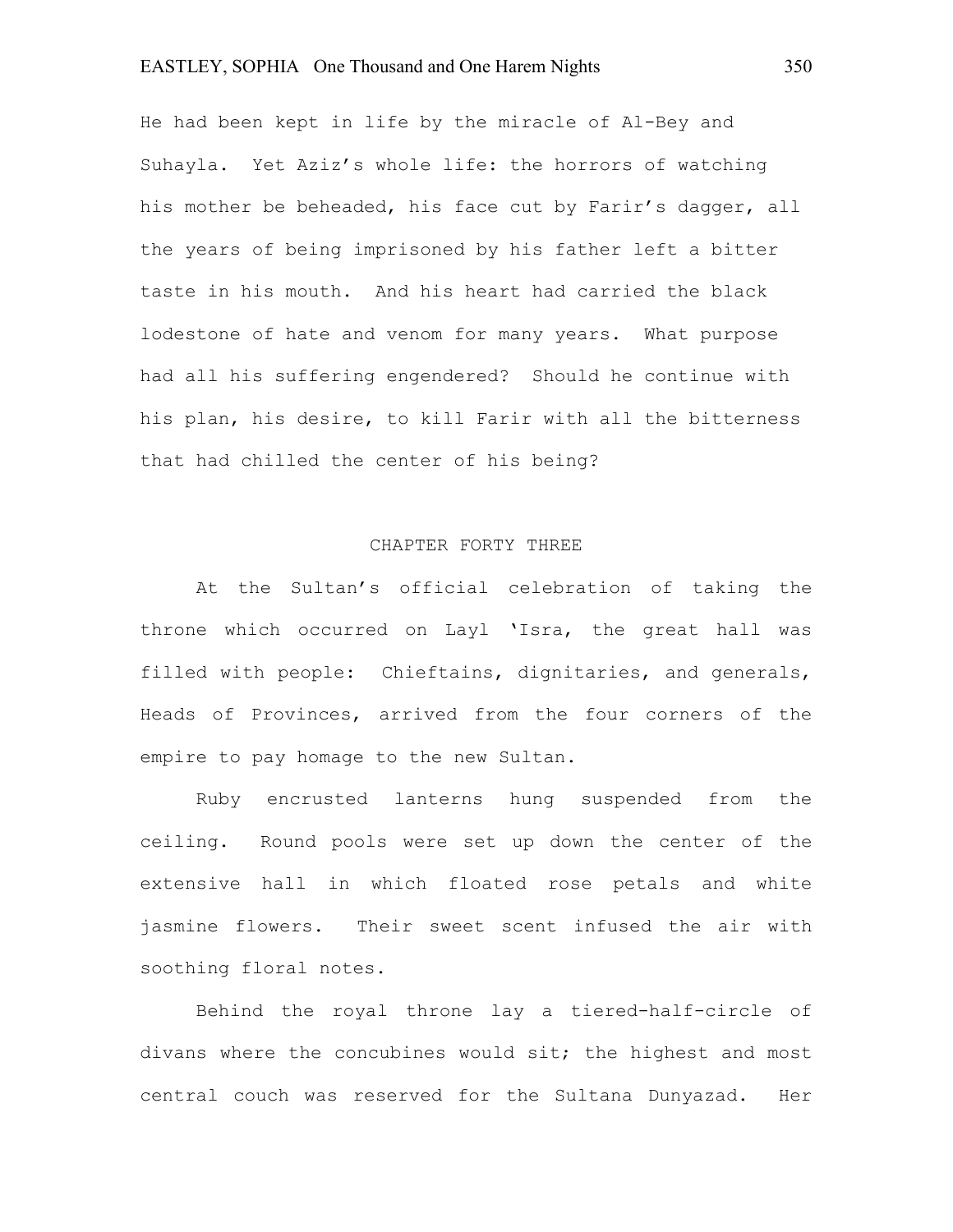servants would be arrayed around and in front of her.

Trumpets and drums announced the arrival of the royal procession. The Sultan walked down a carpet woven of red and gold thread as all his subjects in the great hall prostrated themselves at his feet.

The Sultana and her handmaids, and the rest of the harem, proceeded from a corridor behind the throne followed by their servants and eunuchs, and settled upon their divans screened from all.

The Sultan clapped his hands signaling the commencement of the festivities. Farir waited to see what new act the magicians and the acrobats would perform. He puffed more opium now than ever and in an insatiable hunger sucked upon the pipe drawing in the sweet smoke. He longed to hear from Suhayla, that she had given up and would give him all he wanted to know. Yet, the worm of his center wriggled to the surface. What triumph was there left to him? Desolation edged him on. His wound: the blackness, moldy pith of a fruit, a burnt charcoal trunk, gnarled and charred roots, the smell of singed hair stinking, filled his nostrils. His triumphs seemed vague indeed; his knowledge of alchemy had fallen short. His mind wove about the journal, the pages held by the old red binding.

He longed to see his love Suhayla. She stirred embers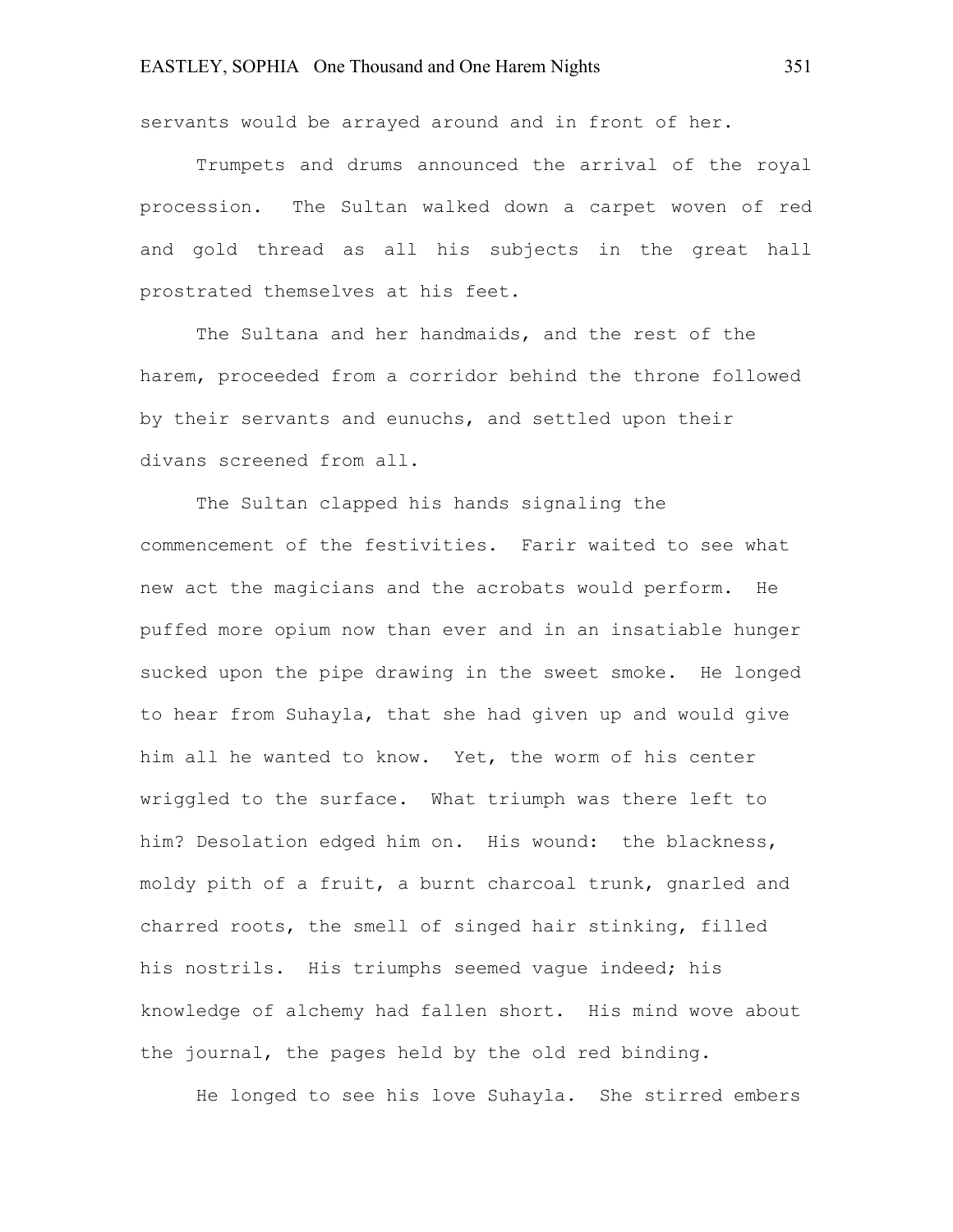from his pithy core. She, she. . . the one woman who had ever defied him with voice, with threats, with the name of Allah. Not even his Mama had done so. And he still desired this woman, Suhayla, of fire. Ah-—her fire, her passion, her anger, her eyes and lips tortured him so. She was like the explosive powder from the Orient—seething, sizzling before the ultimate conflagration. Even though she had betrayed him, he felt a yearning to dig his fingers into her soft flesh, arms and belly, to bite her skin and draw blood, to separate her thighs, and drive himself into her. He wanted to punish her personally, and puncture her delicate, dusky skin. Even her tears were a balm. He showed her who was the master, Sultan and all powerful. And perhaps Suhayla, his dove, his lamb, did not fear for her own life behind the walls of the old palace. He waited for her to give him the secrets and the Book of Causes. A grin spread across his face.

His thoughts wavered to the manuscript—a combination of magic and science. He fantasized about having unlimited power in his hands to command all, to know the spells and the alchemical treatises of creation itself. Yet, fury resided in his opiated mind at the rashness of his decision of sending away Suhayla, the only person who might know the secrets of the manuscript. He would reign with his fire,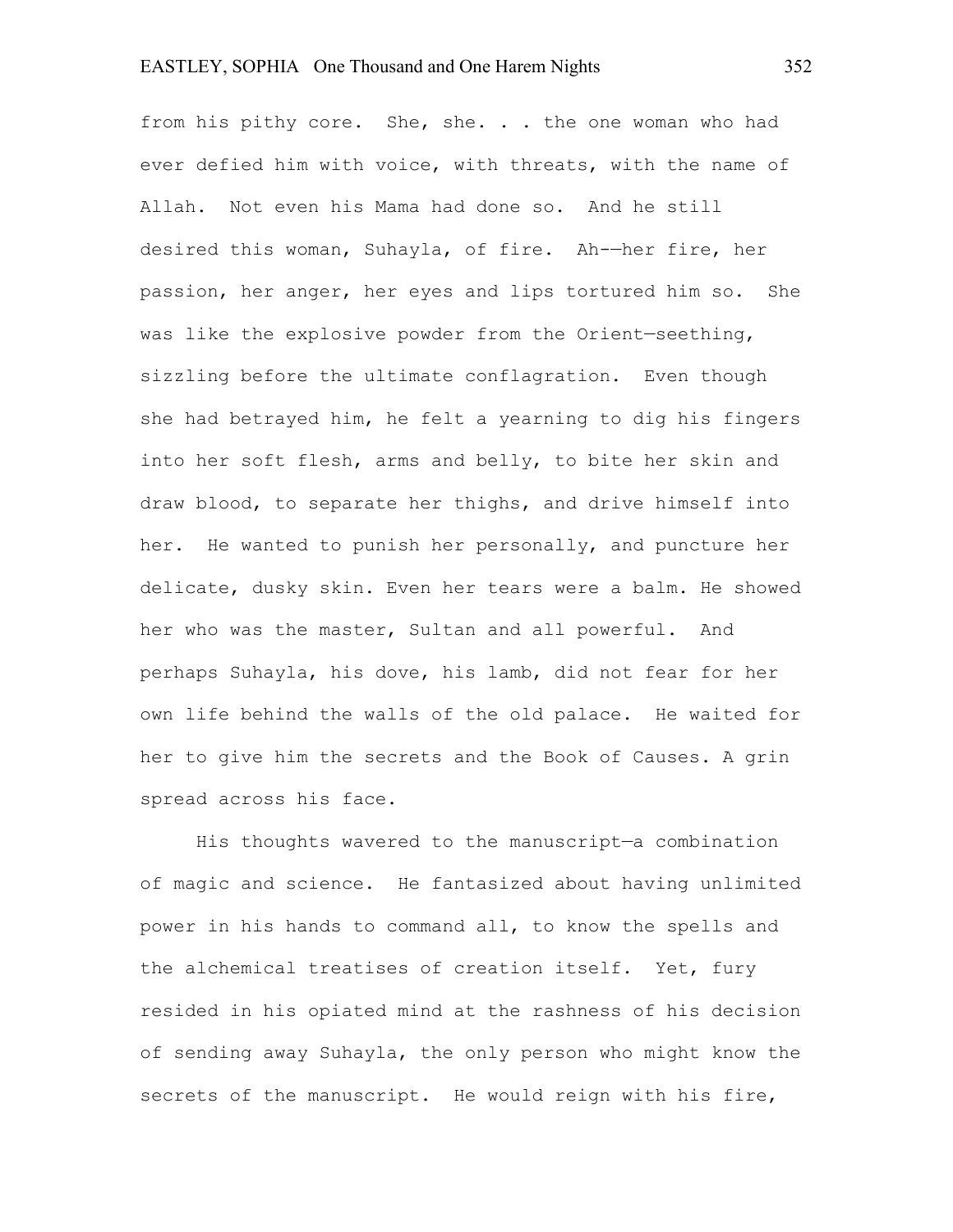his love, Suhayla. He would occupy the throne and his dove his heart. Then and only then would he find true happiness and all that he had gone through would be balanced.

The dancers twirled and flit before him, a hazy whirl. The acrobats twirled and blew fire from their mouths, jumped and rolled, and seemed an endless parade of illusion, trickery, flapping sleeves, men circling like dervishes, heads and eyes peering at him for acknowledgement; a raucous circus of trills and yells and gestures floated by.

Aziz danced and twirled and tossed rose petals in the air as he approached a sleepy looking guard leaning against a doorway. "You look hungry, here have a lamb pastry, it is from the Sultan's banquet table."

"Don't mind if I do," said the guard. He ate the pocket in two gulps. Aziz removed the red vest of the acrobats and threw it next to the wall. He kept his eye on the guard.

In a while the guard gave a wide-mouthed yawn and slunk down to the floor, and began snoring. Aziz took the guard's coat and put it on, he took the man's belt and tied it to his waist; he threw down the scabbard and held the scimitar. In the doorway Aziz stood and waited. In the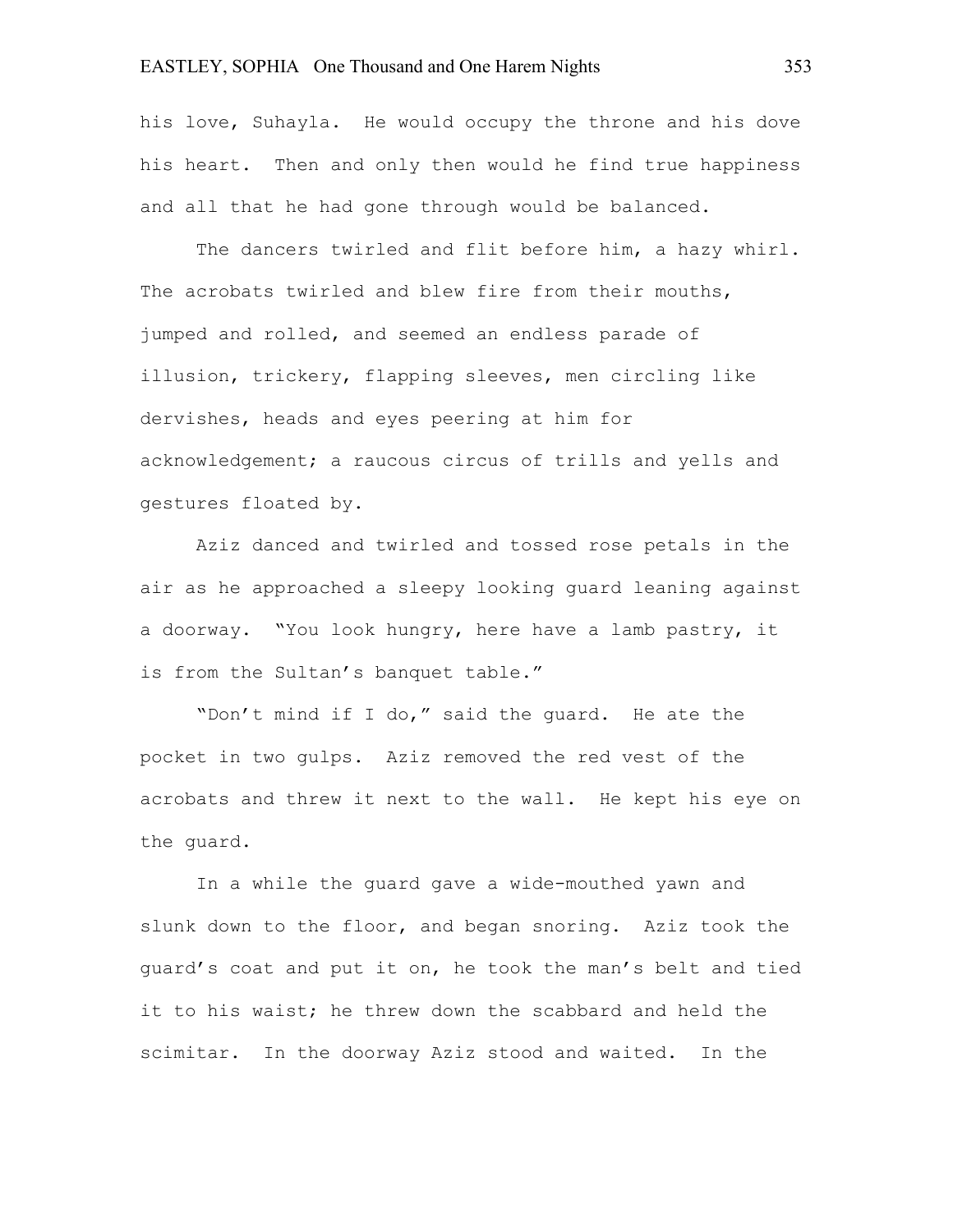center of the great hall, upon a dais, Farir lounged on his throne with a look of boredom.

Suhayla reached the palace as the celebration had begun. She could hear the echoes of the music, the cheers of the crowd in the palace. She had to think of some way to get in. She passed by the water trough near the palace. In the mirror of the glassy water she looked at her self, but did not recognize her face except for her eyes. Her skin on her forehead, and cheeks and neck had retained the blackness of the charcoal-henna mixture Zubeida had caked onto her skin. No one would recognize her. Suhayla went to the gate of the palace looking for her chance. What else could be done?

She wiggled her way through the throng of commoners and peddlers who had not been let in. When she approached one of the two guards at the gate, she said, "I am a seer here to give the Sultan a message."

"Go away, no one else is to be admitted," one guard said.

"I am the great seer of the Copts, and the Sultan has sent for me," she said.

"The Chief of guards has given the order." The other guard said.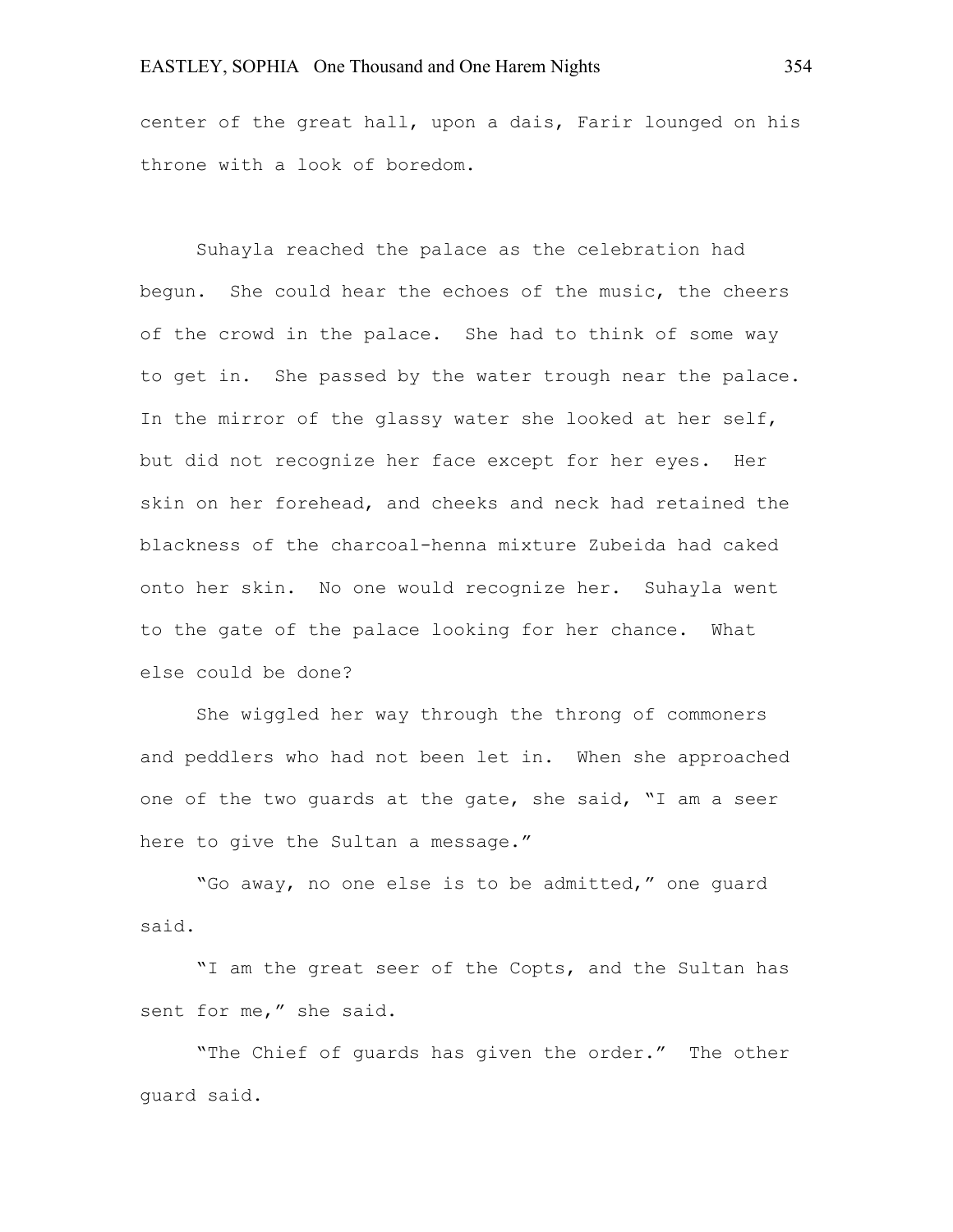"If you let me touch you, I will know your future," she said. Her heart pounded.

One guard eyed her beneath sweaty brows, and thick, black hair. He stuck out his arm through the bars of the gate. "Give me my future, stranger."

The crowd around her quieted in order to hear her prophecy. In his belt she spied the hilt of a small dagger peeking out. "We are all strangers. It is up to us to know the divine presence," Suhayla said, and she grasped his hand. With the other she slid the small dagger out of his belt and up her sleeve. She moaned aloud to attract his attention. Like a vessel open to the rain, her mind filled immediately with images. A slight nauseous feeling rocked her belly. Her head reeled.

"Heart of hearts, love, you desire a woman who belongs to another man, and if you are determined upon this course, your heart will end up burning in the flames of jealously." Images reeled in her mind. "You will live a long life, and as an old man journey upon the path to Mecca."

The guard's eyes went wide with shock and disbelief. "Let the seer in." He yelled as another guard pushed the crowd away from the gates.

In the great hall Suhayla skirted the crowds and went to the back of the hall where the acrobat's trunks sat.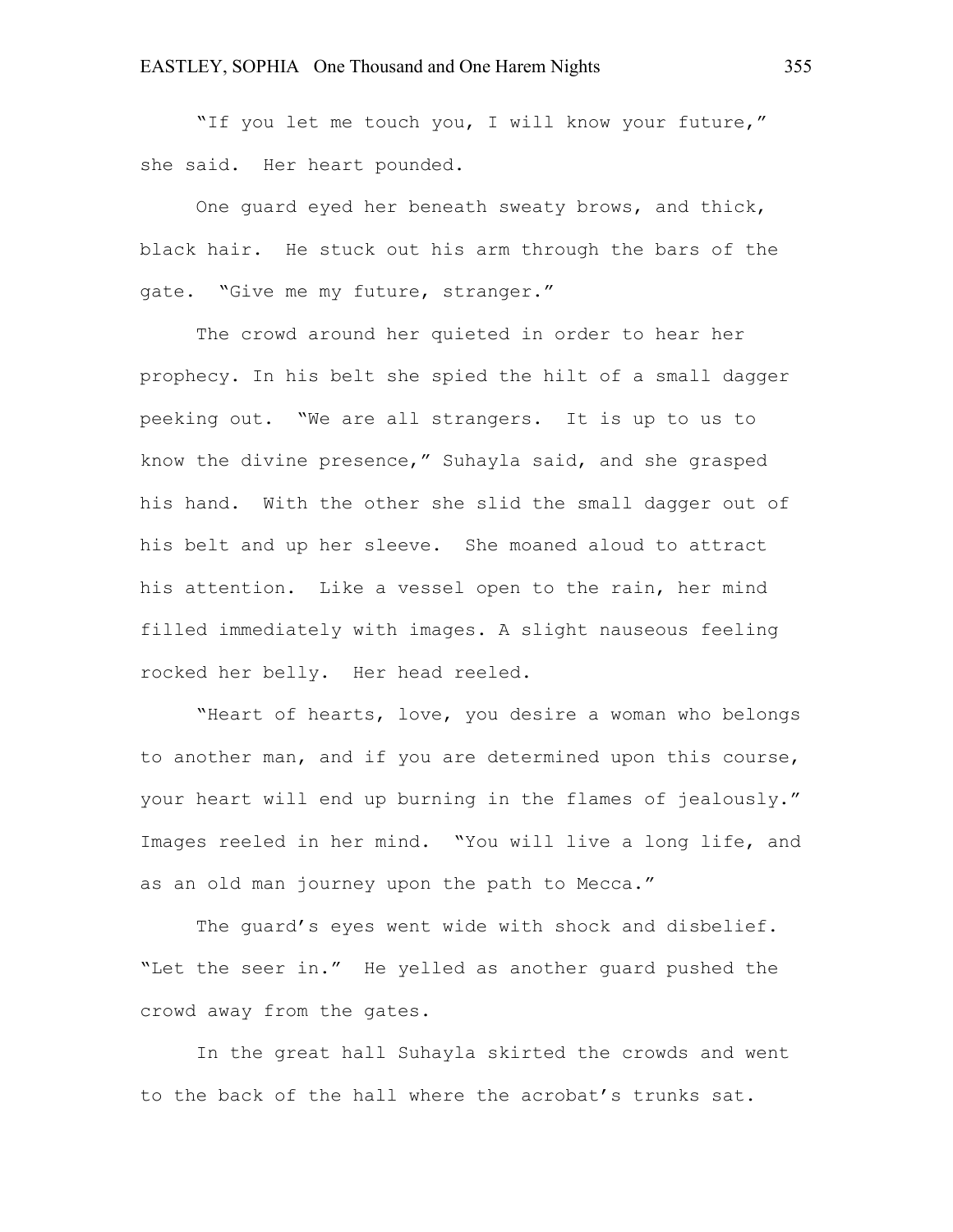Inside she found a little red vest which fit her snug, a red skirt and gold outer robe. She donned these. Like an edgy cat, her body taut, her senses alert—afraid of Farir recognizing her even with the disguise. She proceeded down the center carpet toward the other dancers.

The air lingered with the sweet scent of crushed rose petals, the earthy smoke of sandalwood, but was polluted with sweating bodies. The hoard of people slid by and became one mass of eyes, turbans, veils, and glinting jewels. From all the bodies the heat, like a sudden fever, was hellish. All the breathable air had been consumed. Terror burned in her with the crowds and so many dancers and acrobats. She seized with fright and had to stop herself from running out and far away. The entire perilous end stuck in her throat, squirmed in her belly. She directed all her hope and dreams and anxiety into a coiled, manic energy. Halfway to the front from where Farir sat, she began to dance.

As she began turning she saw the darting motion of the acrobats as they leapt and ducked, slinking up over each other, pausing in a stand on shoulders, jumping off, beginning again.

She twirled, like an angry little wind. Her white sleeves billowed out and undulated and caught in the wind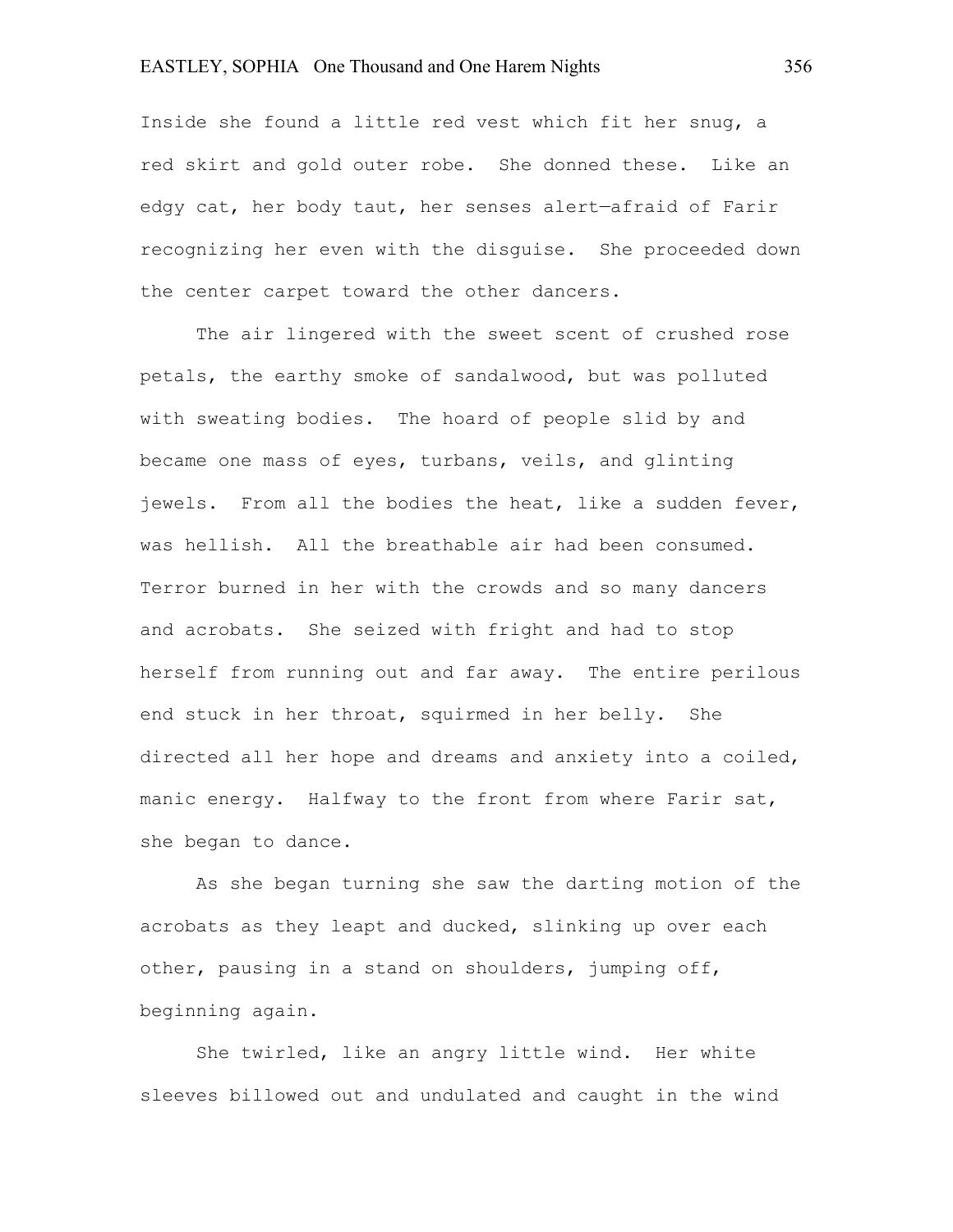like a great moth. Her skirt and robe bloomed out like a red flower. The room careened. The notes of music and zills faded and approached. The fear of not finding Aziz sucked at her chest. She teetered on a sword of the past and future; their past and future. Did he escape the beheading? Was he alive? She raised her eyes and sought out the faces and eyes of the other dancers looking for the golden-eyed lion of a man. She first needed to find him. The beat of the music hypnotized her, drew her into its promise of love and passion and elation. With abandon she spun and swayed and dipped down the central crimson carpet. She undulated around the pools that reflected the flames of the lamps, and the torches in the hands of the male dancers. She performed arabesques up on her toes, then crouched low. The little dagger pressed against her breast bone, was hidden and hard underneath her breasts which overflowed the tight fabric. The front dais covered in a red carpet loomed before her.

Suhayla saw the acrobats and the men dancing with them. They balanced on narrow wheels of wood, and walked upon wooden stilts the height of men. Where was Aziz? If she were to stab Farir with the dagger now, she would be caught. When was the right time? Oh Aziz! Between her twirling, she glanced at the Sultan.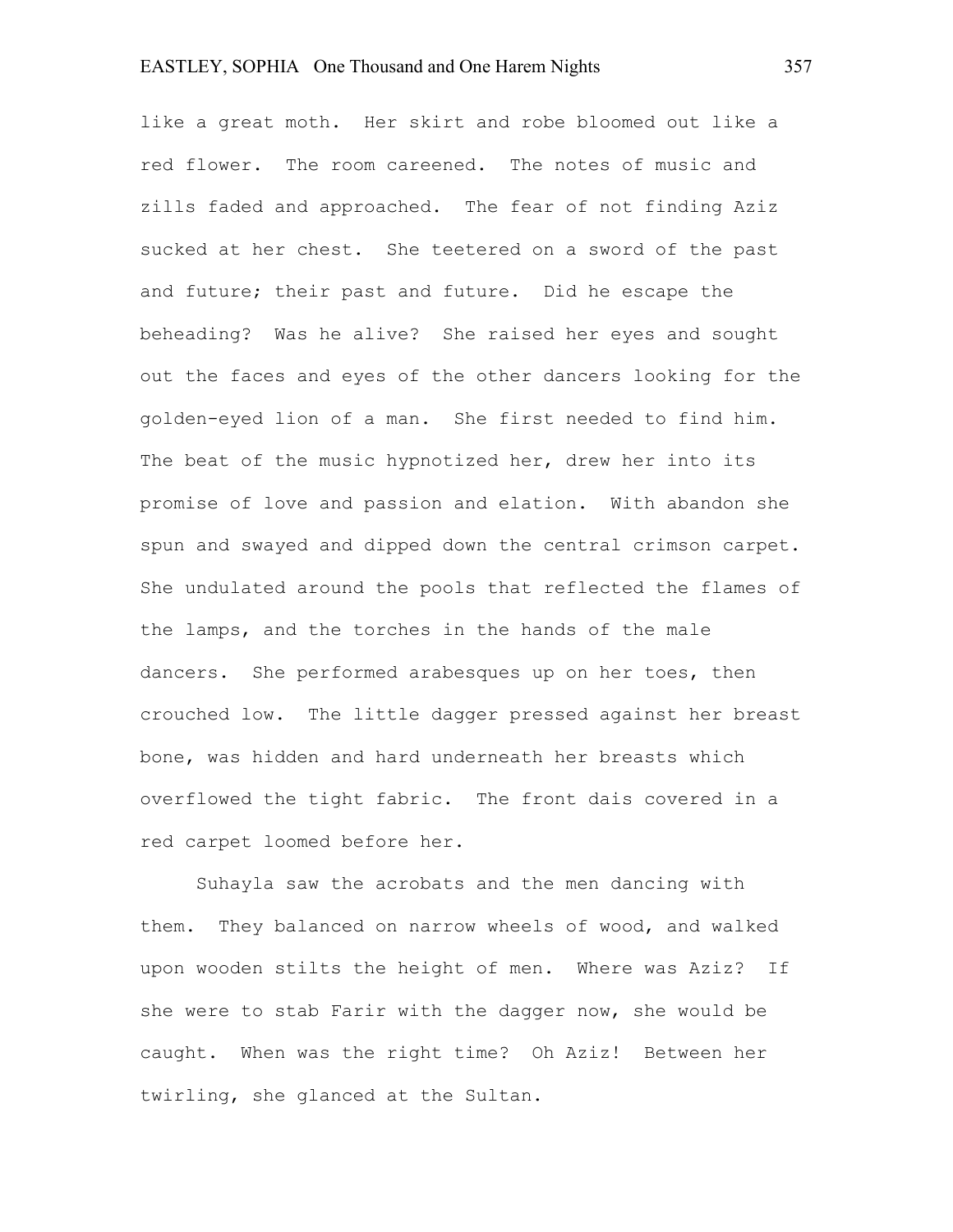Farir recognized Suhayla dancing. He knew the way she moved her hips in easy swings and undulations. He knew the shape of her face, her green eyes, the distant, foreboding gaze. Her skin may be colored dark, but he knew her. How did she free herself? His sly eyes reinforced his sneer.

For him she wavered on her toes, fluttered her hands, teased him knowing she would never be alone with him again, knowing that either one of them would soon be dead. And she gathered all her strength, all focus of mind and heart like a prey animal—like the lion she had embodied before her death and rebirth. The energy she empowered herself with now was the lineage of Zubeida and her Ma, the vibrance and eternal powers of the sphinx and ancient temples. She called upon them to keep herself alive, to overpower her foe, so she would be able live out her years with Aziz.

She could smell the sickly-sweet scent of the poppy. Unsure of how to proceed, she danced away from the throne.

A male dancer in red vest caught her eye. She thought he called out her name as they wavered near each other, twirling in opposite directions. But--his eyes were not Aziz's. Oh God, if something happened to him—if he had been beheaded or caught by the guards, she was determined to live ever alone, without a man, remembering his love in her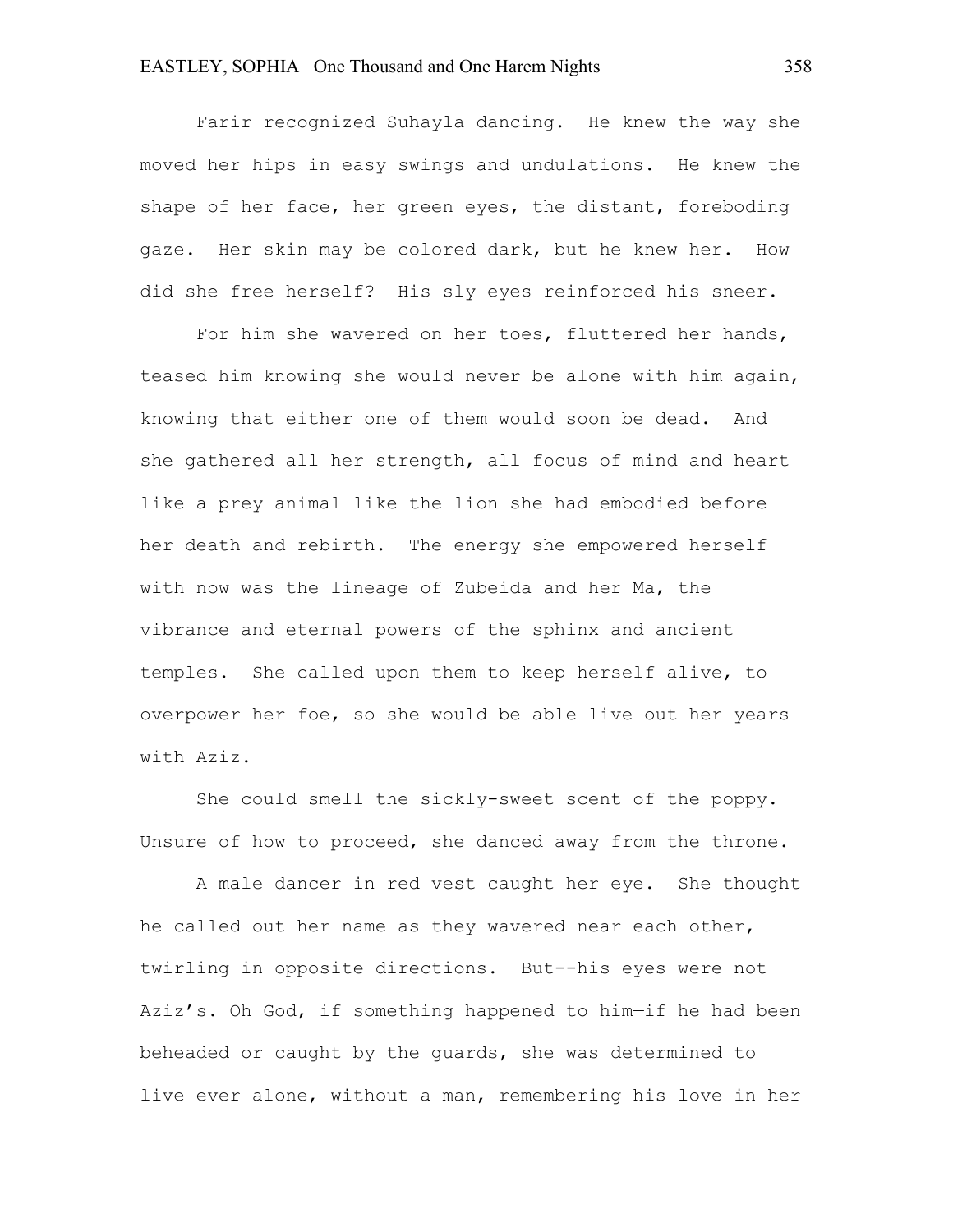heart. The acrobats and dancers jumped from each other's shoulders, juggled balls, contorted their bodies.

Aziz watched a female dancer in an acrobat's vest twirl before Farir. He recognized the shape of Suhayla's eyes, the curve of her high cheek bones. How did she come to be in the palace? Aziz wished to reach out to her, to brush his fingertips, his lips against hers. Once their task was completed, if they were able to take over the palace, then there would be time for love. At least she found freedom from the House of Tears and a moment of freedom before the deluge of fate spun its web for their future. Across the hall Aziz watched another guard go down and the acrobat shed his vest and don the guard's coat, belt and sword.

In the hypnotic thrum of the music, lamps, opium and hashish smoke questions bubbled up inside her. She had given Aziz her love. She had been defiled by Farir. Would Aziz still love her, want her? When was the best time to kill Farir? Had Allah allotted Farir's fate to her? Her hand trembled with the terrible thought—she could not, oh she could not.

Suhayla knew Farir was dead to the current of the earth that surged up from the ancient Egyptians, from her blood line—one of seers and healers that writhed through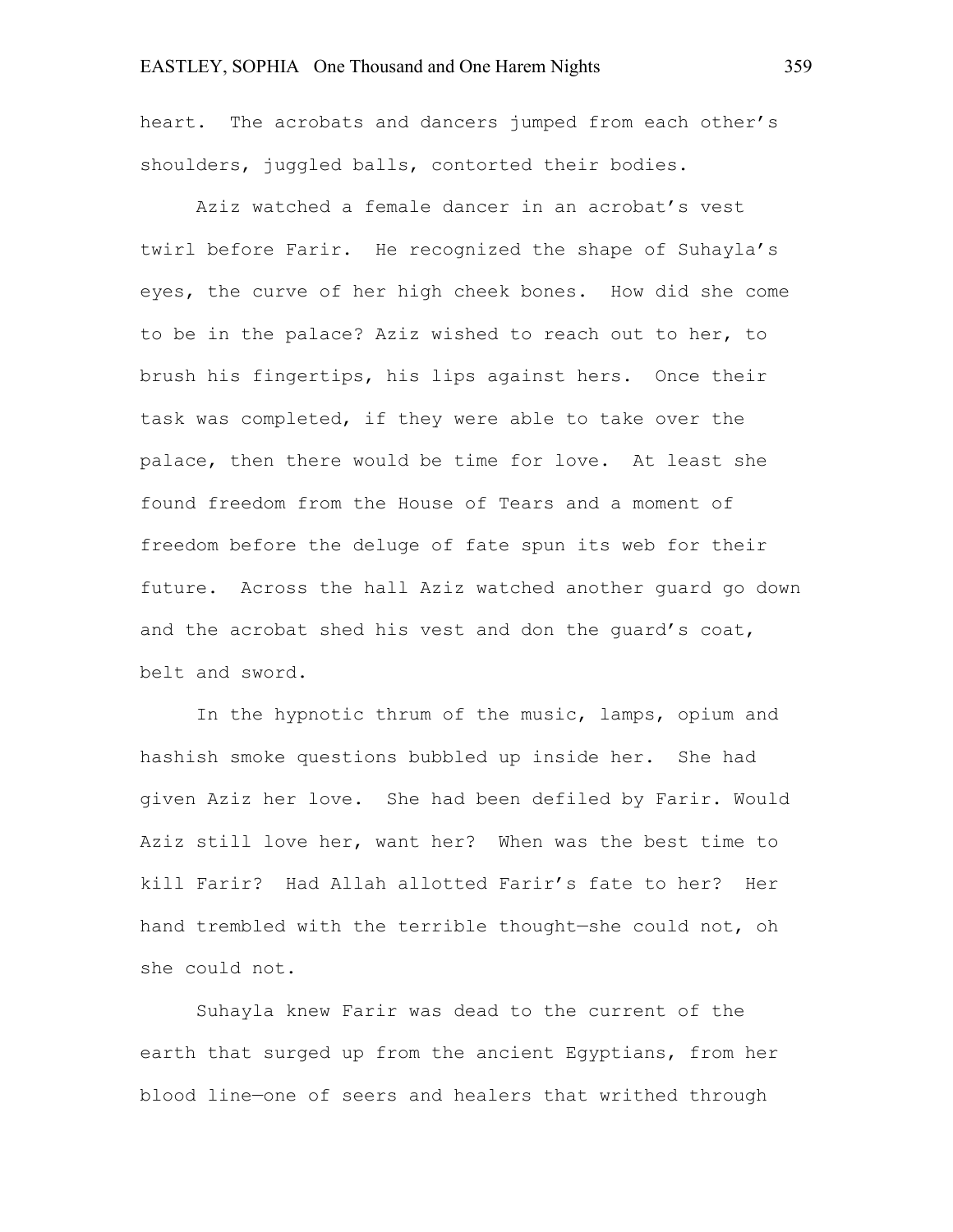her. He would never be able to understand her past bursting with pain, with life that is pain transformed.

The Sultan nodded when she neared the raised, carpeted platform again. He demanded her attention and motioned to her with opium stained fingers. Yet, she could not get her mind around the act of stabbing, killing, even Farir.

Farir let his mind wander, let himself believe in the fantasy of his lotus flower, of his beloved smiling with arms extended, dancing for him, reaching for him. Although he had hundreds of people around him, at his command, the ache of loneliness dwelt within him; he could have been in a room by himself.

She approached Farir, draped over the cushioned throne on the dais. Near him she paused. When she looked into his eyes, a shiver climbed up her spine.

Farir reached out a hand, grasping her wrist. He chuckled at her surprise. "You are still mine." He felt her muscles tighten, her rigidity.

Flames and sprays of sparks filled her mind's eye. The golden orbs of sun circled throwing their amber light upon her. "You will die within an arm's length of your greatest love, of the thing you cannot own. Your heart is dead is within," she said. And the multitude of amber suns sailed up into a deep indigo sky and became stars.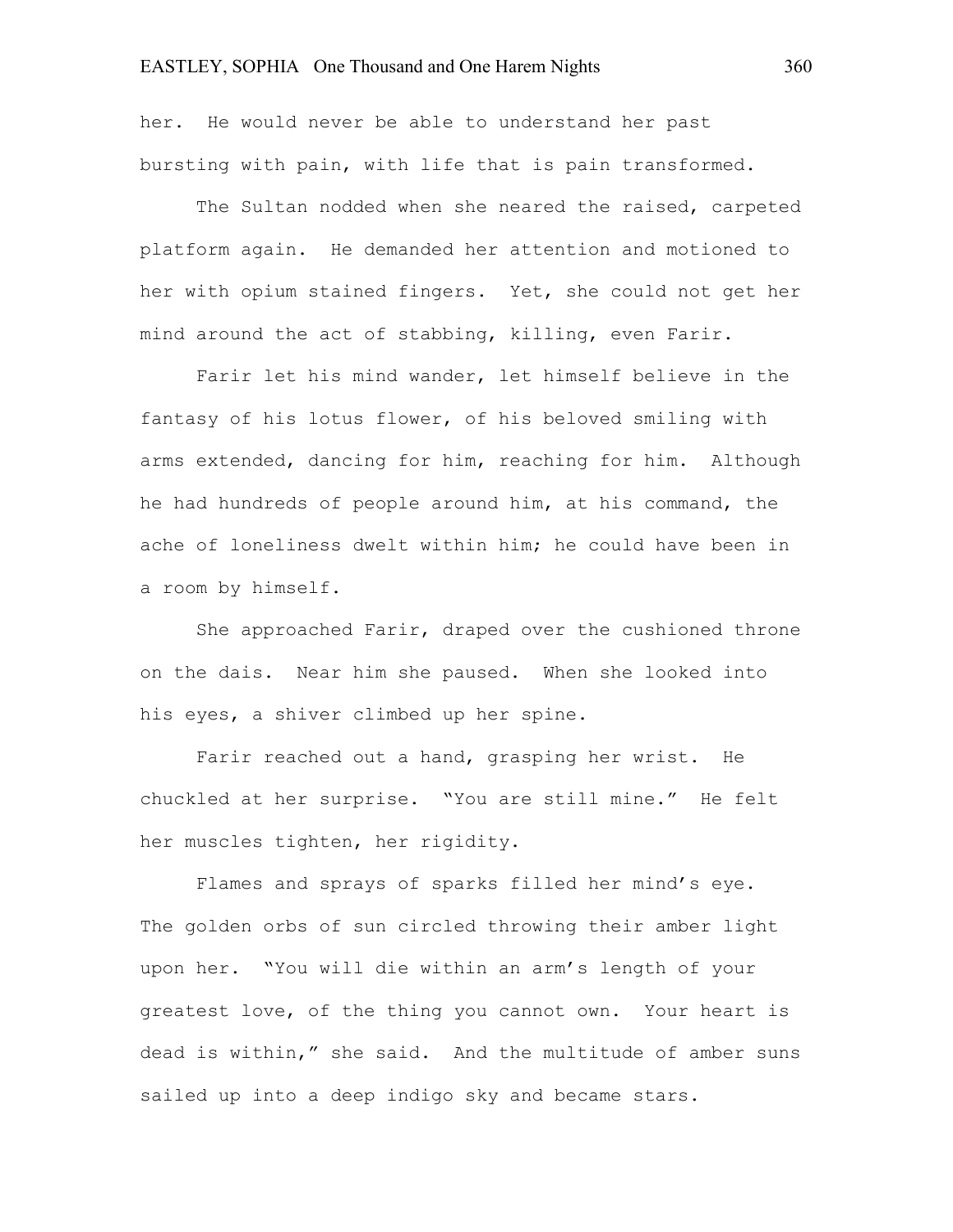His drifting breath of sickly-sweet opium and lamb curry nauseated her. She sensed his hunger, something akin to cannibalism. "The manuscript—the meaning?" She tried to pull away as if burned.

"How did you get free?" Smoke roughened his voice.

She felt the dagger loosen. Her breasts poured forth and the dagger fell out upon the carpet. They both stared at the blade and hilt glinting on the crimson weaving. An audible gasp issued from the harem ladies behind the screen.

A woman from behind the screen yelled, "Kill her Farir, kill her!"

"Guards protect the Sultan!"

Aziz nodded to Qassim, in the guard's coat, on the other side of the immense hall. Swords in hand they both advanced toward the Sultan's throne.

Suhayla realized then Farir had nothing. He only had her; his love only was in possessing. Where anger simmered due to the abuse she suffered by him was tempered by sadness for him. "You will never have me. My soul will always be free." Odd how she pitied him, and felt revulsion. She had never recognized this empty shell of a man for what he really was. She could not kill him. It was beneath her. She stared at the dagger. And pulled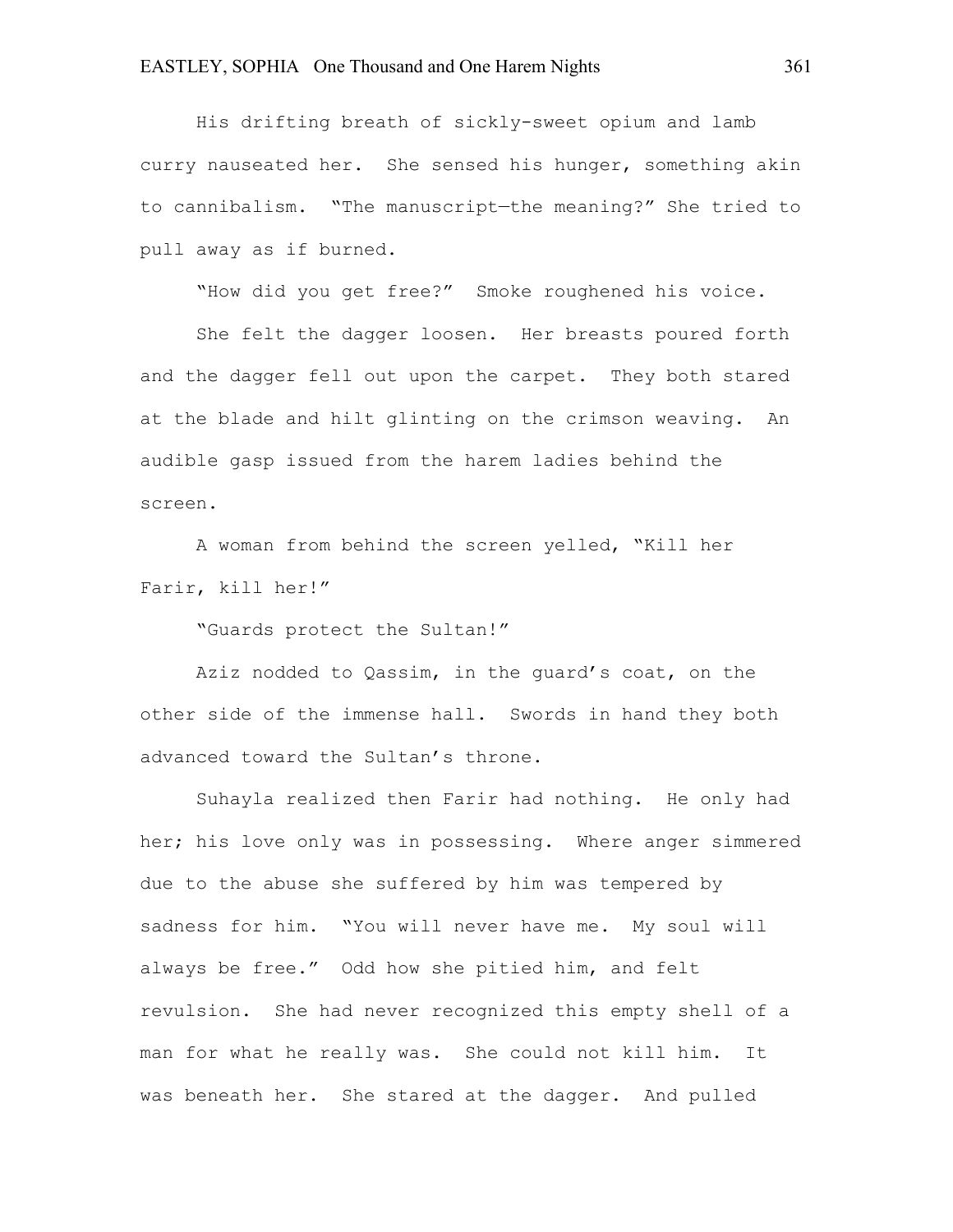## EASTLEY, SOPHIA One Thousand and One Harem Nights 362

away from him with fury and a strong twist to her wrist, looked down upon him as if on an errant child. "Did you think that you could escape life's challenges?"

"I love you and only you," said Farir. He realized if he put her in a cage, he would never really have her. She belonged to his brother. . . to him. His dwarf had caught her leaving the tower. "I should have killed Aziz when we were children." He sighed. "I missed my chance; Sultan forbid it." Perhaps he should kill her and then himself?

"Did you think to rise like a dove, wings beating, out of reach of life's pain and humanity? Or escape the downward-pulling currents of the sphinx, the ancient symbol of the unconscious becoming conscious?" Suhayla chastised him. He glanced up in a pleading way and appeared to be a man completely misunderstood, unappreciated. A puzzled expression spread across his features. "Love is the eternal fire of all things," she said. "To love is to honor."

Aziz and Qassim pointed their swords toward Farir. Suhayla yanked her wrist from his grasp and stepped back. She had to keep herself from grinning when she realized Aziz wore the guard's coat.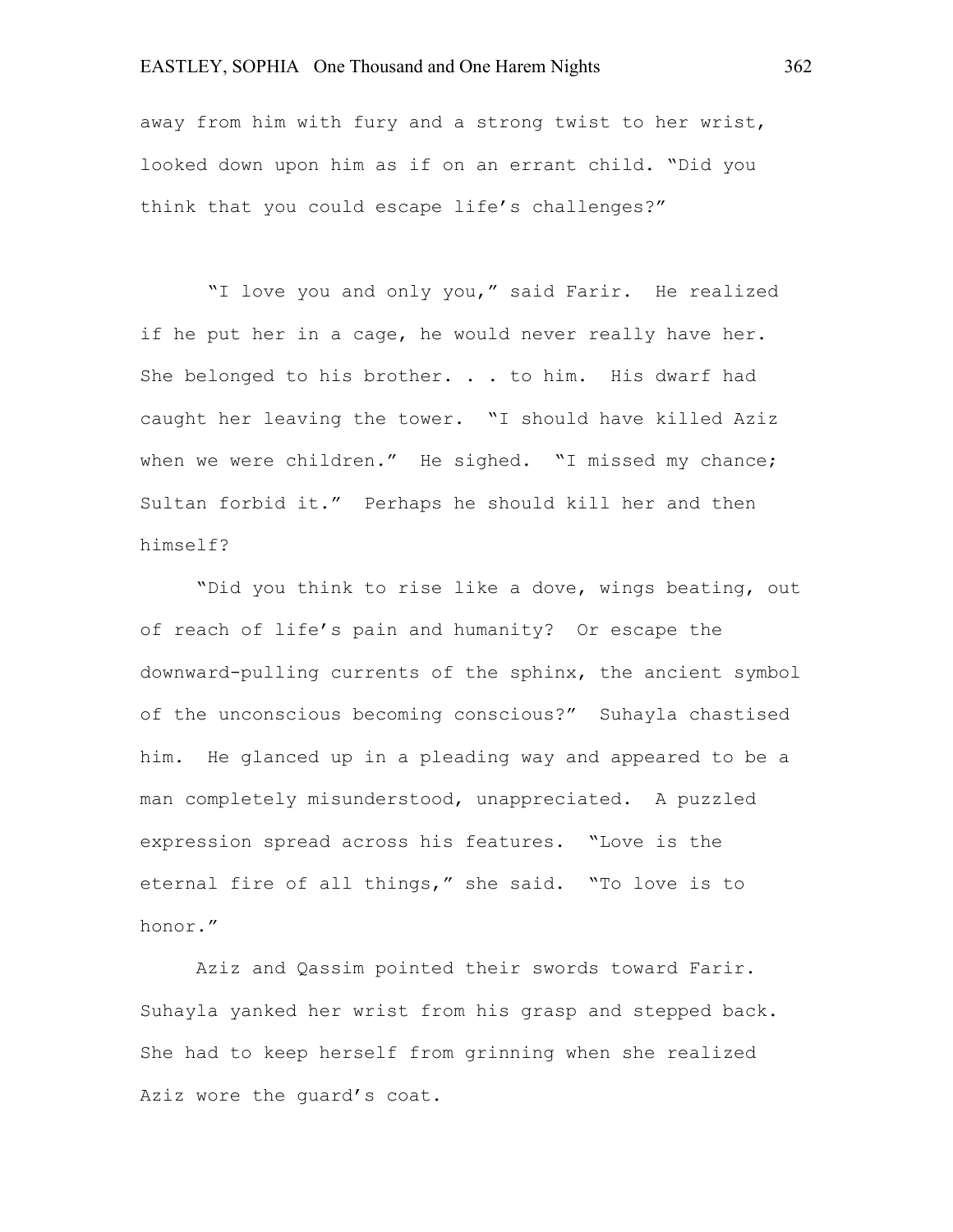"Guards take her away, lock her up," Farir said. He gave the dagger a brief look.

Screams and yells rang out as Husniya and Dunyazad ran in a flurry of swishing silk, beads and fringed veils to Farir and threw themselves upon him. Husniya saw the dagger. Her full skirt and the layers of scarves wound around her narrow hips covered it. Before Farir she knelt, beside Dunyazad, and Husniya threw an arm and her bosom over his knees. She felt the carpet for the metal and grasped it, slid the little dagger up into her abundance of ivory sleeve and held it there. "Let me introduce your guards," Aziz said. "Qassim," he bowed; "Abdul the Quick," he waved a sword in the air and then made obeisance; "and his acrobatic troupe," the acrobats in the quard's coats nodded. "I am Aziz, the half brother from the tower come to claim my rightful place upon the throne." He thrust the point of the scimitar at Farir. "Stand and hand to me the crown."

The two ladies cried out, "Oh Farir! Oh Allah, give Farir justice!"

"Chief Eunuch return these two ladies to their proper place," said Aziz.

The ebony eunuch lumbered over and grabbed each woman about the arm, and pulled them back toward the screen.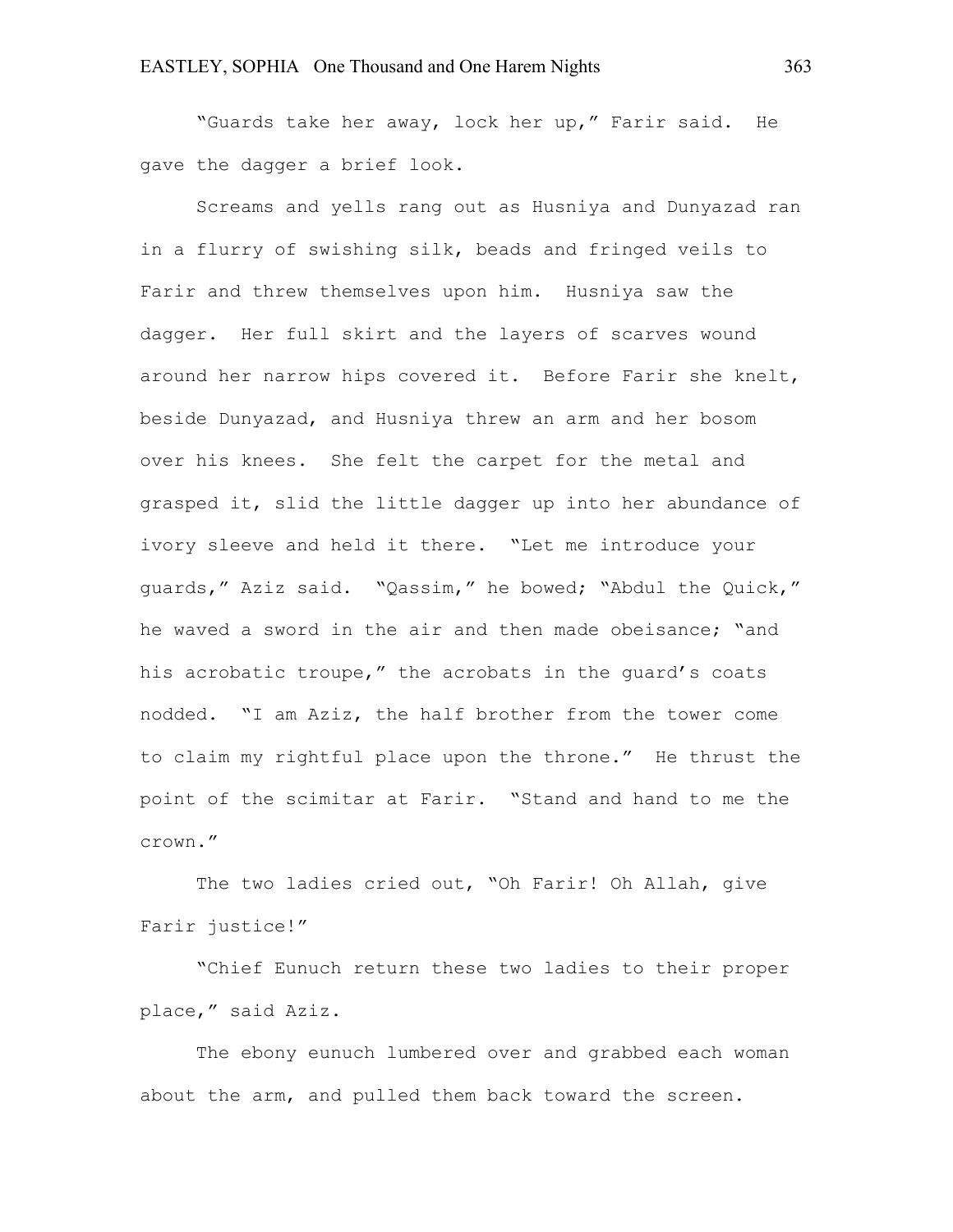"Mutiny oh, Mutiny--guards have pity on us, on the Sultan," Dunyazad said. "He loves the kingdom!"

Husniya cried out, "My beloved, fight for life--Oh Allah, mercy!"

Farir gazed at Suhayla. "Our future. . . There is always fire. . . The Book of Causes." He reached out to grasp her again. But Aziz stepped between them forcing Suhayla back.

Aziz held the point of his sword to Farir's neck. "The crown."

One by one rays of flaming powder showered sparks above the audience. Yells and screams rang out. Soon the whole of the hall was a multitude of small conflagrations, pillars of smoke flew up into the vaulted heights sizzling as if in the heavens.

Husniya saw her dreams and hopes of having Farir as her lover, of reigning as the Chief Concubine and Holder of the Sultan's Seal, the years of struggle, grief, abandonment of hope, burning up in the flames. She unleashed all her anger and her squelched hatred as she lunged toward Aziz with the dagger's blade pointing to his heart. Suhayla's high pitched warning rang out. Aziz jumped back. Explosions of embers shot up all around them and the hall. The din of the explosions swallowed wails.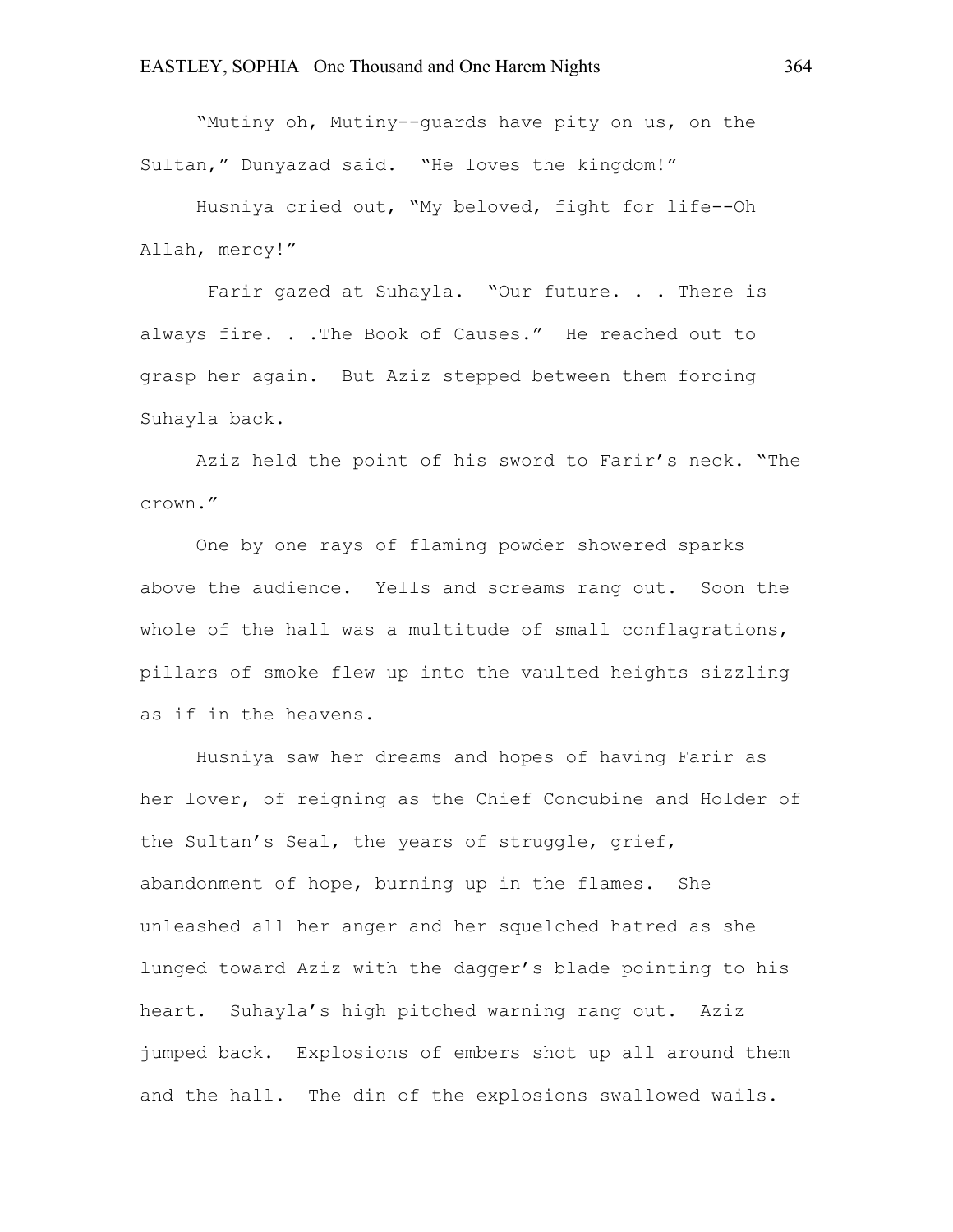Aziz and Suhayla watched as Husniya seemed to pull Farir down to the divan with her. She screamed "My love!" Tears streaked the white powder of her face. The dagger's hilt stuck out of Farir's chest.

The shock of disbelief transformed into shadows of emptiness and flit across Farir's eyes. He began to laugh in a hideous way as powder and flames exploded all around him. "The red sulphur! It is truly Layl 'Isra! Like the Prophet Mohammed, I will ascend to the stars amid fire!" Farir slumped over sideways. A bright red flower blossomed on his white tunic and outer gold-threaded robe. Dunyazad too ran to Farir and tried to pull him up.

Tears watered Suhayla's eyes for the loss of one that could have been beautiful, compassionate, but she knew kharma had to be balanced. And she acted in his life, in this kingdom as the fulcrum.

"Ay. . ." Dunyazad wailed.

"The Sultan is dead," said Aziz. He stepped toward Farir and lifted up the crown that had fallen to the carpet. "I am Prince Aziz and proclaim myself heir to Sultan Shahriyar's kingdom."

The harem ladies cried out, "Farir is dead!"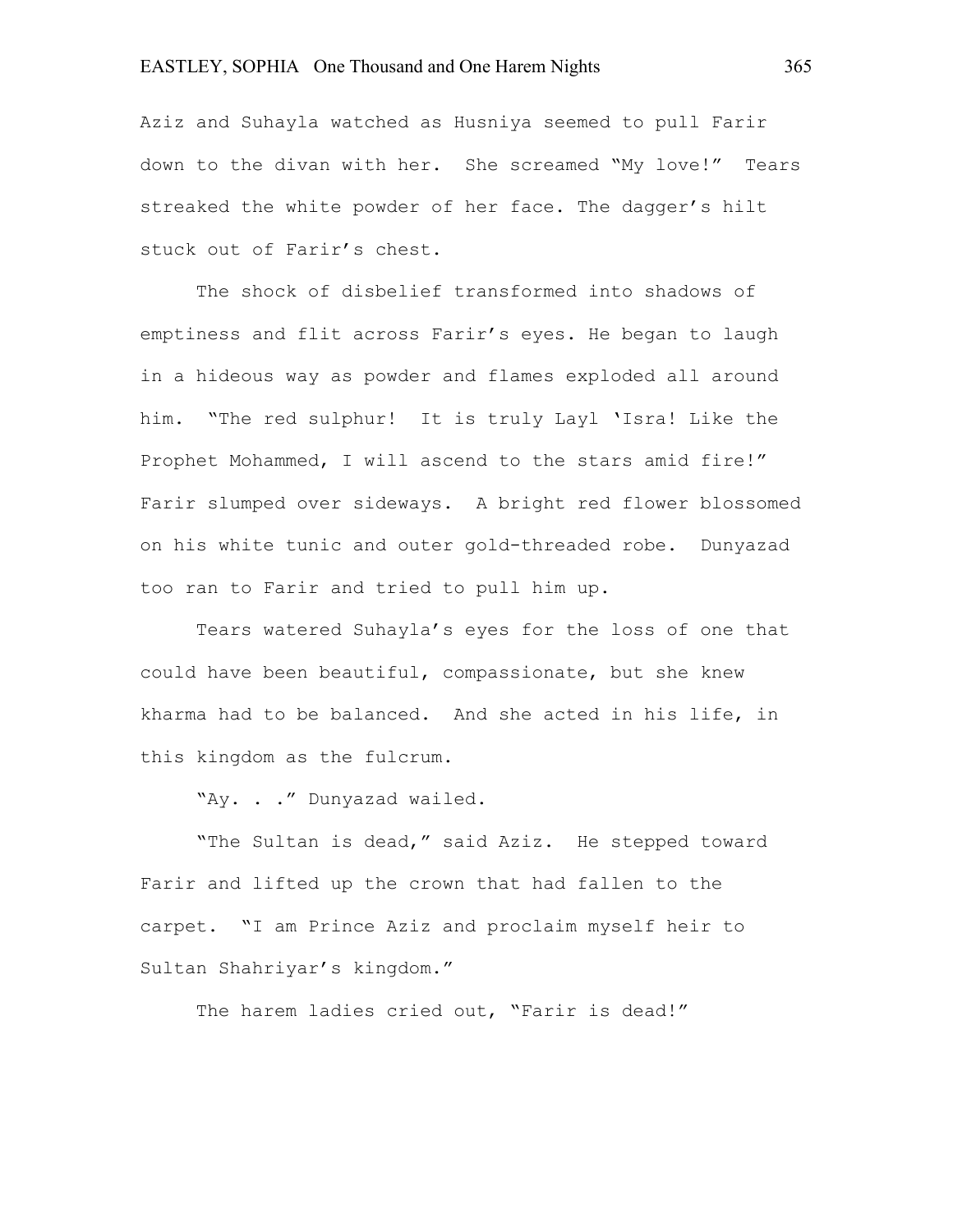Suhayla went to the ladies behind the screen. She reached out a hand to Fatima. "Come, friend, it is me, Suhayla. You are free to go."

Suhayla pulled Fatima up off the divan, disbelief etched in her ebony eyes. "Suhayla?" Fatima walked as if in a dream.

"Yes, it is me--come." Suhayla pulled her along. Suhayla surveyed the other concubines gathered on the divans. "You are all free."

The women stood, followed by their servants, and went to Dunyazad and Husniya who were on their knees huddled over where Farir's body lay. They watched the women with mournful eyes cast down, hands clasped before them. Fatanat held Dunyazad who sobbed and rocked with grief.

As Suhayla neared, Aziz reached out to her hands and grasped them. He planted a moist kiss upon each palm. "We are both free." They found each other's fingers.

"Yes," she said.

"You are my heart, love."

Aziz and Suhayla and Fatima and their friends and the acrobats grouped together and cried out in joy. "Aziz is Sultan; God Bless Aziz and Suhayla!"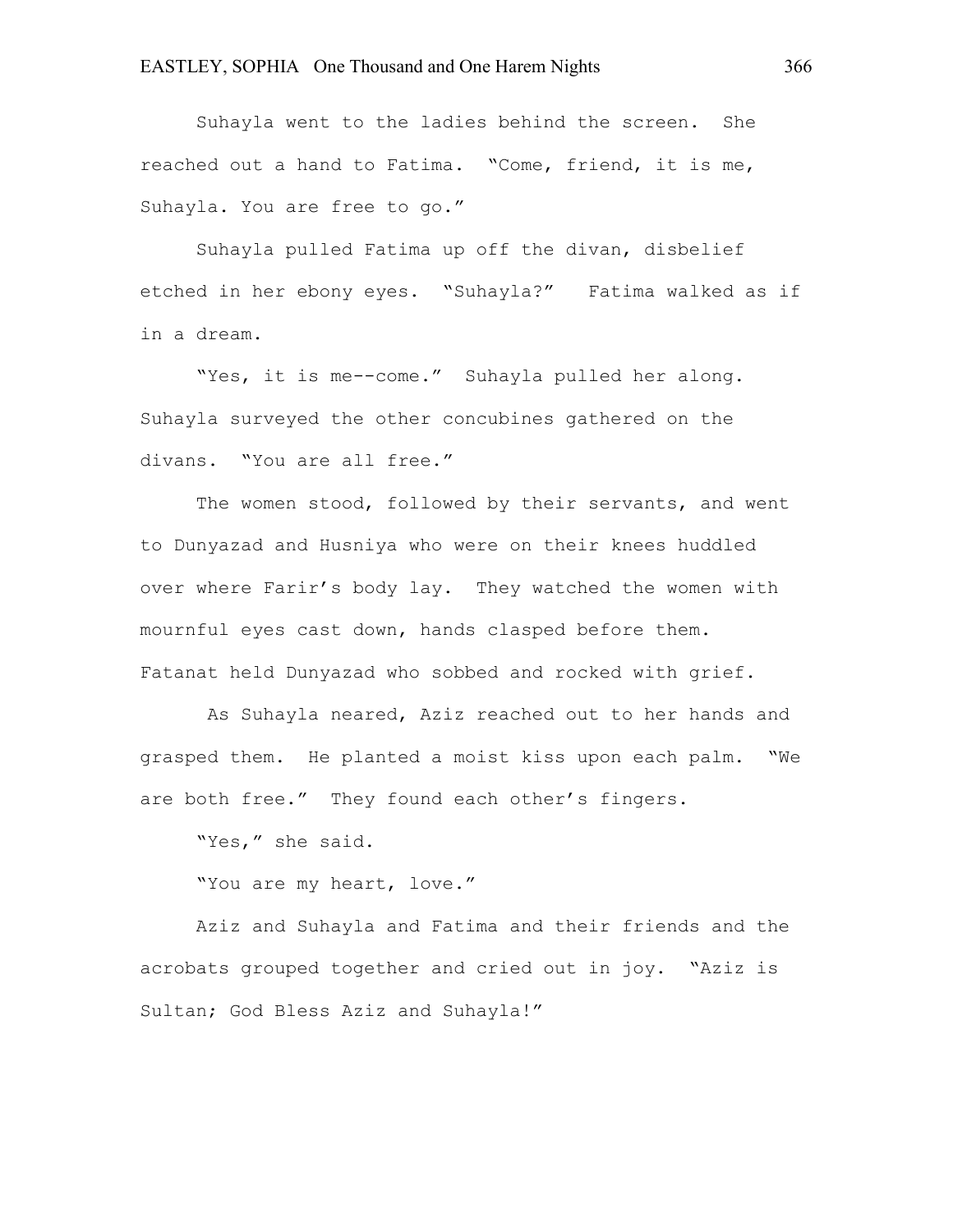"A new dawn will emerge in this empire!" Aziz said. "One of freedom for all people! Knowledge and love shall be valued."

"My love," Suhayla touched his arm. "My grandmadar Zubeida is in the House of Tears and needs to be freed. Then I am must go to the desert to the temple before the sphinx. I realize the sphinx has been calling to me in many visions. I must answer the ancient lioness, as my Ma did before she transpired to heaven."

"Chief guard, Yusuf, free the Sultana's grandmadar, and all who abide there." The guard, a giant of a man, with deep set eyes and black straight hair, bowed and left.

"Here is your Ma's journal, and a curious flat circle which I found in Farir's chambers," Aziz said.

"Oh, Aziz it is strange indeed." Suhayla held up the strange circle of bronze and noticed symbols around the periphery.

Zubieda entered the great hall, tears streamed down her face. "Oh my granddaughter, you have the goddess' gift of second sight. This is sacred form of wisdom has descended down the female line from our ancestors. Bless you, bless you." She touched Suhayla's cheek.

Suhayla gave to her new silk robes. "Do you wish to eat and change first before we go to the desert?"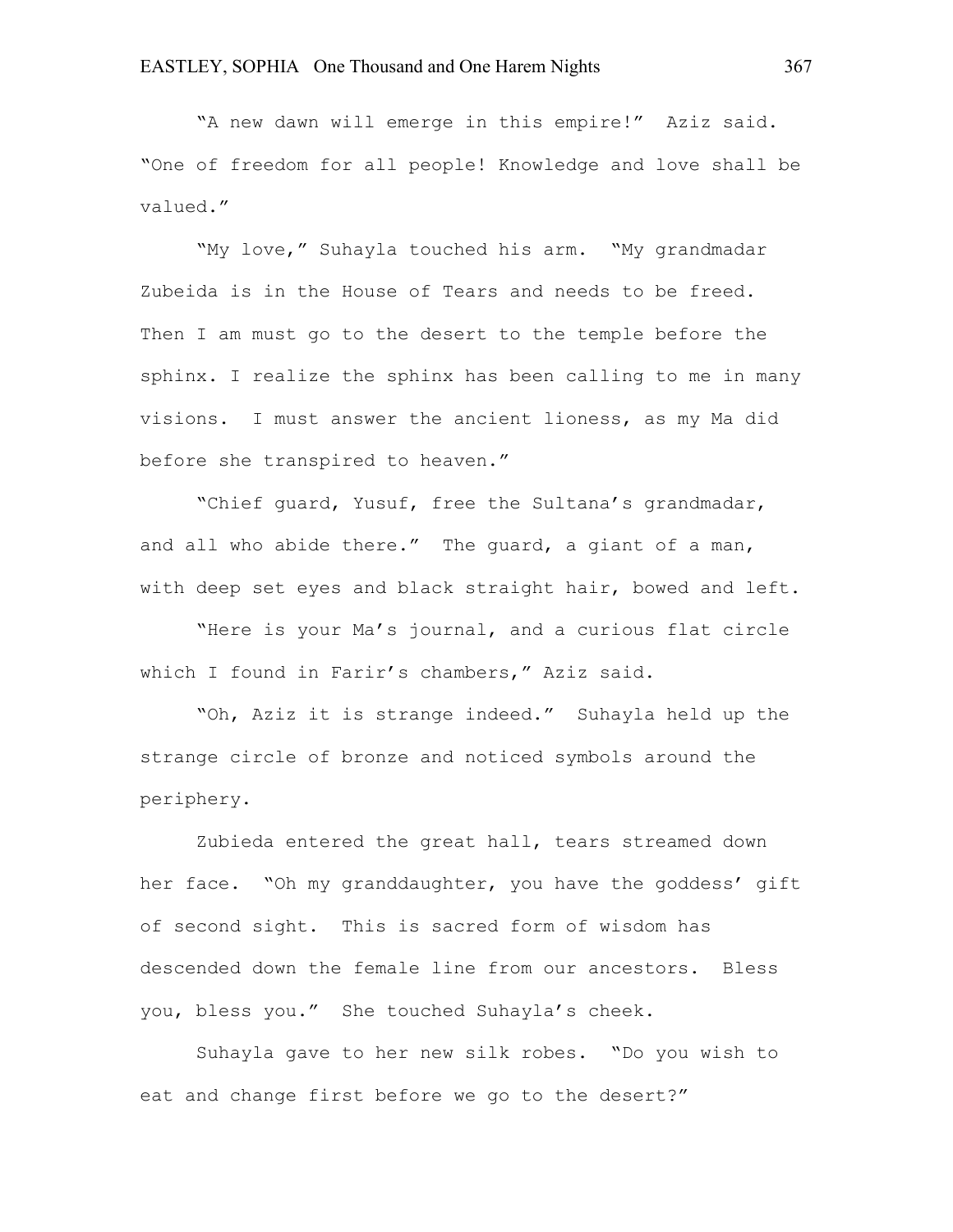Zubeida's eye brightened. "Let us go, I am too excited."

"Guards ready the horses and bring many lanterns," Aziz said. The chief guard bowed.

Litters were brought for Aziz, Suhayla, Al-Beyawzi, Zubeida and Fatima, and carried them to the ferry. The horses crossed first and waited for them on the western bank. They floated on the bosom of the great river; the water glittered as if strewn with silver jewels. Around the ferry, the lanterns threw gold light upon the slow moving water.

The embrace of the Nile was sweet and cool, and a slight breeze blew strands of hair from Suyayla's forehead and face. The silk veil caressed her cheeks and nose. "The last time I crossed this river I was with Ma, she visited the temple," said Suhayla.

"What did she do there?" Zubeida asked.

"She prayed and chanted songs. She was oddly quiet and reflective. She gazed for a long time at the rocky hill, Gebel Gibli, and spoke of the Sufi hermit who had lived there."

"Did she hide the Book of Causes somewhere in this vicinity?" Aziz said.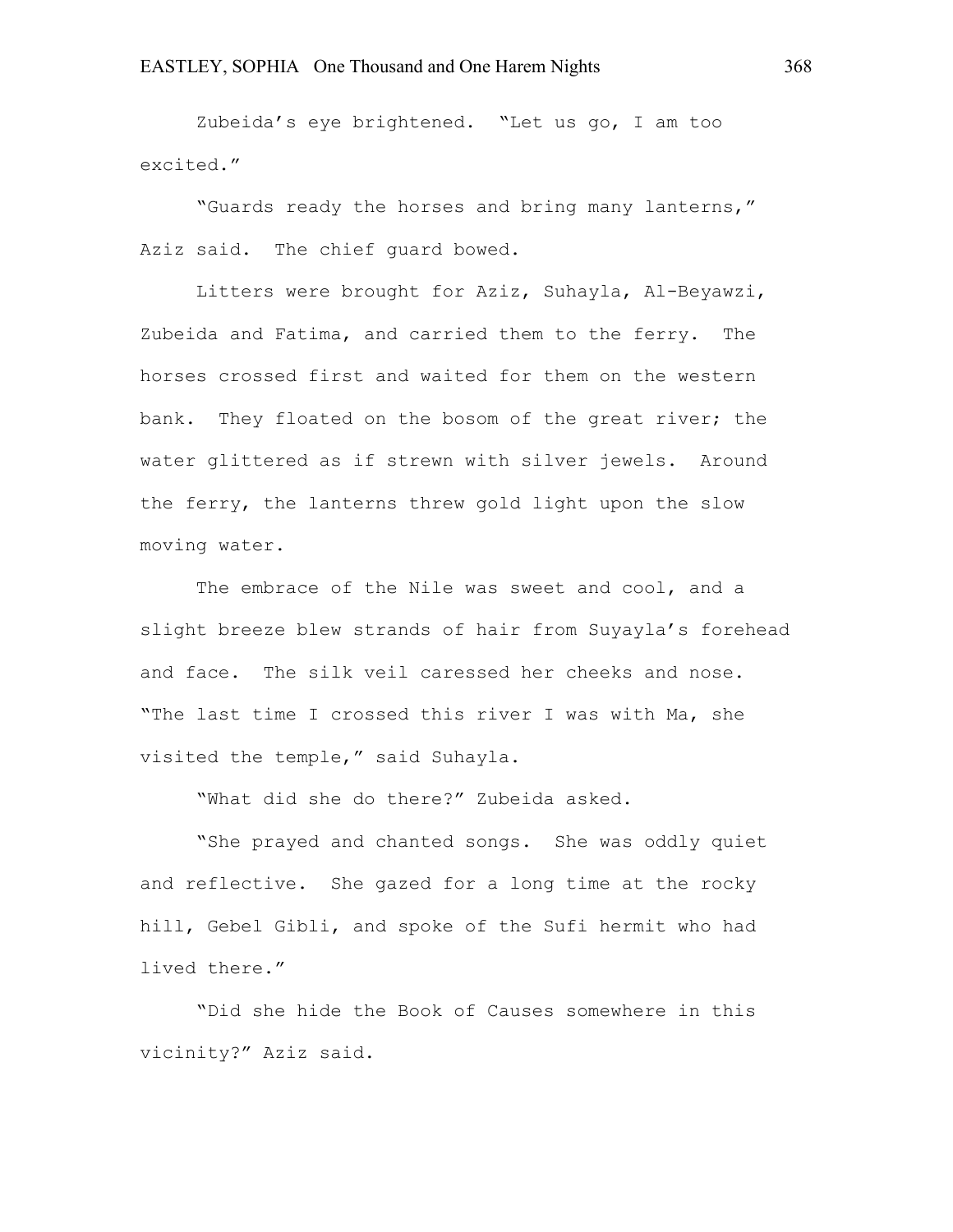Suhayla shrugged. "Not when I was with her; perhaps previously. The book may be hidden in any number of places—a rock chamber in the sphinx, the underground burial chambers of the birds, a forgotten tomb—only Allah and the djinn know."

"Perhaps it will be found again years from now when more people are open to the knowledge contained therein." Zubeida said, eyes shining.

"When Aziz went to Farir's chambers to retrieve Ma's journal, he found an odd bronze disc. They are safe and secure in my sack." The book and metal were cold and hard against her ribs.

They neared the bank, a shadowy band above the river. The horses pawed the sand and snorted with impatience. Once mounted upon the horses, they galloped across the pale sand. A distance from the sphinx Aziz put up his hand. "We walk from here."

The guards held the snorting, winded horses as the riders dismounted.

"The temple is before the sphinx," Suhayla said. "I can't see anything." The area before the sphinx dipped into shadows. Beyond the pyramids rose, their apexes pierced the star laden robe.

"Guards--the lanterns!" Aziz commanded.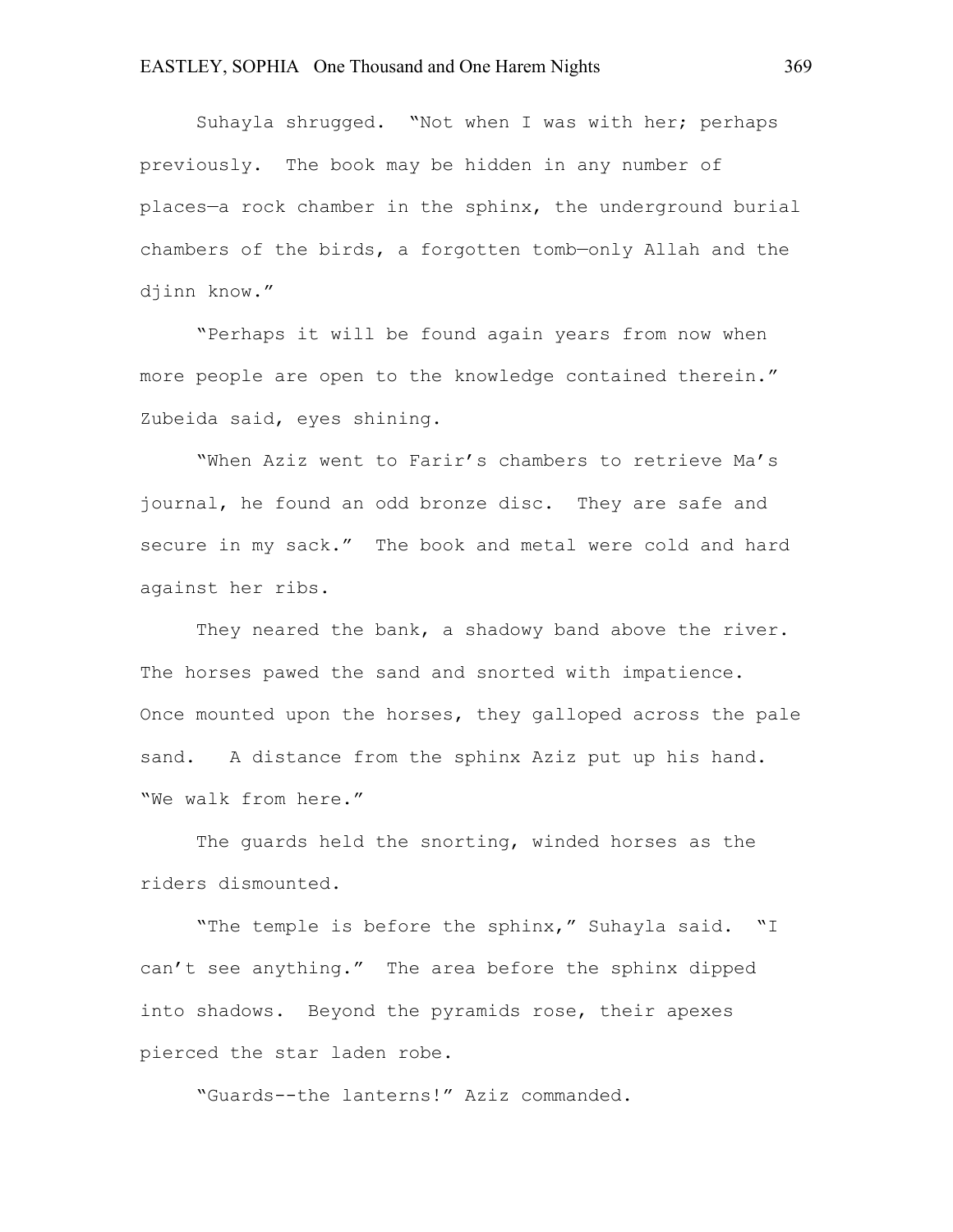The lamps swung gently from thick cords and their luminescence radiated out in circles.

As Suhayla walked, a tingling began to grow in her feet and hands, the energy moved up into her belly. "We are nearing." She glanced to Aziz; his closeness comforted her.

He closed the distance and clasped her hand. Ahead in the penumbral light stones jutted up, pale sentinels of antiquity against the depthless shadows. "Here, come closer!" Aziz pointed. "The ruined temple." The lamps' glow shone on the tawny sand, jagged rocks, and massive columns lay on their sides like fallen trees.

"In many of my visions I flew to the sphinx, and saw the stars over it." Suhayla gasped. "I remember this." She put a hand up to her lips and brushed tears from her eyes.

"My dear?" Aziz touched her shoulder.

"Ma knew I would return to this sacred place," Suhayla said. "She was so happy here. She sang chants and gave to the goddess Isis an offering."

"There is a lintel with hieroglyphics," Al-Bey said. "And a stele."

Suhayla and Aziz looked over Al-Bey's shoulder.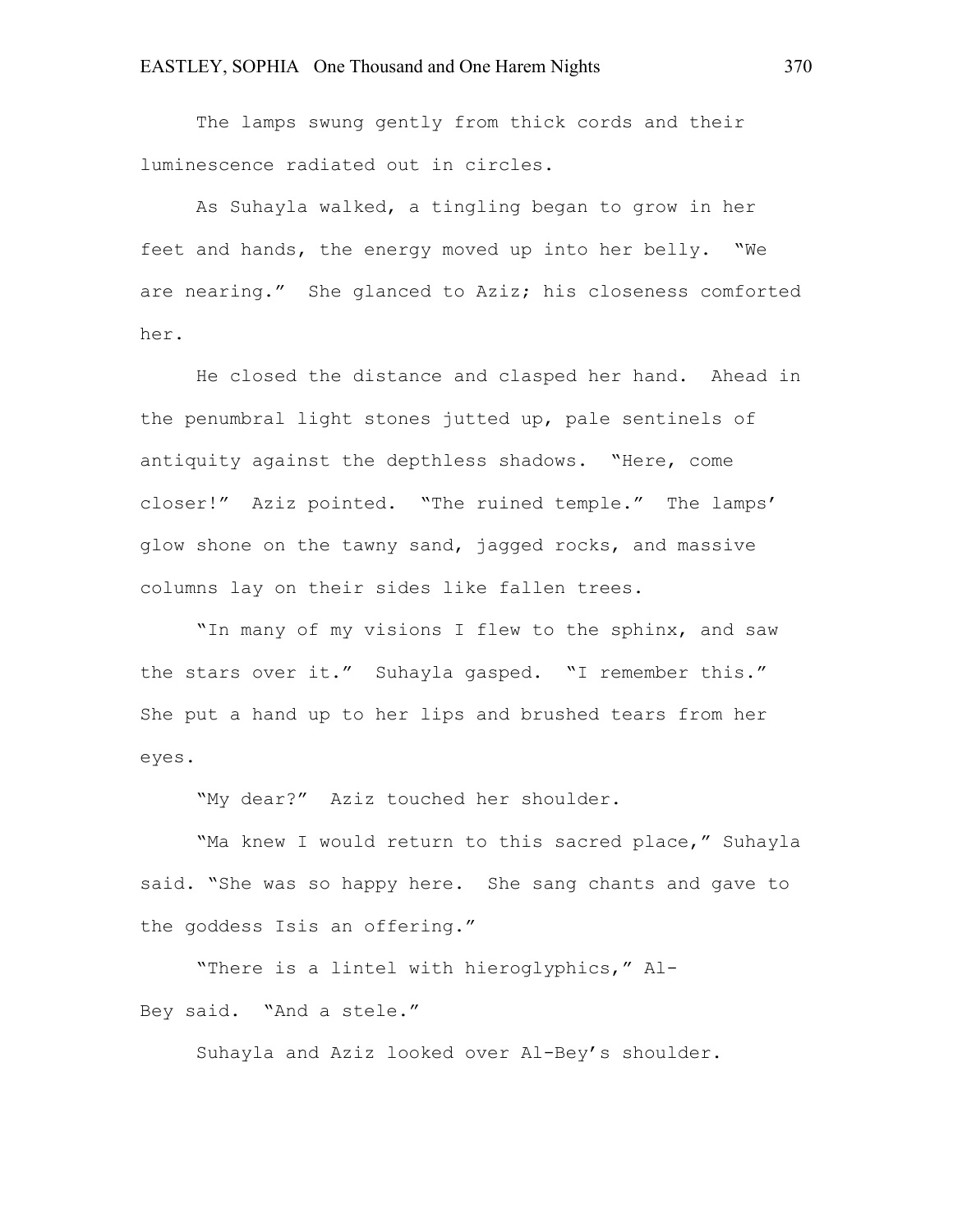"See if any of those symbols match the ones in your Ma's journal," Aziz said.

With a flurry of excitement Suhayla extracted her Ma's journal and the disc from the sack. She gave the disc to Aziz, kissed the book and clutched it to her heart. The glow of the lamps illuminated the book's pages which were stiff and rough in her fingers. "Look Aziz, a lotus flower, a crane, a pair of eyes surround the winged disc." Suhayla held the book up to the lintel and stele. A smile curved her lips. "In the rose petals I see the lotus."

Aziz looked at the pages and then at the hieroglyphs. "Yes, and the winged disc is centered in the dove's heart with both its wings on either side. Amongst the rose petals and leaves is a pair of ancient Egyptian eyes."

"What do you think it means my dear?" Aziz gazed at Suhayla.

"The winged disc—the balance of opposites, light and dark, male and female, logic and intuition, the light of the divine frees us; the lotus flower-peace; the two eyes the balance of emotions and knowledge to see the truth," Suhayla said.

Aziz gathered her in his arms, he spoke into her ear. "I have deciphered the secret of the Book of Causes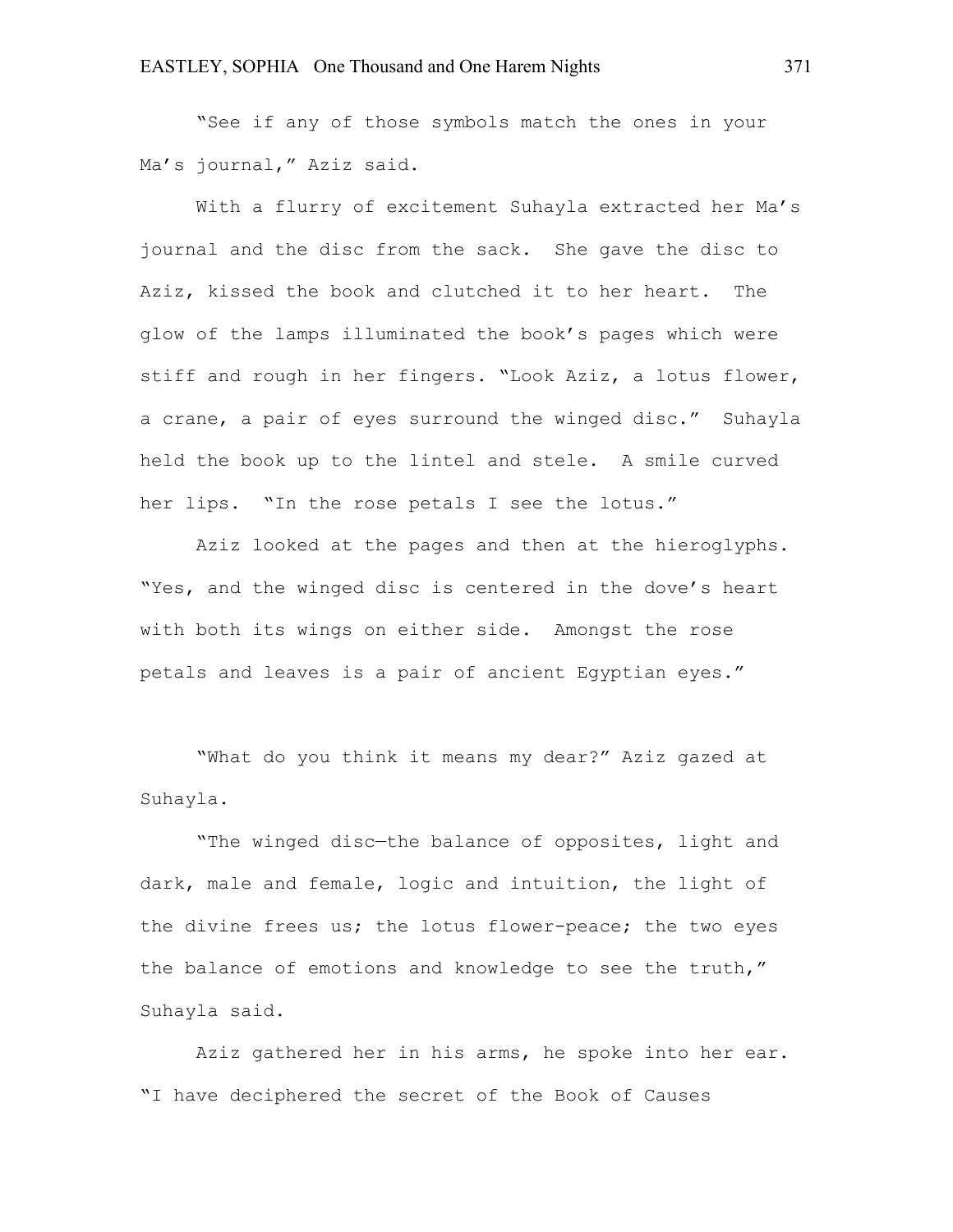## EASTLEY, SOPHIA One Thousand and One Harem Nights 372

contained in your Ma's pages, 'The scarab beetle transforms dung into new life. The dark to the light; it is the alchemy of spirit.'

"And what of the flat circle of bronze?" She said.

Aziz held the cold metal disc up to the sky. "These holes in the disc must signify something." Over the great pyramid in the Southern sky flickered Orion, with Sirius below. Aziz scanned the heavens and looked to the North. He recognized Ursa Minor dipping down; and Draco, the cobra's tail ending and pointing up into the deeper firmament. On the other side of the cobra's tail shone Ursa Major. Aziz held the disc up to Al-Bey's lamp for a moment. "It is as I thought." Aziz pointed to the stars. "This disc is a star chart. The holes are in the exact patterns of the group of stars around Ursa major and minor."

"The seventh star forming the top of the ladle is called Dubhe," Al-Bey said. "The ancient Egyptian's associated that star with 'Ah' the eye."

"In the orient they call the star 'Heaven's Pivot,'" Aziz said. "The sixth star is called Mizar." Aziz looked at Suhayla and smiled.

"Mizar is the mother of the heavenly child." Suhayla rested her hand on her belly.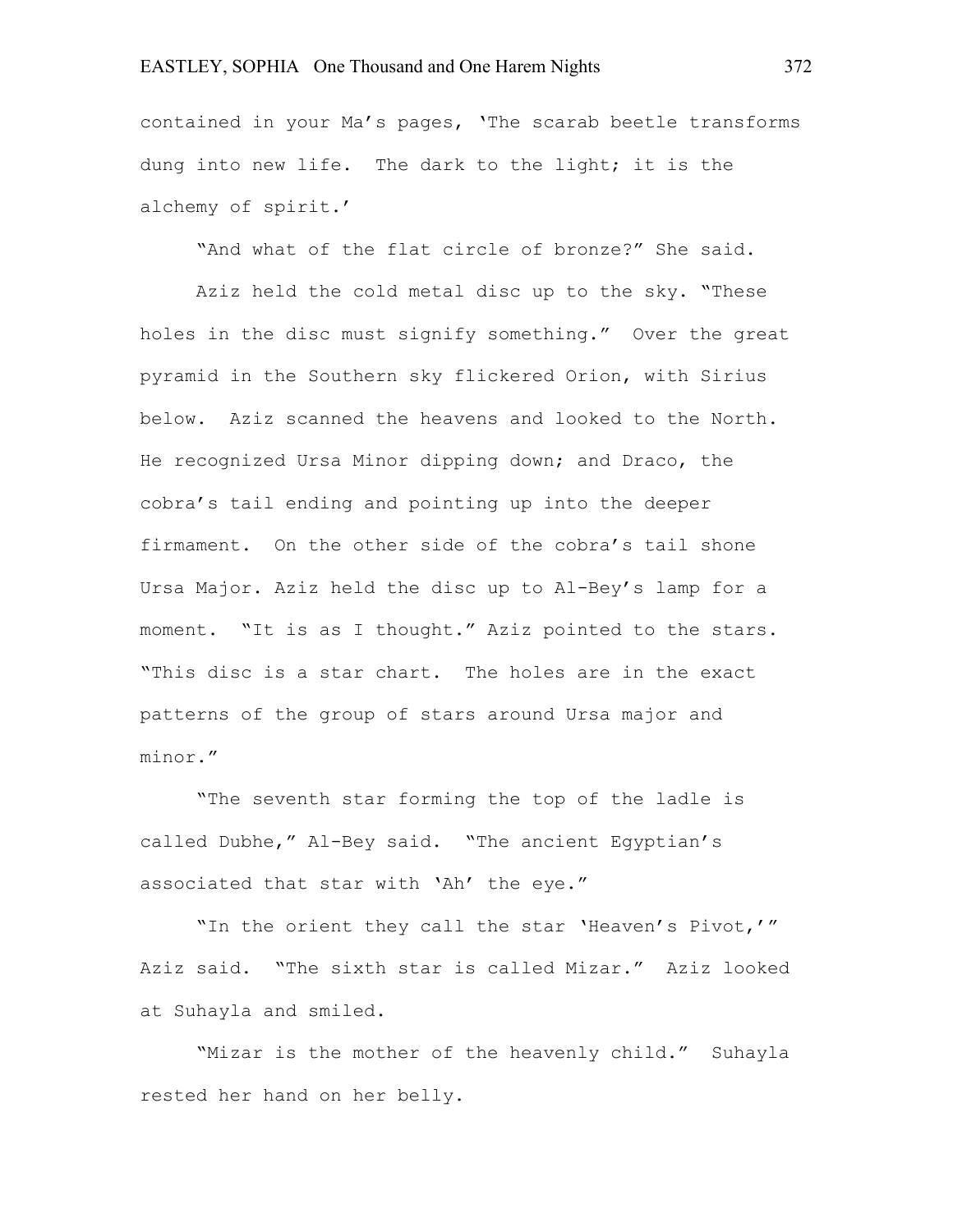Stars glinted in the mantle of the heavens. A thin belt of Azure hovered on the horizon. Aziz and Suhayla walked arm in arm on the great moon lit sea of the Giza plateau. With each step they neared the ruined temple before the sphinx. Columns and blocks shone a pale ivory among the ochre shadows and the sand.

Two stars arced toward the temple. In her mind's eye Suhayla saw violet rays encompass the ruins. Contained therein she discerned the smiling faces of Aisha and her Baba, each formed by their own heavenly light. "Oh," Aziz gathered her in his arms, he spoke into her ear. "I have deciphered the secret of the Book of Causes contained in your Ma's pages, 'The scarab beetle transforms dung into new life. The dark to the light; it is the alchemy of spirit.'"

Suhayla said in wonder. Ma's night-blooming jasmine and rose perfume blossomed around her in the air. Tears glistened in Suhayla's eyes and wet her cheeks. Ma carried a babe, fashioned of the same star light, and held it up to Suhayla. She absorbed the babe into her spirit, and understood Ma had forgiven all the tribulations and misunderstandings. Suhayla's heart brimmed with gratitude, joy and blessings.